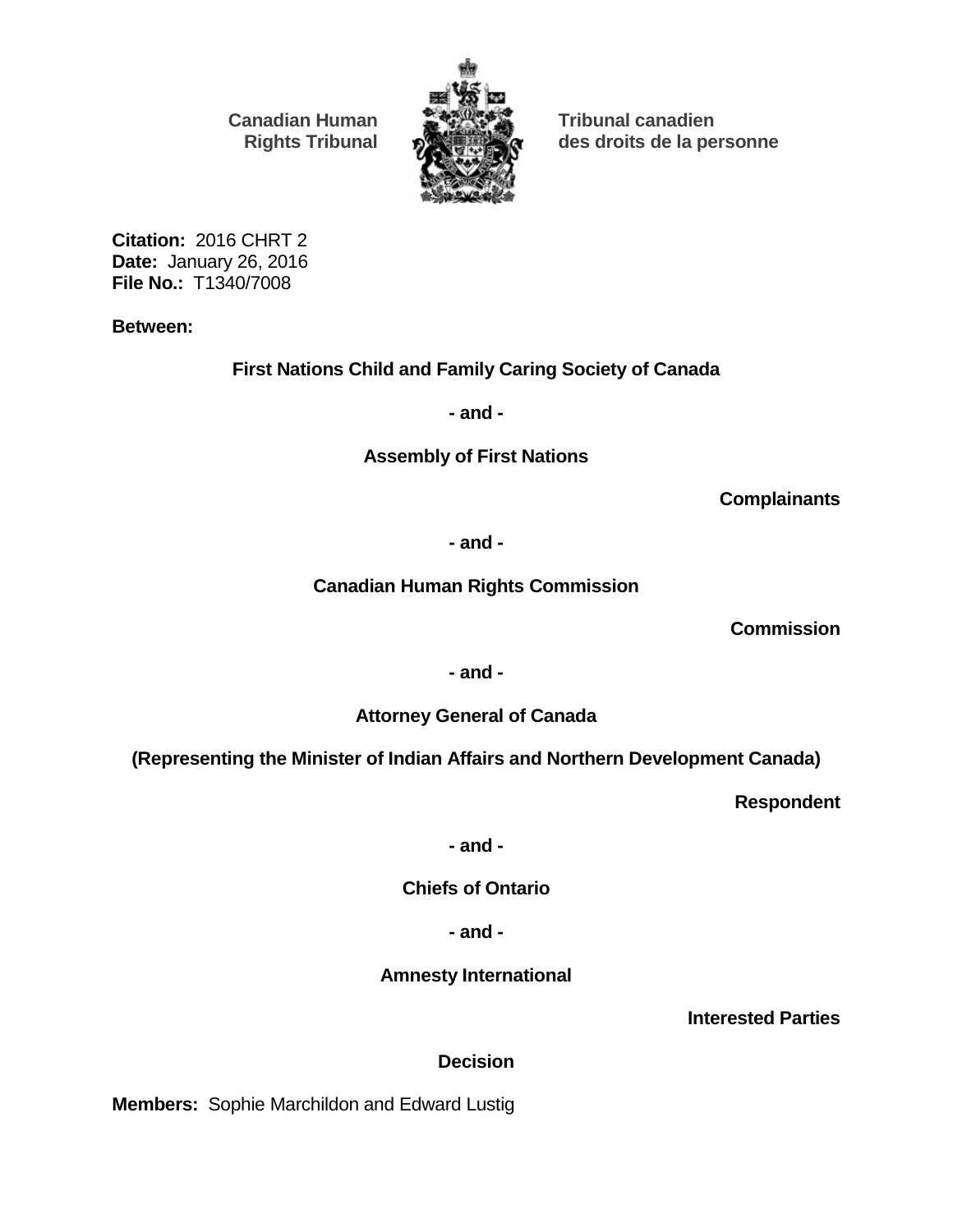## **Table of Contents**

| I.  |    |                                                                                                                                      |    |                                                                    |  |  |  |
|-----|----|--------------------------------------------------------------------------------------------------------------------------------------|----|--------------------------------------------------------------------|--|--|--|
| Ⅱ.  |    |                                                                                                                                      |    |                                                                    |  |  |  |
| Ш.  |    |                                                                                                                                      |    |                                                                    |  |  |  |
| IV. |    |                                                                                                                                      |    |                                                                    |  |  |  |
| V.  |    |                                                                                                                                      |    |                                                                    |  |  |  |
|     | Α. |                                                                                                                                      |    | AANDC is involved in the provision of child and family services to |  |  |  |
|     |    | i.                                                                                                                                   |    |                                                                    |  |  |  |
|     |    | ii.                                                                                                                                  |    |                                                                    |  |  |  |
|     |    |                                                                                                                                      | a. | Jurisdiction of the CHRA over the activities of AANDC 10           |  |  |  |
|     |    |                                                                                                                                      | b. |                                                                    |  |  |  |
|     |    |                                                                                                                                      | C. | The "assistance" or "benefit" provided by AANDC 13                 |  |  |  |
|     |    |                                                                                                                                      | d. | First Nations children and families are extended the               |  |  |  |
|     |    |                                                                                                                                      | е. |                                                                    |  |  |  |
|     |    |                                                                                                                                      | f. | The Crown's fiduciary relationship with Aboriginal                 |  |  |  |
|     |    | iii.                                                                                                                                 |    |                                                                    |  |  |  |
|     | В. | First Nations are adversely impacted by the services provided by<br>AANDC and, in some cases, denied services as a result of AANDC's |    |                                                                    |  |  |  |
|     |    | i.                                                                                                                                   |    |                                                                    |  |  |  |
|     |    | ii.                                                                                                                                  |    | The allocation of funding for First Nations child and family       |  |  |  |
|     |    |                                                                                                                                      | a. |                                                                    |  |  |  |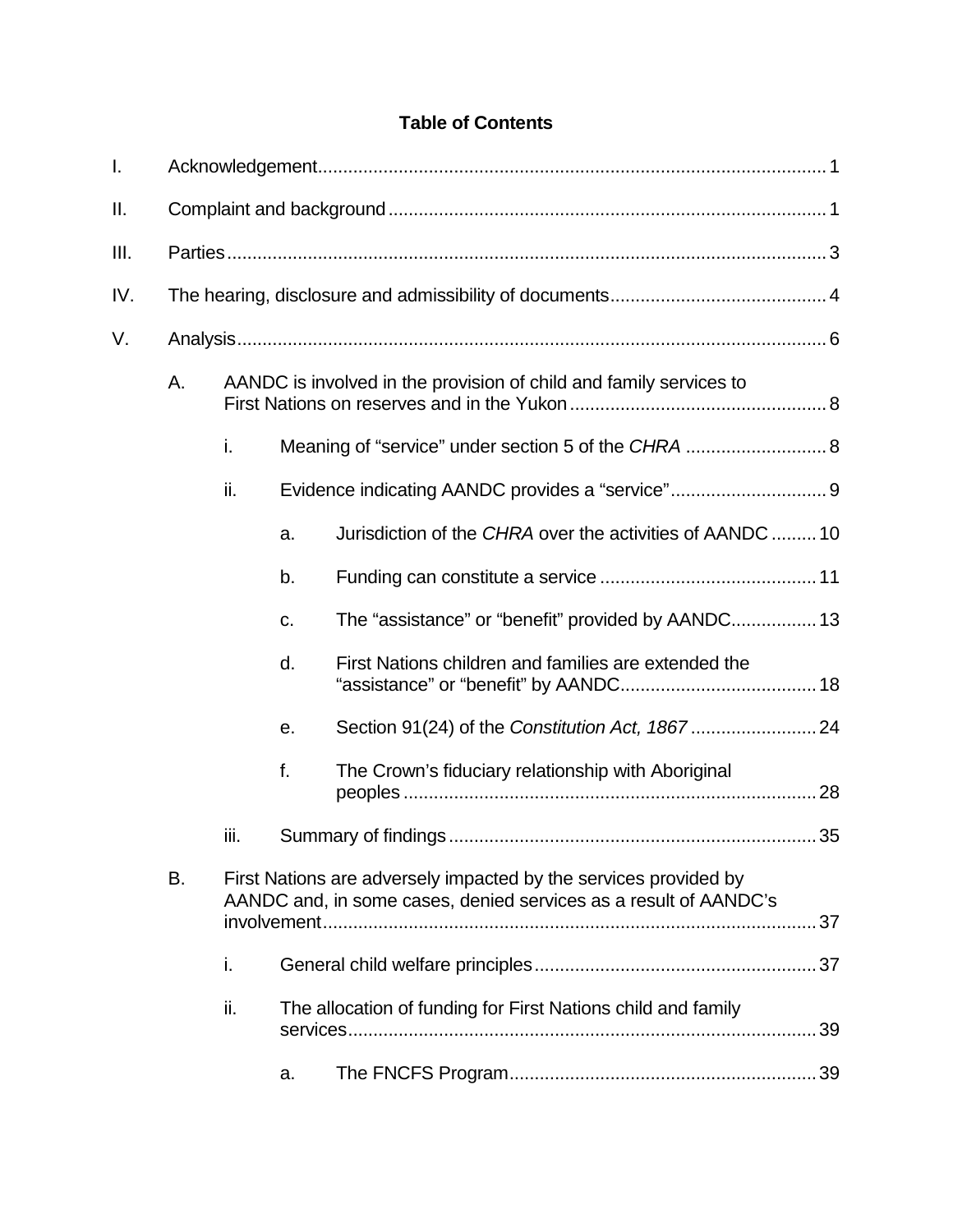|      |    |                                                                    | b. |                                                         |  |  |
|------|----|--------------------------------------------------------------------|----|---------------------------------------------------------|--|--|
|      |    |                                                                    | C. |                                                         |  |  |
|      |    |                                                                    | d. |                                                         |  |  |
|      |    | iii.                                                               |    |                                                         |  |  |
|      |    |                                                                    | a. | The relevance and reliability of the studies on the     |  |  |
|      |    |                                                                    | b. | The choices of FNCFS Agencies and additional funding    |  |  |
|      |    |                                                                    | C. |                                                         |  |  |
|      |    | iv.                                                                |    | Best interest of the child and Jordan's Principle  122  |  |  |
|      |    | v.                                                                 |    |                                                         |  |  |
|      | C. | Race and/or national or ethnic origin is a factor in the adverse   |    |                                                         |  |  |
|      |    | i.                                                                 |    |                                                         |  |  |
|      |    | ii.                                                                |    |                                                         |  |  |
|      |    |                                                                    | a. |                                                         |  |  |
|      |    |                                                                    | b. | Transformation of Residential Schools into an aspect of |  |  |
|      |    |                                                                    | c. | Intergenerational trauma of Residential Schools 148     |  |  |
|      |    | iii.                                                               |    | Canada's international commitments to children and      |  |  |
| VI.  |    |                                                                    |    |                                                         |  |  |
| VII. |    |                                                                    |    |                                                         |  |  |
|      | А. |                                                                    |    |                                                         |  |  |
|      | В. | Cease the discriminatory practice and take measures to redress and |    |                                                         |  |  |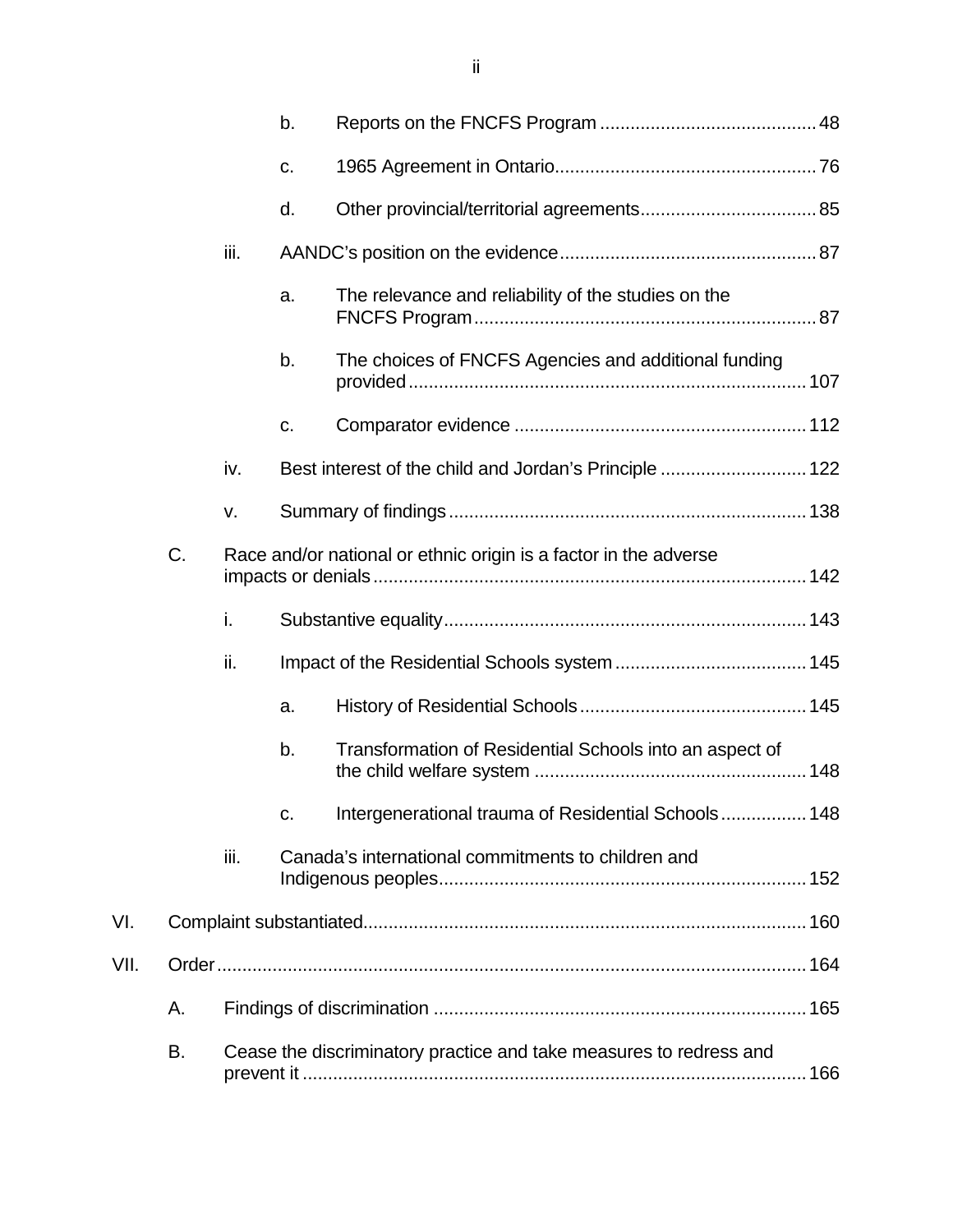| D. |  |  |  |
|----|--|--|--|
|    |  |  |  |
|    |  |  |  |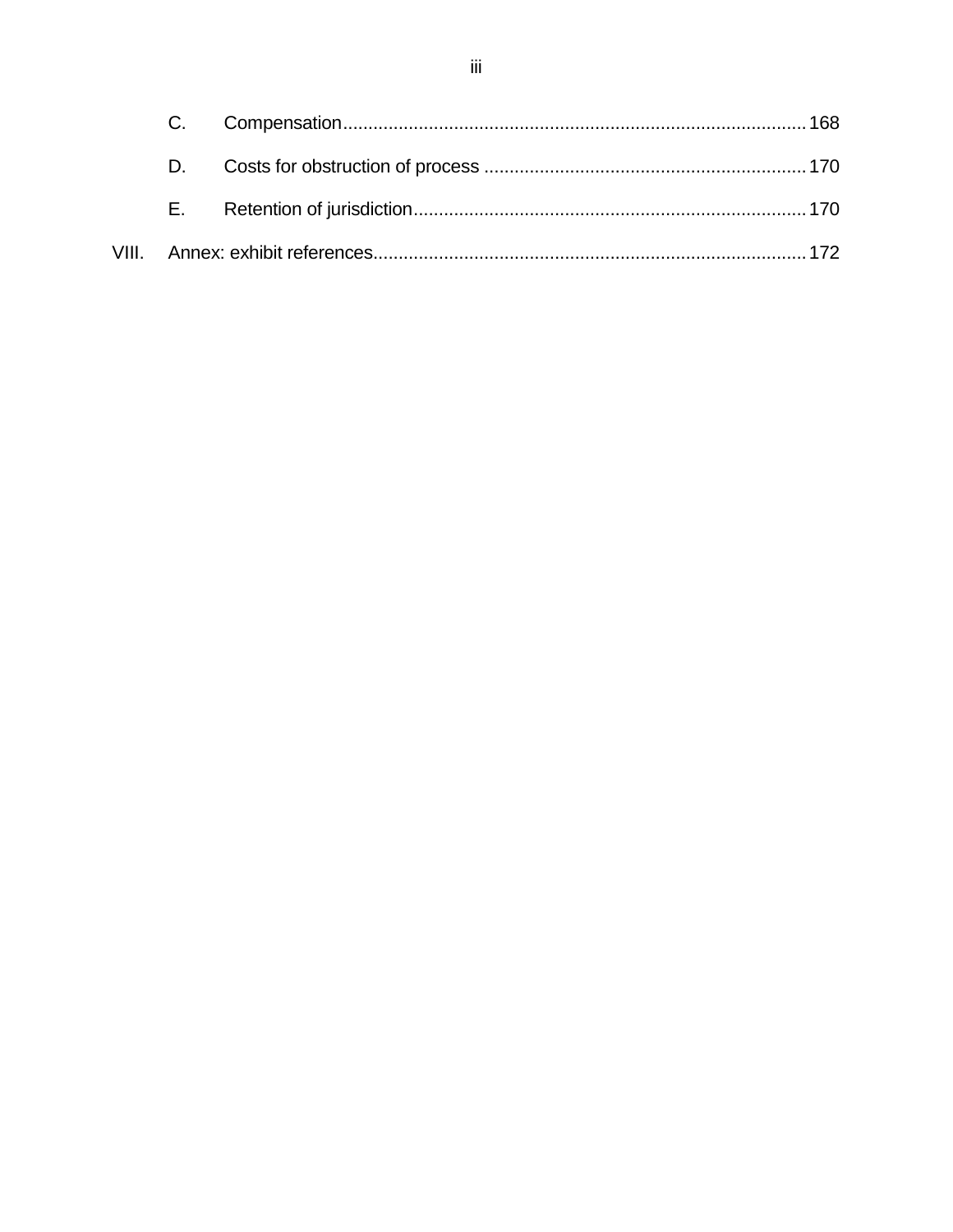*À la douce mémoire de Réjean Bélanger*

*In loving memory of Réjean Bélanger*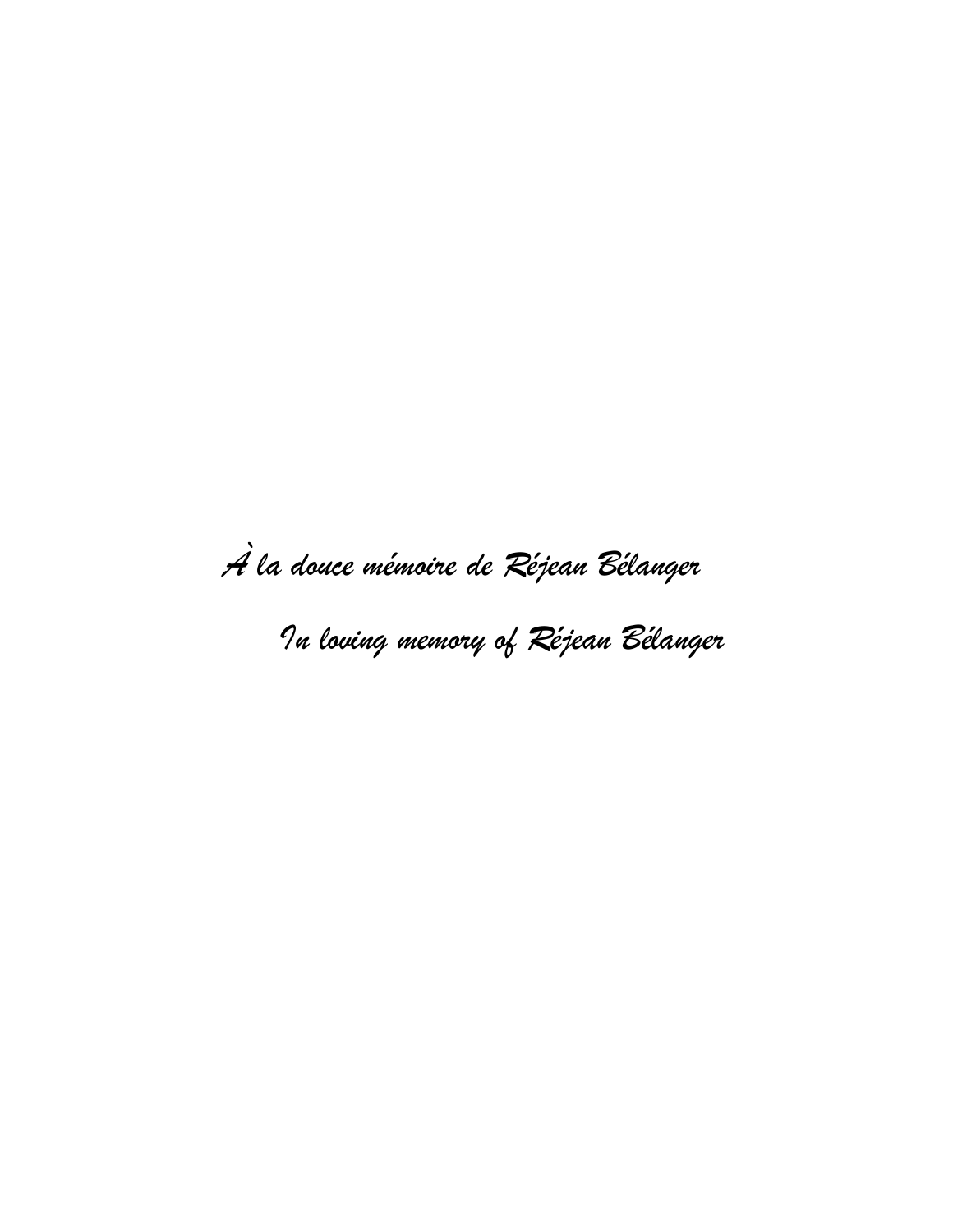### <span id="page-5-0"></span>**I. Acknowledgement**

[1] This decision concerns children. More precisely, it is about how the past and current child welfare practices in First Nations communities on reserves, across Canada, have impacted and continue to impact First Nations children, their families and their communities.

[2] These proceedings included extensive evidence on the history of Indian Residential Schools and the experiences of those who attended or were affected by them. The Tribunal also heard heartfelt testimony from someone who attended and was directly impacted by attending a residential school. At the outset of these reasons, the Panel Members (the Panel) believe it important to acknowledge the suffering of all residential school survivors, their families and communities. We recognize the courage of those who have spoken about their experiences over the years and before this Tribunal. We also wish to honour the memory and lives of the many children who died, and all who were harmed, while attending these schools, along with their families and communities. We wish healing and recognition for all Aboriginal peoples across Canada for the individual and collective trauma endured as a result of the Indian Residential Schools system.

## <span id="page-5-1"></span>**II. Complaint and background**

[3] Child welfare services, or child and family services, are services designed to protect children and encourage family stability. The main aim of these services is to safeguard children from abuse and neglect (see Annex, ex. 1 *s.v.* "child welfare"). Hence the **best interest of the child** is a paramount principle in the provision of these services and is a principle recognized in international and Canadian law. This principle is meant to guide and inform decisions that impact all children, including First Nations children.

[4] Each province and territory has its own child and family services legislation and standards and provides those services within its jurisdiction. However, the provision of child and family services to First Nations on reserves and in the Yukon is unique and is the subject of this decision.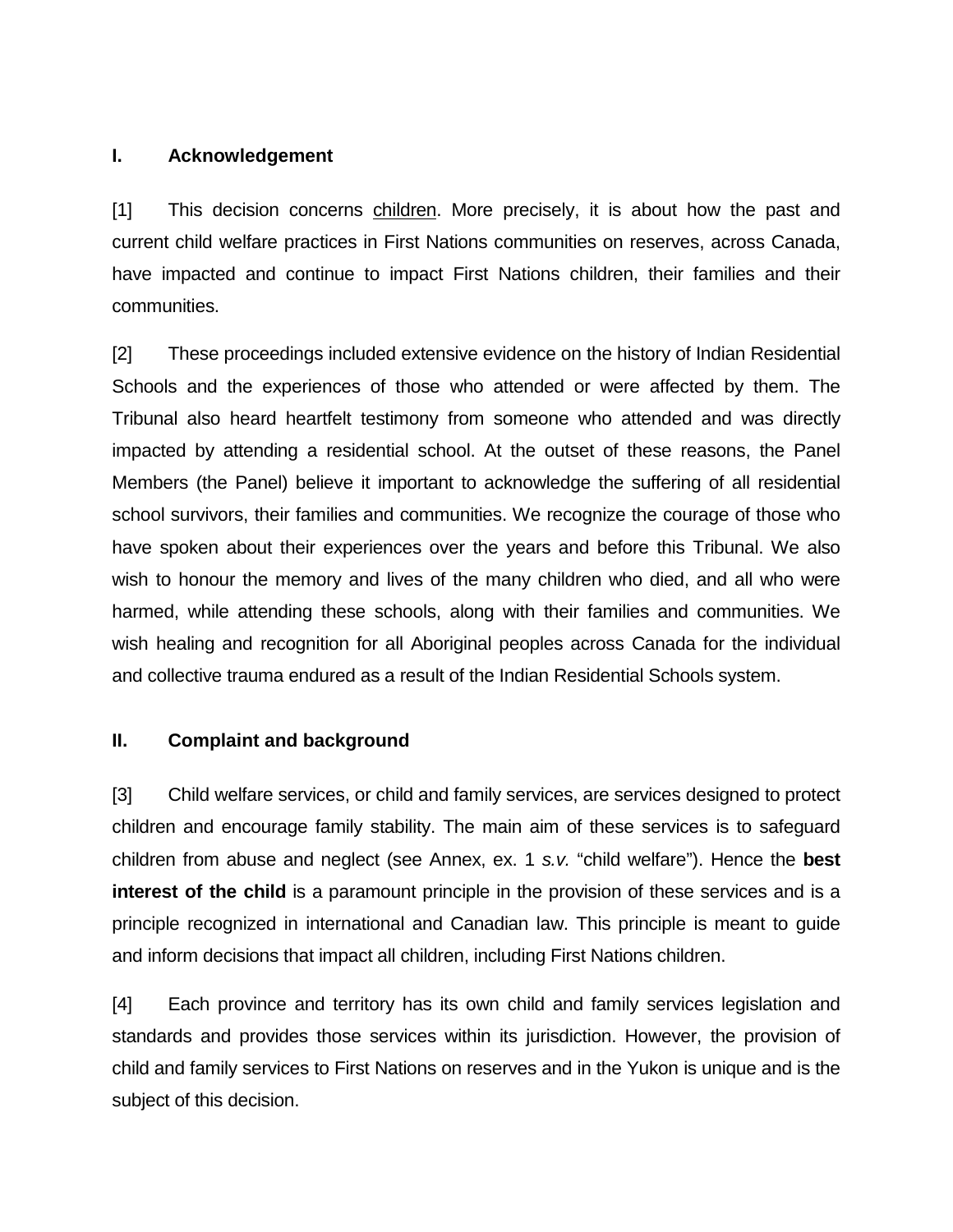[5] At issue are the activities of Indian and Northern Affairs Canada (INAC), known at the time of the hearing as Aboriginal Affairs and Northern Development Canada (AANDC), in managing the First Nations Child and Family Services Program (the FNCFS Program), its corresponding funding formulas and a handful of other related provincial and territorial agreements that provide for child and family services to First Nations living on reserve and in the Yukon Territory. Pursuant to the FNCFS Program and other agreements, child and family services are provided to First Nations on-reserve and in the Yukon by First Nations Child and Family Services Agencies (FNCFS Agencies) or by the province/territory in which the community is located. In either situation, the child and family services legislation of the province/territory in which the First Nation is located applies. AANDC funds the child and family services provided to First Nations by FNCFS Agencies or the province/territory.

[6] Pursuant to section 5 of the *Canadian Human Rights Act* (the *CHRA*), the Complainants, the First Nations Child and Family Caring Society of Canada (the Caring Society) and the Assembly of First Nations (the AFN), allege AANDC discriminates in providing child and family services to First Nations on reserve and in the Yukon, on the basis of race and/or national or ethnic origin, by providing inequitable and insufficient funding for those services (the Complaint). On October 14, 2008, the Canadian Human Rights Commission (the Commission) referred the Complaint to this Tribunal for an inquiry.

[7] In a decision dated March 14, 2011 (2011 CHRT 4), the Tribunal granted a motion brought by AANDC for the dismissal of the Complaint on the ground that the issues raised were beyond the Tribunal's jurisdiction (the jurisdictional motion). That decision was subsequently the subject of an application for judicial review before the Federal Court of Canada.

[8] On April 18, 2012, the Federal Court rendered its decision, *Canada (Human Rights Commission) v. Canada (Attorney General)*, 2012 FC 445 (*Caring Society FC*), setting aside the Tribunal's decision on the jurisdictional motion. The Federal Court remitted the matter to a differently constituted panel of the Tribunal for redetermination in accordance with its reasons. The Respondent's appeal of that decision was dismissed by the Federal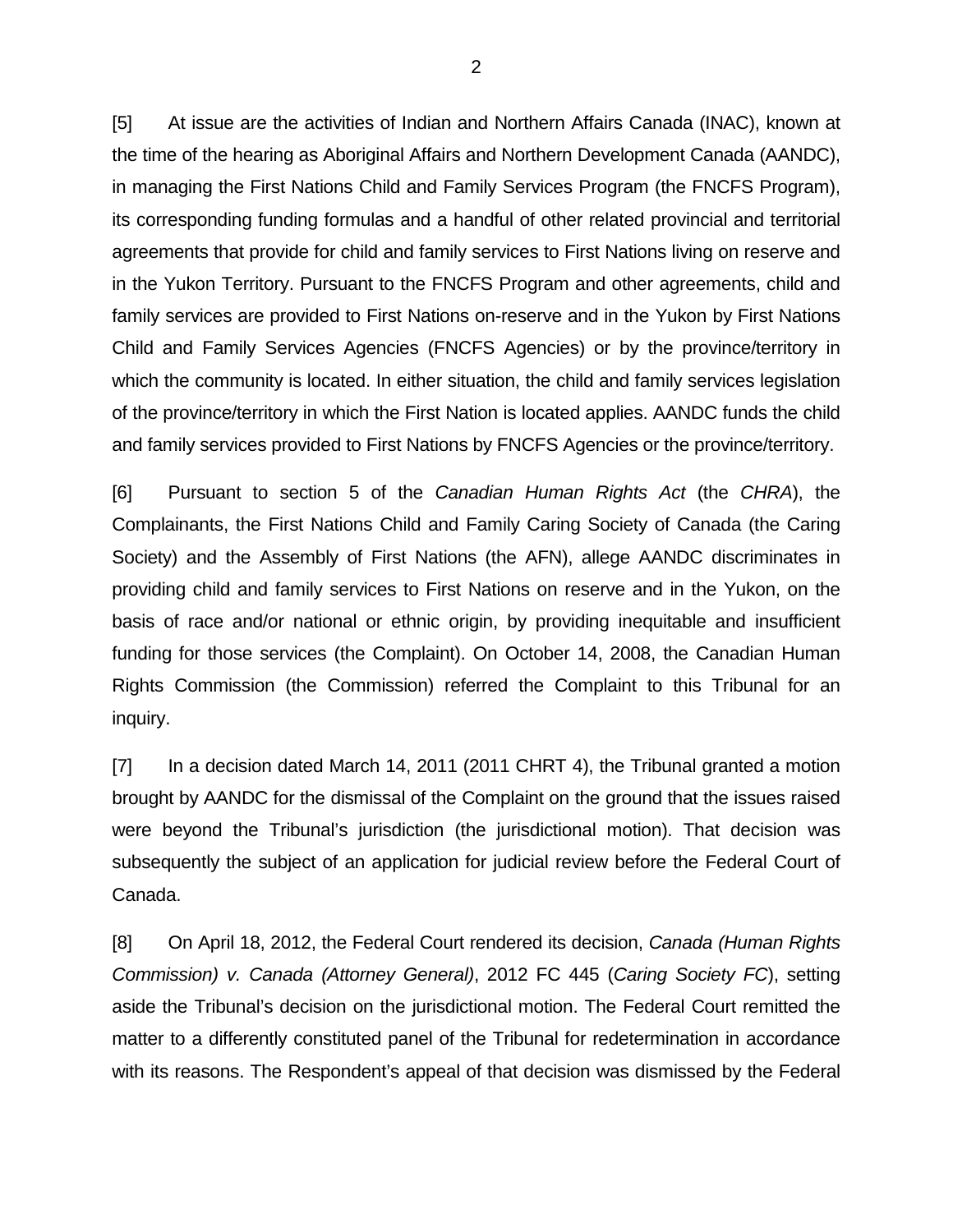Court of Appeal in *Canada (Attorney General) v. Canadian Human Rights Commission*, 2013 FCA 75 (*Caring Society FCA*).

[9] A new panel, composed of Sophie Marchildon, as Panel Chairperson, and members Réjean Bélanger and Edward Lustig, was appointed to re-determine this matter (see 2012 CHRT 16). It dismissed the Respondent's motion to have the jurisdictional motion re-heard, and ruled the Complaint would be dealt with on its merits (see 2012 CHRT 17).

[10] The Complaint was subsequently amended to add allegations of retaliation (see 2012 CHRT 24). In early June 2015, the Panel found the allegations of retaliation to be substantiated in part (see 2015 CHRT 14).

[11] The present decision deals with the merits of the Complaint. During deliberations our friend and colleague, Tribunal Member Réjean Bélanger, passed away. Despite his valued contributions to the hearing and consideration of this matter, he sadly was not able to see the final result of his work. While this decision is signed on behalf of the remaining Members of the Panel, **we dedicate it in his honour and memory**.

#### <span id="page-7-0"></span>**III. Parties**

[12] The Caring Society is a non-profit organization committed to research, policy development and advocacy on behalf of First Nations agencies that serve the well-being of children, youth and families. The AFN is a national advocacy organization that works on behalf of over 600 First Nations on issues such as Treaty and Aboriginal rights, education, housing, health, child welfare and social development. The Commission, in appearing before the Tribunal at a hearing, represents the public interest (see section 51 of the *CHRA*). AANDC is the federal government department primarily responsible for meeting the Government of Canada's obligations and commitments to Aboriginal peoples.

[13] Additionally, two organizations were granted "Interested Party" status for these proceedings: Amnesty International and the Chiefs of Ontario (COO). Amnesty International is an international non-governmental organization committed to the advancement of human rights across the globe. It was granted interested party status to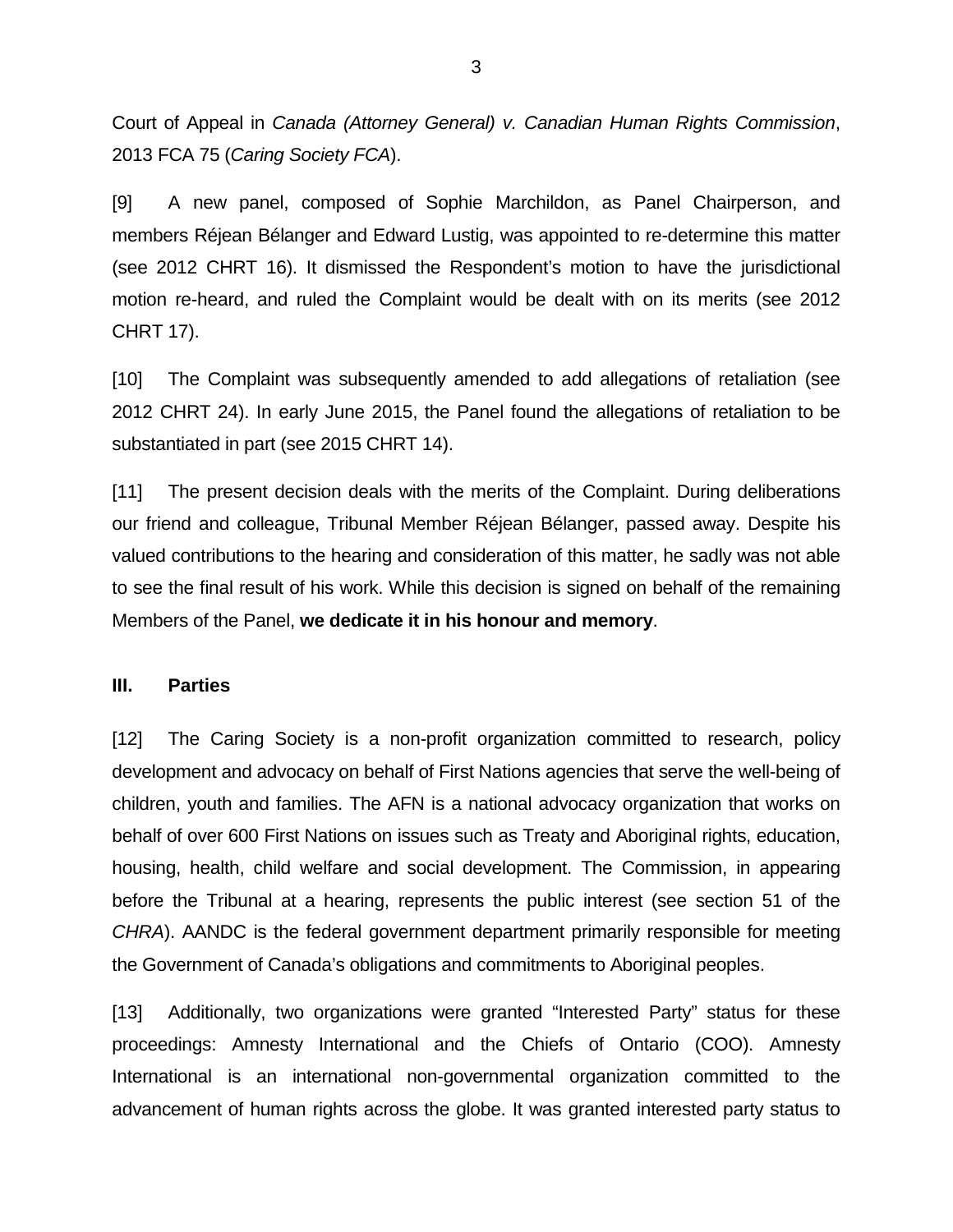assist the Tribunal in understanding the relevance of Canada's international human rights obligations to the Complaint. The COO is a non-profit organization representing the 133 First Nations in the Province of Ontario. It was granted interested party status to speak to the particularities of on-reserve child welfare services in Ontario.

### <span id="page-8-0"></span>**IV. The hearing, disclosure and admissibility of documents**

[14] The hearing of the Complaint spanned 72 days from February 2013 to October 2014. Throughout the hearing, documentary disclosure and the admissibility of certain documents as evidence became an issue.

[15] All arguably relevant documents were not disclosed prior to the commencement of the hearing. Despite agreeing to complete its disclosure prior to the start of the hearing, and subsequently confirming that it had, AANDC knew of the existence of a number of arguably relevant documents in the summer of 2012 and yet failed to disclose them prior to the hearing. Only after the completion of an *Access to Information Act* request made by the Caring Society, and shortly before the third week of hearings, did AANDC inform the parties and the Tribunal of the existence of over 50,000 additional documents and an unspecified number of emails, which were potentially relevant to the Complaint, but had yet to be disclosed. As a result, the Tribunal vacated hearing dates in June 2013, rearranged the proceedings to hear the allegations of retaliation in July and August 2013, and, following a deadline for AANDC to complete its disclosure by August 31, 2013, resumed the hearing on the merits on dates from August 2013 to January 2014 (see 2013 CHRT 16).

[16] Following the disclosure of over 100,000 additional documents by AANDC, the hearing resumed. However, AANDC did not complete the disclosure of all arguably relevant documents until August 2014 due to an objection under section 37(1) of the *Canada Evidence Act*. Specifically, certain documents were characterized as being subject to Cabinet confidence privilege. All the parties agreed to have the Clerk of the Privy Council review the documents to determine if the privilege applied. This review process was completed fairly quickly once the Clerk was provided with the documents.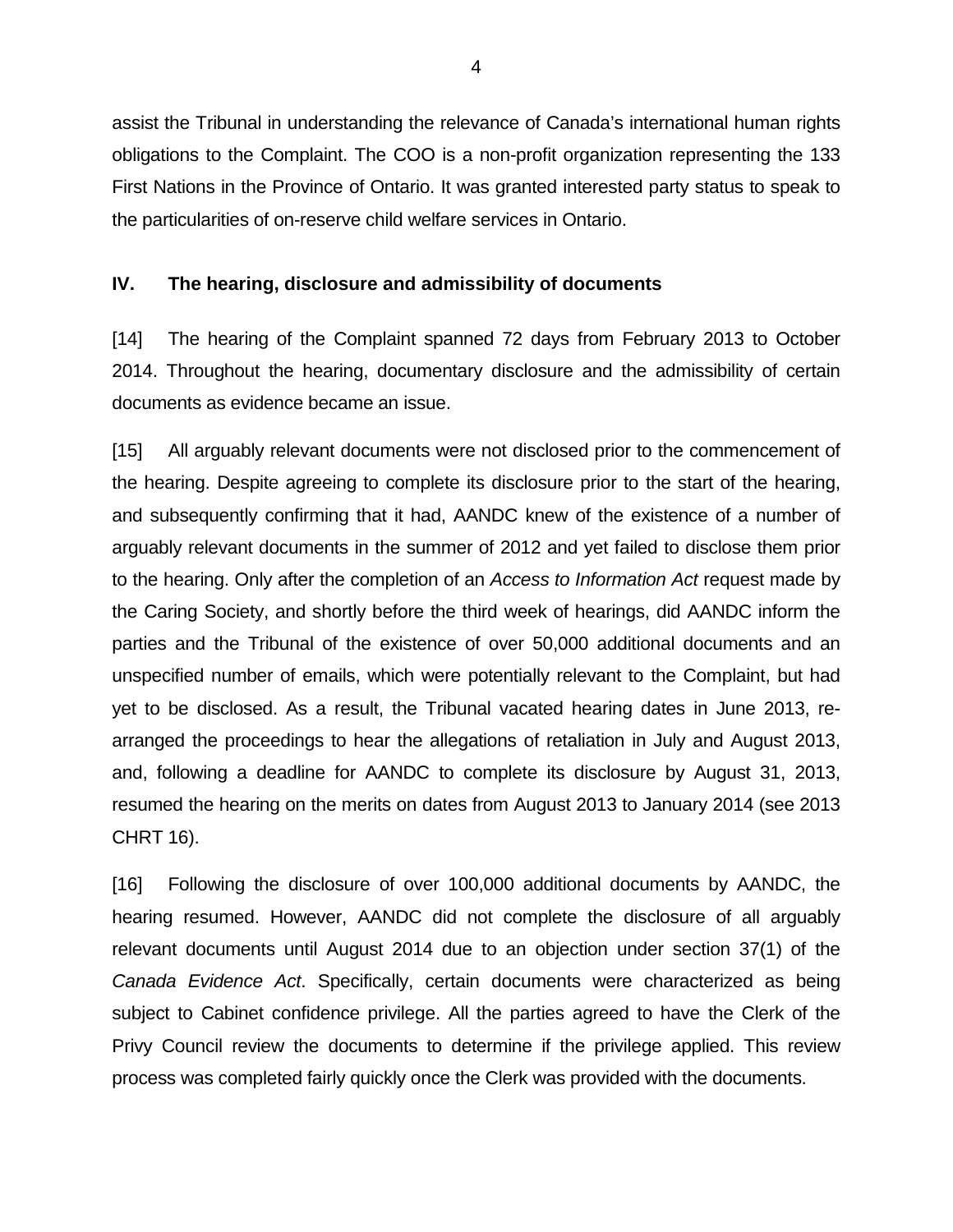[17] An issue arose as to how the 100,000 additional documents could be admitted into evidence. The Caring Society requested an order that any additionally disclosed documents upon which it wished to rely be admitted as evidence for the truth of their contents, regardless of whether or not the author or recipient of the document was called as a witness, and whether or not they were put to any other witness. For reasons outlined in 2014 CHRT 2, the Panel ruled as follows:

- a. Rule 9(4) of the Tribunal's Rules of Procedure will continue to apply. As such, documents will continue to be admitted into evidence, on a case-by case basis, once they are introduced during the hearing and accepted by the Panel;
- b. There will be no need to call witnesses for the sole purpose of authenticating documentary evidence. Any issues raised relating to authentication will be considered by the Panel at the weighing stage;
- c. For the purposes of Rule 9(4), a document has not been fully "introduced" at the hearing until counsel or a witness for the party tendering it has indicated:
	- i. which portions of the document are being relied upon; and
	- ii. how these portions of the document relate to an issue in the case.
- d. Should a party wish to rely on evidence during its final argument that was not introduced according to the procedure above (either prior to or subsequent to this order), appropriate curative measures may be taken by the Panel, and in particular, the opposing party may be allotted additional time to adequately prepare a response, including calling additional witnesses and bringing forward additional documentary evidence, in accordance with the principles of procedural fairness. This may result in an adjournment of the proceedings.

[18] Following the completion of the hearing, further issues arose as to which documents ought to form part of the record before the Tribunal. AANDC raised concerns regarding the admissibility of documents relied on by counsel for the Complainants and Commission, but not referred to orally during the hearing. In 2015 CHRT 1, the Panel ordered:

Documents listed in Appendix B of the Commission's December 1, 2014 letter (including Documents Referred to Only in Final Written Submissions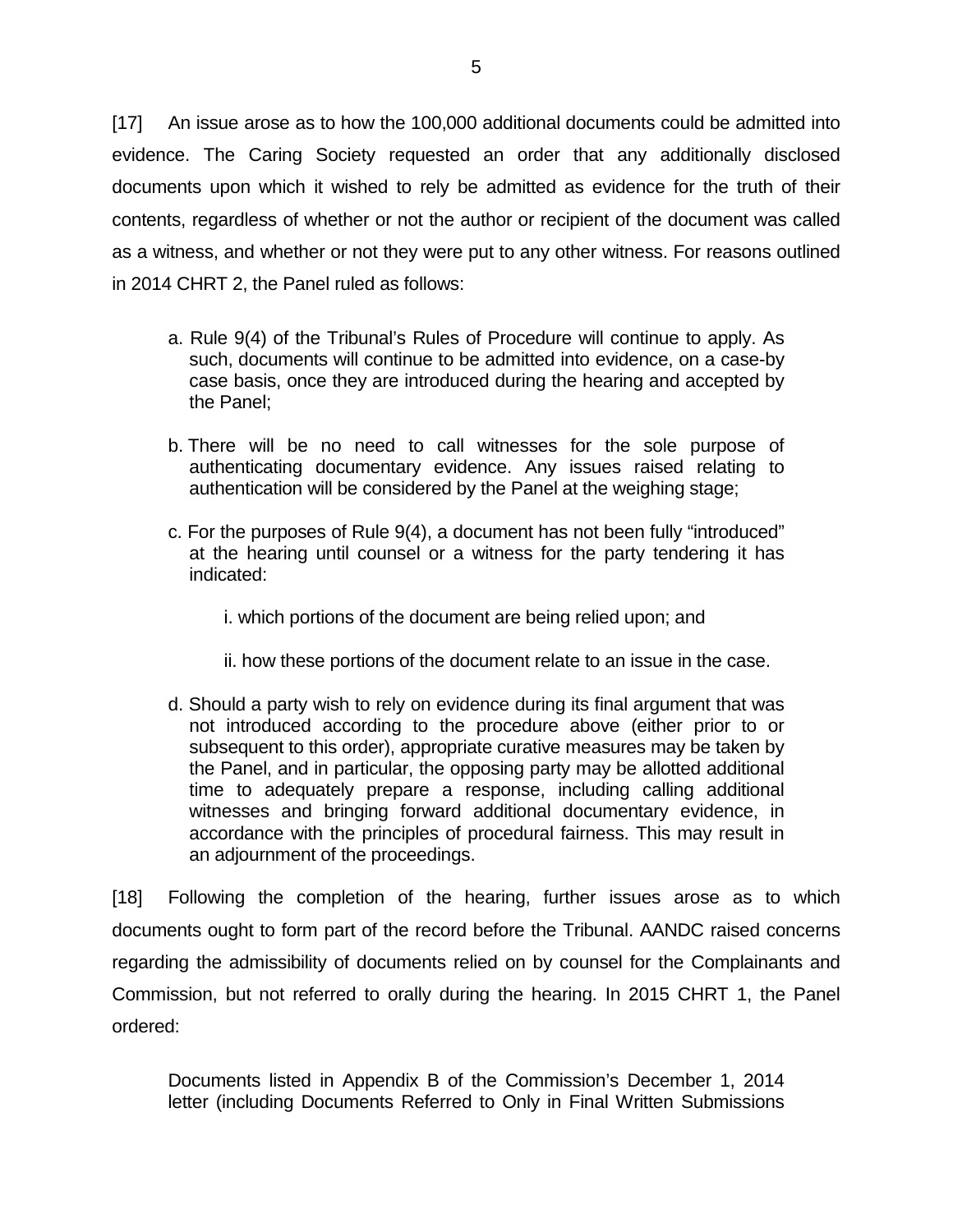(which were Adopted Orally) found at page 9) will be considered as forming part of the evidentiary record. The Respondent will be granted an opportunity to respond to the Complainant's documents listed in Appendix B and supporting submissions with the exception of tab-66. Should the Respondent decide to benefit from this opportunity, the Respondent is to advise the parties and the Tribunal of its intention and form of response by no later than January 21, 2015, following which the Respondent will have until February 4, 2015 to file its response.

[19] In response to the Panel's order, AANDC provided written representations with respect to the documents at issue. According to AANDC, the Panel should place little, if any, weight on those documents in determining the merits of the Complaint. It also provided a chart summarizing its position on each of the documents.

[20] AANDC's submissions on the documents subject to the Panel's order in 2015 CHRT 1, along with its other submissions regarding the weight to ascribe to the evidence in this matter, have been taken into consideration by the Panel, together with the submissions of the other parties, in making the findings that follow.

### <span id="page-10-0"></span>**V. Analysis**

[21] As mentioned above, the present Complaint alleges the provision of child and family services in on-reserve First Nations communities and in the Yukon is discriminatory. Namely that there is inequitable and insufficient funding for those services by AANDC. In this regard, the Complainants have the burden of proof of establishing a *prima facie* case of discrimination. A *prima facie* case is "...one which covers the allegations made and which, if they are believed, is complete and sufficient to justify a verdict in the complainant's favour in the absence of an answer from the respondent" (see *Ont. Human Rights Comm. v. Simpsons-Sears*, 1985 CanLII 18 (SCC) at para. 28).

[22] In the context of this Complaint, under section 5 of the *CHRA*, the Complainants must demonstrate (1) that First Nations have a characteristic or characteristics protected from discrimination; (2) that they are denied services, or adversely impacted by the provision of services, by AANDC; and, (3) that the protected characteristic or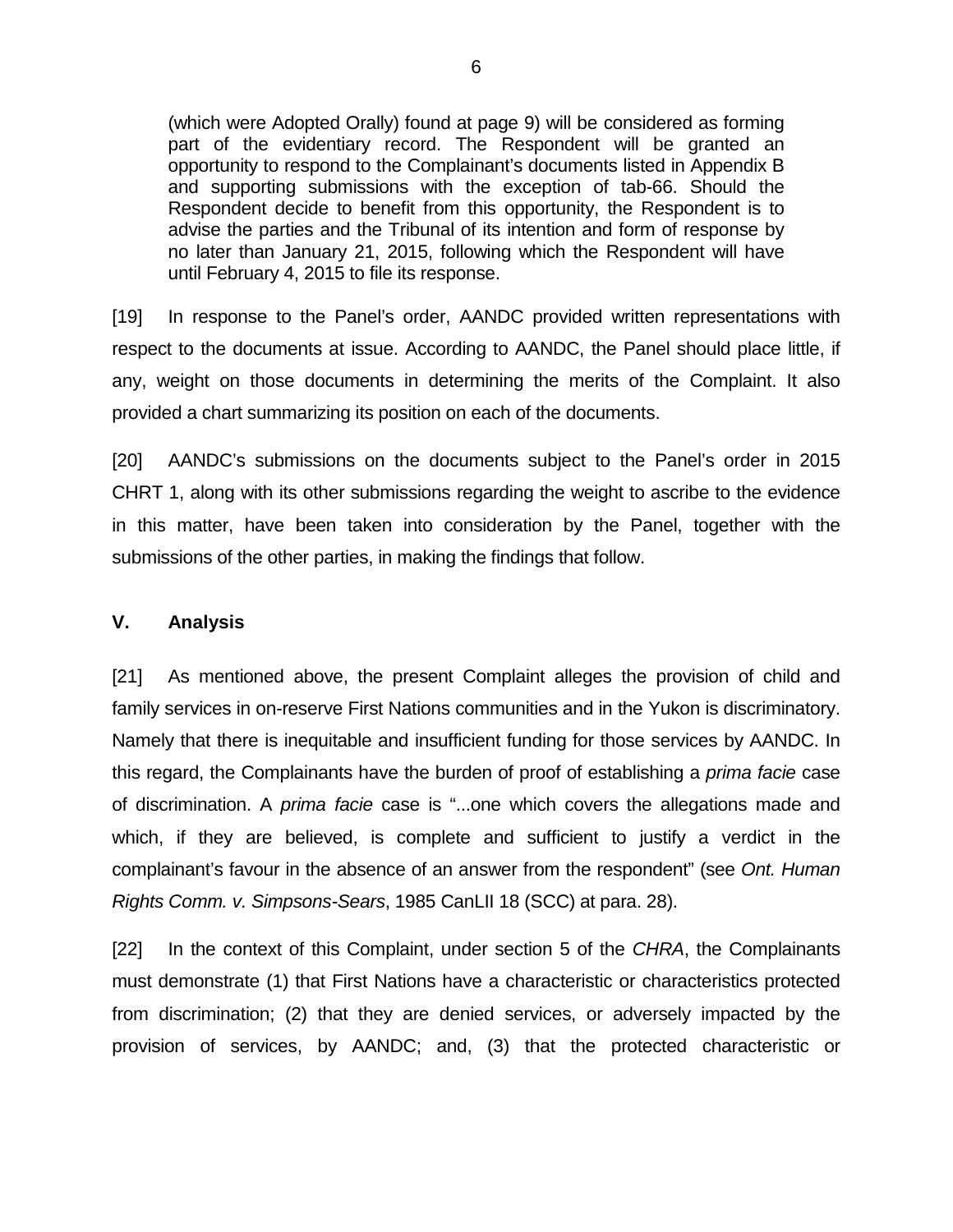characteristics are a factor in the adverse impact or denial (see *Moore v. British Columbia (Education)*, 2012 SCC 61 at para. 33 [*Moore*]).

[23] The first element is relatively simple in this case: race and national or ethnic origin are prohibited grounds of discrimination under section 3 of the *CHRA*. There was no dispute that First Nations possess these characteristics.

[24] The second element requires the Complainants to establish that AANDC is actually involved in the provision of a "service" as contemplated by section 5 of the *CHRA*; and, if so, to demonstrate that First Nations are denied services or adversely impacted by AANDC's involvement in the provision of those services.

[25] For the third element, the Complainants have to establish a connection between elements one and two. A "causal connection" is not required as there may be many different reasons for a respondent's acts. That is, it is not necessary that a prohibited ground or grounds be the sole reason for the actions in issue for a complaint to succeed. It is sufficient that a prohibited ground or grounds be one of the factors in the actions in issue (see *Holden v. Canadian National Railway Co.*, (1991) 14 C.H.R.R. D/12 (F.C.A.) at para. 7; and, *Quebec (Commission des droits de la personne et des droits de la jeunesse) v. Bombardier Inc. (Bombardier Aerospace Training Center)*, 2015 SCC 39 at paras. 44-52 [*Bombardier*]).

[26] In this regard, it should be kept in mind that discrimination is not usually practiced overtly or even intentionally. Consequently, direct evidence of discrimination or proof of intent is not required to establish a discriminatory practice under the *CHRA* (see *Basi v. Canadian National Railway*, 1988 CanLII 108 (CHRT); and; *Bombardier* at paras. 40-41).

[27] In response to the Complaint, AANDC led its own evidence and arguments to refute the Complainants' claim of discrimination. It did not raise a statutory exception under sections 15 or 16 of the *CHRA*. Therefore, the Tribunal's task is to consider all the evidence and argument presented by the parties to determine if the Complainants have proven the three elements of a discriminatory practice on a balance of probabilities (see *Bombardier* at paras. 56 and 64; see also *Peel Law Association v. Pieters*, 2013 ONCA 396 at paras. 80-90).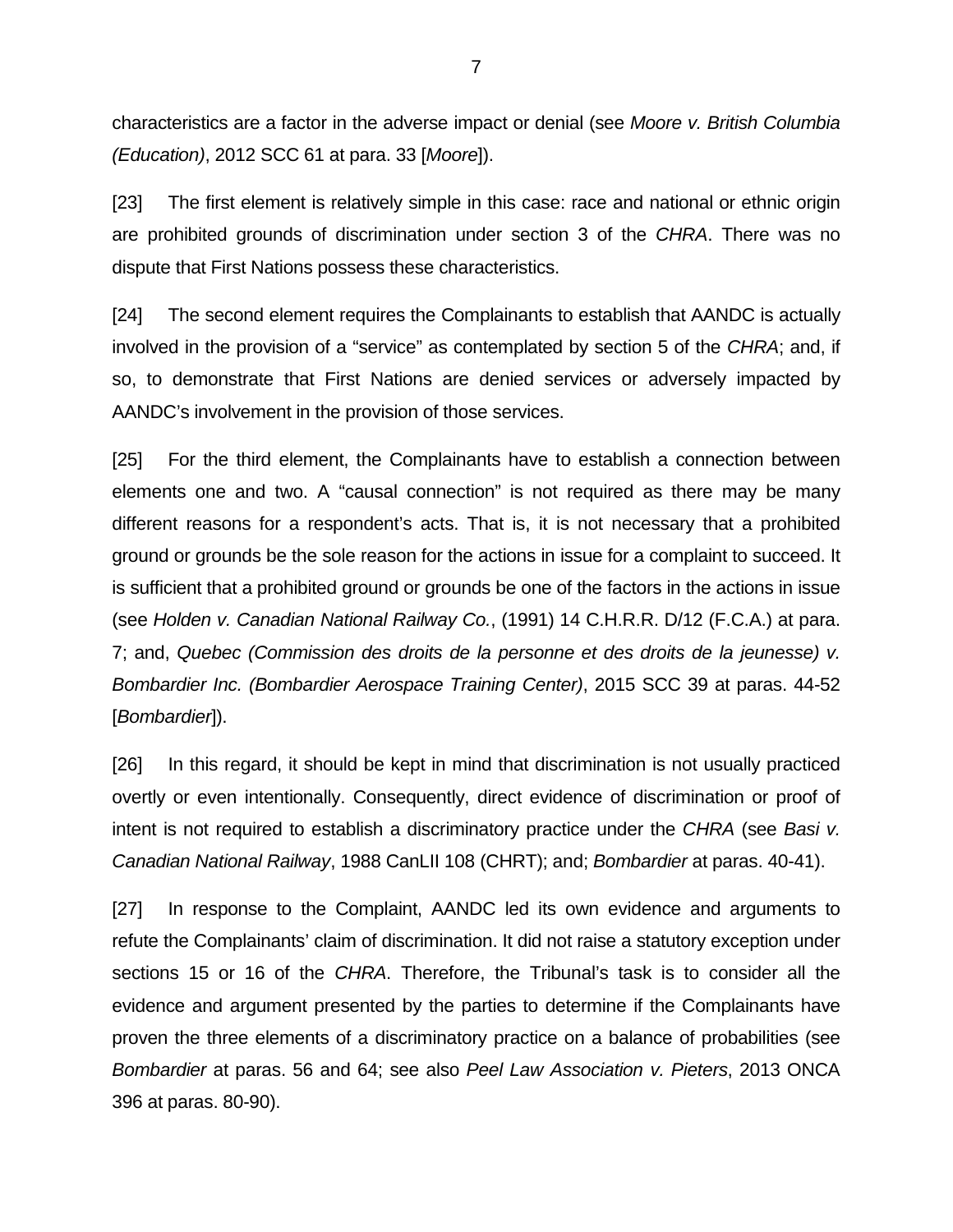[28] It is through this lens, and with these principles in mind, that the Panel examined the evidence and arguments advanced by the parties in this case. For the reasons that follow, the Panel finds AANDC is involved in the provision of child and family services to First Nations on reserves and in the Yukon; that First Nations are adversely impacted by the provision of those services by AANDC, and, in some cases, denied those services as a result of AANDC's involvement; and; that race and/or national or ethnic origin are a factor in those adverse impacts or denial.

## <span id="page-12-0"></span>**A. AANDC is involved in the provision of child and family services to First Nations on reserves and in the Yukon**

## <span id="page-12-1"></span>**i. Meaning of "service" under section 5 of the** *CHRA*

[29] Section 5 of the *CHRA* provides:

5. It is a discriminatory practice in the provision of goods, services, facilities or accommodation customarily available to the general public

(a) to deny, or to deny access to, any such good, service, facility or accommodation to any individual, or

(b) to differentiate adversely in relation to any individual,

on a prohibited ground of discrimination.

[30] Pursuant to the wording of this section, the Complainants must establish that the actions complained of are "…in the provision of…services…customarily available to the general public". The first part of this analysis involves determining what constitutes the "service" based on the facts before the Tribunal (see *Gould v. Yukon Order of Pioneers*, 1996 CanLII 231 (SCC) per La Forest J. at para. 68 [*Gould*]). In other words, what is the "benefit" or "assistance" being held out (see *Watkin v. Canada (Attorney General)*, 2008 FCA 170 at para. 31 [*Watkin*]; and, *Gould* per La Forest J. at para. 55). In making this determination, "[r]egard must be had to the particular actions which are said to give rise to the alleged discrimination in order to determine if they are "services" (see *Watkin* at para. 33). In this respect, it may be useful to inquire whether the benefit or assistance is the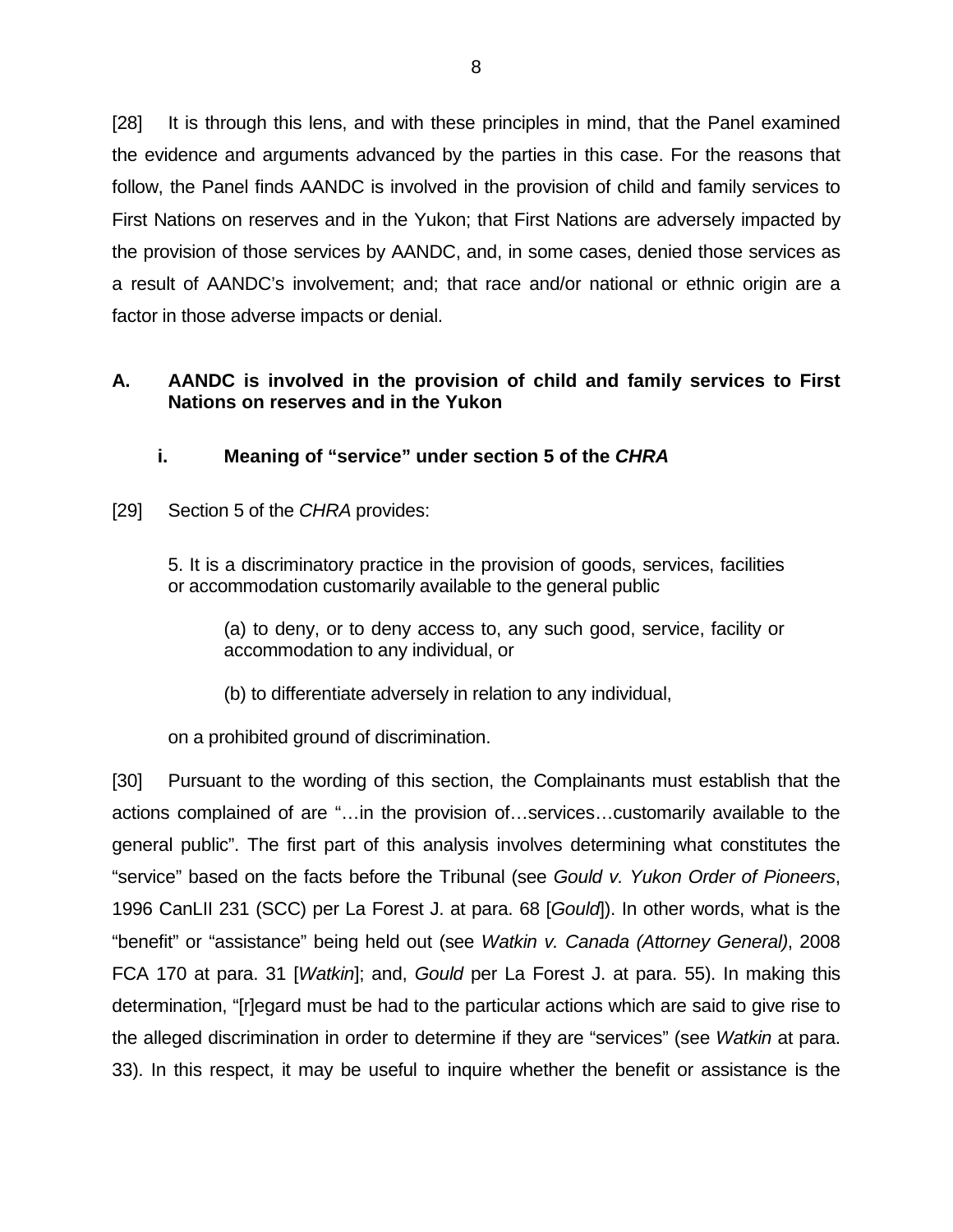essential nature of the activity (see *Canada (Canadian Human Rights Commission) v. Pankiw*, 2010 FC 555 at para. 42).

[31] The next step requires a determination of whether the service creates a public relationship between the service provider and the service user. The fact that actions are undertaken by a public body for the public good is not determinative. In fact, no one factor is determinative. Rather, in ascertaining whether a service creates a public relationship, the Tribunal must examine all relevant factors in a contextual manner (see *Gould* per La Forest J. at para. 68; and, *Watkin* at paras. 32-33). As part of this determination, the Tribunal must decide what constitutes the "public" to which the service is being offered. A public is defined in relational as opposed to quantitative terms. That is, the public to which the service is being offered does not need to be the entire public. Rather, clients of a particular service could be a very large or very small segment of the "public" (see *University of British Columbia v. Berg*, [1993] 2 SCR 353 at pp. 374-388; and, *Gould* per La Forest J. at para. 68). A public relationship is created where this "public" is extended a "service" by the service provider (see *Gould* per La Forest J. at para. 55).

#### <span id="page-13-0"></span>**ii. Evidence indicating AANDC provides a "service"**

[32] Both the Commission and the Caring Society characterize the FNCFS Program, its corresponding funding formulas and the related provincial/territorial agreements as a service provided by AANDC to First Nations children and families on reserves and in the Yukon.

[33] On the other hand, AANDC submits that its role in the provision of child and family services to First Nations is strictly limited to funding and being accountable for the spending of those funds. According to AANDC, funding does not constitute a "service". Furthermore, AANDC argues the funding it provides is not "customarily available to the general public". Rather, it is provided on a government to government; or, government to agency basis.

[34] In AANDC's view, the benefit held out as a service is the provincially mandated child welfare services provided to First Nations by the FNCFS Agencies or the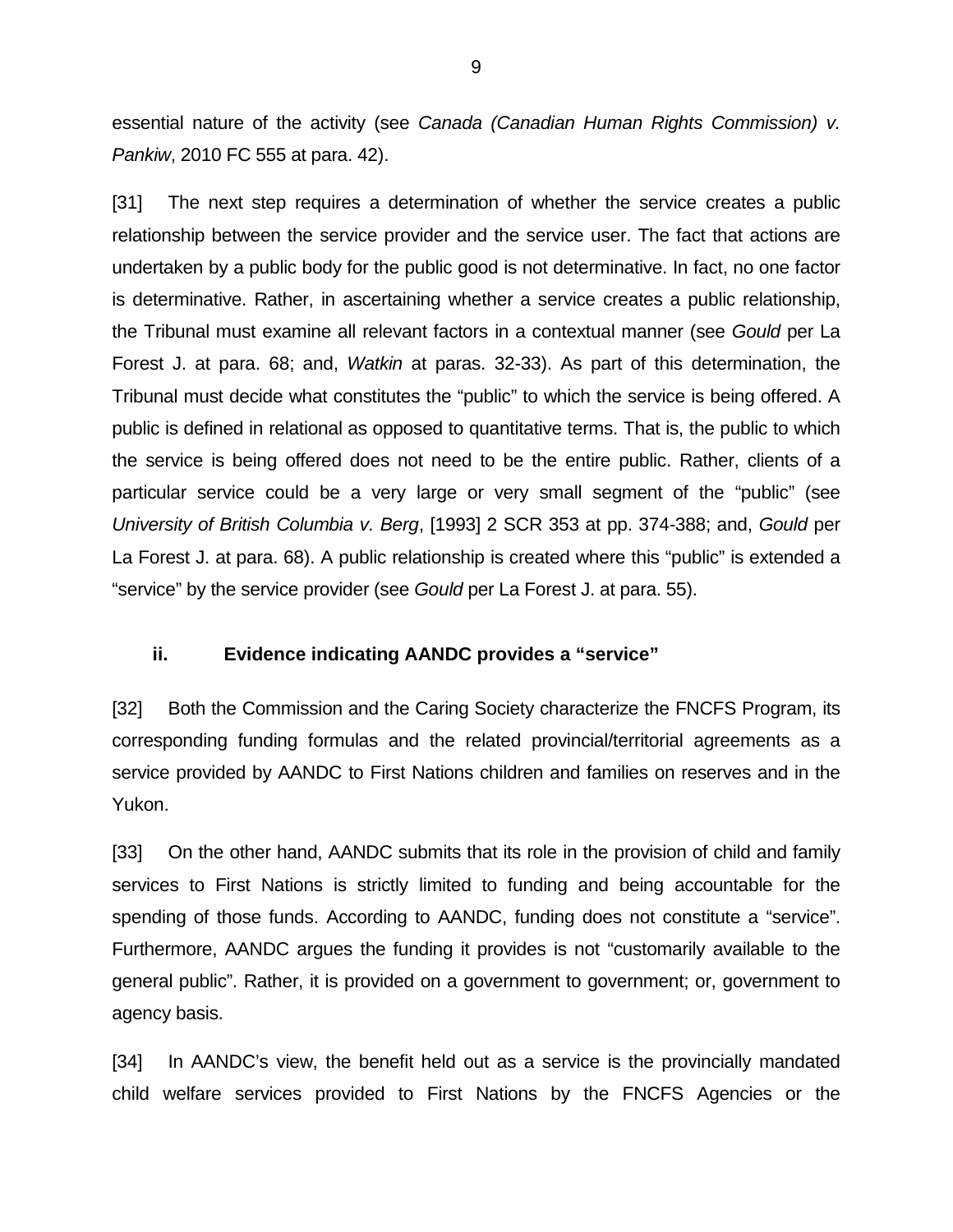provinces/territory. AANDC does not exert control over the services and programs provided. Rather, decisions as to which services to provide, how they will be provided and whether the delivery is in compliance with statutory and regulatory requirements rests with the agencies and the provinces/territory. In this regard, AANDC relies on *NIL/TU,O Child and Family Services Society v. B.C. Government and Service Employees' Union*, 2010 SCC 45 (*NIL/TU,O*), to argue that child welfare services are a matter within provincial jurisdiction and that it only became involved in First Nations child and family services as a matter of social policy under its spending power. According to AANDC, its funding does not change the provincial/territorial nature of child and family services.

[35] As explained in the following pages, the Panel finds AANDC is involved in the provision of child and family services to First Nations on reserves across Canada and in the Yukon. Specifically, AANDC offers the benefit or assistance of funding to "ensure", "arrange", "support" and/or "make available" child and family services to First Nations on reserves and in the Yukon. With specific regard to the FNCFS Program, the objective is to ensure the delivery of culturally appropriate child and family services, in the best interest of the child, in accordance with the legislation and standards of the reference province/territory, and provided in a reasonably comparable manner to those provided to other provincial/territorial residents in similar circumstances and within FNCFS Program authorities. This benefit or assistance is held out as a service by AANDC and provided to First Nations in the context of a public relationship.

#### <span id="page-14-0"></span>**a. Jurisdiction of the** *CHRA* **over the activities of AANDC**

[36] With regard to the *NIL/TU,O* decision, the question in that case was whether the labour relations of a FNCFS Agency should be regulated under provincial or federal jurisdiction. Labour relations are presumptively a provincial matter. In this regard, the Supreme Court found the NIL/TU,O Agency was a child welfare agency regulated by the province in all aspects. Neither the fact that it received federal funding, the Aboriginal identity of its clients and employees, nor its mandate to provide culturally appropriate services to Aboriginal clients, displaced the operating presumption that labour relations are provincially regulated.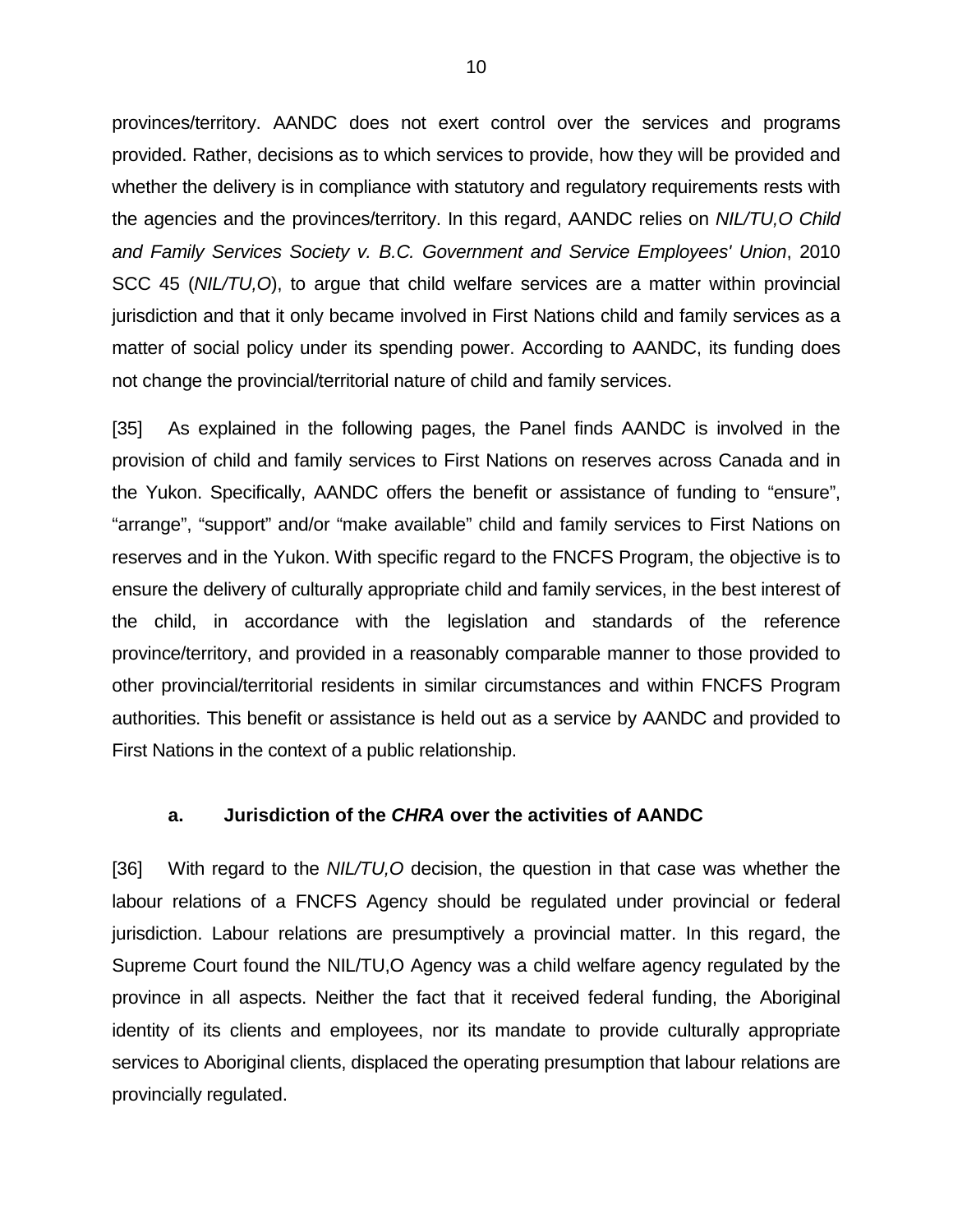[37] The present case raises human rights issues in the context of AANDC's activities. As opposed to labour relations matters, human rights matters are not presumptively provincial. The *CHRA* applies to "…matters coming within the legislative authority of Parliament" (see *CHRA* at s. 2). While the activities of FNCFS Agencies and provincial governments may well be within provincial jurisdiction for labour relations purposes, this does not have any bearing on the Tribunal's jurisdiction over AANDC's activities in this case.

[38] The Complaint is filed against, and is focused upon, the activities of AANDC. AANDC is a federal government department created by Parliament through the *Department of Indian Affairs and Northern Development Act*. Its mandate is derived from a number of federal statutes, including the *Indian Act*. Therefore, any actions taken by AANDC come within the legislative authority of Parliament and could be subject to the *CHRA*.

[39] The issue in this case is not whether AANDC's activities fall outside the jurisdiction of the *CHRA* because they do not come within the legislative authority of Parliament. Rather, it is whether the *CHRA* applies to AANDC's activities because its actions are in the provision of a service. The fact that other actors, including provincial actors, may be involved in the provision of the service is not determinative and does not necessarily shield AANDC from human rights scrutiny (see for example *Eldridge v. British Columbia (Attorney General)*, [1997] 3 SCR 624 [*Eldridge*]). As mentioned above, it is for the Tribunal to consider all relevant factors to determine the nature and extent of AANDC's involvement and whether that involvement rises to the status of a "service" under section 5 of the *CHRA*.

## <span id="page-15-0"></span>**b. Funding can constitute a service**

[40] Similarly, even if AANDC's role in the child and family welfare of First Nations is limited to funding, there is nothing in the *CHRA* that excludes funding from the purview of section 5. That is, funding can constitute a service if the facts and evidence of the case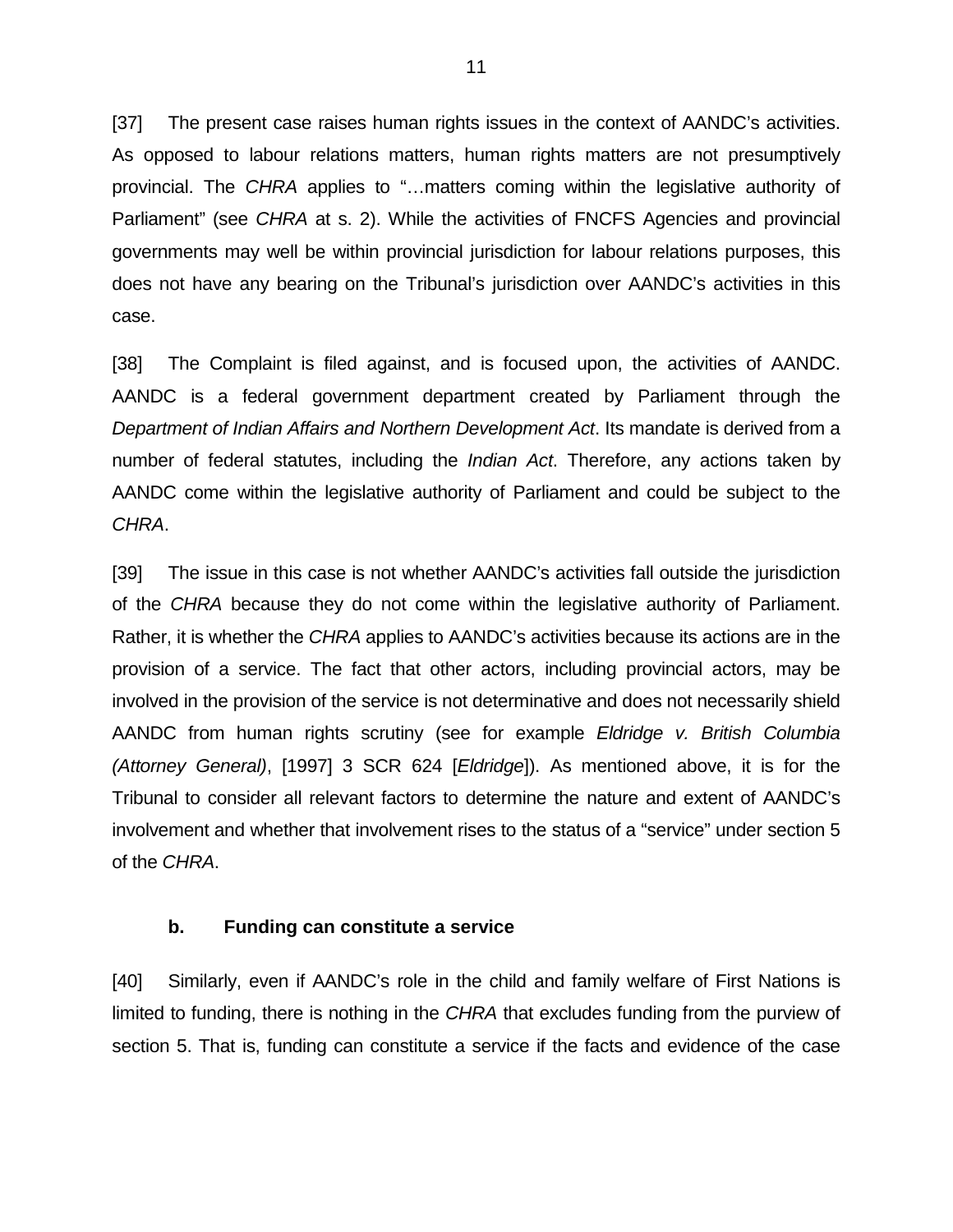indicate that the funding is a benefit or assistance offered to the public pursuant to the criteria outlined above.

[41] A similar argument to the one advanced by AANDC was rejected by the British Columbia Human Rights Tribunal in *Bitonti et al. v. College of Physicians & Surgeons of British Columbia et al.*, (1999) 36 CHRR D/263 (BCHRT) (*Bitonti*). Among other things, the complainants in that case argued that the allocation of funding provided by the Ministry of Health did not provide foreign medical school graduates with a real opportunity to obtain internships. The Ministry of Health responded that the expenditure of funds by the provincial government was a legislative act that was immune from the Tribunal's review. While the BCHRT ultimately found there was no service relationship between the Ministry of Health and the complainants, at paragraph 315 it was not prepared to accept the Ministry's argument regarding immunity for funding:

Carried to its extreme, that position would mean, for example, that if the Ministry of Health provided funding for internships but stipulated that it would only pay male interns, that conduct would be immune from review. I am not prepared to go that far.

[42] Similarly, in *Kelso v. The Queen*, [1981] 1 SCR 199 at page 207 (*Kelso*), the Supreme Court stated (**emphasis added**):

No one is challenging the general right of the Government to allocate resources and manpower as it sees fit. But this right is not unlimited. It must be exercised according to law. **The government's right to allocate resources cannot override a statute such as the** *Canadian Human Rights Act*.

[43] Indeed, the Supreme Court has confirmed the quasi-constitutional nature of the *CHRA* on many occasions (see for example *Robichaud v. Canada (Treasury Board)*, [1987] 2 SCR 84 at pp. 89-90 (*Robichaud*); *Canada (House of Commons) v. Vaid*, 2005 SCC 30 at para. 81 (*Vaid*); and, *Canada (Canadian Human Rights Commission) v. Canada (Attorney General)*, 2011 SCC 53 at para. 62 [*Mowat*]). It expresses fundamental values and pursues fundamental goals for our society, such as the fundamental Canadian value of equality (see s. 2 of the *CHRA*; see also *Mowat* at para. 33; and, *Canada (Attorney General) v. Mossop*, [1993] 1 SCR 554 at p. 615, per Justice L'Heureux-Dubé).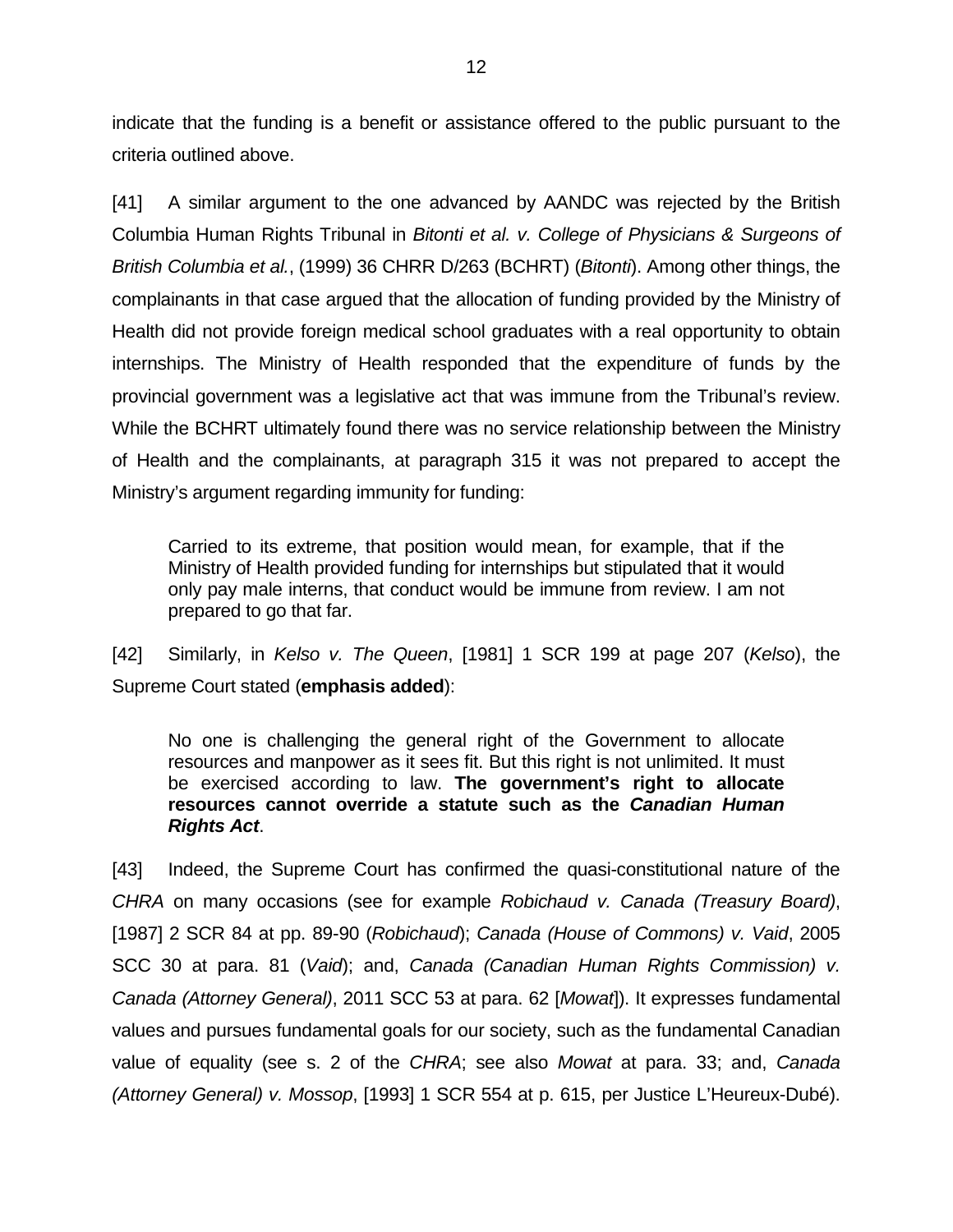Therefore, the *CHRA* is to be interpreted in a broad, liberal, and purposive manner befitting of this special status (see *Mowat* at para. 62).

[44] Conversely, any exemption from its provisions must be clearly stated (see *Vaid* at para. 81). Again, there is no indication in the *CHRA* or otherwise that Parliament intended to exclude funding from scrutiny under the *Act*, subject of course to the funding being determined to be a service. In line with *Kelso*, where the Government of Canada is involved in the provision of a service, including where the service involves the allocation of funding, that service and the way resources are allocated pursuant to that service must respect human rights principles.

[45] Therefore, the Panel dismisses the argument that funding cannot constitute a "service" within the meaning of section 5 of the *CHRA*. In any event, as will be examined in the following pages, the evidence in this case indicates the essential nature of the "assistance" or "benefit" offered by AANDC for the provision of child and family services on First Nations reserves is something more than funding.

## <span id="page-17-0"></span>**c. The "assistance" or "benefit" provided by AANDC**

[46] AANDC's FNCFS Program applies to FNCFS Agencies in all provinces and the Yukon Territory, except Ontario. In Ontario, AANDC has a cost-sharing agreement with the province for the provision of child and family services on First Nations reserves. AANDC also has agreements with the provinces of Alberta and British Columbia to provide child and family services to certain First Nations reserves. A similar agreement is also in place with the Yukon Territory. The provision of child and family services to First Nations in the Northwest Territories and Nunavut were not the subject of this Complaint.

[47] The FNCFS Program were developed to address concerns over the lack of child and family services provided by the provinces to First Nations reserves. Traditionally, assistance to First Nations children and their families was provided informally, by custom, within the network of their extended family. However, over time, this informal assistance became insufficient to meet the needs of children and families living on First Nations reserves.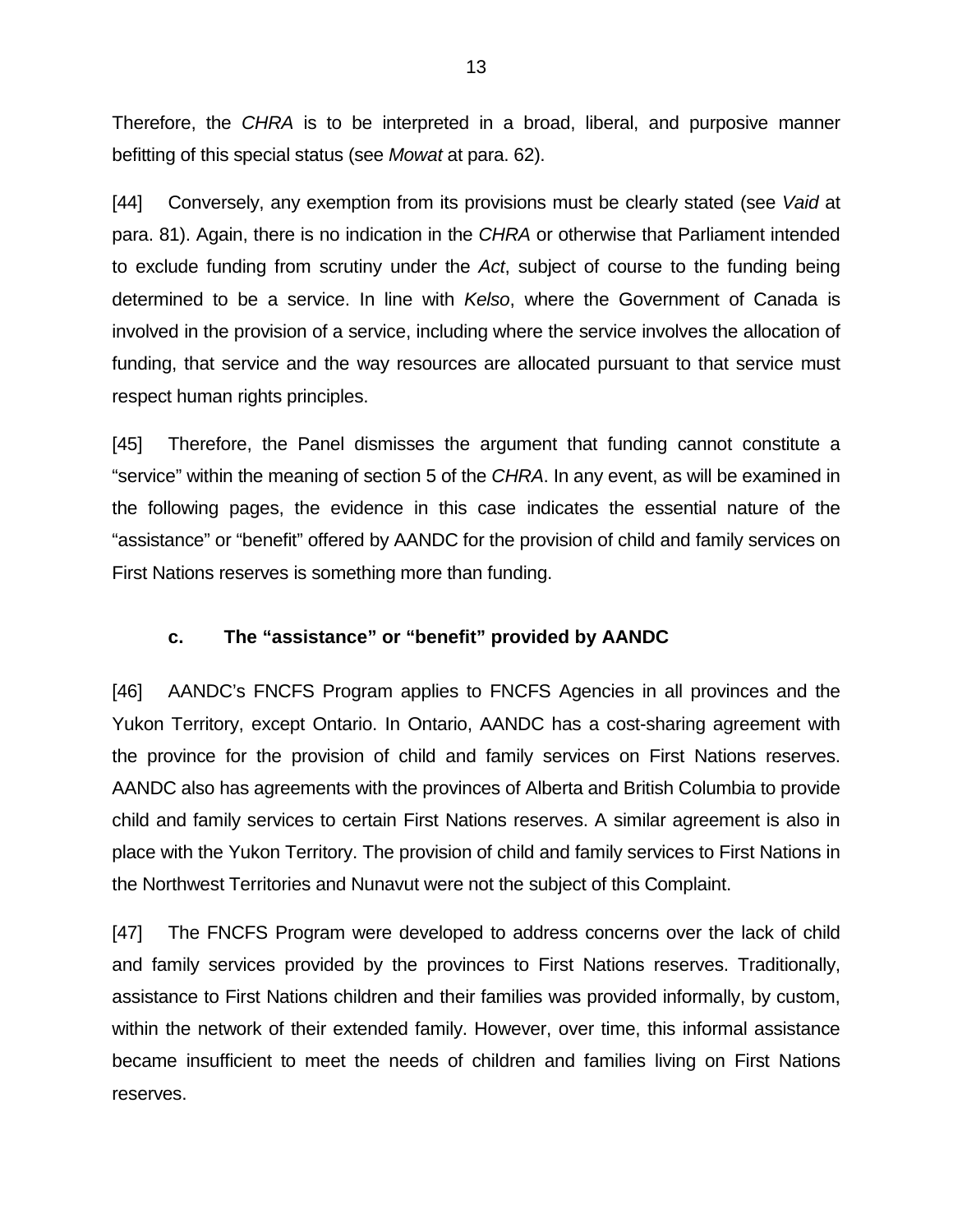[48] The Joint Committees of the Senate and the House of Commons in 1946-1948 and again in 1959-1961 urged provinces to increase their involvement in providing services to First Nations people in order to fill in the gaps resulting from disruptions to traditional patterns of community care. However, provincial governments were reluctant to provide those services for financial concerns and given federal jurisdiction over "Indians, and lands reserved for Indians" under section 91(24) of the *Constitution Act, 1867*. This led to disparity in the quantity and quality of services provided to First Nations children and families on reserve from province to province, where some provinces only provided services if they were compensated by the federal government or only in life-and-death situations (see Annex, ex. 2 at p. 39 [the *NPR*]).

[49] In 1965, Canada entered into the agreement with the Province of Ontario to enable social services, including child and family services, to be extended to First Nations children and families on reserve. Other provinces entered into bilateral agreements whereby AANDC would reimburse them for the delivery of child and family services (see Annex, ex. 3 at ss. 1.1.2 - 1.1.3 [*2005 FNCFS National Program Manual*]).

[50] In the 1970's and early 1980's, concerns began being raised over the child and family services being provided to First Nations by the provinces. Namely, the services were minimal, not culturally appropriate and there were an alarming number of First Nations children being removed from their communities. This started a move towards the creation of community-specific FNCFS Agencies. AANDC funded these agencies through *ad hoc* arrangements, but authorities for doing so were unclear and funding was inconsistent (see the *NPR* at p. 24).

[51] In 1986, AANDC put a moratorium on the *ad hoc* arrangements for the development of FNCFS Agencies. This moratorium remained in place until 1990 when AANDC implemented the FNCFS Program (see *2005 FNCFS National Program Manual* at s. 1.1.6; and, the *NPR* at p. 24).

[52] At section 1.3 of the *2005 FNCFS National Program Manual*, the objective and principles of the FNCFS Program are outlined and include: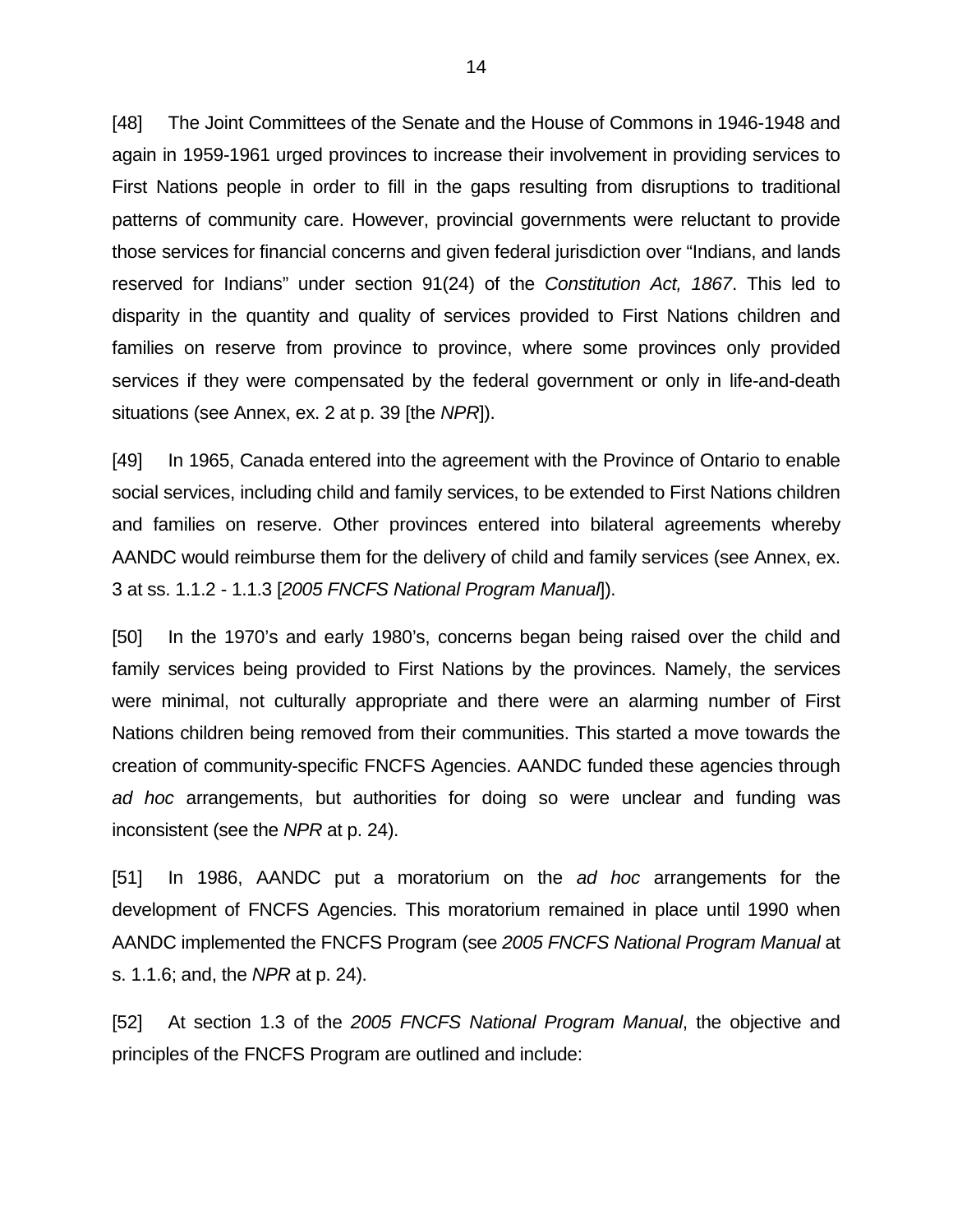1.3.2 The primary objective of the FNCFS program is to support culturally appropriate child and family services for Indian children and families resident on reserve or Ordinarily Resident On Reserve, in the best interest of the child, in accordance with the legislation and standards of the reference province.

 $[...]$ 

1.3.4 FNCFS will be managed and operated by provincially mandated First Nations organizations (Recipients), which provide services to First Nations children and families Ordinarily Resident On Reserve. FNCFS Recipients will manage the program in accordance with provincial or territorial legislation and standards. INAC will provide funding in accordance with its authorities.

1.3.5 The child and family services offered by FNCFS on reserve are to be culturally relevant and comparable, but not necessarily identical, to those offered by the reference province or territory to residents living off reserve in similar circumstances.

1.3.6 Protecting children from neglect and abuse is the main objective of child and family services. FNCFS also provide services that increase the ability and capacity of First Nations families to remain together and to support the needs of First Nations children in their parental homes and communities.

1.3.7 First Nation agencies and other Recipients will ensure that all persons Ordinarily Resident On Reserve and within their Catchment Area receive a full range of child and family services reasonably comparable to those provided off reserve by the reference province or territory. Funding will be provided in accordance with INAC authorities.

[53] In 2012, following the filing of the Complaint, the wording of the objective of the FNCFS Program was modified, but is still similarly described as follows:

1.1 Objective

The FNCFS program provides funding to assist in ensuring the safety and well-being of First Nations children ordinarily resident on reserve by supporting culturally appropriate prevention and protection services for First Nations children and families.

These services are to be provided in accordance with the legislation and standards of the province or territory of residence and in a manner that is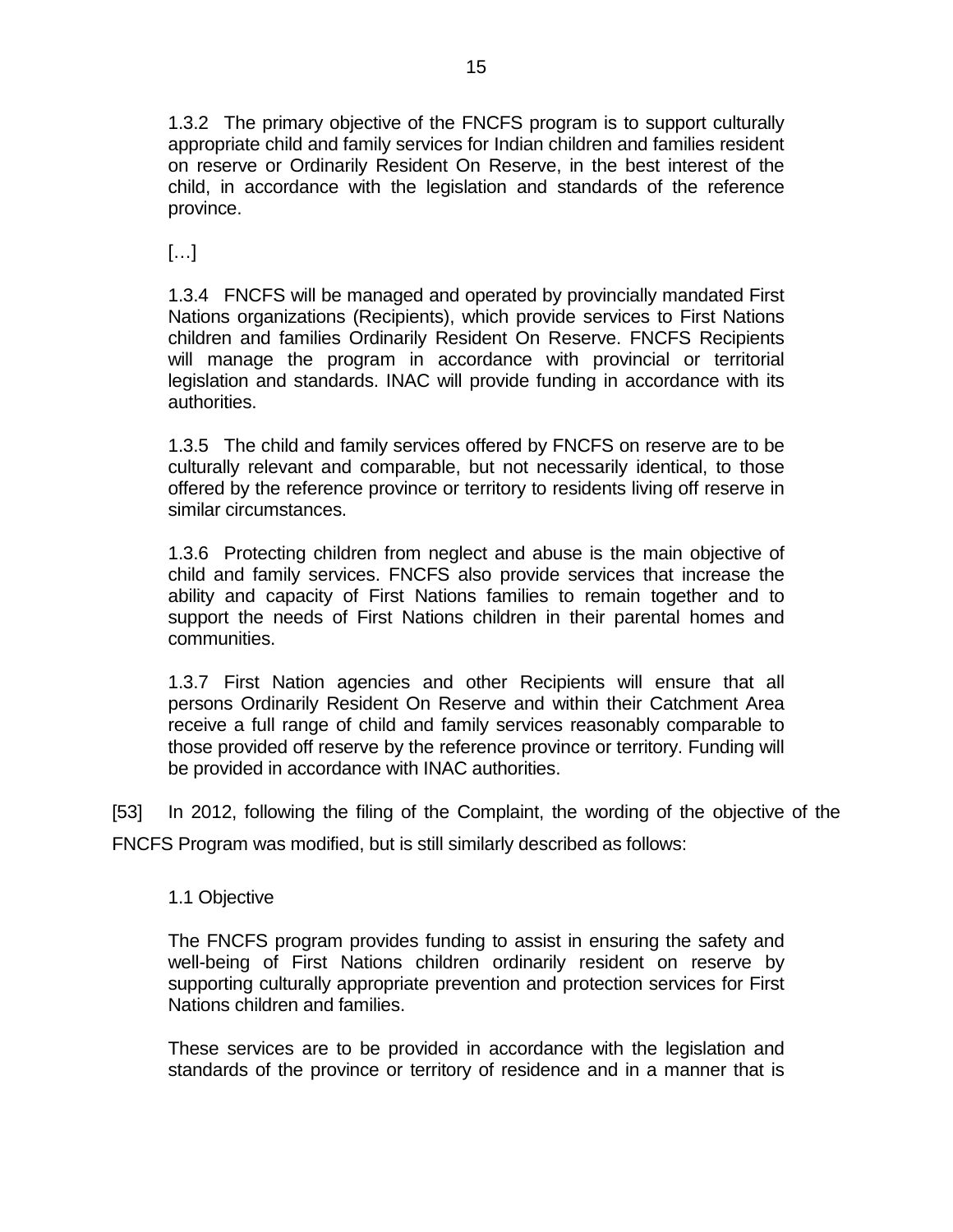reasonably comparable to those available to other provincial residents in similar circumstances within Program Authorities.

(see Annex, ex. 4 at p. 30 [*2012 National Social Programs Manual*])

[54] The other provincial and territorial agreements for the provision of child and family services in First Nations communities have a similar purpose to the FNCFS Program. In Ontario, the *Memorandum of Agreement Respecting Welfare Programs for Indians* (see Annex, ex. 5 [the *1965 Agreement*]), at page 1, provides:

WHEREAS the 1963 Federal-Provincial Conference, in charting desirable long-range objectives and policies applicable to the Indian people, determined that the principal objective was the provision of provincial services and programs to Indians on the basis that needs in Indian Communities should be met according to standards applicable in other communities;

AND WHEREAS Canada and Ontario in working towards this objective desire to make available to the Indians in the Province the full range of provincial welfare programs;

[55] In Alberta, the *Arrangement for the Funding and Administration of Social Services* (see Annex, ex. 6 [the *Alberta Reform Agreement*]) at page 1 states:

#### *WHEREAS:*

*Canada continues to have a special relationship with and interest in the Indian people of Canada arising from history, treaties, statutes and the Constitution;*

*Canada and Alberta recognize and agree that this arrangement will not prejudice the treaty rights of Indian people, nor alter any obligations of Canada to Indian people pursuant to treaties, statutes and the Constitution, including any rights protected by section 35 of the Constitution Act, 1982, nor affect any self-government rights that may be negotiated in future constitutional negotiations;*

*Canada and Alberta recognize that Indians and Indian Families should be provided with Social Services which take into account their cultures, values, languages and experiences;*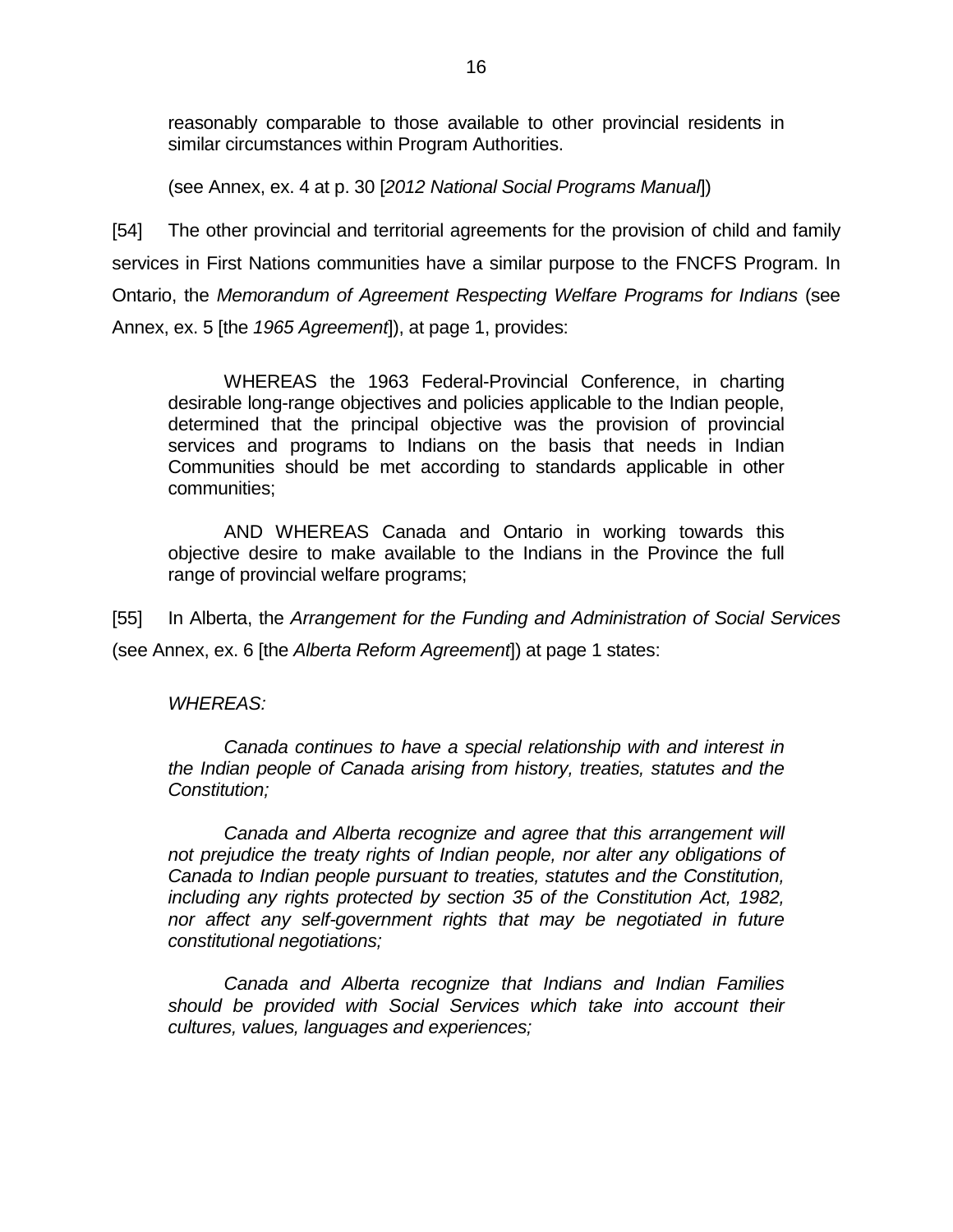*Canada and Alberta are desirous of developing an arrangement in respect of the funding and administration for Social Services which would be applicable to Indians in the Province of Alberta; and*

*Canada and Alberta acknowledge that Indians have aspirations towards self-government and both therefore wish to support the establishment, management, and delivery by Indians and Indian organizations of child and family services and other community-based Social Services for Indians in Alberta.*

[56] At section 3 of the *Alberta Reform Agreement*, Canada's role is described as:

3. Canada will by this arrangement and in accordance with Appendix II:

(a) arrange for the delivery of Social Services comparable to those provided by Alberta to other residents of the Province directly or through negotiated agreements with Indian Bands, Indian agencies, Indian organizations, or with Alberta, to persons ordinarily residing on a Reserve; and

(b) fund Social Services for Indians and Indian Families ordinarily residing on a Reserve comparable to those provided by Alberta to other residents of the Province; and in particular, reimburse Alberta for those Social Services which Alberta delivers to Indians and Indian Families ordinarily residing on a Reserve.

[57] In British Columbia, the *Service Agreement Regarding the Funding of Child Protection Services of First Nations Children Ordinarily Resident on Reserve* (see Annex, ex. 7 [the *BC Service Agreement*]), which in 2012 replaced a previous memorandum of understanding between the two parties (see Annex, ex. 8 [the *BC MOU*]), provides:

## **1.0 Vision**

Governments working together in British Columbia to ensure that First Nation children, youth and their families live in strong, healthy families and sustainable communities where they are connected to their culture, language and traditions.

DIAND and MCFD will contribute to this vision through a strong focus on providing funding and effective services respectively, to achieve meaningful outcomes for vulnerable First Nations children, youth and their families ordinarily resident on reserve.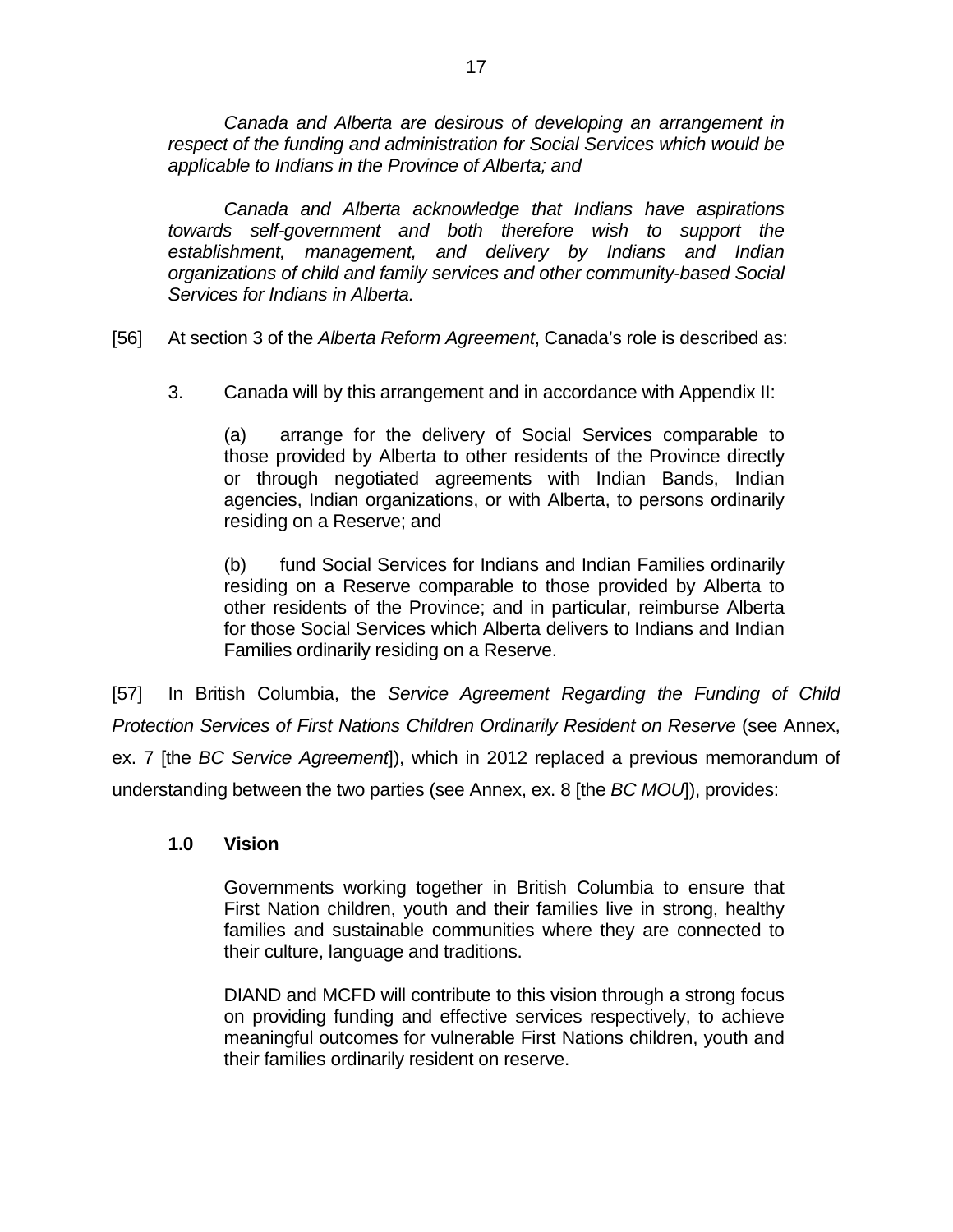[58] Finally, in the Yukon, there is the *Funding Agreement* (see Annex, ex. 9 [the *Yukon Funding Agreement*]). The *Yukon Funding Agreement* applies to all First Nations children and families ordinarily resident in the Territory. Pursuant to Schedule "DIAND-3" of the *Yukon Funding Agreement*, "[t]he Territory will administer the First Nation Child and Family Services Program in accordance with DIAND's First Nation Child and Family Services Program – National Manual or any other program documentation issued by DIAND as amended from time to time".

[59] The history and objectives of the FNCFS Program and other related provincial/territorial agreements indicate that the benefit or assistance provided through these activities is to "ensure", "arrange", "support" and/or "make available" child and family services to First Nations children and families on reserve and in the Yukon. Without the FNCFS Program, related agreements and the funding provided through those instruments, First Nations children and families on reserve and in the Yukon would not receive the full range of child and family services provided to other provincial/territorial residents, let alone services that are suitable to their cultural realities. The activities of the provinces/territory alone were insufficient to meet the child and family services needs of First Nations children and families on reserve and in the Yukon.

[60] Therefore, the essential nature of the FNCFS Program is to ensure First Nations children and families on reserve and in the Yukon receive the "assistance" or "benefit" of culturally appropriate child and family services to that are reasonably comparable to the services provided to other provincial residents in similar circumstances. The other related provincial/territorial agreements provide a similar "assistance" or "benefit". AANDC extends this "assistance" or "benefit" to First Nations children and families on reserves and in the Yukon Territory.

## <span id="page-22-0"></span>**d. First Nations children and families are extended the "assistance" or "benefit" by AANDC**

[61] First Nations and, in particular, First Nations on reserve, are a distinct public. AANDC extends the assistance or benefit of the FNCFS Program and other related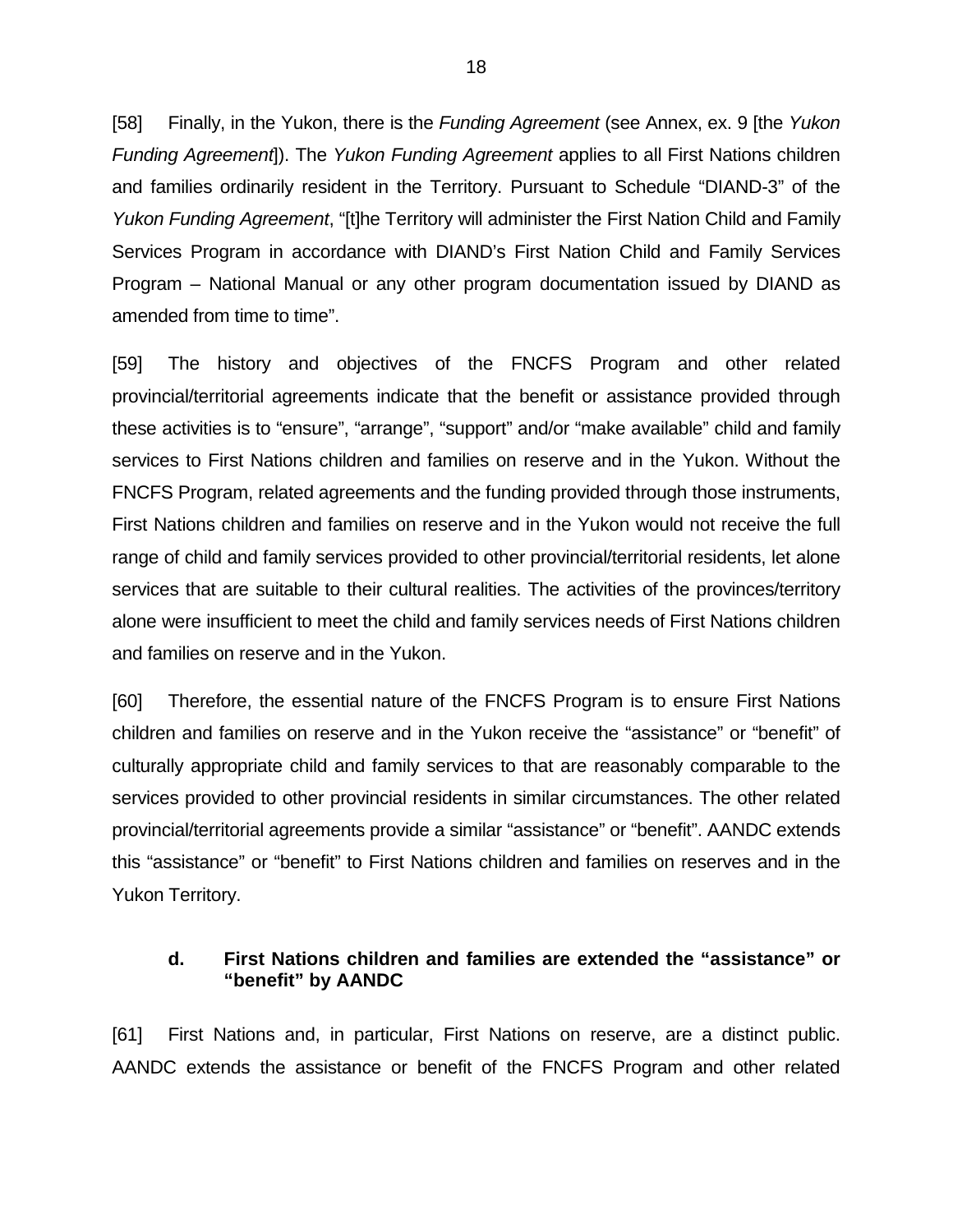provincial/territorial agreements to this public through FNCFS Agencies and/or the provinces/territory.

[62] Section 1.5 of the *2005 FNCFS National Program Manual* defines the roles and responsibilities of AANDC's headquarters and regional offices in ensuring the safety and well-being of First Nations children ordinarily resident on reserve. At section 1.5.2, the role of Headquarters includes: "to provide […] funding on behalf of children and families as authorized by the approved policy and program authorities"; "to lead in the development of FNCFS policy"; and, "to provide oversight on program issues related to the FNCFS policy and to assist regions and First Nations in finding solutions to problems arising in the regions".

[63] The role of AANDC's regional offices is outlined at section 1.5.3 of the *2005 FNCFS National Program Manual* and includes: "to interact with Recipients, Chiefs and Councils, Headquarters, the reference province or territory"; "to manage the program and funding on behalf of Canada and to ensure that authorities are followed"; "to assure Headquarters that the program is operating according to authorities and Canada's financial management requirements"; and, "to establish, in cooperation with Recipients, a process for dealing with disputes over issues relating to the operation of FNCFS".

[64] The role of the FNCFS Agencies is, among other things, "to deliver the FNCFS program in accordance with provincial legislation and standards while adhering to the terms and conditions of their funding agreements" (*2005 FNCFS National Program Manual* at section 1.5.4). The provinces mandate, regulate and oversee the FNCFS Agencies (see *2005 FNCFS National Program Manual* at section 1.5.5).

[65] In a more summary fashion, the *2012 National Social Programs Manual* defines the differing roles of AANDC, the provinces/territory and the FNCFS Agencies as follows, at page 30:

#### 1.2 Provincial Delegations

Child welfare is an area of provincial responsibility whereby each province, in accordance with their legislation, delegates authority to FNCFS agencies to manage and deliver child welfare services on reserve.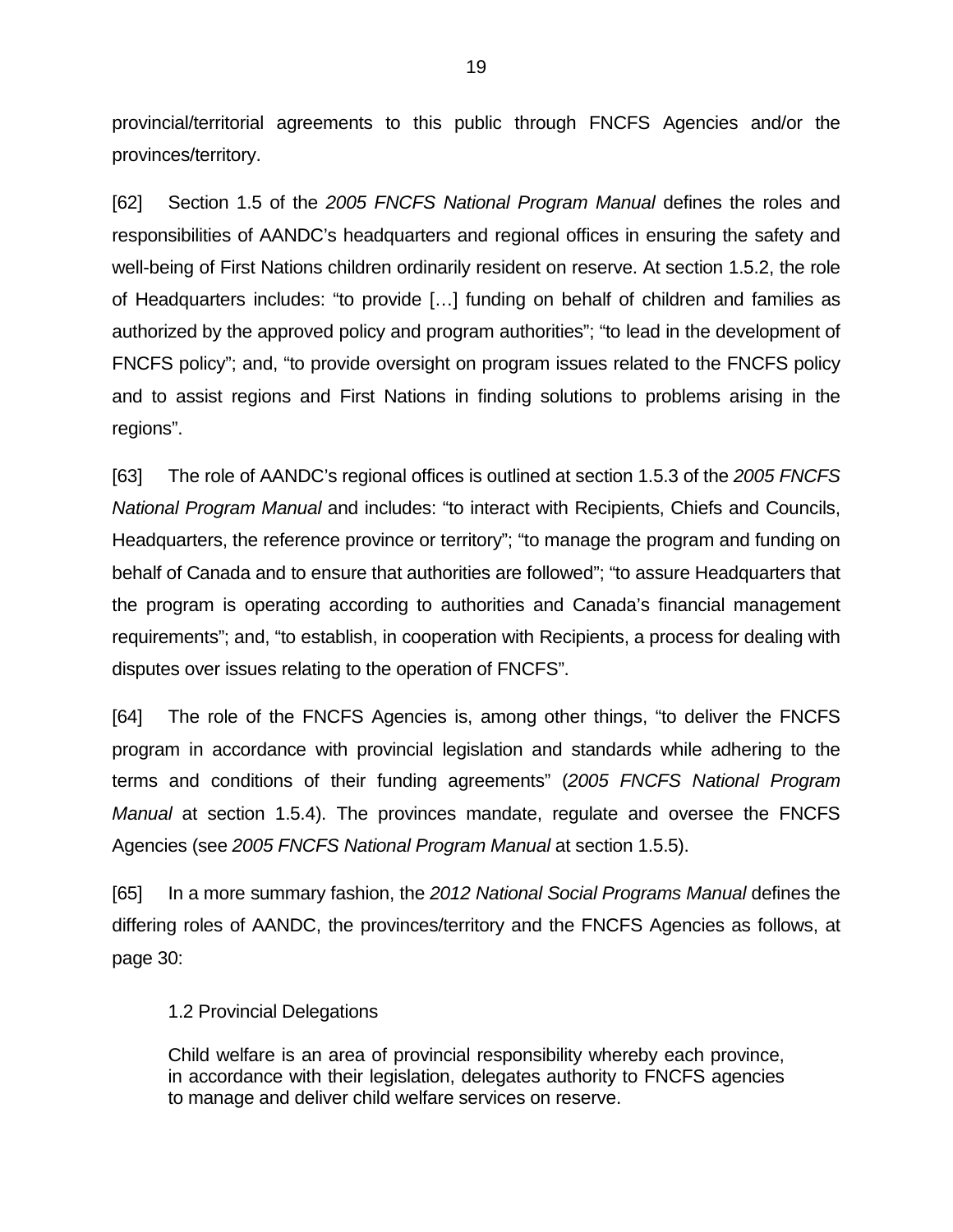The FNCFS agencies, delegated by the province, provide protection services to eligible First Nation children, ordinarily resident on-reserve in accordance with provincial legislation and standards.

The Program funds FNCFS agencies to deliver protection (out of the home) and prevention services (in-home) to First Nation children, youth, and families ordinarily resident on reserve.

[66] AANDC has a "Shared Responsibility for Child Welfare" with the FNCFS Agencies and the provinces/territory (see the *NPR* at p.88). It not only provides funding, but policy and oversight as well. It works as a partner with the FNCFS Agencies and provinces/territory to deliver adequate child and family services to First Nations on reserves. It is not a passive player in this partnership, whereby it only provides funding: it strives to improve outcomes for First Nations children and families. In this regard, Ms. Sheilagh Murphy, Director General of the Social Policy and Programs Branch of AANDC, testified about the goal of AANDC social programs:

Well, I mean we have this broad objective or goal to make sure that First Nations on Reserve -- men, women, and children -- are safe, that they are healthy and that they have the means to become productive members of their communities and can contribute to those communities and to Canada more generally as citizens.

(StenoTran Services Inc.'s transcript of *First Nations Child and Family Caring Society of Canada et al. v. Attorney General of Canada (for the Minister of Indian and Northern Affairs Canada)* (CHRT), Ottawa, Vol. 54 at pp. 17-18 [*Transcript*])

[67] The FNCFS Program is one of the social programs meant to achieve this objective. A "Fact Sheet" developed in October 2006 and previously posted on AANDC's website (see Annex, ex. 10 [*Fact Sheet*]), demonstrates how the department previously held out the FNCFS Program:

**The First Nations Child and Family Services Program** is one component of a suite of Social Programs that addresses the well-being of children and families. The main objective of the Program is to assist First Nations in providing access to culturally sensitive child and family services in their communities, and to ensure that the services provided to them are comparable to those available to other provincial residents in similar circumstances.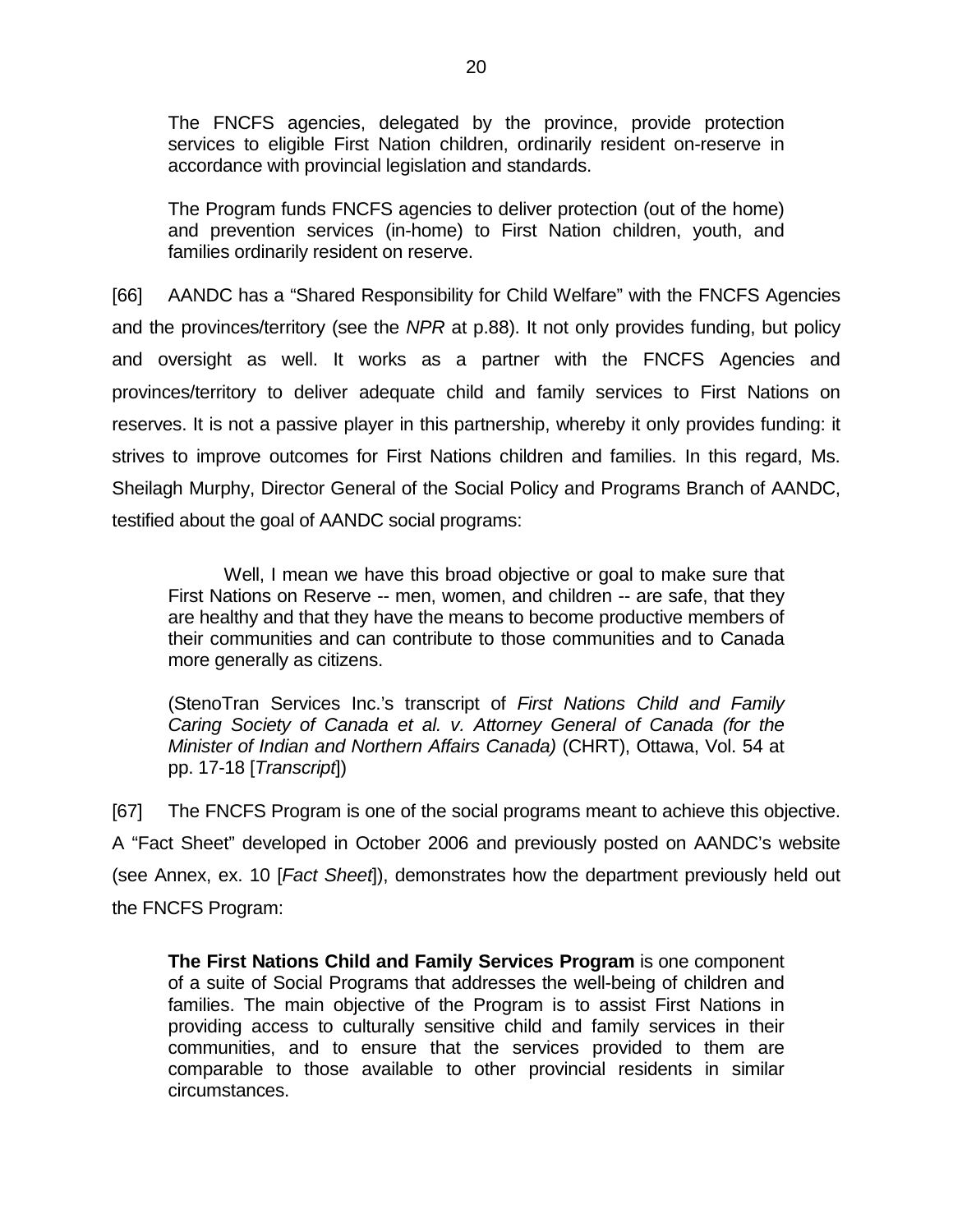[68] AANDC works directly with its partners, including First Nations, to ensure the objectives of the FNCFS Program and other related provincial/territorial agreements are being met. The *2005 FNCFS Program Manual* provides for consultation among AANDC and First Nations communities with regard to disputes over the program (see ss. 1.5.2- 1.5.3). The *Alberta Reform Agreement* specifically provides for consultation with First Nations communities in reviewing the effectiveness of the arrangement (see ss. 13-14). Similarly, the agreements in British Columbia and the Yukon provide for evaluation and review by AANDC of the effectiveness of the programs, services and activities it funds (see ss. 9.2 and 10.1 of the *BC Service Agreement*; and, s. 13.4.1 of the *Yukon Funding Agreement*).

[69] In its previous website *Fact Sheet*, AANDC held out this partnership as follows:

The Government of Canada is committed to working with First Nations, provincial/territorial, and federal partners and agencies to implement a modernized vision of the First Nations Child and Family Services Program, a program that strives for safe and strong children and youth supported by healthy parents.

[70] Ms. Murphy provided some insight into the nature of AANDC's role and partnership in ensuring adequate child and family services to First Nations reserves:

I mean, we continue to be a funder, we don't espouse to be experts in the area of child welfare practice. I mean, our role I think has changed in some ways in that when you look at the progression of this program -- we do audits and we do evaluations, the Auditor General looked at this program in 2008 and again in 2011. We do need to have – we don't just want to be writing cheques, we actually do have a genuine interest in making sure that First Nation Agencies are delivering the program according to the legislation and regulation, that they have the capacity to do that, that we are getting to outcomes.

So we are not a passive player in terms of being interested in how First -- I mean, it's program risk management, it is financial risk management, to make sure that they are delivering the program that is within the authorities, that they are paying for the right things that we have been given the money for.

(*Transcript* Vol. 54 at pp. 51-52)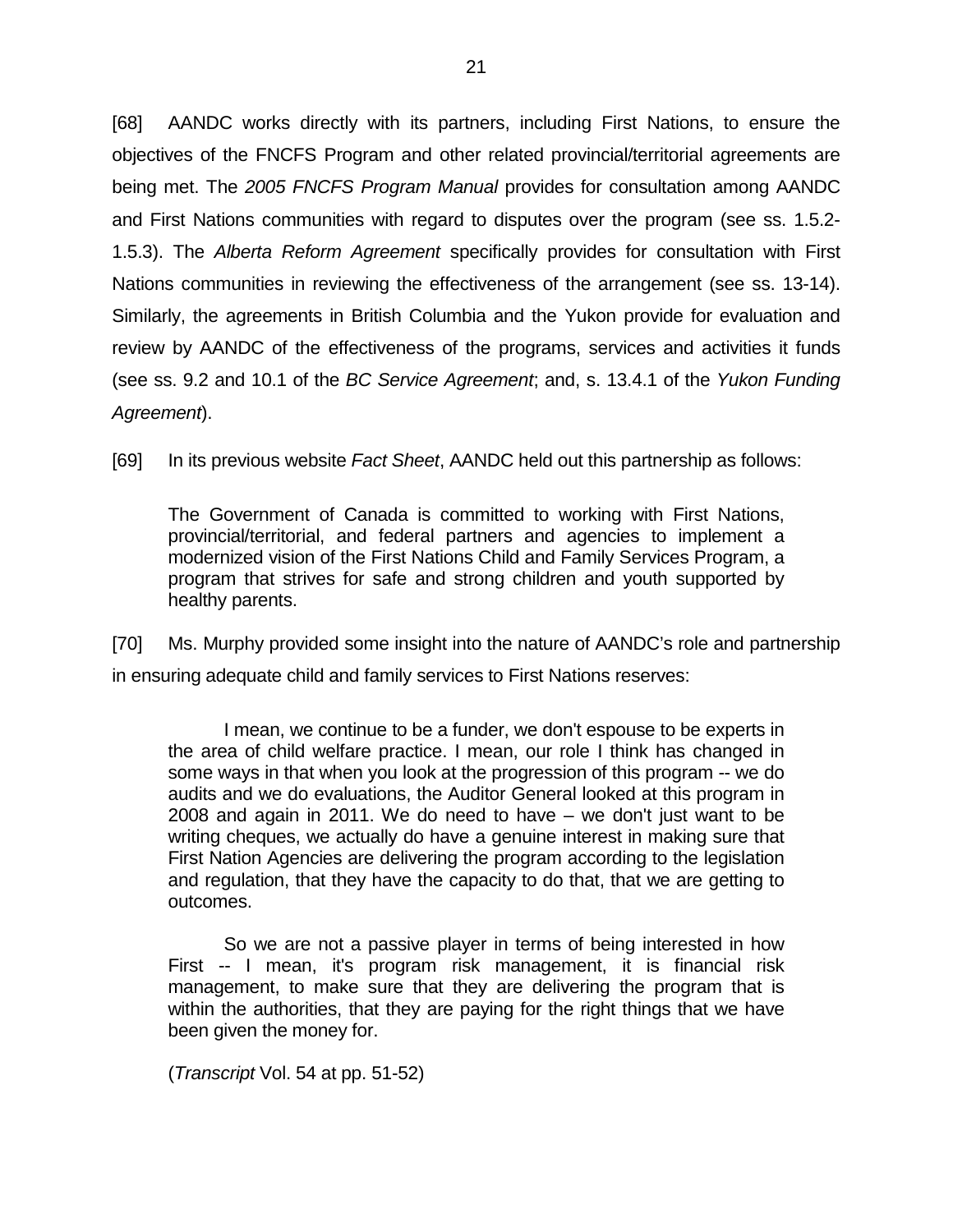[71] As the above indicates, AANDC plays a significant role in the effort to improve outcomes for First Nations children and families residing on reserve. While AANDC argues that it does not control services, the manner and extent of AANDC's funding significantly shapes the child and family services provided by the FNCFS Agencies and/or the provinces/territory. This will be further elaborated upon in section B of this Analysis below. For the purposes of this "service" analysis, suffice it to say AANDC's involvement in the FNCFS Program and other related provincial/territorial agreements determines whether and to what extent child and family services are provided to First Nations reserves and in the Yukon.

[72] For example, a document entitled *First Nations Child and Family Services British Columbia Transition Plan (Decision by Assistant Deputy Minister – ESDPP)* authored by three AANDC employees and signed by the Assistant Deputy Minister at the time, Ms. Christine Cram (see Annex, ex. 11), at page 2, explains the ultimate consequence that AANDC's funding can have on FNCFS Agencies:

For the majority of these FNCFS agencies, a permanent reduction of unexpended maintenance balances and the absence of additional resources for operations on a go forward basis will render them financially unviable and will likely result in many agency closures.

[73] It is AANDC that created the FNCFS Program and its corresponding funding formulas, and who negotiated and administers the provincial/territorial agreements. While the FNCFS Program is set up to work in a tripartite fashion, and the other agreements in a bilateral fashion, at the end of the day it is AANDC's involvement that is needed to improve outcomes for First Nations on reserves and in the Yukon. AANDC holds a considerable degree of control in this regard. Again, this will be elaborated upon in section B of this Analysis. However, by way of example, in a document entitled *Reform of the FNCFS Program in Québec (Information for the Deputy Minister)*, at pages 1-3 (see Annex, ex. 12), two AANDC employees explain the Department's decision not to transition Québec to a new funding methodology:

INAC has been in discussion with the First Nations of Québec and Labrador Health and Social Services Commission (Commission) and Québec's Ministry of Health and Social Services since June, 2007 regarding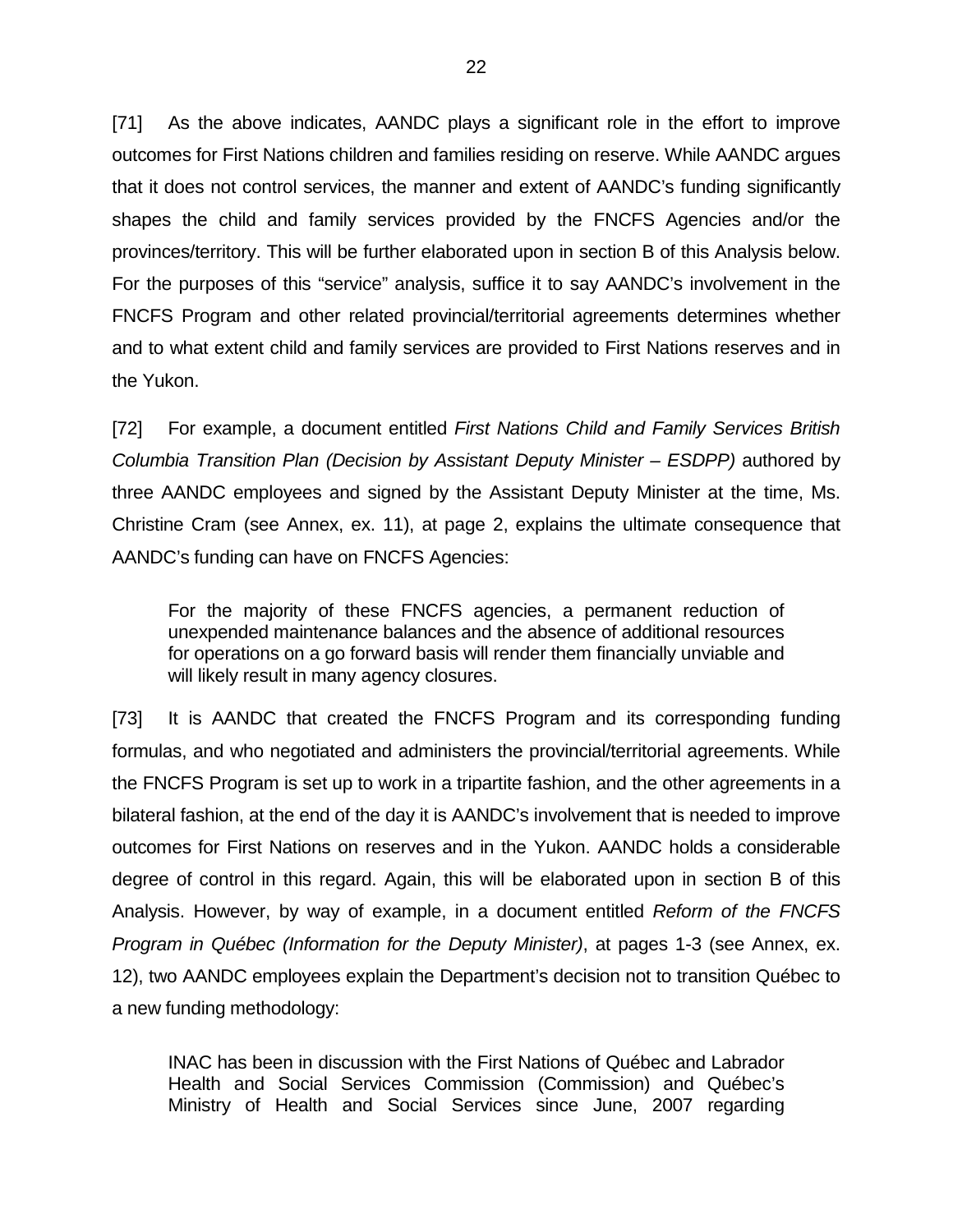transitioning the Quebec FNCFS Agencies to an enhanced prevention approach.

The three parties have developed a Partnership for Results Framework that outlines the strategic direction, key outcomes and performance indicators for FNCFS on reserve in Québec. Both the First Nations leadership and the Province have submitted letters of endorsement for this initiative.

In November of 2007, a number of issues were raised by the First Nations of Québec and Labrador Health and Social Services Commission. The issues largely pertain to the overall funding formula that was proposed as a model for the Québec First Nations agencies (See Annex A for detailed list of concerns and our proposed action).

A decision was made in December 2007, to move forward in the transition to the enhanced prevention focused approach without Québec in order to give the Department time to address First Nations' concerns with the transition process.

The Department has not yet informed Québec First Nations and the Province of Québec of the decision to delay the transition to the Enhanced Prevention Focused Approach in Québec.

 $[\ldots]$ 

There is a risk that once the Commission and Québec First Nations are informed of the decision that was made; they will not want to proceed with the transition to the new enhanced prevention-focused approach. It is hoped that the delivery of messaging from a senior official will reassure the First Nations of the Department's commitment and enable the working level to address concerns raised and move the transition forward.

[74] This document is an official position to be adopted by AANDC's Deputy Minister, informed by high level AANDC employees. It illustrates that, despite a tripartite relationship where its partners support a new funding approach, AANDC is the one who controls the process and makes the final decision in determining the approach to be taken.

[75] Furthermore, AANDC has the power to withhold funds if FNCFS Agencies and/or the provinces/territory do not comply with its funding requirements. This could result in agencies closing their doors and, as a consequence, inadequate child and family services being provided to First Nations children and families on reserves and in the Yukon (see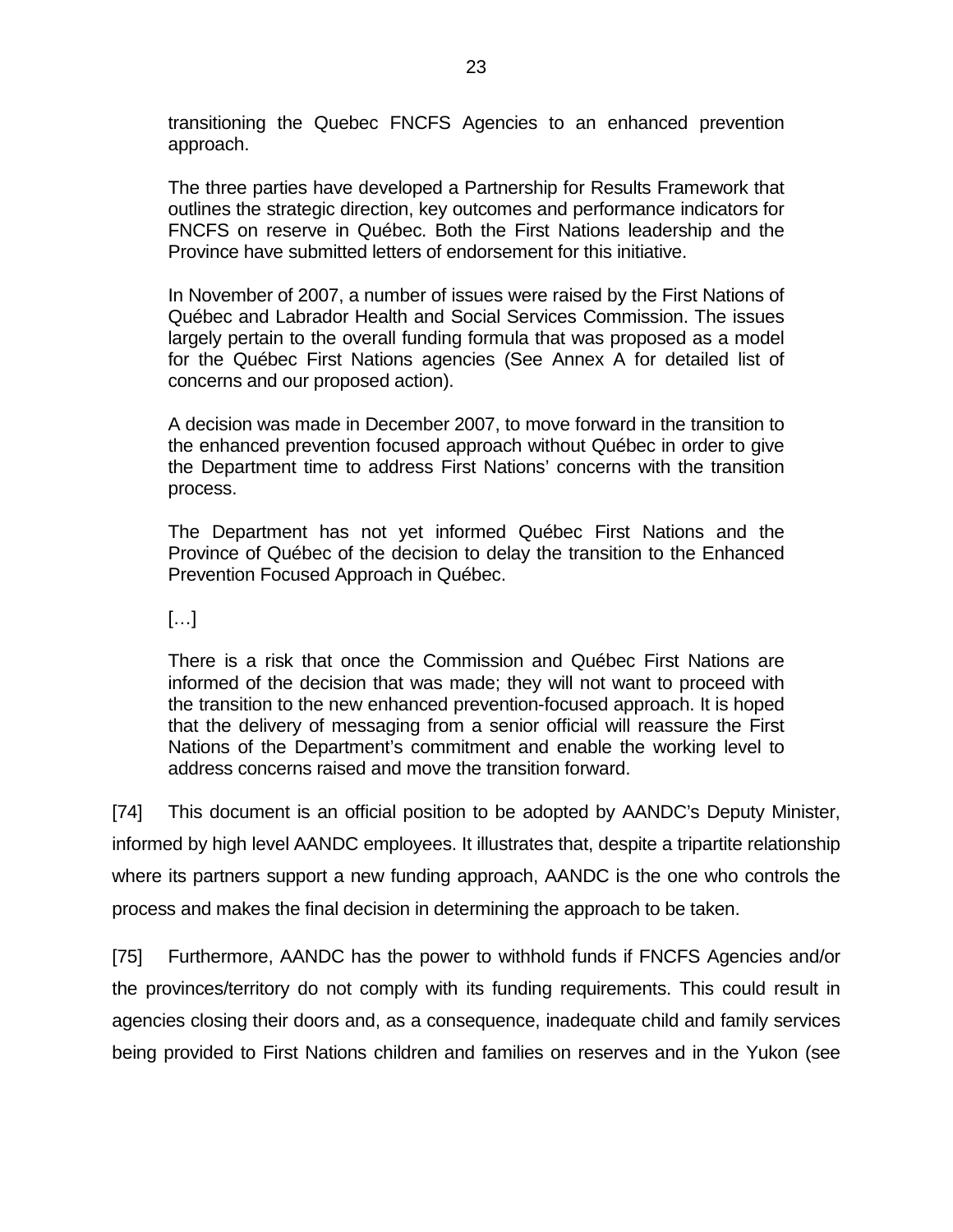testimony of William McArthur, Manager, Social Programs, British Columbia Regional Office, AANDC, *Transcript* Vol. 64 at pp. 45-47).

[76] All the above indicates a public relationship between AANDC and First Nations children and families in the provision of child and family services. In sum, AANDC extends the FNCFS Program and other related provincial/territorial agreements as a partnership, including with First Nations, to improve outcomes for First Nations children and families on reserve. Ultimately, through the FNCFS Program, its funding formulas and the related provincial/territorial agreements, AANDC has a direct impact on the child and family services provided to First Nations children and families living on reserves and in the Yukon Territory.

[77] This public relationship between AANDC and First Nations on reserves and in the Yukon in the provision of child and family services is reinforced by the federal government's constitutional responsibilities and its special relationship with Aboriginal peoples.

#### <span id="page-28-0"></span>**e. Section 91(24) of the** *Constitution Act, 1867*

[78] The fact that AANDC does not directly deliver First Nations child and family services on reserve, but funds the delivery of those services through FNCFS Agencies or the provincial/territorial governments, does not exempt it from its public mandate and responsibilities to First Nations people. AANDC argues that child welfare services fall within provincial jurisdiction and that it only became involved as a matter of social policy to address concerns that the provinces were not providing the full range of services to First Nations children and families living on reserves. However, that position does not take into consideration Parliament's exclusive legislative authority over "Indians, and lands reserved for Indians" by virtue of section 91(24) of the *Constitution Act, 1867*.

[79] In Canada, legislative power is divided between the federal government and the provincial/territorial governments. As stated by the Supreme Court in *Canadian Western Bank v. Alberta*, 2007 SCC 22 at paragraph 22 (*Central Western Bank*):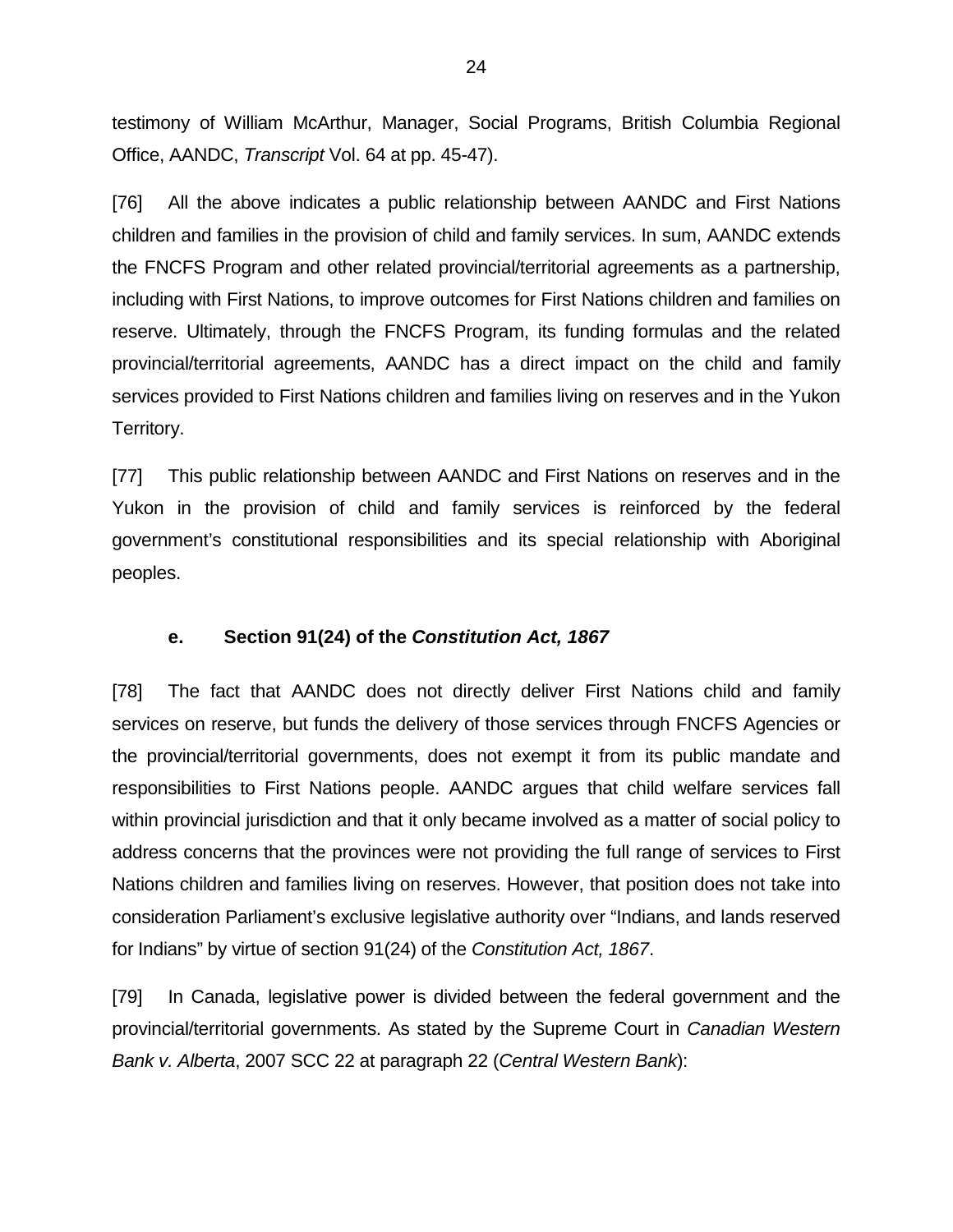…federalism was the legal response of the framers of the Constitution to the political and cultural realities that existed at Confederation. It thus represented a legal recognition of the diversity of the original members. The division of powers, one of the basic components of federalism, was designed to uphold this diversity within a single nation. Broad powers were conferred on provincial legislatures, while at the same time Canada's unity was ensured by reserving to Parliament powers better exercised in relation to the country as a whole. Each head of power was assigned to the level of government best placed to exercise the power. The fundamental objectives of federalism were, and still are, to reconcile unity with diversity, promote democratic participation by reserving meaningful powers to the local or regional level and to foster co-operation among governments and legislatures for the common good.

[80] The Supreme Court also noted that "the interpretation of these powers and of how they interrelate must evolve and must be tailored to the changing political and cultural realities of Canadian society" (*Central Western Bank* at para. 23). This is referred to as the "living tree" doctrine.

[81] The legislative powers defined in the *Constitution Act, 1867* are deemed to be exclusive to the extent that, even if Parliament does not legislate in its fields of jurisdiction, the provinces/territories are not allowed to do so (see *Union Colliery Co. of British Columbia v. Bryden*, [1899] A.C. 580 (P.C.) at p. 588). However, the Court has indicated clearly that this doctrine of inter-jurisdictional immunity is to be construed narrowly, among other reasons, so as not to allow any legal vacuum. It is used "…to protect that which makes certain works or undertakings, things (e.g., Aboriginal lands) or persons (e.g., Aboriginal peoples and corporations created by the federal Crown) specifically of federal jurisdiction" (*Central Western Bank* at para. 41). As also noted in *Central Western Bank* at paragraph 42:

Canadian federalism is not simply a matter of legalisms. The Constitution, though a legal document, serves as a framework for life and for political action within a federal state, in which the courts have rightly observed the importance of co-operation among government actors to ensure that federalism operates flexibly.

[82] Despite the doctrine of inter-jurisdictional immunity, cooperative federalism can exist in situations where federal and provincial authorities connect. In the recent case of *Quebec (A.G.) v. Canada (A.G.)*, 2015 SCC 14 (*Canadian Firearms Registry*), where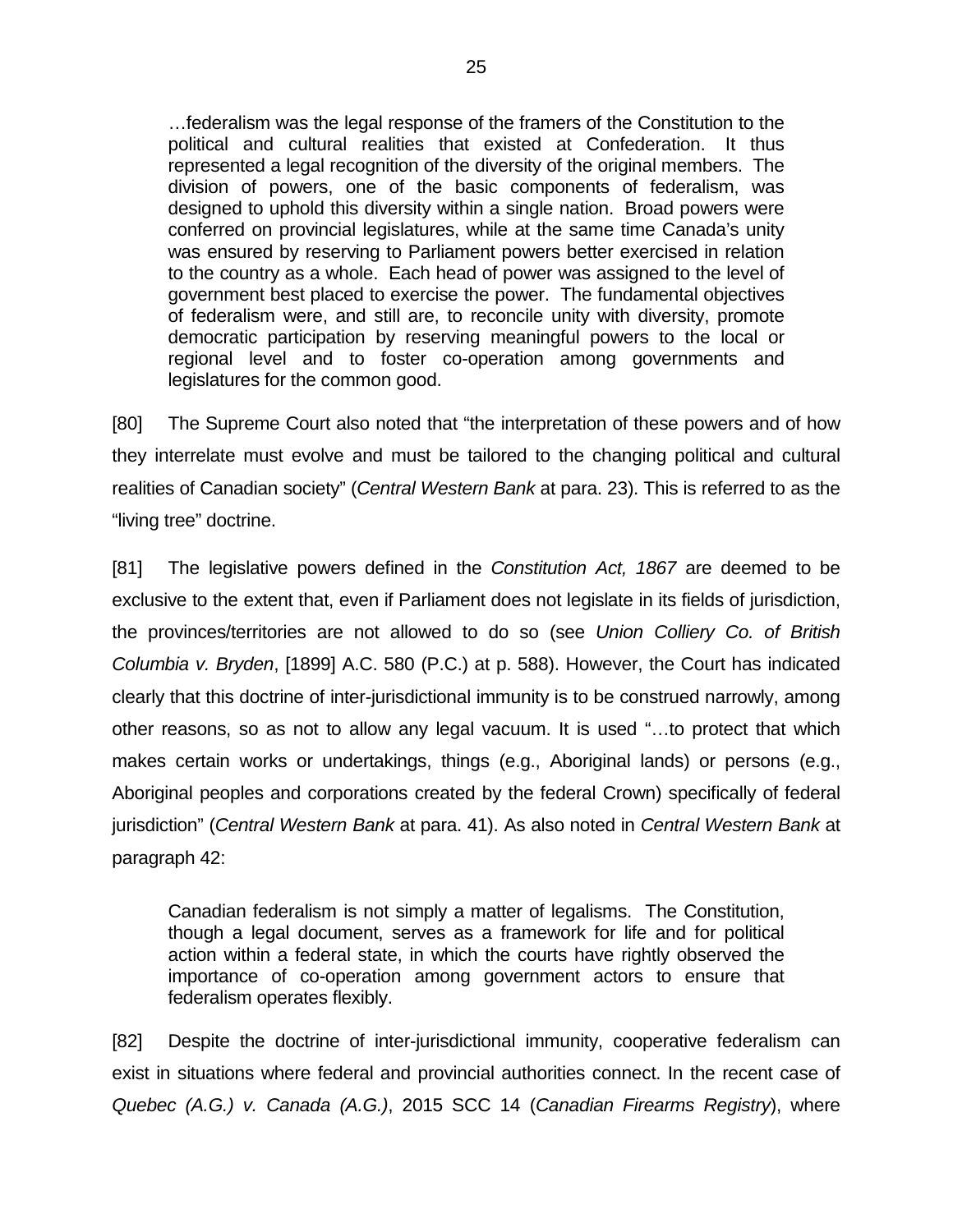Quebec challenged the constitutionality of the federal government's decision to destroy the firearms registry, the Supreme Court found itself divided on the scope of cooperative federalism. Nonetheless, the majority in *Canadian Firearms Registry* held that cooperative federalism cannot override or modify the constitutional division of powers:

[17] Cooperative federalism is a concept used to describe the "network of relationships between the executives of the central and regional governments [through which] mechanisms are developed, especially fiscal mechanisms, which allow a continuous redistribution of powers and resources without recourse to the courts or the amending process […] From this descriptive concept of cooperative federalism, courts have developed a legal principle that has been invoked to provide flexibility in separation of powers doctrines, such as federal paramountcy and interjurisdictional immunity. It is used to facilitate interlocking federal and provincial legislative schemes and to avoid unnecessary constraints on provincial legislative action […] With respect to interjurisdictional immunity, for example, the principle of cooperative federalism has been relied on to explain and justify relaxing a rigid, watertight compartments approach to the division of legislative power that unnecessarily constrains legislative action by the other order of government: "In the absence of conflicting enactments of the other level of government, the Court should avoid blocking the application of measures which are taken to be enacted in furtherance of the public interest" (*Canadian Western Bank*, at para. 37).

[18] However, we must also recognize the limits of the principle of cooperative federalism. The primacy of our written Constitution remains one of the fundamental tenets of our constitutional framework: *Reference re Secession of Quebec*, [1998] 2 S.C.R. 217, at para. 53. This is especially the case with regard to the division of powers:

. . . the text of the federal constitution as authoritatively interpreted in the courts remains very important. It tells us who can act in any event. In other words, constitutionally it must always be possible in a federal country to ask and answer the question — What happens if the federal and provincial governments do not agree about a particular measure of co-operative action? Then which government and legislative body has power to do what?

(Emphasis added; footnote omitted)

[83] Instead of legislating in the area of child welfare on First Nations reserves, pursuant to Parliament's exclusive legislative authority over "Indians, and lands reserved for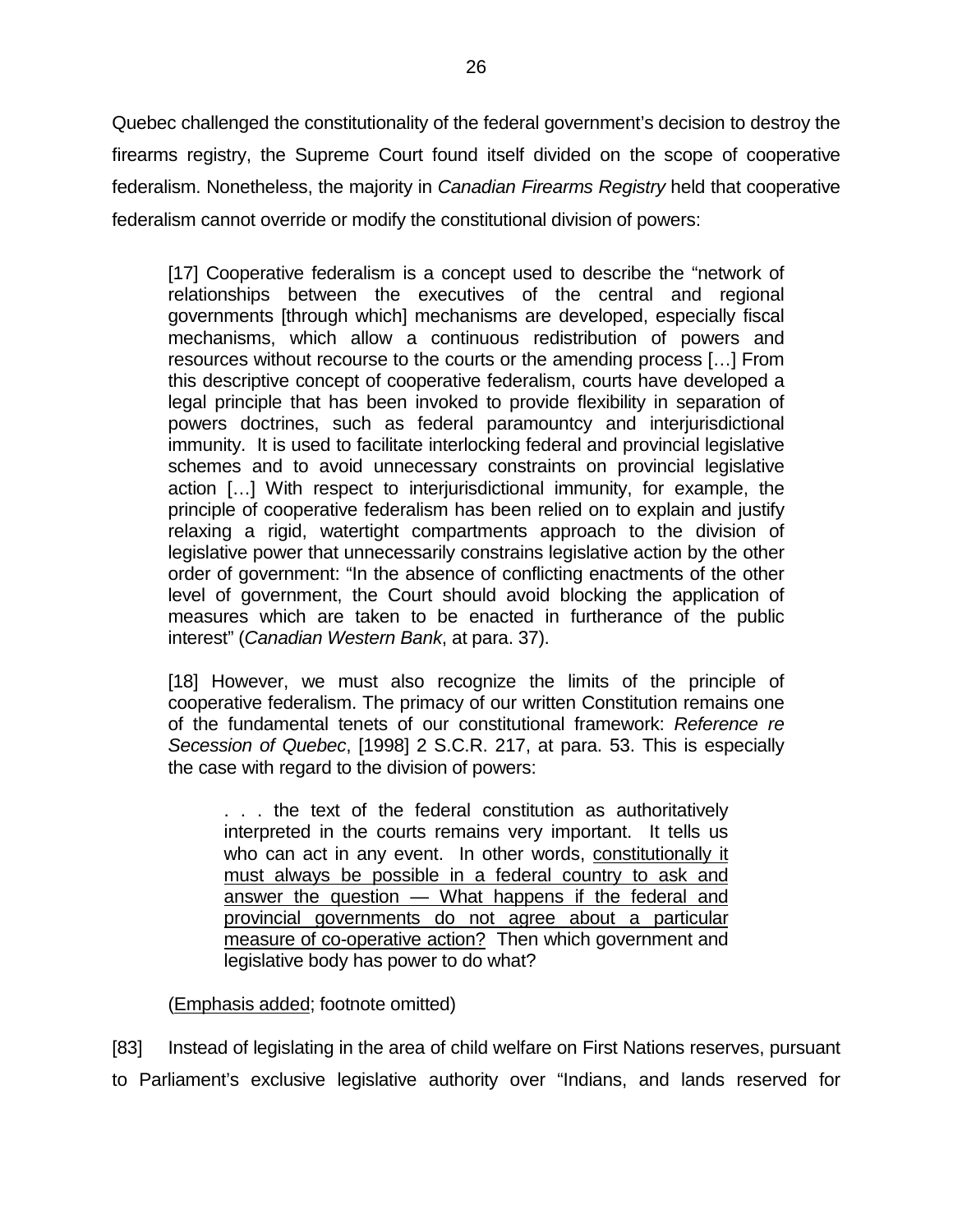Indians" by virtue of section 91(24) of the *Constitution Act, 1867*, the federal government took a programing and funding approach to the issue. It provided for the application of provincial child welfare legislation and standards for First Nations on reserves through the enactment of section 88 of the *Indian Act*. However, this delegation and programing/funding approach does not diminish AANDC's constitutional responsibilities. In a comparable situation argued under the *Canadian Charter of Rights and Freedoms* (the *Charter*), the Supreme Court stated in *Eldridge* at paragraph 42:

…the *Charter* applies to private entities in so far as they act in furtherance of a specific governmental program or policy. In these circumstances, while it is a private actor that actually implements the program, it is government that retains responsibility for it. The rationale for this principle is readily apparent. Just as governments are not permitted to escape *Charter* scrutiny by entering into commercial contracts or other "private" arrangements, they should not be allowed to evade their constitutional responsibilities by delegating the implementation of their policies and programs to private entities.

[84] Similarly, AANDC should not be allowed to evade its responsibilities to First Nations children and families residing on reserve by delegating the implementation of child and family services to FNCFS Agencies or the provinces/territory. AANDC should not be allowed to escape the scrutiny of the *CHRA* because it does not directly deliver child and family services on reserve.

[85] As explained above, despite not actually delivering the service, AANDC exerts a significant amount of influence over the provision of those services. Ultimately, it is AANDC that has the power to remedy inadequacies with the provision of child and family services and improve outcomes for children and families residing on First Nations reserves and in the Yukon. This is the assistance or benefit AANDC holds out and intends to provide to First Nations children and families.

[86] Parliament's constitutional responsibility towards Aboriginal peoples, in a situation where a federal department dedicated to Aboriginal affairs oversees a social program and negotiates and administers agreements for the benefit of First Nations children and families, reinforces the public relationship between AANDC and First Nations in the provision of the FNCFS Program and the related provincial/territorial agreements.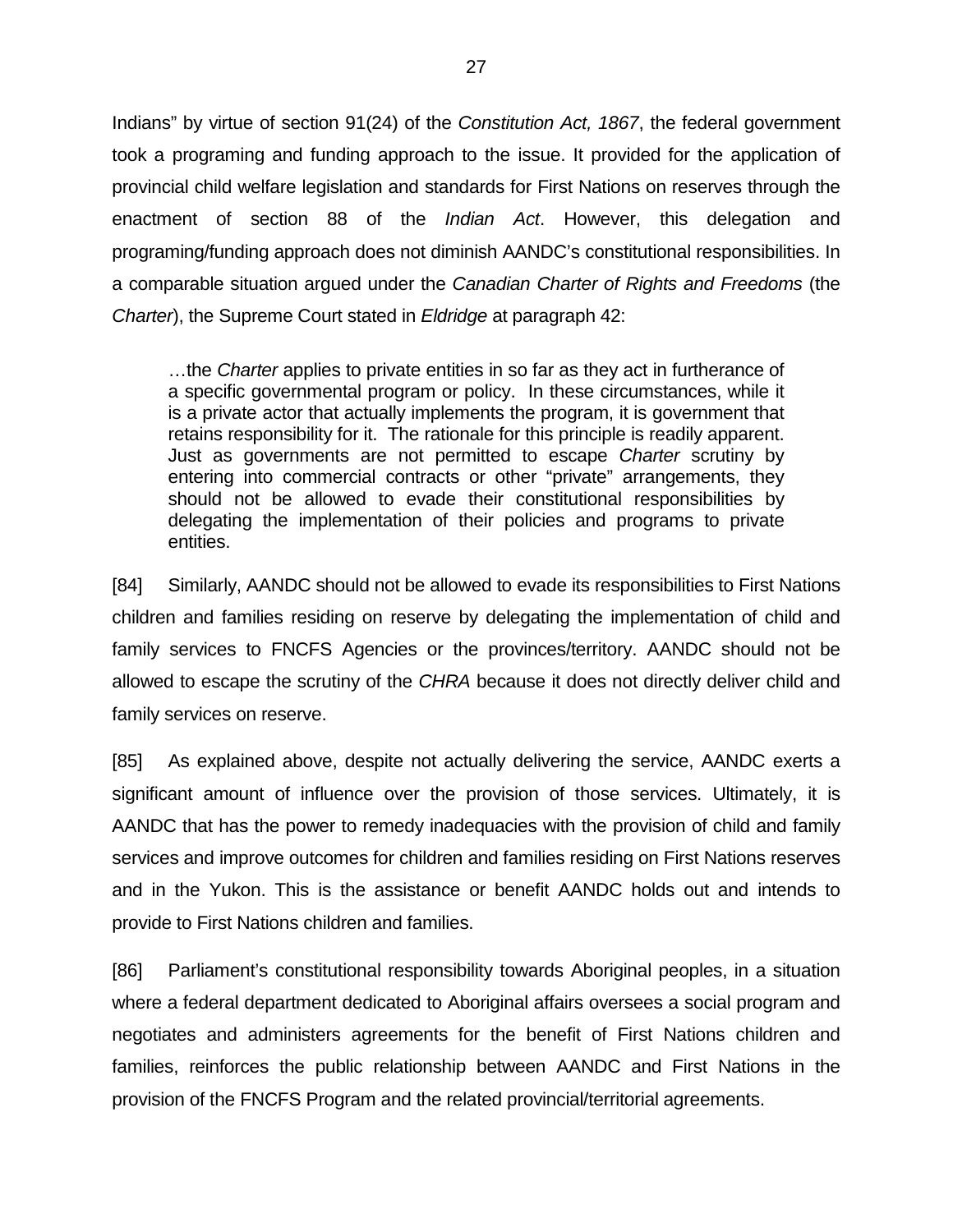## **f. The Crown's fiduciary relationship with Aboriginal peoples**

<span id="page-32-0"></span>[87] Furthermore, AANDC's commitment to ensuring the safety and well-being of children and families living on reserves and in Yukon must be considered in the context of the special relationship between the Crown and Aboriginal peoples.

[88] The Complainants submit that the relationship between the Crown and Aboriginal peoples is a fiduciary relationship that gives rise to a fiduciary duty in relation to the FNCFS Program. While AANDC acknowledges there is a general fiduciary relationship between the federal Crown and the Aboriginal peoples of Canada, it argues that fiduciary duty principles are not applicable to the Complaint.

[89] It is well established that in all its dealings with Aboriginal peoples, the Crown must act honourably (see *Haida Nation v. British Columbia (Minister of Forests)*, 2004 SCC 73, at para. 16 [*Haida Nation*]). It is also well established that there exists a special relationship between the Crown and the Aboriginal peoples of Canada, qualified as a *sui generis* relationship. This special relationship stems from the fact that Aboriginal peoples were already here when the Europeans arrived in North America (see *R. v. Van der Peet*, [1996] 2 SCR 507, at para. 30).

[90] In 1950, in a case about the application of section 51 of the *Indian Act, 1906* and concerning reserve lands, the Supreme Court stated that the care and welfare of First Nations people are a "political trust of the highest obligation":

The language of the statute embodies the accepted view that these aborigenes are, in effect, wards of the State, whose care and welfare are a political trust of the highest obligation. For that reason, every such dealing with their privileges must bear the imprint of governmental approval, and it would be beyond the power of the Governor in Council to transfer that responsibility to the Superintendent General.

(*St. Ann's Island Shooting And Fishing Club v. The King*, [1950] SCR 211 at p. 219 [per Rand J.])

[91] However, this "political trust" was not enforceable by the courts. This changed when the Supreme Court moved away from the political trust doctrine. In the context of a case dealing with the sale of surrendered land at conditions quite different from those agreed to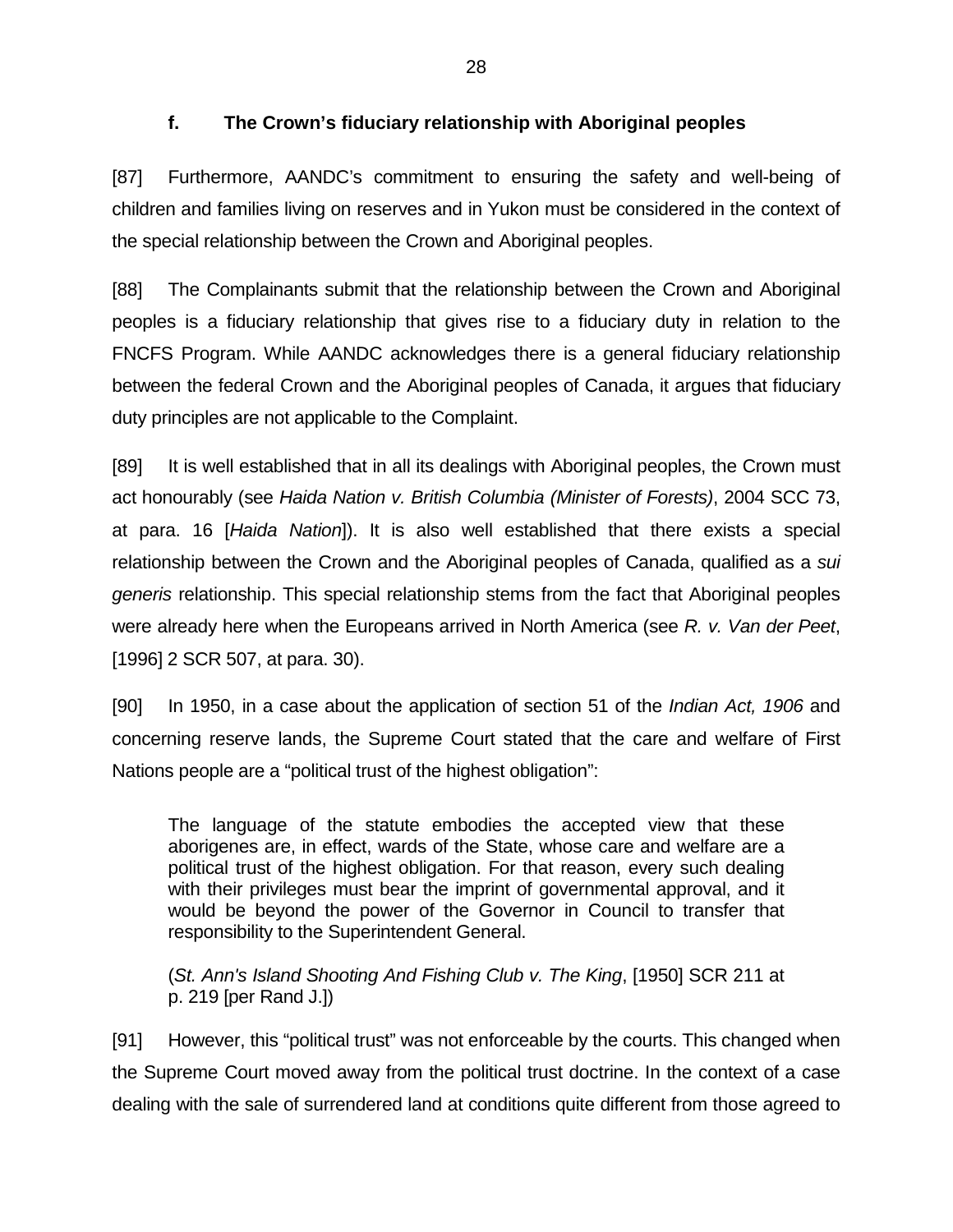at the time of the surrender, the Supreme Court qualified the relationship between the Crown and Aboriginal peoples as a fiduciary relationship in *Guerin v. The Queen*, [1984] 2 SCR.335, at page 376 (*Guerin*):

The fiduciary relationship between the Crown and the Indians has its roots in the concept of aboriginal, native or Indian title. The fact that Indian Bands have a certain interest in lands does not, however, in itself give rise to a fiduciary relationship between the Indians and the Crown. The conclusion that the Crown is a fiduciary depends upon the further proposition that the Indian interest in the land is inalienable except upon surrender to the Crown.

[92] This special relationship is also rooted in the large degree of discretionary control assumed by the Crown over the lives and interests of Aboriginal peoples in Canada:

English law, which ultimately came to govern aboriginal rights, accepted that the aboriginal peoples possessed pre-existing laws and interests, and recognized their continuance in the absence of extinguishment, by cession, conquest, or legislation: see, e.g., the *Royal Proclamation* of 1763, R.S.C. 1985, App. II, No. 1, and *R. v*. *Sparrow*, [1990] 1 S.C.R. 1075, at p. 1103. At the same time, however, the Crown asserted that sovereignty over the land, and ownership of its underlying title, vested in the Crown: *Sparrow*, *supra*. With this assertion arose an obligation to treat aboriginal peoples fairly and honourably, and to protect them from exploitation, a duty characterized as "fiduciary" in *Guerin v*. *The Queen*, [1984] 2 S.C.R. 335.

(*Mitchell v. M.N.R.*, 2001 SCC 33, at para. 9)

[93] After the entry into force of section 35 of the *Constitution Act, 1982*, in *R.* v. *Sparrow*, [1990] 1 SCR 1075, at page 1108, the Supreme Court further confirmed and defined the duty of the Crown to act in a fiduciary capacity as the "general guiding principle" for section 35:

In our opinion, *Guerin*, together with *R. v. Taylor and Williams* (1981), 34 O.R. (2d) 360, ground a general guiding principle for s. 35(1). That is, the Government has the responsibility to act in a fiduciary capacity with respect to aboriginal peoples. The relationship between the Government and aboriginals is trust-like, rather than adversarial and, contemporary recognition and affirmation of aboriginal rights must be defined in light of this historic relationship.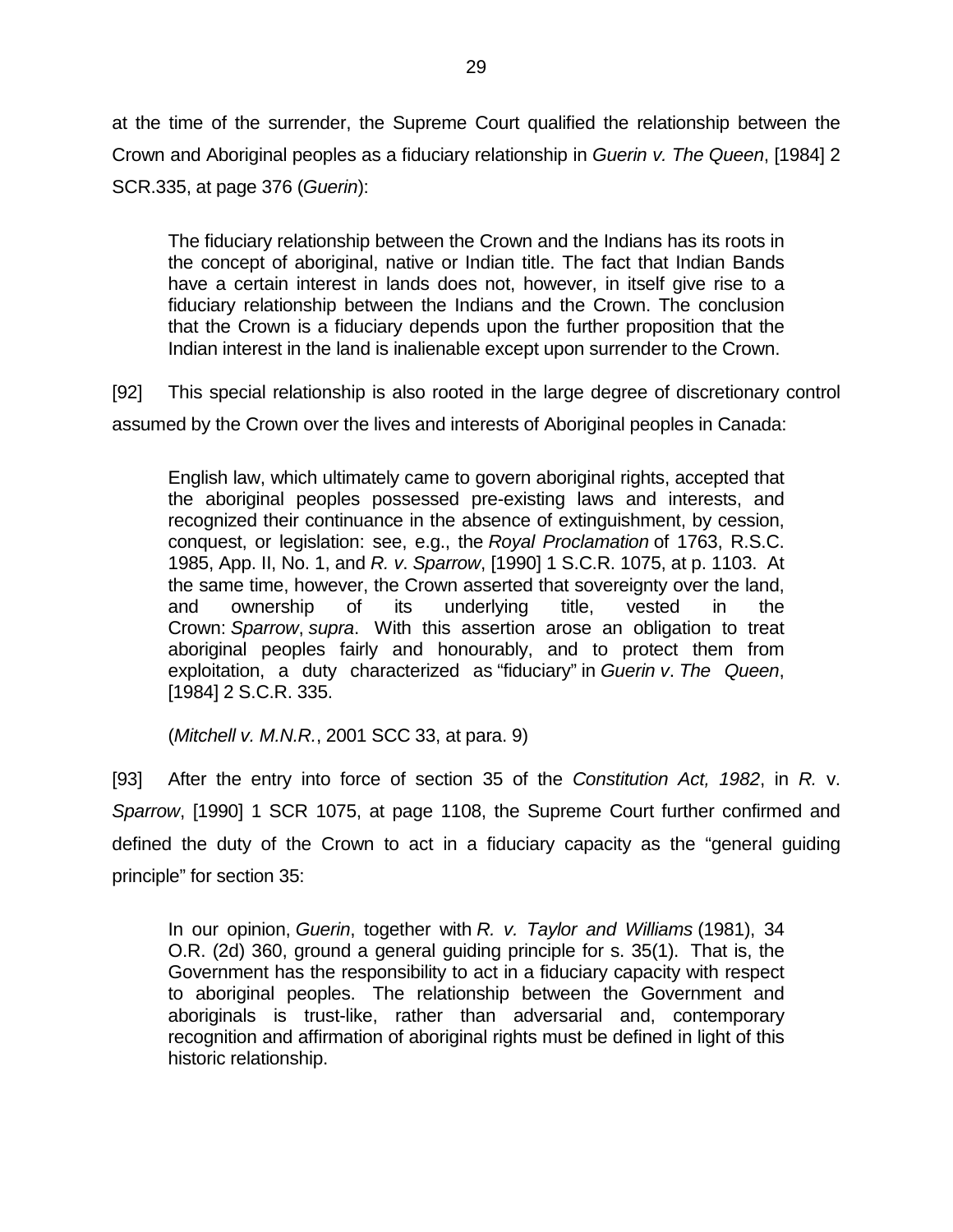[94] This general guiding principle is not limited to section 35(1) of the *Constitution Act, 1982*, but has broader application as confirmed by the Supreme Court in *Wewaykum Indian Band* v*. Canada*, 2002 SCC 79, at paragraph 79 (*Wewaykum*).

[95] First Nations children and families on reserves are in a fiduciary relationship with AANDC. In the provision of the FNCFS Program, its corresponding funding formulas and the other related provincial/territorial agreements, "the degree of economic, social and proprietary control and discretion asserted by the Crown" leaves First Nations children and families "…vulnerable to the risks of government misconduct or ineptitude" (*Wewaykum* at para. 80). This fiduciary relationship must form part of the context of the Panel's analysis, along with the corollary principle that in all its dealings with Aboriginal peoples, the honour of the Crown is always at stake. As affirmed by the Supreme Court in *Haida Nation*, at paragraph 17:

Nothing less is required if we are to achieve "the reconciliation of the preexistence of aboriginal societies with the sovereignty of the Crown": *Delgamuukw*, *supra*, at para. 186, quoting *Van der Peet*, *supra*, at para. 31.

[96] That being said, it is also well established that this fiduciary relationship does not always give rise to fiduciary obligations. While the fiduciary relationship may be described as general in nature, requiring that the Crown act in the best interest of Aboriginal peoples, fiduciary obligations are specific, related to precise aboriginal interests:

This *sui generis* relationship had its positive aspects in protecting the interests of aboriginal peoples historically […]

But there are limits. The appellants seemed at times to invoke the "fiduciary duty" as a source of plenary Crown liability covering all aspects of the Crown-Indian band relationship. This overshoots the mark. The fiduciary duty imposed on the Crown does not exist at large but in relation to specific Indian interests.

(*Wewaykum* at paras. 80-81)

[97] The Supreme Court has relied on private law concepts to define circumstances that can give rise to a fiduciary obligation because, although the Crown's obligation is not a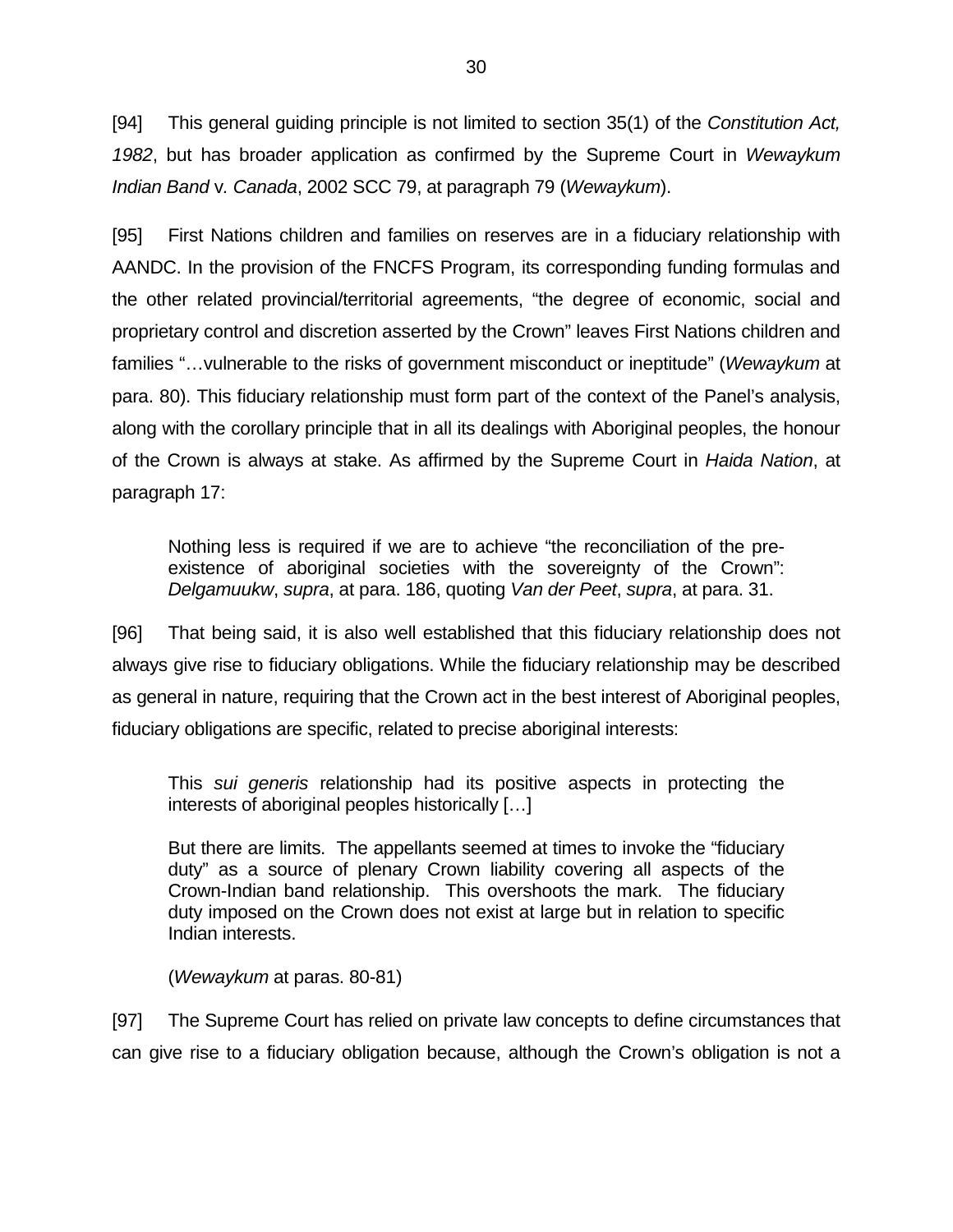private law duty, it is nonetheless in the nature of a private duty, susceptible of giving rise to enforceable obligations :

It should be noted that fiduciary duties generally arise only with regard to obligations originating in a private law context. Public law duties, the performance of which requires the exercise of discretion, do not typically give rise to a fiduciary relationship. As the "political trust" cases indicate, the Crown is not normally viewed as a fiduciary in the exercise of its legislative or administrative function. The mere fact, however, that it is the Crown which is obligated to act on the Indians' behalf does not of itself remove the Crown's obligation from the scope of the fiduciary principle. As was pointed out earlier, the Indians' interest in land is an independent legal interest. It is not a creation of either the legislative or executive branches of government. The Crown's obligation to the Indians with respect to that interest is therefore not a public law duty. While it is not a private law duty in the strict sense either, it is nonetheless in the nature of a private law duty. Therefore, in this sui generis relationship, it is not improper to regard the Crown as a fiduciary.

(*Guerin* at p. 385)

[98] *Guerin* stands for the principle that a fiduciary obligation on the Crown towards Aboriginal peoples arises from the fact that their interest in land is inalienable except upon surrender to the Crown. In another case where the Supreme Court found that the Crown has a fiduciary obligation to prevent exploitative bargains in the context of a surrender of reserve land, in *Blueberry River Indian Band v. Canada (Department of Indian Affairs and Northern Development)*, [1995] 4 SCR 344 at paragraph 38, it referred to private law criteria to define a situation that could give rise to a fiduciary obligation:

Generally speaking, a fiduciary obligation arises where one person possesses unilateral power or discretion on a matter affecting a second "peculiarly vulnerable" person: see *Frame v. Smith*, [1987] 2 S.C.R. 99; *Norberg v. Wynrib*, [1992] 2 S.C.R. 226; and *Hodgkinson v. Simms*, [1994] 3 S.C.R. 377. The vulnerable party is in the power of the party possessing the power or discretion, who is in turn obligated to exercise that power or discretion solely for the benefit of the vulnerable party. A person cedes (or more often finds himself in the situation where someone else has ceded for him) his power over a matter to another person. The person who has ceded power trusts the person to whom power is ceded to exercise the power with loyalty and care. This is the notion at the heart of the fiduciary obligation.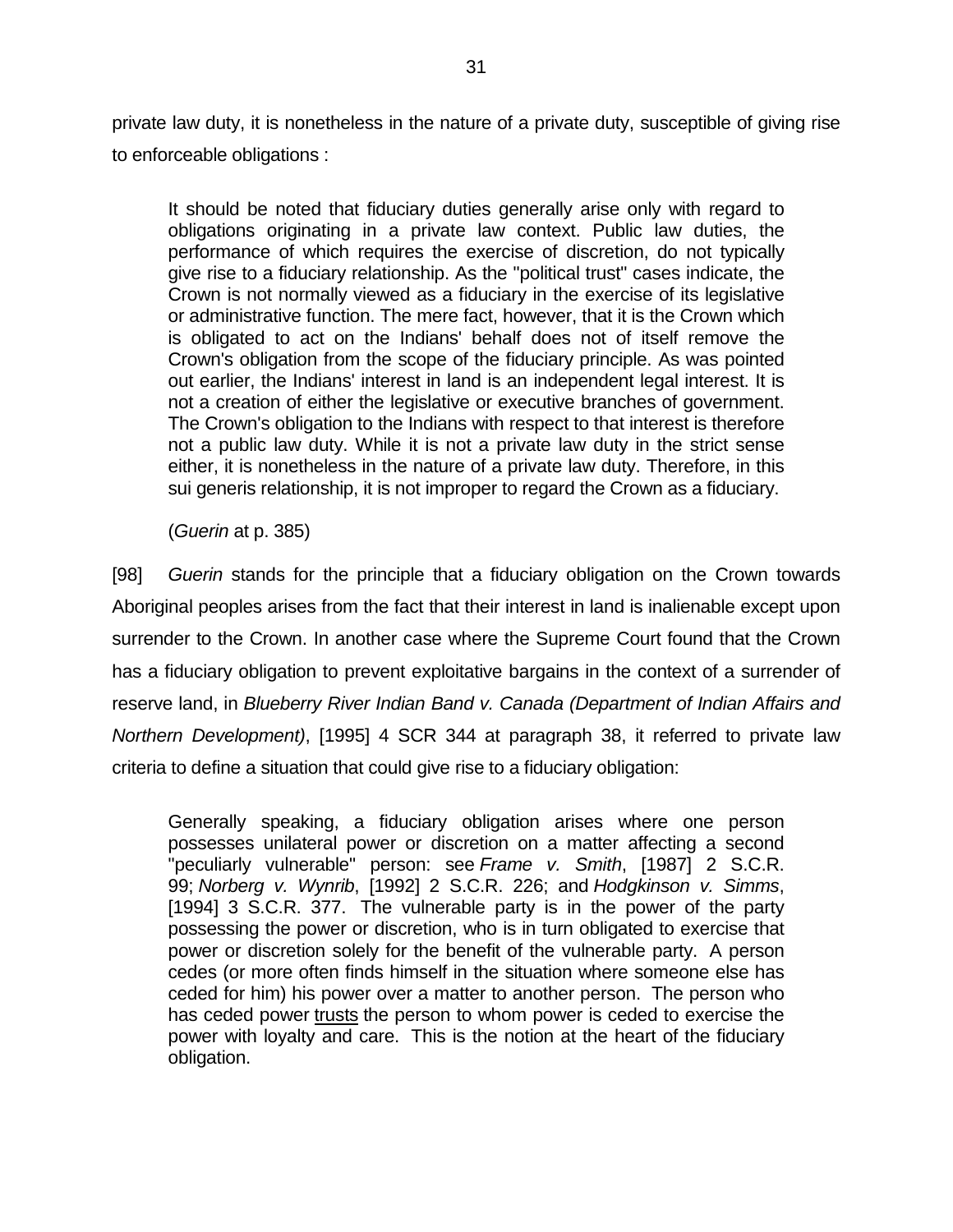[99] The present case does not raise land related issues. The Panel is aware that fiduciary obligations have yet to be recognized by the Supreme Court in relation to Aboriginal interests other than land outside the framework of section 35(1) of the *Constitution Act, 1982* (see *Wewaykum* at para. 81). However, the Panel is also aware that in *Frame v. Smith*, [1987] 2 SCR 99, at paragraph 60, Wilson J. held that fiduciary duties did not apply only to legal and economic interests but could extend to human and personal interests:

To deny relief because of the nature of the interest involved, to afford protection to material interests but not to human and personal interests would, it seems to me, be arbitrary in the extreme.

[100] In fact, in *Wewaykum* the Supreme Court noted that since the *Guerin* case the existence of a fiduciary obligation has been argued in a number of cases raising a variety of issues (see at para. 82). While it did not comment on these cases, the Court in *Wewaykum*, at paragraph 83, did state that a case by case approach would have to focus on the specific interest at issue and whether or not the Crown had assumed discretionary control giving rise to a fiduciary obligation:

I think it desirable for the Court to affirm the principle, already mentioned, that not all obligations existing between the parties to a fiduciary relationship are themselves fiduciary in nature […], and that this principle applies to the relationship between the Crown and aboriginal peoples. It is necessary, then, to focus on the particular obligation or interest that is the subject matter of the particular dispute and whether or not the Crown had assumed discretionary control in relation thereto sufficient to ground a fiduciary obligation.

[101] Recent case law from the Supreme Court confirms that a fiduciary obligation may also arise from an undertaking. The following conditions are to be met:

In summary, for an ad hoc fiduciary duty to arise, the claimant must show, in addition to the vulnerability arising from the relationship as described by Wilson J. in Frame: (1) an undertaking by the alleged fiduciary to act in the best interests of the alleged beneficiary or beneficiaries; (2) a defined person or class of persons vulnerable to a fiduciary's control (the beneficiary or beneficiaries); and (3) a legal or substantial practical interest of the beneficiary or beneficiaries that stands to be adversely affected by the alleged fiduciary's exercise of discretion or control.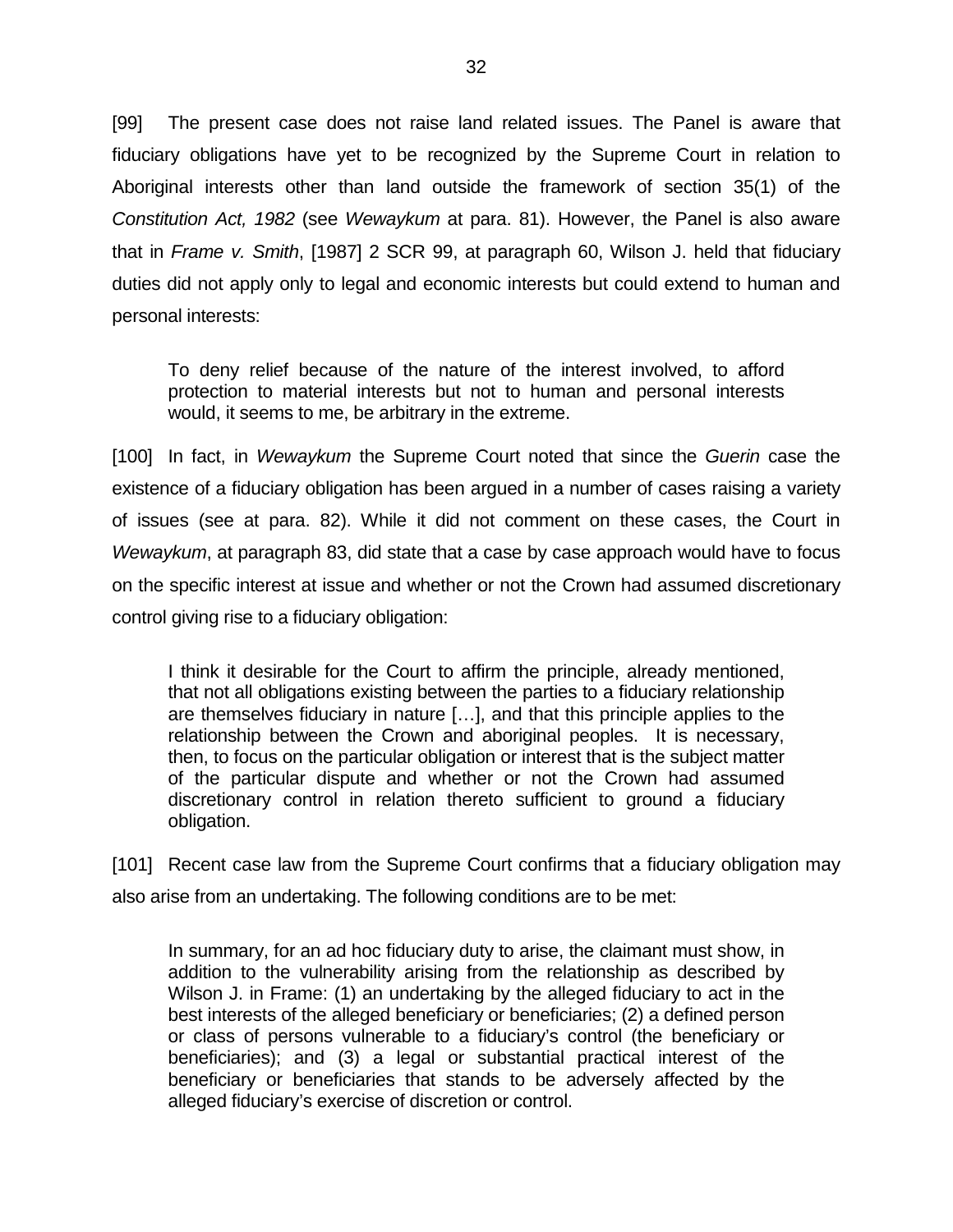(*Alberta v. Elder Advocates of Alberta Society*, 2011 SCC 24, at para. 36 (*Elder Advocates Society*); see also *Manitoba Metis Federation Inc*. *v. Canada (Attorney General)*, 2013 SCC 14, at para. 50 [*Manitoba Metis Federation*])

[102] AANDC argues that there must be an undertaking of loyalty by the Crown to the point of forsaking the interests of all others in favour of those of the beneficiaries for a fiduciary obligation to apply (see *Elder Advocates Society* at para. 31; and, *Manitoba Metis Federation* at para. 61).

[103] However, in *Elder Advocates Society*, at paragraph 48, it should be noted that the Supreme Court held that the necessary undertaking was met with respect to Aboriginal peoples:

In sum, while it is not impossible to meet the requirement of an undertaking by a government actor, it will be rare. The necessary undertaking is met with respect to Aboriginal peoples by clear government commitments from the *Royal Proclamation* of 1763 (reproduced in R.S.C. 1985, App. II, No. 1) to the *Constitution Act, 1982* and considerations akin to those found in the private sphere.

[104] In view of the above and the evidence presented on this issue, the relationship between the federal government and First Nations people for the provision of child and family services on reserve could give rise to a fiduciary obligation on the part of the Crown. Arguably the three criteria outlined in *Elder Advocates Society* have been met in this case.

[105] The FNCFS Program and other related provincial/territorial agreements were undertaken and are controlled by the Crown. This undertaking is explicitly intended to be in the best interests of the First Nations beneficiaries, including that the "best interests of the child" and the safety and well-being of First Nations children are objectives of the program. The Crown has discretionary control over the FNCFS Program through policy and other administrative directives. It also exercises discretionary control over the application of the other related provincial/territorial agreements as First Nations are not party to their negotiation. The FNCFS Program and other related provincial/territorial agreements also have a direct impact on a vulnerable category of people: First Nations children and families in need of child and family support services on reserve.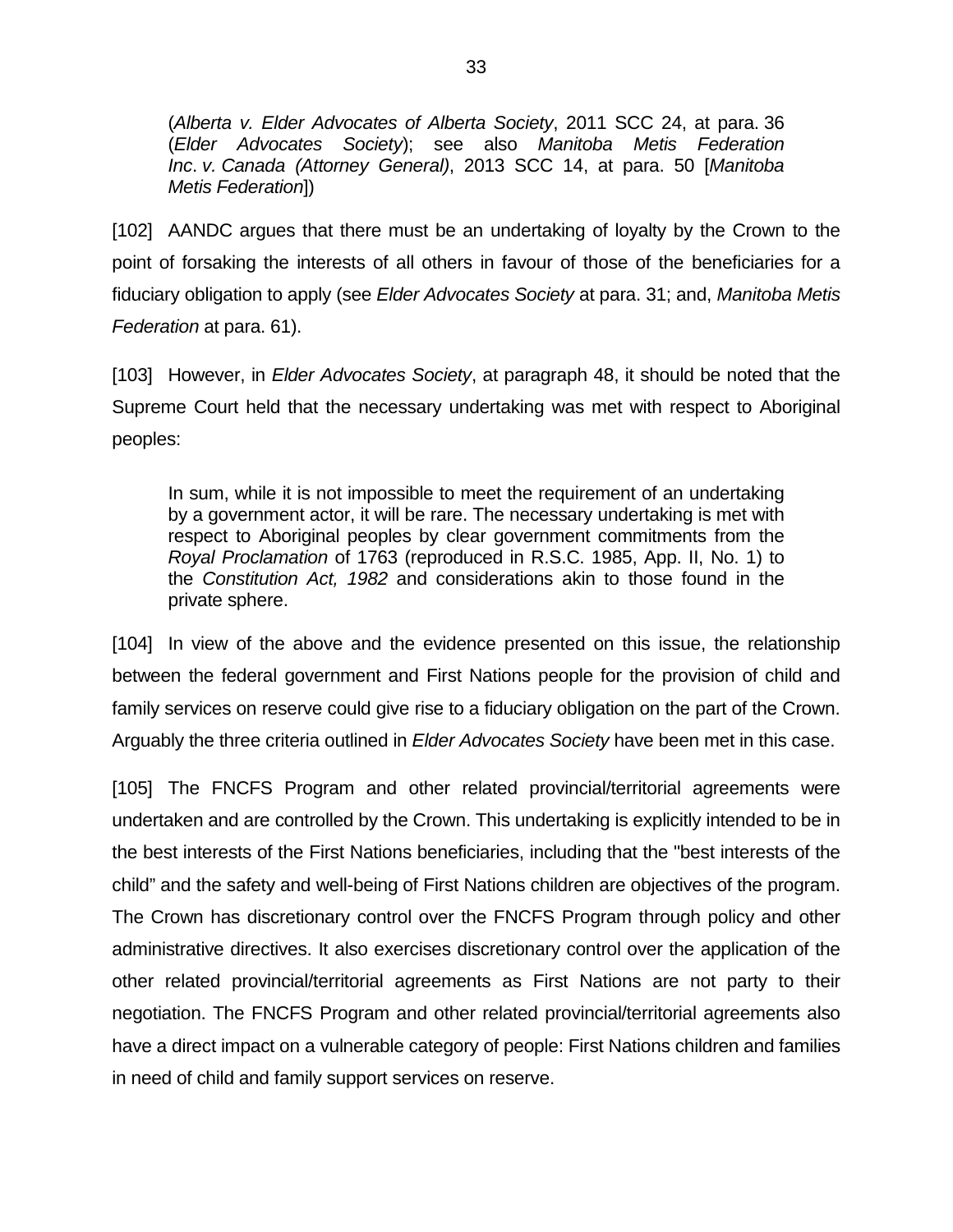[106] The legal and substantial practical interests of First Nations children, families, and communities stand to be adversely affected by AANDC's discretion and control over the FNCFS Program and other related provincial/territorial agreements. The Panel agrees with the AFN, Caring Society and the COO that the specific Aboriginal interests that stand to be adversely affected in this case are, namely, indigenous cultures and languages and their transmission from one generation to the other. Those interests are also protected by section 35 of the *Constitution Act, 1982*. The transmission of indigenous languages and cultures is a generic Aboriginal right possessed by all First Nations children and their families. Indeed, the Supreme Court highlighted the importance of cultural transmission in *R. v. Côté*, [1996] 3 SCR 139 at paragraph 56:

In the aboriginal tradition, societal practices and customs are passed from one generation to the next by means of oral description and actual demonstration. As such, to ensure the continuity of aboriginal practices, customs and traditions, a substantive aboriginal right will normally include the incidental right to teach such a practice, custom and tradition to a younger generation.

[107] Similarly, in *Doucet*‑*Boudreau v. Nova Scotia (Minister of Education)*, 2003 SCC 62 at paragraph 26 (*Doucet-Boudreau*), the Supreme Court stated the following with regard to the relation between language and culture:

This Court has, on a number of occasions, observed the close link between language and culture. In *Mahe*, at p. 362, Dickson C.J. stated:

. . . any broad guarantee of language rights, especially in the context of education, cannot be separated from a concern for the culture associated with the language. Language is more than a mere means of communication, it is part and parcel of the identity and culture of the people speaking it. It is the means by which individuals understand themselves and the world around them.

[108] In certifying a class action based on the operation of the child welfare system on reserve in Ontario, Justice Belobaba on the Ontario Superior Court of Justice, in *Brown v. Canada (AG)*, 2013 ONSC 5637 at paragraph 44, expressed his views on the existence of a fiduciary duty based on the discretionary Crown control over Aboriginal interests in culture: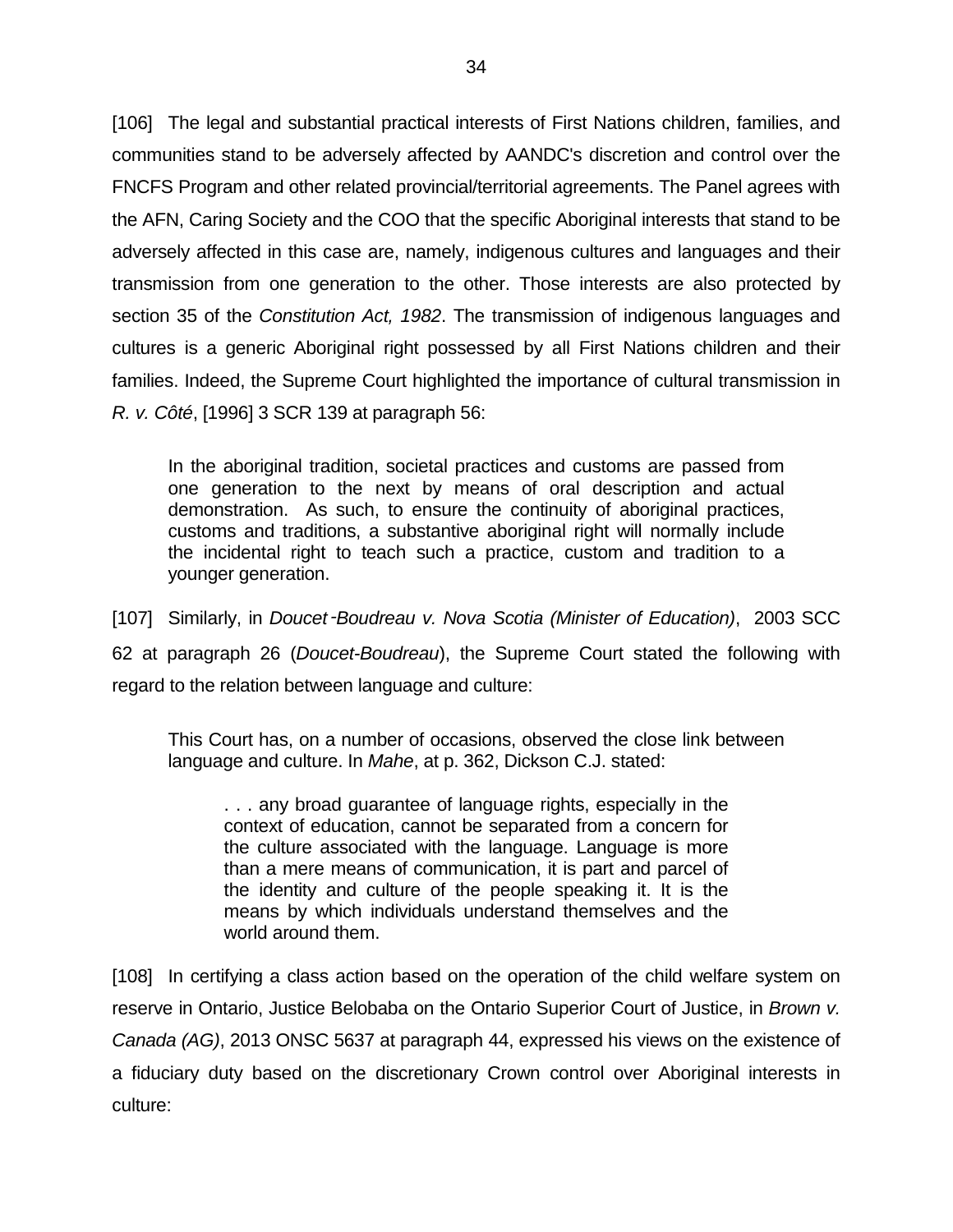it is at least arguable that a fiduciary duty arose on the facts herein for these reasons: (i) the Federal Crown exercised or assumed discretionary control over a specific aboriginal interest (i.e. culture and identity) by entering into the 1965 Agreement; (ii) without taking any steps to protect the culture and identity of the on-reserve children; (iii) who under federal common law were "wards of the state whose care and welfare are a political trust of the highest obligation"; and (iv) who were potentially being exposed to a provincial child welfare regime that could place them in non-aboriginal homes.

[109] The Panel agrees with the Caring Society that it is not necessary for the purposes of this case to further define the contours of Aboriginal rights in language and culture or a fiduciary duty related thereto. It is enough to say that, by virtue of being protected by section 35 of the *Constitution Act, 1982* indigenous cultures and languages must be considered as "specific indigenous interests" which may trigger a fiduciary duty. Accordingly, where the government exercises its discretion in a way that disregards indigenous cultures and languages and hampers their transmission, it can breach its fiduciary duty. However, such a finding is not necessary to make a determination regarding whether or not AANDC provides a service; or, more broadly, to determine whether there has been a discriminatory practice under the *CHRA*.

[110] Suffice it to say, AANDC's development of the FNCFS Program and related agreements, along with its public statements thereon, indicate an undertaking on the part of the Crown to act in the best interests of First Nations children and families to ensure the provision of adequate and culturally appropriate child welfare services on reserve and in the Yukon. Whether or not that gives rise to a fiduciary obligation, the existence of the fiduciary relationship between the Crown and Aboriginal peoples is a general guiding principle for the analysis of any government action concerning Aboriginal peoples. In the current "services" analysis under the *CHRA*, it informs and reinforces the public nature of the relationship between AANDC and First Nations on reserves and in the Yukon in the provision of the FNCFS Program and other provincial/territorial agreements.

#### **iii. Summary of findings**

[111] Overall, the Panel finds the evidence indicates the FNCFS Program and other related provincial/territorial agreements are held out by AANDC as assistance or a benefit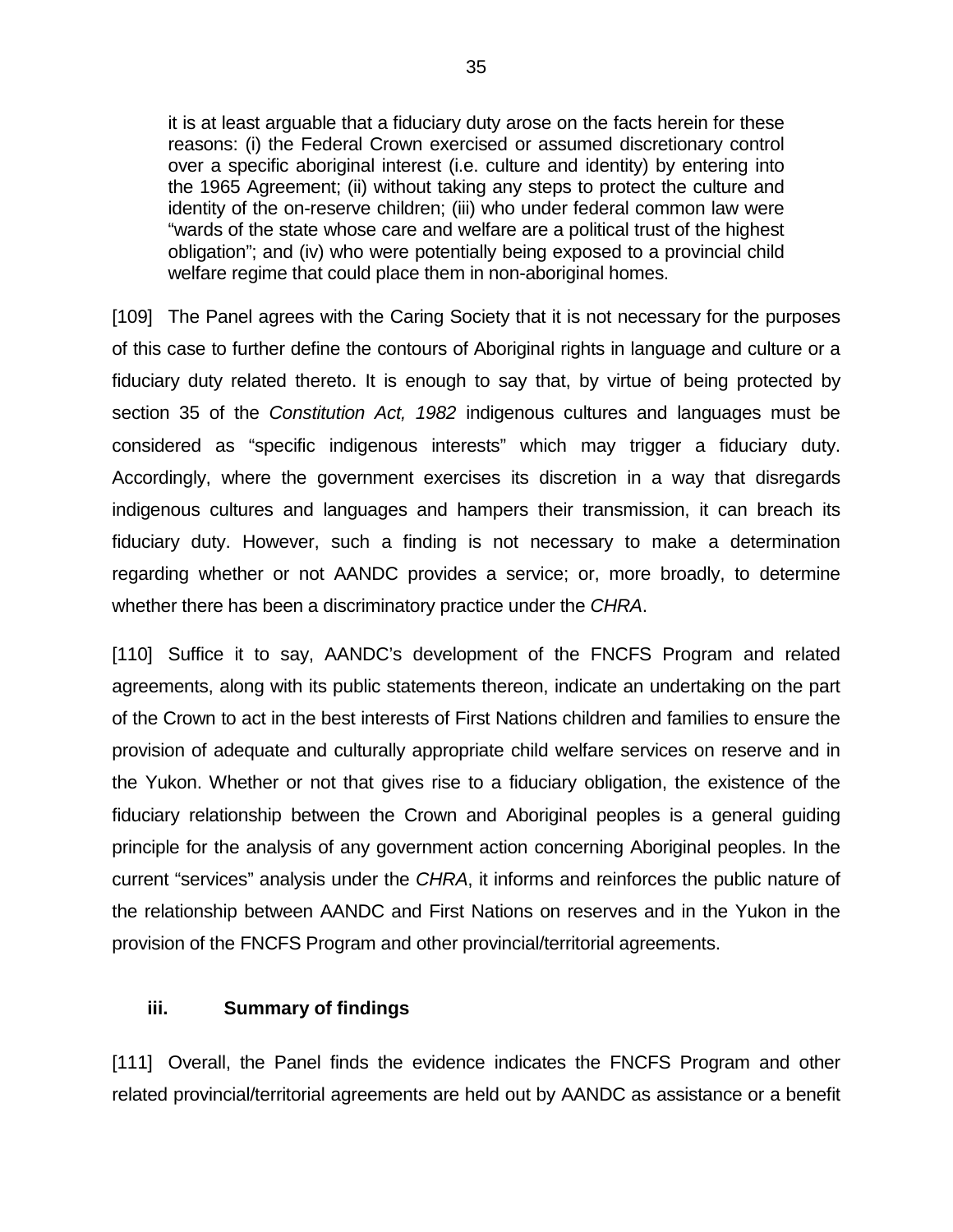that it provides to First Nations people. The FNCFS Program and other provincial/territorial agreements were created and negotiated on behalf of First Nations by AANDC, a federal government department with the mandate and mission to do so. First Nations are a distinct public, served by AANDC in the context of a unique constitutional and fiduciary relationship. AANDC has undertaken to ensure First Nations living on reserve receive culturally appropriate child and family services that are reasonably comparable to the services provided to other provincial residents in similar circumstances. Therefore, the Panel finds there is a clear public nature and relationship with First Nations in AANDC's provision of the FNCFS Program and other related provincial/territorial agreements.

[112] This finding is similar to the one made by the Federal Court in *Attawapiskat First Nation v. Canada*, 2012 FC 948. In discussing the nature of funding agreements similar to the ones at issue in the present Complaint, the Federal Court stated at paragraph 59:

the [Attawapiskat First Nation] relies on funding from the government through the [Comprehensive Funding Agreement] to provide essential services to its members and as a result, the [Comprehensive Funding Agreement] is essentially an adhesion contract imposed on the [Attawapiskat First Nation] as a condition of receiving funding despite the fact that the [Attawapiskat First Nation] consents to the [Comprehensive Funding Agreement]. There is no evidence of real negotiation. The power imbalance between government and this band dependent for its sustenance on the [Comprehensive Funding Agreement] confirms the public nature and adhesion quality of the [Comprehensive Funding Agreement].

[113] As a result, and for the reasons above, the Panel finds AANDC provides a service through the FNCFS Program and other related provincial/territorial agreements. In the following pages, the Panel will examine the impacts of AANDC's service and, specifically, how AANDC's method of funding the FNCFS Program and related provincial/territorial agreements significantly controls the provision of First Nations children and family services on reserve and in the Yukon to the detriment of First Nations children and families.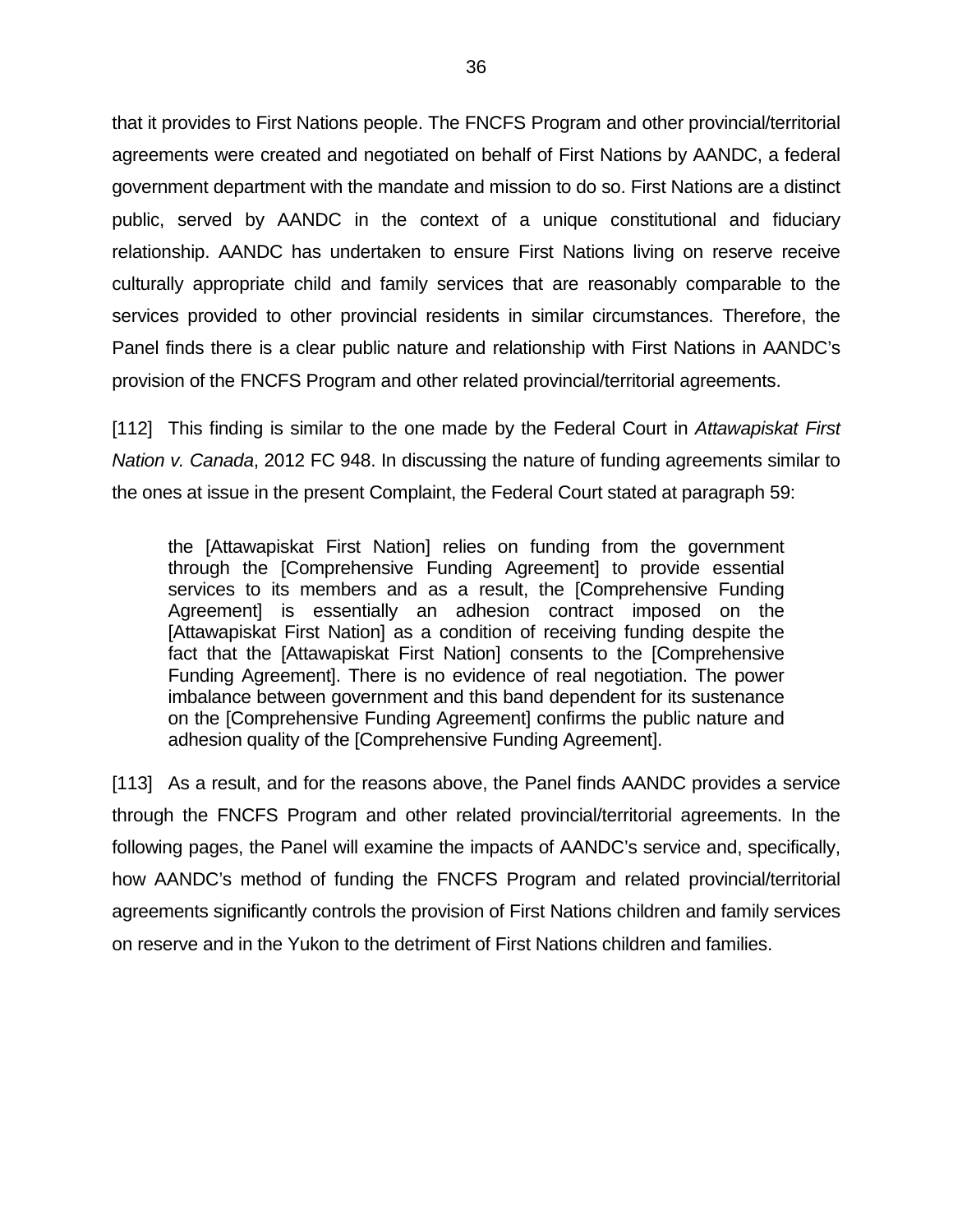#### **B. First Nations are adversely impacted by the services provided by AANDC and, in some cases, denied services as a result of AANDC's involvement**

[114] Before dealing with how the FNCFS Program and other related provincial/territorial agreements are funded, it is helpful to have a basic understanding of how child welfare services are provided in Canada. Dr. Cindy Blackstock, Executive Director of the Caring Society, provided helpful testimony in this regard (see *Transcript* Vol. 1 at pp. 110, 112, 124-129, 132-136, 138-142 and 151; see also Annex, ex. 1).

#### **i. General child welfare principles**

[115] As indicated earlier, child welfare in Canada includes a range of services designed to protect children from abuse and neglect and to support families so that they can stay together. The main objective of social workers is to do all they can to keep children safely within their homes and communities. There are two major streams of child welfare services: prevention and protection.

[116] Prevention services are divided into three main categories: primary, secondary and tertiary. Primary prevention services are aimed at the community as a whole. They include the ongoing promotion of public awareness and education on the healthy family and how to prevent or respond to child maltreatment. Secondary prevention services are triggered when concerns begin to arise and early intervention could help avoid a crisis. Tertiary prevention services target specific families when a crisis or risks to a child have been identified. As opposed to separating a child from his or her family, tertiary prevention services are designed to be "least disruptive measures" that try and mitigate the risks of separating a child from his or her family. Early interventions to provide family support can be quite successful in keeping children safely within their family environment, and provincial legislation requires that least disruptive measures be exhausted before a child is placed in care.

[117] Protection services are triggered when the safety or the well-being of a child is considered to be compromised. If the child cannot live safely in the family home while measures are taken with the family to remedy the situation, child welfare workers will make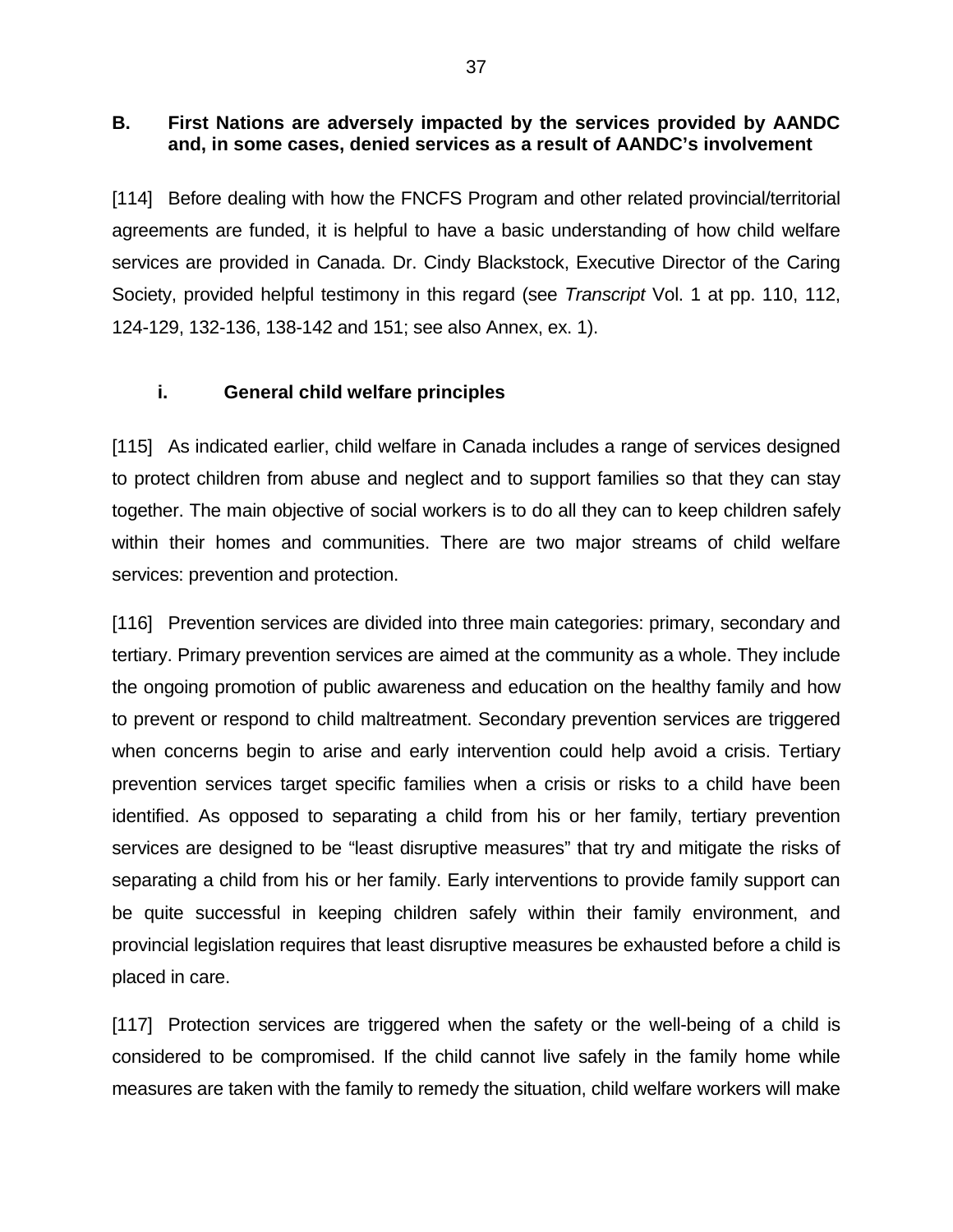arrangements for temporary or permanent placement of the child in another home where he or she can be cared for. This is called placing the child "in care". The first choice for a caregiver in this situation would usually be a kin connection or a foster family. Kinship care includes children placed out-of-home in the care of the extended family, individuals emotionally connected to the child, or in a family of a similar religious or ethno-cultural background.

[118] The child welfare system is typically called into action when someone has concerns about the safety or well-being of a child and reports these concerns to a social worker. The first step is for the social worker to do a preliminary assessment of the report in order to decide whether further investigation is called for. If the social worker concludes that an investigation is warranted, he or she can meet with family members and can interview the child. The child is not removed from the home during the investigation unless his or her safety is at risk. The social worker will develop a plan of action for the child and his or her family in coordination with the child's extended family and professionals such as teachers, early child care workers and cultural workers. A whole range of services may include personal counselling, mentoring by an Elder, access to childhood development programs or to programs designed to enhance the homemaking and parental skills of the caregiver.

[119] There are circumstances, however, when the risk to the child's safety or well-being is too great to be mitigated at home, and the child cannot safely remain in his or her family environment. In such circumstances, most provincial statutes require that a social worker first look at the extended family to see if there is an aunt, an uncle or a grandparent who can care for the child. It is only when there is no other solution that a child should be removed from his or her family and placed in foster care under a temporary custody order. Following the issuance of a temporary custody order, the social worker must appear in court to explain the placement and the plan of care for the child and support of the family. The temporary custody order can be renewed and eventually, when all efforts have failed, the child may be placed in permanent care.

[120] The major categories of child maltreatment are: sexual, physical, or emotional abuse, or exposure thereto, and neglect. For First Nations, the main source of child maltreatment is neglect in the form of a failure to supervise and failure to meet basic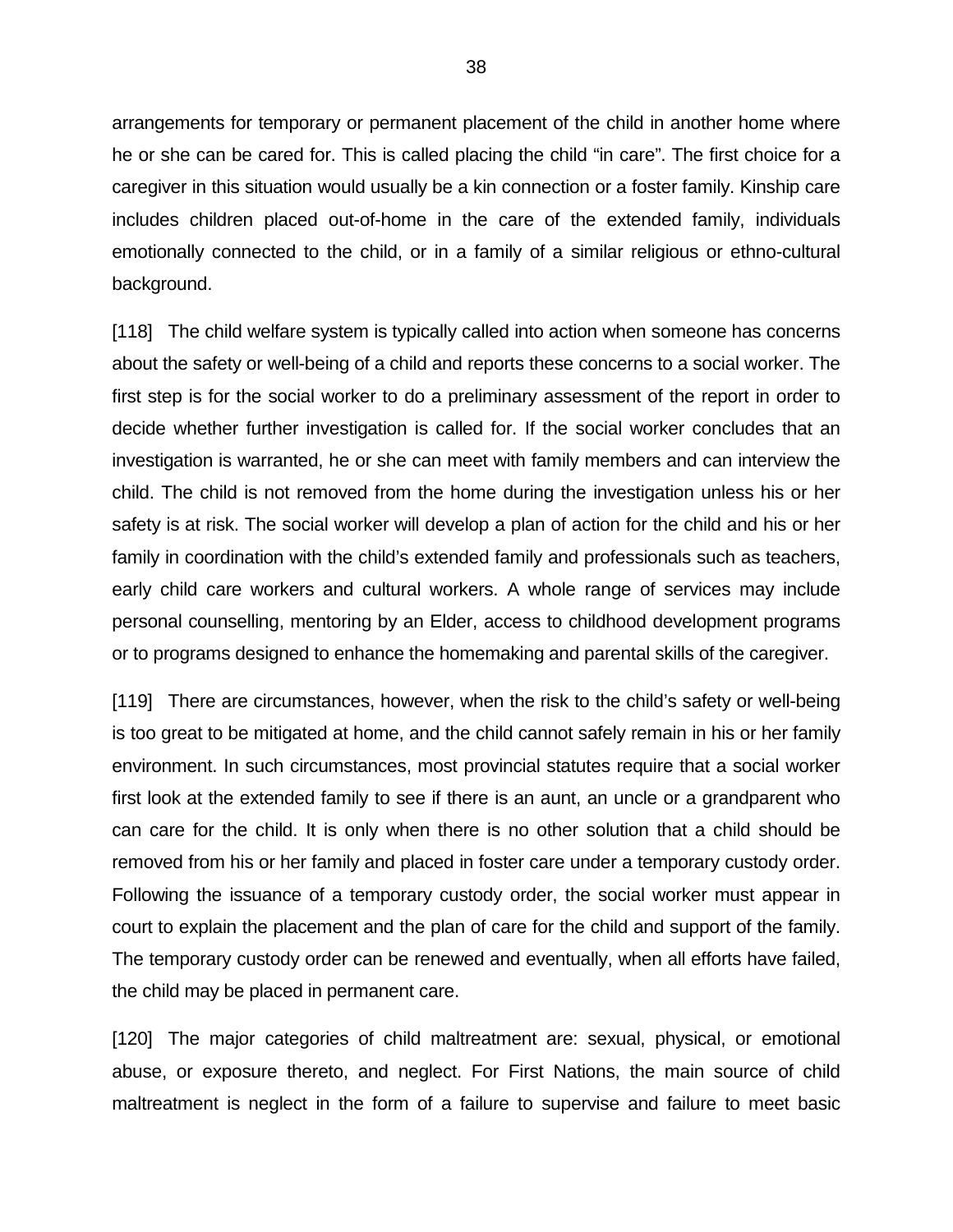needs. Poverty, poor housing and substance abuse are common risk factors on reserves that call for early counselling and support services for children and families to avoid the intervention of child protection services.

# **ii. The allocation of funding for First Nations child and family services**

[121] AANDC funds child and family services on reserves and in the Yukon in various ways. At the time of the complaint, there were 105 FNCFS Agencies in the 10 provinces across Canada (104 at the time of the hearing). The FNCFS Program, applies to most of the FNCFS Agencies in Canada, uses two funding formulas: Directive 20-1 and the Enhanced Prevention Focused Approach (the EPFA). In Ontario, funding is provided through the *1965 Agreement*. In certain parts of Alberta and British Columbia, funding is provided through the *Alberta Reform Agreement* and the *BC MOU* and, since 2012, the *BC Service Agreement*. Finally, in the Yukon funding is allocated pursuant to the *Yukon Funding Agreement* (see testimony of Ms. Barbara D'Amico, Senior Policy Analyst at the Social and Policy Branch of AANDC, *Transcript* Vol. 50 at p. 141). Each method of funding is addressed in turn.

# **a. The FNCFS Program**

[122] Beginning with the FNCFS Program, AANDC's authorities require that, before entering into a funding arrangement with an FNCFS Agency (or Recipient), an agreement be in place between the province or territory and the agency that meets the requirements of AANDC's national FNCFS Policy (see *2005 FNCFS National Program Manual* at s. 4.1). Thereafter, funding is provided through a comprehensive funding arrangement (CFA), which is "…a program-budgeted funding agreement that [AANDC] enters into with Recipients…" (*2005 FNCFS National Program Manual* at s. 4.4.1). According to the *2005 FNCFS National Program Manual* at section 4.4.1:

[A CFA] contains components funded by means of a Contribution, which is a reimbursement of eligible expenses and Flexible Transfer Payments, which are formula funded. Surpluses from the Flexible Transfer Payment may be retained by the Recipient provided the terms and conditions of the CFA have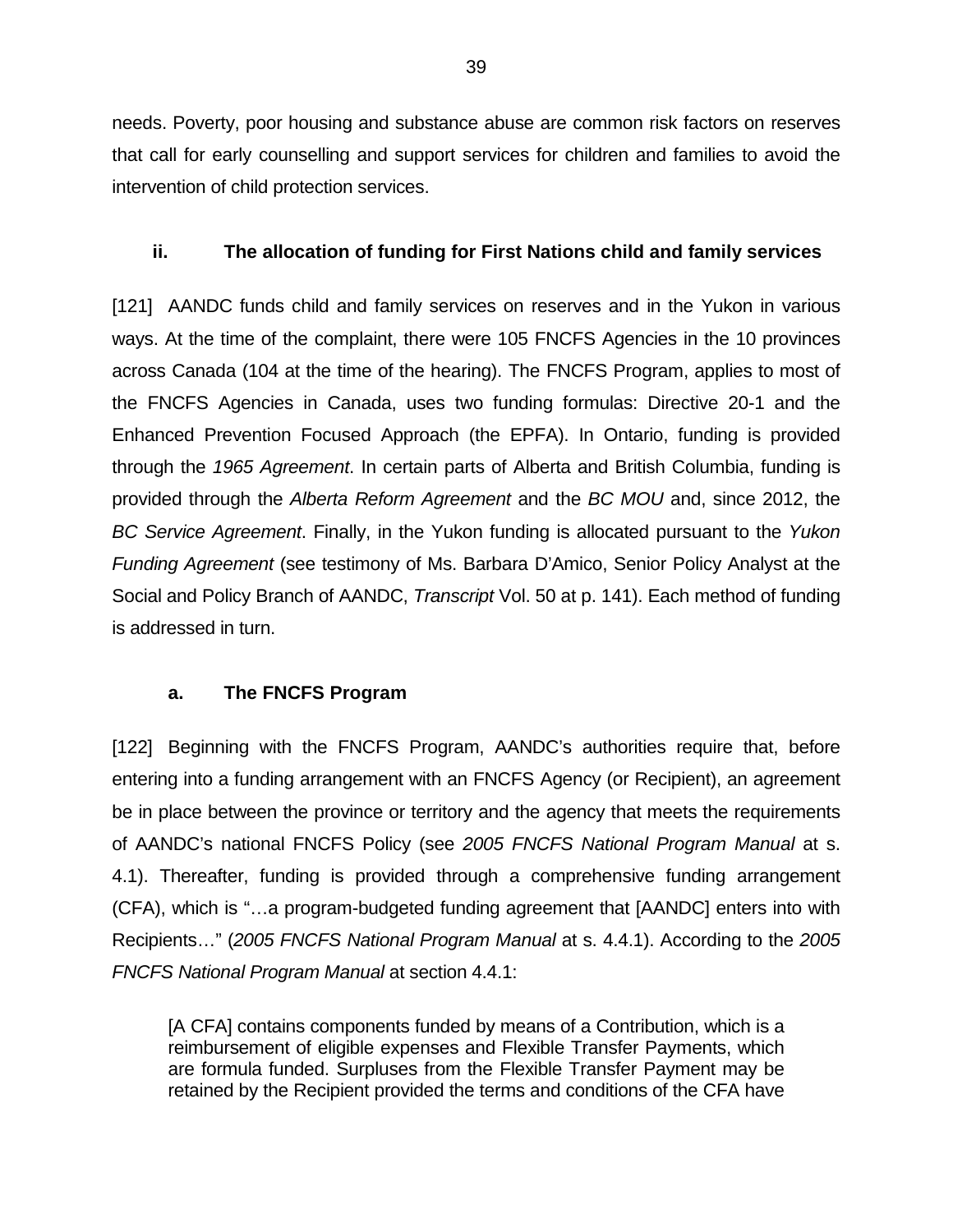been fulfilled. The FNCFS program expects that all surplus money will be used for FNCFS. It is also expected that Recipients will absorb any deficits.

[123] Funding for FNCFS Agencies is determined in accordance with AANDC "authorities" (see *2005 FNCFS National Program Manual* at s. 1.4). Those "authorities" are obtained from the federal government through Cabinet and Treasury Board and "…are reflected in the […] Program Directive" (*2005 FNCFS National Program Manual* at s. 1.4.5). The Program Directive, also called Directive 20-1 and found at Appendix A of the *2005 FNCFS National Program Manual*, "…interprets the authorities and places them into a useable context" (*2005 FNCFS National Program Manual* at s. 1.4.5). Directive 20-1 is AANDC's "…national policy statement on FNCFS" (see definition of "Program Directive 20-1 CHAPTER 5 (Program Directive)", *2005 FNCFS National Program Manual* at s. 7, p. 51). It is also:

…a blueprint on how INAC will administer the FNCFS program from a national perspective, it is also intended to be a teaching document, for new staff at both INAC Headquarters and Regions. The combination of the national manual and the regional manuals should create a clear picture of INAC's role in FNCFS in Canada

(*2005 FNCFS National Program Manual* at Introduction, p. 2)

[124] Prior to 2007, around the time of the Complaint, all provinces and the Yukon, except Ontario, functioned under Directive 20-1. Currently, New Brunswick, British Columbia, Newfoundland and Labrador and the Yukon are subject to the application of Directive 20-1.

[125] In line with the FNCFS Program, the principles of Directive 20-1 include a commitment to "…expanding First Nations Child and Family Services on reserve to a level comparable to the services provided off reserve in similar circumstances […] in accordance with the applicable provincial child and family services legislation" (see *2005 FNCFS National Program Manual* at Appendix A, ss. 6.1 and 6.6). Furthermore, Directive 20-1 supports "…the creation of First Nations designed, controlled and managed services" (see *2005 FNCFS National Program Manual* at Appendix A, s. 6.2). Under Directive 20-1, funding for FNCFS agencies is determined through two separate categories: operations and maintenance.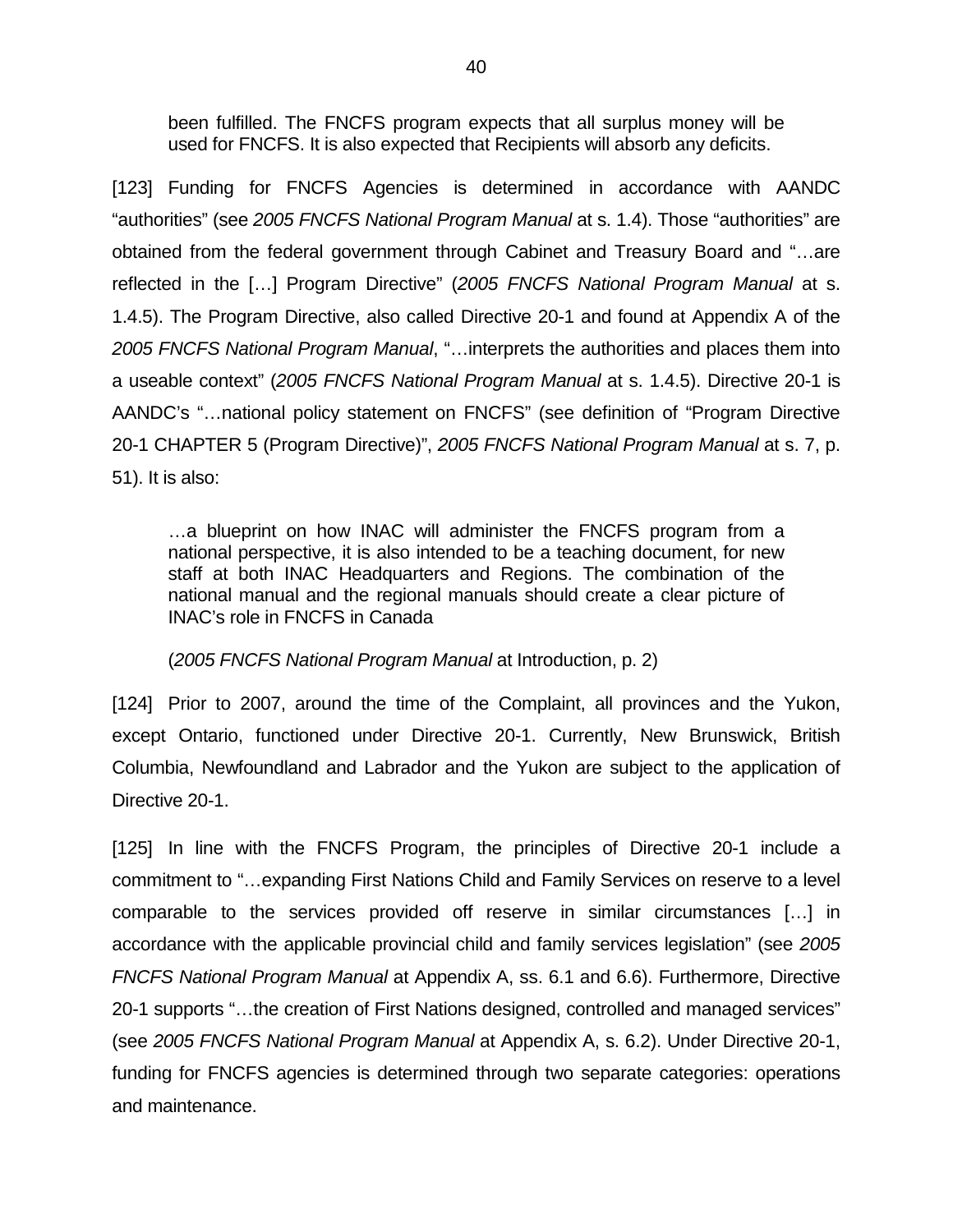[126] Operational funding is intended to cover operations and administration costs for such items as salaries and benefits for agency staff, travel expenses, staff training, legal services, family support services and agency administration, including rent and office expenditures (see *2005 FNCFS National Program Manual* at s.2.2.2 and at Appendix A, s. 19.1). It is calculated using a formula based on the on-reserve population of children aged 0-18 as reported annually by First Nations bands across Canada. The calculation of the operations funding is done annually by AANDC as of December 31 of each year, based on the population statistics of the preceding year (see *2005 FNCFS National Program Manual* at s. 3.2). FNCFS Agencies are eligible to receive a fixed administrative allocation pursuant to the following formula:

A fixed amount  $$143,158.84$  per organization  $+$  \$10,713.59 per member band  $+$  \$726.91 per child (0-18 years)  $+$  \$9,235.23 x average remoteness factor + \$8,865.90 per member band x average remoteness factor + \$73.65 per child x average remoteness factor + actual costs of the per diem rates of foster homes, group homes and institutions established by the province or territory.

(see *2005 FNCFS National Program Manual* at Appendix A, s. 19.1(a); see also *2005 FNCFS National Program Manual* at ss. 3.2.1-3.2.3)

[127] The adjustment factor is multiplied by \$9,235.23, the remoteness factor is multiplied by \$8,865.90 times the number of bands within the agency's catchment area and the child population (0 to 18 years) is multiplied by \$73.65 times the remoteness factor (see *2005 FNCFS National Program Manual* at s. 3.2.3). The remoteness factor takes into account such things as the distance between the First Nation and a service centre, road access, and availability of services. It can range from 0 to 1.9. If multiple communities are served by an FNCFS Agency, the remoteness factors of each of the communities is averaged to come to the 'average remoteness factor' (see testimony of W. McArthur, *Transcript* Vol. 63 at pp. 28-29).

[128] The amounts in the operational funding formula are based on certain assumptions emanating from the time it was put in place in the early 1990's:

• On average, 6% of the on reserve child population is in care;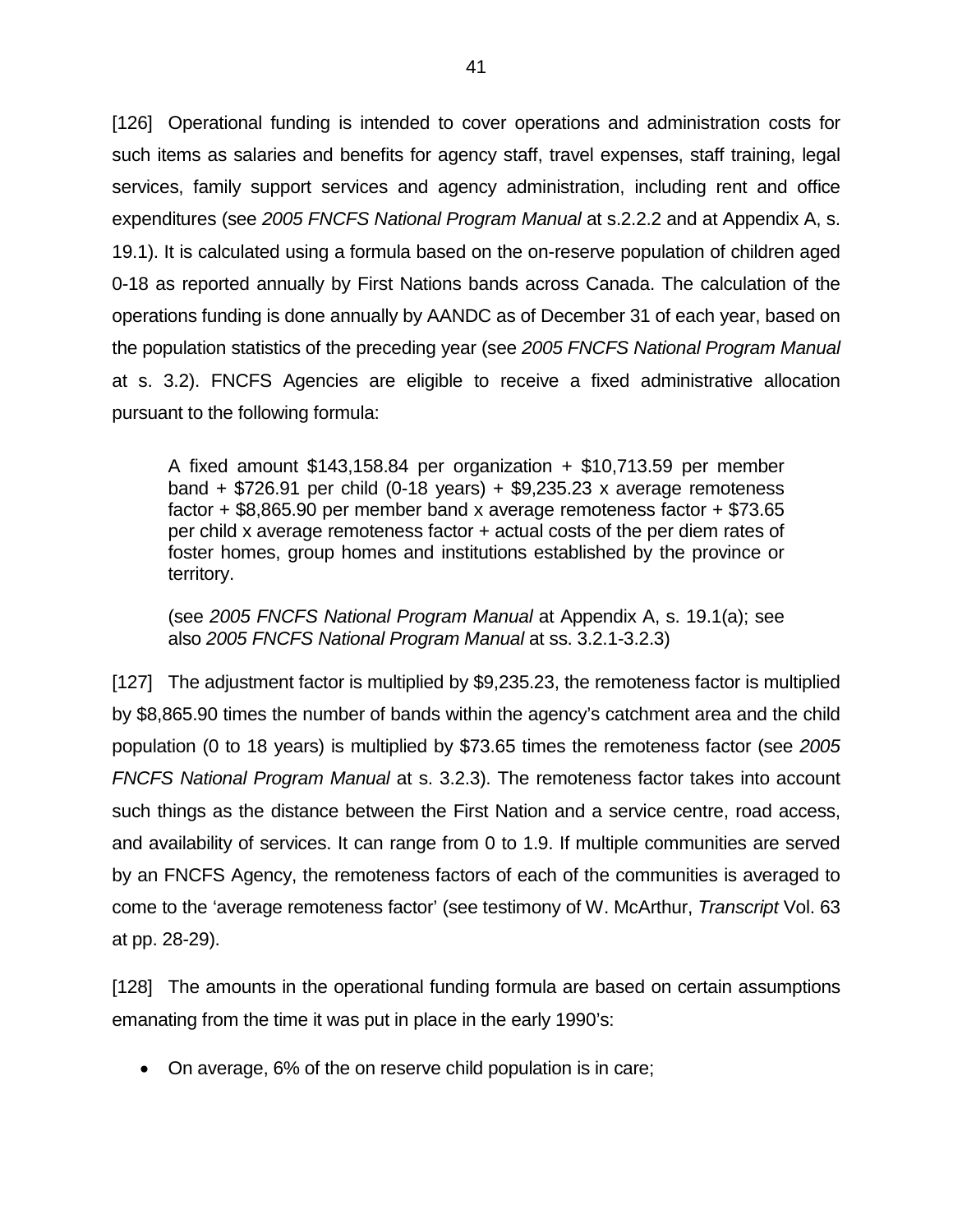- On average, 20% of families on reserve require child and family services or are classified as multi-problem families;
- One child care worker and one family support worker for every 20 children in care;
- One supervisor and one support staff for every 5 workers;
- Wages based on average salaries in Ontario and Manitoba

(see Annex, ex. 13 at pp. 7-8 [*Wen:De Report One*]).

[129] According to Ms. D'Amico, the 6% assumption regarding children-in-care is based on the 2007 national average and it provides FNCFS Agencies with stability. That is, even if an agency has or later achieves a smaller percentage of children-in-care, their budget is not affected. The 20% of families requiring services is determined using an assumption that there are on-average three children per family. By dividing the total on-reserve child population by three, AANDC arrives at the number of families it believes would normally be served by the applicable FNCFS Agency. It then takes 20% of that population calculation as a variable in determining the FNCFS Agency's budget (see testimony of B. D'Amico, *Transcript* Vol. 51 at pp. 25-31).

[130] In the first four years of operation of a new FNCFS Agency, the funding formula is gradually implemented at a rate of 75% in the first year, 85% the second year, 95% the third year and 100% in the fourth year [see *2005 FNCFS National Program Manual* at section 3.2.1 and Appendix A, s. 19.1(c)]. Furthermore, for agencies that serve less than 1,000 children, the fixed maximum amount of \$143,158.84 is decreased as follows: \$71,579.43 (501-800 children); \$35,789.10 (251-500); and, regions with a child population of 0 to 250 receive no administrative allocation [see *2005 FNCFS National Program Manual* at Appendix A, s. 19.2(b)]. However, in British Columbia, the full allocation for population begins with at least 801 children (see testimony of W. McArthur, *Transcript* Vol. 63 at p. 23).

[131] Maintenance funding is intended to cover the actual costs of eligible expenditures for maintaining a First Nations child ordinarily resident on reserve in alternate care out of parental home. Children must be taken into care in accordance with provincially or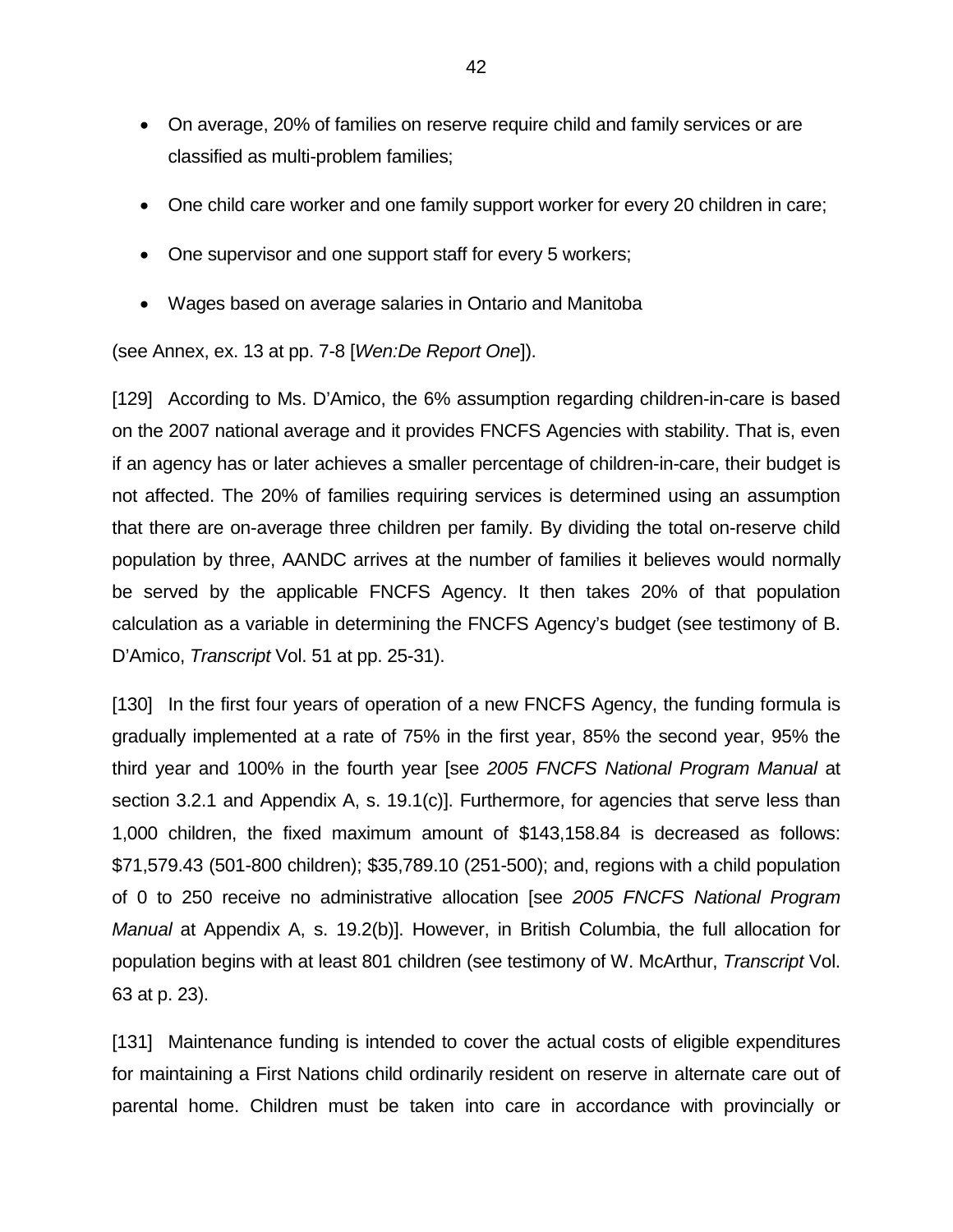territorially approved legislation, standards and rates for foster home, group home and institutional care. FNCFS Agencies are required to submit monthly invoices for children in care out of the parental home and are to be reimbursed on the basis of actual expenditures (see *2005 FNCFS National Program Manual* at ss. 3.3.1-3.3.2 and Appendix A, s. 20.1).

[132] Until 2011, FNCFS Agencies in British Columbia were funded on a per diem structure, but have since transitioned to reimbursement for maintenance expenses based on actual costs. However, if funding based on actuals provides for less funding, the previous per diem funding levels are maintained as part of a plan to eventually transition FNCFS Agencies in that province to the EPFA (see testimony of W. McArthur, *Transcript* Vol. 63 at pp. 35-36; and, testimony of B. D'Amico, *Transcript* Vol. 51 at pp. 150-151).

[133] FNCFS Agencies also have the option of applying for "flexible" funding for maintenance under Directive 20-1 (see *2005 FNCFS National Program Manual* at Appendix A, s. 20.2). This option allows agencies to receive a payment of their total operational funding allocation, along with a historically based estimate of their maintenance costs. This flexible funding option is meant to provide FNCFS Agencies with increased flexibility to re-profile maintenance funding to provide increased resources for prevention. To access this flexible funding option an FNCFS Agency must undergo an assessment and receive approval from AANDC's regional office, along with approval from AANDC Headquarters. In 2006, only 7 out of 105 FNCFS Agencies utilized the flexible funding option (see Annex, ex. 14 at p. 5 [*2007 Evaluation of the FNCFS Program*]).

[134] The monetary amounts reflected in Directive 20-1 reflect 1995-1996 values and have not been significantly modified since that time, despite the directive providing for them to be increased by 2% every year, subject to the availability of resources (see *2005 FNCFS National Program Manual* at Appendix A, s. 22.00; and, testimony of W. McArthur, *Transcript* Vol. 64 at pp. 3-4). Furthermore, maximum funding by AANDC is 100 percent of eligible costs. FNCFS Agencies may be required to repay funds to AANDC if their total funding from all sources, including from voluntary sector sources, exceeds eligible expenditures and when AANDC's contribution thereto is in excess of \$100,000 (see *2012 National Social Programs Manual* at p. 10, s. 11.0 [the stacking provisions]).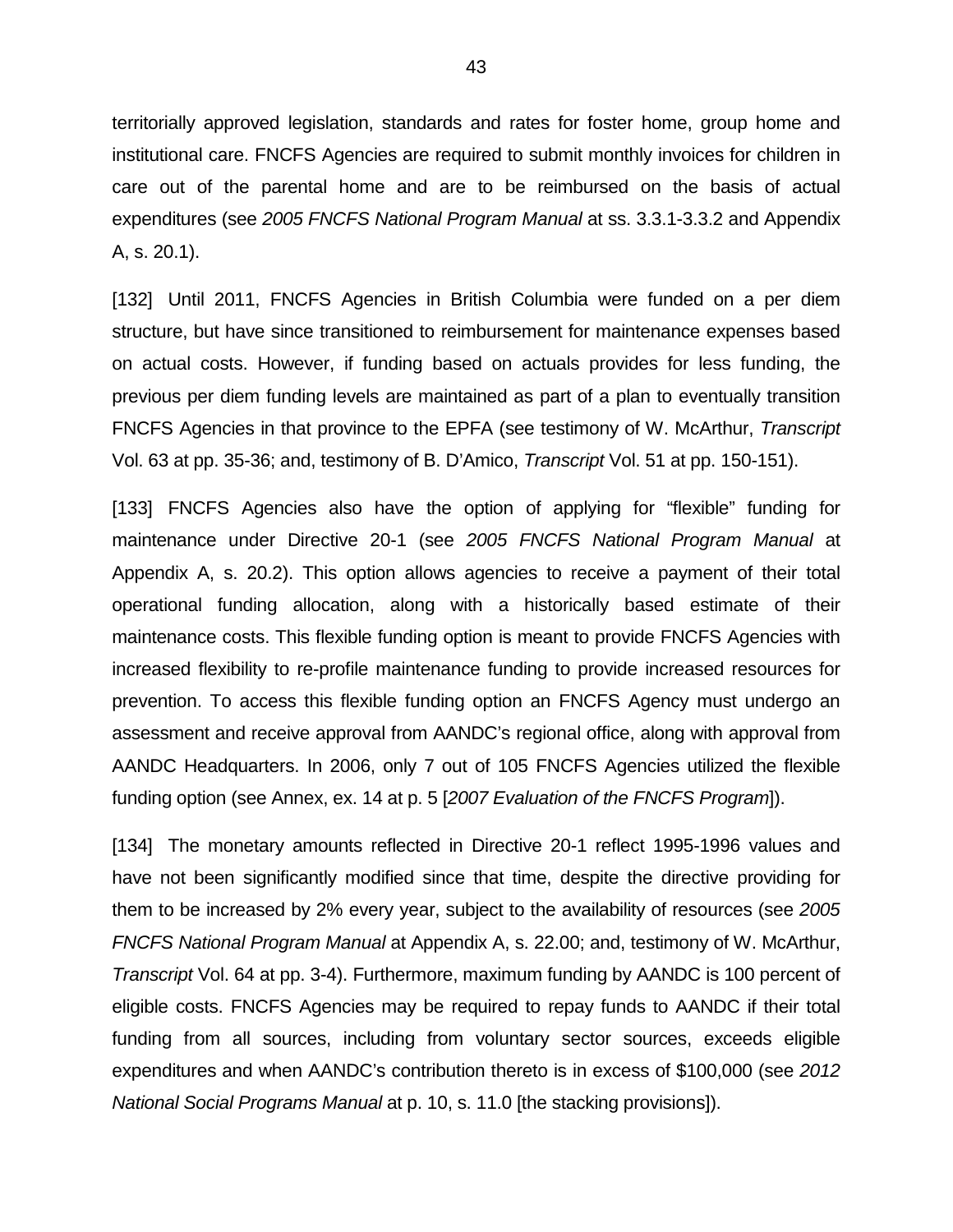[135] Since 2005, an 8.24 percent increase has been applied to each FNCFS Agency's total allocation under Directive 20-1 (see testimony of W. McArthur, *Transcript* Vol. 63 at p. 32; and, testimony of B. D'Amico, *Transcript* Vol. 51 at p. 17). Additional funding is also provided in New Brunswick for the Head Start program and for in-home care as a precursor to the transition to the EPFA (see testimony of B. D'Amico, *Transcript* Vol. 51 at pp. 169-173).

[136] That is, since 2007, AANDC has transitioned the funding model for certain provinces under the FNCFS Program from Directive 20-1 to the EPFA. An agreement was reached to implement the EPFA in Alberta and Saskatchewan in 2007, Nova Scotia in 2008, Québec in 2009, Prince Edward Island in 2009 and Manitoba in 2010.

[137] Under EPFA, prevention is included as a third funding stream to operations and maintenance. Prevention services are "…designed to reduce the incidence of family dysfunction and breakdown or crisis and to reduce the need to take children into Alternate Care or the amount of time a child remains in Alternate Care" (*2012 National Social Programs Manual* at p. 33, s. 2.1.17; see also p. 38, s. 4.4.1). Eligible expenses under this prevention funding stream include: salaries and benefits for prevention and resource workers, travel, paraprofessional services, family support services, mentoring services for children, home management services, and non-medical counselling services not covered by other funding sources (see *2012 National Social Programs Manual* at p. 38, s. 4.4.2).

[138] Implementation of the EPFA begins with tri-partite discussions between the province, First Nation community and AANDC. From the tripartite discussions, a Tripartite Accountability Framework is developed outlining the goals, objectives, performance indicators, and roles and responsibilities of the parties. Using the Tripartite Accountability Framework as a benchmark, the FNCFS Agency prepares an initial 5-year business plan, which is subject to AANDC review and acceptance by the province. The business plan is a pre-requisite in order to receive funding under the EPFA (see *2012 National Social Programs Manual* at p. 37, s. 4.3; see also testimony of B. D'Amico, *Transcript* Vol. 50 at pp. 146-152).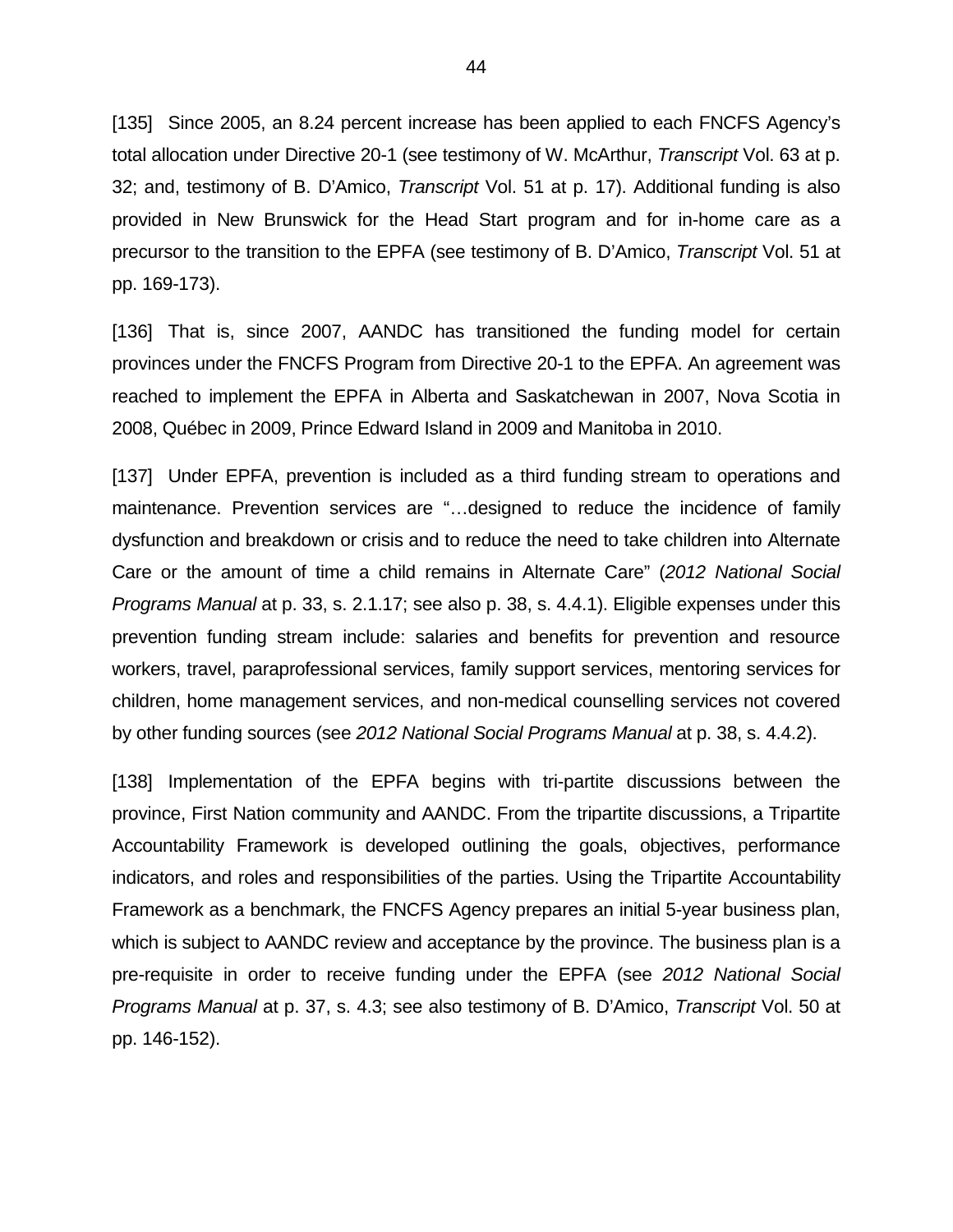[139] Once the framework and business plan are in place, the costing discussions take place. According to the *2012 National Social Programs Manual*, funding for operations and prevention services are based on a cost-model developed at regional tri-partite tables and are consistent with reasonable comparability to the respective province within AANDC's program authority (see *2012 National Social Programs Manual* at p. 38, s. 4.4.1). That is, the EPFA is to be tailored to each jurisdiction using a formula made-up of line-items that are identified at tripartite tables. The determination of staffing numbers and which line items to include in the formula, and the dollar values assigned to each of those line items, is based on variables provided by the province (for example staffing ratios, caseload ratios, and salary grades). Those amounts are then worked into AANDC's operations and prevention cost-model. A cost-model is utilized because the provinces do not always use a funding formula that AANDC can replicate (see testimony of B. D'Amico, *Transcript* Vol. 50 at pp. 56, 150-151; and, Vol. 51 at pp.18-66, 153-154).

[140] Similar to Directive 20-1, the formula for the EPFA is based on the child population served by the FNCFS Agency and the assumptions that a minimum of 20% of families are in need of child and family services and that 6% of children are in care (although in Manitoba an assumption of 7% of children in care is used in the EPFA formula). The prevention focused services component of the EPFA formula is largely based on the salaries needed for service delivery staff, where the amount of staff needed is calculated based on the assumed amount of children in care and families in need of services. The estimated amount of children in care is calculated by multiplying the child population served by the FNCFS Agency by the assumed percentage of children in care. As mentioned above, the number of families in need of services is calculated by taking the total child population served by the FNCFS Agency, dividing it by the average amount of children per First Nation family (3), and then multiplying that number by the assumed percentage of families in need of prevention services (20%) (see testimony of B. D'Amico, *Transcript* Vol. 51 at pp. 24-31).

[141] The calculated estimates of children in care and families in need of care are then used to determine the amount of service delivery staff needed for the FNCFS Agency. Similar to Directive 20-1, provincial ratios in terms of social workers per children in care or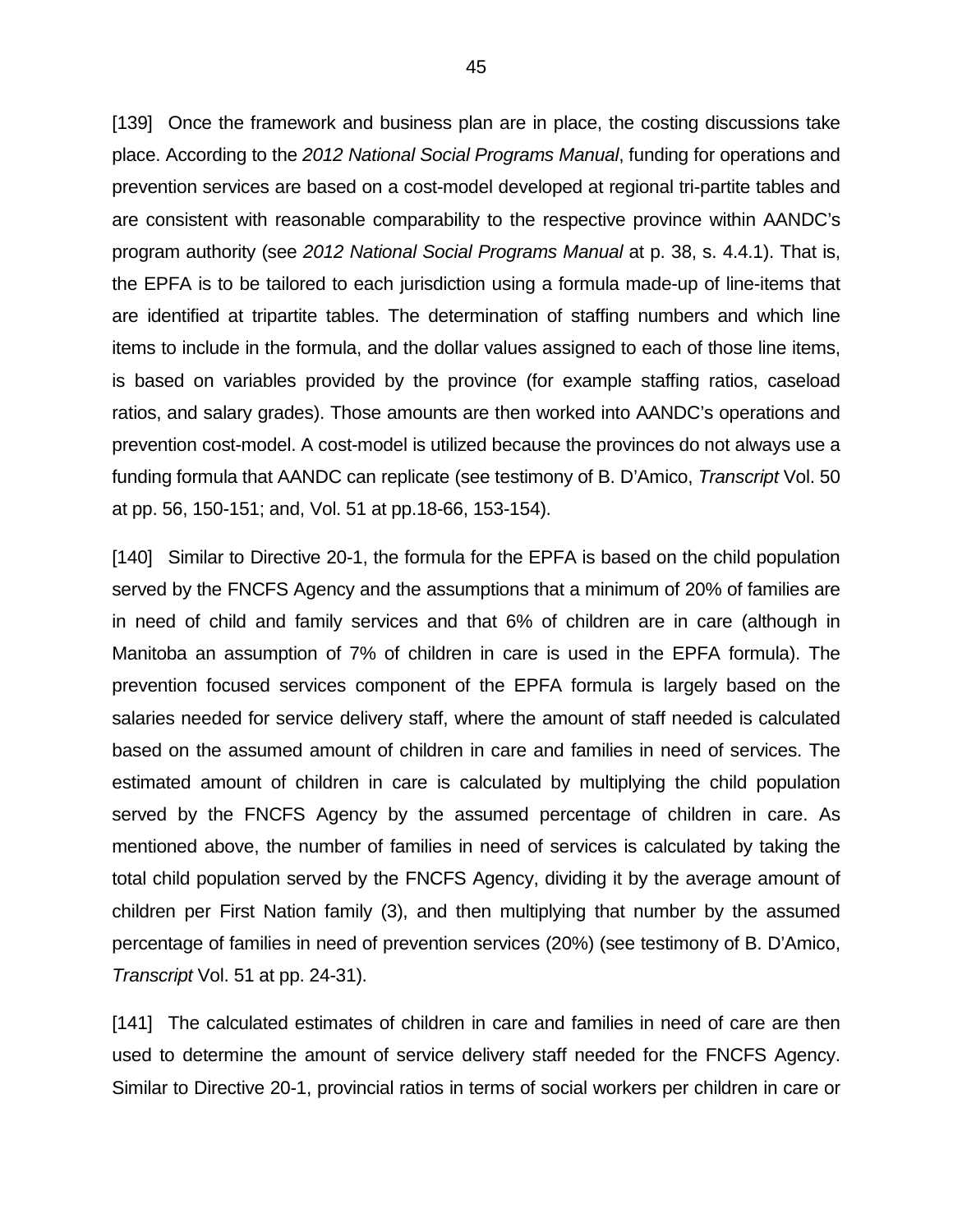families in need, supervisors per amount of socials workers, and support staff per amount of workers are used to estimate the staff needed for specific positions. The average salaries for those positions within the province, at the time EPFA is implemented, then make up the bulk of funding provided for the prevention focused services component of the funding formula (see testimony of B. D'Amico, *Transcript* Vol. 51 at pp. 32-79). As Ms. Murphy explained:

We are from a funding perspective, so how the provinces fund is what we want to stay comparable with, not the types of services that the province funds -- or provides, excuse me.

 $[\ldots]$ 

And the only way that we could find that, a way to be comparable, was to identify the variables, those calculation variables; so the salary grids, the ratios – the staffing ratios, the caseload ratios. Those were the only funding tools that we could find to be comparable, and that is why we had incorporated that into the EPFA formula.

(*Transcript* Vol. 51 at pp. 178-179)

[142] Eligible expenditures for maintenance and operations under the EPFA are outlined at sections 3.4 and 3.5 of Directive 20-1 (see *2012 National Social Programs Manual* at p. 38, s. 4.4.1). AANDC expects FNCFS Agencies to manage their operations and prevention costs within the budgets they have (see testimony of S. Murphy, *Transcript* Vol. 54 at p. 170). However, the EPFA does allow agencies flexibility in moving funding from one stream (operations, maintenance or prevention) to another "…in order to address needs and circumstances facing individual communities" (*2012 National Social Programs Manual* at p. 38, s. 4.4.1).

[143] Under EPFA, funding for prevention and operations is determined at the beginning of a five year period on a fixed cost basis (see testimony of B. D'Amico, *Transcript* Vol. 53 at p.16). EPFA funding is then rolled-out over a 3-4 year period, where the FNCFS Agency receives 40% of funding in year 1, 60% in year 2 and between 80% and 100% in year 3. The full funding amount is provided by year 4 (see testimony of B. D'Amico, *Transcript* Vol. 52 at pp. 145-146). Once EPFA is fully implemented, the only revision in the funding formula from year to year is to account for the child population served by the FNCFS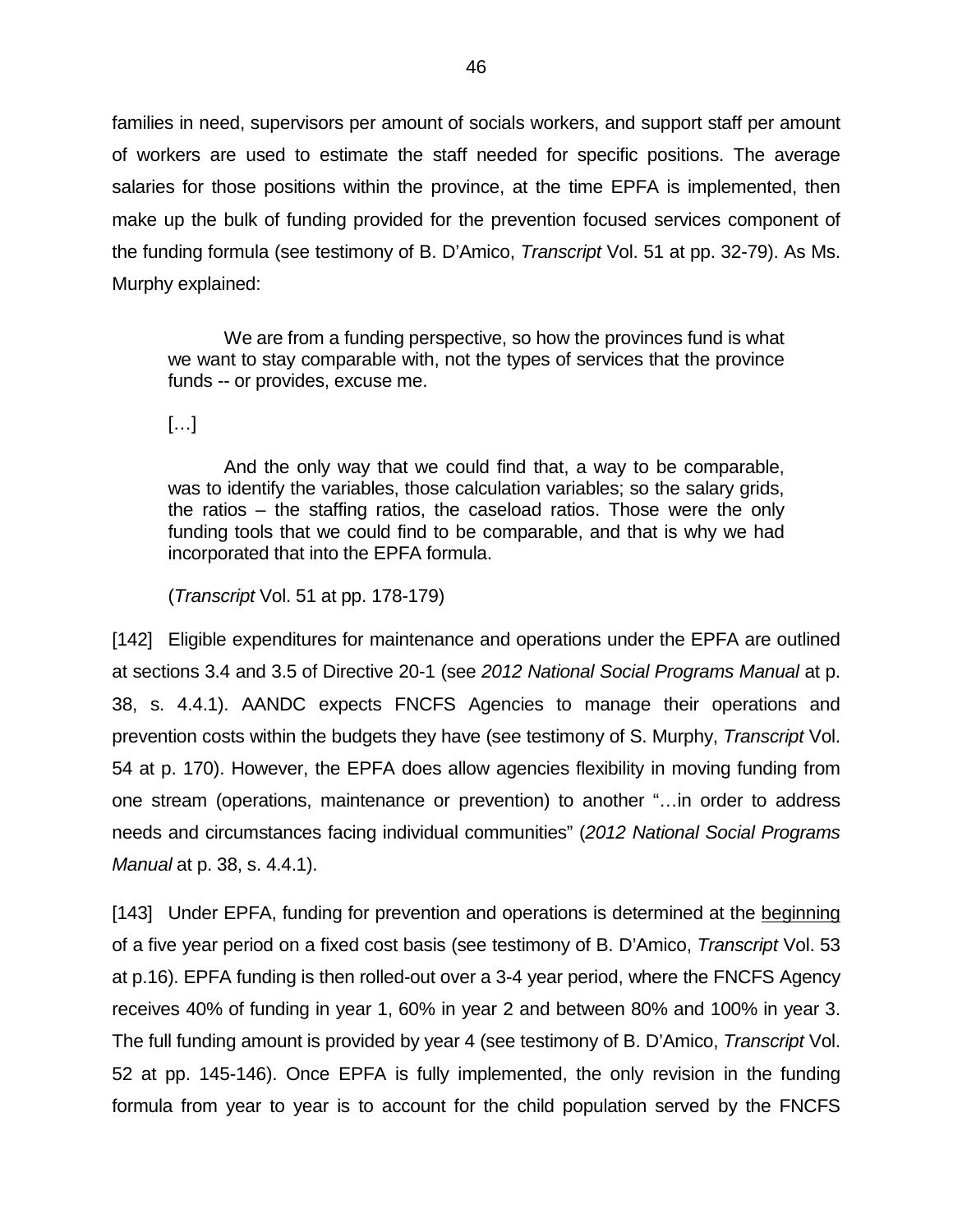Agency. EPFA does not provide additional funding for increases in operations or prevention costs over time, such as for changes to professional services rates or incremental increases in salaries (see testimony of B. D'Amico, *Transcript* Vol. 52 at pp. 147-150; see also *2012 National Social Programs Manual* at p. 37, s. 4.1)

[144] For example, in Alberta, where the EPFA was first implemented in 2007, the average salaries for service delivery staff from that initial implementation of the EPFA, based on 2006 values, are still being applied eight years later to the calculation of 2014 budgets (see testimony of B. D'Amico, *Transcript* Vol. 52 at p. 153; and, testimony of Ms. Carol Schimanke, Manager of Social Development, Child and Family Services Program, AANDC Alberta Regional Office, *Transcript* Vol. 61 at pp. 115-116). According to Ms. D'Amico, the rationale behind this is as follows:

Because what the idea of EPFA was that if you placed more money in prevention and did a lot more early intervention work, your maintenance costs would go down. When those maintenance costs go down, that money could be reinvested into operations.

So the idea -- and this is not in practice, but the idea behind this was for it -- for the Agencies to be self-sufficient and be able to move the monies from one stream to another. So that's why there was no escalator included in here.

This is an issue we are now reviewing about what happens after year five if the maintenance isn't supplying the operations anymore, or never did, so, what if that theory doesn't work?

(*Transcript* Vol. 52 at pp. 150-151)

[145] Ms. D`Amico specified that in practice, given that some FNCFS Agencies are doing more intake and investigations as part of their prevention strategies, this has led to more kids in care and no reduction in maintenance costs (see *Transcript* Vol. 51 at pp. 91-92). The EPFA funding formula also does not include funds for intake and investigation.

[146] Maintenance funding under the EPFA is budgeted annually based on actual expenditures from the previous year (see *2012 National Social Programs Manual* at p. 38, section 4.4.1). AANDC "re-bases" an agency's maintenance budget each year. For example, if an agency's maintenance budget is \$100 in year one, but its expenditures for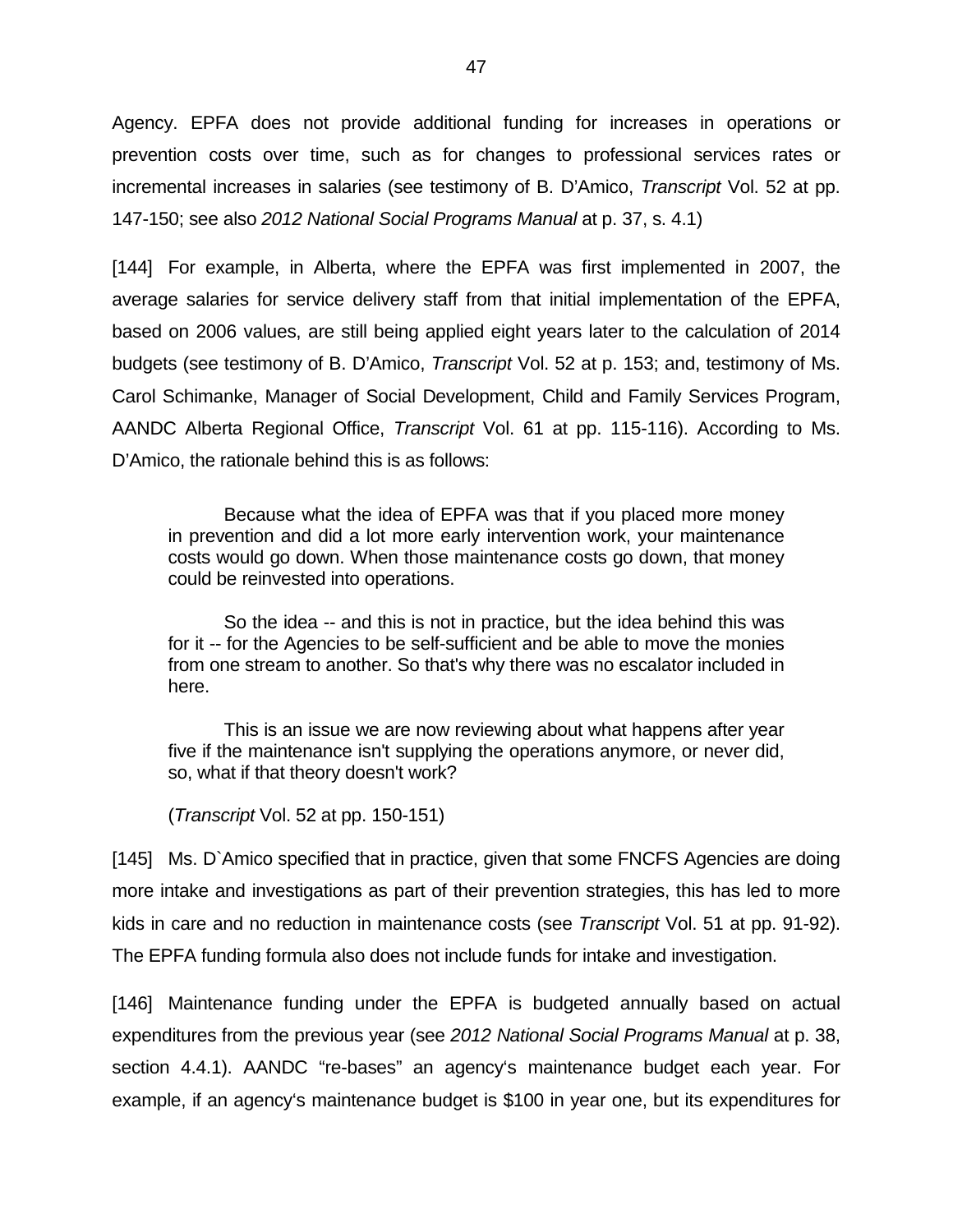that year total only \$80, AANDC will reduce its maintenance budget in the second year to \$80. If in the second year that agency's number of children in care increases unexpectedly, the agency must work within its existing budget to manage those costs in the interim.

[147] In other words, if maintenance costs are greater than the set amount of maintenance funding, the FNCFS Agency must recover the deficit from its operations and/or prevention funding streams. If there is still a deficit in maintenance, AANDC has some funds that it holds back centrally at the beginning of each fiscal year to help manage those types of situations. When that fund is depleted, AANDC reallocates money from other programs within AANDC to cover the maintenance costs. If an FNCFS Agency has a surplus from its maintenance budget, the agency can keep it and re-apply it to other eligible expenses (see testimony of C. Schimanke, *Transcript* Vol. 61 at pp. 91, 96-98; testimony of B. D'Amico, *Transcript* Vol. 50 at pp. 174-181; and, testimony of S. Murphy, *Transcript* Vol. 54 at pp. 167-168, 172-174).

[148] AANDC receives a 2% increase in its budget for Social Programs every year. However, for the FNCFS Program, that 2% increase is calculated based on the budget of the FNCFS Program prior to the implementation of the EPFA, at about \$450 million. Ms. Murphy estimated the current budget of the FNCFS Program, with the implementation of the EPFA, to be approximately \$627 million. In her words:

So the difference in that, between that 450 million has been made up of some of the two percent -- the portion of growth, some of it's the incremental investments that have come to the Department through the EPFA for those six jurisdictions and the rest of it is resource re-allocations.

(*Transcript* Vol. 54 at pp. 177, 189-191; see also, Vol. 55 at pp. 188-189)

# **b. Reports on the FNCFS Program**

[149] The FNCFS Program has been examined in multiple reports: the First Nations Child and Family Services Joint National Policy Review, referred to above as the *NPR*, in 2000; three related studies from 2004-2005 referred to as the Wen:De reports; and, two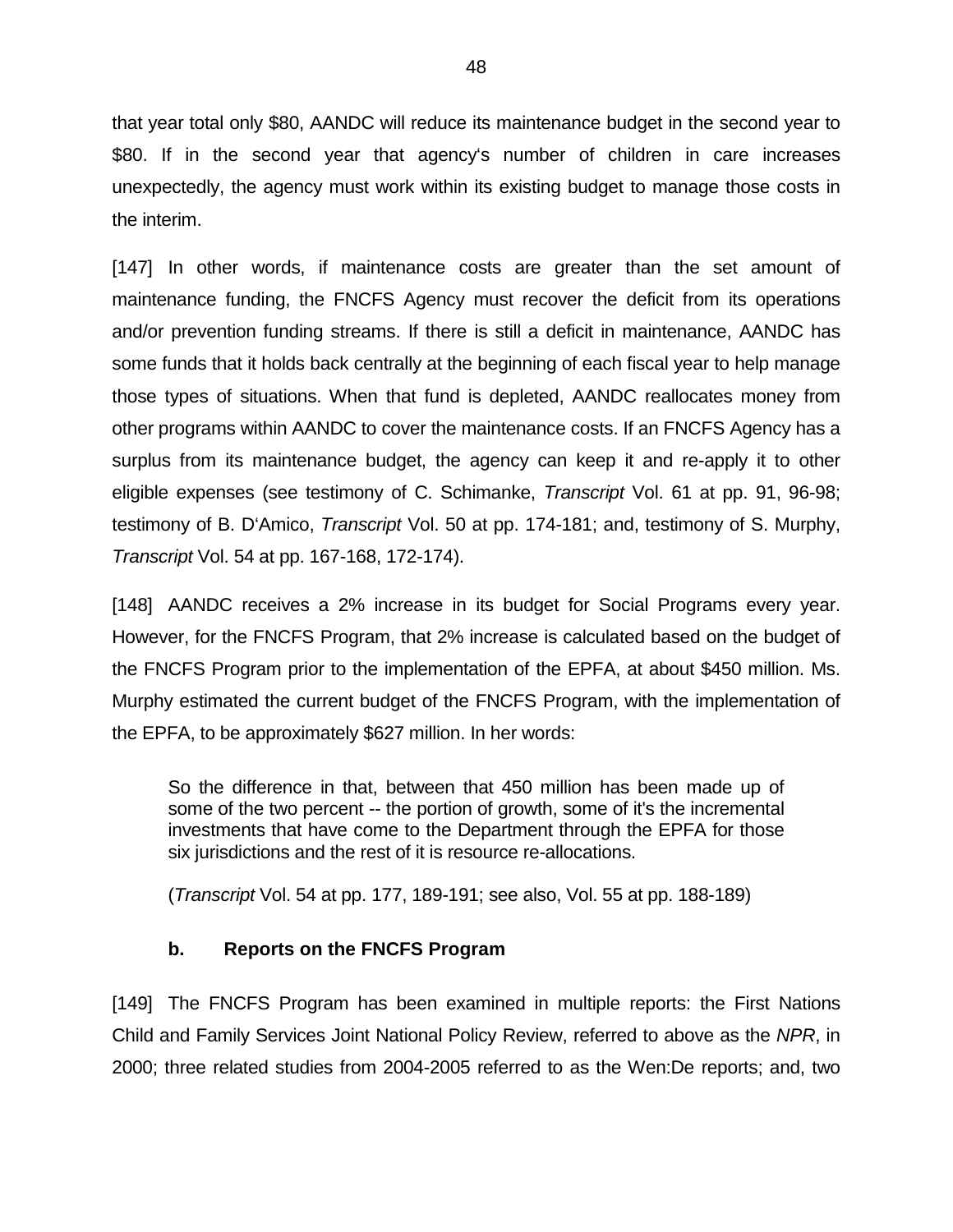Auditor General of Canada reports in 2008 and 2011, along with follow-up reports thereon by the House of Commons Standing Committee on Public Accounts.

## *First Nations Child and Family Services Joint National Policy Review Final Report*

[150] The *NPR* was published in 2000. It is a collaborative report by AANDC and the Assembly of First Nations. Although the *NPR* pre-dates the complaint by about 8 years, its study of the impacts of Directive 20-1 is still relevant given that the funding formula still applies to many FNCFS Agencies and in the Yukon. The report also outlines a rigorous methodology and consultation in arriving at its conclusions. The Panel finds this early study of Directive 20-1 informative and a useful starting point in understanding the impacts of AANDC's funding formula on First Nations children and families on reserves.

[151] The *NPR* describes the context of First Nations child and family services as including several experiences of massive loss, resulting in identity problems and difficulties in functioning for many First Nations and their families. These experiences include the historical experience of residential schools and its inter-generational effects, and the migration of First Nations out of reserves causing disruption to the traditional concept of family (see *NPR* at pp. 32-33). As the *NPR* puts it at page 33:

First Nation families have been in the centre of a historical struggle between colonial government on one hand, who set out to eradicate their culture, language and world view, and that of the traditional family, who believed in maintaining a balance in the world for the children and those yet unborn. This struggle has caused dysfunction, high suicide rates, and violence, which have had vast inter-generational impacts.

[152] According to the NPR, "Program Directive 20-1 was developed to provide equity, predictability and flexibility in the funding of first nations child and family services agencies" (at p.10). A principle of Directive 20-1 is that AANDC is committed to the expansion of child and family services on reserve to a level comparable to the services off reserve in similar circumstances (see *NPR* at p. 20). This is AANDC's own standard and it expects FNCFS Agencies to abide by it:

FNCFS Agencies are expected through their delegation of authority from the provinces, the expectations of their communities and by DIAND, to provide a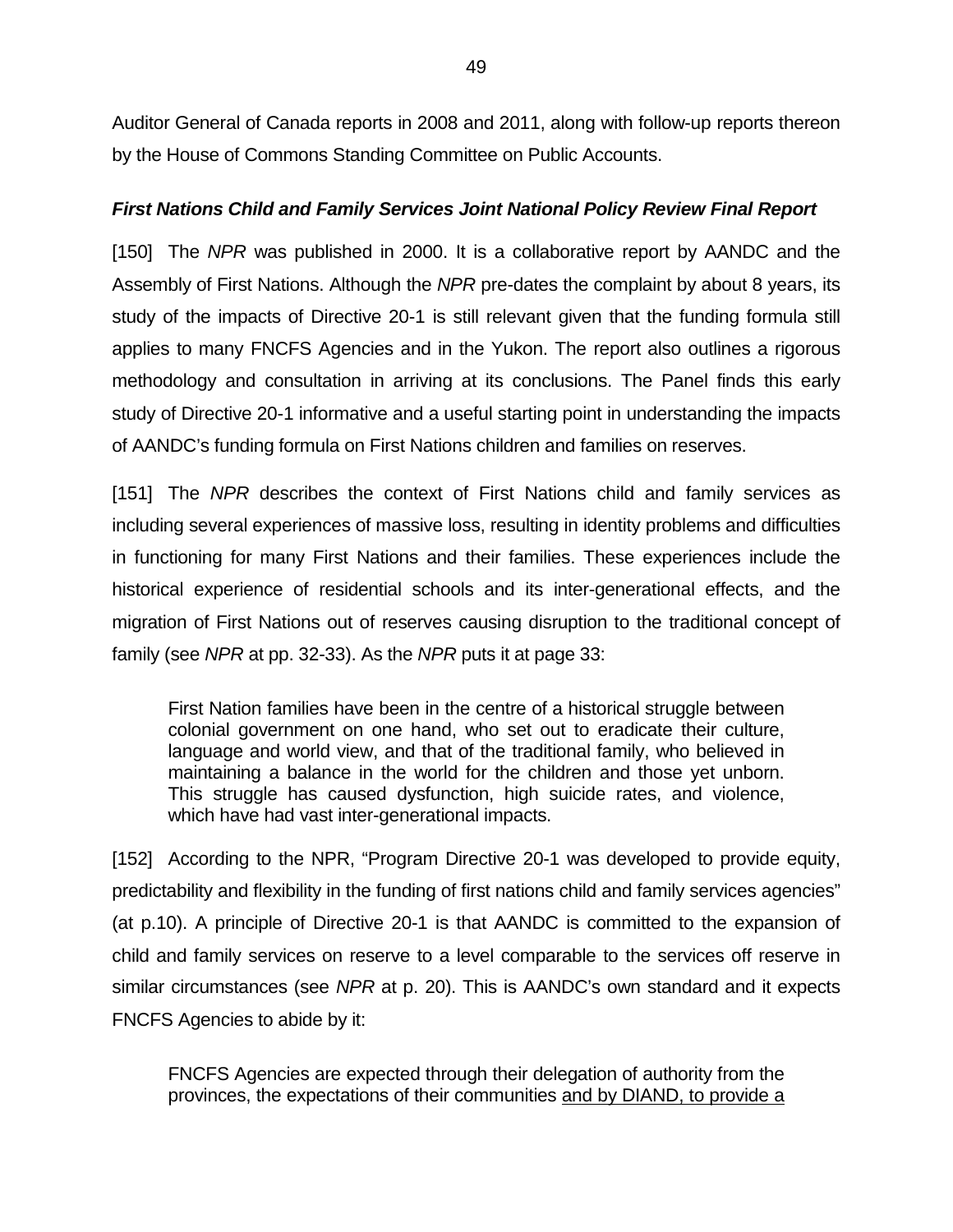## comparable range of services on reserve with the funding they receive through Directive 20-1.

### (*NPR* at p. 83, emphasis added)

[153] However, the *NPR* found the funding formula under Directive 20-1 inhibited FNCFS Agencies' ability to meet the expectation of providing a comparable range of child and family services on reserve for a number of reasons:

- The formula provides the same level of funding to agencies regardless of how broad, intense or costly, the range of service is (at p. 83).
- Variance in the definition of maintenance expenses from region to region, resulting in AANDC rejecting maintenance expenses that ought to have been reimbursed in accordance with provincial/territorial legislation and standards (at pp. 13-14, 84).
- Insufficient funding for staff and not enough flexibility in the funding formula for agencies to adjust to changing conditions (increases in number of children coming into care; development of new provincial/territorial programs; or, routine price adjustments for remoteness) (at pp. 13-14, 65, 70, 92-93, 96-97).
- There has not been an increase in cost of living since 1995-1996 (at pp. 18, 26).
- Funding only provided to new FNCFS agencies for 3 year and 6 year evaluations; however, provincial legislation requires on-going evaluations (at p. 11).
- First Nations have to comply with the same administrative burden created by change in provincial legislation but have not received any increased resources to meet those responsibilities, contradicting the principle of Directive 20-1 (at p. 12).
- Unrealistic amount of administration support to smaller agencies, often compounded by remoteness (at pp. 14, 97).
- The maximum annual budgetary increase of 2% did not reflect the average annual increase of 6.2% in the FNCFS Agencies (at p. 14).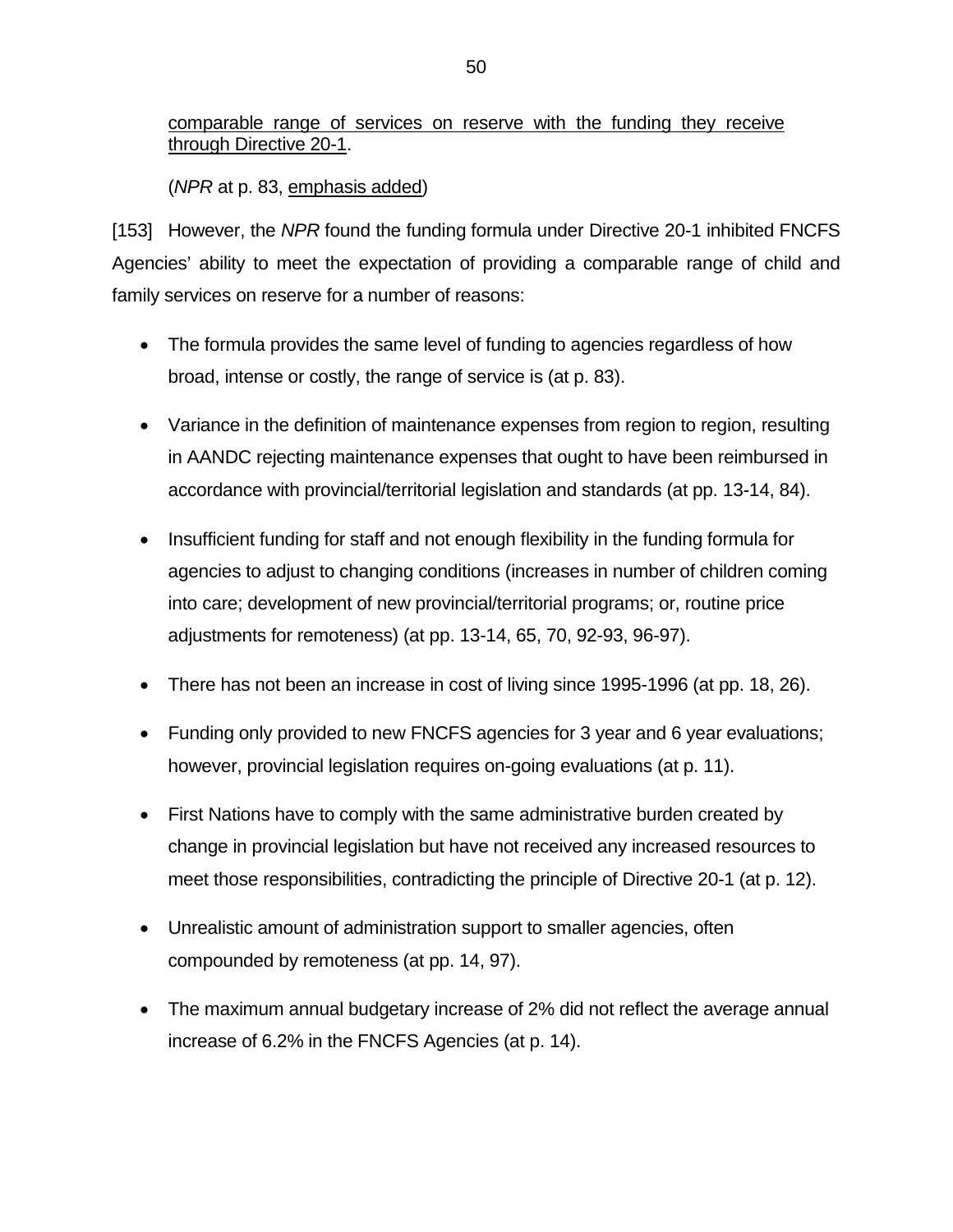- The average per capita per child in care expenditure was 22% lower than the average in the provinces (at p. 14).
- The formula does not provide adequate resources to allow FNCFS Agencies to do legislated/targeted prevention, alternative programs and least disruptive/intrusive measures for children at risk (at p. 120).

[154] The *NPR* made 17 recommendations to address these areas of concern with respect to Directive 20-1, including investigating a new methodology for funding operations. It was recommended that the new funding methodology consider factors such as work-load case analysis, national demographics and the impact on large and small agencies, and economy of scale (see *NPR* at pp. 119-121). A further recommendation was to develop a management information system in order to ensure the establishment of consistent, reliable data collection, analysis and reporting procedures amongst AANDC, FNCFS Agencies and the provinces/territory (see *NPR* at p. 121).

#### *The Wen:De Reports*

[155] The *NPR* led to the establishment of the Joint National Policy Review National Advisory Committee (the NAC) in 2001. The NAC involved officials from AANDC, the AFN and FNCFS Agencies. One of the tasks of the NAC was to explore how to change parts of Directive 20-1 in line with the *NPR* recommendations. Funded by AANDC, the NAC commissioned further research in order to establish that revisions of the FNCFS Program and Directive 20-1 were warranted. Three reports were produced on the subject: the Wen:De Reports. Each of the three reports outlines clearly the methodology used to arrive at its findings and explains those findings in great detail. Three important contributing authors of the Wen:De reports, Dr. Cindy Blackstock, Dr. John Loxley, and Dr. Nicolas Trocmé testified at length about the reports at the hearing and confirmed the findings in these reports.

[156] The objective of the first Wen:De report in 2004 was to identify three new options for FNCFS Agency funding and the research agenda needed to inform each of those options (see *Wen:De Report One* at p. 4). The authors explain how they reviewed pertinent literature from Canada and abroad; conducted interviews with informed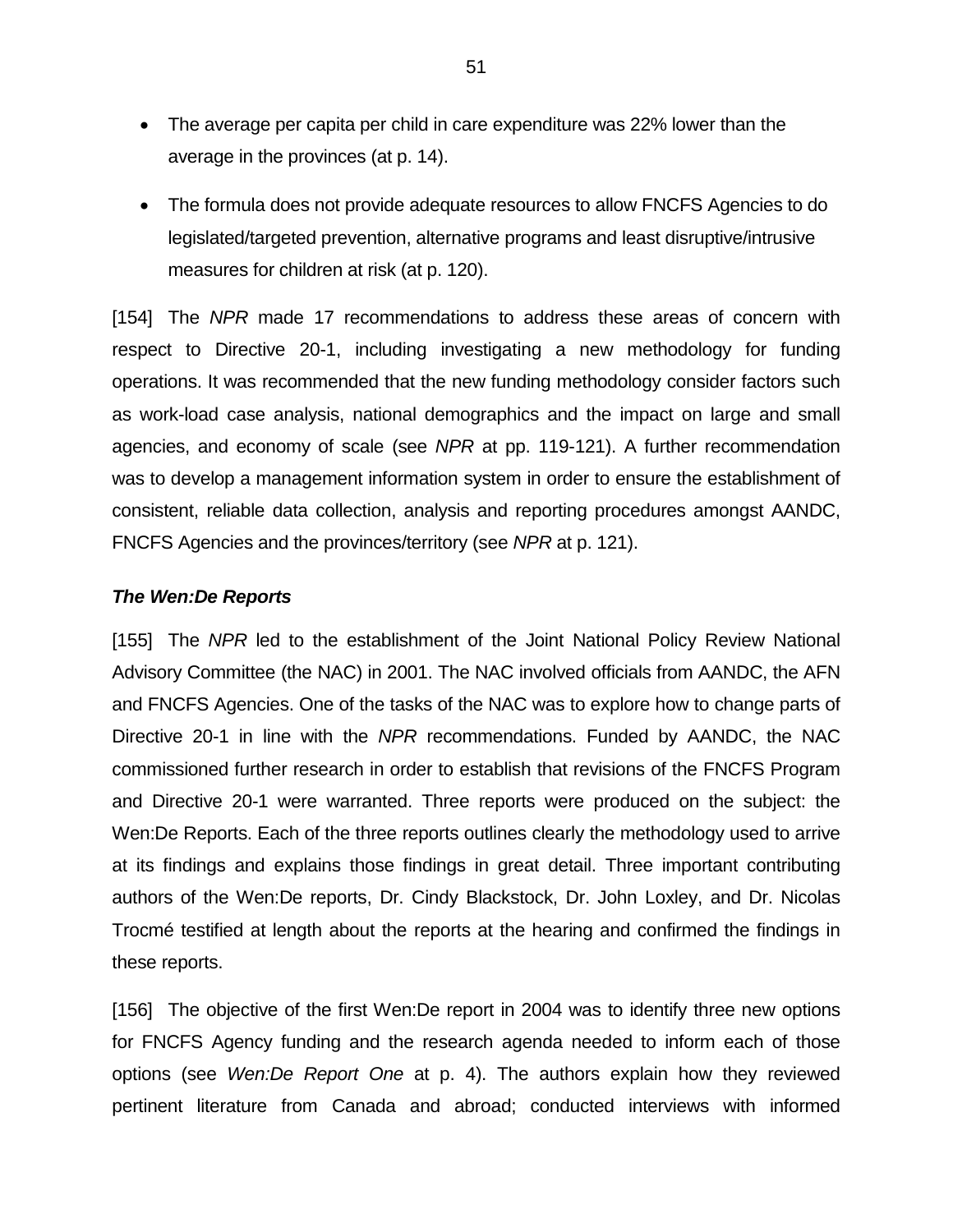observers and participants, including the Operations Formula Funding Design Team; and met with six FNCFS Agencies representing differing agency sizes, service contexts, regions and cultural groups (see *Wen:De Report One* at p. 6).

[157] The authors noted that the concerns and challenges expressed by the FNCFS Agencies that it interviewed were in line with the *NPR* findings and recommendations, such as the lack of funding for prevention services, legal services, capital costs, management information systems, culturally based programs, caregivers, staff salaries and training, and costs adjustments for remote and small agencies (see *Wen:De Report One* at pp. 6, 8).

[158] Notably, the report found FNCFS Agencies "...are not funded on the basis of a determination of need but rather on population levels" resulting in "…significant regional variation in the implementation of Directive 20-1 as funding officials within the department adapted to their local context" (*Wen:De Report One* at p. 5). As a result, it concluded:

Overall, our findings affirm that the findings and recommendations of the NPR which was completed in June of 2000 continue to be reflective of the concerns that FNCFSA are experiencing today. […] All agencies agreed that immediate redress of inadequate funding was necessary to support good social work practice in their communities.

(*Wen:De Report One* at p. 6)

[159] *Wen:De Report One* presents three options to address this conclusion: (1) redesign the existing funding formula; (2) follow the funding model of the province/territory in which the agency is located; or, (3) a new First Nations based funding formula that funds agencies on the basis of community needs and assets, along with the particular socioeconomic and cultural characteristics of the communities and Nations which the agencies serve (see *Wen:De Report One* at pp. 7-13).

[160] The second Wen:De report analyzed the three options presented in the first report (see Annex, ex. 15 [*Wen:De Report Two*]). To do so, the various authors of the report conducted literature reviews and key informant interviews with twelve sample FNCFS Agencies. A key method was to conduct detailed case studies of the twelve sample agencies and the provinces using standardized questionnaires administered by regional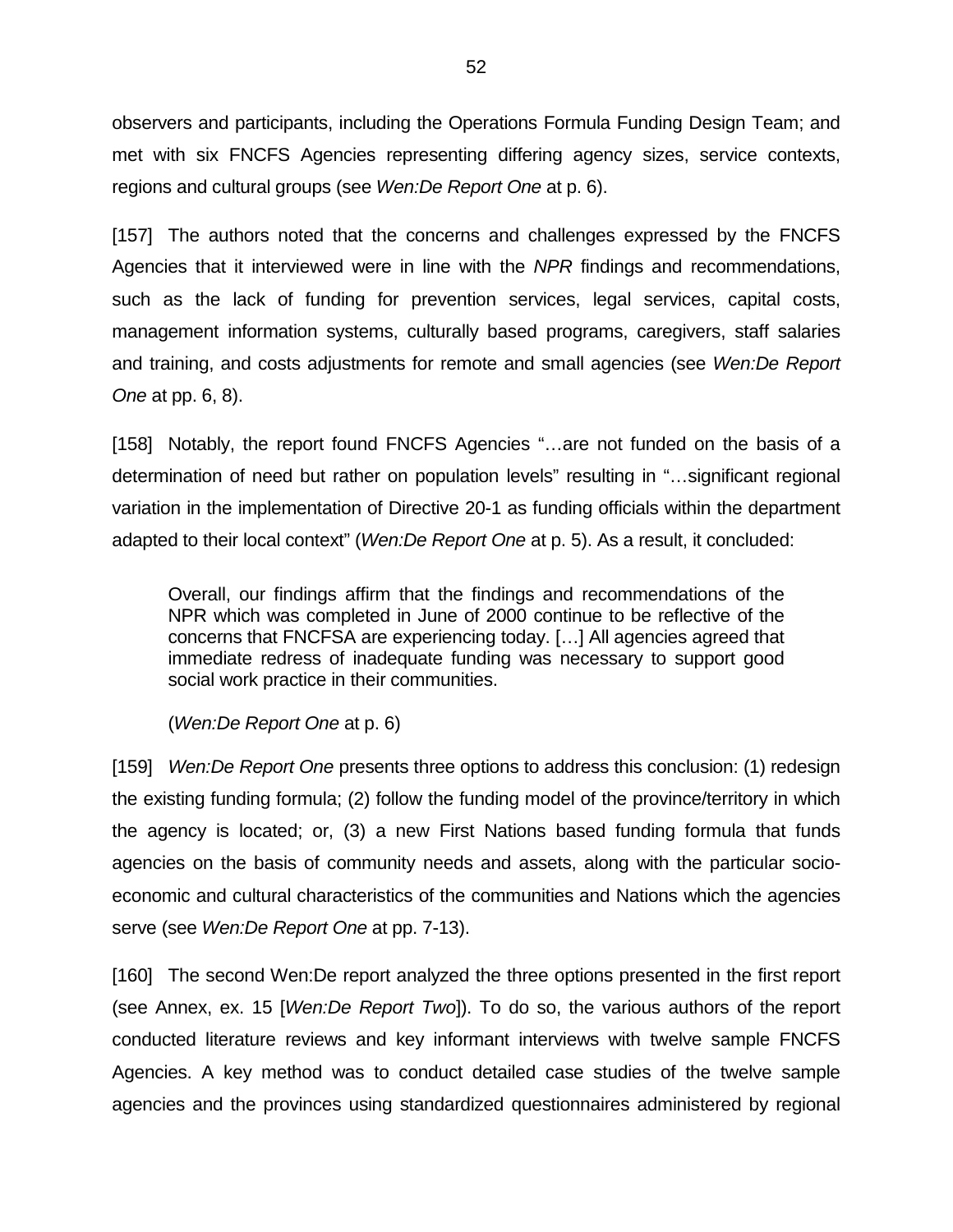researchers. The research approach involved specialized research projects on the incidence and social work response to reports of child maltreatment respecting First Nations children, prevention services, jurisdictional issues, extraordinary circumstances, management information services and small agencies (see *Wen:De Report Two* at pp. 7, 9-11).

[161] *Wen:De Report Two* begins by examining the experience of First Nations children coming into contact with the child welfare system in Canada. It notes that the key drivers of neglect for First Nations children are poverty, poor housing and substance misuse. The report underscores that two of those three factors are arguably outside the control of parents: poverty and poor housing. As such, parents are unlikely to be able to redress these risks and it can mean that their children are more likely to stay in care for prolonged periods of time and, in some cases, permanently (see *Wen:De Report Two* at p. 13). On this issue, *Wen:De Report Two* indicates:

- There are approximately three times the numbers of First Nations children in state care than there were at the height of residential schools in the 1940s (see at p. 8).
- Aboriginal children are more than twice as likely to be investigated compared to non-Aboriginal children (see at p. 15).
- Once investigated, cases involving Aboriginal children are more likely to be substantiated and more likely to require on-going child welfare services (see at p. 15).
- Aboriginal children are more than twice as likely to be placed in out of home care, and more likely to be brought to child welfare court (see at p. 15).
- The profiles of Aboriginal families differ dramatically from the profile of non-Aboriginal families (see at p. 15).
- Aboriginal cases predominantly involve situations of neglect where poverty, inadequate housing and parent substance abuse are a toxic combination of risk factors (see at p. 15).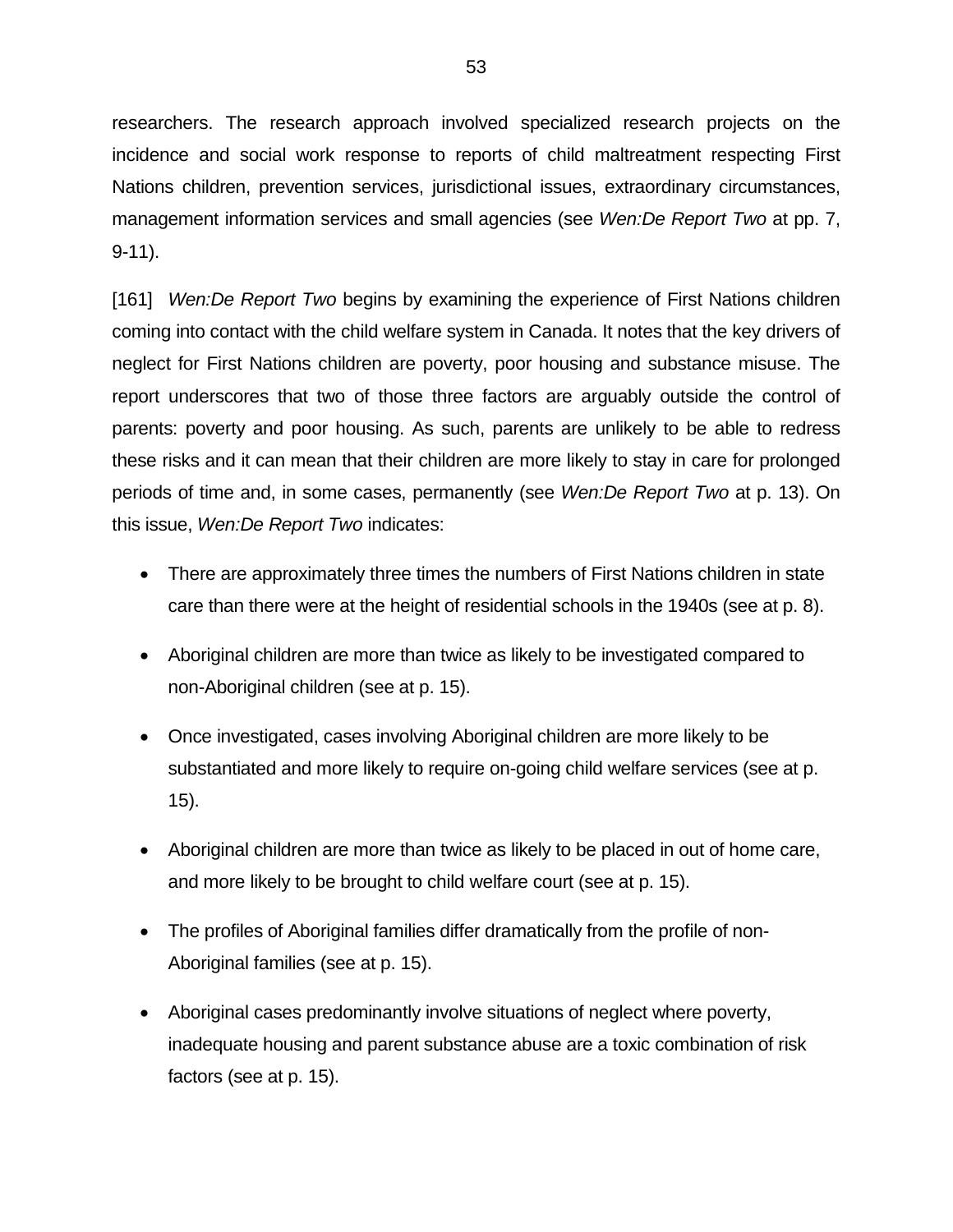[162] Overall, with regard to funding under the FNCFS Program, at page 7, *Wen:De Report Two* found that:

First Nations child and family service agencies are inadequately funded in almost every area of operation ranging from capital costs, prevention programs, standards and evaluation, staff salaries and child in care programs. The disproportionate need for services amongst First Nations children and families coupled with the under-funding of the First Nations child and family service agencies that serve them has resulted in an untenable situation.

[163] Based on its research findings, the report indicates that Directive 20-1 would need substantial alteration in order to meet the requirements of the FNCFS Program and to ensure equitable child welfare services for First Nations children resident on reserve. There are a number of issues causing an inadequacy in funding. The lack of an adjustment to funding levels for increases in the cost of living is identified as one of the major weaknesses of Directive 20-1. Although Directive 20-1 contains a cost of living adjustment, it has not been implemented since 1995. According to *Wen:De Report Two*, not adjusting funding for increases in cost of living "…leads to both under-funding of services and to distortion in the services funded since some expenses subject to inflation must be covered, while others may be more optional (at p. 45). *Wen:De Report Two* calculates prices increased by 21.21% over the ten year period since Directive 20-1 was last adjusted for cost of living (see a p. 45). To restore the loss of purchasing power since 1995, it found \$24.8 million would be needed to meet the cost of living requirements for 2005 alone (see *Wen:De Report Two* at p. 51).

[164] Similarly, Directive 20-1 contains no periodic reconciliation for inflation. For example, since Directive 20-1 was introduced in 1990, there has been no adjustment for salary increases. Two thirds of FNCFS Agencies participating in *Wen:De Report Two* reported funding for salaries and benefits was not sufficient (see at pp. 35, 57). *Wen:De Report Two* estimates the loss of funds due to inflation for the operations portion of Directive 20-1 to be \$112 million (at p. 57). It adds, any increases in funding only come with increases in the number of children served. Therefore, in the circumstances, "either the quality of services must have declined if child and family needs grew proportionately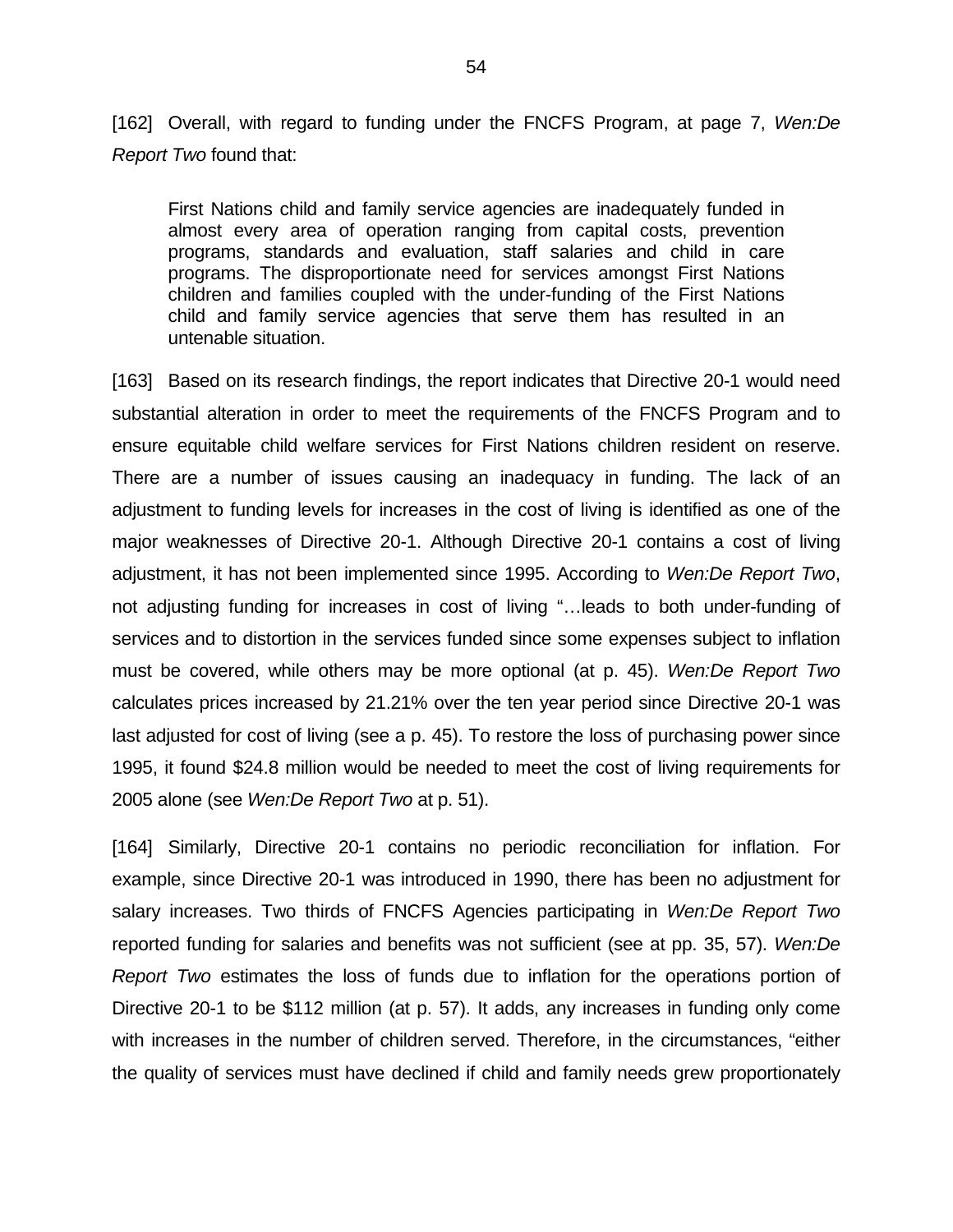with population or, increases in costs of services can have been covered, if at all, only from a reduction in the proportion of children or families receiving services" (at p. 121).

[165] The population thresholds were also found by all agencies to be an inadequate means of benchmarking operations funding levels. Approximately half of the respondents to the study stated funding should be based on community needs not child population. Some added that the entire community population should be taken into account, not just that of children, since it is the entire family that needs support when a child is at risk or is unsafe. In fact, small agencies (those serving child populations of less than 1,000) represent 55% of the total number of FNCFS Agencies. According to 75% of the small agencies who participated in *Wen:De Report Two*, their salary and benefits levels for staff were not comparable to other child welfare organizations (see at pp. 46-48, 213).

[166] In addition, Directive 20-1 provides no adjustment for the different content of provincial/territorial legislation and standards. While the FNCFS Program includes a guiding principle that services should be reasonably comparable to those provided to children in similar circumstances off reserve, it contains no mechanism to ensure this is achieved (see *Wen:De Report Two* at p. 50).

[167] Aside from the above, *Wen:De Report Two* found consensus among FNCFS Agencies it canvassed that Directive 20-1 makes inadequate provision for travel, legal costs, front-line workers, program evaluation, accounting and janitorial staff, staff meetings, Health and Safety Committee meetings, security systems, human resources staff for large agencies, quality assurance specialists and management information systems. Furthermore, *Wen:De Report Two* comments that funding has not reflected the significant technology changes in computer hardware and software over the past decade. Moreover, liability insurance premiums have increased substantially over that same period and are not reflected in Directive 20-1 (see at p. 122). *Wen:De Report Two* also identified management information systems as not meeting minimum standards in the vast majority of cases (see at p. 57).

[168] Of particular note, funds for prevention and least disruptive measures were identified as inadequate, along with 84% of reporting FNCFS Agencies feeling that current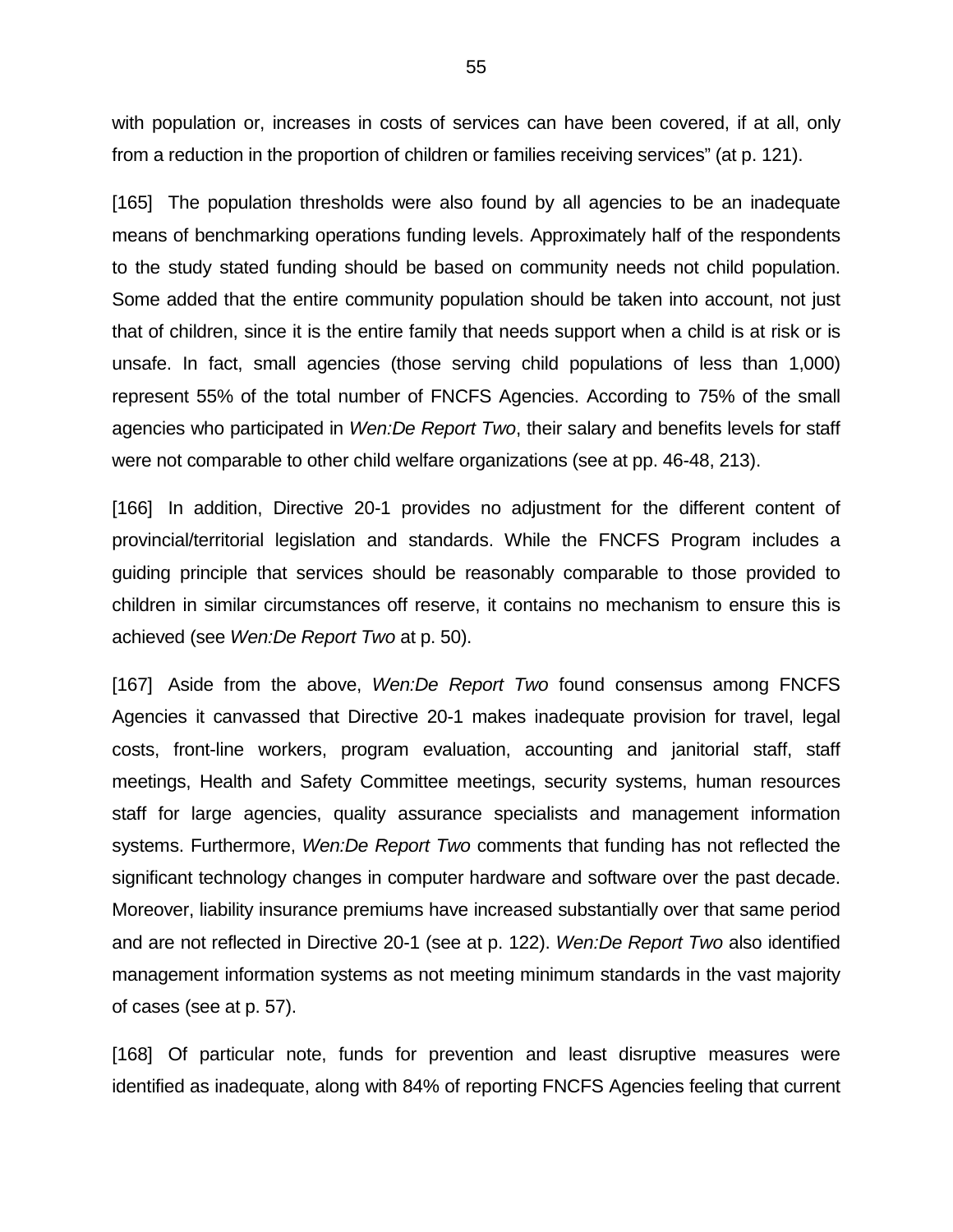funding levels were insufficient to provide adequate culturally based services (see *Wen:De Report Two* at p. 57). In this regard, the report found that "the present funding formula provides more incentives for taking children into care than it provides support for preventive, early intervention and least intrusive measures" (*Wen:De Report Two* at p. 114). This is because the funding formula provides dollar-for-dollar reimbursement of "maintenance" expenditures and prevention services are often not deemed to fall under "maintenance" (see *Wen:De Report Two* at p. 19-21). As a result, prevention funding was identified as being inadequate, in spite of the fact that such services are mandated under most provincial child welfare legislation (see *Wen:De Report Two* at p. 91). On this basis, the report states:

This means that agencies in this situation effectively have no money to comply with the statutory requirement to provide families with a meaningful opportunity to redress the risk that resulted in their child being removed. More importantly, the children they serve are denied an equitable chance to stay safely at home due to the structure and amount of funding under the Directive. In this way the Directive really does shape practice – instead of supporting good practice.

(*Wen:De Report Two* at p. 21)

[169] *Wen:De Report Two* concludes option three, a new First Nations based funding formula that funds agencies based on needs and assets, is the most promising way to address these deficiencies because of the "…possibility of re-conceptualizing the pedagogy, policy and practice in First Nations child welfare in a way that better supports sustained positive outcomes for First Nations children" (*Wen:De Report Two* at p. 9). In sum, *Wen:De Report Two* recommends: targeted funding for least disruptive measures; funds for adequate culturally based policy and standards development; ensure that human resources funds are sufficient; increased investment in research to inform policy and practice for FNCFS Agencies; and, introduce financial review and adjustment to account for changes to provincial child welfare legislation (see *Wen:De Report Two* at p. 56).

[170] The third Wen:De report involved the development and costing of the recommended changes arising from the second report (see Annex, ex. 16 [*Wen:De Report Three*]). A national survey instrument was developed and sent out to 93 FNCFS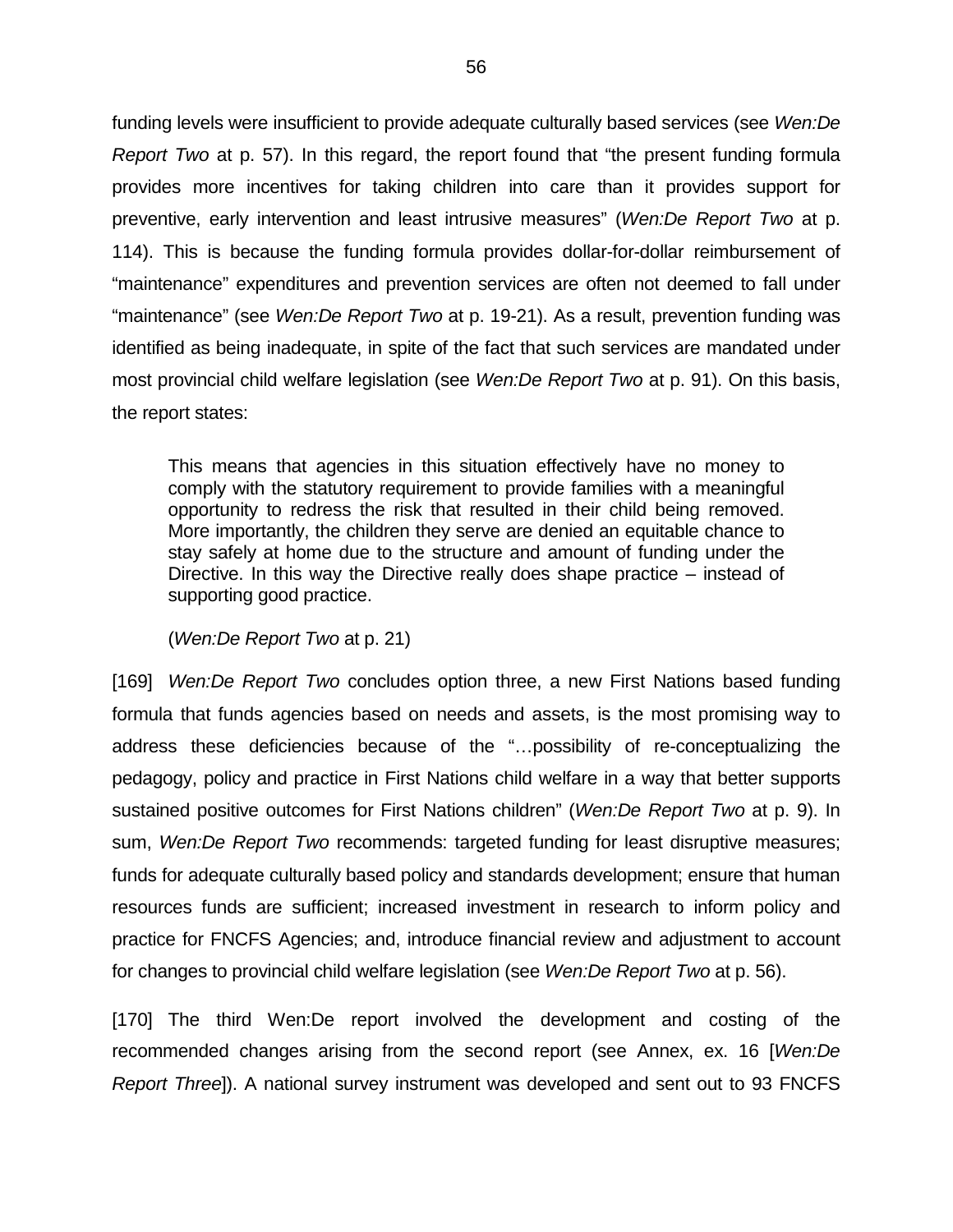Agencies. Thirty-five surveys were completed, representing 32,575 children, 146 First Nations and \$28.6 million in operating funds. This covered 38% of all FNCFS Agencies, 49% of all bands, 31.4% of all children 0-18 and 28.7% of all funding for operations (see *Wen:De Report Three* at pp. 9-10).

[171] *Wen:De Report Three* reiterates the weaknesses in Directive 20-1 as follows at pages11-12:

1) uncertainty in what the original rationale was underlying the development of the formula 2) regional interpretations of sometimes vaguely worded guidelines, 3) a failure to implement certain elements of the formula such as the annual inflation adjustment and 4) a failure of the policy to keep pace with advances in social work evidence based practice, child welfare liability law and the evolution of management information systems and 5) the policy appeared to leave out some child welfare expenses altogether or fund them inadequately such as the failure of the policy to support agencies to provide in home interventions to abused and neglected children to keep them safely at home as opposed to bringing them into care.

[172] Despite these weaknesses, *Wen:De Report Three* also indicates Directive 20-1 has some positive features, including that it is national in scope, has undergone two national studies, has enabled the development of FNCFS Agencies throughout Canada, and offers a baseline for judging the impacts of possible changes to the current regime.

[173] These reasons were the principle basis forming the recommendation in *Wen:De Report Three* to implement both options 1 and 3. That is, redesign Directive 20-1 now, with a priority on funding prevention services and providing redress for losses in funding due to inflation, while providing a foundation for the development of a First Nations based formula over time (see *Wen:De Report Three* at pp. 11-12). In also pursuing option 1, the report noted the development of a First Nations funding model would not provide a quick fix to the problems with the existing funding formula (see *Wen:De Report Three* at p. 14).

[174] Option two, tying FNCFS Agency funding to provincial formulae, was found to be the least promising option, notably because in several provinces it is not clear what their formula is and First Nation communities do not have the same degree of infrastructure of programs, services and volunteer agencies. Moreover, provincial funding traditions are not based on the particular needs and conditions faced by First Nation families living on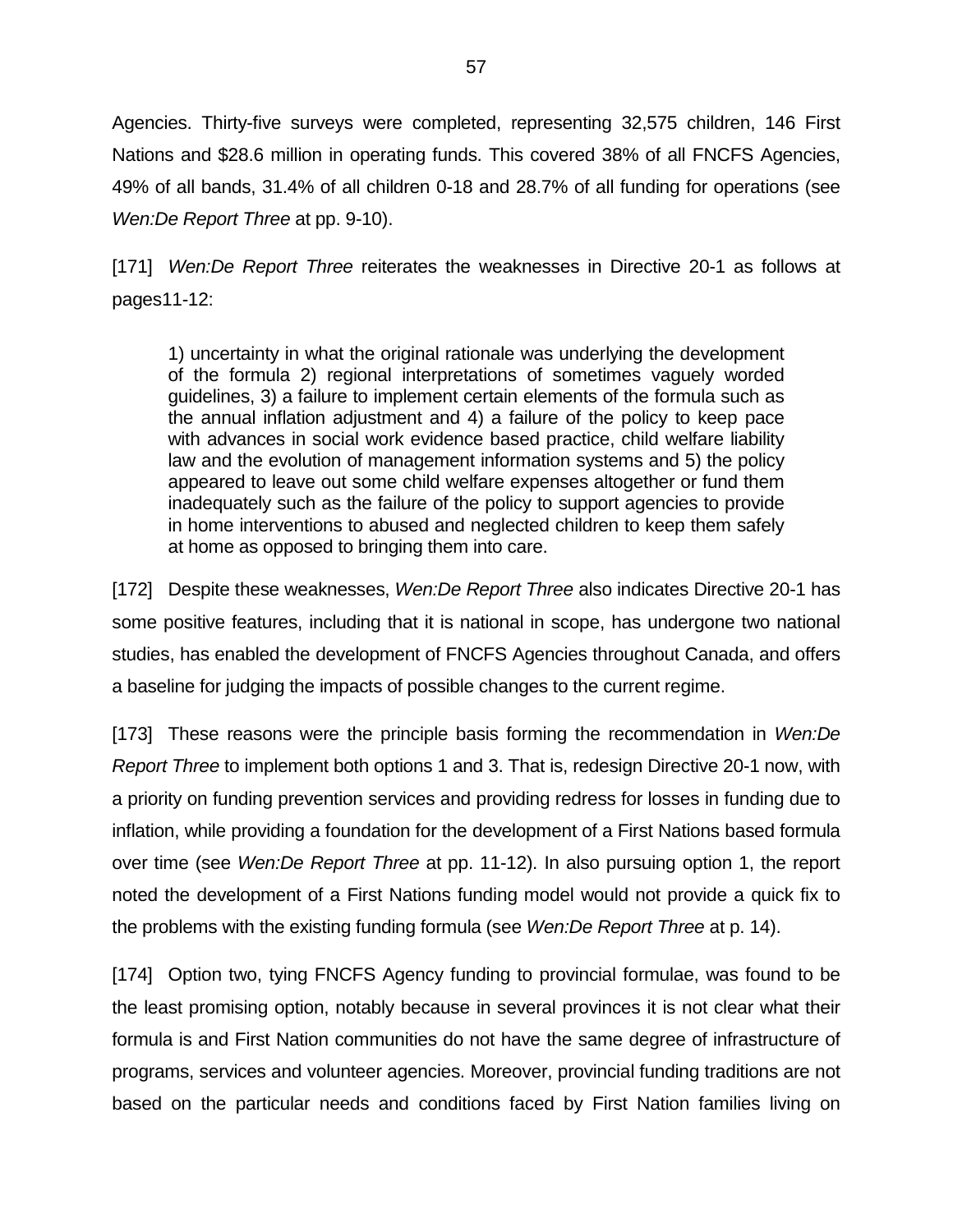reserve, including that it costs more to service First Nations children and families due to their high needs levels (see *Wen:De Report Three* at p. 13).

[175] In recommending reforms to Directive 20-1, *Wen:De Report Three* noted that "[a] shift in funding mentality is vital" (at p. 20). That is, as stated at page 20 of *Wen:De Report Three*:

An approach that invests in the community and engages the community at all levels – children, adolescents, youth, parents and Elders means directing resources at growth and development of the people rather than the breakdowns of the people in the community. This approach demonstrates long term commitment to the growth of a child and family and invests in the future of contributing members to society.

[176] Furthermore, at page 15, *Wen:De Report Three* provides the following caution:

Although each suggested change element is presented as a separate item, it is important to understand that these elements are interdependent and adoption in a piece meal fashion would undermine the overall efficacy of the proposed changes. For example, providing least disruptive measures funding for at home child maltreatment interventions without providing the cost of living adjustment would result in agencies not having the infrastructure and staffing capacity to maximize outcomes. Similarly, these recommendations assume that there will be no reductions in the First Nations child and family service agency funding envelope. Situations where funds in one area are cut back and redirected to other funding streams in child and family services should be avoided as our research found that under funding was apparent across the current formula components.

[177] *Wen:De Report Three* recommends certain economic reforms to Directive 20-1, along with policy changes to support those reforms. The recommended economic reforms from *Wen:De Report Three*, include: a new funding stream for prevention/least disruptive measures (at pp. 19-21); adjusting the operations budget (at pp. 24-25); reinstating the annual cost of living adjustment on a retroactive basis back to 1995 (at pp. 18-19); providing sufficient funding to cover capital costs (buildings, vehicles and office equipment) (at pp. 28-29); and, funding for the development of culturally based standards by FNCFS Agencies (at p. 30).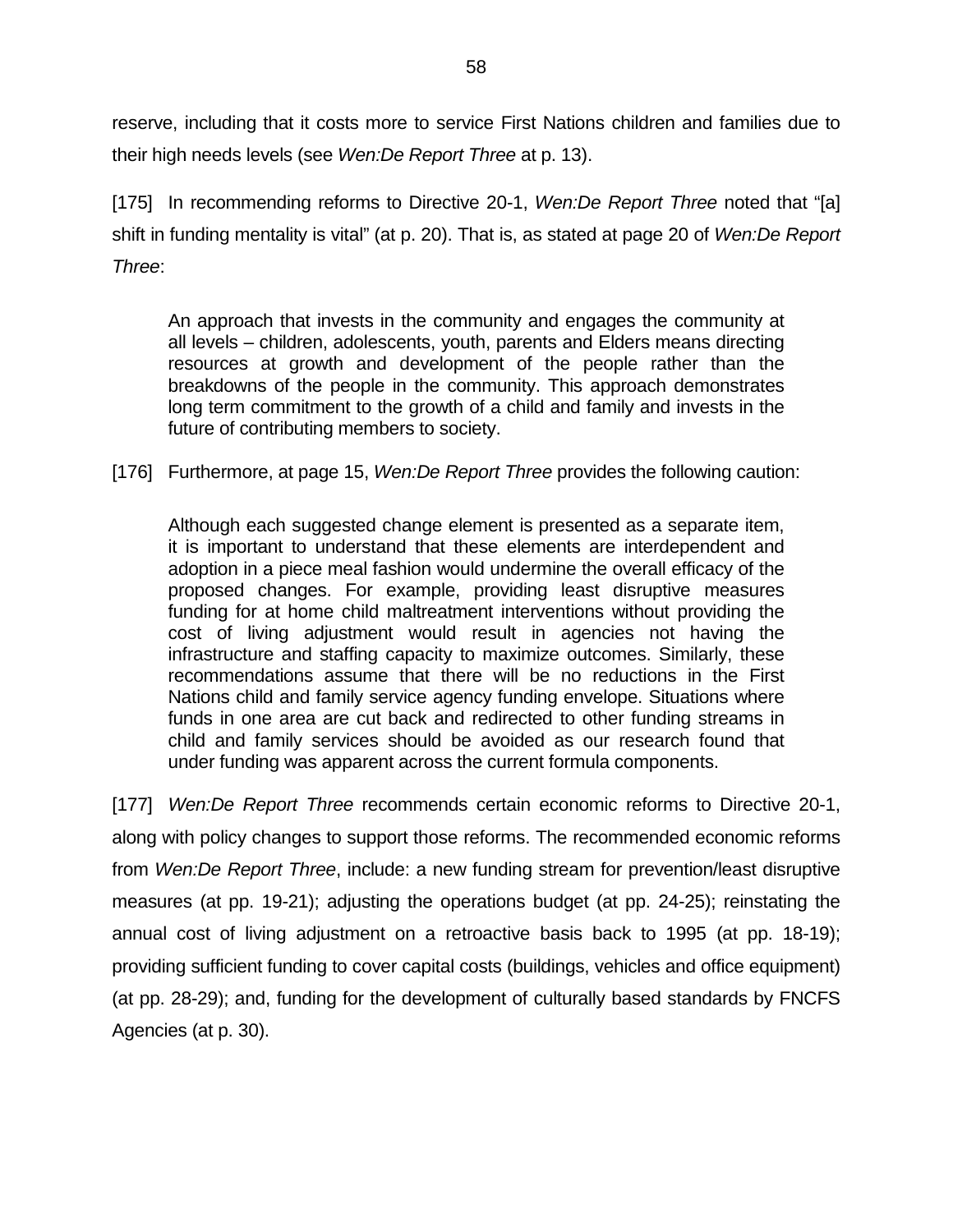[178] Of particular note, *Wen:De Report Three* recommends a new funding stream for prevention/least disruptive measures (at pp. 19-21). At page 35, *Wen:De Report Three* indicates that increased funding for prevention/least disruptive measures will provide costs savings over time:

Bowlus and McKenna (2003) estimate that the annual cost of child maltreatment to Canadian society is 16 billion dollars per annum. As increasing numbers of studies indicate that First Nations children are over represented amongst children in care and Aboriginal children in care they compose a significant portion of these economic costs (Trocme, Knoke and Blackstock, 2004; Trocme, Fallon, McLaurin and Shangreaux, 2005; McKenzie, 2002). A failure of governments to invest in a substantial way in prevention and least disruptive measures is a false economy – The choice is to either invest now and save later or save now and pay up to 6-7 times more later (World Health Organization, 2004.)

[179] For small agencies the report found that the fixed amount per agency or the provision for overhead did not provide realistic administrative support for two reasons. The first is that no agency representing communities with a combined total of 250 or fewer children receives any overhead funding whatsoever. The second problem is that available funding is currently fixed in three large blocks:  $251-500 = $35,790$ ;  $501-800 = $71,580$ ; and, 801 and up = \$143,158. A slight increase or decrease in child population can result in a huge increase or decrease in overhead funding available to an agency (see *Wen:De Report Three* at p. 23).

[180] Therefore, *Wen:De Report Three* recommends two reforms. First, that overhead funding be extended to agencies serving populations of 125 and above. The report proposes a minimum of \$20,000 be made available to the smallest agency representing 125 children. Thereafter, the second proposal is to give agencies additional funding for every 25 children in excess of 125. Under this approach, 6 agencies would still be too small to receive any fixed amount; 8 small agencies which never before received a fixed amount of overhead funding would now do so; 23 agencies of medium size would receive funding increases; and, 56 large agencies would receive no change in their funding. In the future, *Wen:De Report Three* believes a minimum economy of scale for small agencies will be required to provide a basic level of child and family services (see at p. 23-24).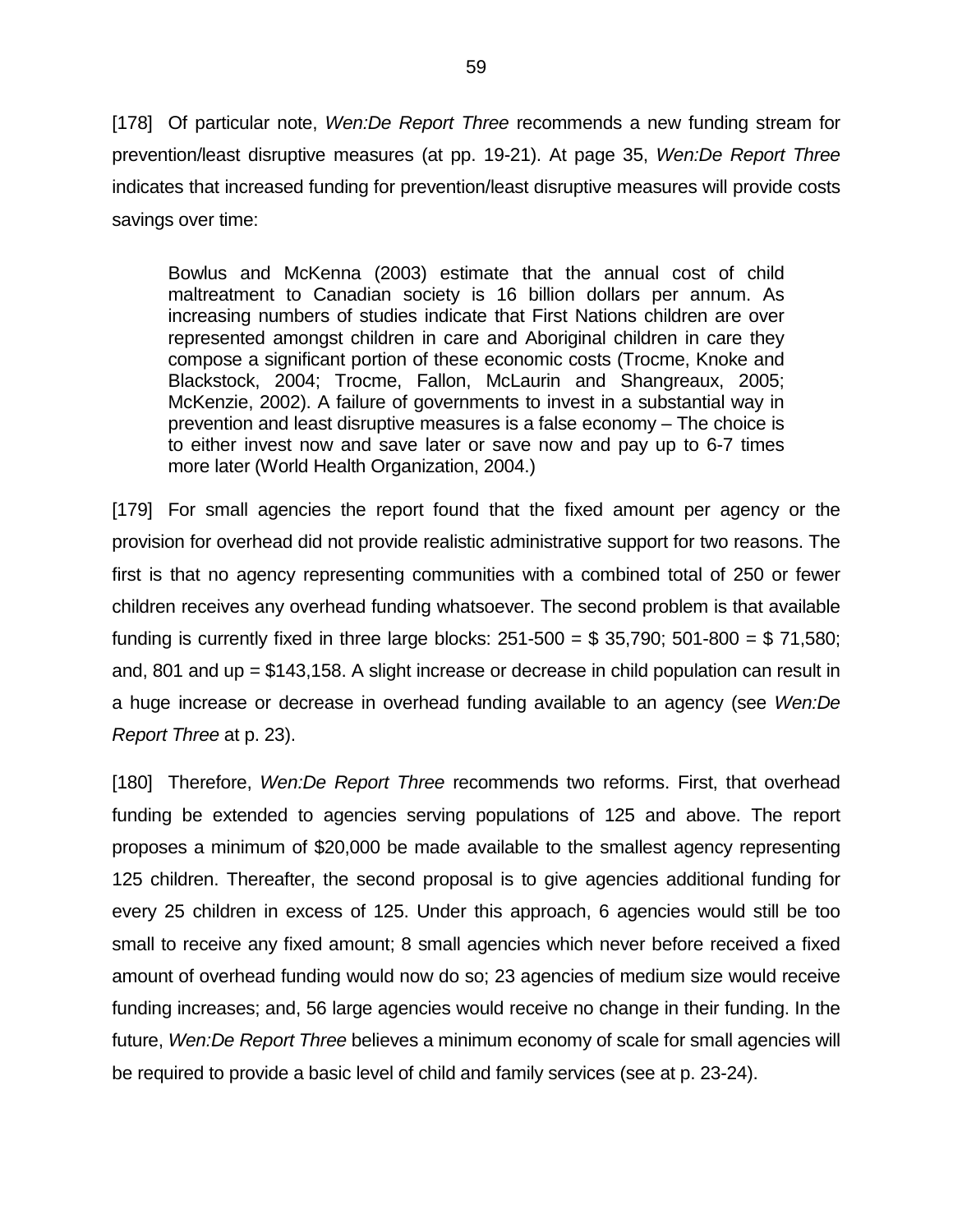[181] In terms of the remoteness factor in Directive 20-1, *Wen:De Report Three* identified a number of weaknesses, including that the average adjustment is considered by 90% of the agencies canvassed to be too small to compensate for the actual costs of remoteness; and, that the remoteness index is usually based on accessibility to the nearest business centre, which are not necessarily able to offer specialized child welfare services. According to *Wen:De Report Three*, these weakness have led to some communities receiving less than their population warrants and some receiving more. As such, it proposes an across the board increase in remoteness allowances and to adjust the index from the current service centre base to a city centre base (see at pp. 25-26).

[182] Other policy recommendations from *Wen:De Report Three* include: that AANDC clarify that legal costs related to children in care are billable under "maintenance"; that support services related to reunifying children in care with their families be eligible "maintenance" expenses, since they are mandatory services according to provincial child welfare statutes; validation of the need for research and mechanisms to share best practices at a regional and national level; and, that AANDC clarify the "stacking provisions" in Directive 20-1 in order to make it easier for First Nations to access voluntary sector funding sources (at pp. 16-18).

[183] Finally, *Wen:De Report Three* found jurisdictional disputes between federal government departments and between the federal government and provinces over who should fund a particular service took about 50.25 person hours to resolve, resulting in a significant tax on the limited resources of FNCFS Agencies. As a result, it recommends the immediate implementation of Jordan's Principle for jurisdictional dispute resolution and its integration into any funding agreements between AANDC and the provinces. Jordan's Principle asserts that the government (federal or provincial) or department that first receives a request to pay for a service must pay for the service and resolve jurisdictional issues thereafter (see *Wen:De Report Three* at p. 16).

[184] Total costs of implementing all the reforms recommended in *Wen:De Report Three* were estimated at \$109.3 million, including \$22.9 million for new management information systems, capital costs (buildings, vehicles and office equipment) and insurance premiums; and, \$86.4 million for annual funding needs (see at p. 33).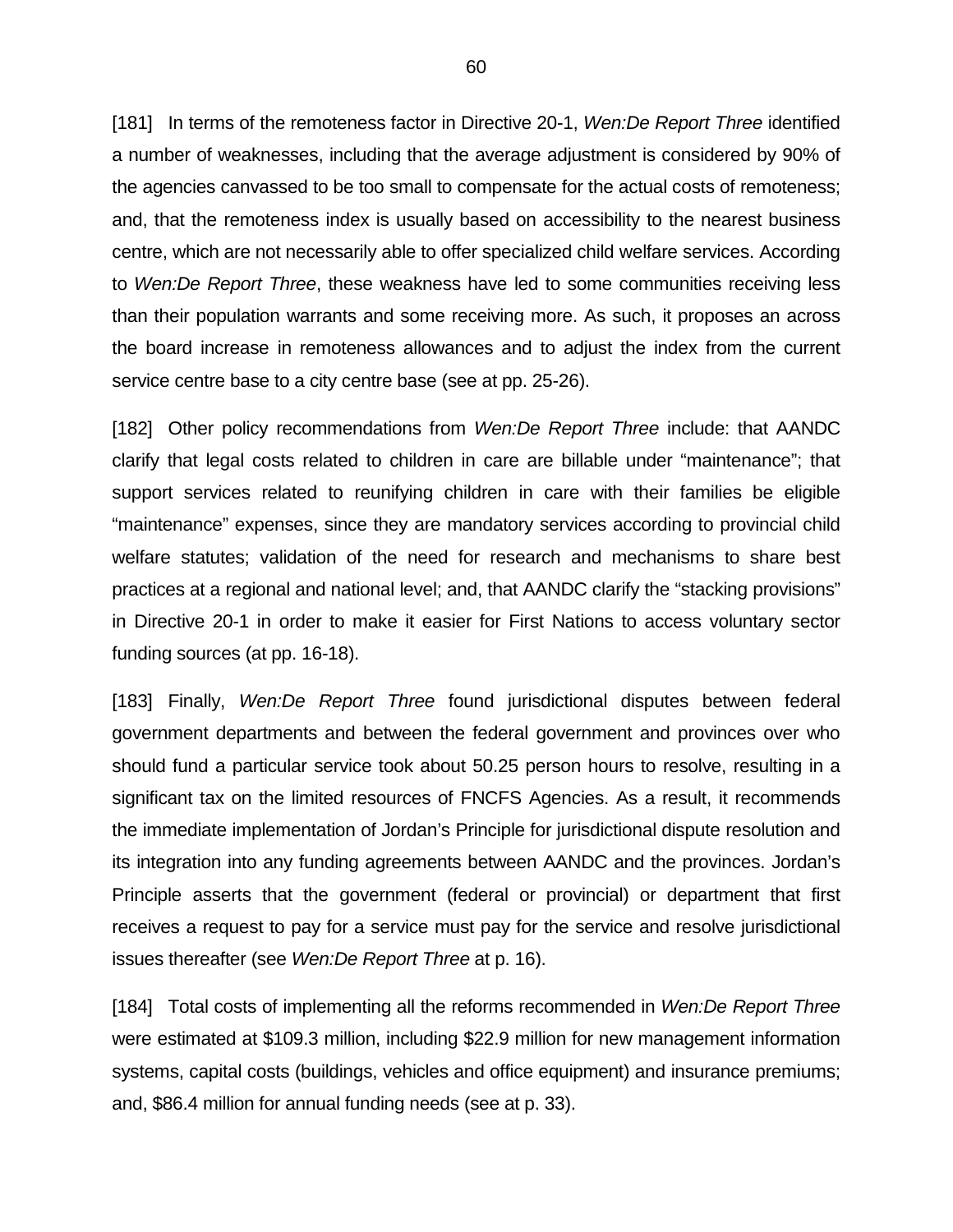[185] The EPFA was designed in an effort to address some of the shortcomings of Directive 20-1 identified in the *NPR* and the Wen:De reports. However, despite *Wen:De Report Three*'s caution that the recommended changes are interdependent and adoption in a piece meal fashion would undermine the efficacy of those proposed changes, this is in fact the approach AANDC took. This becomes clear in reviewing the Auditor General of Canada's 2008 report on the FNCFS Program and AANDC's corresponding responses, along with the rest of the evidence to follow.

## *2008 Report of the Auditor General of Canada*

[186] Following a written request from the Caring Society, the Auditor General of Canada initiated a review of AANDC's FNCFS Program and reported the findings to the House of Commons in 2008 (see Annex, ex. 17 [*2008 Report of the Auditor General of Canada*]). The purpose of the review was to examine the "…management structure, the processes, and the federal resources used to implement the federal policy…" on reserves (*2008 Report of the Auditor General of Canada* at p.1).

[187] The *2008 Report of the Auditor General of Canada* echoed the findings of the *NPR* and Wen:De reports. Namely, that "[c]urrent funding practices do not lead to equitable funding among Aboriginal and First Nations communities" (*2008 Report of the Auditor General of Canada* at p.2). The findings of the *2008 Report of the Auditor General of Canada* include:

- The funding formula is outdated and does not take into account any costs associated with modifications to provincial legislation or with changes in the way services are provided (see at p. 20, s. 4.51),
- AANDC has limited assurance that child welfare services delivered on reserves comply with provincial legislation and standards. Funding levels are pre-determined without regard to the services the agency is bound to provide under provincial legislation and standards (see at pp.14-15, ss. 4.30, 4.34).
- There is no definition of what is meant by reasonably comparable services or way of knowing whether the services that the program supports are in fact reasonably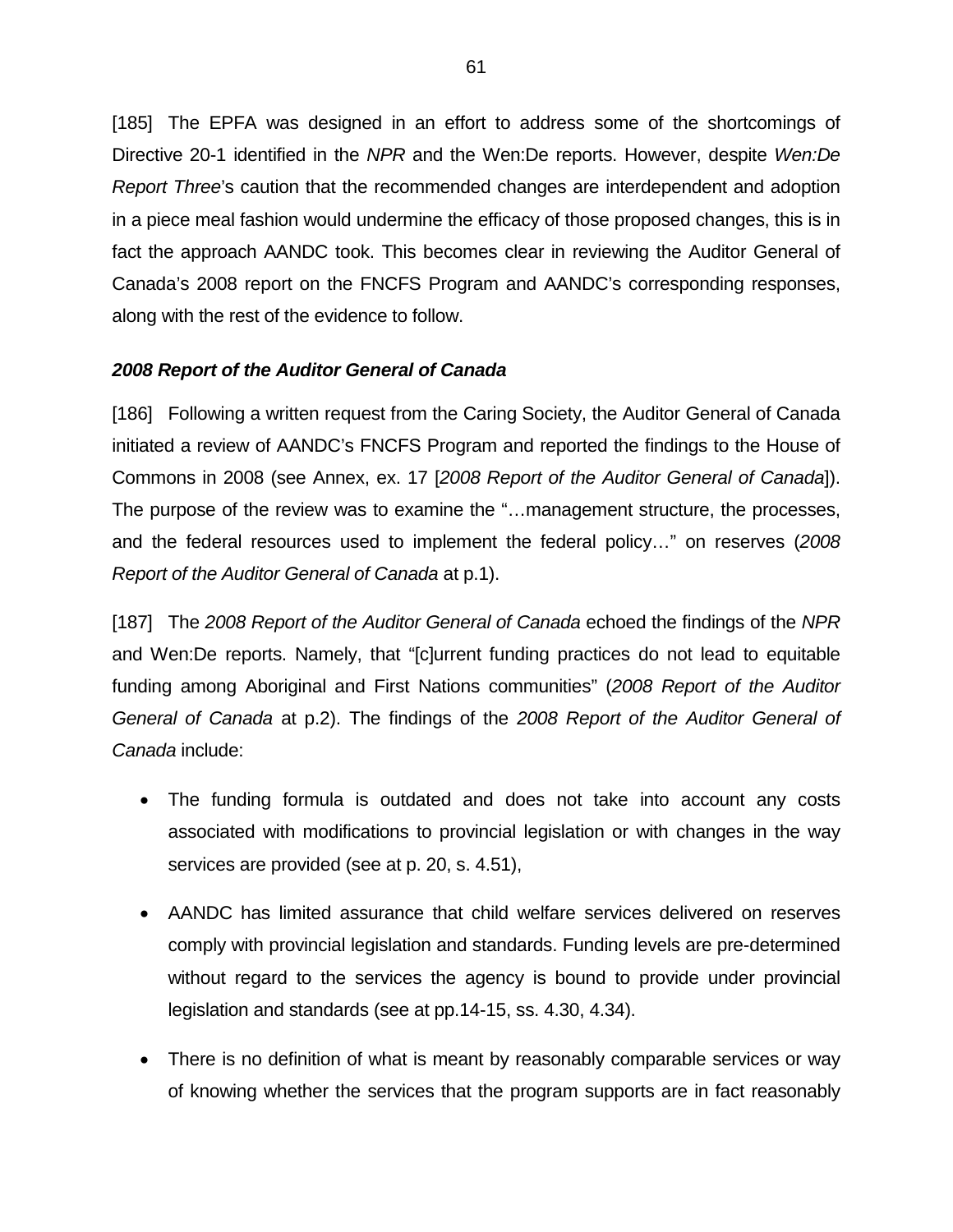comparable. Furthermore, child welfare may be complicated by other social problems or health issues. Access to social and health services, aside from child welfare services, to help keep a family together differs not only on and off reserves but among First Nations as well. AANDC has not determined what other social and health services are available on reserves to support child welfare services. Onreserve child welfare services cannot be comparable if they have to deal with problems that, off reserves, would be addressed by other social and health services (see at pp. 12-13, ss.4.20, 4.25).

- There are no standards for FNCFS Agencies to provide culturally appropriate child welfare services that meet the requirements of provincial legislation. The number of FNCFS Agencies being funded is the main indicator of cultural appropriateness that AANDC uses. According to AANDC, the fact that 82 First Nations agencies have been created since the current federal policy was adopted means there are more First Nations children receiving culturally appropriate child welfare services. However, the Auditor General found that many agencies provide only a limited portion of the services while provinces continue to provide the rest. Further, AANDC does not know nationally how many of the children placed in care remain in their communities or are in First Nations foster homes or institutions (see at p. 13, ss. 4.24-4.25).
- The formula is based on the assumption that each FNCFS Agency has 6% of onreserve children placed in care. This assumption leads to funding inequities among FNCFS Agencies because, in practice, the percentage of children that they bring into care varies widely. For example, in the five provinces covered by the report, that percentage ranged from 0 to 28% (see at p. 20, s. 4.52).
- The funding formula is not responsive to factors that can cause wide variations in operating costs, such as differences in community needs or in support services available, in the child welfare services provided to on-reserve First Nations children, and in the actual work performed by FNCFS Agencies (see at p. 20, s. 4.52).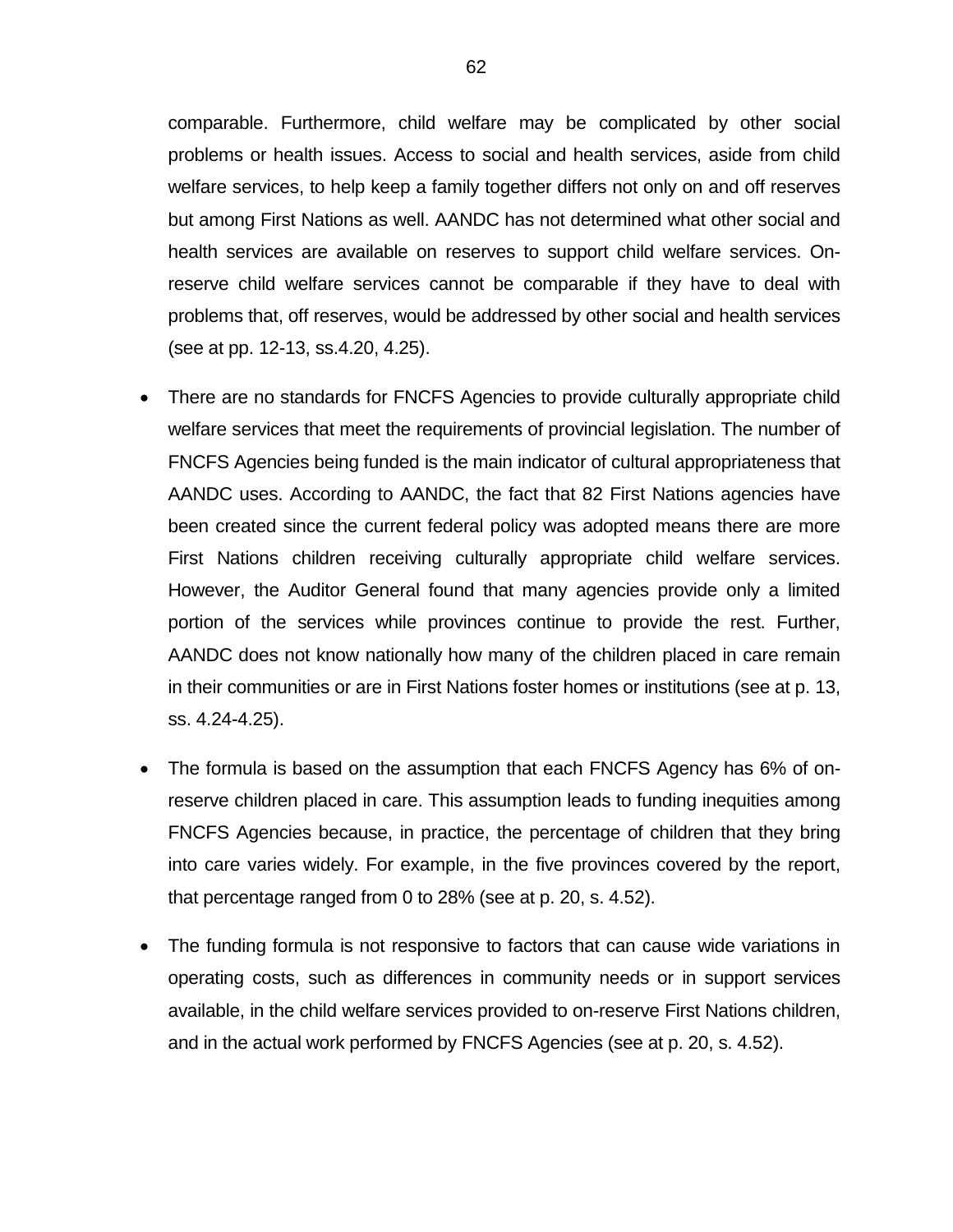- The formula is not adapted to small agencies. It was designed on the basis that First Nations agencies would be responsible for serving a community, or a group of communities, where at least 1,000 children live on reserve. The Auditor General found 55 of the 108 agencies funded by AANDC were small agencies serving a population of less than 1000 children living on reserve who did not always have the funding and capacity to provide the required range of child welfare services (see at p. 21, ss. 4.55-4.56).
- The shortcomings of the funding formula have been known to AANDC for years (see at p. 21, s. 4.57).

[188] As certain provinces were transitioned to the EPFA at the time of the report, the *2008 Report of the Auditor General of Canada* also comments on the new funding formula. It found that while the new funding formula provides more funds for the operations of FNCFS Agencies and offers more flexibility to allocate resources, it does not address the inequities noted under the current formula. It still assumes that a fixed percentage of First Nations children and families need child welfare services and, therefore, does not address differing needs among First Nations (see *2008 Report of the Auditor General of Canada* at p. 23, ss. 4.63-4.64).

[189] Overall, the Auditor General of Canada was of the view that:

the funding formula needs to become more than a means of distributing the program's budget. As currently designed and implemented, the formula does not treat First Nations or provinces in a consistent or equitable manner. One consequence of this situation is that many on-reserve children and families do not always have access to the child welfare services defined in relevant provincial legislation and available to those living off reserves.

(*2008 Report of the Auditor General of Canada* at p. 23, s. 4.66)

[190] The Auditor General further noted that because the FNCFS Program's expenditures were growing faster than AANDC's overall budget, funds had to be reallocated from other programs, such as community infrastructure and housing. This means spending on housing has not kept pace with growth in population and community infrastructure has deteriorated at a faster rate. In the Auditor General's view, AANDC's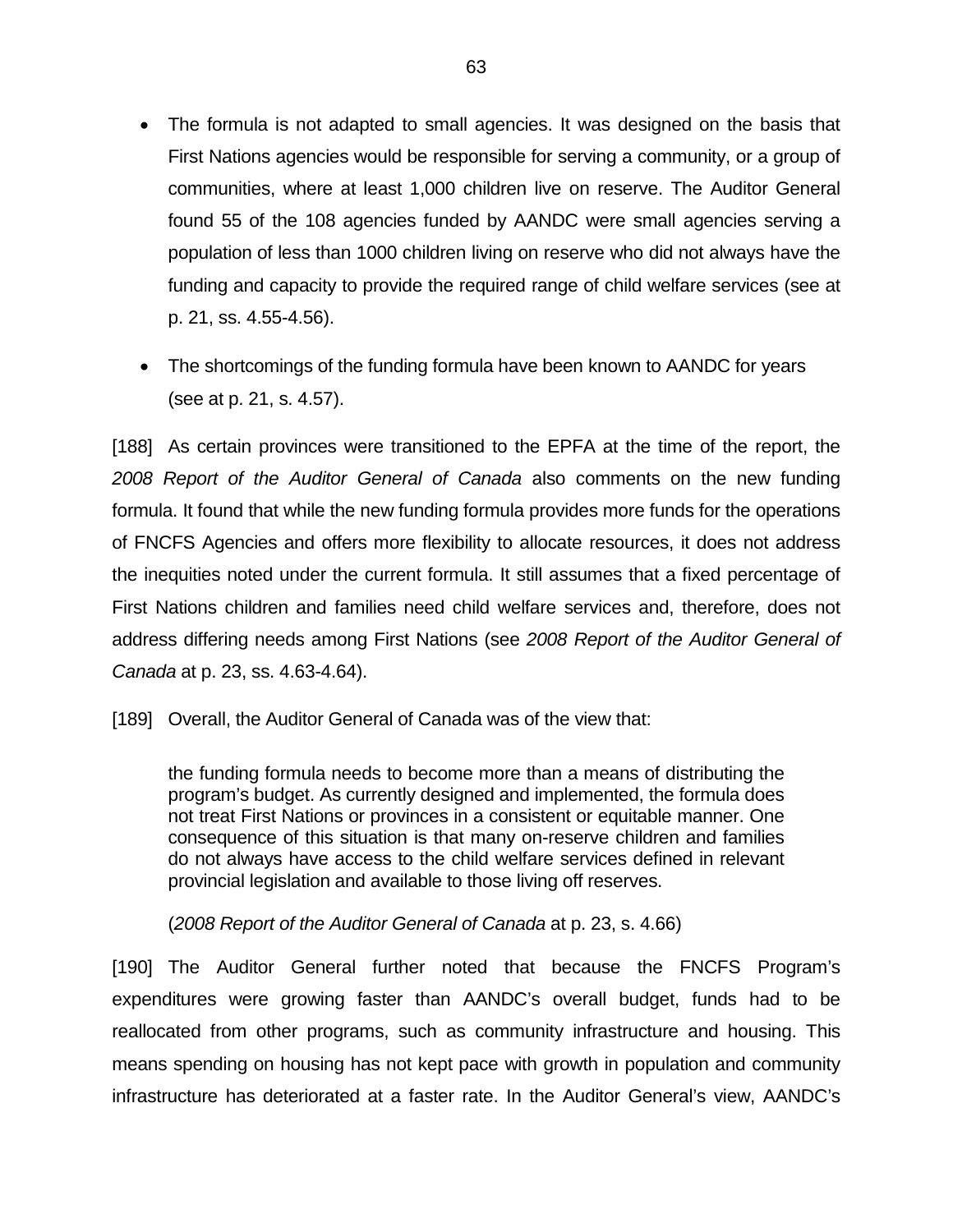budgeting approach for the FNCFS Program is not sustainable and needs to minimize the impact on other important departmental programs (see *2008 Report of the Auditor General of Canada* at p. 25, ss. 4.72-4.73).

[191] The Auditor General of Canada made 6 recommendations to address the findings in its report. AANDC agreed with all the recommendations and indicated the actions it has taken or will take to address the recommendations (see *2008 Report of the Auditor General of Canada* at p. 6 and Appendix). AANDC's response to the *2008 Report of the Auditor General of Canada* demonstrates its full awareness of the impacts of its FNCFS Program on First Nations children and families on reserves, including that its funding is not in line with provincial legislation and standards. Furthermore, despite the flaws identified with the new funding formula, AANDC still viewed EPFA as the answer to the problems with the FNCFS Program:

4.67 **Recommendation.** Indian and Northern Affairs Canada, in consultation with First Nations and provinces, should ensure that its new funding formula and approach to funding First Nations agencies are directly linked with provincial legislation and standards, reflect the current range of child welfare services, and take into account the varying populations and needs of First Nations communities for which it funds on-reserve child welfare services.

**The Department's response.** Indian and Northern Affairs Canada's current approach to Child and Family Services includes reimbursement of actual costs associated with the needs of maintaining a child in care. The Department agrees that as new partnerships are entered into, based on the enhanced prevention approach, funding will be directly linked to activities that better support the needs of children in care and incorporate provincial legislation and practice standards.

(*2008 Report of the Auditor General of Canada* at pp. 23-24, s. 4.67)

[192] The flaws with Directive 20-1 and the EPFA would subsequently be scrutinized by the Standing Committee on Public Accounts.

# *2009 Report of the Standing Committee on Public Accounts*

[193] In February 2009, the House of Commons Standing Committee on Public Accounts held a hearing on the *2008 Report of the Auditor General of Canada*. This hearing was held with officials from the Office of the Auditor General of Canada and AANDC "[g]iven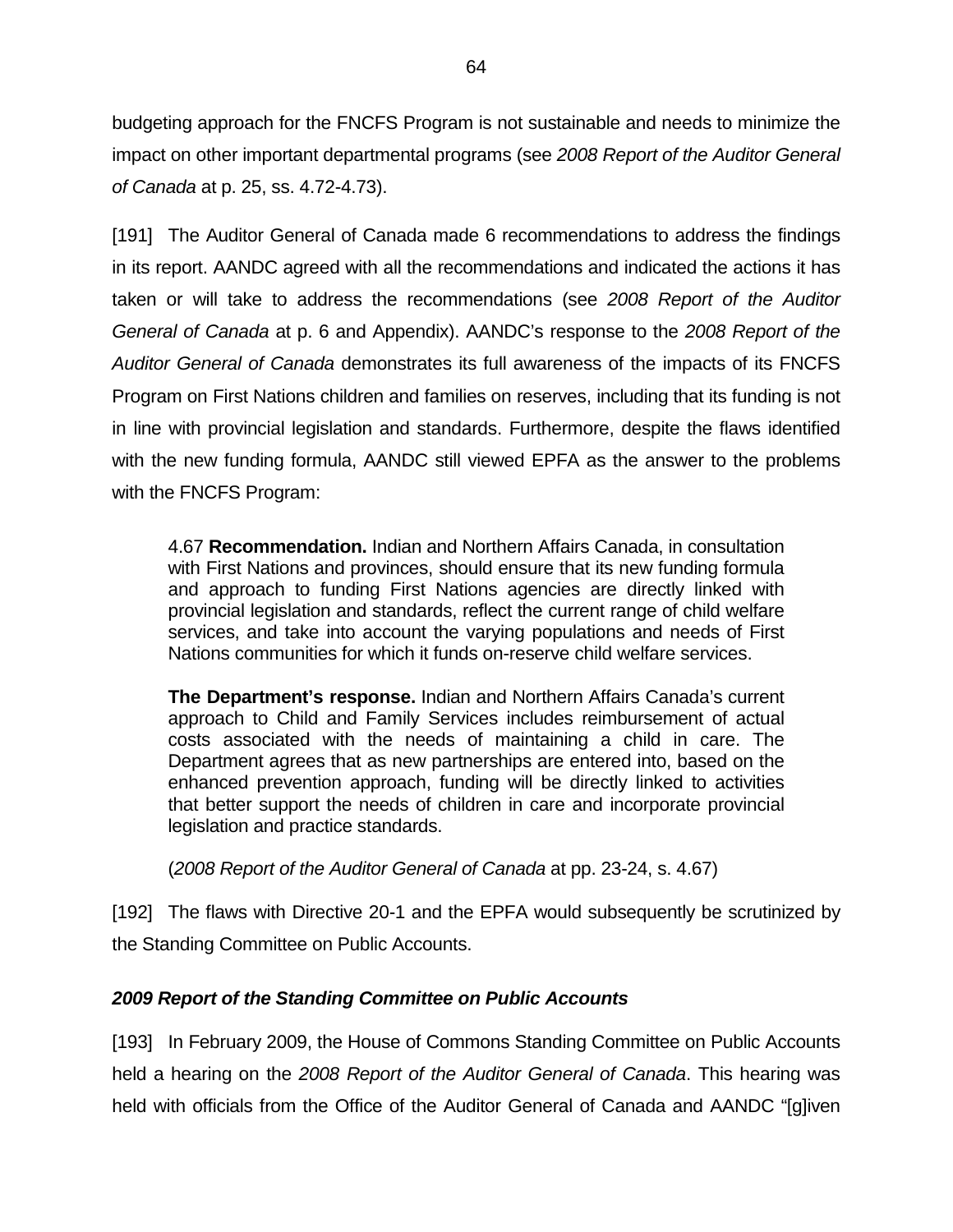the importance of the safety and well-being of all Canadian children and the disturbing findings of the audit" (Annex, ex.18 at p.1 [*2009 Report of the Standing Committee on Public Accounts*]).

[194] The Committee noted the *2008 Report of the Auditor General of Canada* made 6 recommendations and that it fully supports those recommendations. As AANDC agreed with all the recommendations, "the Committee expects that the Department will fully implement them" (*2009 Report of the Standing Committee on Public Accounts* at p. 3).

[195] AANDC's Deputy Minister Michael Wernick acknowledged the flaws in the older funding formula and pointed to the new approach:

What we had was a system that basically provided funds for kids in care. So what you got was a lot of kids being taken into care. And the service agencies didn't have the full suite of tools, in terms of kinship care, foster care, placement, diversion, prevention services, and so on. The new approach that we're trying to do through the new partnership agreements provides the agencies with a mix of funding for operating and maintenance- which is basically paying for the kids' needs--and for prevention services, and they have greater flexibility to move between those.

(*2009 Report of the Standing Committee on Public Accounts* at pp. 7-8 [footnote omitted])

[196] Assistant Deputy Minister Christine Cram's testimony before the Standing Committee echoed that of the Deputy Minister:

We currently have two formulas in operation. We have a formula for those provinces where we haven't moved to the new model. Under that formula, we reimburse all charges for kids who are actually in care, and that's why the costs have gone up so dramatically over time. There were comments made about the fact that under the old formula there wasn't funding provided to be able to permit agencies to provide prevention services. That's a fair criticism of the old formula. Under the new formula, as the deputy was mentioning, we have three categories in the funding formula. We have operations, prevention, and maintenance. So those are each determined on a different basis.

(*2009 Report of the Standing Committee on Public Accounts* at p. 8 [footnote omitted])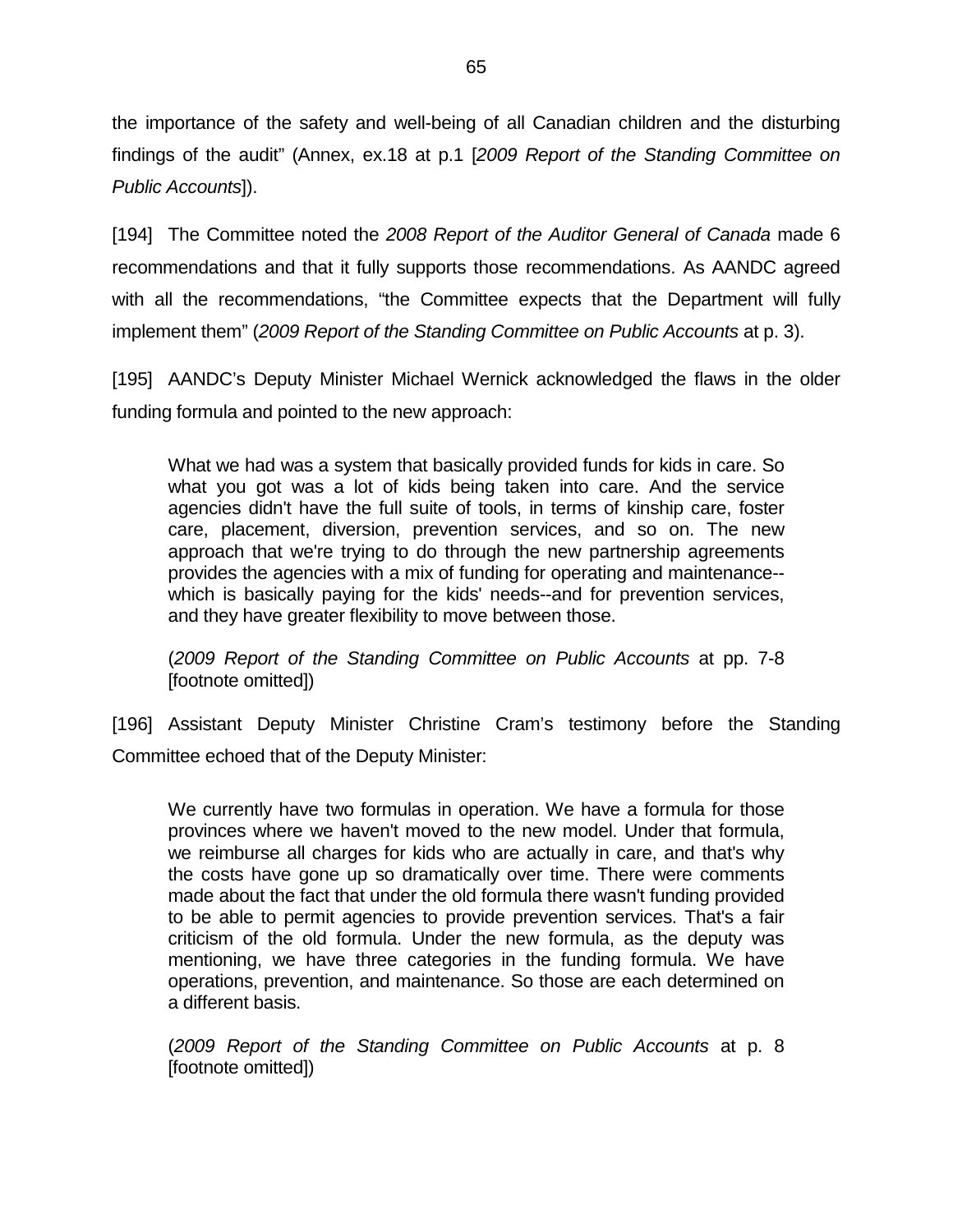[197] With regard to the continued application of Directive 20-1 in many provinces and in the Yukon, the Standing Committee expressed concern:

The Committee is quite concerned that the majority of First Nations children on reserves continue to live under a funding regime which numerous studies have found is not working and should be changed. According to the Joint National Policy Review, "The funding formula inherent in Directive 20-1 is not flexible and is outdated." The 2005 Wen:de report, which undertook a comprehensive review of funding formulae to support First Nations child and family service agencies, found that the current funding formula drastically underfunds primary, secondary and tertiary child maltreatment intervention services, including least disruptive measures. The report writes, "The lack of early intervention services contributes to the large numbers of First Nations children entering care and staying in care." An evaluation prepared in 2007 by INAC's Departmental Audit and Evaluation Branch recommended that INAC, "correct the weaknesses in the First Nations Child and Family Service Program's funding formula." The OAG concluded, "As currently designed and implemented, the formula does not treat First Nations or provinces in a consistent or equitable manner. One consequence of this situation is that many on-reserve children and families do not always have access to the child welfare services defined in relevant provincial legislation and available to those living off reserves."

Yet, this funding formula continues. As the Auditor General puts it, "Quite frankly, one has to ask why a program goes on for 20 years, the world changes around it, and yet the formula stays the same, preventative services aren't funded, and all these children are being put into care."

While the Committee appreciates the efforts the Department is making to develop new agreements based on the enhanced prevention model, the Committee completely fails to understand why the old funding formula is still in place. Moving to new agreements should in no way preclude making improvements to the existing formula, especially as it may take years to develop agreements with the provinces. In the meantime, many First Nations children are taken into care when other options are available. This is unacceptable and clearly inequitable.

(*2009 Report of the Standing Committee on Public Accounts* at pp. 9-10 [footnotes omitted])

[198] With regard to the new EPFA funding formula, the Standing Committee agreed with the Auditor General's comments regarding the fact that this new formula does not address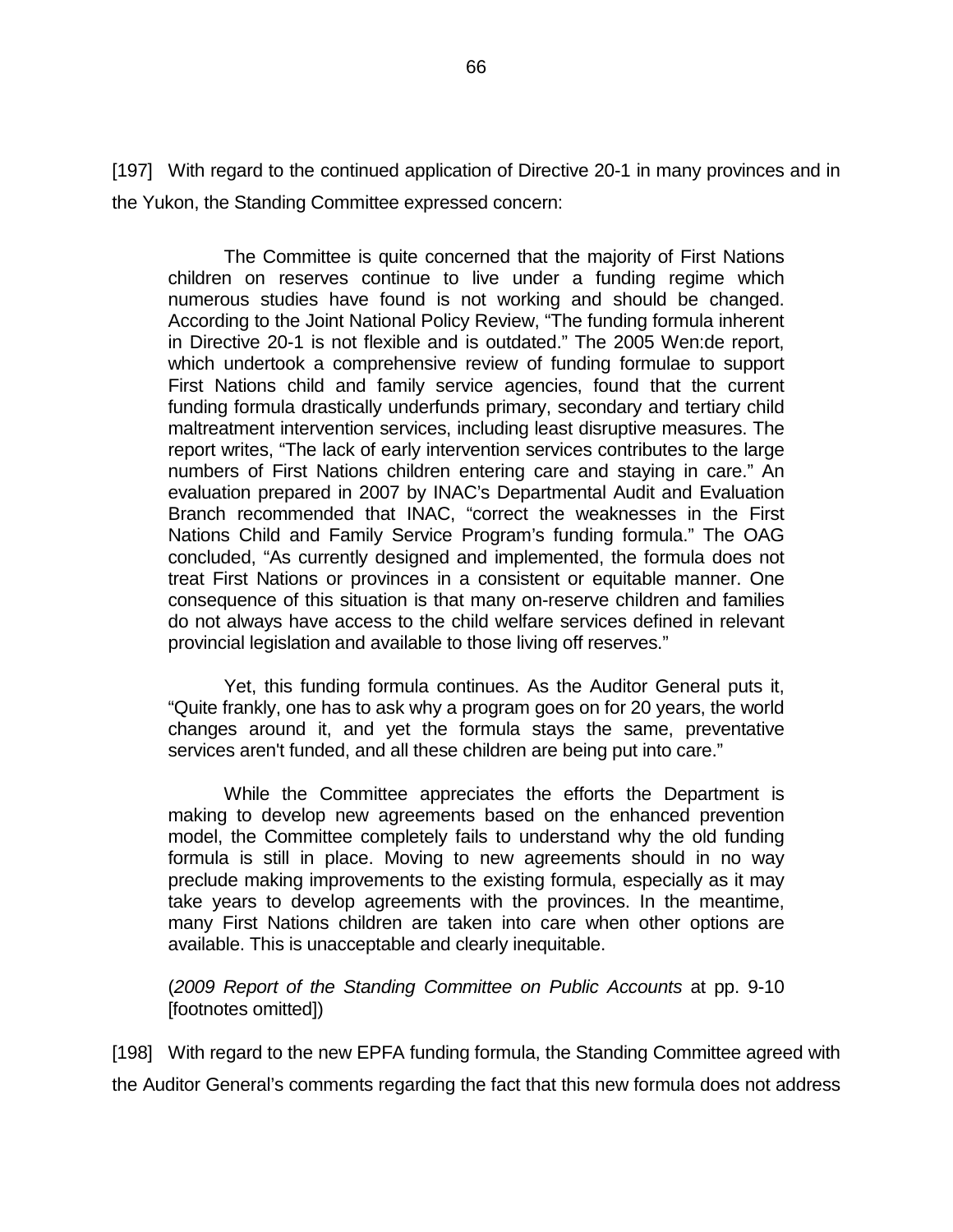the inequities of Directive 20-1 (i.e. the assumptions built into the formula regarding the percentage of first nations children and families in need of care):

The Committee could not agree more, especially as the Department has known about this problem in the old formula yet has repeated it in the new formula. The Committee is very disturbed that the Department would take a bureaucratic approach to funding agencies, rather than making efforts to provide funding where it is needed. The result of this approach is that communities that need funding the most, that is, where more than six percent of the children are in care, will continue to be underfunded and will not be able to provide their children the services they need. The Committee strongly believes that INAC needs to develop a funding formula that is flexible enough to provide funding based on need, rather than a fixed percentage.

(*2009 Report of the Standing Committee on Public Accounts* at p. 10)

[199] Finally, with regard to the Auditor General's finding that AANDC has not analyzed and compared the child welfare services available on reserves with those in neighbouring communities off reserve, the Standing Committee made the following observations:

Nonetheless, it should be possible to compare the level of funding provided to First Nations child and family services agencies to similar provincial agencies, and given their unique and challenging circumstances, it would be reasonable to expect First Nations agencies to receive a higher level of funding. Yet, when asked how the funding for First Nations child and family service agencies compares to agencies for non-natives, the Assistant Deputy Minister said, "I'm sorry, but we don't know the answer." The same question was put to the Deputy Minister and he replied, "Our accountability is for the services delivered by those agencies to the extent that we fund them."

The Committee finds these responses quite disappointing. The Deputy Minister's response was unsatisfactory because the issue under discussion is the extent to which the agencies are funded. Also, to not know how the funding compares to provincial agencies makes the Committee wonder how the level of funding is determined, and how the Department can be assured that it is treating First Nations children equitably.

[…]

As the policy requires First Nations child welfare services to be comparable with services provided off reserves and the Committee believes that First Nations children should be treated equitably, the Committee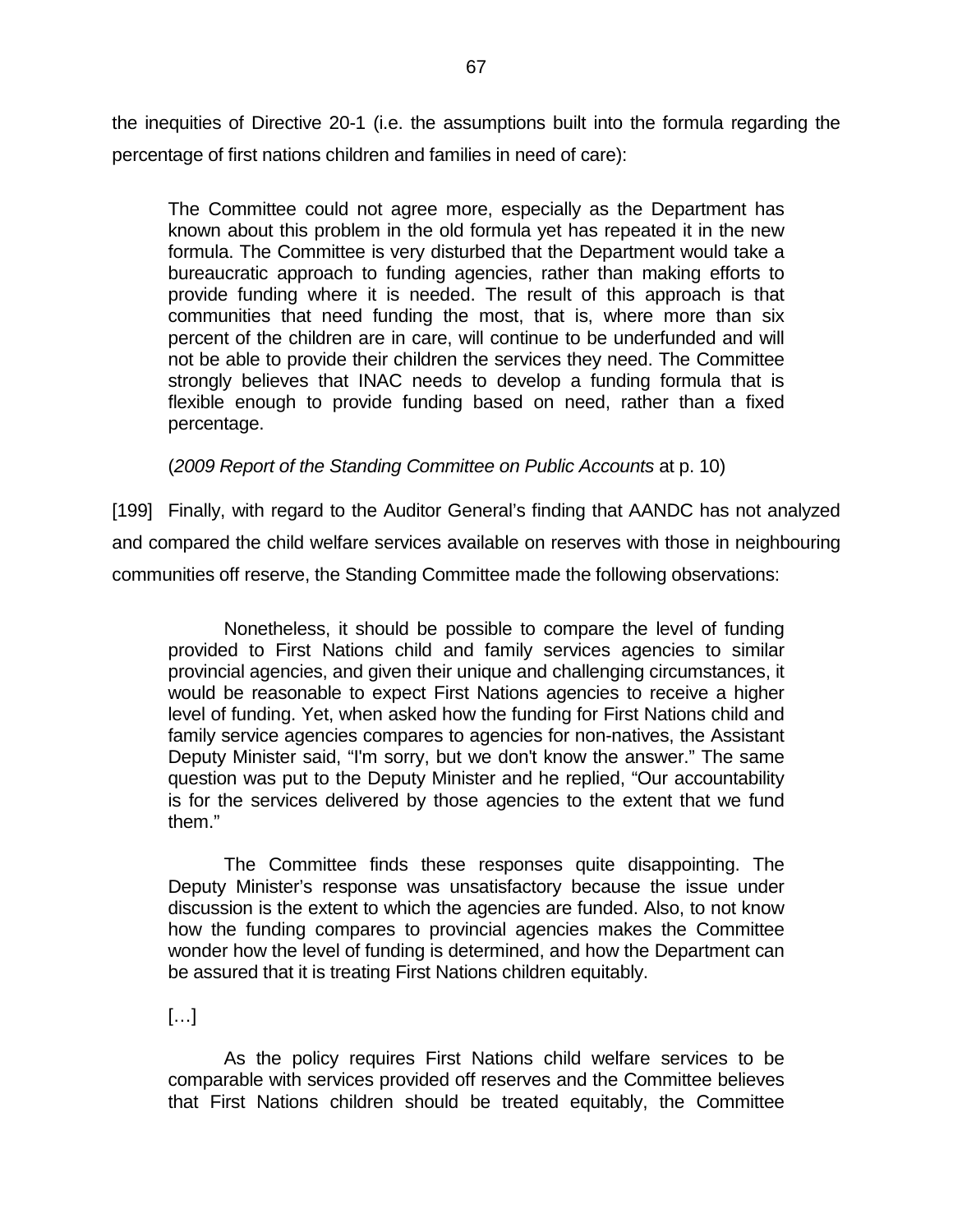believes that INAC must have comprehensive information about the funding level provided to provincial child welfare agencies and compare that to the funding of First Nations agencies. This does not mean that INAC should adopt provincial funding formulae for First Nations agencies as the needs for First Nations agencies are unique and often greater. Nonetheless, at the very least, INAC should be able to compare funding.

(*2009 Report of the Standing Committee on Public Accounts* at pp. 5-6 [footnotes omitted])

[200] After hearing from the officials of the Office of the Auditor General of Canada and AANDC, including Sheila Fraser, the Auditor General of Canada, Michael Wernick, Deputy Minister of AANDC, and Christine Cram, Assistant Deputy Minister of AANDC, the Standing Committee on Public Accounts made 7 recommendations of its own. Those recommendations include: that AANDC provide a detailed action plan to the Public Accounts Committee on the implementation of the recommendations arising out the *2008 Report of the Auditor General of Canada*; that AANDC conduct a comprehensive comparison of its funding under the FNCFS Program to provincial funding of similar agencies; that AANDC immediately modify Directive 20-1 to allow for the funding of enhanced prevention services; that AANDC ensure its funding formula is based upon need rather than an assumed fixed percentage of children in care; that AANDC determine the full costs of meeting all of its policy requirements and develop a funding model to meet those requirements; and, that AANDC develop measures and collect information based on the best interests of children for the results and outcomes of its FNCFS Program (see *2009 Report of the Standing Committee on Public Accounts* at pp. 4-12).

[201] In response to the Standing Committee's report, presented to the House of Commons on August 19, 2009, AANDC generally accepted the recommendations, although with some nuances (see Annex, ex. 19 [*AANDC's Response to the 2009 Report of the Standing Committee on Public Accounts*]). For example, AANDC generally responded:

The Standing Committee on Public Accounts' recommendations speak to the link between provincial comparability, revising Directive 20-1, moving to a needs based formula and to determining the full costs of the FNCFS Program nationally. This suggests INAC should undertake a onetime simultaneous reform of the program in all provinces. INAC is in fact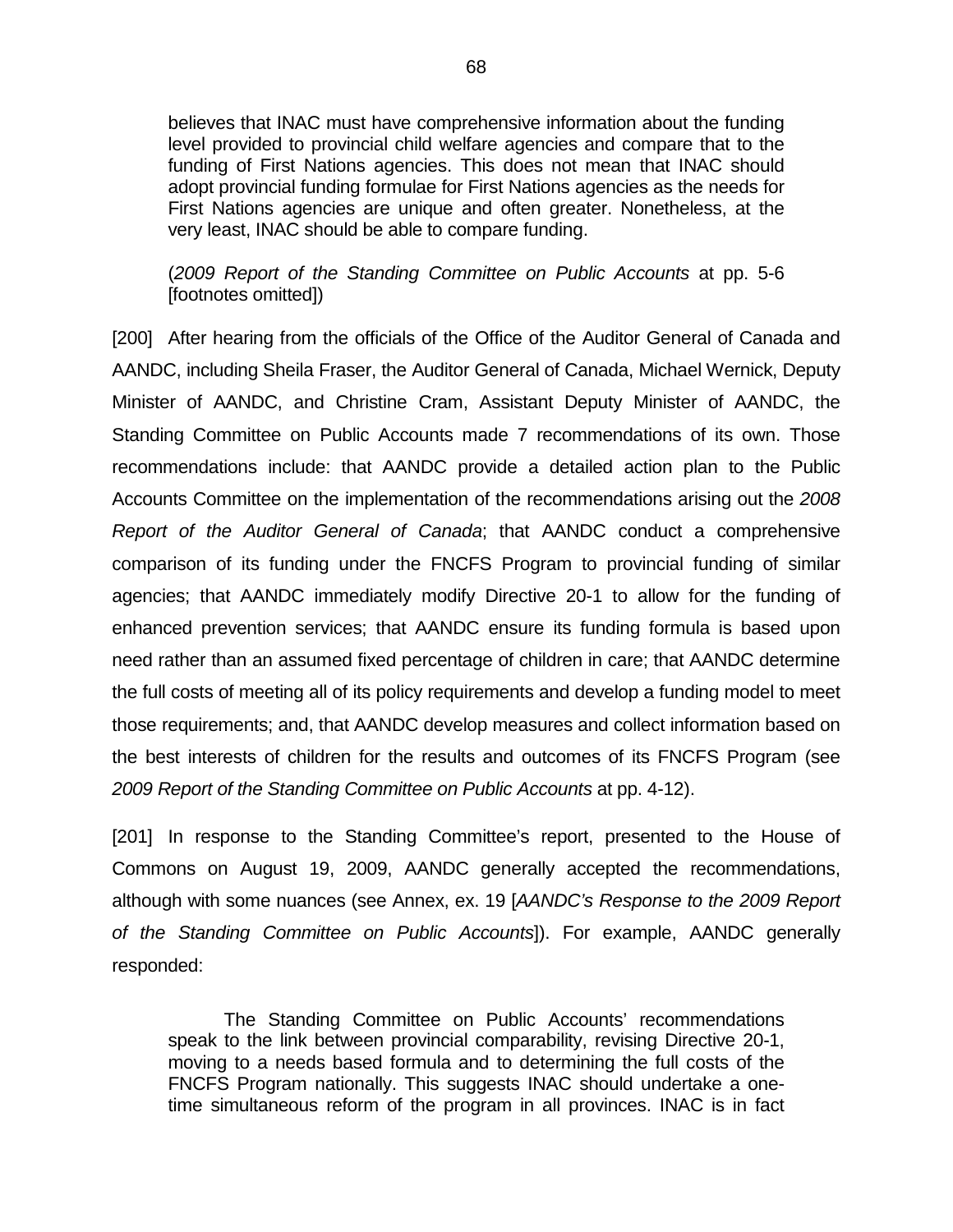undertaking similar steps towards reform, however, it is being done province-by-province. Rather than taking a one-size-fits all approach that would overlook community level needs and compromise partnerships and accountability, INAC is addressing provincial comparability, including a needs component in the formula and finalizing the process with a full costing analysis for each jurisdiction. All of this is done at tripartite tables ensuring buy-in by all partners, reasonable comparability with the respective province and sound accountability aimed at achieving positive outcomes for children and their families. As well, INAC is committing to review Directive 20-1.

(*AANDC's Response to the 2009 Report of the Standing Committee on Public Accounts* at Introduction)

[202] With regard to the recommendation that AANDC conduct a comprehensive comparison of its funding to provincial funding, AANDC responded:

INAC agrees with this recommendation on the understanding that a comparative analysis can only be provided with the limited data we have access to and on a phased basis. This review will require a substantial amount of time and work with the provinces and First Nations. The information available in provincial annual reports is general and the funding provided under their children's services often includes programs beyond child and family services. Overall, these provincial reports do not contain the level of detail required to make the kind of comprehensive comparison expected by the Committee. Relationships must be strengthened with provincial partners as they are key in providing INAC with the necessary information concerning the funding of their child welfare programs. This is what INAC is doing as it proceeds with the Enhanced Prevention Focused Approach. Provinces must also agree to allow INAC to make this information available to the public.

It should also be noted that due to the complexity of child welfare service delivery across the country, comparability between FNCFS agencies and provincial child welfare providers on-reserve, is challenging. Specifically, child welfare services in the provinces are delivered in a variety of ways. The services can vary by jurisdiction based on need; be provided directly by the province; or by provincially delegated authorities or regional/districts. A province can also fund agencies to deliver the services and/or contract third parties.

Therefore, INAC cannot commit to conducting such a comprehensive review nor can it be done for all jurisdictions by the timelines required by the Committee. INAC would be able to provide a basic comparison of jurisdictions that are currently under the Enhanced Prevention Focused Approach and where INAC has basic information on salary rates and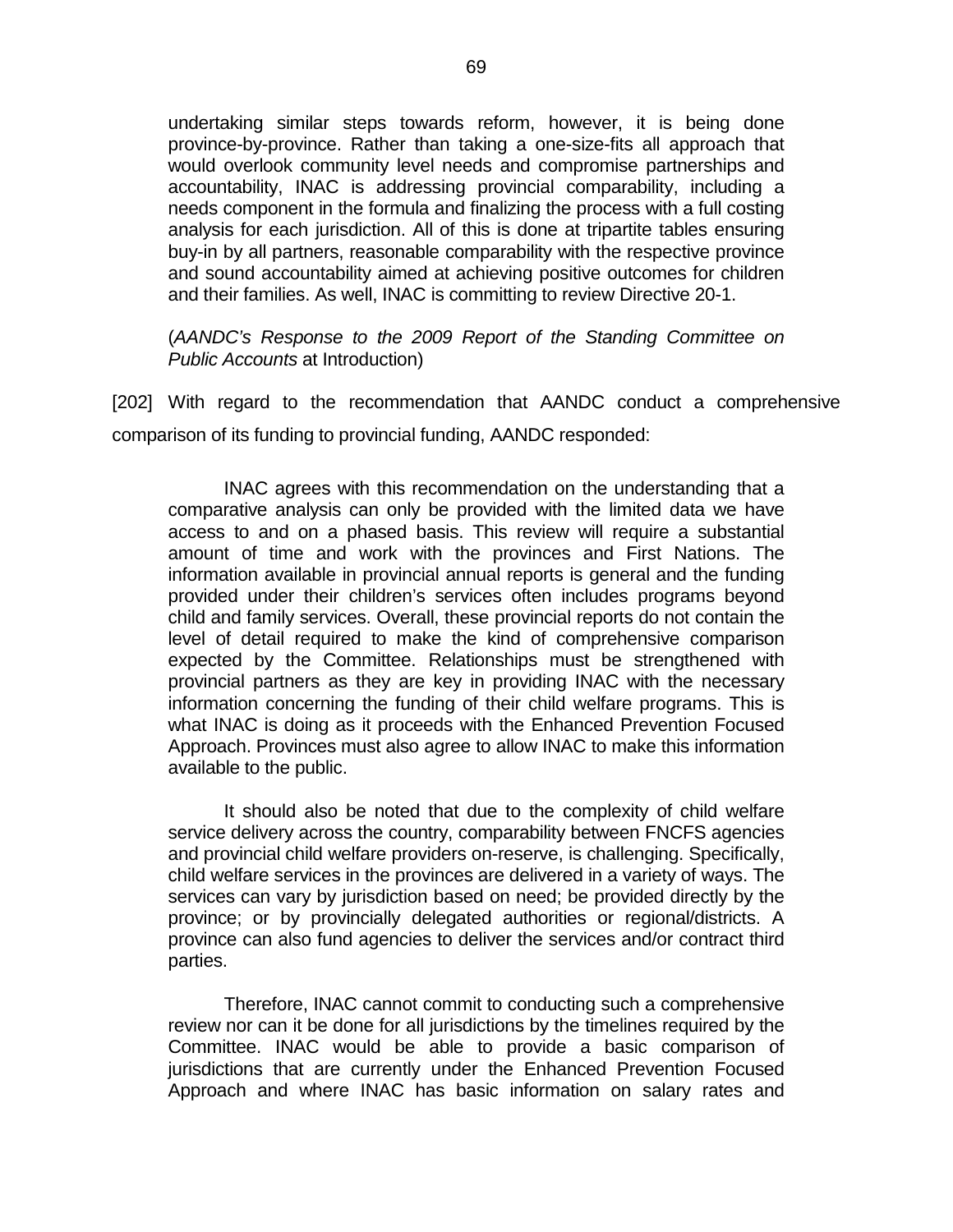caseload ratios. INAC expects to complete this first phase by or before December 31, 2009.

As INAC moves forward on transitioning other jurisdictions and as relationships are built with each province at the tripartite tables, INAC will be in a better position to conduct a comparison of funding between FNCFS agencies and provincial systems. This phase will consist of the provinces with whom INAC has not yet developed or completed tripartite accountability frameworks. This phase is expected to be completed by 2012.

(*AANDC's Response to the 2009 Report of the Standing Committee on Public Accounts* at Recommendation 2 – Provincial Comparison)

[203] In response to the recommendation that AANDC revise the funding formula to provide funding based on need, AANDC responded:

It is important to note that the 6% average number of children in care calculation is one of many factors used only to model operations funding which includes the number of protection workers. This is then translated into a portion of the operations funding that agency receives. This 6% number was arrived at through discussions with First Nations Agency Directors and provincial representatives, and was thought to be fairly representative of the overall needs of the communities. Under the Enhanced Prevention Focused Approach, FNCFS agencies have the flexibility to shift funds from one stream to another in order to meet the specific needs of the community. This costing model provides all FNCFS agencies under the new approach with the necessary resources to offer a greater range of child and family services.

Through discussions with provincial and First Nations partners, it is clear that they preferred to create a costing model that would provide recipients stable funding for operations. The majority of partners indicated they would not be supportive of a model that generated more resources for Recipients based upon a higher percentage of children in care. Also, this model ensures that FNCFS agencies supporting communities with lower populations are provided with sufficient funding to operate both prevention and protection programs. Without the fixed percentage formula used to calculate and fund Operations, agencies with a very low percentage of children in care would not have the necessary resources to operate. Moreover, if the operations budget were based upon need rather than a fixed percentage, the agencies could find themselves with widely fluctuating operations budgets year to year which would hamper their ability to plan and provide services. The new costing models provide a stable operating and prevention budget that does not rely on the number of children in care as one of its determinants.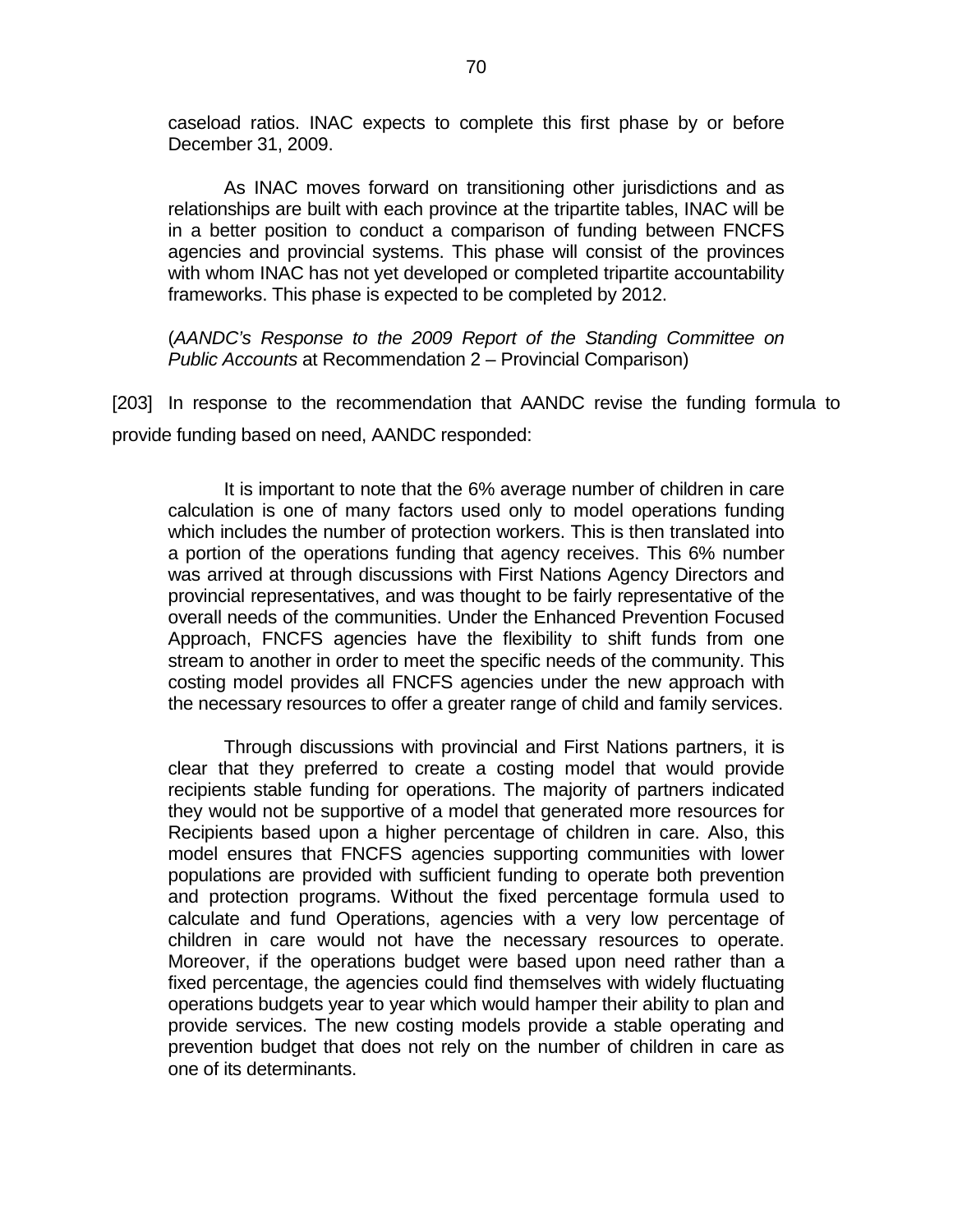(*AANDC's Response to the 2009 Report of the Standing Committee on Public Accounts* at Recommendation 5 – Funding Formula based on Need)

[204] AANDC's response to the recommendations of the *2008 Report of the Auditor General of Canada* and the *2009 Report of the Standing Committee on Public Accounts* would be revisited in 2011 by the Auditor General.

## *2011 Status Report of the Auditor General of Canada*

[205] In 2011, the Auditor General of Canada assessed AANDC's progress in implementing the recommendations from the *2008 Report of the Auditor General of Canada* and the *2009 Report of the Standing Committee on Public Accounts* (see Annex, ex. 20 [*2011 Status Report of the Auditor General of Canada*]).

[206] With regard to comparability of services, the Auditor General noted that while AANDC had agreed to define what is meant by services that are reasonably comparable, it had not done so. The Auditor General stated that "[u]ntil it does, it is unclear what is the service standard for which the Department is providing funding and what level of services First Nations communities can eventually expect to receive" (see *2011 Status Report of the Auditor General of Canada* at pp. 23-24, s. 4.49). In addition, the Auditor General found AANDC had not conducted a review of social services available in the provinces to assess whether the services provided to children on reserve are the same as what is available to children off reserve (see *2011 Status Report of the Auditor General of Canada* at p. 24, s. 4.49).

[207] Concerning the new EPFA funding formula, the Auditor General reiterated its previous finding that it did not address all of the funding disparities that were noted in the *2008 Report of the Auditor General of Canada*. While the Auditor General acknowledged that the EPFA enables additional services beyond those offered by Directive 20-1, it noted that:

without having defined what is meant by comparability, the Department has been unable to demonstrate that its new Enhanced Prevention Focused Approach provides services to children and families living on reserves that are reasonably comparable to provincial services.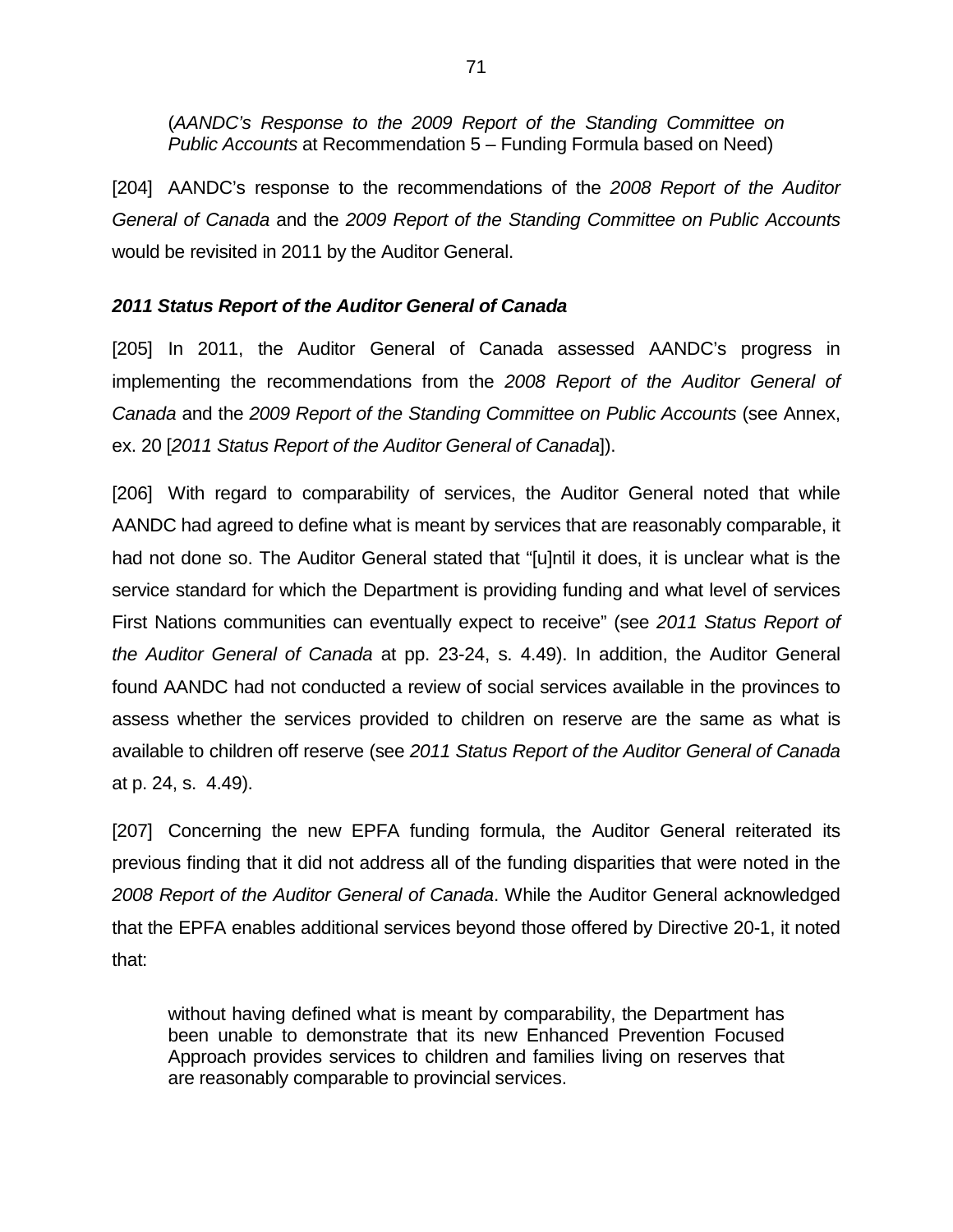(*2011 Status Report of the Auditor General of Canada* at p. 24, ss. 4.50- 4.51)

[208] With respect to the recommendation that AANDC determine the full costs of meeting the policy requirements of the FNCFS Program, the Department agreed to regularly update the estimated cost of delivering the program with the new EPFA funding approach on a province-by-province basis and to periodically review the program budget. The Auditor General reported that AANDC had identified the costs it would have to pay for services in each province before transitioning to EPFA. AANDC determined that it needed an increase of between 50 and 100% in its funding for operations and prevention services in each of the provinces that transitioned to EPFA. With all cost components taken into consideration, on average, EPFA led to an increase of over 40% in the cost of the FNCFS Program in the participating provinces (see *2011 Status Report of the Auditor General of Canada* at pp. 24-25, ss. 4.53-4.54). In this regard, the Auditor General noted the FNCFS Program budget has increased by 32% since the 2005-2006 fiscal year, partly reflecting the increased funding levels needed to implement EPFA (see *2011 Status Report of the Auditor General of Canada* at p. 25, s. 4.55).

[209] On the comprehensive comparison of funding to FNCFS Agencies with provincial funding to similar agencies requested by the Standing Committee on Public Accounts, the Auditor General reported that AANDC had compared some elements of child and family services programs on and off reserve, such as social workers' salaries and benefits in preparation for framework negotiations with the provinces. However, AANDC did not provide any information about social workers' caseloads, stating that it is not public information. In addition, AANDC asserted certain services provided by the provinces, such as services related to health issues and youth justice, were not within AANDC's mandate (see *2011 Status Report of the Auditor General of Canada* at p. 25, ss. 4.56- 4.57).

[210] In general, the Auditor General's review of programs for First Nations on reserves, including its follow-up on the status of AANDC's progress in addressing some of the recommendations from the *2008 Report of the Auditor General of Canada*, was as follows:

Despite the federal government's many efforts to implement our recommendations and improve its First Nations programs, we have seen a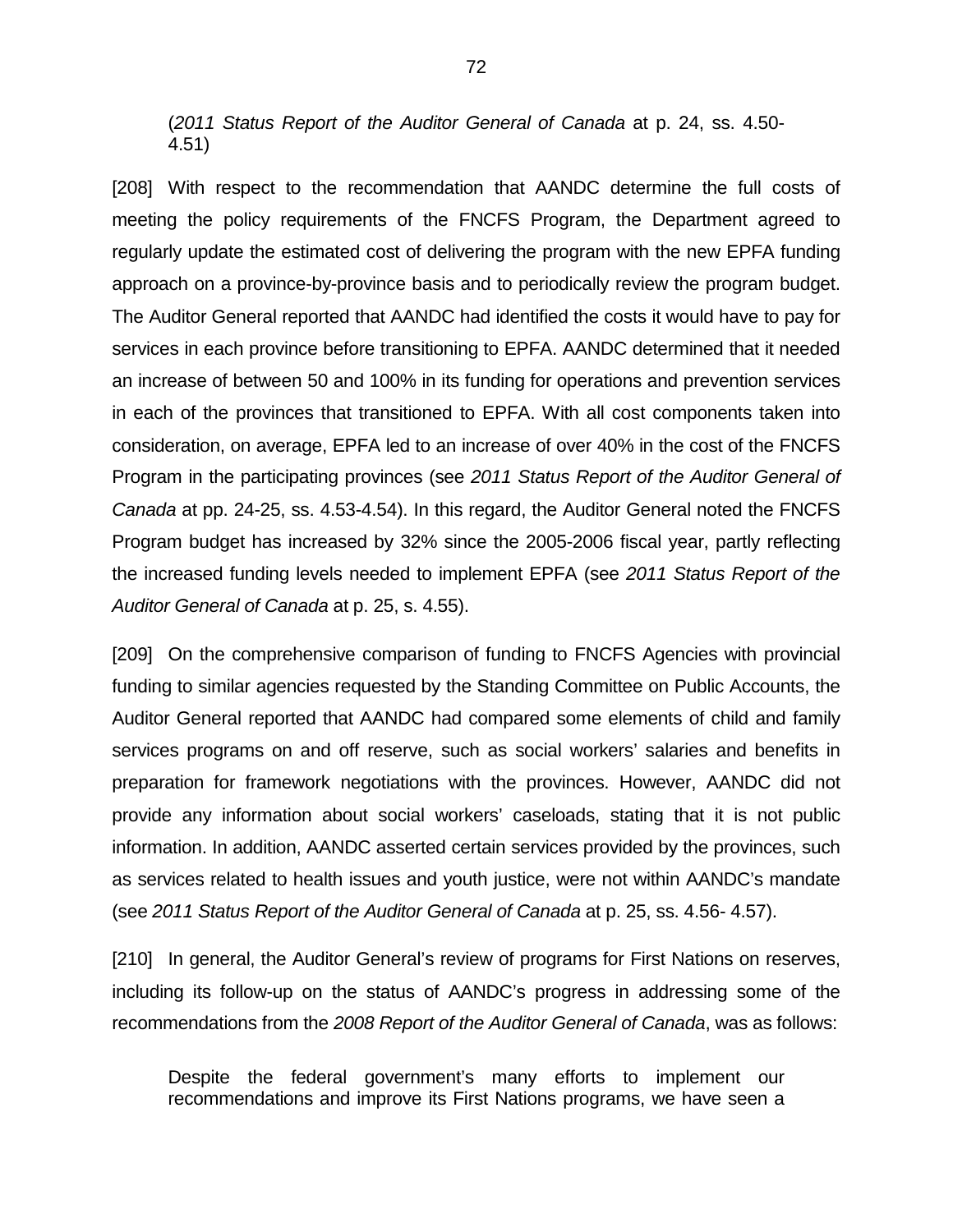lack of progress in improving the lives and well-being of people living on reserves. Services available on reserves are often not comparable to those provided off reserves by provinces and municipalities. Conditions on reserves have remained poor. Change is needed if First Nations are to experience more meaningful outcomes from the services they receive. We recognize that the issues are complex and that solutions will require concerted efforts of the federal government and First Nations, in collaboration with provincial governments and other parties.

We believe that there have been structural impediments to improvements in living conditions on First Nations reserves. In our opinion, real improvement will depend on clarity about service levels, a legislative base for programs, commensurate statutory funding instead of reliance on policy and contribution agreements, and organizations that support service delivery by First Nations. All four are needed before conditions on reserves will approach those existing elsewhere across Canada. There needs to be stronger emphasis on achieving results.

We recognize that the federal government cannot put all of these structural changes in place by itself since they would fundamentally alter its relationship with First Nations. For this reason, First Nations themselves would have to play an important role in bringing about the changes. They would have to become actively engaged in developing service standards and determining how the standards will be monitored and enforced. They would have to fully participate in the development of legislative reforms. First Nations would also have to co-lead discussions on identifying credible funding mechanisms that are administratively workable and that ensure accountable governance within their communities. First Nations would have to play an active role in the development and administration of new organizations to support the local delivery of services to their communities.

Addressing these structural impediments will be a challenge. The federal government and First Nations will have to work together and decide how they will deal with numerous obstacles that surely lie ahead. Unless they rise to this challenge, however, living conditions may continue to be poorer on First Nations reserves than elsewhere in Canada for generations to come.

(*2011 Status Report of the Auditor General of Canada* at pp. 5-6)

#### *2012 Report of the Standing Committee on Public Accounts*

[211] In February 2012, the Standing Committee on Public Accounts issued a report following the *2011 Status Report of the Auditor General of Canada* (see Annex, ex. 21 [*2012 Report of the Standing Committee on Public Accounts*]).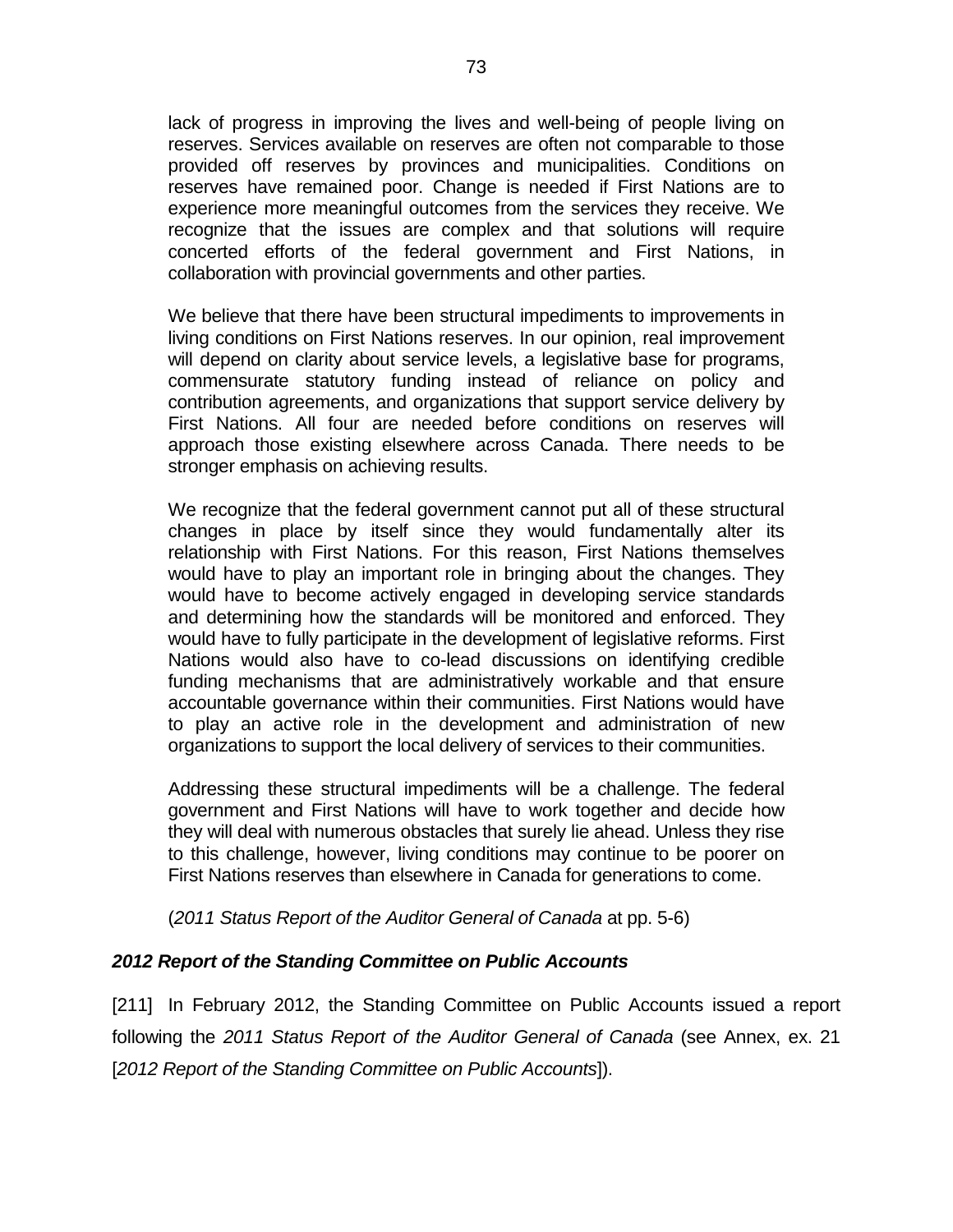[212] Deputy Minister of AANDC, Michael Wernick, testified before the Committee and "…agreed, without reservation, with the OAG's diagnosis of the problem…" (*2012 Report of the Standing Committee on Public Accounts* at p. 3). Mr. Wernick stated to the Committee:

One of the really important parts of the Auditor General's report is that it shows there are four missing conditions. The combination of those is what's likely to result in an enduring change. You could pick any one of them, such as legislation without funding, or funding without legislation, and so on. They would have some results, but they would probably, in our view, be temporary. If you want enduring, structural changes, it's the combination of these tools." He also said, "With all due respect, I want to send the message that, if Parliament demands better results, it has to provide us with better tools.

(*2012 Report of the Standing Committee on Public Accounts* at p. 3 [footnotes omitted])

[213] With specific regard to the FNCFS Program, the Deputy Minister stated:

We have fixed the funding formula. We make sure resources are available for prevention services. And we've put in place these kinds of tripartite agreements, because these are creatures of the provincial child protection statutes. In six of the provinces, I think it is, we have \$100 million or more in funding over several budgets. They go at the pace at which we can conclude agreements with the provinces--I can certainly provide the list--but we're now covering about 68% of first nations kids with this prevention approach.

(*2012 Report of the Standing Committee on Public Accounts* at p. 9 [footnote omitted])

[214] The Standing Committee concluded its report with the following statements:

The Committee notes that the government is taking a number of concrete actions to improve conditions for First Nations on reserves, and the Deputy Minister of AANDC expressed his commitment to address the structural impediments identified by the OAG. Like the Deputy Minister, the Committee is optimistic that progress can be made, but it will require significant structural reforms and sustained management attention. The Committee believes that AANDC, in coordination with other departments, needs to develop and commit to a plan of action to take the necessary steps, and the Committee intends to monitor the government's progress to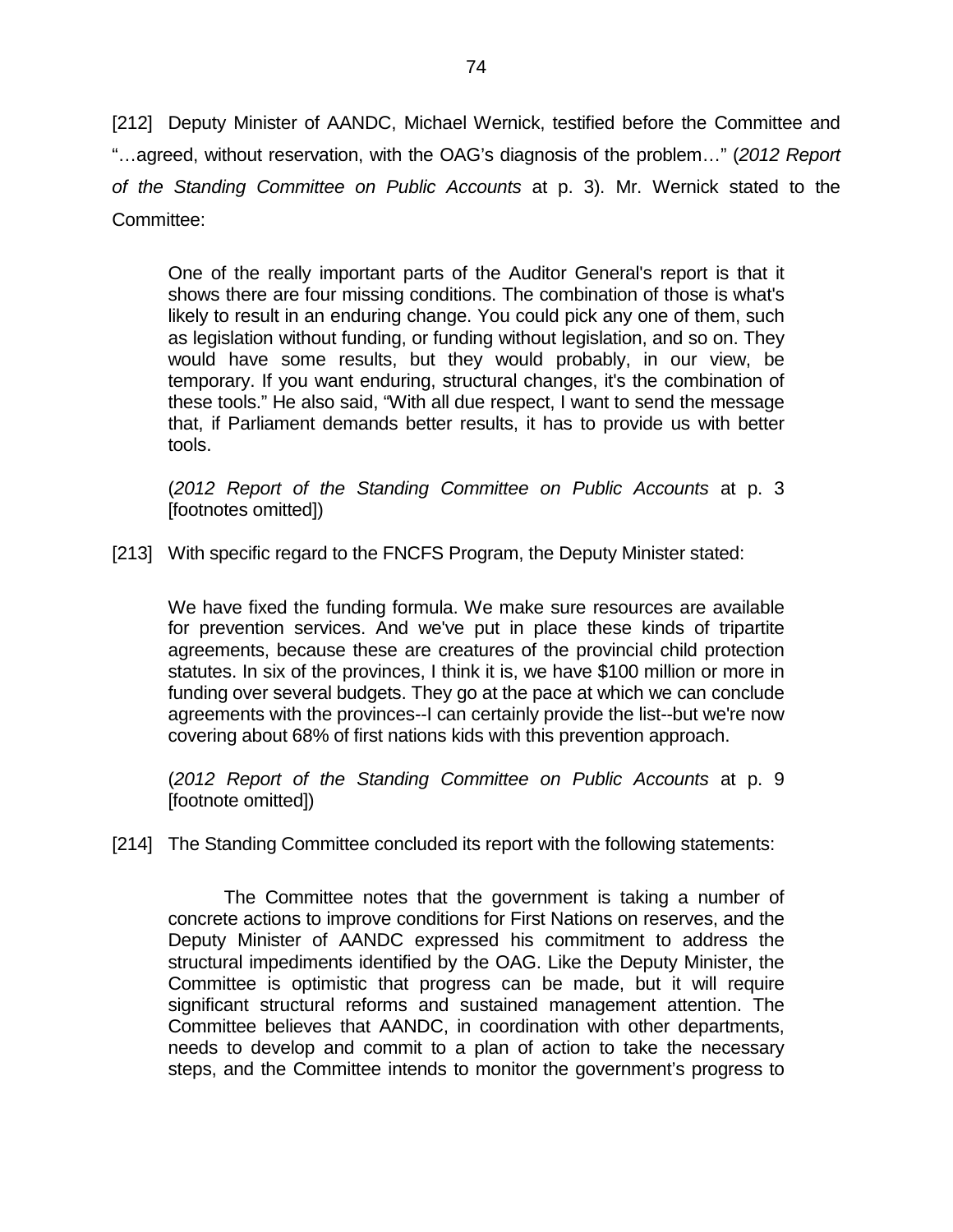ensure that First Nations on reserves experience meaningful improvements in their social and economic conditions.

(*2012 Report of the Standing Committee on Public Accounts* at p. 12)

[215] The then Minister of AANDC, Mr. John Duncan, responded to the *2012 Report of the Standing Committee on Public Accounts* (see Annex, ex. 22 [*AANDC's Response to the 2012 Report of the Standing Committee on Public Accounts*]). Of note, Minister Duncan acknowledged the following:

I would also like to acknowledge the work of the Office of the Auditor General in providing Parliament, the Government of Canada, and Canadians with valuable insights into Canada's approach to program delivery for First Nations on reserves. I consider the six-page preface to Chapter 4 of the 2011 Status Report of the Auditor General of Canada to be an important roadmap for Parliament in moving forward on First Nation issues.

## $[...]$

I agree that many of the problems faced by First Nations are due to the structural impediments identified – the lack of clarity about service levels, lack of a legislative base, lack of an appropriate funding mechanism, and a lack of organizations to support local service delivery.

# $[...]$

Through the Enhanced Prevention Focused Approach for First Nations Child and Family Services clarity about service levels and comparability of services and funding levels have been addressed at tripartite tables with the six provinces that have transitioned to the new approach.

#### $\left[\ldots\right]$

The Office of the Auditor General observed that there are challenges associated with the use of contribution agreements to fund programs and services for First Nations. For instance, agreements may not always focus on service standards or the results to be achieved; agreements must be renewed yearly and it is often unclear who is accountable to First Nations members for achieving improved outcomes. In addition, contribution agreements involve a significant reporting burden, and communities often have to use scarce administrative resources to respond to the numerous reporting requirements stipulated in their contribution agreements.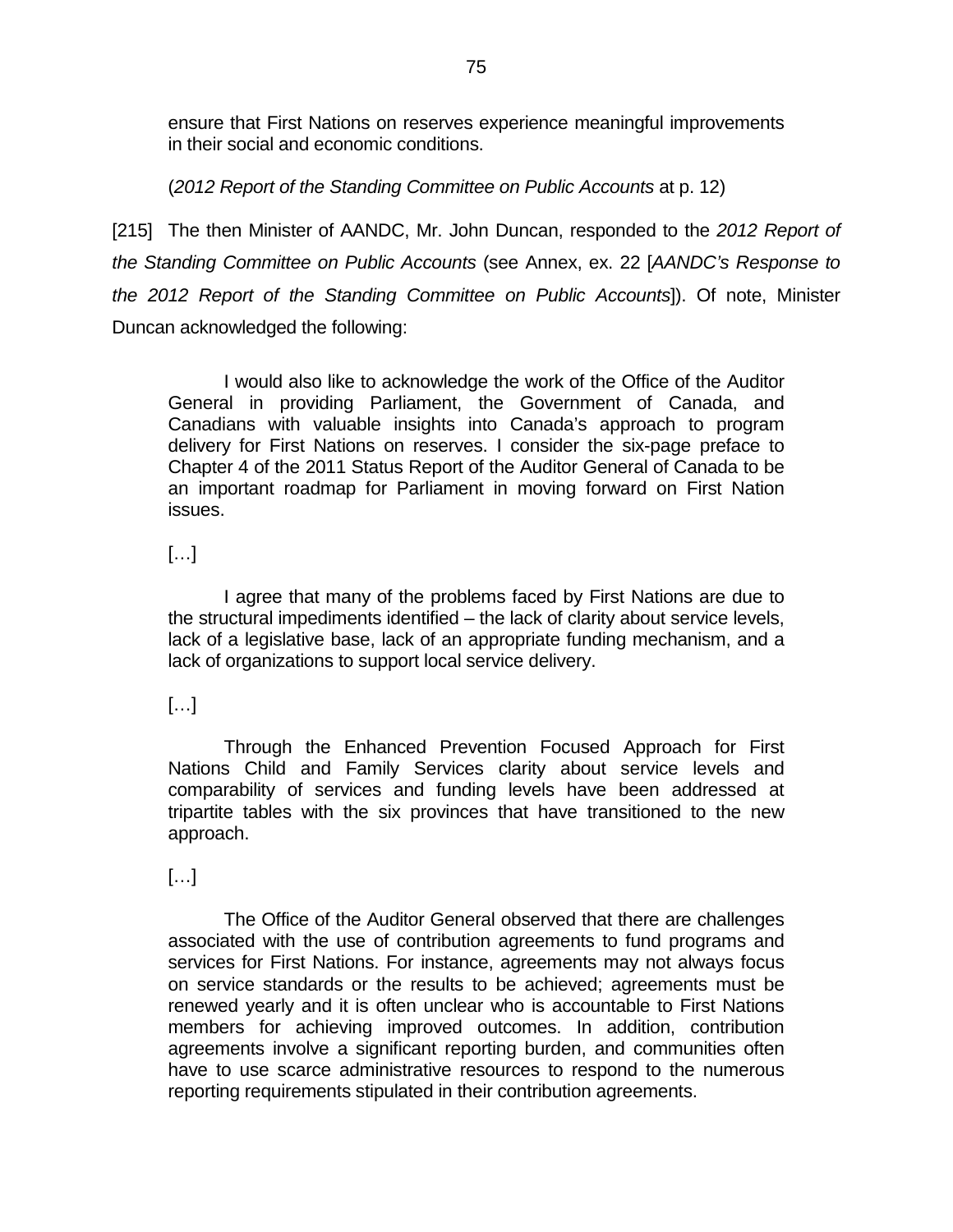The Government of Canada recognizes that reliance on annual funding agreements and multiple accountabilities when funding is received from multiple sources can impede the provision of timely services and can limit the ability of First Nations to implement longer term development plans.

To address these concerns, Aboriginal Affairs and Northern Development Canada is implementing a risk-based approach to streamlining funding agreements, and reporting requirements. The General Assessment tool supports increased flexibility by assessing the capacity of recipients to access a wider range of funding approaches, including multi-year funding agreements. In addition, a pilot initiative with 11 First Nations communities is currently being implemented using a new approach to reporting which is increasing transparency and accountability at the community level by using the First Nations website as a reporting tool and addressing capacity issues created by the reporting burden.

## (*AANDC's Response to the 2012 Report of the Standing Committee on Public Accounts*)

[216] The *NPR*, Wen:De reports and the Auditor General and the Standing Committee reports all have identified shortcomings in the funding and structure of the FNCFS Program. This was further demonstrated in other evidence presented to the Tribunal and to which the Panel will return to below. First, however, we will outline the evidence advanced with regard to the funding of child and family services under the *1965 Agreement* in Ontario, along with the other provincial agreements in Alberta and British Columbia.

# **c. 1965 Agreement in Ontario**

[217] There is also evidence indicating shortcomings in the funding and structure of the *1965 Agreement* in Ontario.

[218] In 1965, the federal government entered into an agreement with the Province of Ontario to enable social services, including child and family services, to be extended to First Nations communities on reserve. Around the same time, child welfare authorities in Ontario began the large-scale removal of Aboriginal children from their homes and communities, commonly referred to as part of the "Sixties Scoop". Ms. Theresa Stevens, Executive Director for Anishinaabe Abinoojii Family Services in Kenora, Ontario, described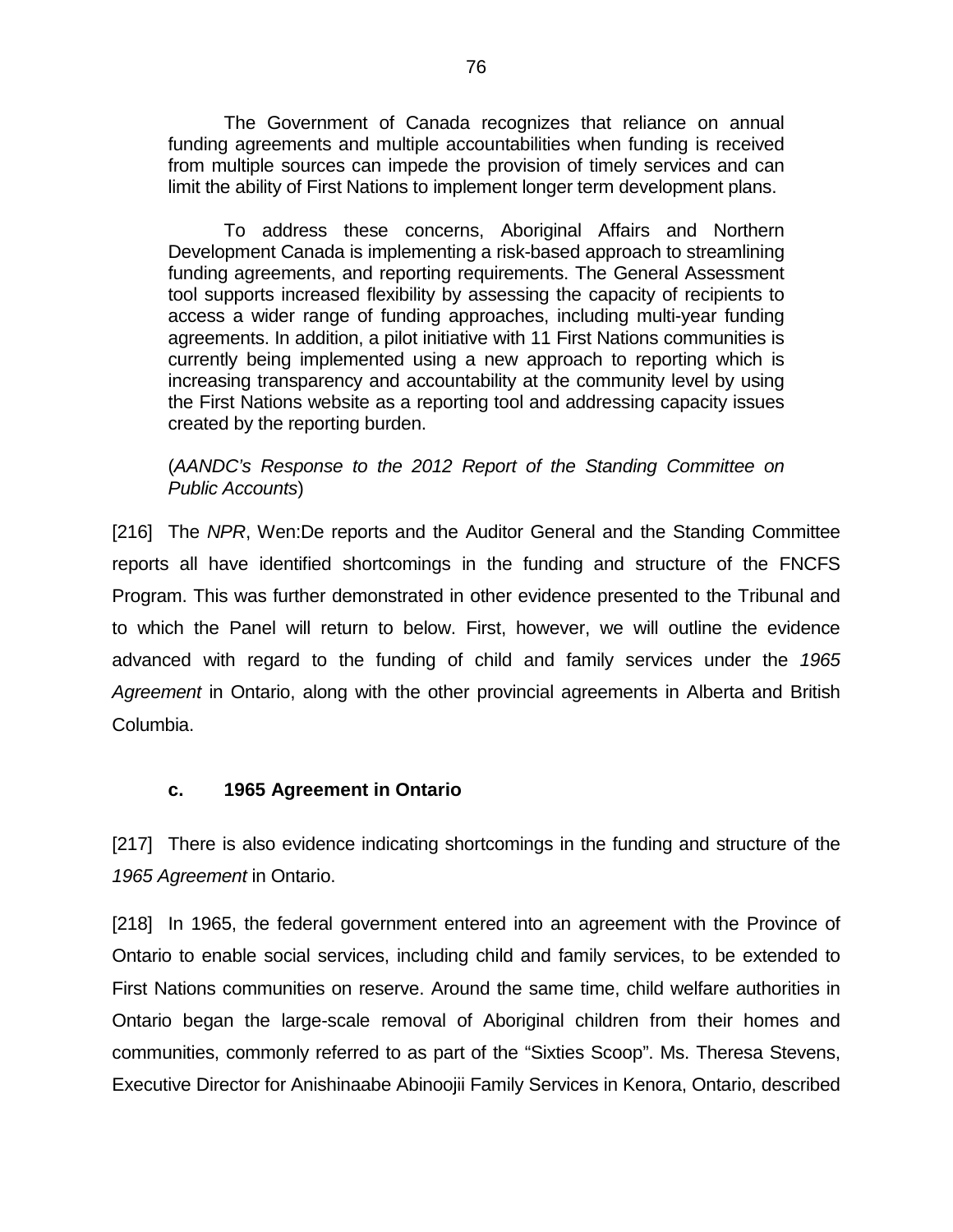how buses would drive into communities and take all the children away (see *Transcript*  Vol. 25 at pp. 28-30). As will be explained in more detail below, the collective trauma experienced by many First Nations in Ontario as a result of the Sixties Scoop informs the climate for the provision of child and family services in the province. The Panel acknowledges the suffering of Aboriginal children, families and communities as a result of the Sixties Scoop.

[219] The *1965 Agreement* is a cost-sharing agreement where Ontario provides or pays for eligible services up front and invoices Canada for a share of the costs of those services pursuant to a cost-sharing formula. Eligible services for cost sharing under the *1965 Agreement* are described in its Schedules. Mr. Phil Digby, Manager of Social Programs at AANDC's Ontario Regional Office, testified at the hearing and explained how the *1965 Agreement* works. At the beginning of each fiscal year, Ontario provides AANDC with a cash flow forecast. Once approved, AANDC provides Ontario with a one-month cash advance, followed by monthly instalments. There is a 10% holdback on the payments, which is paid out (with any adjustments) at the end of the year after an audit. There is no overall cap on expenditures under the *1965 Agreement*.

[220] The cost-sharing formula is set out at clause 3 of the *1965 Agreement* and is based on two elements: the "per capita cost of the Financial Assistance Component of the Aggregate Ontario Welfare Program provided to persons other than Indians with Reserve Status in Ontario"; and, the "per capita cost of the Financial Assistance Component of the Aggregate Ontario Welfare Program provided to Indians with Reserve Status in Ontario".

[221] According to Mr. Digby, social assistance is the area where there was the best data that gave a good proxy for the proportionate share of costs and relative share of costs in First Nations communities vis-à-vis the rest of Ontario. As of 2011-12 the average cost of providing social assistance to persons living off reserve was approximately \$200. For First Nations living on reserve it was about \$1,200. AANDC's share of the costs is calculated by taking 50% of the average cost of providing social assistance to persons living off reserve  $(200 \times 0.50 = 100)$  and dividing it by the average cost of providing social assistance to persons living on reserve  $(100/1200 = 0.0833)$ ; subtracting the average cost of providing social assistance to persons living off reserve from the average cost of providing social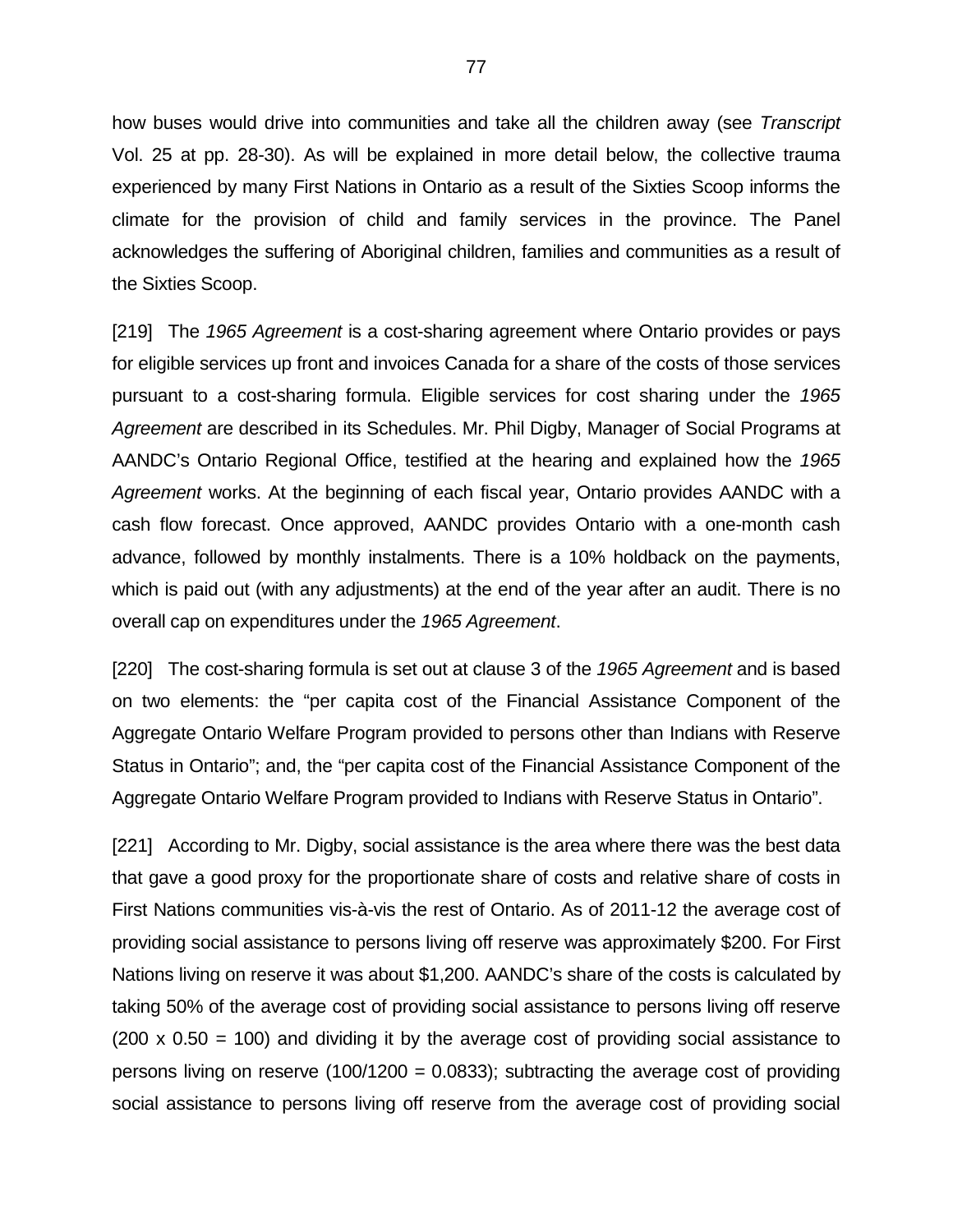assistance to persons living on reserve  $(1200 - 200 = 1000)$  and dividing that amount by the average cost of providing social assistance to persons living on reserve  $(1000/1200 =$ 0.8333); and then, adding those two numbers together to arrive at the cost-sharing ratio  $(0.0833 + 0.8333 = 0.9166)$ . Pursuant to these numbers, AANDC paid approximately 92% of the eligible costs under the 1965 Agreement in 2011-12. According to Mr. Digby, the *1965 Agreement* cost-sharing formula recognizes the higher per capita costs of providing social assistance to First Nations on reserves and AANDC's agreement to take the financial responsibility for these additional costs (see testimony of P. Digby, *Transcript* Vol. 59 at pp. 24-28).

[222] There are two mechanisms used by the province of Ontario to provide child welfare services on reserve: (i) child welfare societies, including provincial child welfare agencies and FNCFS Agencies; and (ii) service contracts for prevention services. There are seven fully-mandated FNCFS Agencies in Ontario and they are funded according to the same funding model as provincial child welfare agencies in Ontario. There are also six premandated FNCFS Agencies who do not have a full protection mandate and are in the process of developing their capacity to become fully-mandated FNCFS Agencies. There are also approximately 25 First Nations reserves that receive prevention services via service contract.

[223] The *1965 Agreement* has never undergone a formal review by AANDC. The sections of the agreement dealing with child and family services have not been updated since 1981, and the Schedules to the agreement have not been updated since 1998. This is significant given in 1984 Ontario implemented the *Child and Family Services Act*, which incorporated elements from other pieces of legislation (for example, youth justice and mental health) to address the child and family services needs of Ontarians. At that time, the Government of Canada took the position that AANDC did not have the mandate or resources to start funding justice and health programs, as those types of programs would fall under a different department (see testimony of P. Digby, *Transcript* Vol. 59 at p. 69).

[224] In 2000, the *NPR* recommended a tripartite review be done of the *1965 Agreement* (see at pp. 18 and 121). The *2008 Report of the Auditor General of Canada* also noted that there are provisions in the *1965 Agreement* to keep it up-to-date and that they could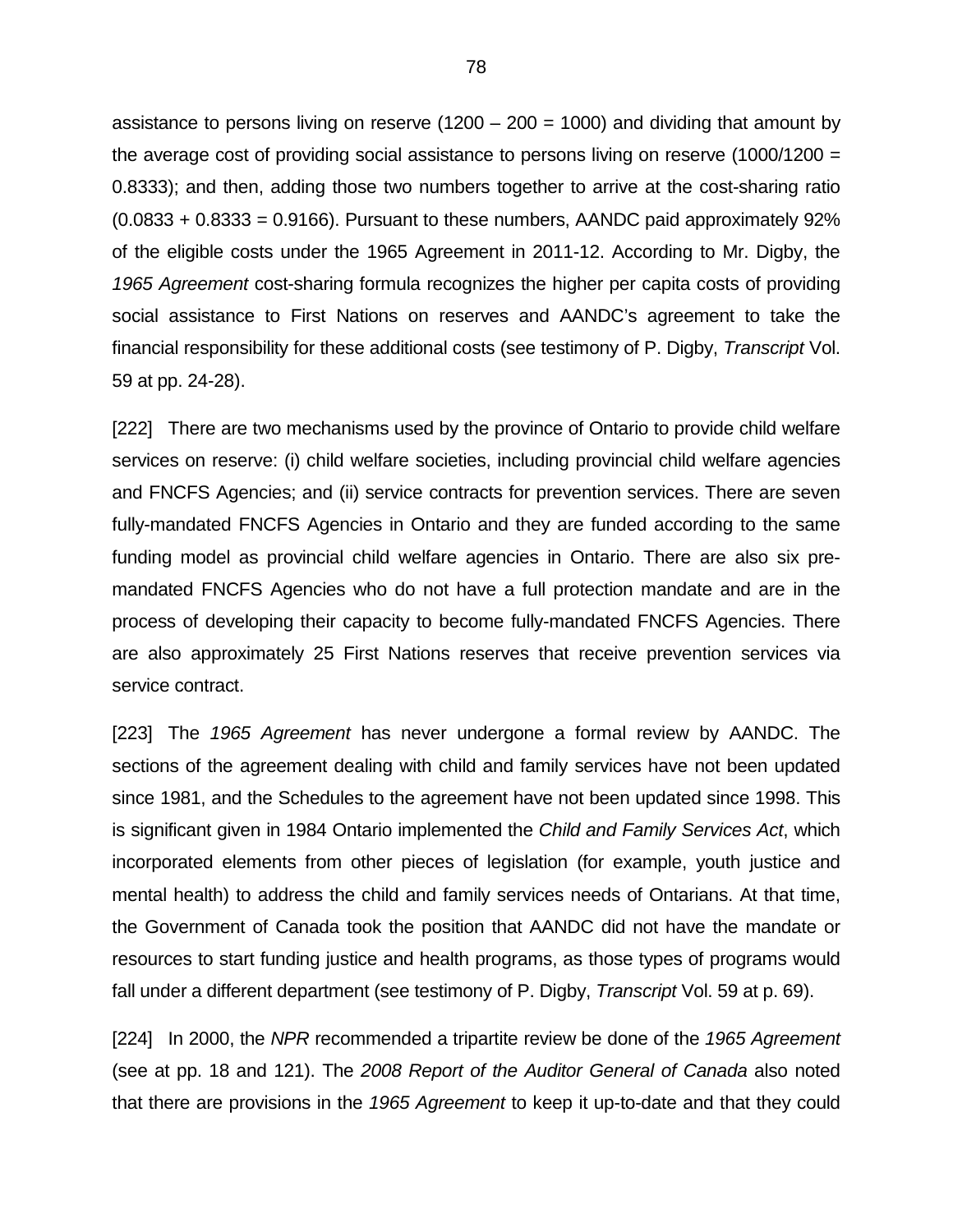be used to ensure both the *1965 Agreement* and the services that the federal government pays for are current.

[225] The fact that the *1965 Agreement* has not been kept up-to-date with Ontario's *Child and Families Services Act* was highlighted by Mr. Digby in a 2007 discussion paper (see Annex, ex. 23 [*1965 Agreement Overview*]). The Panel finds the *1965 Agreement Overview* document to be relevant and reliable, especially given Mr. Digby's involvement in its authorship. According to the *1965 Agreement Overview* discussion paper, at page 4, issues raised by various stakeholders with regard to the *1965 Agreement* and its implementation include:

Concern that the agreement is bilateral, not tripartite, since First Nations were not asked to be signatories in 1965. While clause 2.2 of the 1965 Agreement indicates that bands are to signify concurrence to the extension of provincial welfare programs, this does not reflect the type of intergovernmental relationship sought by many First Nations.

[…]

First Nations and the provincial government have, from time to time, expressed interest in INAC cost-sharing additional provincial social service programs to be extended on reserve. INAC has generally not had the resources to 'open up' new areas for cost-sharing. […] There has been no update to the agreement schedule with regard to cost-sharing child welfare. As several programs within the provincial Child and Family Services Act (CFSA) fall outside of INAC's mandate, the department is not in a position to 'open up' discussion on cost-sharing the full CFSA.

[226] In 2011, the Commission to Promote Sustainable Child Welfare (the CPSCW) prepared a discussion paper regarding Aboriginal child welfare in Ontario (see Annex, ex. 24 [*CPSCW Discussion Paper*]). The CPSCW was created by the Minister of Children and Youth Services in Ontario to develop and implement solutions to ensure the sustainability of child welfare. It reports to the Minister thereon. In light of this public mandate, the Panel finds the discussion paper relevant and reliable to the issue of the provision of child and family services to First Nations on reserve in Ontario.

[227] The *CPSCW Discussion Paper*, at page 4, begins by noting the impact of history on many Aboriginal communities: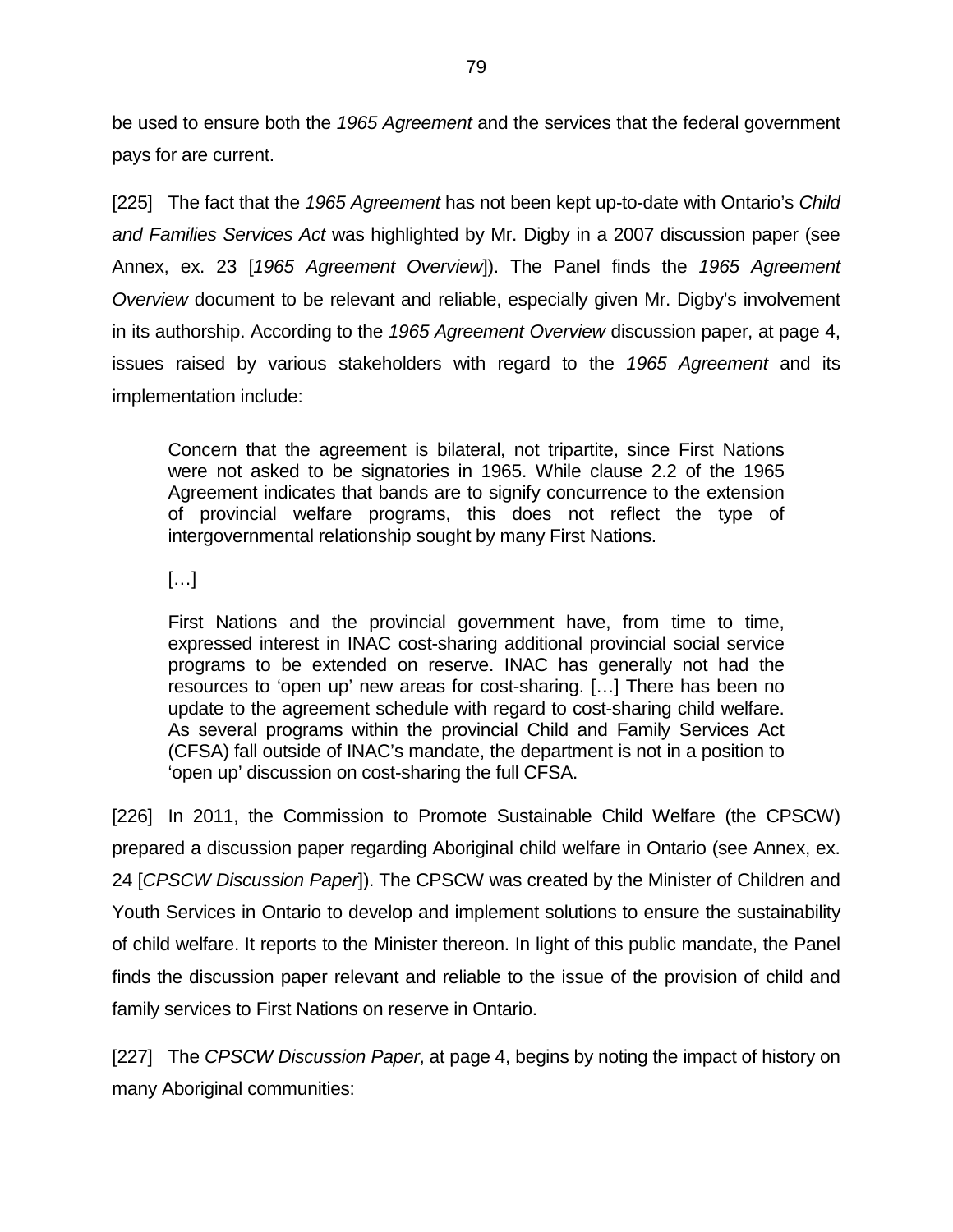The combination of colonization, residential schools, the Sixties Scoop, and other factors have undermined Aboriginal cultures, eroded parenting capacity, and challenged economic self-sufficiency. Many Aboriginal people live in communities that experience high levels of poverty, alcohol and substance abuse, suicides, incarceration rates, unemployment rates, and other social problems. Aboriginal children are disproportionately represented in the child welfare system and in the youth justice system. Suicide rates for Aboriginal children and youth surpass those of non-Aboriginals by approximately five times. Aboriginal youth are 9 times more likely to be pregnant before age 18, far less likely to complete high school, far more likely to live in poverty, and far more likely to suffer from emotional disorders and addictions.

[228] Despite these specific risk factors for Aboriginal peoples, the *CPSCW Discussion Paper* notes that many provincial child welfare agencies give little attention to the requirements for providing services to Aboriginal children set out in Ontario's *Child and Families Services Act* (see at p. 26). Specifically, the discussion paper points to sections 213 and 213.1 of the *Child and Families Services Act* whereby a society or agency that provides services with respect to First Nations children must regularly consult with the child's band or community, usually through a Band Representative, about the provision of the services, including the apprehension of children and the placement of children in care; the provision of family support services; and, the preparation of plans for the care of children.

[229] According to the *CPSCW Discussion Paper*, Band Representatives can be crucial and tend to fulfill the following functions: serving as the main liaison between a Band and Children's Aid Societies [CASs]; providing cultural training and advice to CASs; monitoring Temporary Care Agreements and Voluntary Service Agreements with CASs; securing access to legal resources; attending and participating in court proceedings; ensuring that the cultural needs of a child are being addressed by the CAS; and, participating in the development of a child's plan of care (see at p. 26).

[230] The *CPSCW Discussion Paper* indicates that, in the past, First Nations were funded on a claims basis by the federal government to hire a Band Representative. However, since 2003, that funding was discontinued. Therefore, some First Nations divert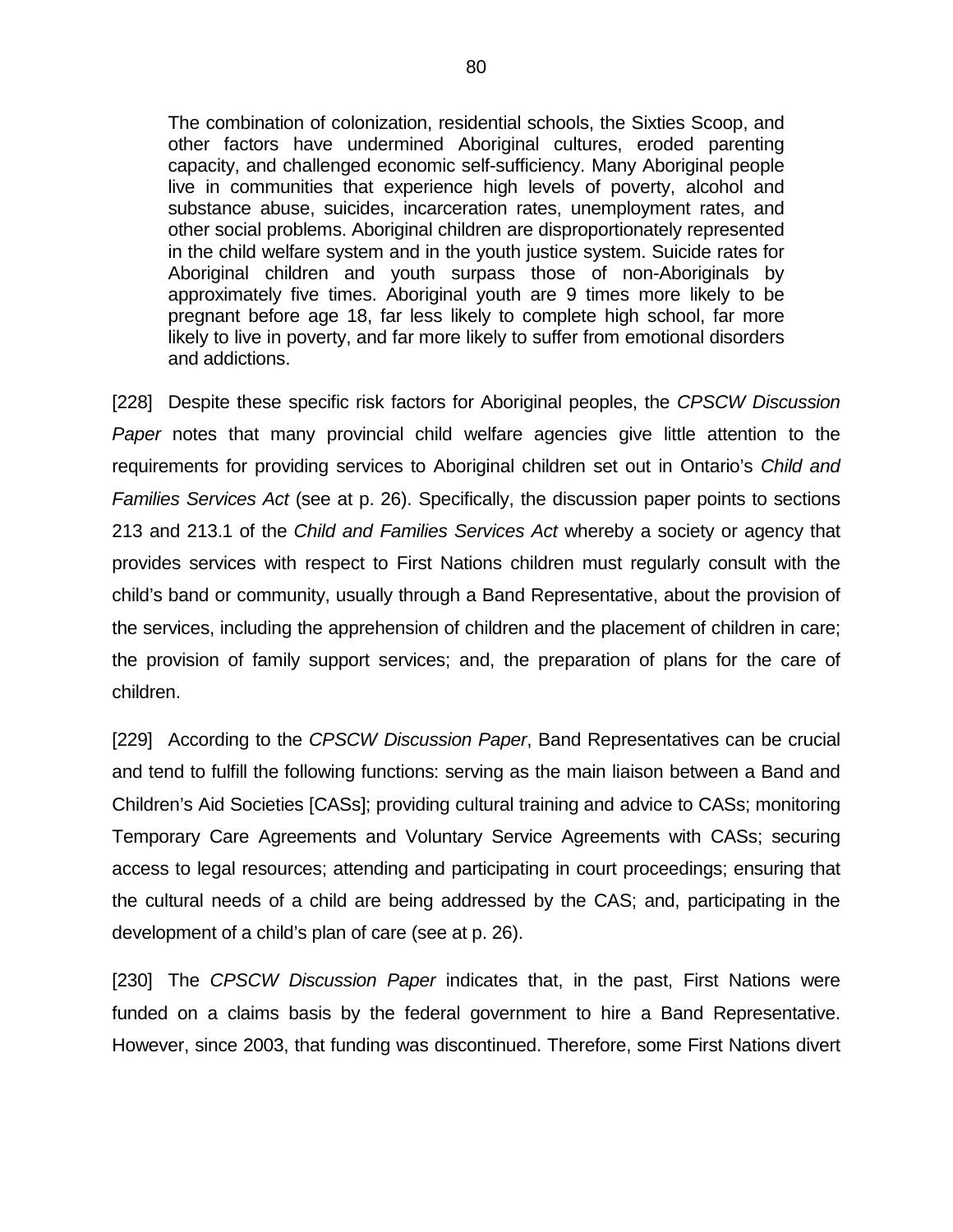resources from prevention services to cover the cost of a Band Representative, while others simply do not have one (see *CPSCW Discussion Paper* at p. 26).

[231] Providing child welfare services in remote and isolated Northern Ontario communities was also identified by the *CPSCW Discussion Paper* as a challenge for CASs. Those challenges include the added time and expense to travel to the communities they serve, where some communities do not have year round road access and where flying-in can be the only option for accessing a community. In fact, one agency was required to make up to 80 flights in a day.

[232] Another challenge for remote and isolated communities is recruiting and retaining staff, especially qualified staff from the community. The legacy of the Sixties Scoop and the association of CASs with the removal of children from the community have caused some First Nations community members to resent or resist CAS workers and can create a hostile working environment.

[233] Other challenges for remote and isolated communities are a lack of suitable housing, which makes it difficult to hire staff from outside the community and to find suitable foster homes; limited access to court; and, the lack of other health and social programs, which impacts the performance and quality of child and family services (see *CPSCW Discussion Paper* at pp. 28-29). On this last point, the *CPSCW Discussion Paper* emphasizes that "[p]romoting positive outcomes for children, families and communities, requires a full range of services related to the health, social, and economic conditions of the community: child welfare services alone are not nearly enough" (at p. 29).

[234] The *CPSCW Discussion Paper* also notes that there are many distinct differences between designated Aboriginal and non-Aboriginal CASs: they serve significantly larger and less inhabited geographic areas with lower child and youth populations, they have significantly larger case volumes per thousand, they serve more of their children and youth in care versus in their own homes, and they have smaller total expenditures, but significantly higher expenditures per capita and higher expenditures per case (see *CPSCW Discussion Paper* at p. 29).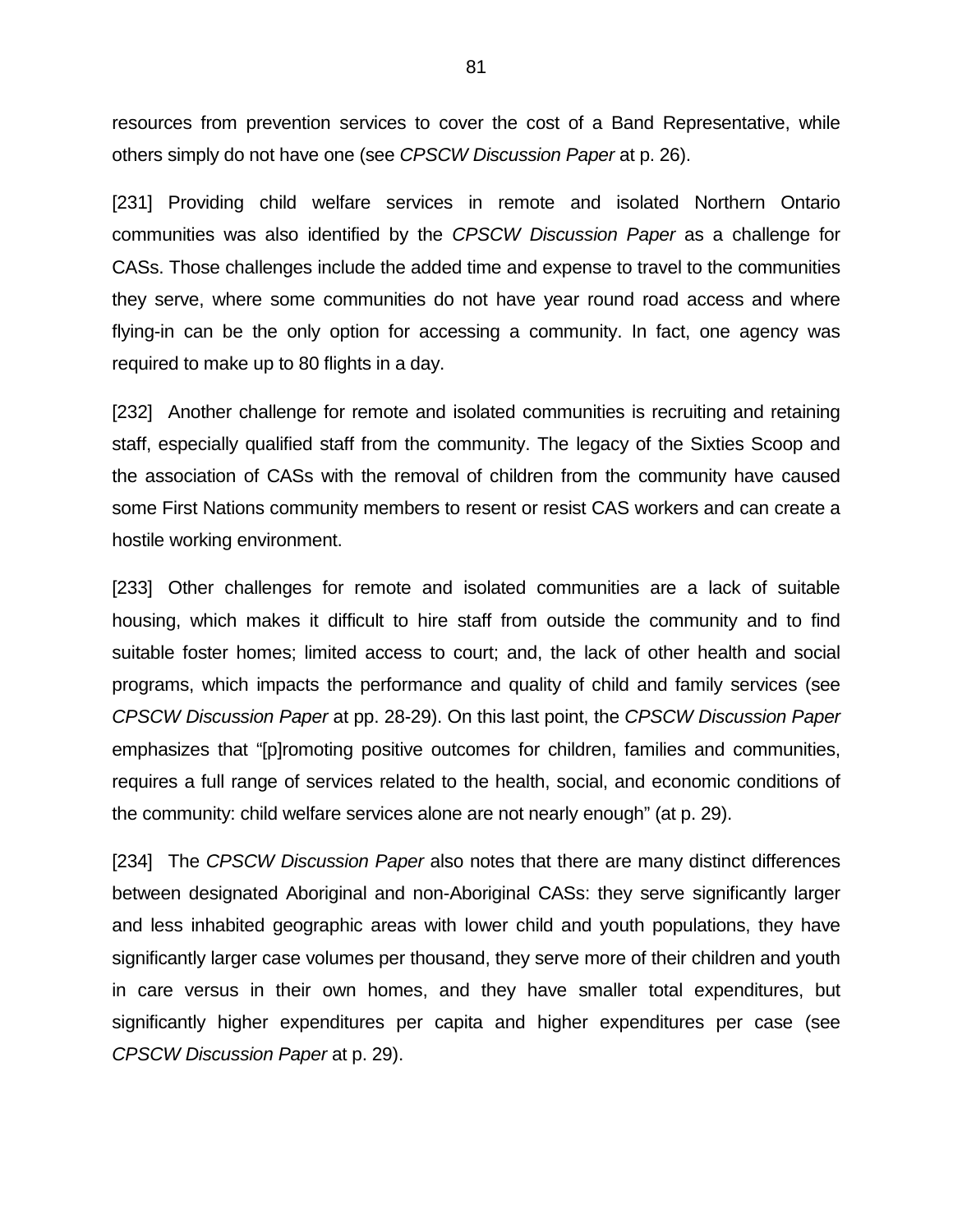[235] Finally, in discussing the federal-provincial dynamics of providing child and family services on reserve, the *CPSCW Discussion Paper* comments that instead of working collaboratively towards providing effective service delivery to Aboriginal peoples, the federal government has devolved some of its responsibilities for Aboriginal peoples to the provincial governments, which contributes to some confusion over ultimate jurisdiction (see *CPSCW Discussion Paper* at pp. 34-35).

[236] On this last point, in 2007 the Ontario Ministry of Children and Youth Services wrote to AANDC expressing their concern over AANDC's decision to no longer provide funding for Band Representatives: "with the withdrawal of federal funding, many First Nations do not have the financial resources required to participate in planning for Indian and native children involved with a children's aid society or to take part in child protection legal proceedings" (Annex, ex. 25 at p. 2).

[237] In 2011, the Ontario Ministry of Children and Youth Services again wrote to AANDC on the issue of funding for Band Representatives:

The paramount purpose of the CFSA is to "promote the best interests, protection and well-being of children." The band representative function supports not only the purpose of the Act but also the other important purposes and provisions to which the Act pertains. A lack of sufficient capacity within First Nation communities limits their ability to respond effectively and in accordance with legislated times frames for action. The withdrawal of [INAC's] funding for band representation functions has eroded First Nations' ability to participate as intended in the CFSA.

(Annex, ex. 26 at p. 2)

[238] Despite the discordance between Ontario's *Child and Families Services Act* and AANDC's policy to no longer fund Band Representatives, Minister Duncan indicated that "it falls within the responsibilities of First Nation governments to determine their level of engagement in child welfare matters" and "we do not foresee the Government of Canada providing funding support in this area" (Annex, ex. 27 at p.1).

[239] Ambiguity surrounding jurisdiction for the provision of mental health services to First Nations youth has also been a cause for concern. When the Anishinaabe Abinoojii Family Services agency sought a mandate to provide children's mental health services, an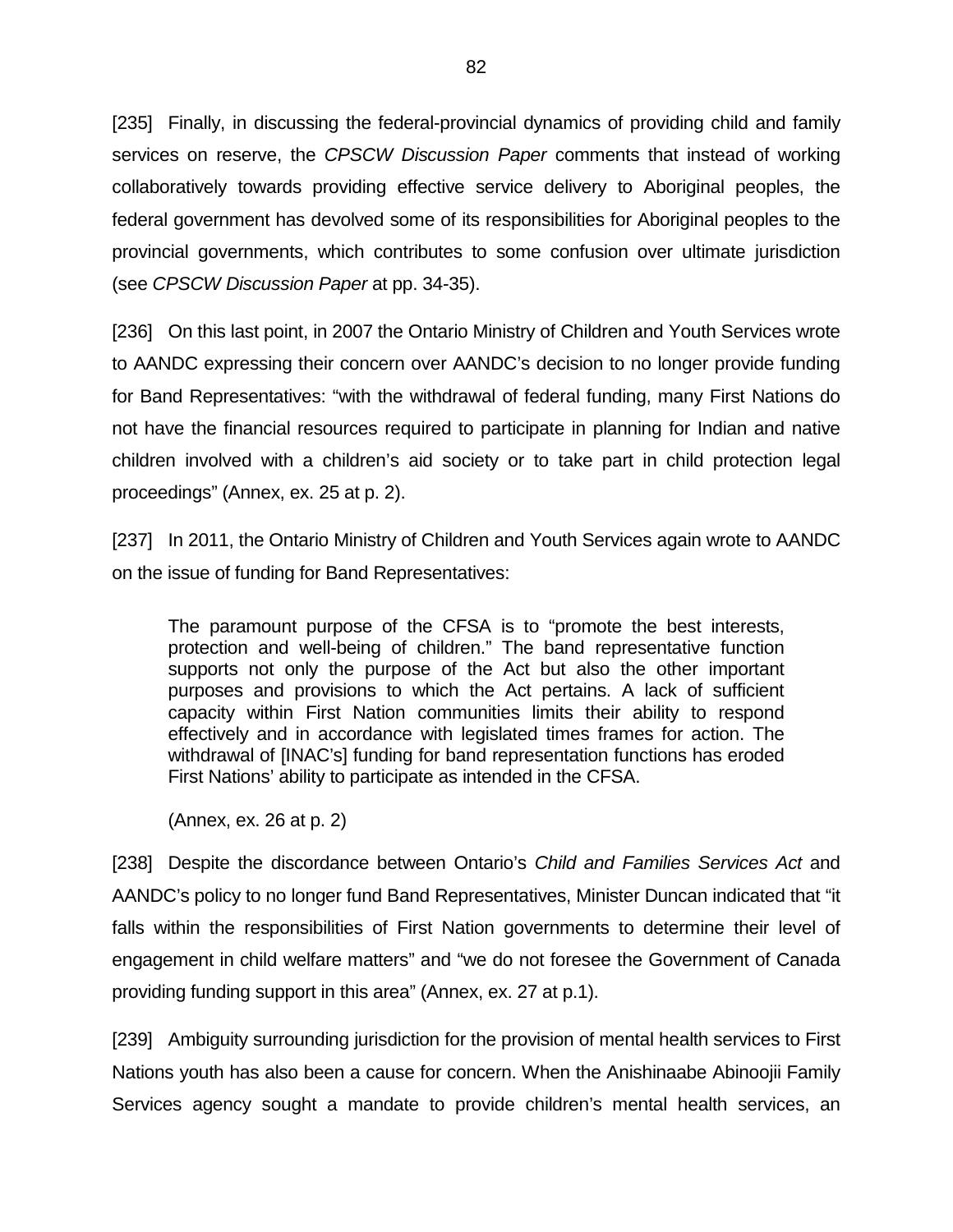AANDC employee prepared a document to provide information to the Regional Director General and Assistant Regional Directors General on the issue (see Annex, ex. 28 [*Abinoojii Mental Health Services Mandate*]). The Executive Director for Anishinaabe Abinoojii Family Services, Ms. Stevens, testified as to the content of the document (see *Transcript* Vol. 25 at pp. 174-178).

[240] According to the *Abinoojii Mental Health Services Mandate* document, there are waiting lists for First Nations children served by the Abinoojii Family Services agency who require mental health services. The document adds that while there is some cooperation between mental health service organizations and the Abinoojii agency to manage these waiting lists, there is also a need for more resources and culturally appropriate assessment tools and counsellors. The Ministry of Children and Youth Services has a Mental Health Policy for Children and Youth and has some resources for mental health counselling, but the needs outstrip the funding (see *Abinoojii Mental Health Services Mandate* at pp. 1-2).

[241] In considering the request, the *Abinoojii Mental Health Services Mandate* document states that AANDC does not have a mandate for mental health services and that these expenditures are not eligible under the *1965 Agreement*. Rather, Health Canada has the federal mandate on mental health and provides funding through a number of programs. However, those programs focus more on prevention and mostly deal with adult issues. Health Canada programs do not specifically deal with children in care and do not cover mental health counselling (see *Abinoojii Mental Health Services Mandate* at p. 2).

[242] In a roundtable meeting between Abinoojii Family Services agency, AANDC, Health Canada and the Ministry of Children and Youth Services for Ontario, Health Canada recognized a need to look at the whole system as services/programs tend to work in silos and raised the possibility of re-prioritizing resources or seeking additional funding. AANDC indicated that the province is the lead on child welfare and Health Canada is the lead on health issues at the federal level, but that it supports the work on examining existing programs, outlining gaps and working together to ensure First Nations receive services that are comparable and culturally appropriate (see *Abinoojii Mental Health Services Mandate* at p. 2).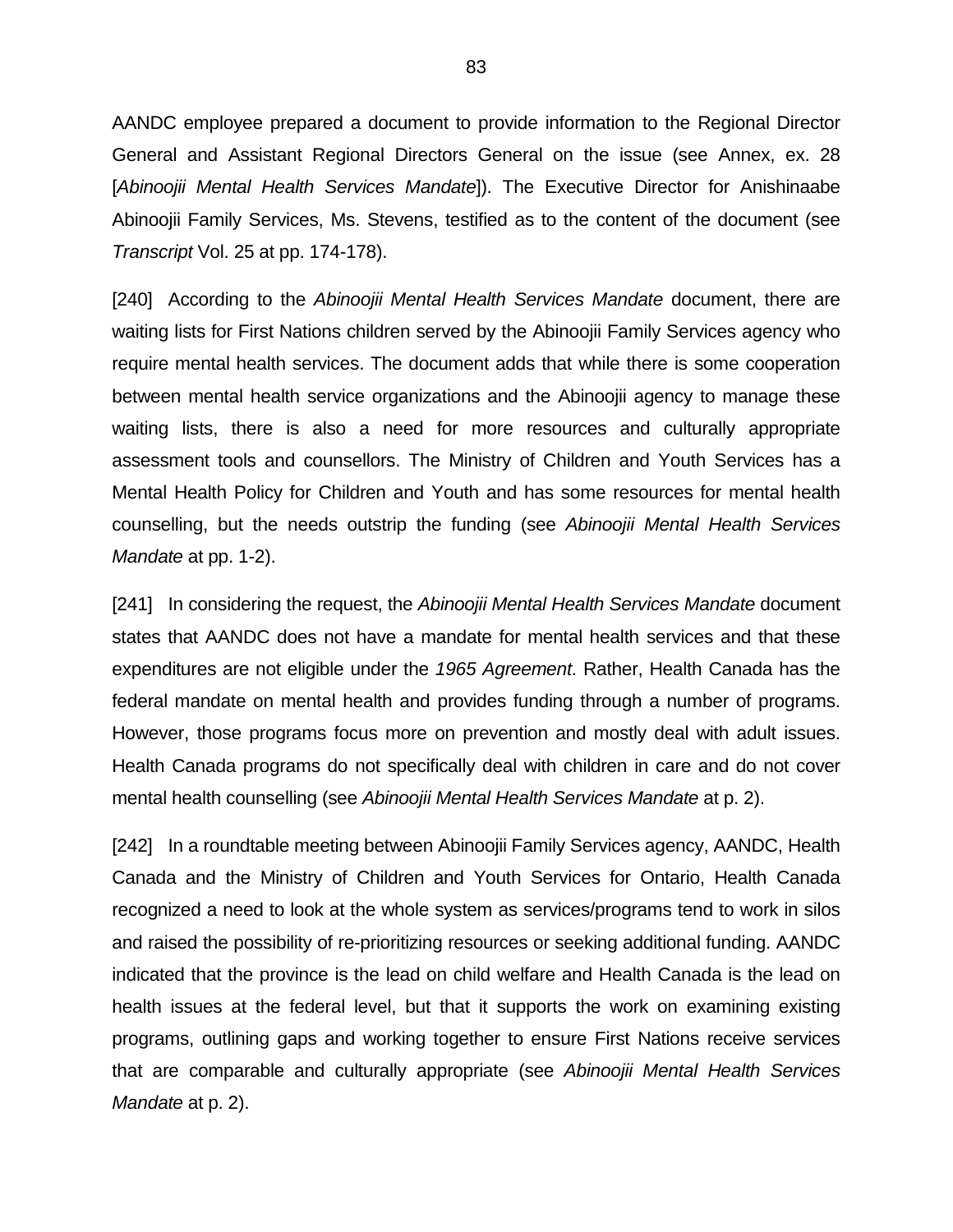[243] In 2012, the Ontario Association of Children's Aid Societies (the OACAS) produced a report regarding trends in child welfare in Ontario, including in Aboriginal communities (see Annex, ex. 29 [*Child Welfare Report*]). The OACAS is an advocacy group representing the interests of 45 CASs member organizations. Governed by a voluntary board of directors, OACAS consults with and advises the provincial government on issues of legislation, regulation, policy, standards and review mechanisms. It promotes and is dedicated to achieving the best outcomes for children and families (see *Child Welfare Report* at p. 2). Given the OACAS's mandate and focus, the Panel finds its report relevant and reliable.

[244] According to the *Child Welfare Report*, the current funding model does not reflect the needs of Aboriginal communities and agencies for several reasons including: insufficient resources for services, where they tend to be crisis driven; shortage of funding for administrative requirements; lack of funding to establish infrastructure necessary to deliver statutory child protection services, while operating within the extraordinary infrastructure deficits of many of the communities they serve; and, insufficient funds to retain qualified staff to deliver culturally appropriate services (at p. 7). Among other things, at page 7 of the *Child Welfare Report*, the OACAS asked the Ontario government to:

Establish an Aboriginal child welfare funding model and adequate funding to support culturally appropriate programs that encompass the unique experiences of diverse Aboriginal populations – on-reserve, off-reserve, remote, rural, and urban. Invest in capacity building to enable the proper recruitment, training and retention of child welfare professionals in emerging Aboriginal Children's Aid Societies.

[245] In terms of infrastructure and capacity building, the *1965 Agreement* has not provided for the cost-sharing of capital expenditures since 1975 (see testimony of P. Digby, *Transcript* Vol. 59 at p. 93). Ms. Stevens explained the impact of this on her organization: many high-risk children are sent outside the community to receive services because there is no treatment centre in the community. Abinoojii Family Services spends approximately 2 to 3 million a year sending children outside their community. According to Ms. Stevens, there are not enough resources to build a treatment centre or develop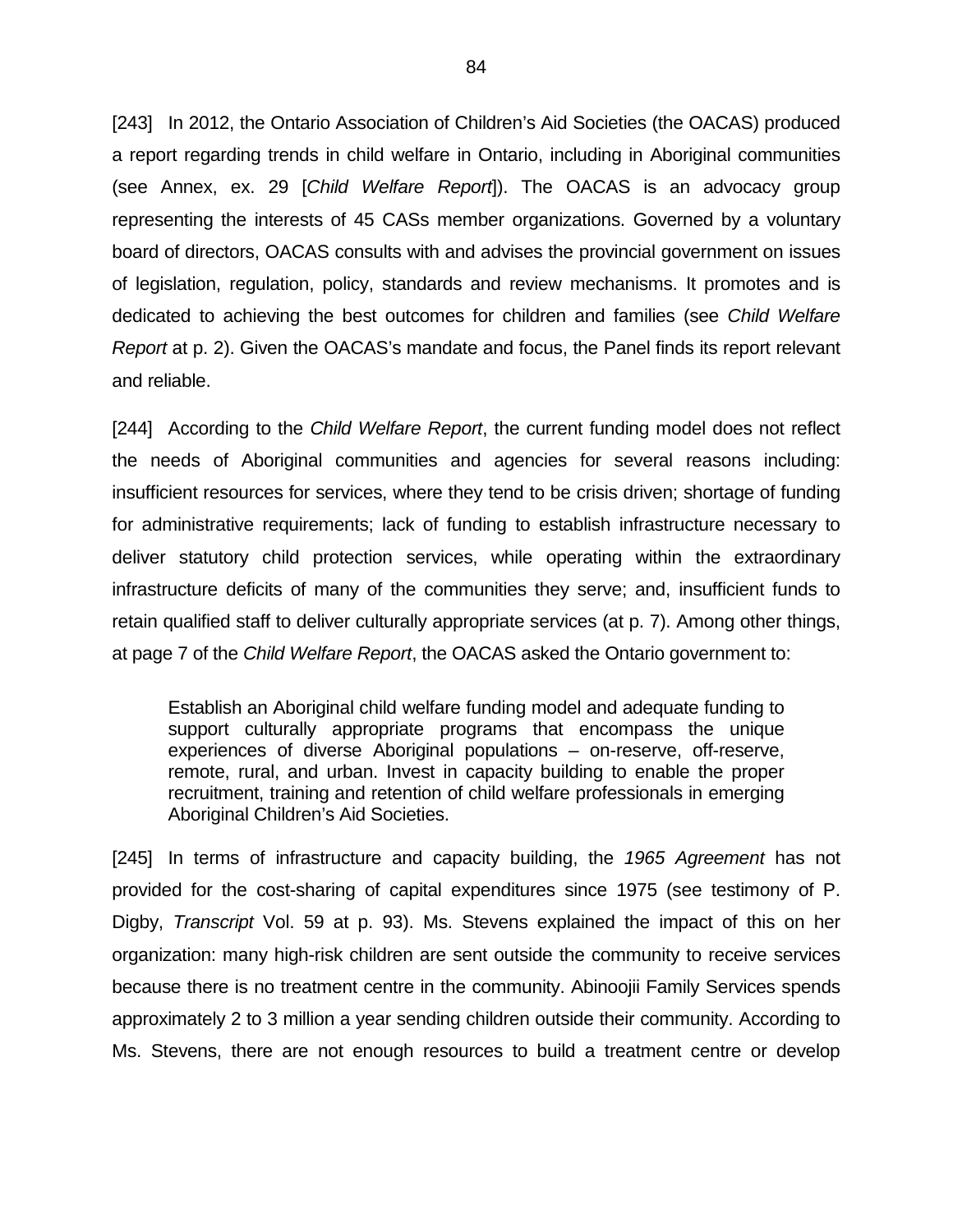programs to assist these high-risk children because those funds are expended on meeting the current needs of those children (see *Transcript* Vol. 25 at p. 32).

[246] Again, the above evidence on the *1965 Agreement* identifies shortcomings in AANDC's approach to the provision of child and family services on First Nations reserves in Ontario. In the provision of child and family services, the Panel finds the situation in Ontario falls short of the objective of the *1965 Agreement*"…to make available to the Indians in the Province the full range of provincial welfare programs".

#### **d. Other provincial/territorial agreements**

[247] As mentioned above, two other provinces have agreements with AANDC for the provision of child and family services on reserve: Alberta and British Columbia. While in the Yukon, the *Yukon Funding Agreement* applies.

[248] As mentioned above, the *Yukon Funding Agreement* applies to all First Nations children and families ordinarily resident in the Territory. Schedule "DIAND-3" of the *Yukon Funding Agreement* provides for the application of Directive 20-1 to the funding of child and family services to those First Nations children and families.

[249] In Alberta and British Columbia, AANDC reimburses the provinces for the delivery of child and family services to certain First Nations communities on reserve where there are no FNCFS Agencies. In Alberta, six First Nations communities are served by the *Alberta Reform Agreement* for child and family services. In British Columbia, seventy-two First Nation communities receive services under the *BC Service Agreement*.

[250] Pursuant to the *Alberta Reform Agreement*, AANDC reimburses Alberta for the costs of providing various social services, including child welfare services, to certain First Nations reserves in the province. For those child welfare services, funding is provided at the beginning of the fiscal year based on a funding formula using year-end costs of the preceding fiscal year. Adjustments are made based on actual expenditures during the fiscal year (see *Alberta Reform Agreement* at Schedule A, s. 1).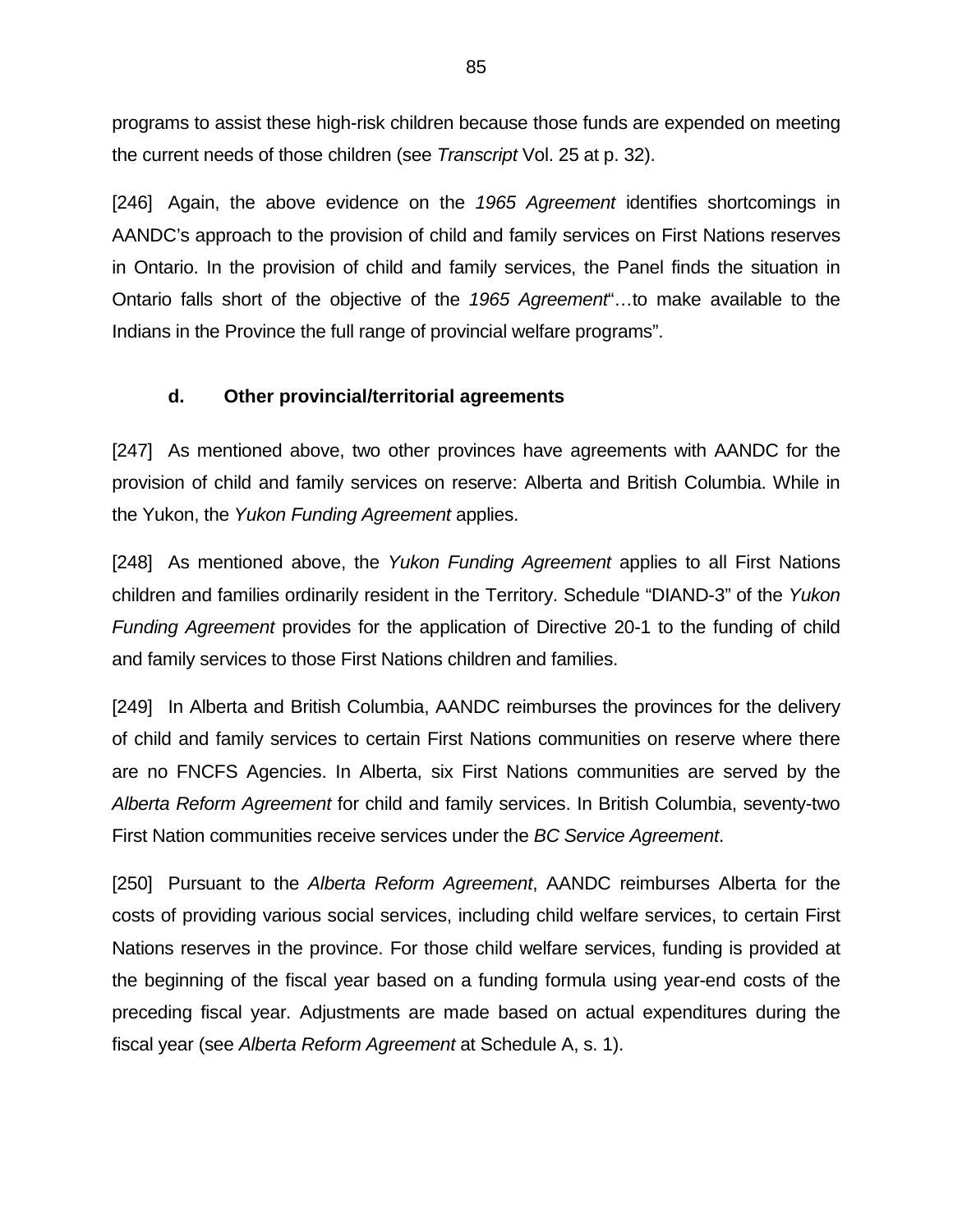[251] In British Columbia, the *BC MOU* was in place from 1996 to 2012. Under the *BC MOU*, AANDC reimbursed the province for eligible maintenance expenses based on a per diem formula which accounted for the province's administration, supervision and maintenance costs (see *BC MOU* at s. 5.0; and Appendix B and D). The per diem rates could be adjusted annually and the province could receive an adjustment to the previous year's per diem rates based on actual expenditures (see *BC MOU* at Appendix C). Those adjustments included rate increases based on inflation and increased emphasis on prevention services. For the fiscal year 2006/2007, the recalculation of per diem rates resulted in an invoice to AANDC for over \$5 million dollars (see Annex, ex. 30).

[252] In 2012, the *BC MOU* was replaced by the *BC Service Agreement*. The *BC Service Agreement* now provides for reimbursement of maintenance expenses based on actual expenditures. It also provides funding to the province for operations expenses based on a costing model agreed to between the province and AANDC (see *BC Service Agreement* at s. 7; and Appendix A). For fiscal year 2012-2013, operations funding amounted to \$15 million.

[253] The *Alberta Reform Agreement,* the *BC MOU* and the *BC Service Agreement* provide reimbursement for actual eligible operating and administrative expenditures, including retroactive adjustments for inflation and increases for changes in programming. This is quite different from FNCFS Agencies in those provinces, including under the EPFA in Alberta, where there is no such adjustments for those types of increases in costs (see testimony of C. Schimanke, *Transcript* Vol. 62 at pp. 53-54). As expressed in the *2008 Report of the Auditor General of Canada* at page 19, these adjustments and reimbursements for actuals are linked directly to provincial child welfare legislation:

4.49 INAC funds some provinces for delivering child welfare services directly where First Nations do not. INAC has agreements with three of the five provinces we covered on how they will be funded to provide child welfare services on reserves. We found that in these provinces, INAC reimburses all or an agreed-on share of their operating and administrative costs of delivering child welfare services directly to First Nations and of the costs of children placed in care. […]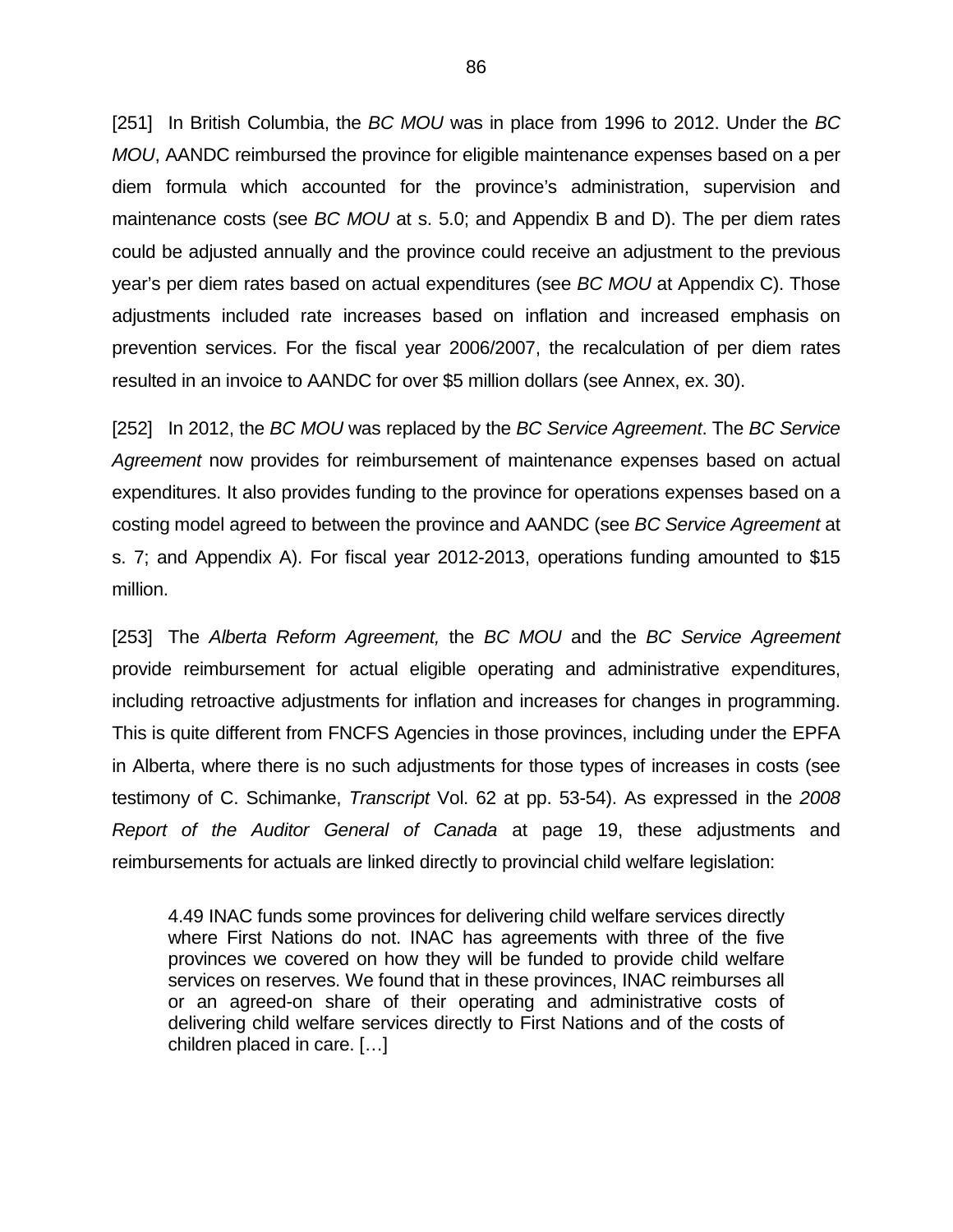4.50 INAC funding to cover the costs of operating and administering First Nations agencies is established through a formula. Although the program requires First Nations agencies to meet applicable provincial legislation, we found that INAC's funding formula is not linked to this requirement. The main element of the formula is the number of children aged from 0 to 18 who are ordinarily resident on the reserve or reserves being served by a First Nations agency. […]

[254] The Panel will return to this comparison in the section that follows.

# **iii. AANDC's position on the evidence**

[255] AANDC argues the evidence above is not sufficient to establish adverse treatment in the provision of funding for First Nations child and family services, including that there is a lack of specific examples to support the allegation of a denial of such services. In sum, it claims the reports and evidence regarding the FNCFS Program above should be given little weight, that the choices of FNCFS Agencies in administering their budgets should be considered in evaluating any adverse impacts, along with any additional funding they receive beyond Directive 20-1 or the EPFA, that comparing the federal and provincial/territorial funding systems is not a valid comparison under the *CHRA*, and, even if it were, such comparative evidence is lacking in this case. Each argument is addressed below.

# **a. The relevance and reliability of the studies on the FNCFS Program**

[256] AANDC views the various studies of the FNCFS Program outlined above as having little weight. It questions the comprehensiveness of the studies, noting the experience of a few agencies does not establish differential treatment.

[257] The Panel finds the *NPR* and Wen:De reports to be highly relevant and reliable evidence in this case. They are studies of the FNCFS Program commissioned jointly by AANDC and the AFN. They employed a rigorous methodology, in depth analysis of Directive 20-1, and consultations with various stakeholders. The Panel accepts the findings in these reports. There is no indication that AANDC questioned the findings of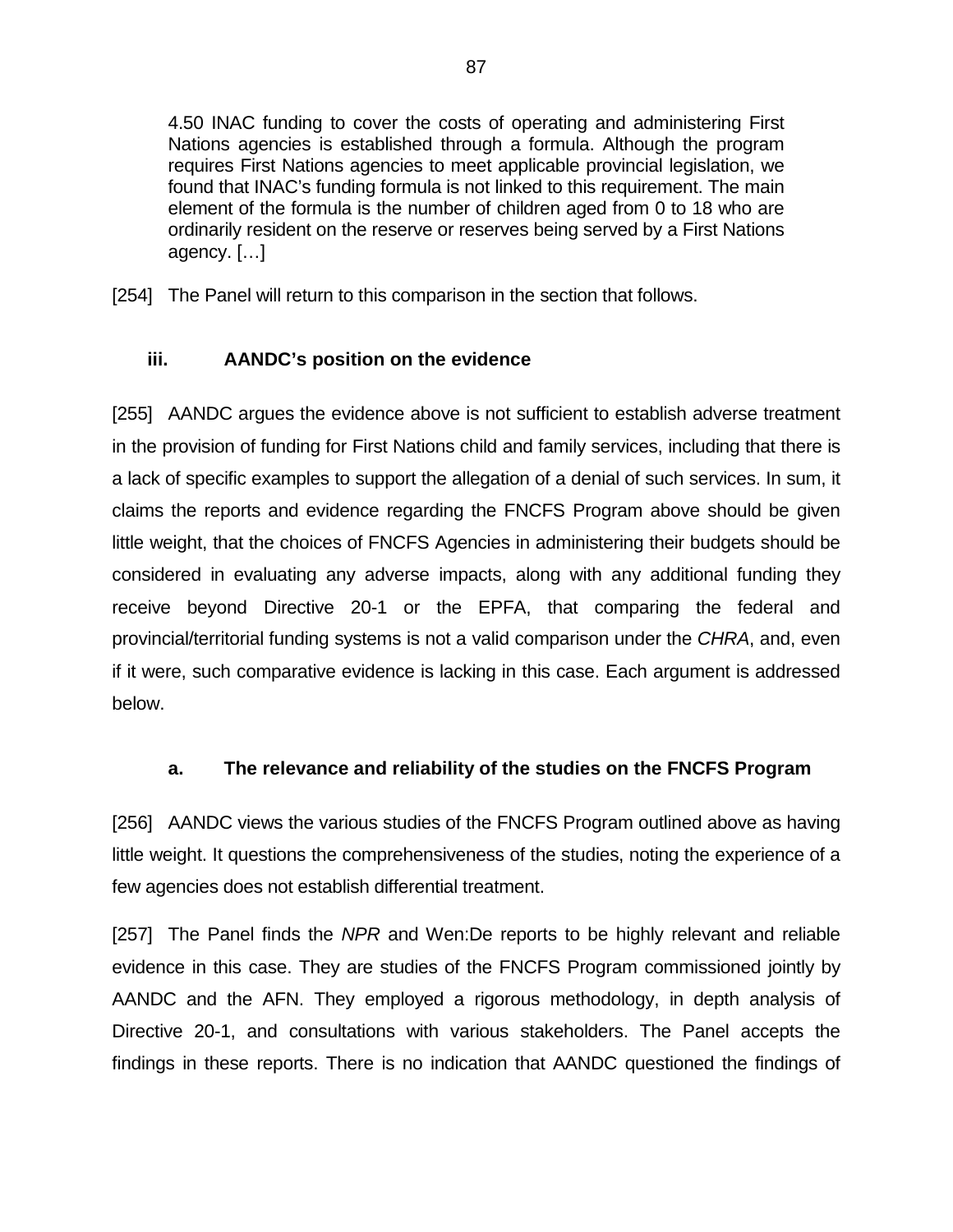these reports prior to this Complaint. On the contrary, there are indications that AANDC, in fact, relied on these reports in amending the FNCFS Program.

[258] In its October 2006 *Fact Sheet* (see Annex, ex. 10), AANDC acknowledged the impacts and findings of the Wen:De reports, along with the *NPR*, and committed to refocusing the FNCFS Program to improve outcomes for First Nations children and families on reserve:

Currently, Program funding is largely based on protection services, which encourage Agencies to remove First Nation children from their parental homes, rather than providing prevention services, which could allow children to remain safely in their homes.

- Program expenditures were \$417 million in 2005-2006 and are expected to grow to \$540 million by 2010-11 if the program continues to operate under the protection-based model.
- From 1996-97 to 2004-05, the number of First Nation children in care increased by 64.34%.
- Approximately 5.8% of First Nation children living on reserve are in care out of their parental homes.

**Current Issues:** First Nation children are disproportionately represented in the child welfare system. Placement rates on reserve reflect a lack of available prevention services to mitigate family crisis.

[…]

**Changes in the landscape:** Provinces and territories have introduced new policy approaches to child welfare and a broader continuum of services and programs that First Nations Child and Family Services must deliver to retain their provincial mandates as service providers. However, the current federal funding approach to child and family services has not let First Nations Child and Family Services Agencies keep pace with the provincial and territorial policy changes, and therefore, the First Nations Child and Family Services Agencies are unable to deliver the full continuum of services offered by the provinces and territories to other Canadians. A fundamental change in the funding approach of First Nations Child and Family Services Agencies to child welfare is required in order to reverse the growth rate of children coming into care, and in order for the agencies to meet their mandated responsibilities.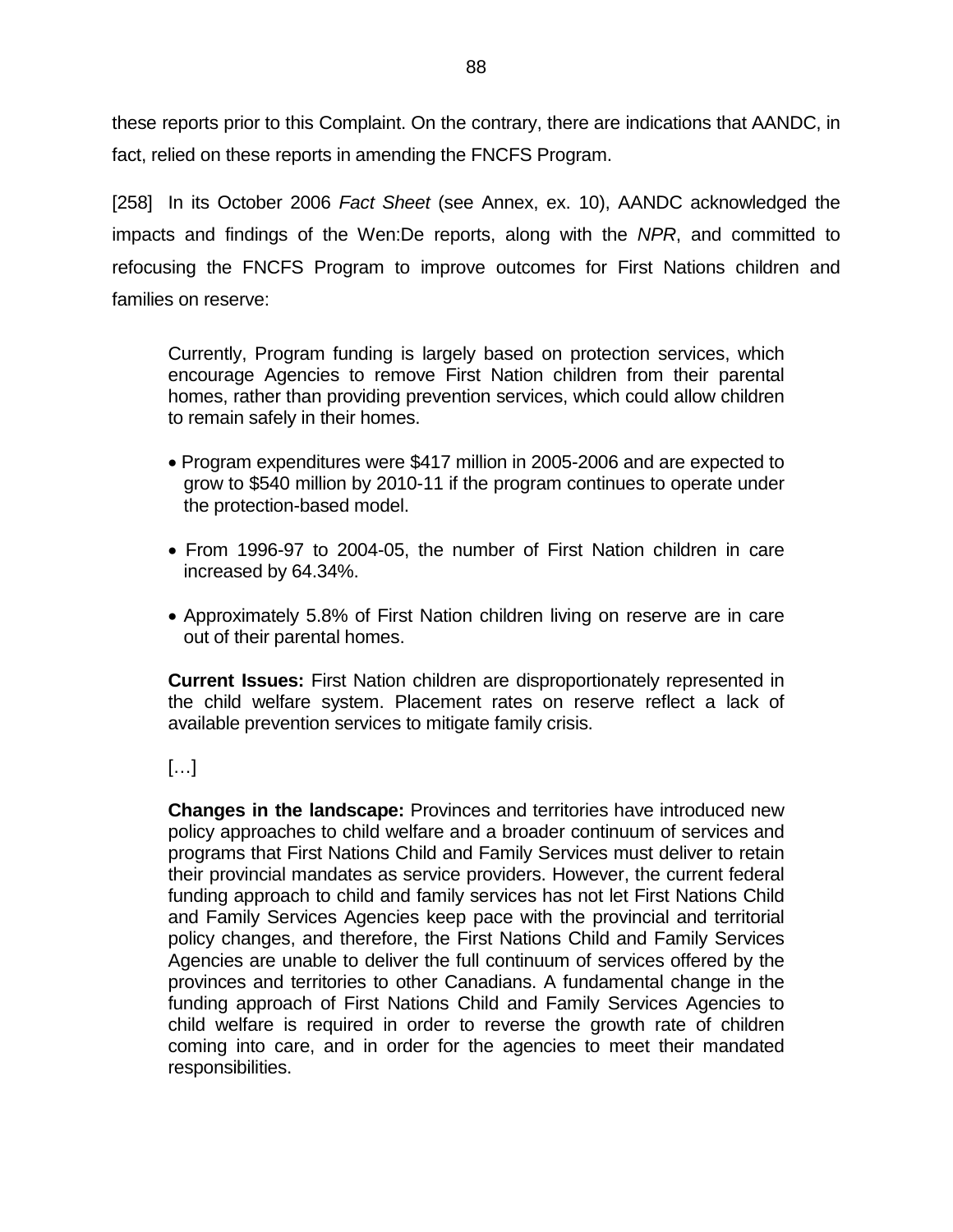**The Future:** A Joint National Policy Review on First Nations Child and Family Services, completed in 2000, recommended that the federal government increase prevention services for children at risk-services that must be provided before considering the removal of the child and placement in out of home care-and that it provide adequate funding for this purpose.

• Indian and Northern Affairs Canada funded research undertaken by the First Nations Child and Family Caring Society of Canada in 2004 and 2005. The reports: *WEN: DE: We are coming to the light of day*, and *WEN: DE: The journey continues*, included recommendations for investments and policy adjustments required to address the shortcomings of the current system. This research will form the basis of Indian and Northern Affairs Canada's request for investments and policy renewal.

# $[...]$

- The Government of Canada is committed to working with First Nations, provincial/territorial, and federal partners and agencies to implement a modernized vision of the First Nations Child and Family Services Program, a program that strives for safe and strong children and youth supported by healthy parents.
- The strategy is to refocus the program from a protection-based approach towards a preventive-based model, promote a variety of care options to provide children and youth with safe, nurturing and permanent homes, and build on partnerships and implement practical solutions to improve child interventions services.

[259] Ms. Murphy and Ms. D'Amico also testified about AANDC's reliance on the *NPR* and Wen:De reports in implementing the EPFA (see *Transcript* Vol. 53 at pp. 46-47; and, Vol. 54 at pp. 50-51).

[260] Internal AANDC documents presented at the hearing also support the department's adherence to the findings in the *NPR* and Wen:De reports. AANDC submits the Panel should rely on the testimony of its witnesses rather than what is found in internal documents, given that many of the authors did not testify before the Tribunal in order to provide context and the documents may merely reflect the opinion of employees at a specific time. Therefore, AANDC submits that the Tribunal should assess the weight of documents contextually, with reference to oral evidence regarding their proper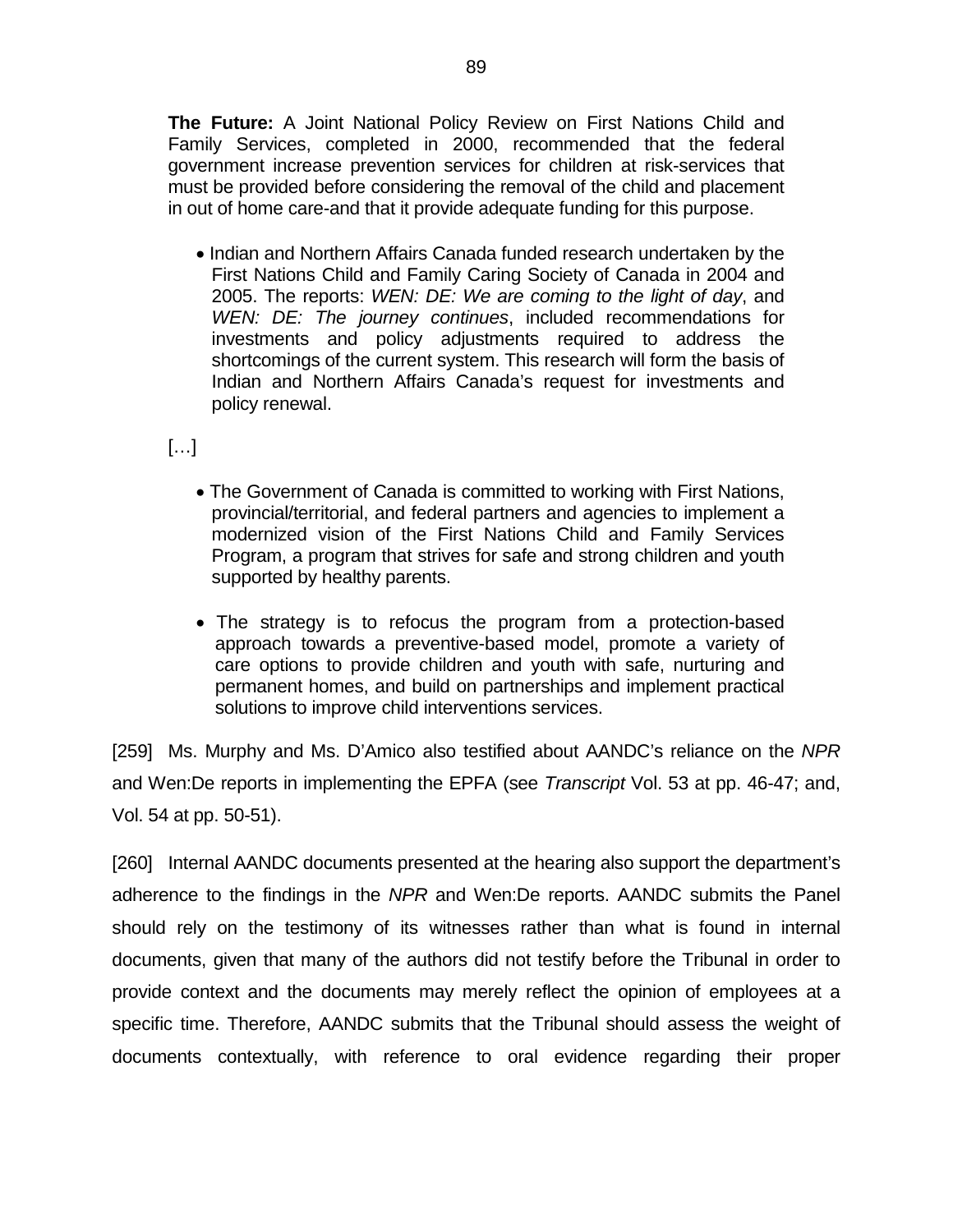interpretation, and considering the scope of the author's authority to prepare the document in question.

[261] The Panel has considered these arguments in weighing the evidence and finds the documents relied upon below to be straightforward and clear. Many of these documents are presentations prepared for, or delivered to, high level AANDC officials. The Panel finds these presentations highly relevant and reliable given they are the means by which information on the FNCFS Program is provided to AANDC management, including Deputy or Assistant Deputy Ministers, in order to inform policy decisions or future requests to Cabinet (see *Transcript* Vol. 54 at pp. 159, 166; and, Vol. 55 at p. 199). Furthermore, the other AANDC documents referred to below corroborate the information found in those presentations.

[262] A 2005 presentation to the 'Policy Committee' refers to the *NPR* by stating: "[a] 2000 review of FNCFS found that Indian Affairs was funding [FNCFS Agencies] 22% less, on average, than their provincial counterparts" (see Annex, ex. 31 at p. 2 [*Policy Committee presentation*]). The *Policy Committee presentation*, at page 3, goes on to state that, despite maintenance expenditures increasing by 7% to 10% annually, the Department only receives a 2% annual adjustment to the departmental budget. According to the *Policy Committee presentation* at page 3, "[a]dditional investments are now required for further stabilization for basic supports with respect to Enhanced Organizational Support, and Maintenance Volume Growth."

[263] The 2005 *Policy Committee presentation* also indicates FNCFS Agencies are threatening to withdraw from service delivery because they cannot deliver provincially mandated services within their current budgets. The presentation continues by stating that provincial governments have written to the Minister of AANDC indicating their concern that the department is not providing sufficient funding to permit FNCFS Agencies to meet provincial statutory obligations. As a result, the *Policy Committee presentation* warns that provinces may refuse to renew the mandates of FNCFS Agencies or give mandates to new agencies (see at p. 4).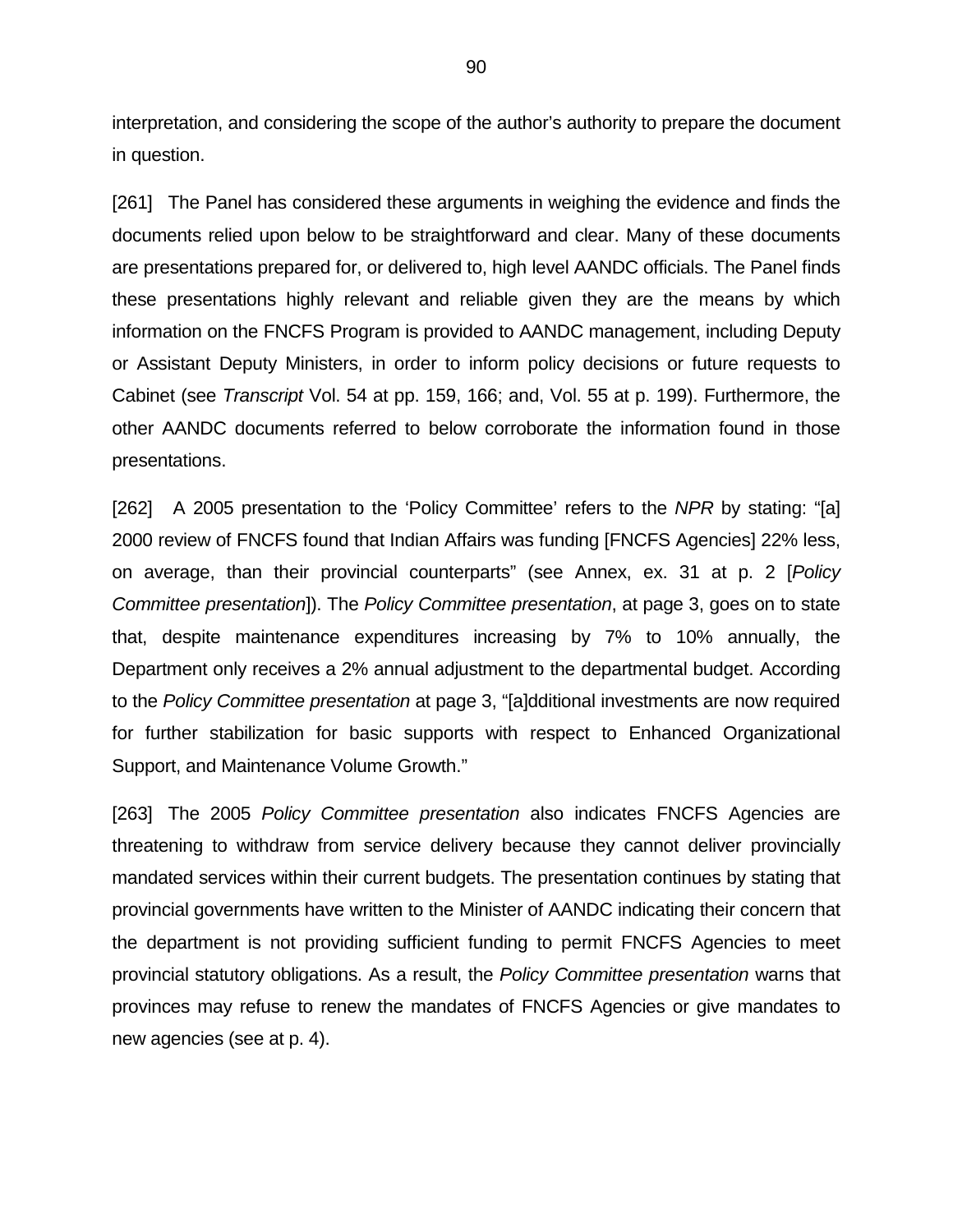[264] In line with the *NPR* and Wen:De reports, the *Policy Committee presentation* states: "In addition to enhanced basic supports for First Nation Child and Family Services, fundamental change in the approach to child welfare is required in order to reverse the growth rate of children coming into care" (at p. 5). In this regard, the presentation proposes transformative measures be put in place to allow investment in prevention services according to provincial legislation and standards (see at p. 6). This "[e]nables the availability of a full spectrum of culturally-appropriate programs and services that would eventually reduce the over representation of First Nations children in the child welfare system" (*Policy Committee presentation* at p. 6). It also "…addresses immediate critical funding pressures and would stabilize the child welfare situation on reserve" (*Policy Committee* presentation at p. 6). Finally, according to the *Policy Committee* presentation, "[i]ncreasing the budget for basic services would enable [FNCFS Agencies] to retain and train staff and meet the increased costs of maintaining operations (e.g. cost of living adjustment, legal fees, insurance, remoteness)" (at p. 6).

[265] Similarly, in another document entitled "First Nations Child and Family Services (FNCFS) Q's and A's", it states:

Circumstances are dire. Inadequate resources may force individual agencies to close down if their mandates are withdrawn, or not extended by the provinces. This would result in provinces taking over responsibility for child welfare, likely at a higher cost to Indian and Norther Affairs Canada.

 $[...]$ 

Over the past decade the trend in child welfare has been towards prevention or least disruptive measures. INAC recognizes that the current funding formula is not flexible enough to follow this trend and needs to be revised. [...]INAC received authority in 2004-2005 to implement a Flexible Funding Option for Maintenance resources. This will permit some agencies to reprofile Maintenance resources to allow for greater flexibility in how these funds are utilized by placing greater emphasis on prevention services.

Incremental Operations funding will assist agencies to a very limited extent in providing additional prevention services. Additional Operations resources will assist agencies in coping with funding pressures resulting from increased legal fees, insurance costs and other operational expenses that have not been adjusted for since Program Review was implemented in 1994-1995.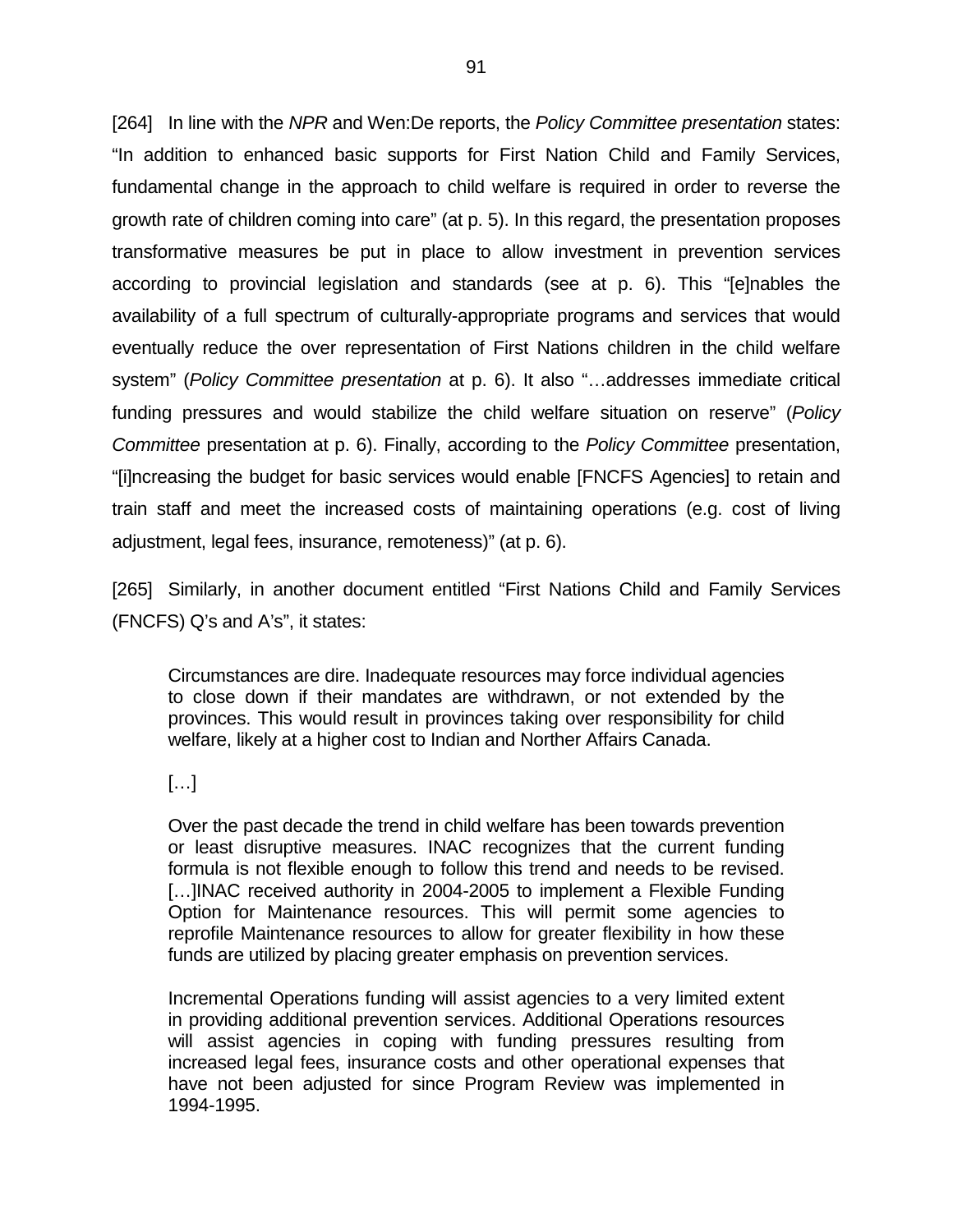(Annex, ex. 32 at pp. 1-2, 5)

[266] Similarly, the *2005 National Program Manual*, at page 14, section 2.2.3, outlines some of the cost pressures experienced by FNCFS Agencies in terms of their operational funding:

Although the authorities are clear on what to be included in the operations formula, First Nations have expressed a concern that because the formula was developed in the late 1980's, legislation, standards and practices have changed significantly. Although the following items are included in the Operations, First Nations have stated that Recipients are under increasing pressures due to changes over time with respect to:

- *Information Technology*: In the late 1980's, use of computers was limited. Today, however, they are vital to operating social programs and services.
- *Prevention (Least disruptive measures)*: Recent trends in provincial and territorial legislation have placed a greater emphasis on prevention. Although prevention resources were included in the current formula, the level of funding may not provide enough resources to meet current needs.
- *Liability Insurance*: As with prevention, the Operations formula includes funding for insurance. However, since September 11, 2001 (9/11) insurance costs have increased dramatically.
- *Legal Costs*: Although legal costs are included in the Operations formula, they have become a larger issue than planned for when the formula was developed. A higher incidence of contested cases plus changes in provincial practice requiring cases to be presented by legal representatives rather than social workers has resulted in higher costs. Further, litigation on behalf of injured children can be very expensive, even when adequate liability insurance is carried.

It is anticipated that the review of the Operational formula will address these issues. At the present time, however, the current authorities must be applied.

#### (Emphasis added)

[267] In another document dealing with AANDC's expenditures on Social Development Programs on reserves it states that, despite the federal government acting as a province in the provision of social development programs on reserve, federal policy for social programs has not kept pace with provincial proactive measures and thus perpetuates the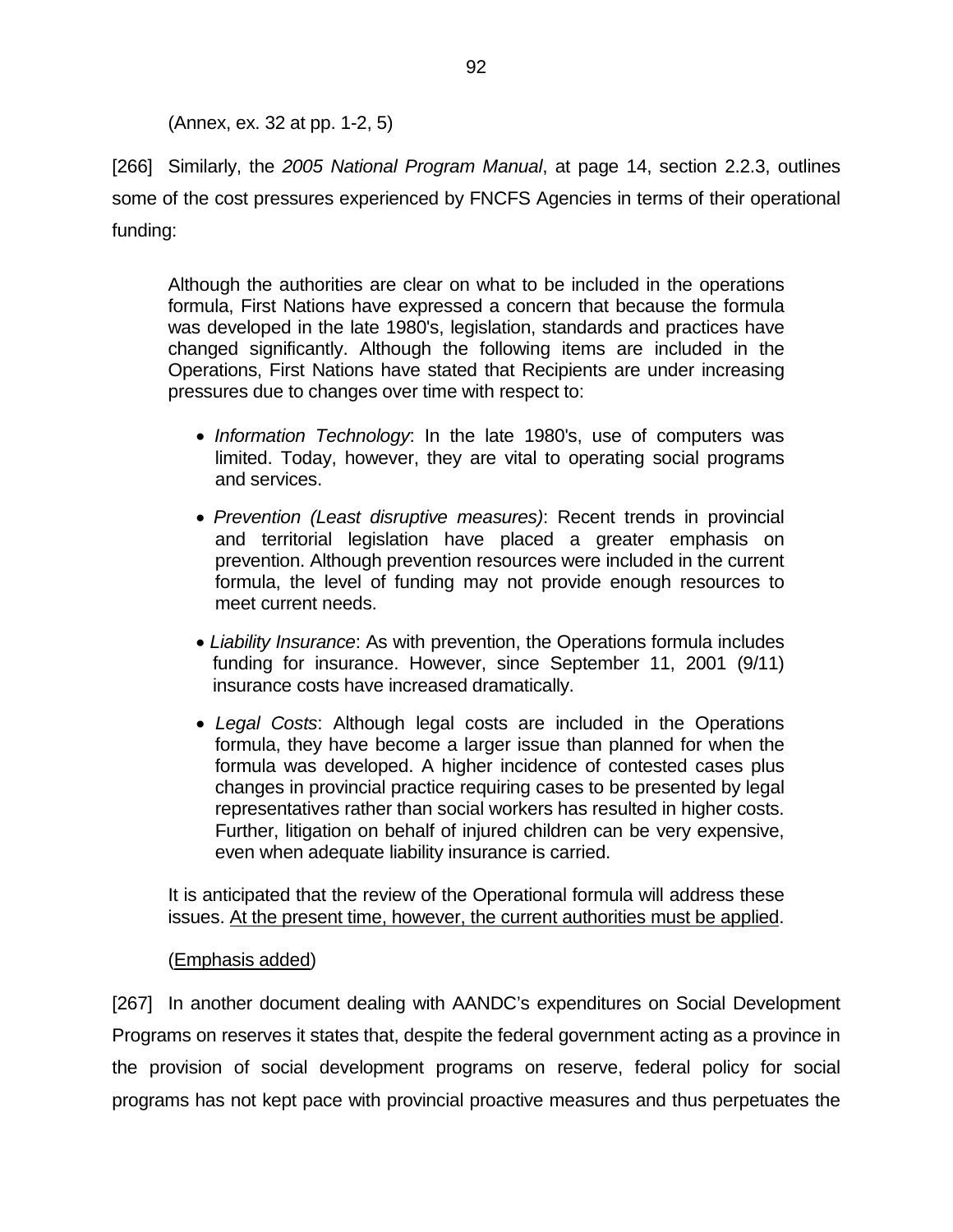cycle of dependency (see Annex, ex. 33 at pp. 1-2 [*Explanations on Expenditures of Social Development Programs* document]). The document describes AANDC's social programs as "…limited in scope and not designed to be as effective as they need to be to create positive social change or meet basic needs in some circumstances" (*Explanations on Expenditures of Social Development Programs* document at p. 2). It goes on to say that if its current social programs were administered by the provinces this would result in a significant increase in costs for AANDC. The document provides the example of the Kasohkowew Child Wellness Society in Alberta, where it would cost an additional \$2.2 million beyond what AANDC currently funds if social services on that reserve reverted back to the province of Alberta (see *Explanations on Expenditures of Social Development Programs* document at p. 2).

[268] Correspondingly, a 2006 presentation regarding AANDC social programs on reserves, including the FNCFS Program, describes those programs as being remedial in focus, not always meeting provincial/territorial rates and standards, and not well-integrated across jurisdictions (see Annex, ex. 34 at p. 5 [*Social Programs presentation*]). With specific regard to the FNCFS Program, the presentation states that "efforts have been concentrated on child protection and removal of the child from the parental home with the result that the children in care rate continues to increase" (see *Social Programs presentation* at p. 5).

[269] In general, the *Social Programs presentation* states that "[m]any First Nation and Inuit children and families are not receiving services reasonably comparable to those provided to other Canadians" (at p. 3). Relatedly, the presentation notes that "[p]rovinces/territories have been critical of [AANDC] funding levels as they do not enable First Nation service providers to meet the standards stipulated in provincial/territorial legislation" (*Social Programs presentation* at p. 6). According to the presentation, the delivery of social programs on reserves is hampered by the absence of legislation, inadequate funding and a division of responsibilities between federal departments which impedes comprehensive program responses (see *Social Programs presentation* at p. 3).

[270] In another presentation, AANDC describes Directive 20-1 as "broken":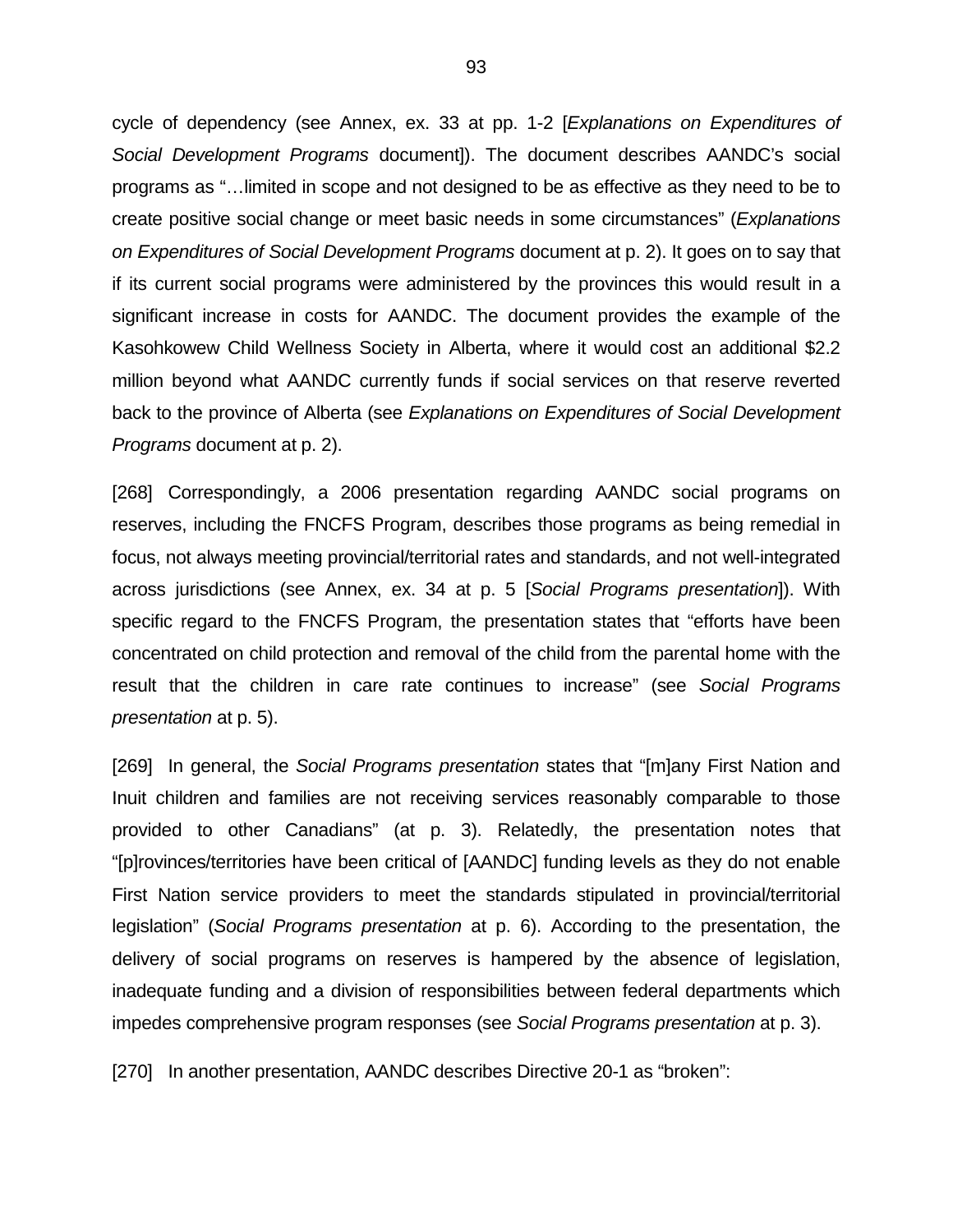The current system is BROKEN, i.e. piecemeal and fragmented

The current system contributes to dysfunctional relationships, i.e. jurisdictional issues (at federal and provincial levels), lack of coordination, working at cross purposes, silo mentality

[…]

The current program focus is on protection (taking children into care) rather than prevention (supporting the family)

 $[...]$ 

Early intervention/prevention has become standard practice in the provinces/territories, numerous U.S. states, and New Zealand

INAC CFS has been unable to keep up with the provincial changes

Where prevention supports are common practice, results have demonstrated that rates of children in care and costs are stabilized and/or reduced

(Annex, ex. 35 at pp. 2-3 [*Putting Children and Families First in Alberta presentation*])

[271] The *Putting Children and Families First in Alberta presentation* touts prevention as

the ideal option to address these problems at page 4:

Early prevention and child-centered outcomes are the missing pieces of the puzzle for FN children and families living on reserve

Early prevention supports the agenda for improving quality of life for children and families thereby leading to improved outcomes in the areas of early childhood development, education, and health

[272] Finally, the *Putting Children and Families First in Alberta presentation* states at page 5:

The facts are clear:

• *Wen:De* Report - Early intervention/prevention is KEY

[…]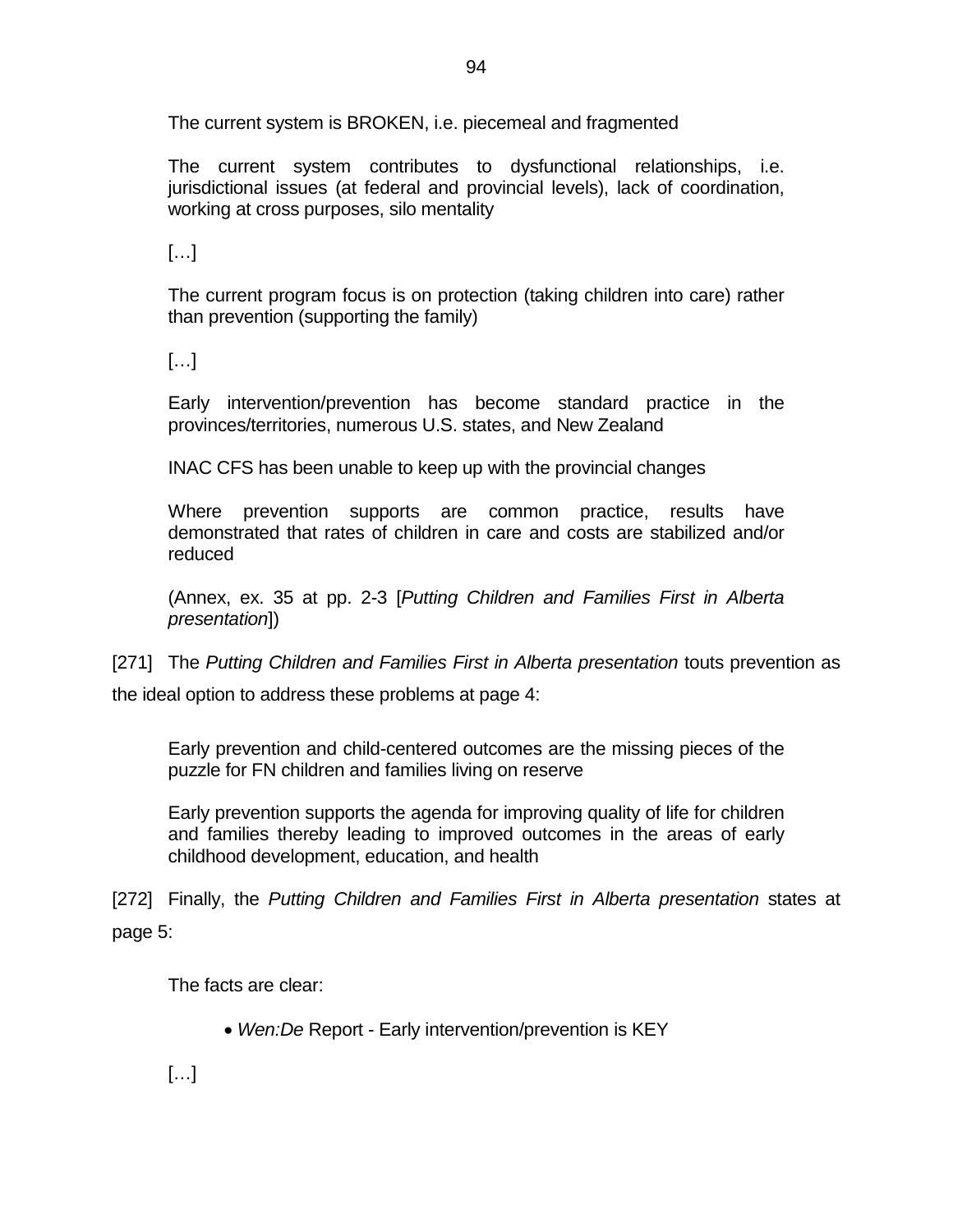• First Nation agencies have been lobbying Canada since 1998 to change the system

[273] AANDC's Departmental Audit and Evaluation Branch also performed its own evaluation of the FNCFS Program in 2007 (see Annex, ex. 14 [*2007 Evaluation of the FNCFS Program*]). The findings and recommendations of the *2007 Evaluation of the FNCFS Program* reflect those of the *NPR* and Wen:De reports. Of note, at page ii, the *2007 Evaluation of the FNCFS Program* makes the following findings:

Although the program has met an increasing demand for services, it is not possible to say that is has achieved its objective of creating a more secure and stable environment for children on reserve, nor has it kept pace with a trend, both nationally and internationally, towards greater emphasis on early intervention and prevention.

The program's funding formula, Directive 20-1, has likely been a factor in increases in the number of children in care and Program expenditures because it has had the effect of steering agencies towards in-care options foster care, group homes and institutional care because only these agency costs are fully reimbursed.

[274] In response to these findings, the *2007 Evaluation of the FNCFS Program* made six recommendations at page iii, including that AANDC:

1. clarify the department's hierarchy of policy objectives for the First Nations Child and Family Services Program, placing the well-being and safety of children at the top;

2. correct the weakness in the First Nations Child and Family Services Program's funding formula, which encourages out-of-home placements for children when least disruptive measures (in-home measures) would be more appropriate. Well-being and safety of children must be agencies' primary considerations in placement decisions;

[275] The *2007 Evaluation of the FNCFS Program* goes on to state that the first step in improving the FNCFS Program is to change Directive 20-1 by providing FNCFS Agencies with a new funding stream that ensures adequate support for prevention work (see at p. 35). In discussing the costs and benefits of increasing the FNCFS Program's focus on prevention, the cost estimates provided in *Wen:De Report Three* are outlined, including the \$22.9 million for new management information systems, capital costs (buildings,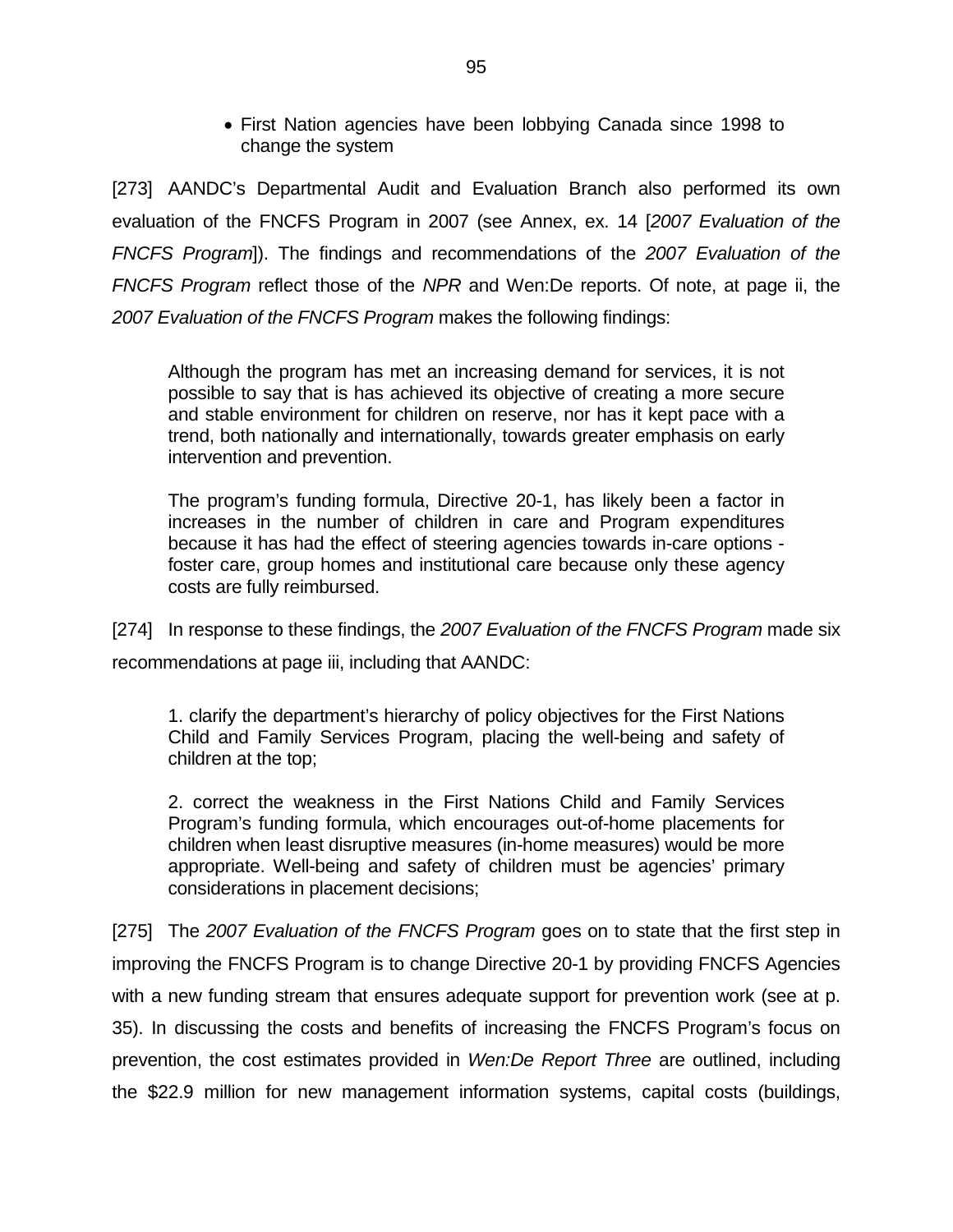vehicles and office equipment), and insurance premiums; and, the \$86.4 million for annual funding needs for such things as an inflation adjustment to restore funding to 1995 levels, adjusting the funding formula for small and remote agencies, and increasing the operations base amount from \$143,000 to \$308,751 (see *2007 Evaluation of the FNCFS Program* at pp. 35-36).

[276] In a September 11, 2009 response to questions raised by the Standing Committee on Aboriginal Affairs and Northern Development, Deputy Minister Michael Wernick described the EPFA as an "…approach that will result in better outcomes for First Nation children" (Annex, ex. 36). Mr. Wernick's response indicates AANDC's awareness of the impacts that the structure and funding for the FNCFS Program under Directive 20-1 has on the outcomes for First Nations children.

[277] Similarly, at the hearing, Ms. Murphy described the EPFA as follows:

MS MacPHEE: Okay. And I think you touched on this earlier, but I wanted to get you to elaborate a little bit more. Could you tell us a little bit how, more specifically maybe, the new Enhanced Prevention Focused Approach was developed? You know, what was the impetus for developing this new approach?

MS MURPHY: We weren't getting good outcomes. MS MURPHY: We were having challenges with First Nations, we were having challenges with the number of children in care, and we wanted to reduce that number and we wanted to have kids be safe and we wanted to avoid having kids having to come into care. I mean, the challenge for first Nations communities -- and I'm sure this has already been outlined here by others, is that, especially for small, remote communities, when child needs to be taken into care, sometimes there's not community-based options, so the child may not stay in that community. And taking a child away from their family and from their community has impacts for sure. So we wanted to find community-based solutions so kids could stay in their communities, be close to – and hopefully have the families be able to be reunited. So we wanted to do that early intervention work which would actually avoid having to have the children actually being removed from their parental home and perhaps being located outside at a distance from their community.

(*Transcript* Vol. 54 at pp.49-50)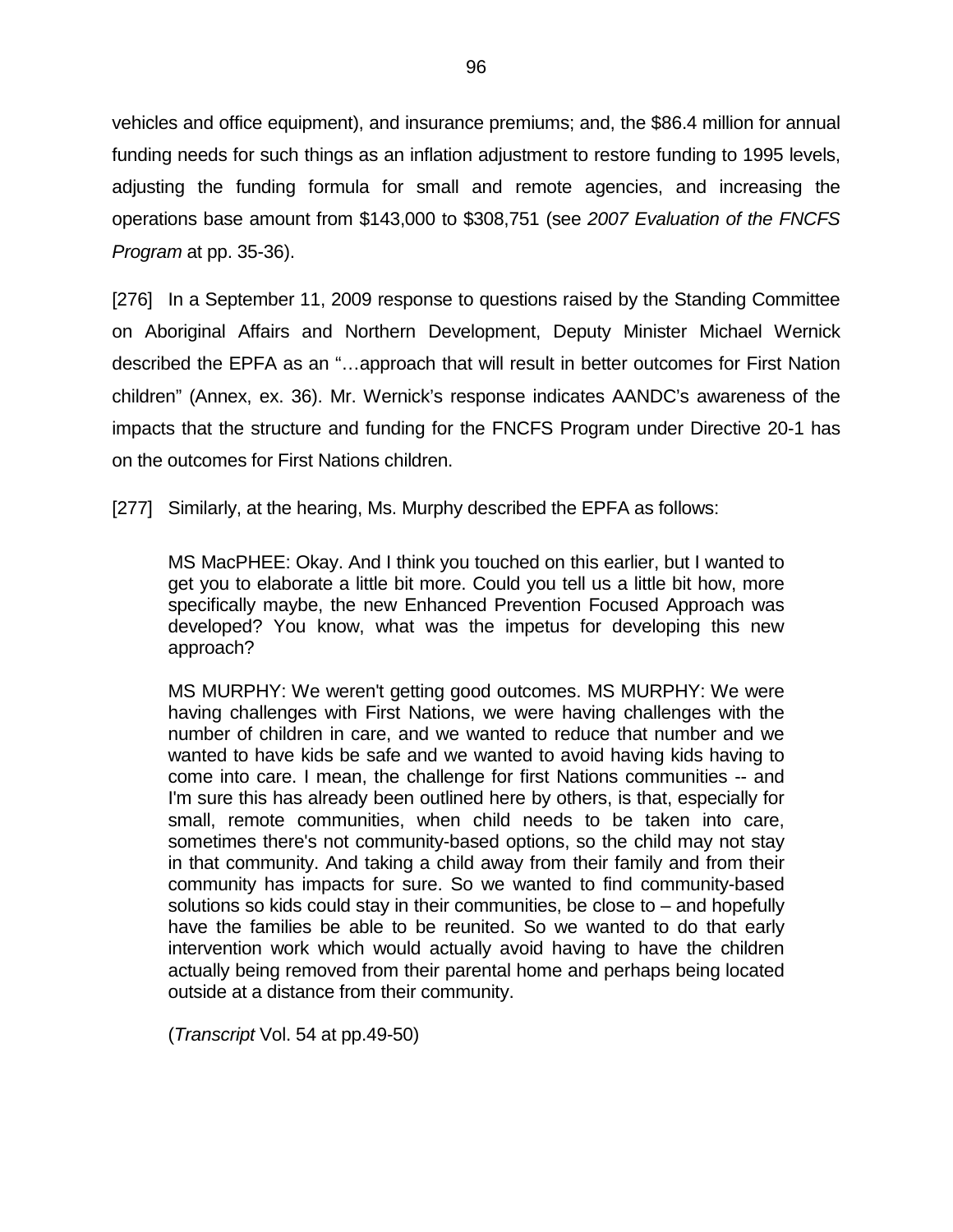[278] However, as the *2008 Report of the Auditor General of Canada*, the *2009 Report of the Standing Committee on Public Accounts*, the *2011 Status Report of the Auditor General of Canada,* and the *2012 Report of the Standing Committee on Public Accounts* pointed out, while the EPFA is an improvement on Directive 20-1, it still relies on the problematic assumptions regarding children in care, families in need, and population levels to determine funding. Furthermore, many provinces and the Yukon remain under Directive 20-1 despite AANDC's commitment to transition those jurisdictions to the EPFA.

[279] AANDC argues the *2008 Report of the Auditor General of Canada,* and the *2011 Status Report of the Auditor General of Canada*, should also be given minimal weight since the authors of the reports were not called to substantiate the documents or provide the context of statements or opinions contained therein. Additionally, AANDC argues these reports are not probative of the facts in issue.

[280] The Panel rejects AANDC's arguments concerning the *2008 Report of the Auditor General of Canada* and the *2011 Status Report of the Auditor General of Canada*. The Auditor General of Canada did not testify before the Tribunal as she or he is not a compellable witness (see section 18.1 of the *Auditor General Act*). Nevertheless, the Panel is satisfied the *2008 Report of the Auditor General of Canada* and *2011 Status Report of the Auditor General of Canada* are highly reliable, relevant, and clear. They are written to report findings in a comprehensive manner so as to allow Parliament and all Canadians to understand its recommendations. As stated at section 7(2) of the *Auditor General Act*, reports of the Auditor General of Canada are filed annually with the House of Commons in order to "…call attention to anything that he considers to be of significance and of a nature that should be brought to the attention of the House of Commons…".

[281] Given that the Auditor General is an independent public office in Canada, serving the interests of all Canadians, it would be unreasonable to expect the Panel give little or no weight to the report and findings in the *2008 Report of the Auditor General of Canada* and the *2011 Status Report of the Auditor General of Canada*, especially given the fact that many findings in the reports are specific to the FNCFS Program. In addition, as was outlined above, AANDC publicly accepted the recommendations emanating from the *2008 Report of the Auditor General of Canada* and the *2011 Status Report of the Auditor*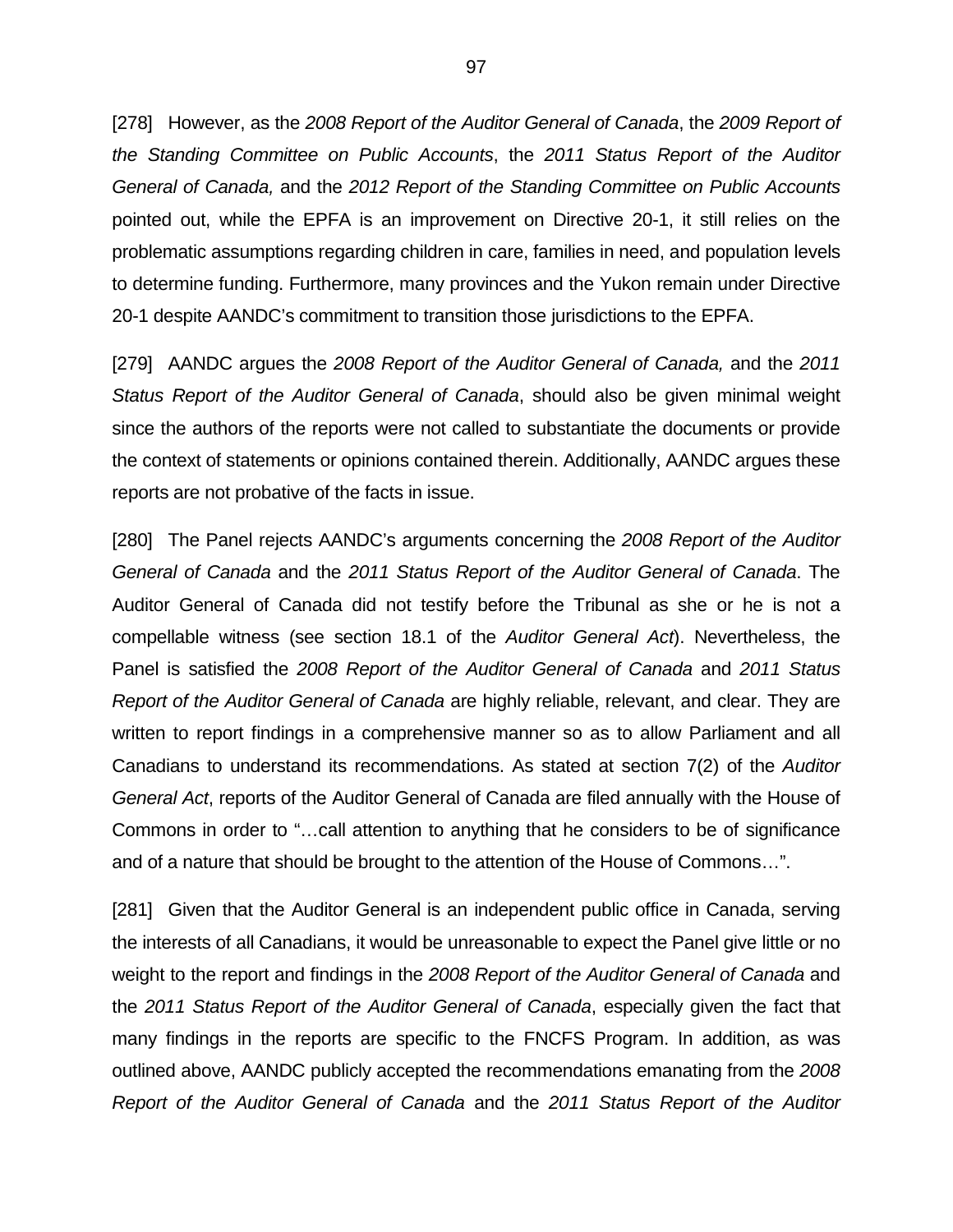*General of Canada*, reinforcing the reports' relevance and reliability in this matter. The Panel accepts the findings of the *2008 Report of the Auditor General of Canada* and the *2011 Status Report of the Auditor General of Canada.*

[282] Similarly, the Panel finds the *2009 Report of the Standing Committee on Public Accounts* and the *2012 Report of the Standing Committee on Public Accounts* to be highly relevant and reliable in this case. In addition to the fact that the reports relate directly of the FNCFS Program, they are also authored by elected officials performing public duties for the benefit of all Canadians. High ranking officials from AANDC were able to testify before the Committee and, in doing so, acknowledged the findings in those reports. Again, the Panel accepts the findings of the *2009 Report of the Standing Committee on Public Accounts* and the *2012 Report of the Standing Committee on Public Accounts*.

[283] The statements of the Deputy Minister and Assistant Deputy Minister before the Standing Committee on Public Accounts also indicate that they viewed the EPFA as the solution to address the flaws in Directive 20-1. Again, internal AANDC documents support the findings in the *2008 Report of the Auditor General of Canada*, the *2009 Report of the Standing Committee on Public Accounts*, the *2011 Status Report of the Auditor General of Canada* and the *2012 Report of the Standing Committee on Public* Accounts, regarding the need to transition those jurisdictions still under Directive 20-1 to the EPFA, while also acknowledging the need to improve the EPFA.

[284] In 2010, AANDC's Evaluation, Performance Measurement and Review Branch did its own evaluation of the implementation of the EPFA in Alberta (see Annex, ex. 37 [*AANDC Evaluation of the Implementation of the EPFA in Alberta*]). The evaluation found that the design of the EPFA was a move in the right direction with potential for positive outcomes. However, it identified some challenges with the EPFA model, including: timing, provincial requirements, human resources shortages, salaries, support from government/agency management, community linkages, training and geographical isolation. All these were considered by FNFCS Agencies to be essential to the successful implementation of the approach. An additional challenge identified is ensuring that reliable data is collected to allow for accurate performance measurement and some comparability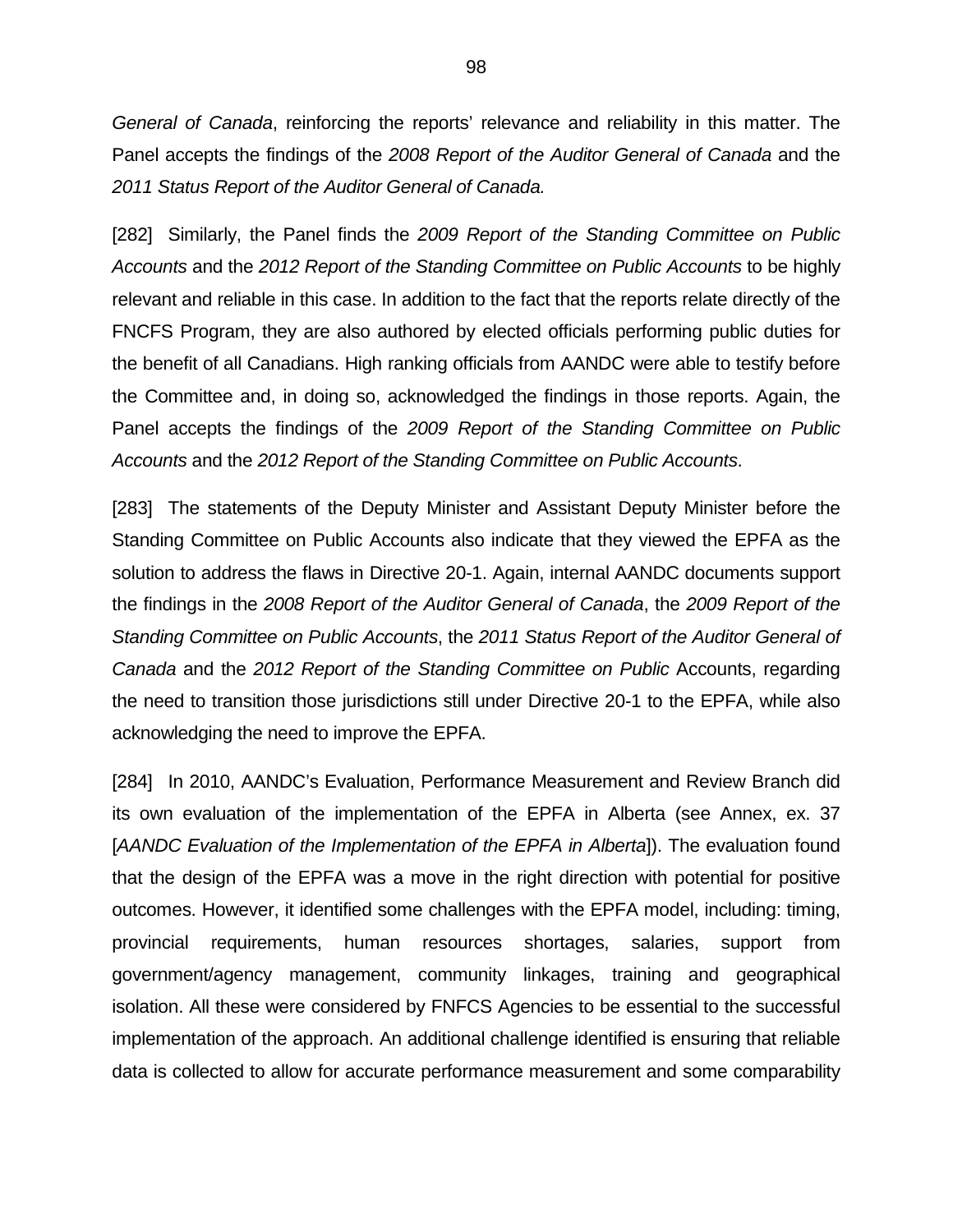of prevention services (see *AANDC Evaluation of the Implementation of the EPFA in Alberta* at pp. vi, 11,16-17, 21-24).

[285] Moreover, the evaluation noted that, as the EPFA is based on an annual allocation for most aspects and some pieces being determined by a formula, "there is not the flexibility to respond quickly to changes in provincial policy or other external drivers…" (*AANDC Evaluation of the Implementation of the EPFA in Alberta* at p. 27). According to the evaluation, this lack of flexibility "…is common to INAC programs that adhere to provincial legislation and […] [is] an in-built risk to the program" (*AANDC Evaluation of the Implementation of the EPFA in Alberta* at p. 27).

[286] Furthermore, several jurisdictional issues were identified as challenging the effectiveness of service delivery, notably the availability and access to supportive services for prevention. In this regard, the evaluation noted that a common implementation challenge for FNCFS Agencies was the need for specialized services at the community level (for example, Fetal Alcohol Spectrum Disorder assessments, therapy, counselling and addictions support). Moreover, the evaluation found of key importance the availability and access to supportive services for prevention. According to the evaluation, these services are not available through AANDC funding, though they are provided by other government departments and programs either on reserve or off reserve (see *AANDC Evaluation of the Implementation of the EPFA in Alberta* at pp. 16-18, 21-24).

[287] The evaluation recommended revisiting the EPFA funding model within the next year to learn from the past two years of implementation and to incorporate additional resources to address some of the issues faced by rural and remote communities. As part of this review, it recommended AANDC also determine if the calculations that are based on assumed population of children in care are relevant in achieving desired outcomes (see *AANDC Evaluation of the Implementation of the EPFA in Alberta* at p.i).

[288] In 2012, the Evaluation, Performance Measurement and Review Branch of AANDC also did its own evaluation of the implementation of the EPFA in Saskatchewan and Nova Scotia (see Annex, ex. 38 [*AANDC Evaluation of the Implementation of the EPFA in*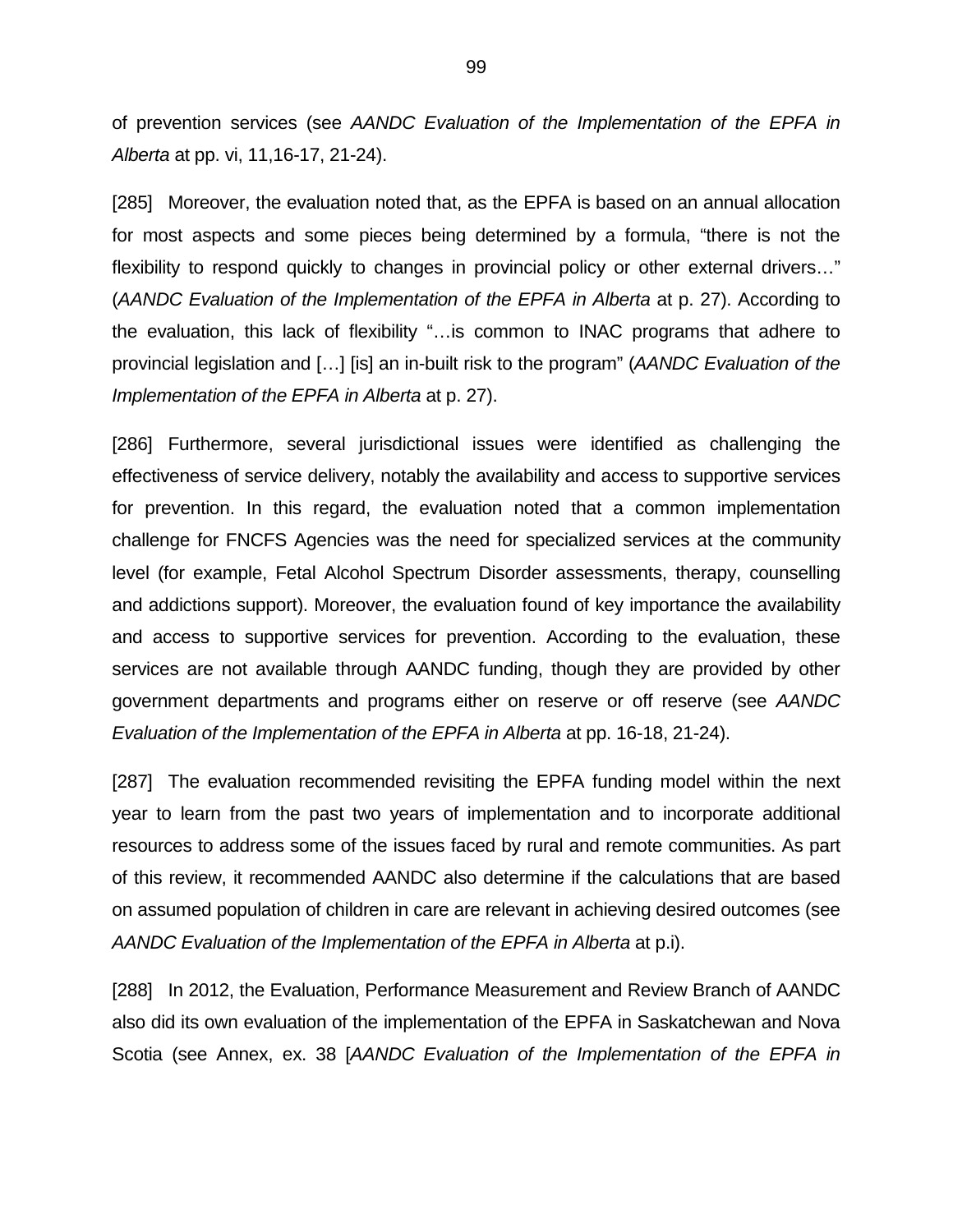*Saskatchewan and Nova Scotia*]; see also, Annex, ex. 39). Again, the findings are in line with those of the other reports on the FNCFS Program.

[289] The 2012 evaluation found it was unclear whether the EPFA is flexible enough to accommodate provincial funding changes (see *AANDC Evaluation of the Implementation of the EPFA in Saskatchewan and Nova Scotia* at p. 51). It noted both the Saskatchewan and Atlantic regional offices struggle to effectively perform their work given staffing limitations, including staffing shortages, caseload ratios that exceed the provincial standard, and difficulty recruiting and retaining qualified staff, particularly First Nation staff (see *AANDC Evaluation of the Implementation of the EPFA in Saskatchewan and Nova Scotia* at p. 51). Capital expenditures on new buildings, new vehicles and computer hardware were identified as being necessary to achieve compliance with provincial standards, but also as making FNCFS Agencies a more desirable place to work. However, these expenditures were not anticipated when implementing the EPFA and were identified as often being funded through prevention dollars (see *AANDC Evaluation of the Implementation of the EPFA in Saskatchewan and Nova Scotia* at p. 49).

[290] One of the main challenges identified in the implementation of the EPFA in Saskatchewan and Nova Scotia was unrealistic expectations, largely by community leadership, of what agencies are able to achieve with the funding they receive. According to the evaluation, community leadership occasionally expect agencies to cover costs that are social in nature but that do not fall under the agency's eligible expenditures. That is, the conditions which contribute most to a child's risk are conditions that the child welfare system itself does not have the mandate or capacity to directly address, including economic development, health programing, education and cultural integrity (see *AANDC Evaluation of the Implementation of the EPFA in Saskatchewan and Nova Scotia* at pp. 35, 49, 51). The *AANDC Evaluation of the Implementation of the EPFA in Saskatchewan and Nova Scotia* states, at page 49: "AANDC could improve its efficiency by having a better understanding of other AANDC or federal programming that affect children and parents requiring child and family services and facilitating the coordination of these programs".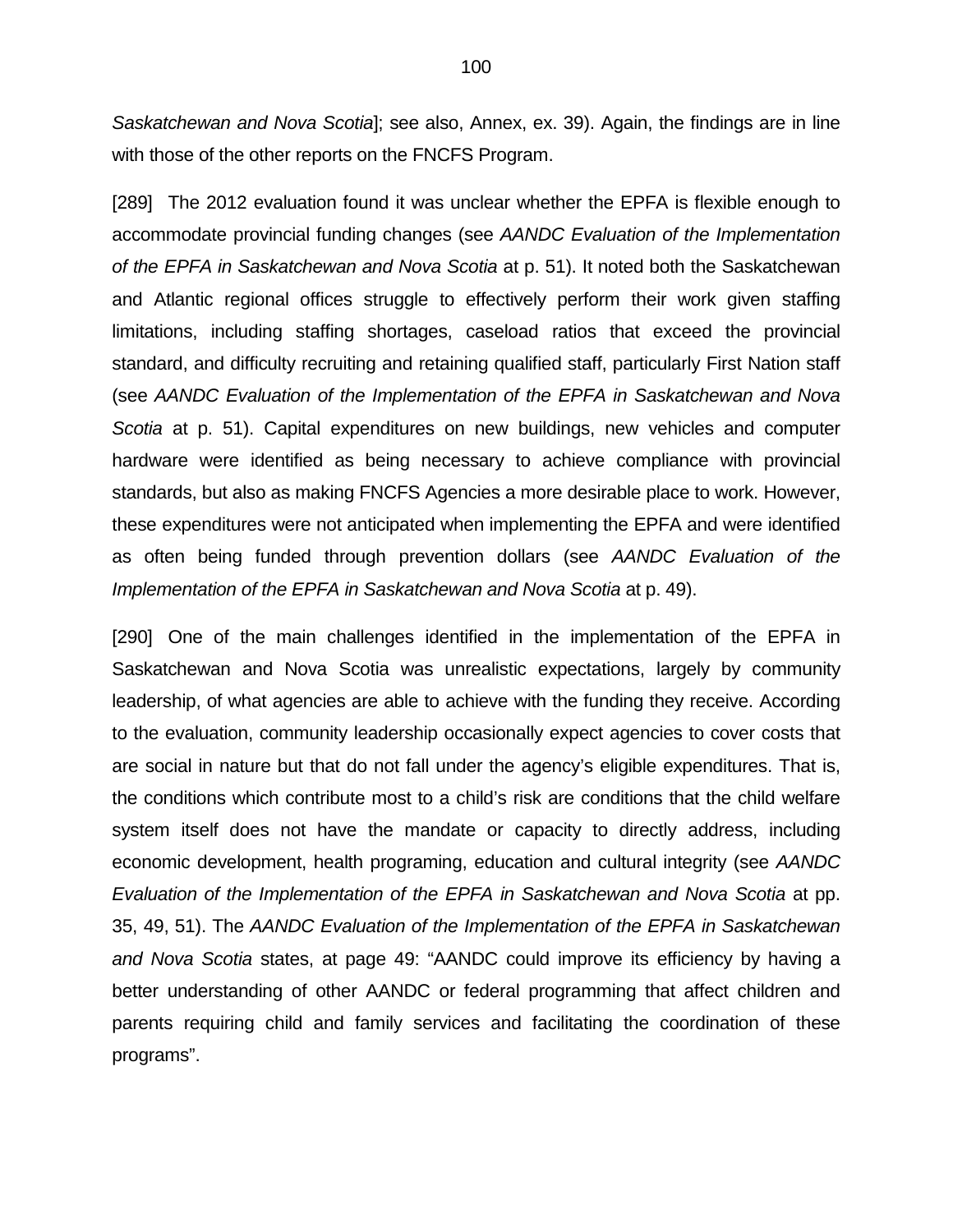[291] Difficulties based on remoteness were also identified as a main challenge in Saskatchewan and Nova Scotia. One third of agencies reported high cost and time commitments required to travel to different reserves, along with the related risks associated with not reaching high-risk cases in a timely manner. In Nova Scotia, where there is only one FNCFS Agency with two offices throughout the province, the evaluation noted it can take two to three hours to reach a child in the southwestern part of the province. On the other hand, the provincial model is structured so that its agencies are no more than a half-hour away from a child in urgent need. In extreme cases, the Nova Scotia FNCFS Agency has had to rely on the provincial agencies for assistance. According to the evaluation, because of these issues the province of Nova Scotia has recommended that AANDC provide funding to support a third office in the southwestern part of the province (see *AANDC Evaluation of the Implementation of the EPFA in Saskatchewan and Nova Scotia* at pp. 35-36).

[292] In an August 2012 presentation, entitled "First Nations Child and Family Services Program (FNCFS) The Way Forward", Ms. Odette Johnson, Director of the Children and Family Services Directorate of AANDC outlined to Françoise Ducros, Assistant Deputy Minister, ESDPPS, the need to reassess the EPFA (see Annex, ex. 40 [the *Way Forward presentation*]). The purpose of the presentation was "[t]o provide options and seek approval for next steps in the reform of the FNCFS Program" (*Way Forward presentation* at p. 2). It identifies the drivers behind this reform as: the provincial/territorial shift to prevention, the high numbers/costs of First Nation children in care, AANDC internal audits and evaluations of the FNCFS (along with those of the Auditor General), the reports of Parliamentary Committees, the human rights complaint, and child advocate reports and other research (see the *Way Forward presentation* at p. 5).

[293] According to the *Way Forward presentation*, "[a]udits and evaluations of between 2008 and 2012 demonstrate a need for the EPFA, but also a need to annually review the EPFA formula as constant provincial changes make it difficult to stay current and enable Agencies to provide a full range of child welfare services" (at p. 9). Furthermore, "[p]rovinces have been shifting their caseloads towards greater emphasis on intake and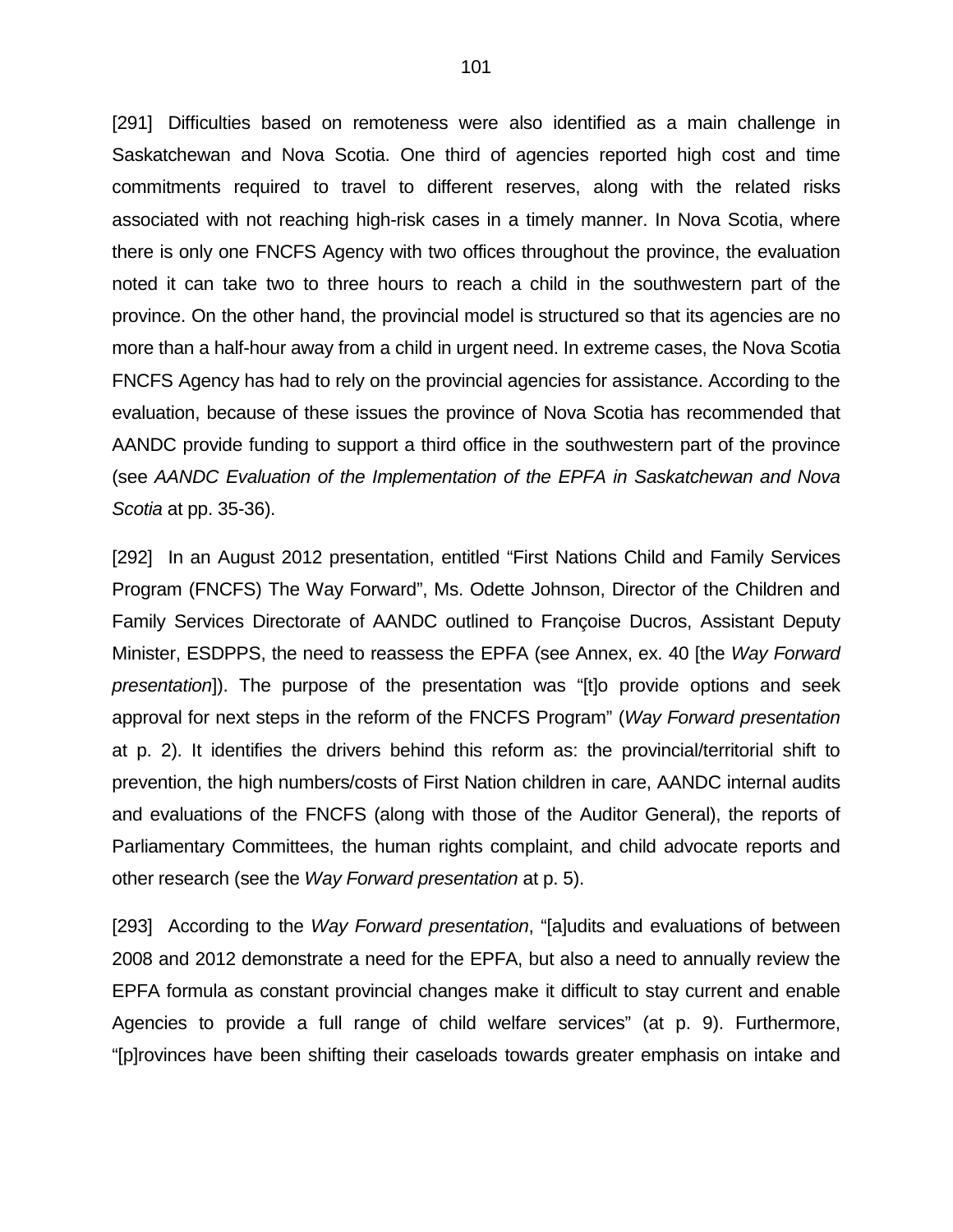investigation which may not have been part of original EPFA discussions and are now creating pressures on Agencies" (see the *Way Forward presentation* at p. 9).

[294] At page 13, the *Way Forward presentation* provides a comparative table of "where we are" and "where we need to go":

| Where we are                                                                                                      |                   | Where we need to go                                                                                                                                                                 |
|-------------------------------------------------------------------------------------------------------------------|-------------------|-------------------------------------------------------------------------------------------------------------------------------------------------------------------------------------|
| Taking children into care and some<br>work with families in the home                                              | $\longrightarrow$ | Taking children in care for critical cases<br>but more with the families in the home.                                                                                               |
| Fund agencies and provinces for<br>basic protection services and some<br>prevention with families in the home.    | $\rightarrow$     | Either fund full range of services provided<br>by provinces (differs among jurisdictions)<br>OR transfer child welfare on reserve to<br>the Provincial/Territorial governments.     |
| Initial investments in EPFA in 6<br>jurisdictions but not necessarily<br>addressing all aspects of child welfare. | $\rightarrow$     | EPFA in all jurisdictions fully costed at<br>\$108.13M, supporting all aspects of child<br>welfare including intake, early<br>intervention and allowing for<br>developmental phase. |
| Developing some capacity for<br>prevention in communities.                                                        | $\rightarrow$     | All communities have capacity in<br>prevention.                                                                                                                                     |

[295] The presentation proposes three options to address these issues: (1) implement EPFA in the remaining jurisdictions; (2) expand the EPFA with increased investments to address cost drivers, including implementing the model in the remaining jurisdiction; and, (3) transfer the program to the provinces/territories.

[296] Under option 1, the costs of transferring the remaining jurisdictions to EPFA are estimated at: \$21 million for British Columbia; \$2 million for the Yukon; \$5 million for Ontario; \$2 million for New Brunswick; and, \$2 million for Newfoundland and Labrador. (see *Way Forward presentation* at p. 15). There is also an additional \$4 million listed for "Maintenance" which Ms. Murphy explained as an infusion of additional funds to avoid having to re-allocate money from elsewhere in AANDC to cover additional costs that go beyond the standard funding formula (see *Transcript* Vol. 54 at pp. 167-168). Furthermore, an additional \$2 million is estimated for "Strength and Accountability" to allow AANDC to better administer the FNCFS Program internally (see testimony of S. Murphy, *Transcript* Vol. 54 at pp. 168).

[297] The presentation lists as a "PRO" for this option the recognition that the FNCFS Program cannot address all root causes of the over-representation of children in care.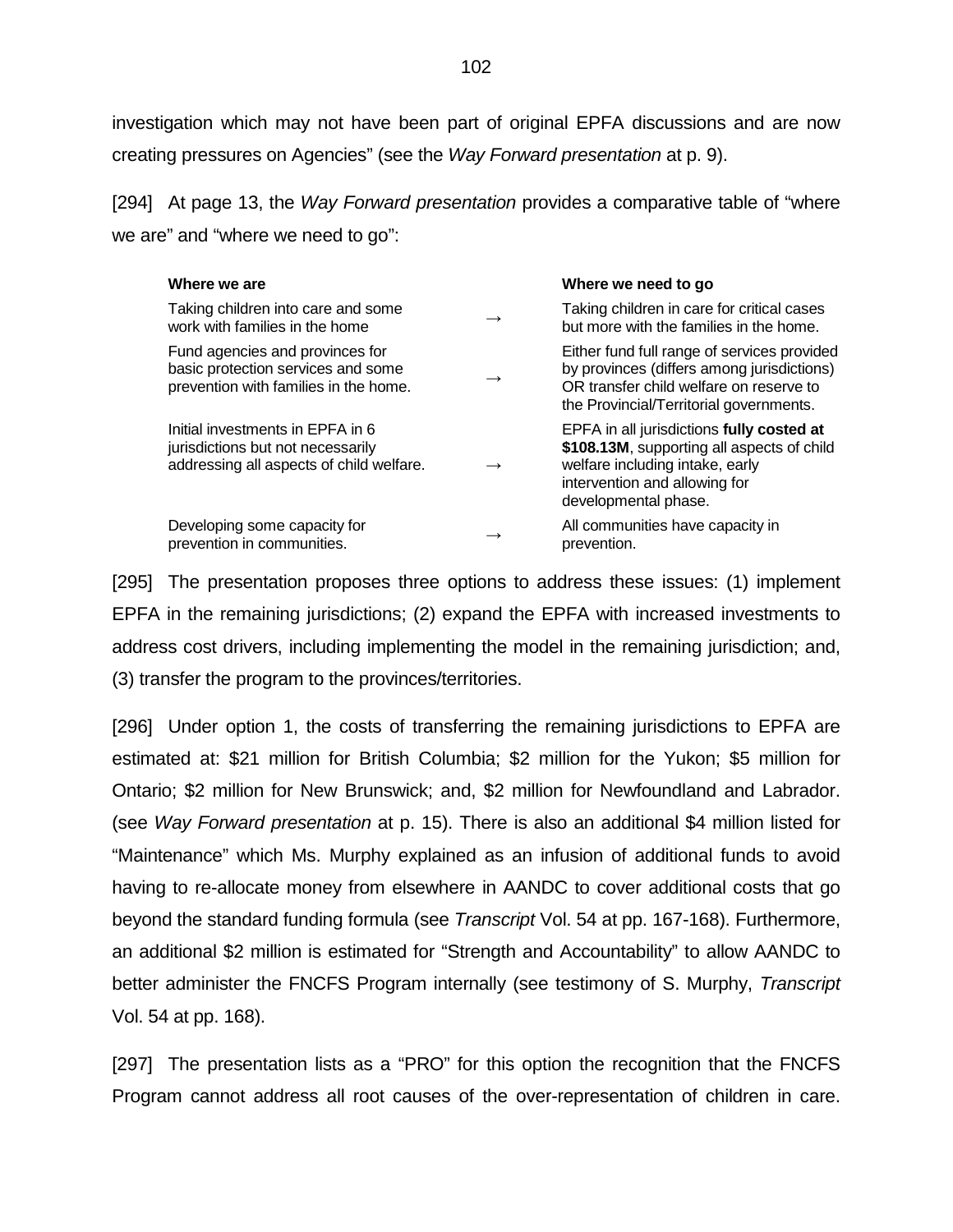Under "CONS" it states the "5-year EPFA funding envelope may not be addressing provincial cost drivers or funding pressures related to the operational efficiencies of Agencies" (*Way Forward presentation* at p. 15). According to Ms. Murphy, who stated she had signed off on the presentation, the major cost drivers are increases in the rates for maintaining children in care, growth in the number of children that come into care and salary increases (see *Transcript* Vol. 54 at pp. 158-159, 179 and 181). She elaborated on the "CON" for option 1 as follows:

So with this option we were talking about maintenance, but we weren't necessarily dealing with all of the cost drivers that we were observing.

So, as an example, we know that the cost of foster care is going up and so, Agencies are trying to pay those bills and we hadn't properly calculated that in our model.

This option wasn't trying to re-stabilize the existing EPFA jurisdictions for the cost changes that had happened since we introduced the funding models, it was really about the five. So it was sort of the minimum option at the time.

(*Transcript* Vol. 54 at p. 169)

[298] For option 2, the implementation of the expanded EPFA in the remaining jurisdictions is estimated at \$65.03 million, while topping-up the existing EPFA jurisdictions is estimated at \$43.10 million, for a total of \$108.13 million. In addition to these amounts, the presentation indicates that a 3% escalator will be required every year. The "PROS" of this option are that it ensures agencies are able to meet changing provincial standards and salary rates while maintaining a high level of prevention programming; and, that funding remains reasonably comparable with provinces and territories. Under "CONS", the presentation states: "Option 2 is more costly than Status Quo EPFA implementation" (*Way Forward presentation* at p. 16). During testimony, Ms. Murphy was asked whether the "PROS" of this option suggest that AANDC is not able to provide a reasonably comparable level of services under the FNCFS Program. Ms. Murphy responded:

It has always been our intention to provide reasonably comparable services.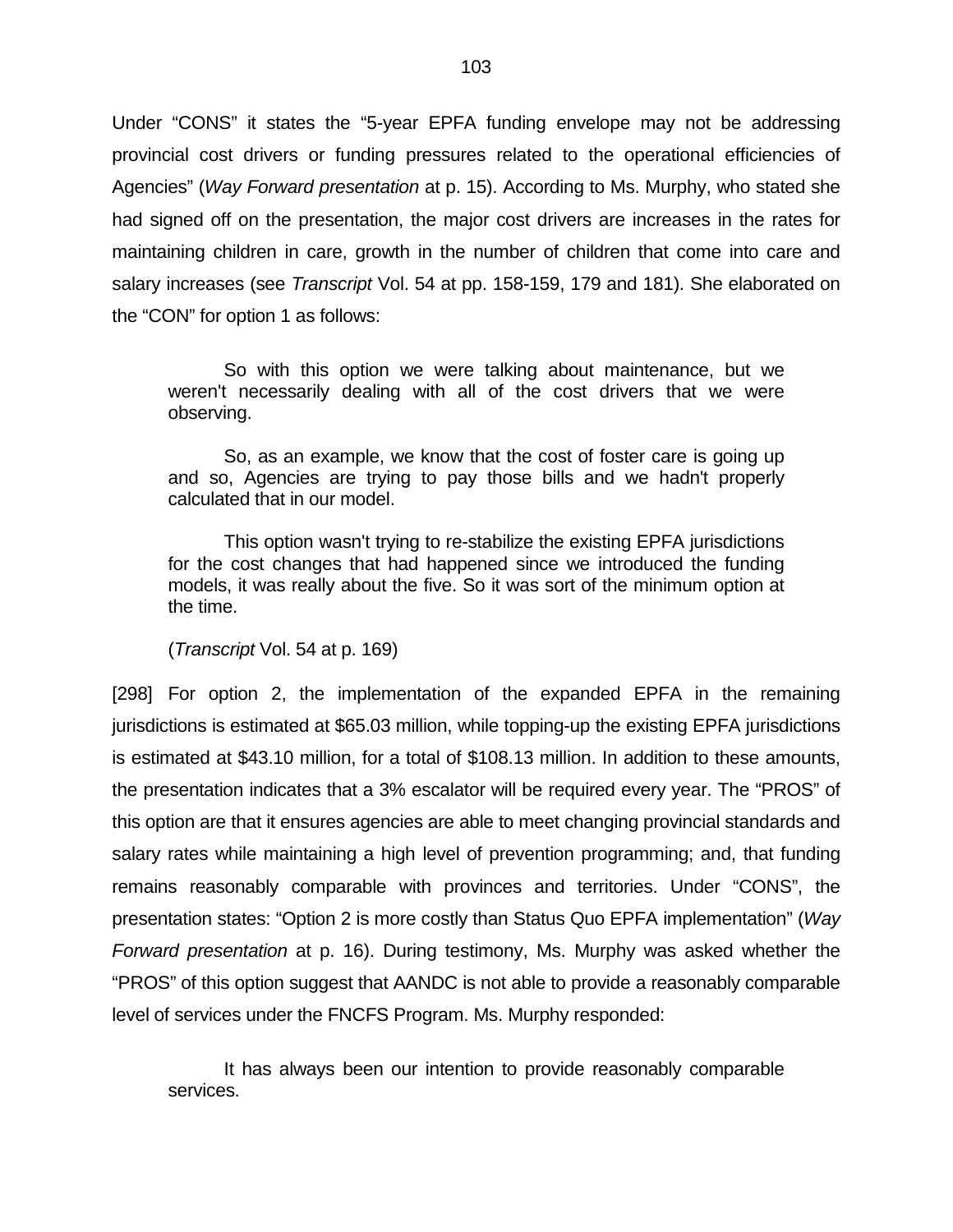We were noticing trends in increasing kids in care and we were having stresses in our budget to be able to maintain those levels and, of course, the Department's doing re-allocations, but we weren't – we noticed changes for sure and we needed to keep up with those changes and we weren't necessarily being successful in all cases of being able to do that.

(*Transcript* Vol. 54 at pp. 163-164)

[299] Finally, the third option of transferring child welfare on reserve to the provinces/territory does not have an estimated cost, but the presentation indicates there is "[p]otential for dramatic increases in costs" (*Way Forward presentation* at p. 17). As Ms. Murphy put it:

it's certainly expected that if you were to ask someone else to start to take on the delivery of a program, they're going to have their administrative cost structure, they're going to potentially look for funds to offset the cost of them assuming that role.

### […]

It doesn't mean that it would. We didn't -- necessarily hadn't costed any of that, but we wanted to at least highlight that there might be a potential for an increase in costs because we might have to absorb, for instance, increased administrative costs that weren't necessarily there right now in the way that we're funding individual Agencies.

And other costs, we don't know. They may want to negotiate other things as part and parcel of taking on that responsibility and we wouldn't wait until you got to negotiation to find out what that was.

(*Transcript* Vol. 54 at pp. 166-167).

[300] The "PROS" of option 3 include: comparability issue would be resolved and better oversight/compliance of child and family services on reserve. Along with the potential for a dramatic increase in costs, the presentation also includes as "CONS" for this option that support for all First Nations is uncertain, and that it involves complimentary programs, therefore, it is a big task to implement and involves cost implications beyond AANDC (*Way Forward presentation* at p. 17).

[301] Following on the *Way Forward presentation*, in two similar presentations in October and November 2012, Ms. Murphy expanded on the options for reforming the FNCFS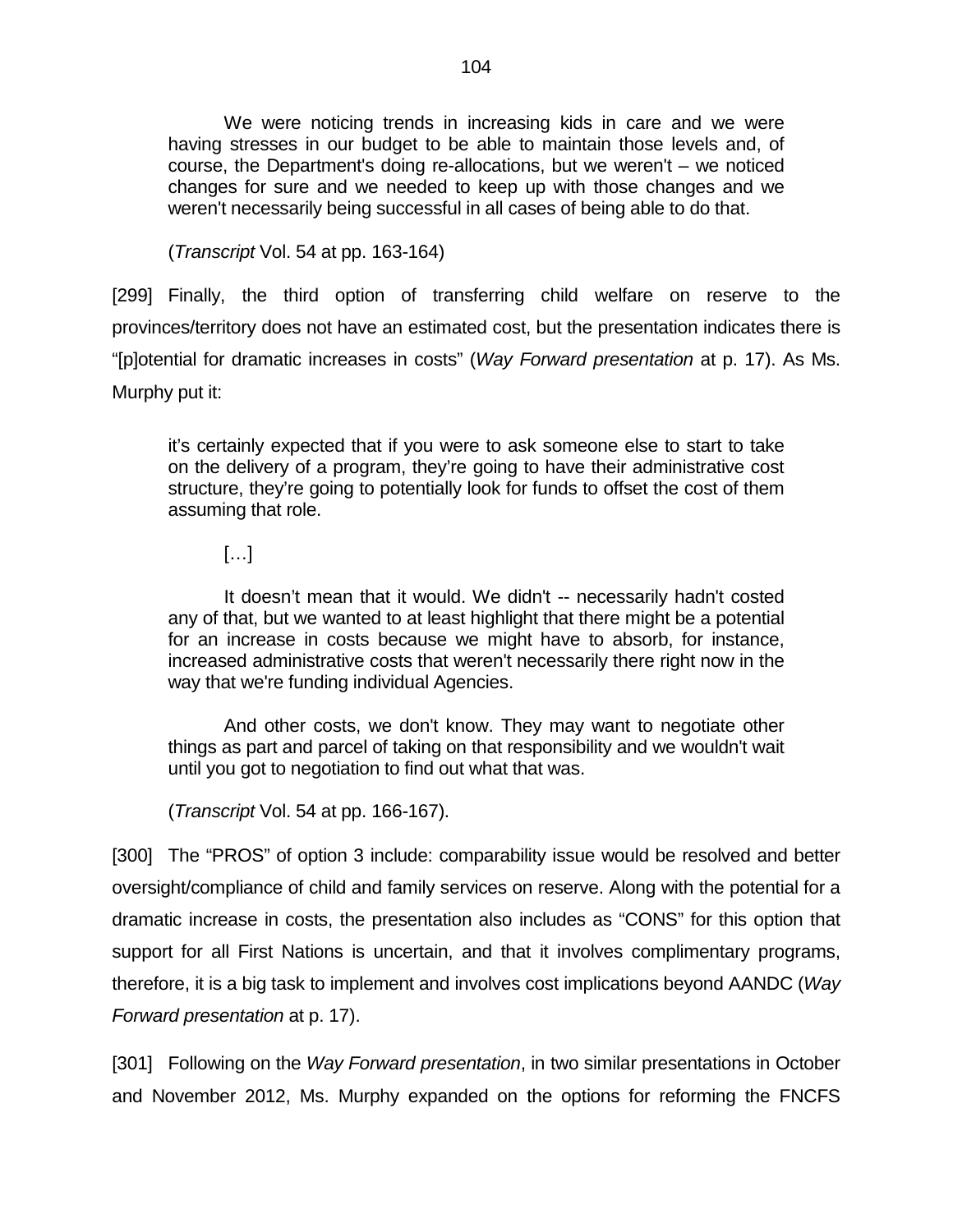Program (see testimony of S. Murphy, *Transcript* Vol. 55 at p. 199). In these presentations Ms. Murphy proposed that AANDC complete the reform of the FNCFS Program to EPFA in the remaining jurisdictions (estimated at \$139.7 million over 5 years and \$36.6 million ongoing); stabilize pressures in existing EPFA jurisdictions (estimated at 164.1 million over 5 years); add a 3% escalator per year for all jurisdictions to ensure provincial/territorial comparability (estimated at \$105.5 million over 5 years and \$23.9 million ongoing); and seek additional resources for increased program management and strengthened accountability (estimated at \$11.2 million over 5 years and \$2.3 million ongoing) (see Annex, ex. 41 at p. 2 [the *Renewal of the First Nations Child and Family Services Program (October 31, 2012) presentation*]; and, Annex, ex. 42 at pp. 2, 5 [the *Renewal of the First Nations Child and Family Services Program (November 2, 2012) presentation*]).

[302] The need for this increased funding is explained as:

Maintenance rate increases for children in care have far exceeded the two percent AANDC receives annually. As a result, the Department must reallocate funds from other program areas to cover the deficit.

AANDC must pay the costs to support children in care and these costs are still rising dramatically. As maintenance rates are essentially dictated by provinces, AANDC has no choice but to support the costs of children in care based on these rates.

In addition, no program escalator was approved for any funding model used by the FNCFS Program to help address increased costs over time and to ensure that prevention-based investments more closely match the full continuum of child welfare services provided off reserve.

## $[...]$

Currently, AANDC has very limited human resources dedicated to the FNCFS Program.

No funding for strengthened accountability for results was provided when EPFA was approved in 2007.

AANDC's activities have increased dramatically with the implementation of EPFA in the 6 jurisdictions.

AANDC is currently limited in how effectively it can manage and monitor the program while developing tripartite partnerships to fully implement EPFA.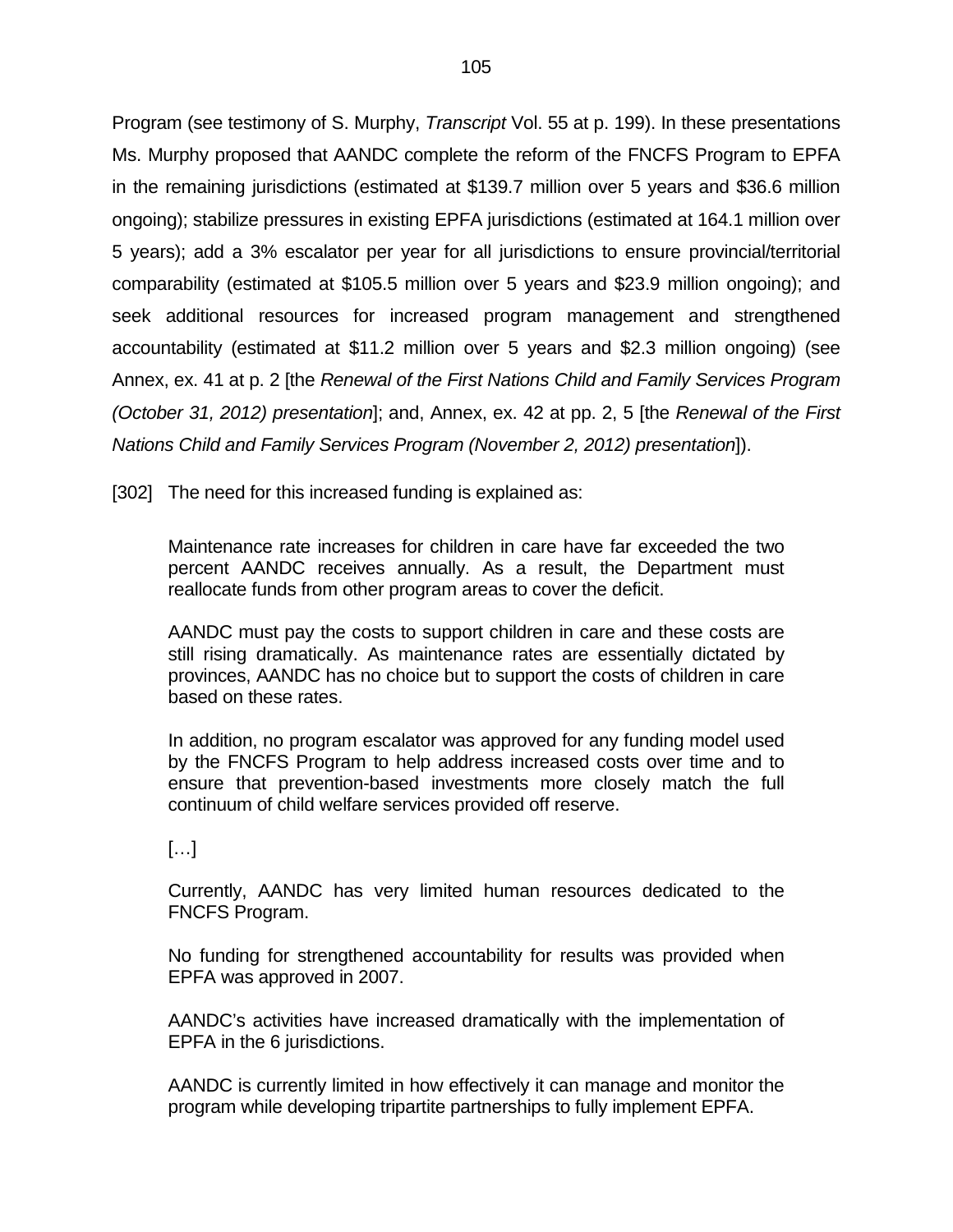(*Renewal of the First Nations Child and Family Services Program (October 31, 2012) presentation* at pp. 5-6)

[303] In Ms. Murphy's view, while positive outcomes from the EPFA have been identified, "the program is losing ground due to increasing provincial costs" (*Renewal of the First Nations Child and Family Services Program (November 2, 2012) presentation* at p. 3). Furthermore, she views her proposal as addressing "…rising maintenance costs in all jurisdictions", it "allows the program to accommodate provincial rate changes thereby maintaining comparability", and "will allow agencies to devote appropriate resources to prevention, which will lead to a decrease in long term care placements in the medium to longer term" (*Renewal of the First Nations Child and Family Services Program (November 2, 2012) presentation* at p. 6). The impacts of no new investments in the FNCFS Program would, according to Ms. Murphy, "…not advance improved outcomes for First Nations children and their families" and "[t]he Government of Canada will not be able to sustain reasonable provincial comparability for child welfare support" (*Renewal of the First Nations Child and Family Services Program (November 2, 2012) presentation* at p. 8). At the hearing, Ms. Murphy was asked to expand on this last point:

MEMBER BELANGER: "The Government of Canada will not be able to sustain reasonable provincial comparability for child welfare support." What are we comparing here?

MS MURPHY: I think what we were saying there was that we were starting to have issues in terms of being able to match salaries and the costs of keeping children in care, those other elements that I have laid out, and that so we may have trouble paying those bills.

We are paying those bills now, but if you keep going, at some point you hit the wall and you don't have the ability to continue to reallocate, you put at risk that policy concept of comparability.

(*Transcript* Vol. 55 at p. 216)

[304] For reasons that were not elaborated upon at the hearing, the above options and recommendations were not implemented in AANDC's 2013 or 2014 budgets (see *Transcript* Vol. 55 at pp. 206-208, 221; see also *Transcript* Vol. 61 at pp. 159-162).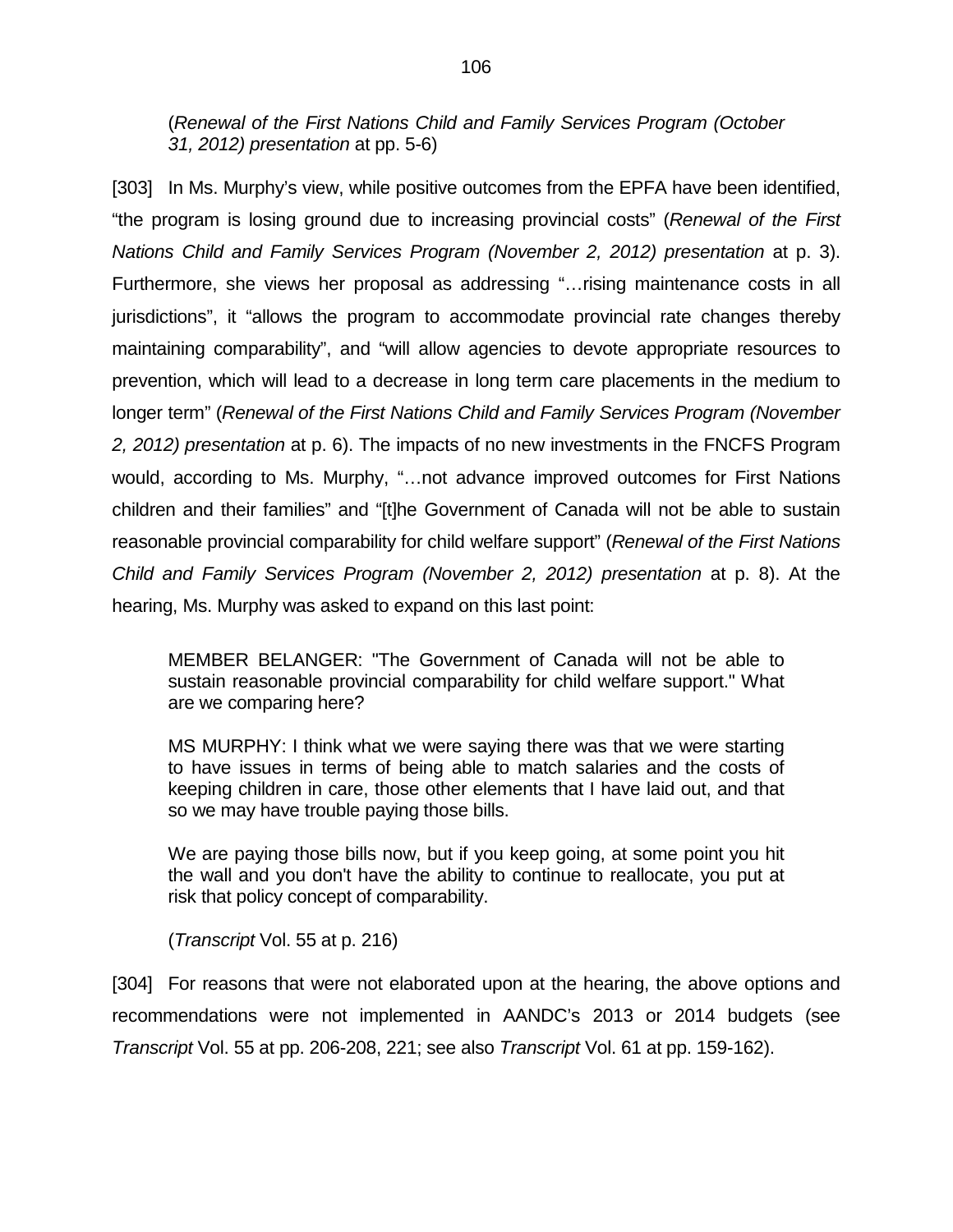[305] Overall, on the issue of the relevance and reliability of the reports on the FNCFS Program, the Panel finds that from the years 2000 to 2012 many reliable sources have identified the adverse effects of the funding formulas and structure of the FNCFS Program. AANDC was involved in the *NPR* and Wen:De reports, and acknowledged and accepted the findings and recommendations in the Auditor General and Standing Committee on Public Account's reports, including developing an action plan to address those recommendations. As the internal evaluations and other relevant and reliable AANDC documents demonstrate, those studies and reports became the basis for reforming Directive 20-1 into the EPFA and, subsequently, recommendations to reform the EPFA. It is only now, in the context of this Complaint, that AANDC raises concerns about the reliability and weight of the various reports on the FNCFS Program outlined above. Moreover, the internal documents discussed above support those reports and are AANDC's own evaluations, recommendations and presentations prepared by its high ranking employees. For these reasons, the Panel does not accept AANDC's argument that the reports on the FNCFS Program have little or no weight and accepts the findings in those reports, along with the corroborating information in documents relied on above.

## **b. The choices of FNCFS Agencies and additional funding provided**

[306] AANDC argues the difference between the level of services and programs offered on and off reserve may have little to do with funding and more to do with the choices made by FNCFS Agencies about the type of services and programs they want to provide and other administrative issues affecting the overall budget. For example, some agencies decide to allocate funds to the salaries of their board members when the budget should be spent on front line services. Also, AANDC points out that some agencies are successful with their budget, including some agencies who have posted surpluses. AANDC submits it also provides additional funding or reallocates funds where FNCFS Agencies require further funding. Therefore, if there are gaps in funding, AANDC contends it has bridged those gaps through additional funds.

[307] As outlined above, Directive 20-1 and the EPFA have certain assumptions built into their funding formulas. In general, that the child population they serve is 1000 children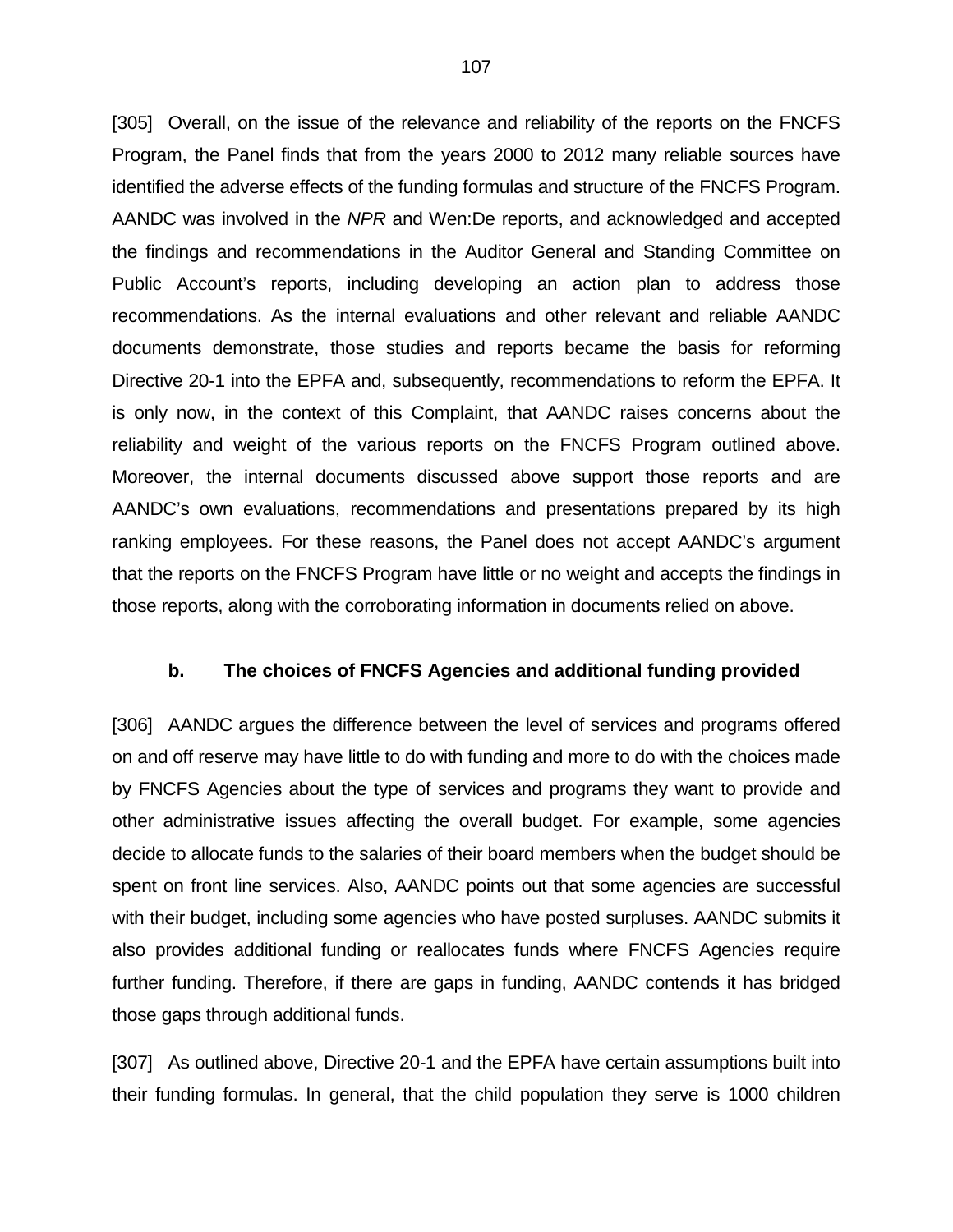aged 0-18, that 6% of the total on reserve child population is in care, and that 20% of families are in need of services. Ms. D'Amico explained the use of assumptions as providing stability for FNCFS Agencies. That is, even if less than 6% of its children are in care and 20% of its families are in need of services, it would not reduce the agency's budget. That may indeed be a beneficial situation for agencies where these assumptions accurately reflect their clientele and may even result in the agency receiving a surplus of funding. However, on this last point, the Panel notes *Wen:De Report Two* stated: "Not surprisingly, it was only BC agencies that advised that they had surpluses and, in almost all cases, the surplus came from the maintenance per diem arrangement" (at p. 213). More fundamentally though, where the assumptions do not accurately reflect the clientele of an FNCFS Agency - where the percentage of children in care and families in need of services is higher than 6% and 20% respectively - the funding formula is bound to provide inadequate funding.

[308] In 2006, 18 FNCFS Agencies had over 10% of their children in care out of the parental home (see *Social Programs presentation* at p. 13). In the same year, there were 257 First Nations communities on reserves with no access to child care and many more communities did not have enough resources to support 20% of children from birth to six years of age (see *Social Programs presentation* at p. 14).

[309] For Alberta, Ms. Schimanke indicated that most FNCFS Agencies have around 6% of children in care, but there are some that have anywhere from 11 to 14% (see *Transcript* Vol. 61 at pp. 113-115). Also, as stated above in the *2008 Report of the Auditor General of Canada*, in the five provinces covered by the report, the percentage of children in care ranged from 0 to 28%.

[310] In Manitoba, Ms. Elsie Flette, Chief Executive Office of the First Nations of Southern Manitoba Child and Family Services Authority (since retired), described the effects of the assumptions on FNCFS Agencies:

If you're an Agency that has, you know, five percent of its child population in care, you benefit from that assumption, you're being paid by AANDC as if seven percent of your kids were in care. So, you're getting more money and you don't have the cases, you don't have the children in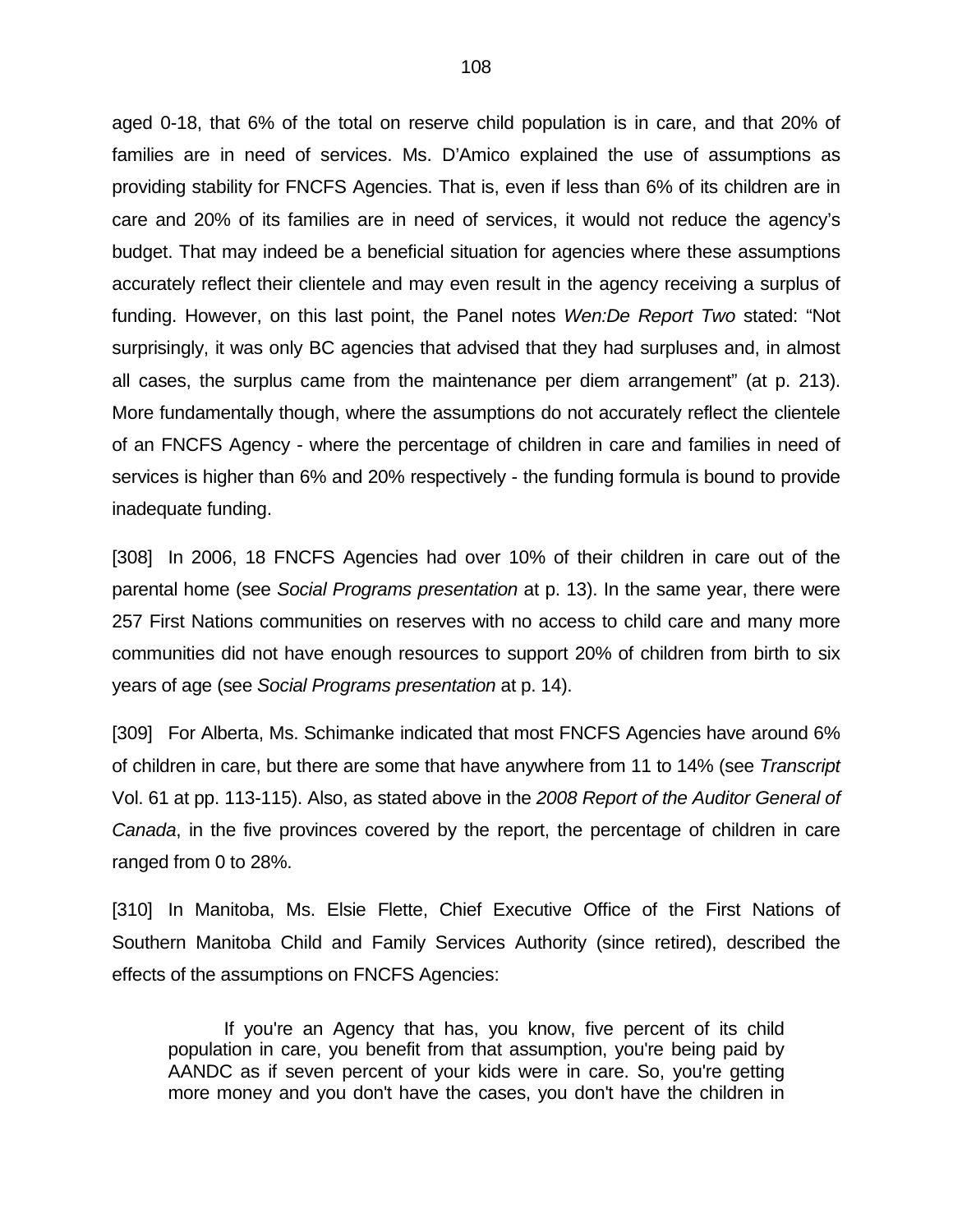care that you have to spend that money on and, so, you have some flexibility for how else to use that money.

But if you're an Agency that has more than seven percent of its children in care, you have a problem. And we have in the Southern Authority I believe right now four Agencies that exceed those assumptions. And one of them in particular, they have -- 14 percent of their child population is in care, so, they have exactly half of the kids in care for which they receive no money.

When we look at the families and prevention services, I believe there's about five Agencies that exceed that 20 percent. The same Agency that has the 14 percent children has a 40 percent families, so, 40 percent of their families on- Reserve are getting service.

They're funded for 20 percent. So, half their workload both for families and for kids is completely unfunded, they get no money. So, anything they might have for prevention they can't do because all their money has to go – they have these kids, they need workers, they have to service that pop - that workload and there's no way -- under the funding model itself, there's no way to adjust for that.

### […]

So, it's not an accurate -- it is an accurate average percent, but for individual Agencies it's often inaccurate, you can have lower numbers or, in particular, if you have higher than seven percent you have unfunded workload.

(*Transcript* Vol. 20 at pp. 104-105, 118)

[311] While additional funds have been provided or reallocated to cover maintenance expenditures and/or some *ad hoc* exceptional circumstances, FNCFS Agencies are expected to cover their operations and prevention costs within their fixed budgets, including using those funds to cover any deficits in maintenance expenditures. Those budgets are based on the formulas that, again, do not account for the actual needs of the FNCFS Agencies. They are also static formulas. That is, as the years go by, the formulas become more and more disconnected from the actual needs of FNCFS Agencies and the children and families they serve. Specifically, the formulas do not apply an escalator for regular increases in costs, including for salaries, where the bulk of funding is spent. While Directive 20-1 calls for a cost of living increase of 2% every year, that increase has not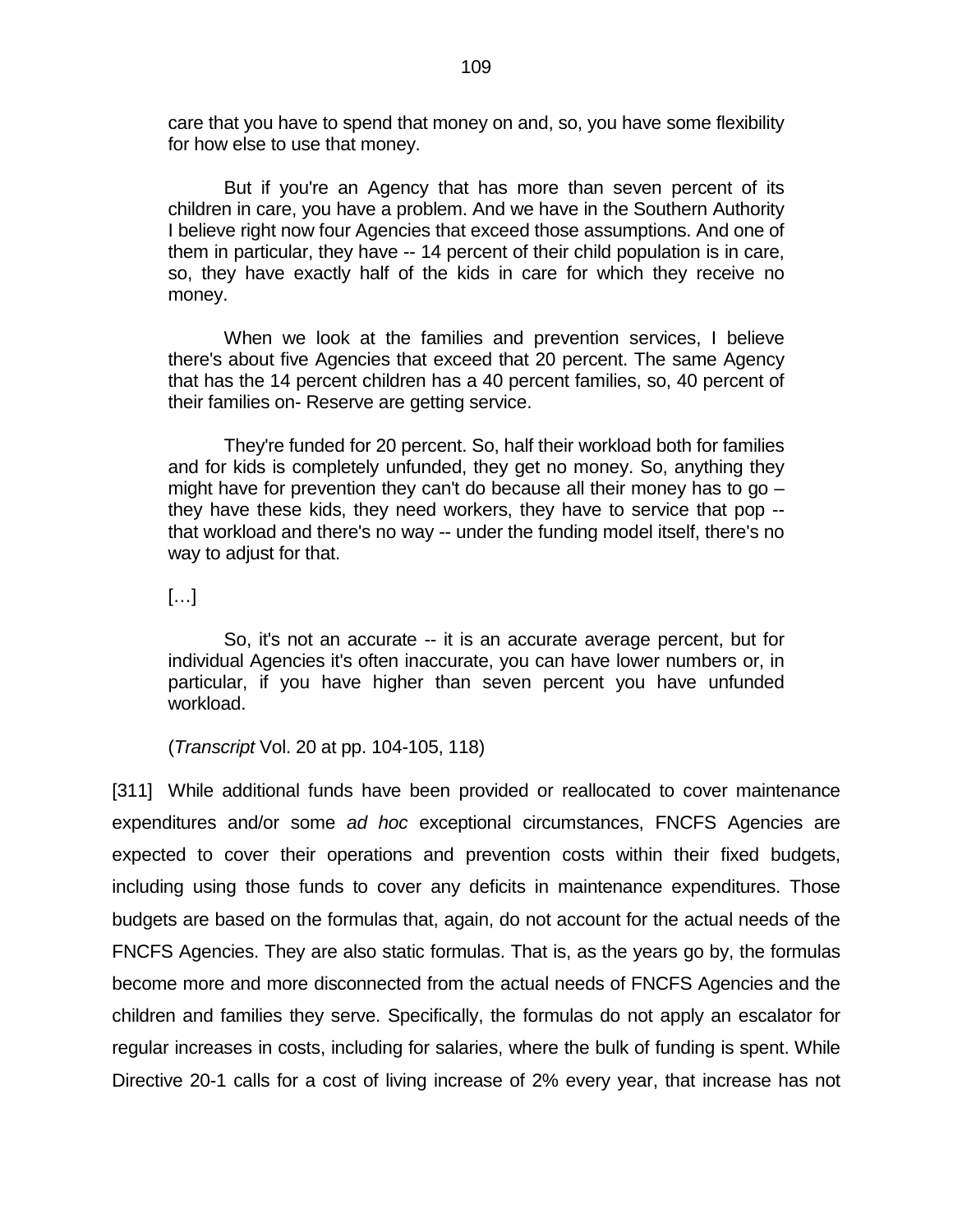been applied since 1995-1996. Similarly, once EPFA is implemented in a jurisdiction, aside from adjustments for population size, yearly increases in costs are not accounted for in the funding formula. In Alberta for example, as indicated above, funding under EPFA is provided based on provincial rates from 2006. According to an AANDC official, it is up to FNCFS Agencies to work with the budgets they have:

MR. POULIN: So for an Agency that is over 6 percent, where you need more protection workers, that component, all that component will be eaten up, that operations budget will be eaten up with what is essential to meet your immediate needs, and so that leaves very little for anything like brief services.

MS SCHIMANKE: It could be. It depends how they set their budget and how they set their salary grids. Like, again, that is the Agencies that decide that, right, and how they manage that.

MR. POULIN: That means paying -- you know, that means in effect paying your workers less than what the province does.

MS SCHIMANKE: It could be, yes. That could be one example of things, yes.

MR. POULIN: It could be having less workers and therefore having a higher case ratio than your workers -- than the province does.

MS SCHIMANKE: It could be, yes.

I do have to show, though, that there are Agencies who are above the 6 percent who still show surpluses, so I don't know what they are doing differently. It could be their salaries have been adjusted very low; we don't know what they are doing to make that happen. It may be they're shortstaffed and they are just not -- and the staff are carrying higher caseloads, yeah. So there are various examples of what different Agencies are doing, yes.

(*Transcript* Vol. 62 at pp. 51-52)

[312] These last statements highlight the dichotomy between the objective of the FNCFS Program and its actual implementation through Directive 20-1 and the EPFA. While the program is premised upon provincial comparability, the funding mechanisms do not allow many FNCFS Agencies, particularly those agencies that do not match AANDC's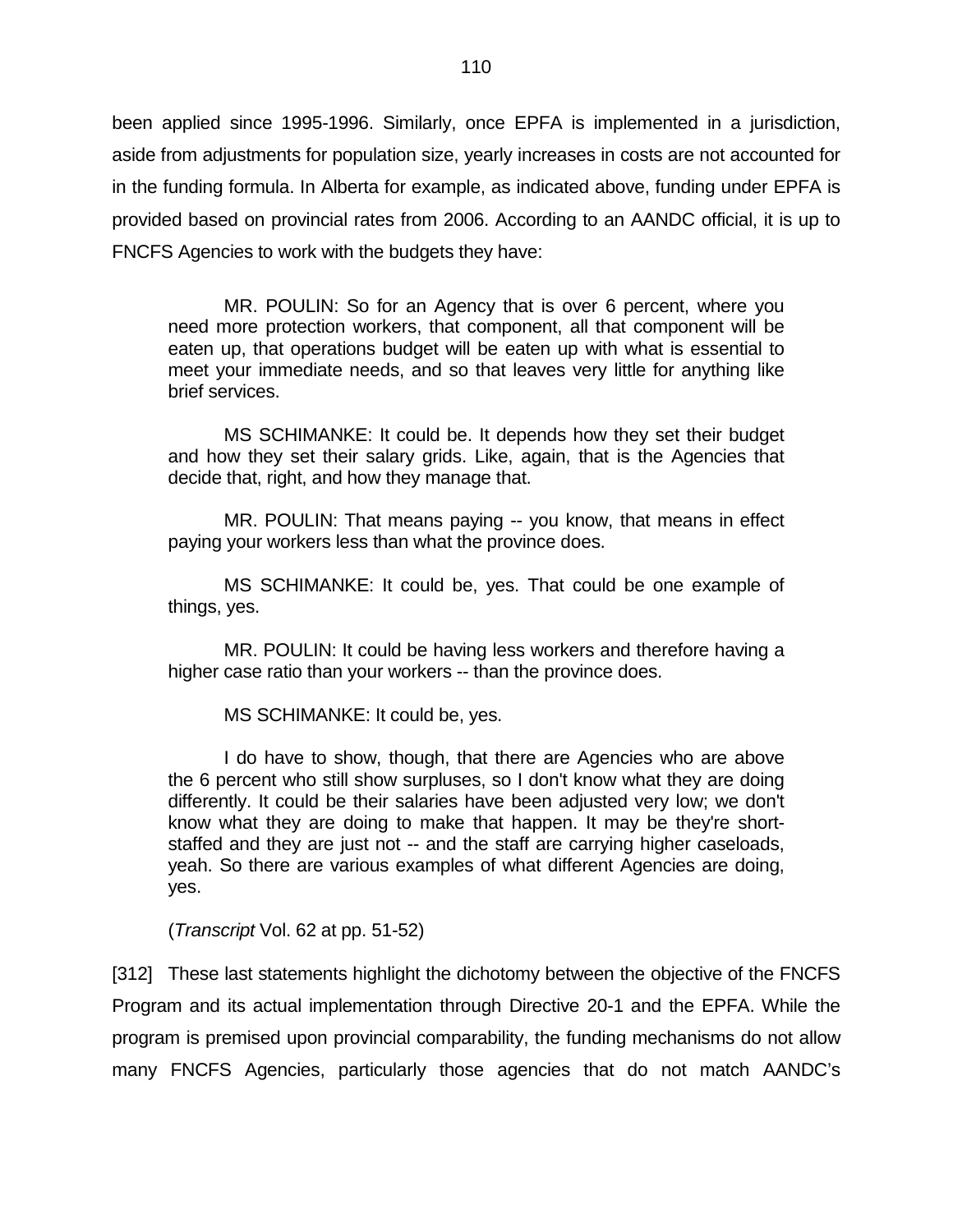assumptions about children in care and families in need, to keep up with provincial standards and changes thereto.

[313] As noted by the reports on the FNCFS Program, given that funding under Directive 20-1 and the EPFA is largely based on population levels, small and remote agencies are also disproportionately affected by AANDC's funding formulas. In British Columbia for example, small agencies are the norm, not the exception, including many that serve rural and isolated communities. Their challenges include added costs for travel, accessing the communities they serve and getting and retaining staff (see testimony of W. McArthur, *Transcript* Vol. 63 at p. 87).

[314] Given these agencies are funded pursuant to Directive 20-1, most do not have the flexibility or resources necessary to provide prevention services, even with additional funds. In these rural and isolated communities, it is also difficult for First Nations people to access services which are available off reserve, including: mental health services; services to strengthen families; and services for family preservation and reunification (see Annex, ex. 43; see also testimony of W. McArthur, *Transcript* Vol. 63 at p. 87 and Vol. 64 at pp. 6, 167). Despite moving FNCFS Agencies in British Columbia to funding based on actuals in 2011, with the intent to transition them to the EPFA shortly thereafter to address some of these concerns; and, despite the repeated requests of FNFCS Agencies and the province of British Columbia, that transition had yet to occur at the time of the hearing and no announcement was made for EPFA in the 2013-2014 budgets (see testimony of W. McArthur, *Transcript* Vol. 63 at pp. 96-97, 156, 172-173).

[315] The effects of the population thresholds in Directive 20-1, along with the other assumptions built into Directive 20-1 and the EPFA, indicate that a "one-size fits all" approach does not work for child and family services on reserve. The overwhelming evidence in this case suggests that because AANDC does not fund FNCFS Agencies based on need but, rather, based on assumptions of need and population levels, that funding is inadequate to provide essential child and family services to many First Nations. Moreover, the internal AANDC documents outlined above, namely the *Way Forward presentation* and the *Renewal of the First Nations Child and Family Services Program presentation*, indicate that, despite any additional funds provided or reallocated to FNCFS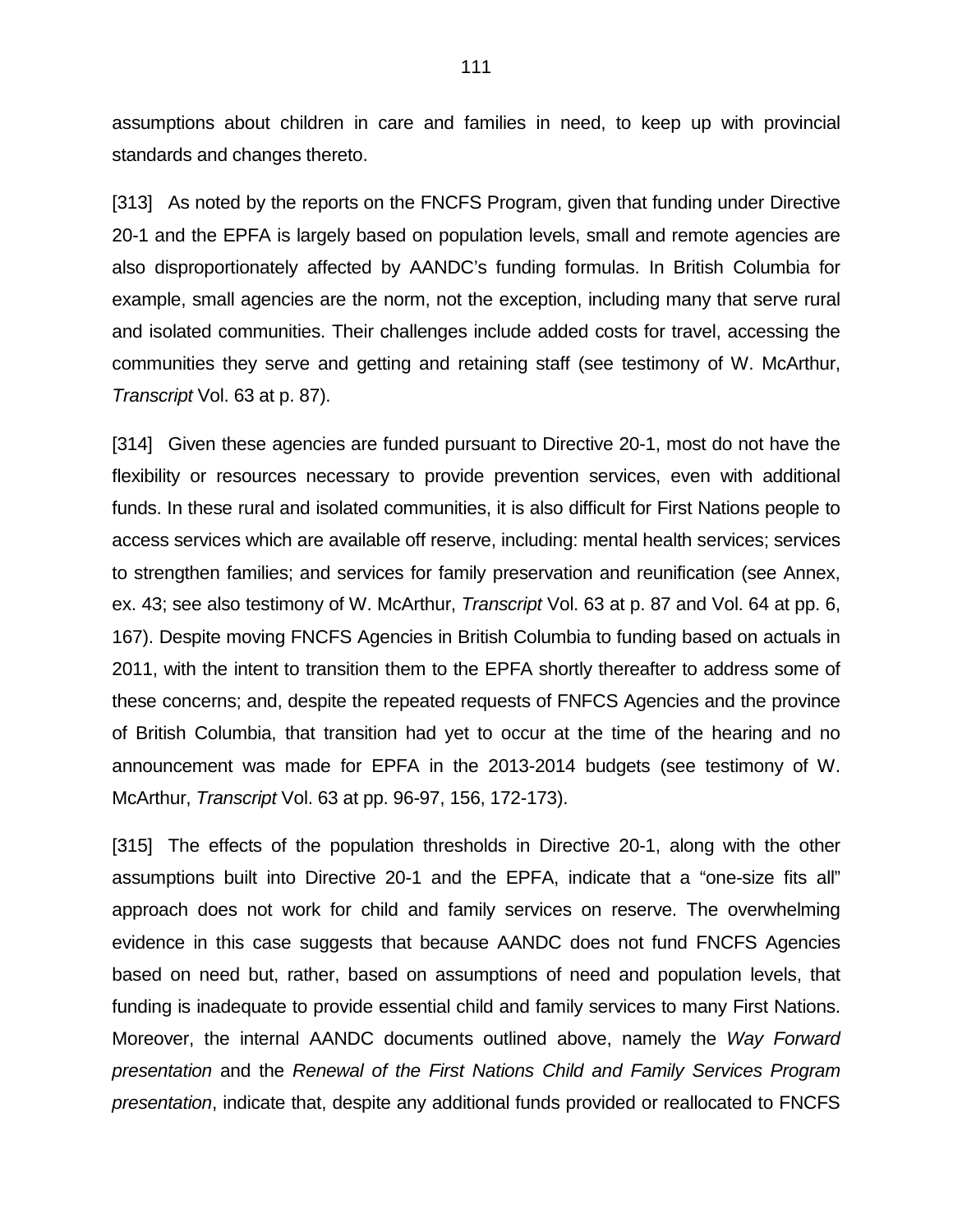Agencies, there is still quite a significant difference in funding levels to bring the FNCFS Program into comparability with the provinces. This point is addressed in more detail in the following section.

## **c. Comparator evidence**

[316] AANDC contends that comparison is an essential part of the analysis under human rights legislation. It submits that no evidence was advanced by the Complainants regarding how the provincial or territorial funding models work or what their respective child welfare budgets are as compared to the federal government. In this regard, AANDC argues that the Tribunal should draw a negative inference from the fact that the Complainants did not call provincial and territorial witnesses to testify.

[317] According to AANDC, the Complainants' case lacks substantive evidence about the level of provincial funding compared to federal funding, including addressing the nature and extent of any research thereon. Moreover, no provincial or territorial witnesses were called to support the allegation that there is a difference in child welfare funding or service levels on or off reserve. Given that comparison between federal and provincial funding was at the heart of their case, AANDC submits the Complainants had to demonstrate how much funding is provided by the federal government and each provincial/territorial government for child welfare services. Only if the amount of funding for both was reliably established, could the Tribunal determine if there is a difference and whether that difference amounts to adverse differentiation or a denial of services. According to AANDC, perceived differences in services on and off reserve are not sufficient to substantiate the Complainants' claims.

[318] In any event, AANDC argues that comparing the federal and provincial/territorial funding systems is not a valid comparison under the *CHRA*.

[319] AANDC's argument regarding the need for comparative evidence, and that comparing the federal and provincial/territorial funding systems is not valid under the *CHRA*, has already been rejected by the Federal Court, the Federal Court of Appeal and this Tribunal. In setting aside the Tribunal's decision on AANDC's jurisdictional motion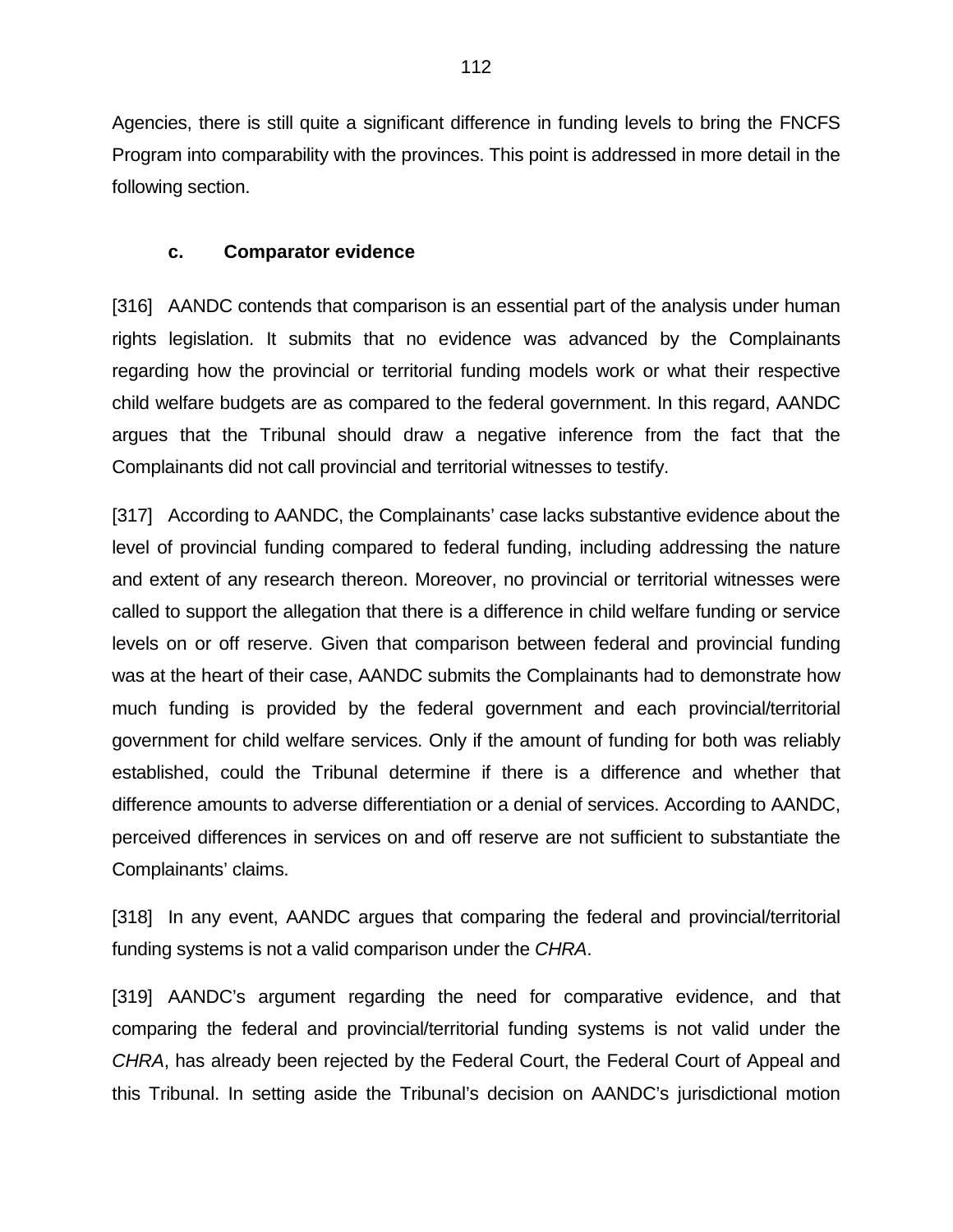(2011 CHRT 4), which advanced this same argument, the Federal Court in *Caring Society FC* found at paragraph 251:

the Tribunal erred in concluding that the ordinary meaning of the term "differentiate adversely" in subsection 5(b) requires a comparator group in every case in order to establish discrimination in the provision of services. This conclusion is unreasonable as it flies in the face of the scheme and purpose of the Act, and leads to patently absurd results that could not have been intended by Parliament.

[320] The Federal Court explained some of the patently absurd results of requiring a comparator group in every case:

[256] On the Tribunal's analysis, the employer who consciously decides to pay his or her only employee less because she is a woman, or black, or Muslim, would not have committed a discriminatory practice within the meaning of subsection 7(b) of the Act because there is no other employee to whom the disadvantaged employee could be compared.

[257] Similarly, the shopkeeper who forces his or her employee to work in the back of the shop after discovering that the employee is gay would not have committed a discriminatory practice if no one else was employed in the store.

 $[\ldots]$ 

[259] In the examples cited above, individuals are clearly being treated in an adverse differential manner in their employment because of their membership in a protected group. However, according to the Tribunal's interpretation, no recourse would be available to these individuals under the Act. Such an interpretation does not accord with the purpose of the legislation and is unreasonable.

(*Caring Society FC* at paras. 256-257, 259)

[321] After examining the role of comparator groups in a discrimination analysis and the Supreme Court's decision in *Withler v. Canada (Attorney General)*, 2011 SCC 12 (*Withler*), the Federal Court made the following statements with regard to the use of comparator groups in analyzing alleged discrimination against Aboriginal peoples:

[332] Aboriginal people occupy a unique position within Canada's constitutional and legal structure.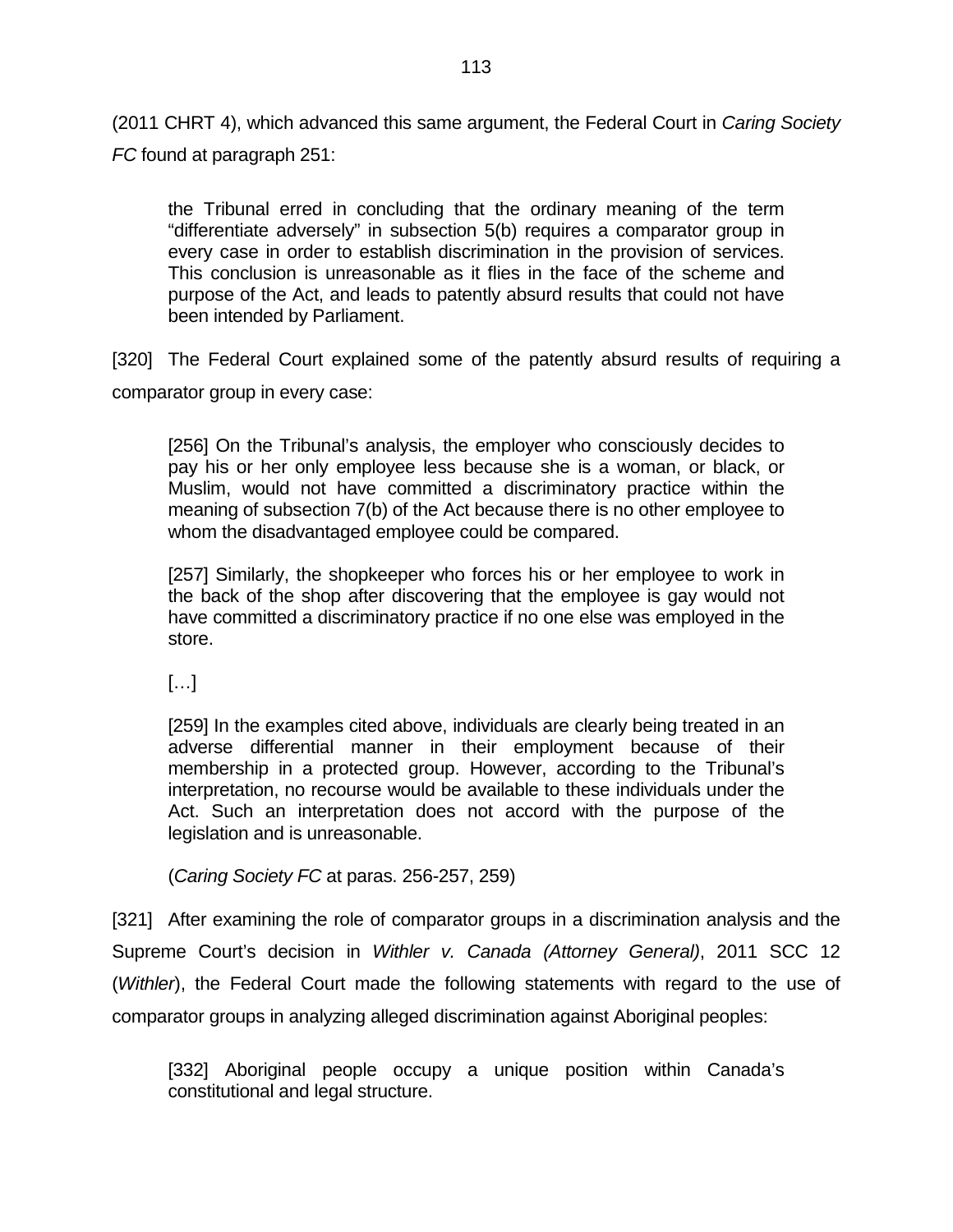[…]

[337] By interpreting subsection 5(b) of the *Canadian Human Rights Act* so as to require a mirror comparator group in every case in order to establish adverse differential treatment in the provision of services, the Tribunal's decision means that, unlike other Canadians, First Nations people will be limited in their ability to seek the protection of the Act if they believe that they have been discriminated against in the provision of a government service on the basis of their race or national or ethnic origin. This is not a reasonable outcome.

 $[\ldots]$ 

[340] I also agree with the applicants that an interpretation of subsection 5(b) that accepts the *sui generis* status of First Nations, and recognizes that different approaches to assessing claims of discrimination may be necessary depending on the social context of the claim, is one that is consistent with and promotes Charter values.

(*Caring Society FC* at paras. 332, 337, 340)

[322] On appeal, the Federal Court of Appeal accepted the Federal Court's reasoning regarding the use of comparator groups in a discrimination analysis. In fact, it noted that cases postdating the Federal Court's decision confirmed the reduced role of comparator groups in the analysis:

In *Moore v. British Columbia (Education)*, 2012 SCC 61, the Supreme Court reiterated that the existence of a comparator group does not determine or define the presence of discrimination, but rather, at best, is just useful evidence. It added that insistence on a mirror comparator group would return us to formalism, rather than substantive equality, and "risks perpetuating the very disadvantage and exclusion from mainstream society the [*Human Rights*] *Code* is intended to remedy" (at paragraphs 30-31). The focus of the inquiry is not on comparator groups but "whether there is discrimination, period" (at paragraph 60).

In *Quebec (Attorney General) v. A.*, 2013 SCC 5 at paragraph 346 (*per* Abella J. for the majority), the Supreme Court has reaffirmed that "a mirror comparator group analysis may fail to capture substantive equality, may become a search for sameness, may shortcut the second stage of the substantive equality analysis, and may be difficult to apply": *Withler*, supra at paragraph 60. The Supreme Court went so far as to cast doubt on the authority of *Nova Scotia (Attorney General) v. Walsh*, 2002 SCC 83, [2002] 4 S.C.R. 325, an earlier case in which an unduly influential or determinative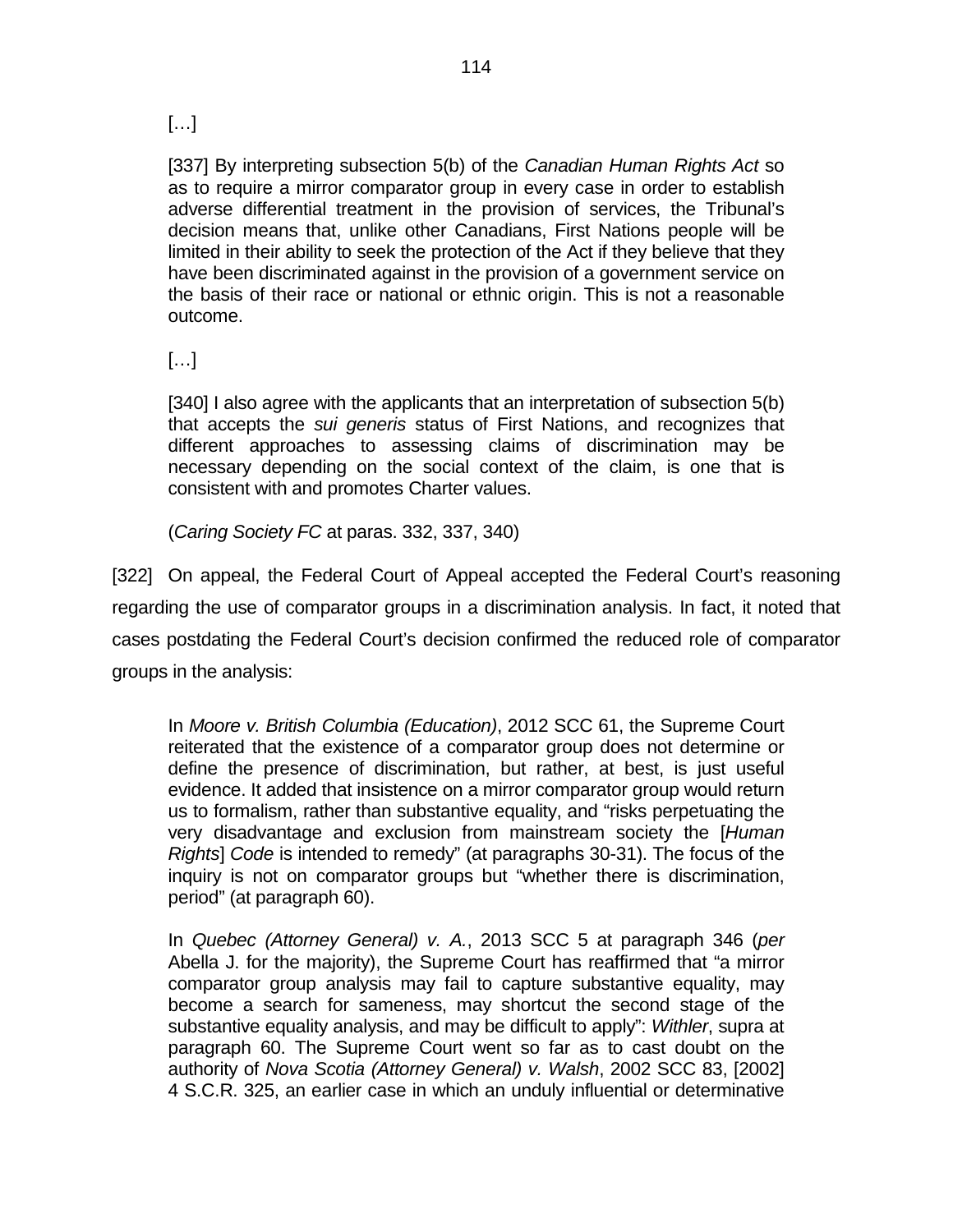role was given to the existence of a comparator group – similar to what the Tribunal did here.

(*Caring Society FCA* at para. 18)

[323] The Panel agrees with the Federal Court and Federal Court of Appeal's reasoning on the role of comparator groups in a discrimination analysis. AANDC's argument regarding the need for comparative evidence in this case is inconsistent with the *Caring Society FC* and *Caring Society FCA* decisions. Furthermore, there is no authority for its proposition that interjurisdictional comparisons are not valid under the *CHRA*.

[324] While the Supreme Court has previously stated that equality is a comparative concept, it has also recognized that "…every difference in treatment between individuals under the law will not necessarily result in inequality and, as well, that identical treatment may frequently produce serious inequality" (*Andrews v. Law Society of British Columbia*, [1989] 1 SCR 143 at p. 164 [*Andrews*]). With regard to this last statement, the Supreme Court in *Withler*, at paragraph 2, stated that equality is about substance, not formalism:

In our view, the central issue in this and others. 15(1) cases is whether the impugned law violates the animating norm of s. 15(1), substantive equality: *Andrews v. Law Society of British Columbia*, [1989] 1 S.C.R. 143. To determine whether the law violates this norm, the matter must be considered in the full context of the case, including the law's real impact on the claimants and members of the group to which they belong. The central s. 15(1) concern is substantive, not formal, equality. A formal equality analysis based on mirror comparator groups can be detrimental to the analysis. Care must be taken to avoid converting the inquiry into substantive equality into a formalistic and arbitrary search for the "proper" comparator group. At the end of the day there is only one question: Does the challenged law violate the norm of substantive equality in s. 15(1) of the *Charter*?

[325] As noted by the Federal Court of Appeal in *Caring Society FCA*, the decisions in *Moore* and *Quebec (Attorney General) v. A.*, 2013 SCC 5 (*A*), echo the approach to comparator groups enunciated in *Withler*. That is, while the use of comparative evidence may be useful in analyzing a claim of discrimination, it is not determinative of the issue. In fact, as the Supreme Court noted in *Withler*, at paragraph 59: "finding a mirror group may be impossible, as the essence of an individual's or group's equality claim may be that, in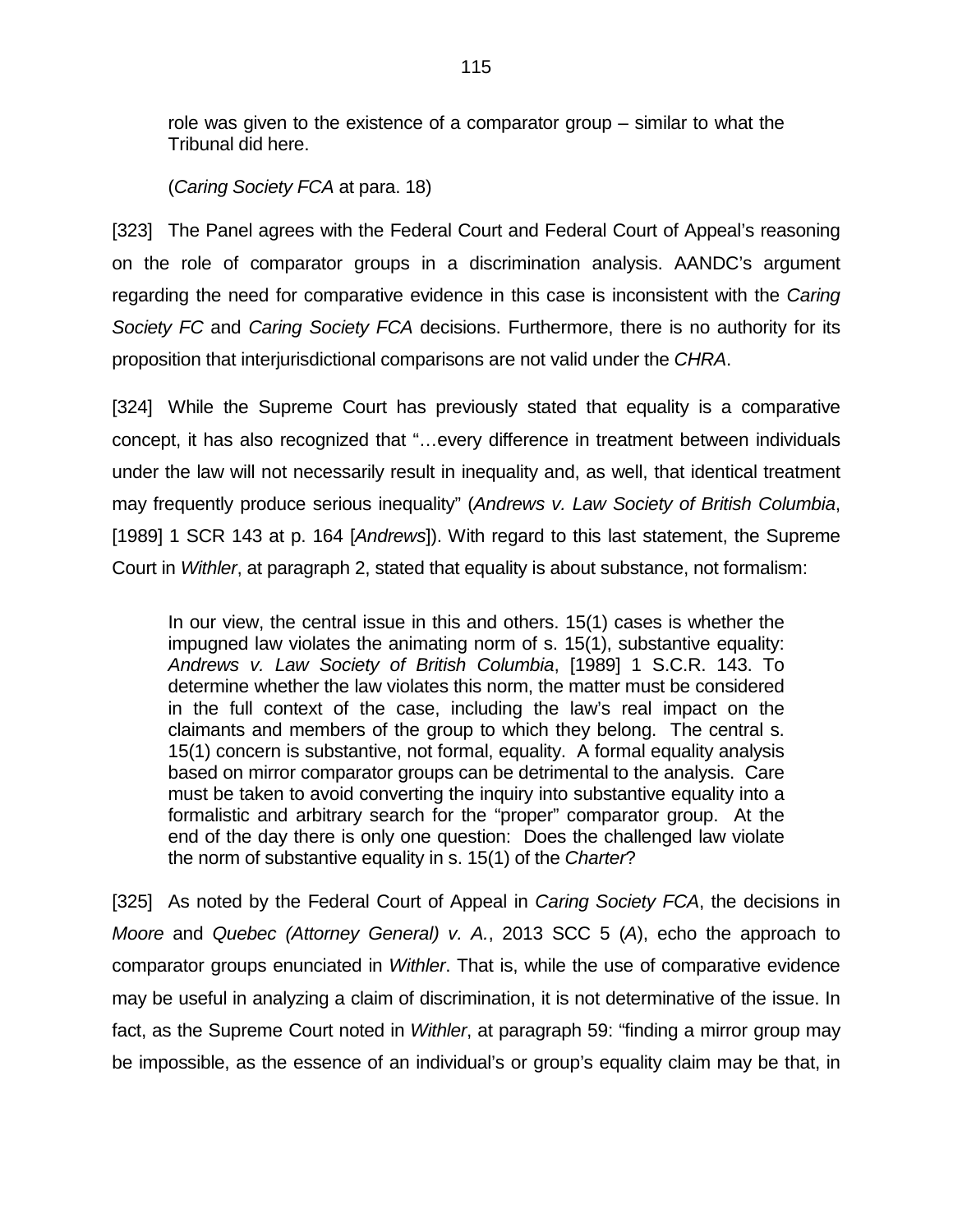light of their distinct needs and circumstances, no one is like them for the purposes of comparison".

[326] Rather, the full context of the case and all relevant evidence, including any comparative evidence, must be considered (see *Withler* at para. 2). As the Federal Court of Appeal noted in *Canada (Canadian Human Rights Commission) v. Canada (Attorney General)*, 2005 FCA 154 at paragraph 27 (*Morris*), the legal definition of a *prima facie* case does not require a complainant to adduce any particular type of evidence to prove the existence of a discriminatory practice under the *CHRA*. It is a question of mixed fact and law whether the evidence adduced in any given case is sufficient to prove a discriminatory practice. The Federal Court of Appeal in *Morris*, at paragraph 28, concluded that:

A flexible legal test of a *prima facie* case is better able than more precise tests to advance the broad purpose underlying the *Canadian Human Rights Act*, namely, the elimination in the federal legislative sphere of discrimination from employment, and from the provision of goods, services, facilities, and accommodation. Discrimination takes new and subtle forms.

[327] In this vein, the Panel notes the present Complaint was brought under both subsections 5(a) and (b) of the *CHRA*. The interpretation of the wording of subsection 5(b), "to differentiate adversely", has largely been the basis for arguing the need for comparative evidence. That is, "to differentiate" is to treat someone differently in comparison to others. Aside from the French version of subsection 5(b) not having the same comparative connotation, as it simply uses the term "défavoriser", subsection 5(a) also does not use wording implying a comparison. It speaks only of being denied a good or a service. As the Federal Court noted in *Caring Society FC*, requiring comparator evidence under 5(b), but not under 5(a), would create an internal incoherence between the subsections by establishing different legal and evidentiary requirements in order to establish discrimination under each provision (see *Caring Society FC* at paras. 276-279).

[328] Similarly, AANDC's argument that there can be no cross-jurisdictional comparisons or comparisons between different service providers is not supported by anything found in the *CHRA* or in the jurisprudence regarding comparator evidence outlined in the preceding paragraphs. In fact, section 50(3)(c) of the *CHRA* allows the Panel to receive and accept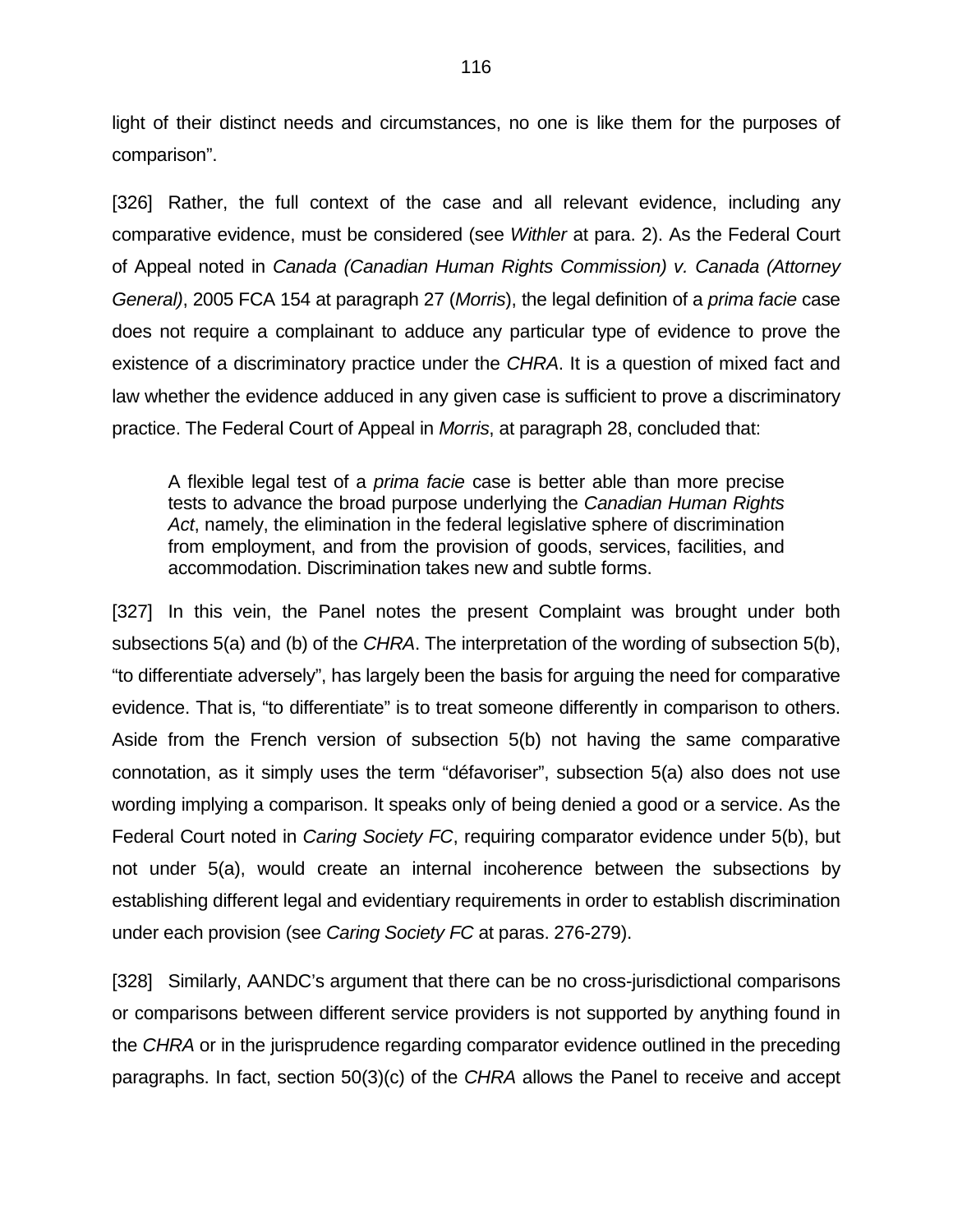any evidence and information that is sees fit, as long as it is not privileged information [s. 50(4)] or the testimony of a conciliator appointed to settle the complaint [s. 50(5)]. Furthermore, reasonable comparability with provincial/territorial standards is part of AANDC's own objective in implementing the FNCFS Program and negotiating the other provincial/territorial agreements. While AANDC argues "reasonable comparability" is an administrative term and not a legal term requiring mirror services are provided on and off reserve, that argument has no bearing on the Complainants' ability to bring evidence related thereto. AANDC undertook to ensure First Nations on reserve receive reasonably comparable child and family services to those provided off reserve in similar circumstances. It is unreasonable and unfounded to argue the Complainants should not be able to bring evidence related thereto.

[329] While there is no obligation to bring forward comparative evidence to substantiate a discrimination complaint, there was some comparative evidence brought forward in this case demonstrating a difference between child and family services funding and service levels provided on and off reserve. First, the FNCFS Agencies still under Directive 20-1 receive less funding than those who have transitioned to the EPFA. As indicated in the *2011 Status Report of the Auditor General of Canada*, funding for operations and prevention services increased between 50 and 100% in each of the provinces that transitioned to EPFA (see at p. 25, s. 4.54). Furthermore, as indicated above, AANDC has estimated the difference in annual funding to transfer the remaining jurisdictions to the EPFA as \$21 million for British Columbia; \$2 million for the Yukon; \$5 million for Ontario; \$2 million for New Brunswick; and, \$2 million for Newfoundland and Labrador (see *Way Forward presentation* at p. 15). As Ms. D'Amico stated at the hearing:

MEMBER LUSTIG: Okay. So is it fair to say then that while your best efforts are underway and you are attempting to address on various front [the shortcomings in the funding formulas], there isn't comparability yet; this is something you are trying to attain?

MS. D'AMICO: In six jurisdictions, I can tell you that there is comparability. In the other jurisdictions, because we haven't moved to EPFA, the amounts that they are receiving are more than 20-1, but I could not tell you definitively that it is comparable with the province in terms of the funding ratios because 20-1, even with the added dollars, we have run most of the formulas with the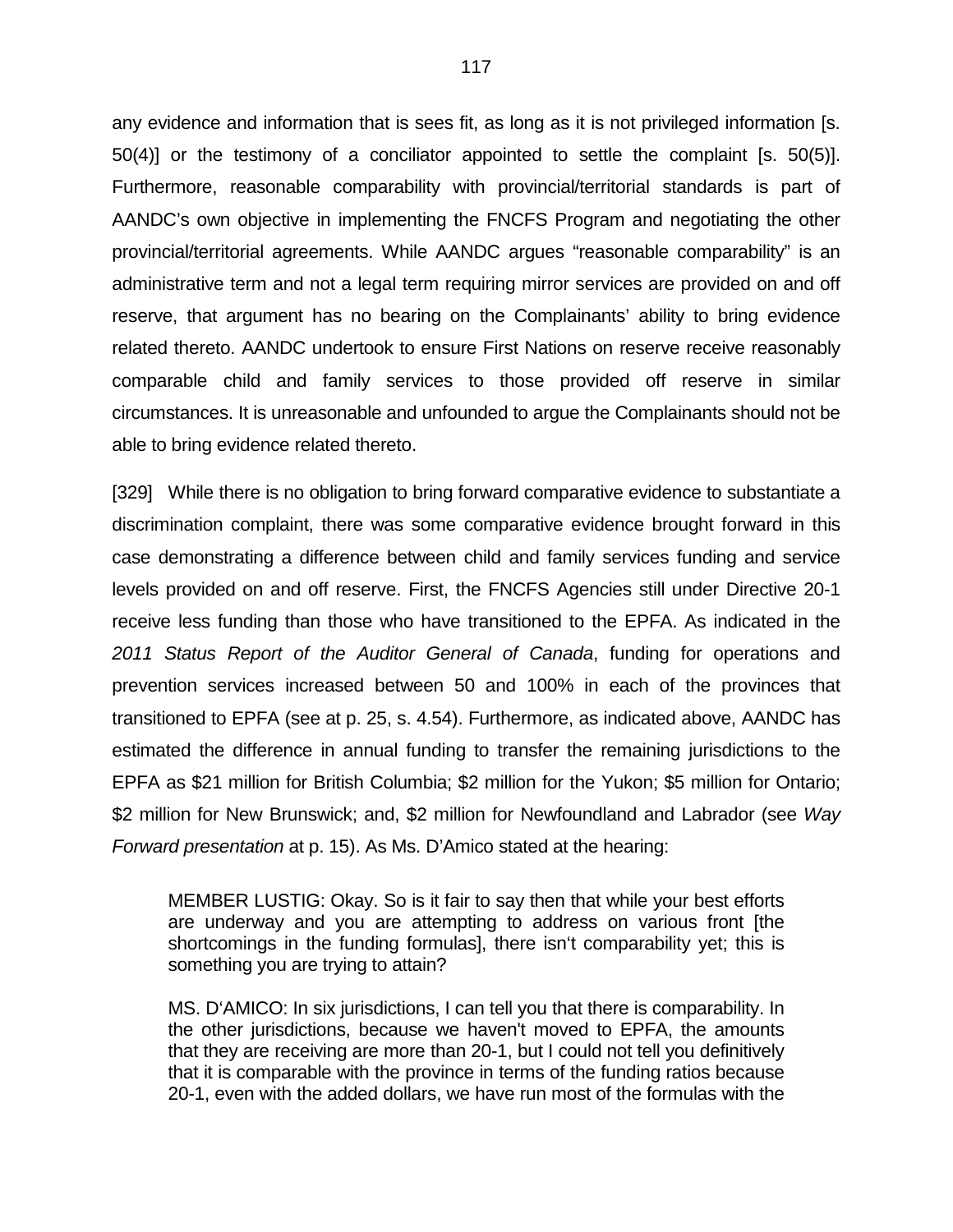remaining jurisdictions and they would receive more under EPFA based on all of those ratios.

(*Transcript* Vol. 51 at pp. 179-180)

[330] Second, AANDC has identified that increases in funding are even necessary in EPFA jurisdictions to ensure reasonable comparability with the provinces. Again, in the *Way Forward presentation*, it states the "EPFA funding envelope may not be addressing provincial cost drivers or funding pressures related to the operational efficiencies of Agencies" (at p. 15). To address this, the presentation presents the option of adjusting the EPFA costing model with increased investments to address cost drivers: "EPFA Plus". To implement this increased investment in the jurisdictions that do not function under the EPFA, the *Way Forward presentation* estimates the cost to be \$65.03 million. To top-up the existing EPFA jurisdictions, EPFA Plus is estimated to cost \$43.10 million. According to the *Way Forward presentation*, EPFA Plus "[e]nsures funding remains reasonably comparable with provinces and territories…" (at p. 16). While AANDC witnesses testified that the amounts in the *Way Forward presentation* are rough estimates that err on the size of magnitude, the Panel still finds they are indicative of the type of investments required to provide more meaningful services to First Nations children and families on reserve and in the Yukon.

[331] Moreover, these amounts are similar to those recommended in *Wen:De Report Three* (see at p. 33). *Wen:De Report Three* also cautioned against implementing its recommendations in a piece meal fashion as doing so would undermine the overall efficacy of its proposed changes (see at p. 15). However, by not addressing all the shortcomings of Directive 20-1 in implementing the EPFA, the overall efficacy of the EPFA model is now undermined as indicated in the *Way Forward presentation*.

[332] A third comparison also arises from the *Way Forward presentation*. To resolve comparability, the presentation recommends AANDC transfer child welfare services on reserve to the provinces/territory. It recognizes that the provinces and territories have expertise in child welfare and that there would be better oversight and compliance of child and family services on reserve if they are given the full range of responsibilities, including the responsibility for funding. However, the presentation notes that this option has the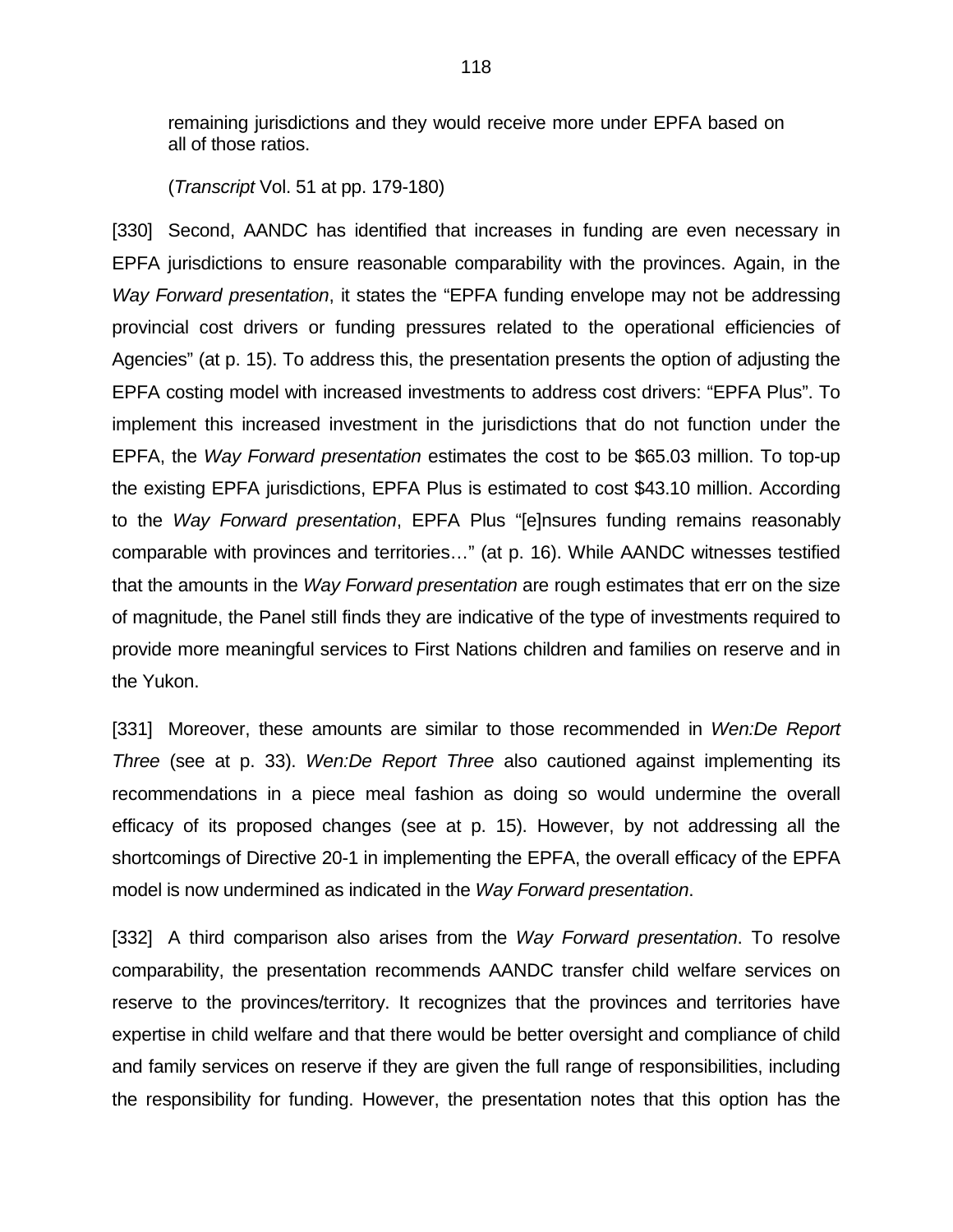"[p]otential for dramatic increases in costs" for AANDC (*Way Forward presentation* at p. 17).

[333] In this same vein, another useful comparison in this case is the difference between the delivery of child and family services through the FNCFS Program against the delivery of those services through the *Alberta Reform Agreement*, *BC MOU* and *BC Service Agreement*. AANDC argues these agreements are not evidence of how the province funds the off reserve population or evidence that AANDC underfunds FNCFS Agencies. However, these arguments do not address the fact that FNCFS Agencies are funded in a different manner than the reimbursements provided by AANDC to the provinces. The funding provided to Alberta and British Columbia under these agreements is not based on population levels or assumptions about children in care and families in need. Rather, those provinces are reimbursed for the actual costs or an agreed upon share of the costs for providing child and family services. They receive adjustments for inflation and increases in the costs of services, whereas FNCFS Agencies do not. Most importantly, because of the payment of actuals and adjustments thereof annually, there is a more direct connection between the child and family services standards of those provinces and the delivery of those services to the First Nation communities they serve.

[334] By comparison, neither Directive 20-1 nor the EPFA provide adjustments for the cost of living or for changes in provincial legislation and standards. Both types of adjustments were identified by *Wen:De Report Two* as major flaws in Directives 20-1 and, despite these findings, the EPFA model incorporated these same flaws. As *Wen:De Report Two* specified, not adjusting funding for increases in the cost of living leads to both under-funding of services and to distortion in the services funded (see at p. 45). Furthermore, by not providing adjustments for changing provincial legislation and standards, the FNCFS Program still contains no mechanism to ensure child and family services provided on reserve are reasonably comparable to those provided to children in similar circumstances off reserve (see *Wen:De Report Two* at p. 50).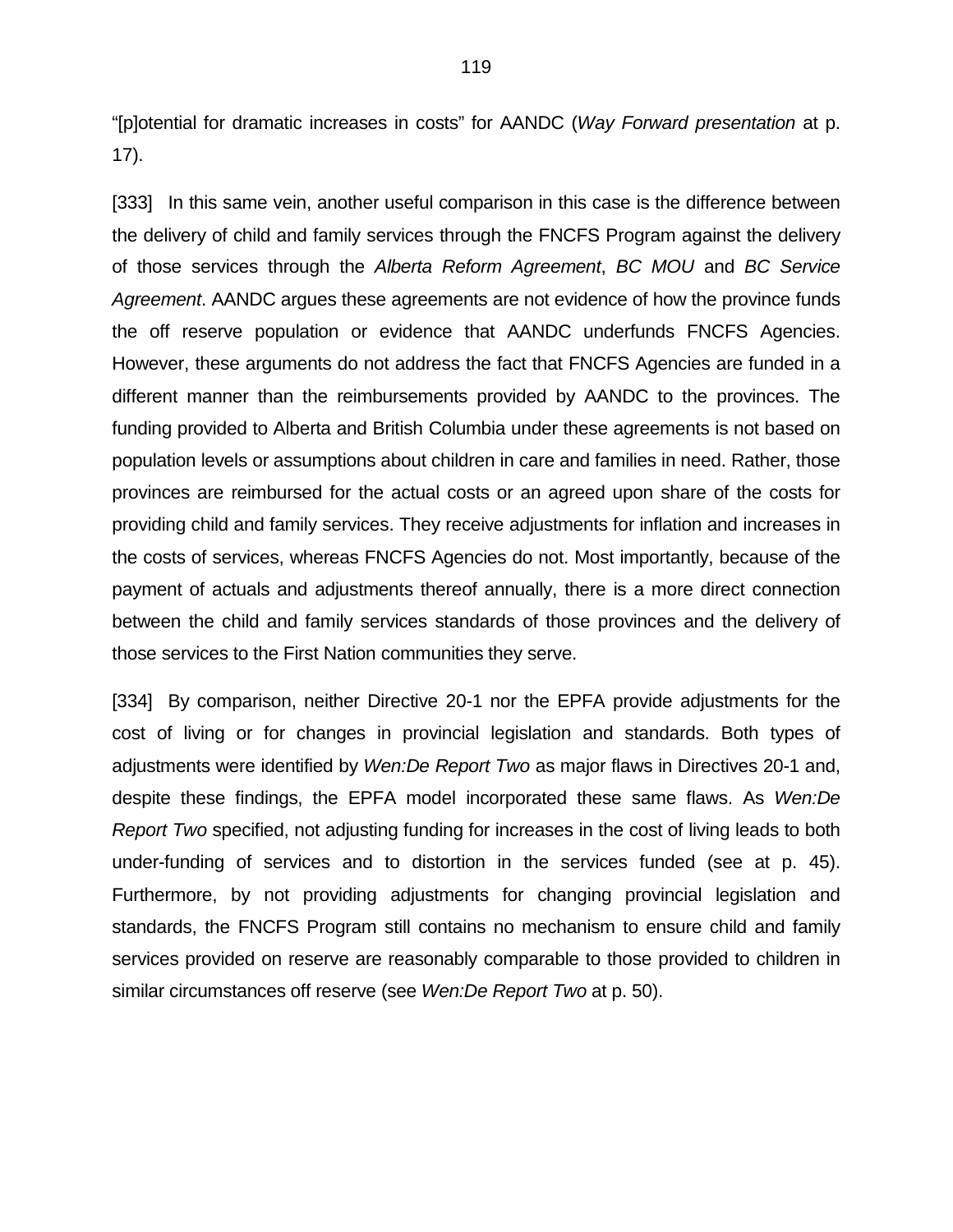[335] AANDC's argument about the Complainants' lack of comparative evidence also ignores the fact that the *NPR*, Wen:De reports, Auditor General and Standing Committee reports have all identified a need for AANDC to do this analysis and recommended they do so. Moreover, in response to the Auditor General and Standing Committee reports recommending AANDC perform a comparative analysis of child welfare services provided on and off reserve, AANDC indicated that it has not done so because of inherent difficulties in doing so. Despite said difficulties, "reasonable comparability" remains AANDC's standard for the FNCFS Program.

[336] The difficulties in performing this comparative analysis were also identified in a document entitled *Comparability of Provincial and INAC Social Programs Funding*, authored by AANDC employees and to be included in a Ministerial Briefing Binder (see Annex, ex. 44). The document explains that for a number of reasons, such as differences in the way social programs are delivered in the provinces in terms of types of services, the number of services and the allocation of funding, it is difficult to arrive at conclusive and comparable numbers (see *Comparability of Provincial and INAC Social Programs Funding* at p. 1). In addition, provincial data may not be directly comparable as it could include costs such as overhead or program costs not funded through the FNCFS Program (see *Comparability of Provincial and INAC Social Programs Funding* at p. 4). Where total expenditures per child in care are compared, there is some indication that AANDC funds child and family services at higher levels compared to some provinces. However, the *Comparability of Provincial and INAC Social Programs Funding* document, at page 4, notes that funding levels do not relate to the real needs of children and their families:

this analysis is not able to recognize that disadvantaged groups may have higher levels of need for services (due to poverty, poor housing conditions, high levels of substance abuse, and exposure to family violence) or that the services or placement options they require may be at a substantially higher cost for services.

[337] Ms. D'Amico also testified about the difficulty in comparing services provided by FNCFS Agencies to those provided by the provinces: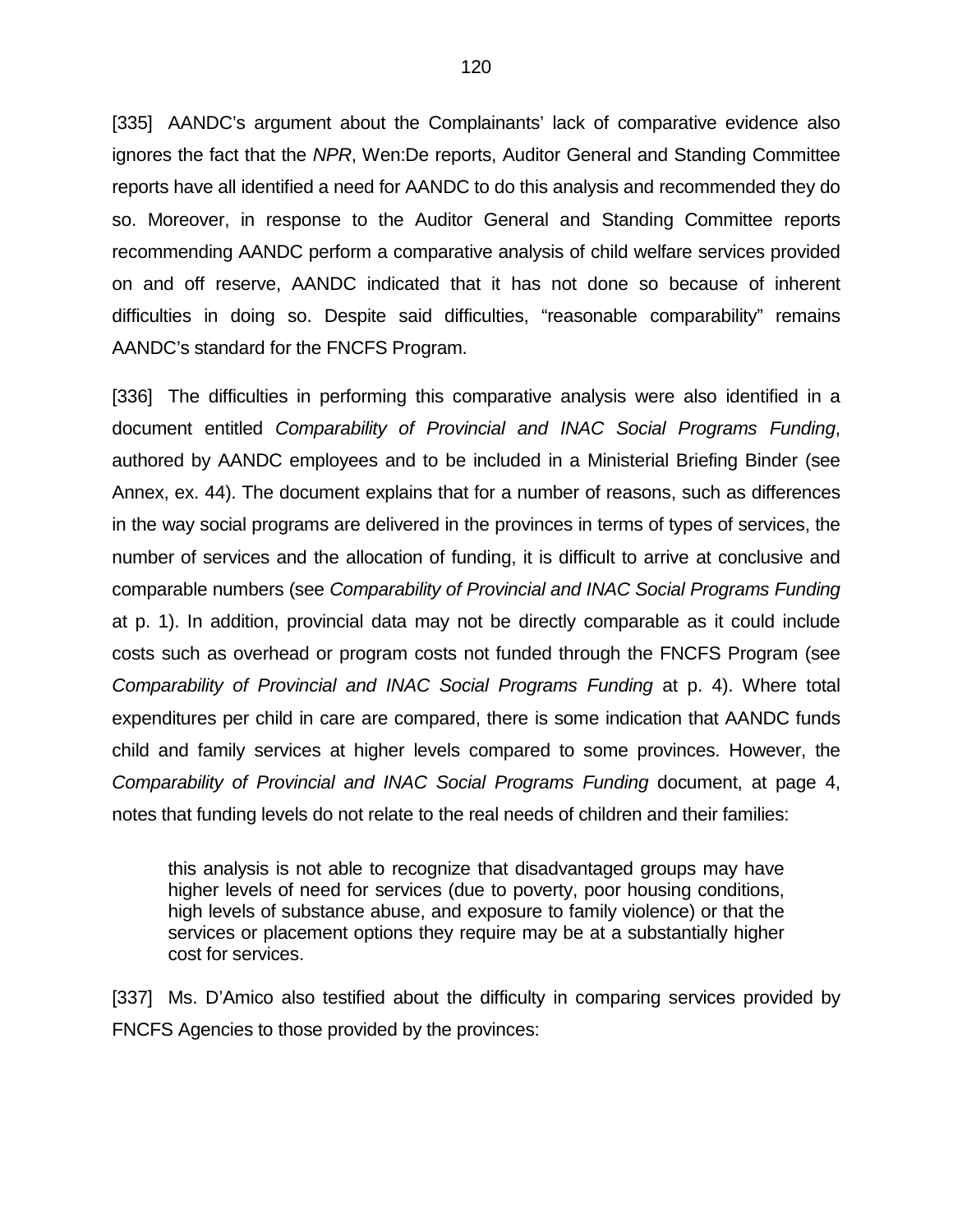MS CHAN: […] Can you tell, or is there a way for the Program to know if they are comparable in terms of the services that are being provided on-Reserve?

MS D'AMICO: I don't believe that we can.

## […]

Because we are talking about different types of communities, different types of systems and different types of services that are being administered by different service delivery agents. So what I mean by this is, one First Nation community off-Reserve who looks exactly the same as an off-Reserve community isn't actually going to get the same services as that other community, they are going to get culturally specific services that that Agency deems appropriate for the children and families that they are serving.

(*Transcript* Vol. 51 at p. 183)

[338] Because of these difficulties, Ms. D'Amico indicated that AANDC's funding is not premised on comparability of service levels between on and off reserve child and family services, but simply on maintaining comparable funding levels with the province:

MS D'AMICO: Because in the case of EPFA we have -- we are currently funding at the same salaries and staffing ratios as the province, and that is the only comparable variables that we could find. So it has nothing to do with the service delivery, it has to do with the funding, and that -- and so we have found comparable variables that the province how the province funds is how we fund.

(*Transcript* Vol. 51 at p. 103)

[339] However, as indicated above, even salaries are fixed when the EPFA is implemented and in Alberta, for example, they are still using 2006 salary rates in 2014. Furthermore, as indicated in the *Comparability of Provincial and INAC Social Programs Funding* document, an approach to comparability based on funding and not service levels does not recognize the higher levels of need for services for First Nations or that the services or placement options they require may be at a substantially higher cost.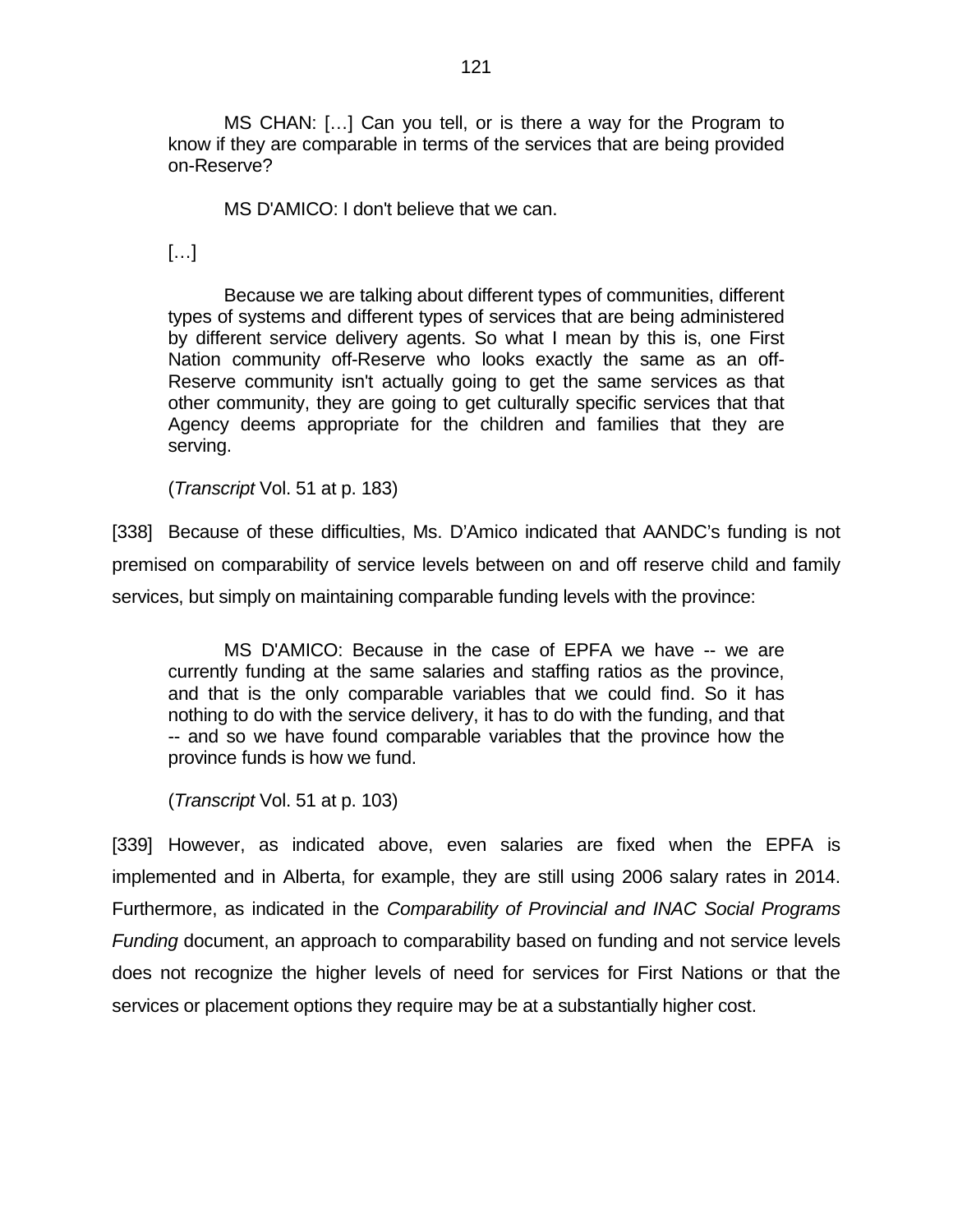[340] This last point allows the Panel to make an effective comparison between the child and family services offered on and off reserve based on the principle of the best interest of the child.

# **iv. Best interest of the child and Jordan's Principle**

[341] There is a focus on service levels and the needs of children and families off reserve, namely an emphasis on least disruptive/intrusive measures. On the other hand, under the federal FNCFS Program, there is a focus on funding levels and the application of funding formulas, where funds for prevention/least disruptive measures are fixed and funds to bring a child into care are covered at cost.

[342] Provincial child welfare legislation and standards focus on prevention and least disruptive measures (see for example Ontario's *Child and Family Services Act* at s. 1; Alberta's *Child, Youth and Family Enhancement Act* at s. 2; *The Child and Family Services Act* in Manitoba at Declaration of Principles and s. 2; *The Child and Family Services Act* in Saskatchewan at ss. 3-5; Nova Scotia's *Children and Family Services Act* at Preamble and ss. 2, 13, 20; British Columbia's *Child, Family and Community Service Act* at ss.2-4, 30; and, Quebec's *Loi sur la Protection de la Jeunesse* at ss. 1-4). These statutes recognize that removing a child from his or her family, home or community should only be done when all other least disruptive measures have been exhausted and there is no other alternative.

[343] This focus on least disruptive measures recognizes the significant effect of separating a family. The Supreme Court, in *Winnipeg Child and Family Services v. K.L.W.*, 2000 SCC 48 at paragraph 78, outlined the effects of bringing a child into care:

The most disruptive form of intervention is a court order giving the agency temporary or permanent guardianship of a child. Particularly in the case of a permanent order, this may sever legal ties between parent and child forever. To make such an order, a court must find that the child is in need of protection within the meaning of the applicable statute. In addition, the court must find that the "best interests of the child" dictate a temporary or permanent transfer of guardianship. As Lamer C.J. observed in *G. (J.)*,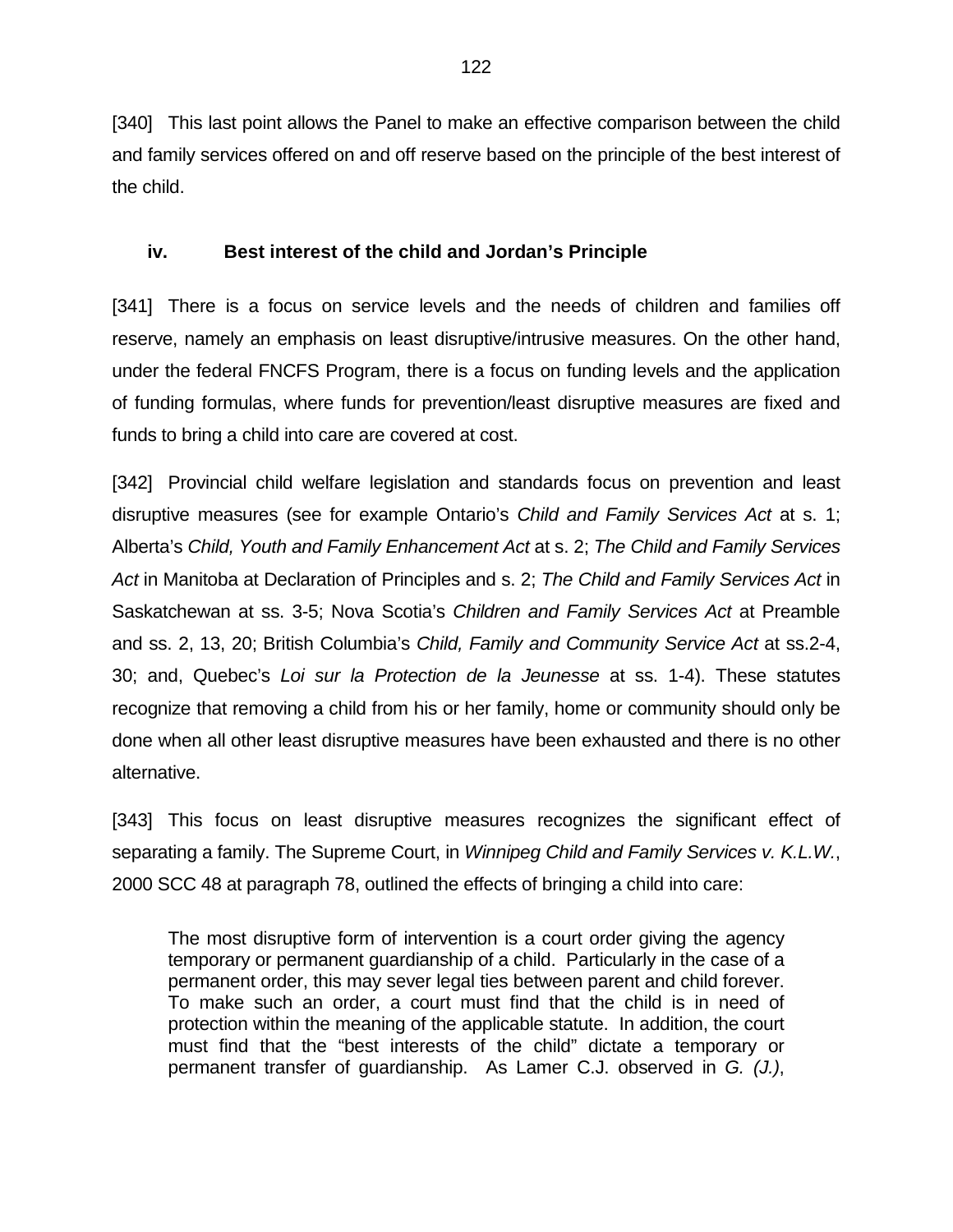### *supra*, at para. 76: "**Few state actions can have a more profound effect on the lives of both parent and child**."

#### (**Emphasis added**)

[344] As indicated above, the provinces' legislation and standards dictate that all alternatives measures should be explored before bringing a child into care, which is consistent with sound social work practice as described earlier. However, by covering maintenance expenses at cost and providing insufficient fixed budgets for prevention, AANDC's funding formulas provide an incentive to remove children from their homes as a first resort rather than as a last resort. For some FNCFS Agencies, especially those under Directive 20-1, their level of funding makes it difficult if not impossible to provide prevention and least disruptive measures. Even under the EPFA, where separate funding is provided for prevention, the formula does not provide adjustments for increasing costs over time for such things as salaries, benefits, capital expenditures, cost of living, and travel. This makes it difficult for FNCFS Agencies to attract and retain staff and, generally, to keep up with provincial requirements. Where the assumptions built into the applicable funding formulas in terms of children in care, families in need and population levels are not reflective of the actual needs of the First Nation community, there is even less of a possibility for FNCFS Agencies to keep pace with provincial operational requirements that may include, along with the items just mentioned, costs for legal or band representation, insurance premiums, and changes to provincial/territorial service standards.

[345] AANDC officials working in the FNCFS Program have indicated that they are not experts in the field of child welfare and, instead, rely on provincial legislation and standards to dictate the level of funding that should be provided on reserves. Yet, they apply a formula to fund FNCFS Agencies that does not take into account the standards for least disruptive measures set by provincial legislation. Tellingly, in funding child and family services, the provinces do not apply a funding formula:

MS CHAN: In terms of funding, have you seen provincial funding formulas to calculate child welfare payment that is made by the province?

MS D'AMICO: Not to date.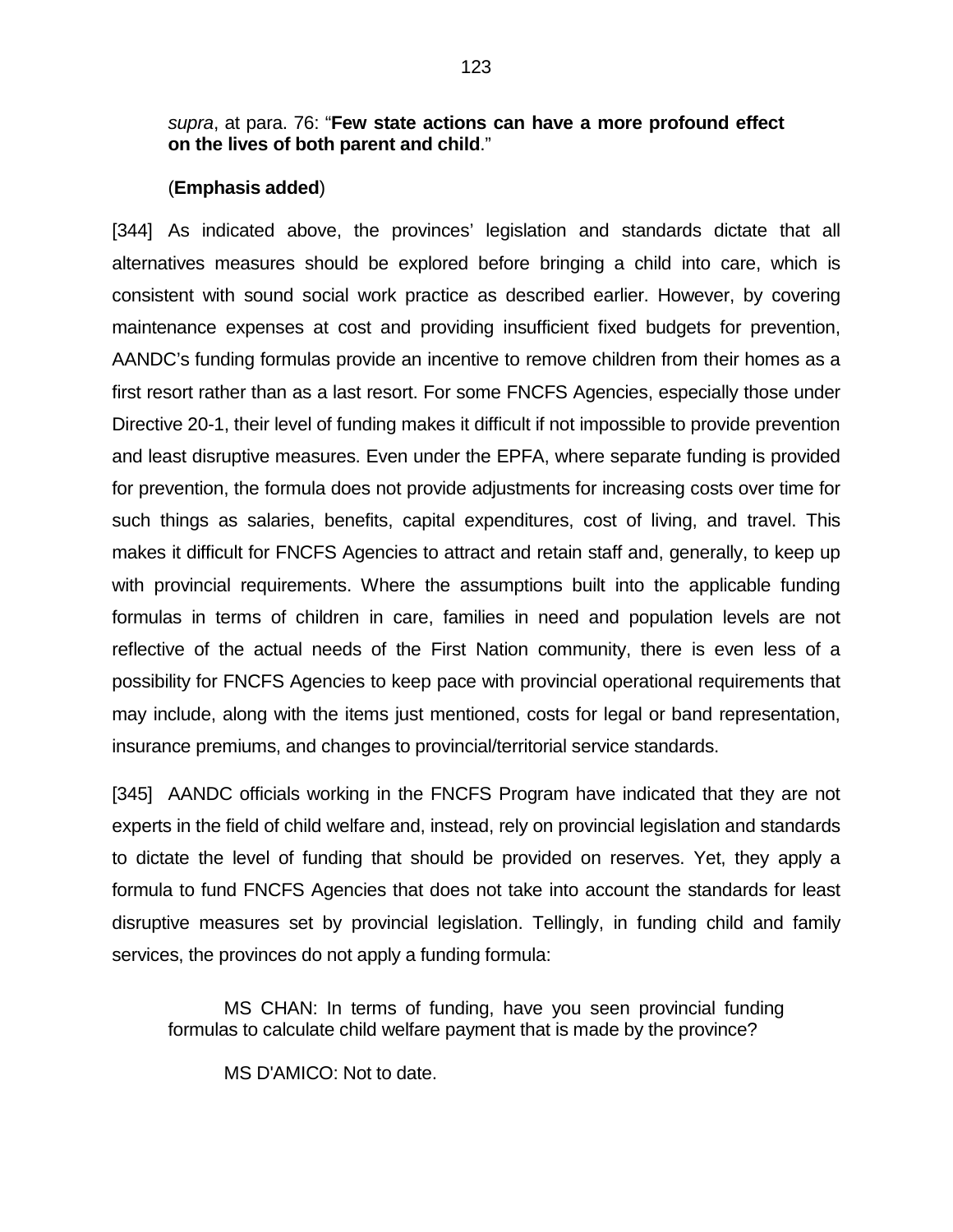MS CHAN: What difficulties does this cause for the Program, if any, in determining how you are going to fund?

MS D'AMICO: So this has been our primary challenge, to try and figure out how to fund equitably or comparably because we have consistently asked the province, give us a funding formula for an Agency or for a regional office in your jurisdiction and show us what that is and we will see if we can replicate it, then we would be assured that, you know, infamous provincial comparability.

## $\left[\ldots\right]$

The provinces don't have that, they have a chart of accounts, they fund based on a variety of different things. You know, an example would be British Columbia, they have five different regional offices; those five different regional offices have different salary grids, they have different operational budgets that are not based on any particular formula.

So it has been incredibly challenging to find those comparable pieces so that we can ensure comparability. It has just been -- it's literally apples and oranges.

So, like I said, it's those variables […] that we have been able to find with the province to be able to inject in our formula so that at least we could have, first of all, a consistent formula across the country, but one that is tailored to every single jurisdiction based on provincial comparability, provincial variables.

So it's not absolute in terms of service. If a service is provided in one community, it's not necessarily being provided in another community even off-Reserve. It's very difficult and the services vary, there is so many different things that child protection and other community partners provide in the vast spectrum of the social safety net.

(*Transcript* Vol. 51 at pp. 184-186)

[346] A focus on prevention services and least disruptive measures in the provincial statutes mentioned above is inextricably linked to the concept of the best interest of the child: a legal principle of paramount importance in both Canadian and international law (see *Canadian Foundation for Children, Youth and the Law v. Canada (Attorney General)*, 2004 SCC 4 at para. 9; and, *Baker v. Canada (Minister of Citizenship and Immigration)*, [1999] 2 SCR 817 at para. 75 [*Baker*]). As explained by Professor Nicholas Bala: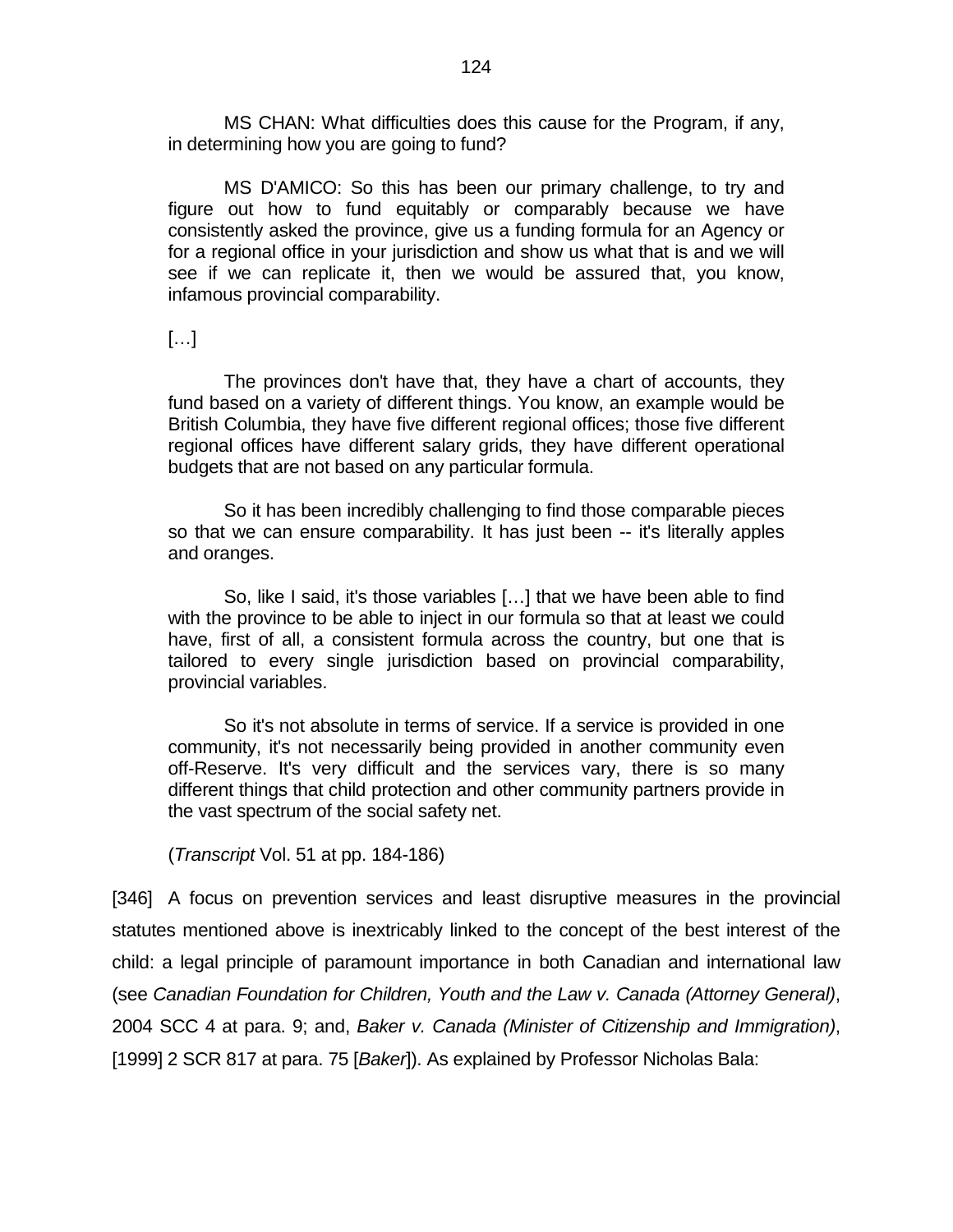[L]eading Canadian precedents, federal and provincial statutes and international treaties are all premised on the principle that decisions about children should be based on an assessment of their best interests. This is a central concept for those who are involved making decisions about children, not only for judges and lawyers, but for also assessors and mediators.

(Bala, Nicholas, "The Best Interests of the Child in the Post-Modernist Era: A Central but Illusive and Limited Concept", in *Special Lectures of the Law Society of Upper Canada 2000: Family Law* (Toronto: LSUC, 1999) at p. 3.1)

[347] With regard to the FNCFS Program, there is discordance between on one hand, its objectives of providing culturally relevant child and family services on reserve, that are reasonably comparable to those provided off reserve, and that are in accordance with the best interest of the child and keeping families together; and, on the other hand, the actual application of the program through Directive 20-1 and the EPFA. Again, while maintenance expenditures are covered at cost, prevention and least disruptive measures funding is provided on a fixed cost basis and without consideration of the specific needs of communities or the individual families and children residing therein.

[348] The discordance between the objectives and the actual implementation of the program is also exemplified by the lack of funding in Ontario, for Band Representatives under the *1965 Agreement*. Not only does the Band Representative address the need for culturally relevant services, but it also addresses the goal of keeping families and communities together and is directly provided for in Ontario's *Child and Family Services Act*.

[349] The adverse impacts outlined throughout the preceding pages are a result of AANDC's control over the provision of child and family services on First Nations reserves and in the Yukon by the application of the funding formulas under the FNCFS Program and *1965 Agreement*. Those formulas are structured in such a way that they promote negative outcomes for First Nations children and families, namely the incentive to take children into care. The result is many First Nations children and families are denied the opportunity to remain together or be reunited in a timely manner.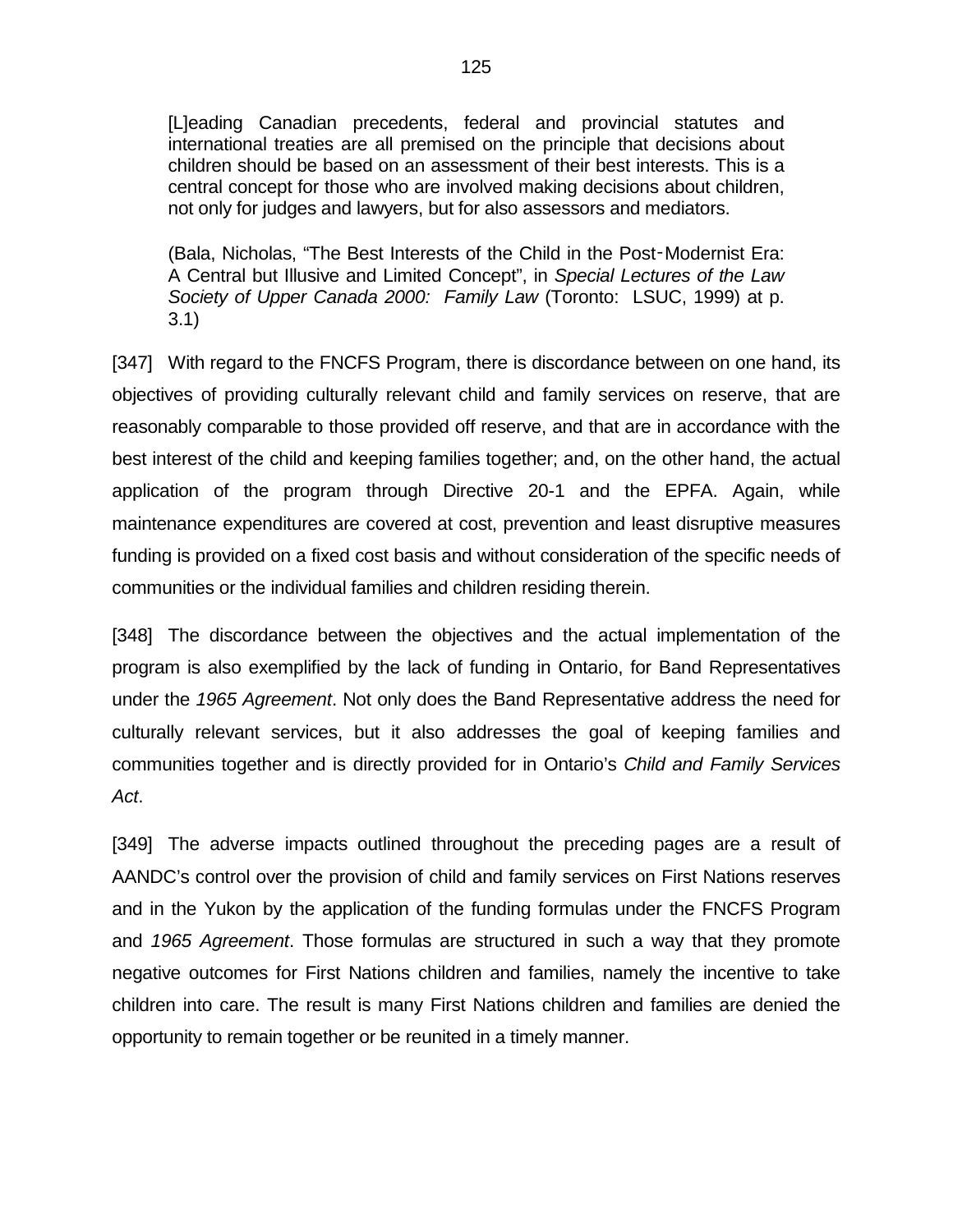[350] In this regard, and in addressing the difference between the allocation of funding by AANDC for First Nations child and family services and that of the provinces, another important consideration brought forward by the Complainants and in the evidence is the application of Jordan's Principle.

[351] Jordan's Principle is a child-first principle and provides that where a government service is available to all other children and a jurisdictional dispute arises between Canada and a province/territory, or between departments in the same government regarding services to a First Nations child, the government department of first contact pays for the service and can seek reimbursement from the other government/department after the child has received the service. It is meant to prevent First Nations children from being denied essential public services or experiencing delays in receiving them.

[352] Jordan's Principle is in recognition of Jordan River Anderson, a child who was born to a family of the Norway House Cree Nation in 1999. Jordan had a serious medical condition, and because of a lack of services on reserve, Jordan's family surrendered him to provincial care in order to get the medical treatment he needed. After spending the first two years of his life in a hospital, he could have gone into care at a specialized foster home close to his medical facilities in Winnipeg. However, for the next two years, AANDC, Health Canada and the Province of Manitoba argued over who should pay for Jordan's foster home costs and Jordan remained in hospital. They were still arguing when Jordan passed away, at the age of five, having spent his entire life in hospital.

[353] On October 31, 2007, Ms. Jean Crowder, the Member of Parliament for Nanaimo-Cowichan, brought forward motion 296 in the House of Commons:

That, in the opinion of the House, the government should immediately adopt a child first principle, based on Jordan's Principle, to resolve jurisdictional disputes involving the care of First Nations children.

The motion was unanimously passed on December 12, 2007 (see Annex, ex. 45).

[354] In response, AANDC and Health Canada entered into the *Memorandum of Understanding on the Federal Response to Jordan's Principle* (see Annex, ex. 46 [*2009 MOU on Jordan's Principle*]; see also testimony of C. Baggley, *Transcript* Vol. 57 at pp. 9-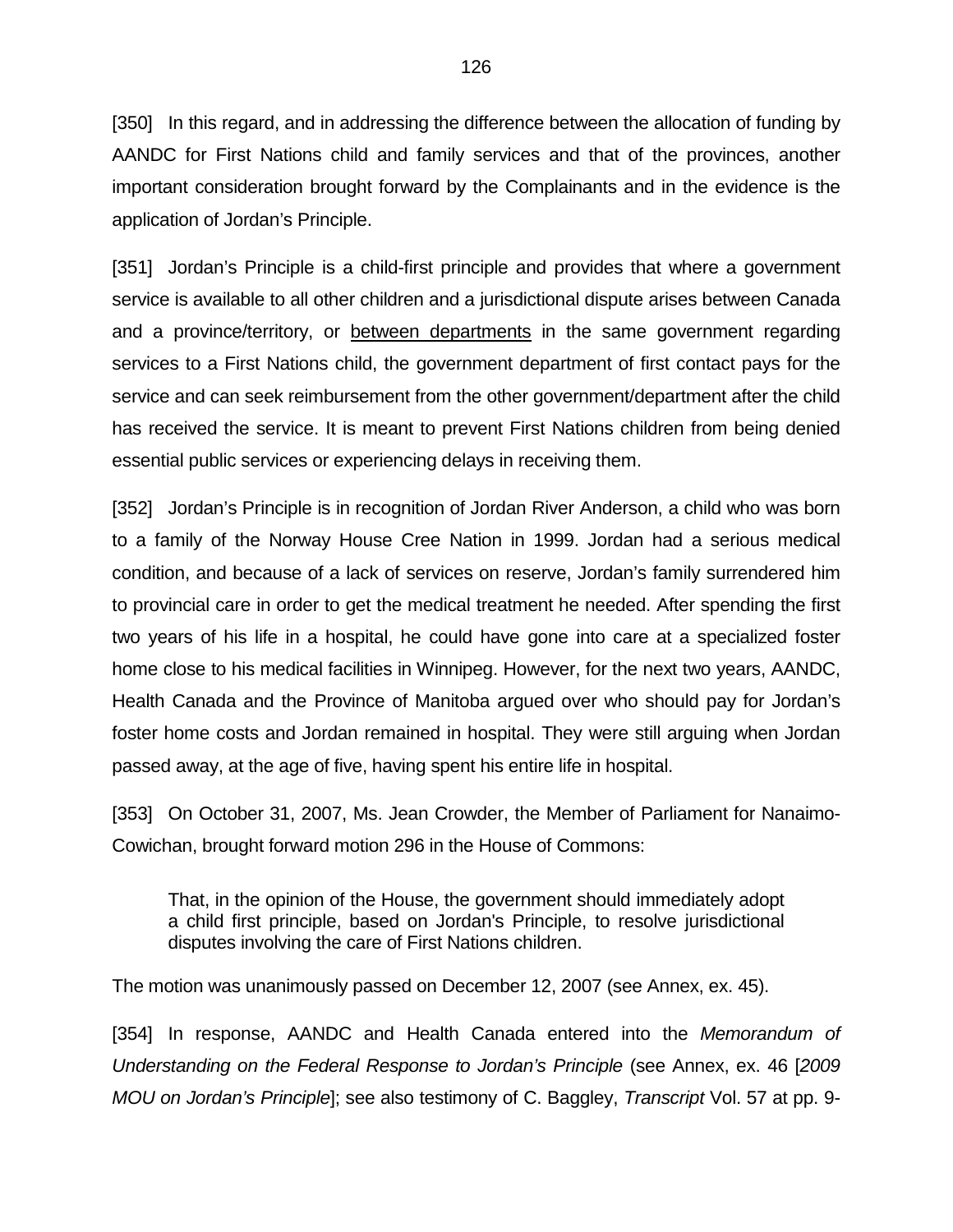13, 23, 40-41, 84-85). In the *2009 MOU on Jordan's Principle*, signed by an Assistant Deputy Minister for each department, both AANDC and Health Canada acknowledge that they have a role to play in Jordan's Principle and a shared responsibility in working together to develop and implement a federal response (see at p. 1). The purpose of the memorandum is to act as a guide for the two departments in addressing/resolving funding disputes as they arise between the federal and provincial governments, as well as between the two departments, "…ensuring that services to children identified in a Jordan's Principle case are not interrupted as a result of disputes" (*2009 MOU on Jordan's Principle* at p. 1).

[355] The memorandum also serves as a guide for AANDC and Health Canada to collaborate on the federal implementation of Jordan's Principle. In this regard, the memorandum indicates that Health Canada's role in responding to Jordan's Principle is by virtue of the range of health-related services it provides to First Nations people, including: nursing services; home and community care; community programs; and, medically necessary non-insured health benefits. AANDC's role in responding to Jordan's Principle is by virtue of the range of social programs it provides to First Nations people, including: special education; assisted living; income assistance; and, the FNCFS Program (see *2009 MOU on Jordan's Principle* at pp. 1-2).

[356] Once a possible Jordan's Principle case is identified, the *2009 MOU on Jordan's Principle* provides for a review of existing federal authorities and program policies to determine whether the expenditures are eligible under an existing program and can be paid through existing departmental funds. If the dispute over funding arises between the federal and provincial governments, Health Canada and AANDC are to work together to engage and collaborate with the province and First Nations representatives to resolve the dispute through a case management approach. To ensure there is no disruption/delay in service, Health Canada was allocated \$11 million to fund goods/services while the dispute is being resolved (see *2009 MOU on Jordan's Principle* at p. 2). The funds were provided annually, in \$3 million increments, from 2009 to 2012. The funds were never accessed and have since been discontinued (see testimony of C. Baggley, *Transcript* Vol. 57 at pp. 123- 125).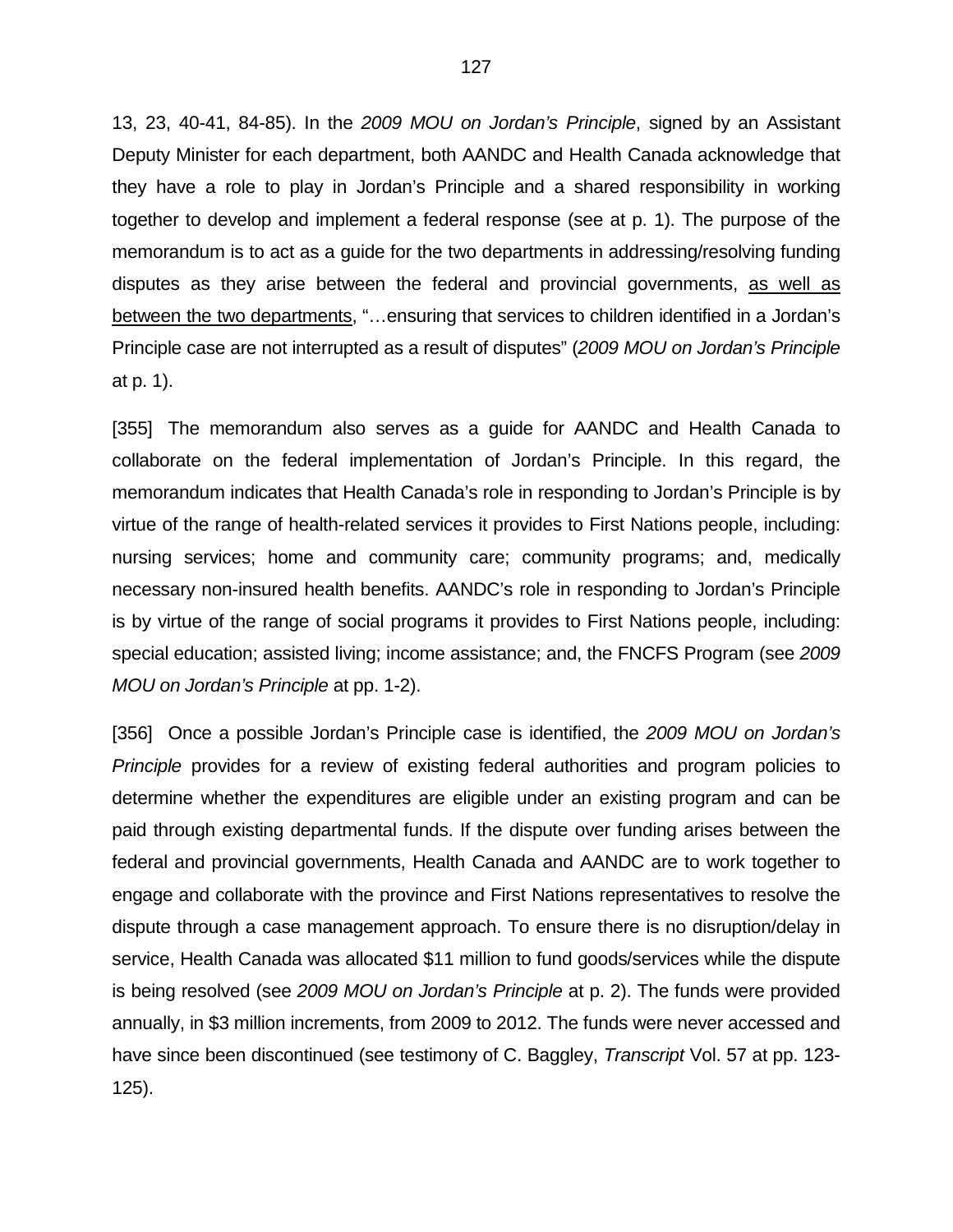[357] According to the *2009 MOU on Jordan's Principle*, a governance structure has been developed to support communication and information-sharing between the two departments on matters related to Jordan's Principle. This governance structure includes "…supporting the resolution of departmental disputes where HC and AANDC are uncertain or do not agree on which department/jurisdiction is responsible for funding the goods/services based on their respective mandates, policies and authorities" (*2009 MOU on Jordan's Principle* at p. 2). The governance structure was also established to ensure that funding disputes are addressed and coordinated in a timely manner: timing to address case needs and make decisions being "…crucial to ensuring that funding disputes do not disrupt services provided to a child (*2009 MOU on Jordan's Principle* at p. 3).

[358] Health Canada and AANDC renewed their *Memorandum of Understanding on the Federal Response to Jordan's Principle* in January 2013 (see Annex, ex. 47 [*2013 MOU on Jordan's Principle*]). Again, signed by an Assistant Deputy Minister from each department, the *2013 MOU on Jordan's Principle* acknowledges that Health Canada and AANDC "…have a role to play in supporting improved integration and linkages between federal and provincial health and social services" (*2013 MOU on Jordan's Principle* at p. 1). The *2013 MOU on Jordan's Principle* now provides that during the resolution of a Jordan's Principle case, the federal department within whose mandate the implicated programs or service falls will seek Assistant Deputy Minister approval to fund on an interim basis to ensure continuity of service.

[359] Ms. Corinne Baggley, Senior Policy Manager for the Children and Family Directorate of the Social Policy and Programs branch of AANDC indicated that the federal response to Jordan's Principle is focused on cases involving a jurisdictional dispute between a provincial government and the federal government and on children with multiple disabilities requiring services from multiple service providers. Furthermore, the service in question must be a service that would be available to a child residing off reserve in the same location (see *Transcript* Vol. 57 at pp. 9-13; see also Annex, ex. 48). While she estimated that approximately half of the cases tracked under the Jordan's Principle initiative involved disputes between federal departments, she indicated that the policy was built specifically around Jordan's case (see *Transcript* Vol. 58 pp. 24-25, 40-41).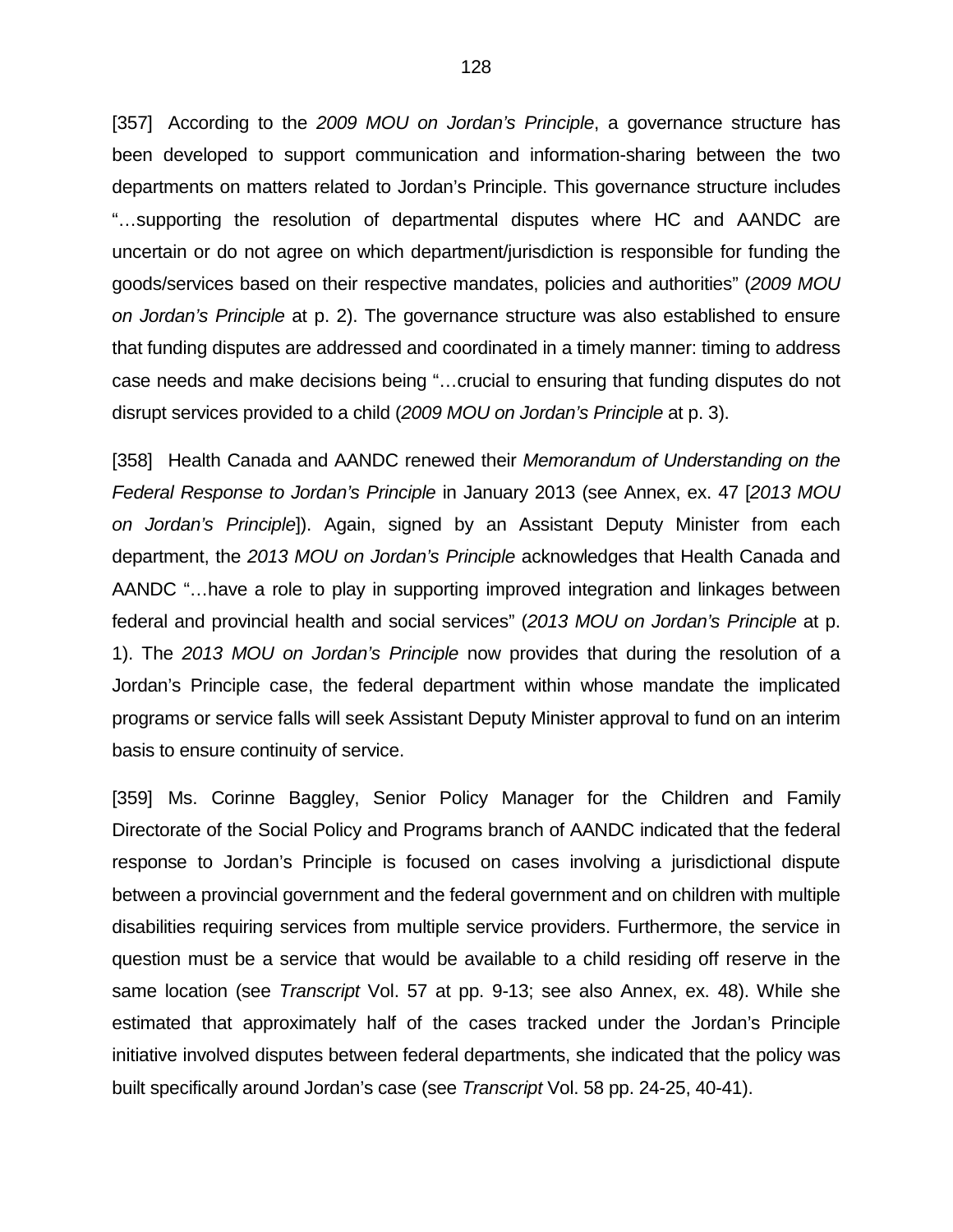[360] The Complainants claim AANDC and Health Canada's formulation of Jordan's Principle has narrowly restricted the principle. Whereas the motion was framed broadly in terms of services needed by children, AANDC and Health Canada's formulation applies only to inter-governmental disputes and to children with multiple disabilities.

[361] On the other hand, AANDC is of the view that Jordan's Principle is not a child welfare concept and is not a part of the FNCFS Program. Therefore, it is beyond the scope of this Complaint. AANDC also argues that the FNCFS Program does not aim to address all social needs on reserve as there are a number of other social programs that meet those needs and are available to First Nations on reserve. Moreover, the FNCFS Program authorities do not allow them to pay for an expense that would normally be reimbursed by another program (i.e. the stacking provisions in the *2012 National Social Programs Manual* at p. 10, section 11.0). In any event, AANDC argues there is no evidence to suggest that its approach to Jordan's Principle results in adverse impacts.

[362] In the Panel's view, while not strictly a child welfare concept, Jordan's Principle is relevant and often intertwined with the provision of child and family services to First Nations, including under the FNCFS Program. *Wen:De Report Three* specifically recommended the implementation of Jordan Principle on the following basis, at page 16:

Jurisdictional disputes between federal government departments and between federal government departments and provinces have a significant and negative effect on the safety and well-being of Status Indian children [...] the number of disputes that agencies experience each year is significant. In Phase 2, where this issue was explored in more depth, the 12 FNCFSA in the sample experienced a total of 393 jurisdictional disputes in the past year alone. Each one took about 50.25 person hours to resolve resulting in a significant tax on the already limited human resources.

## (Emphasis added)

[363] *Wen:De Report Two* indicated that 36% of jurisdictional disputes are between federal government departments, 27% between provincial departments and only 14% were between federal and provincial governments (see at p. 38). Some of these disputes took up to 200 hours of staff time to sort out: "[t]he human resource costs related to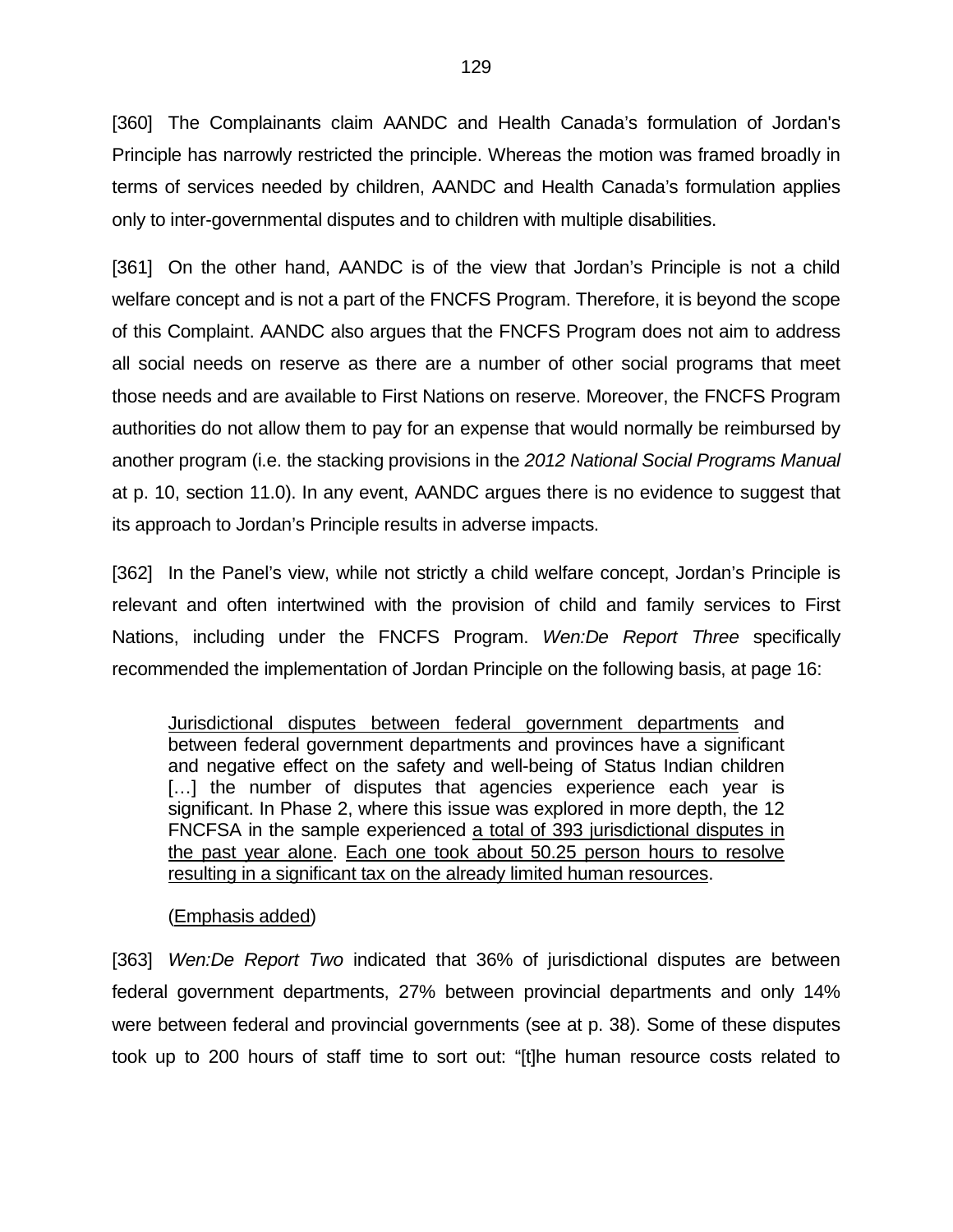resolving jurisdictional disputes make them an extraordinary cost for agencies which is not covered in the formula" (*Wen:De Report Two* at p. 26).

[364] Jordan's Principle also relates to the lack of coordination of social and health services on reserve. That is, like Jordan, due to a lack of social and health services on reserve, children are placed in care in order for them to access the services they need. As noted in the *2008 Report of the Auditor General of Canada*, at pages 12 and 17:

4.20 Child welfare may be complicated by social problems or health issues. We found that First Nations agencies cannot always rely on other social and health services to help keep a family together or provide the necessary services. Access to such services differs not only on and off reserves but among First Nations as well. INAC has not determined what other social and health services are available on reserves to support child welfare services. On-reserve child welfare services cannot be comparable if they have to deal with problems that, off reserves, would be addressed by other social and health services.

# […]

4.40 First Nations children with a high degree of medical need are in an ambiguous situation. Some children placed into care may not need protection but may need extensive medical services that are not available on reserves. By placing these children in care outside of their First Nations communities, they can have access to the medical services they need. INAC is working with Health Canada to collect more information about the extent of such cases and their costs.

[365] The *2008 Report of the Auditor General of Canada*, at page 16, also found that coordination amongst AANDC programs, and between AANDC and Health Canada programs, is poor:

4.38 As the protection and well-being of First Nations children may require support from other programs, we expected that INAC would facilitate coordination between the [FNCFS] Program and other relevant INAC programs, and facilitate access to other federal programs as appropriate.

4.39 We found fundamental differences between the views of INAC and Health Canada on responsibility for funding Non-Insured Health Benefits for First Nations children who are placed in care. According to INAC, the services available to these children before they are placed in care should continue to be available. According to Health Canada, however, an on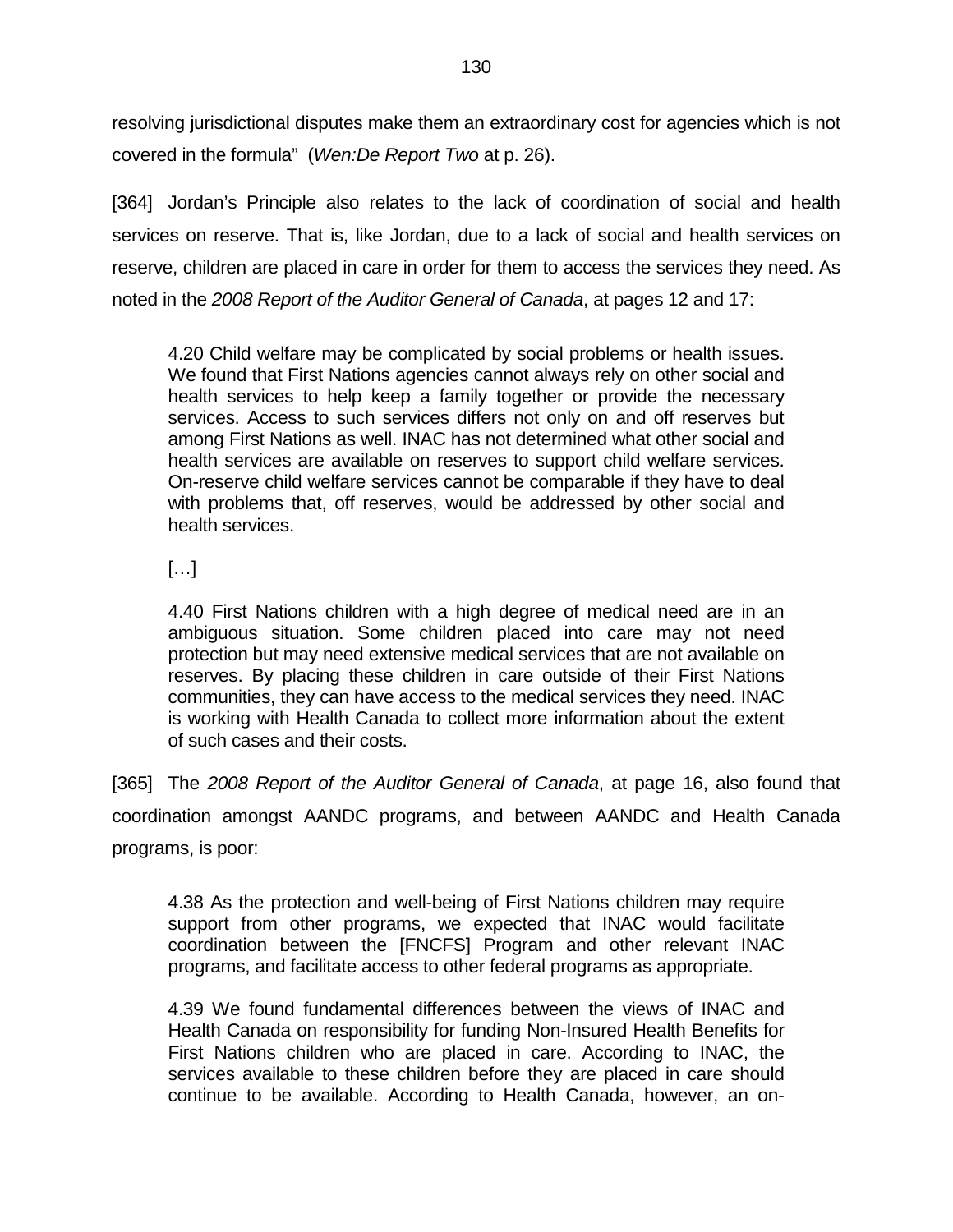reserve child in care should have access to all programs and services available to any child in care in a province, and INAC should take full financial responsibility for these costs in accordance with federal policy. INAC says it does not have the authority to fund services that are covered by Health Canada. These differences in views can have an impact on the availability, timing, and level of services to First Nations children. For example, it took nine months for a First Nations agency to receive confirmation that an \$11,000 piece of equipment for a child in care would be paid for by INAC.

## (Emphasis added)

[366] For example, a four-year-old First Nations child suffered cardiac arrest and an anoxic brain injury during a routine dental examination. She became totally dependent for all activities of daily living. Before being discharged from hospital, she required significant medical equipment, including a specialized stroller, bed and mattress, a portable lift and a ceiling track system. A request was made to Health Canada's Non-Insured Health Benefits Program requesting approval for the medical equipment. However, the equipment was not eligible under the program and required approval as a special exemption.

[367] An intake form disclosed during the hearing and prepared by provincial authorities in Manitoba, but which accords with AANDC's records of the incident, documents how the case proceeded thereafter (*see* Annex, ex. 49 [*Intake Form*]; see also Annex, ex. 50; and, testimony of C. Baggley, *Transcript* Vol. 58 at pp. 58-60). Initial contact was made with AANDC on November 29, 2012. A conference call was held on December 4, 2012, where Health Canada accepted to pay for the portable lift, but would "absolutely not" pay for the specialized bed and mattress. On December 19, 2012, the child was discharged from hospital. Over a month later, the specialized bed and mattress were provided, but only as a result of an anonymous donation. In the concluding remarks of the *Intake Form*, where it asks "[p]lease provide details on the barriers experienced to access the required services" it states at page 8:

Health Canada does not have the authority to fund hospital or specialized beds and mattresses. NIHB said "absolutely not".

AANDC ineligible through In Home Care (only provide for non medical supports) and family not in receipt of Income Assistance Program to access special needs funding.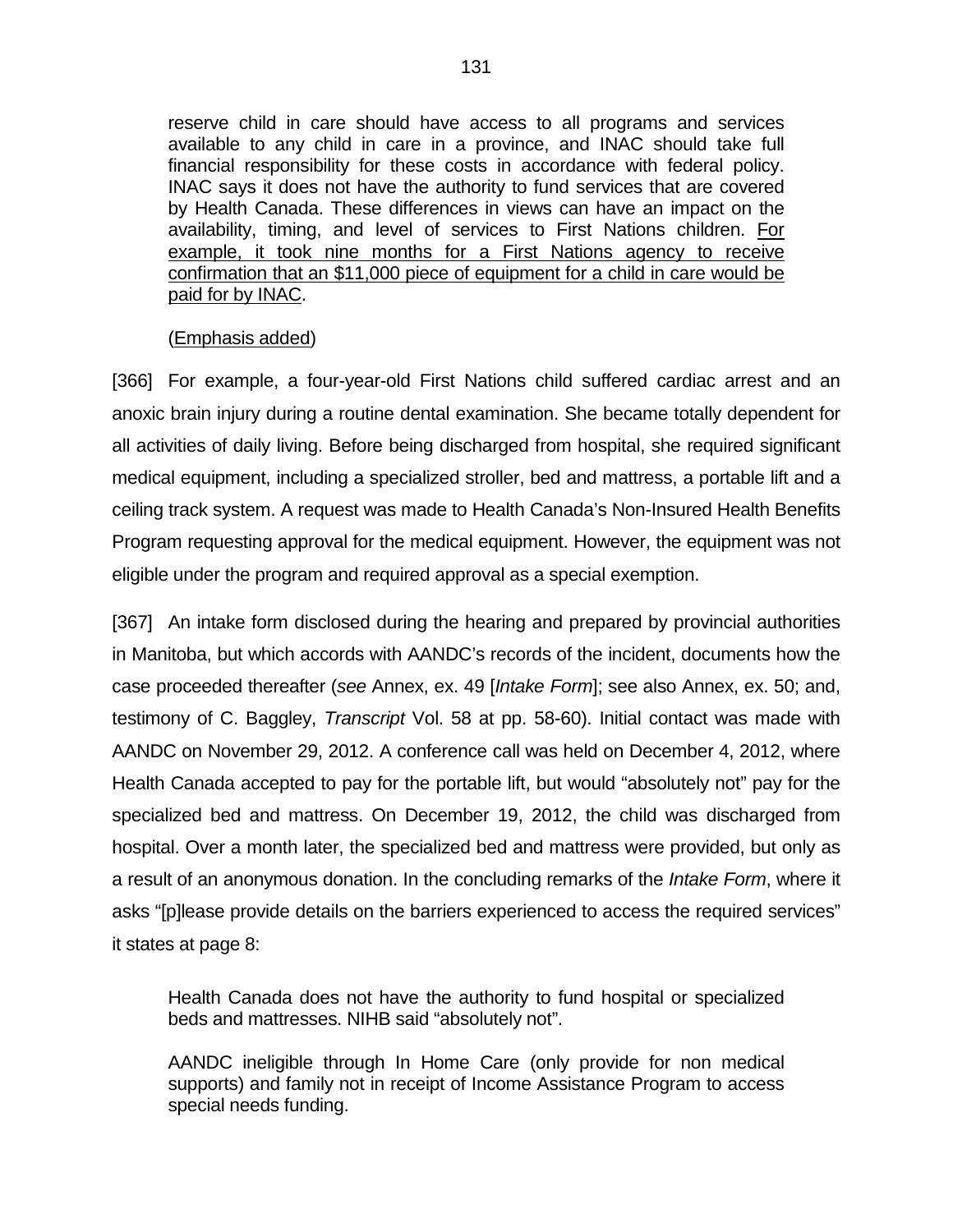Southern Regional Health Authority (provincial) was approached but indicated they are unable to fund the hospital bed.

Sandy Bay First Nation does not have the funding or has limited funding and is unable to purchase bed.

Jurisdictions lacking funding authority to cover certain items which result in gaps and disparities.

[368] The lack of integration between federal government programs on reserve, in more areas than only with children with multiple disabilities, is highlighted in an AANDC document entitled *INAC and Health Canada First Nation Programs: Gaps in Service Delivery to First Nation Children and Families in BC Region* (see Annex, ex. 51 [*Gaps in Service Delivery to First Nation Children and Families in BC Region*]). As indicated in the accompanying email message attaching the document, under the subject line "Jordan's Principle: Parallel work with HC", the document represents the views of AANDC's British Columbia regional office, including its Director of Intergovernmental Affairs, and is informed by other experienced officials within the regional office.

[369] The *Gaps in Service Delivery to First Nation Children and Families in BC Region* document indicates at page 1:

The work of the two departments on Jordan's Principle has highlighted what all of us knew from years of experience: that there are differences of opinion, authorities and resources between the two departments that appear to cause gaps in service to children and families resident on reserve. The main programs at issue include INAC's Income Assistance program and the Child and Family Services program; for Health Canada, it is Non-Insured Health Benefits program.

[370] The document goes on to identify gaps based on the first-hand experience of AANDC officials and FNCFS Agencies. For example, once a child is in care, the FNCFS Program cannot recover costs for Non-Insured Health Benefits from Health Canada. In that situation, Health Canada deems that there is another source of coverage (the FNCFS Program); however, AANDC does not have authority to pay for medical-related expenditures. Generally, there is confusion in how to access non-insured health benefits (i.e. where to get the forms; where to send the forms and who to call for questions given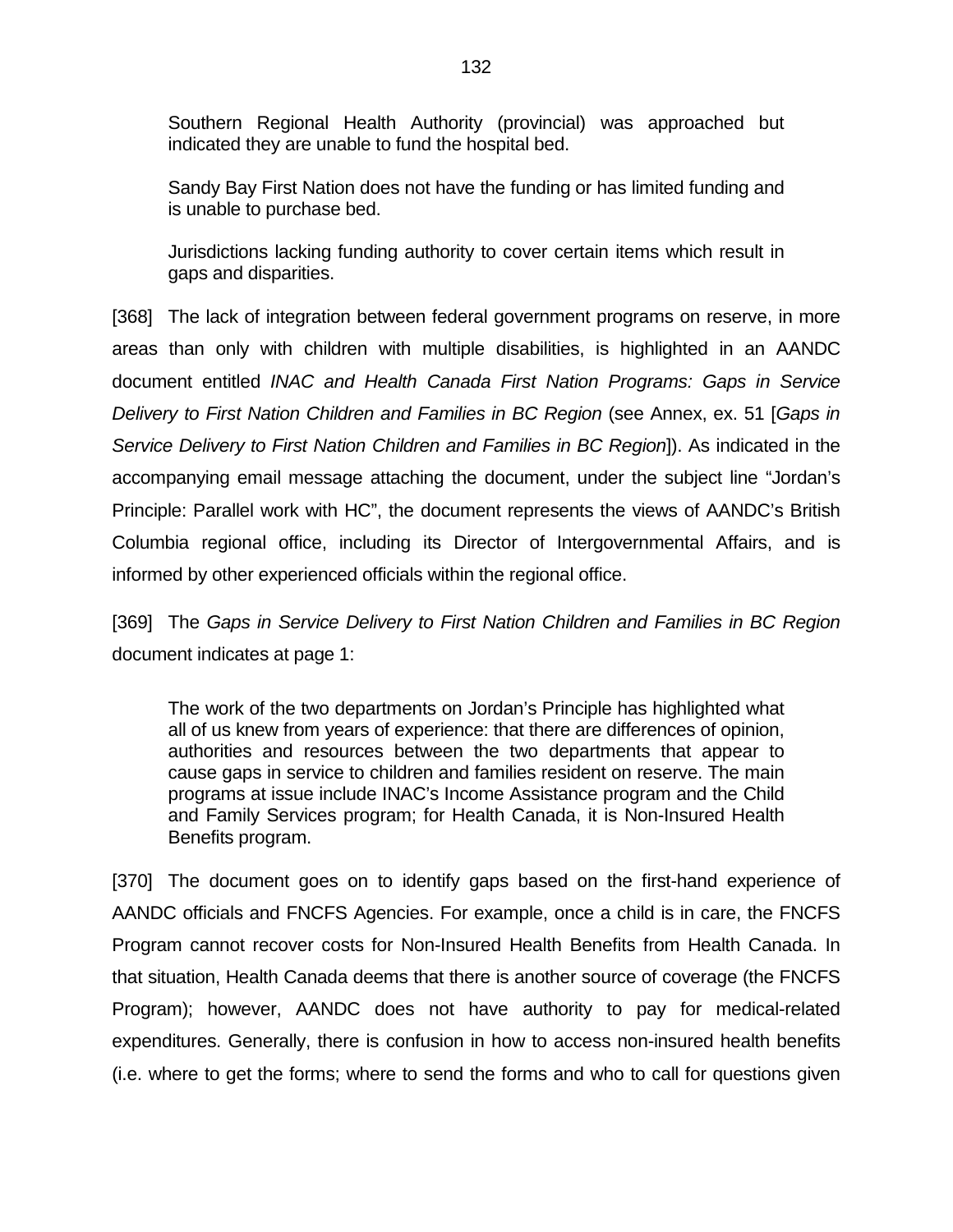the official website does not give contact information) (see *Gaps in Service Delivery to First Nation Children and Families in BC Region* at pp. 1-2).

[371] Dental services are also identified as an area of contention for FNCFS Agencies and First Nations individuals. Even in emergency situations, basic dental care is denied by the Non-Insured Health Benefits program if pre-approval is not obtained. If pressed, Health Canada advises clients to appeal the decision which can create additional delays. When a child in care is involved however, the FNCFS Agency has no choice but to pay for the work (see *Gaps in Service Delivery to First Nation Children and Families in BC Region* at p. 2).

[372] Another medical related expenditure identified as a concern is mental health services. Health Canada's funding for mental health services is for short term mental health crises, whereas children in care often require ongoing mental health needs and those services are not always available on reserve. Therefore, children in care are not accessing mental health services due to service delays, limited funding and time limits on the service. To exacerbate the situation for some children, if they cannot get necessary mental health services, they are unable to access school-based programs for children with special needs that require an assessment/diagnosis from a psychologist (see *Gaps in Service Delivery to First Nation Children and Families in BC Region* at pp. 2-3).

[373] In some cases, the FNCFS Program is paying for eligible Non-Insured Health Benefits expenditures even though they are not eligible expenses under the FNCFS Program (see *Gaps in Service Delivery to First Nation Children and Families in BC Region* at pp. 2-3). This is problematic considering AANDC has to reallocate funds from some of its other programs - which address underlying risk factors for First Nations children - in order to pay for maintenance costs. Again, as the *2008 Report of the Auditor General of Canada* pointed out at page 25:

4.72 Because the program's expenditures are growing faster than the Department's overall budget, INAC has had to reallocate funding from other programs. In a 2006 study, the Department acknowledged that over the past decade, budget reallocations—from programs such as community infrastructure and housing to other programs such as child welfare—have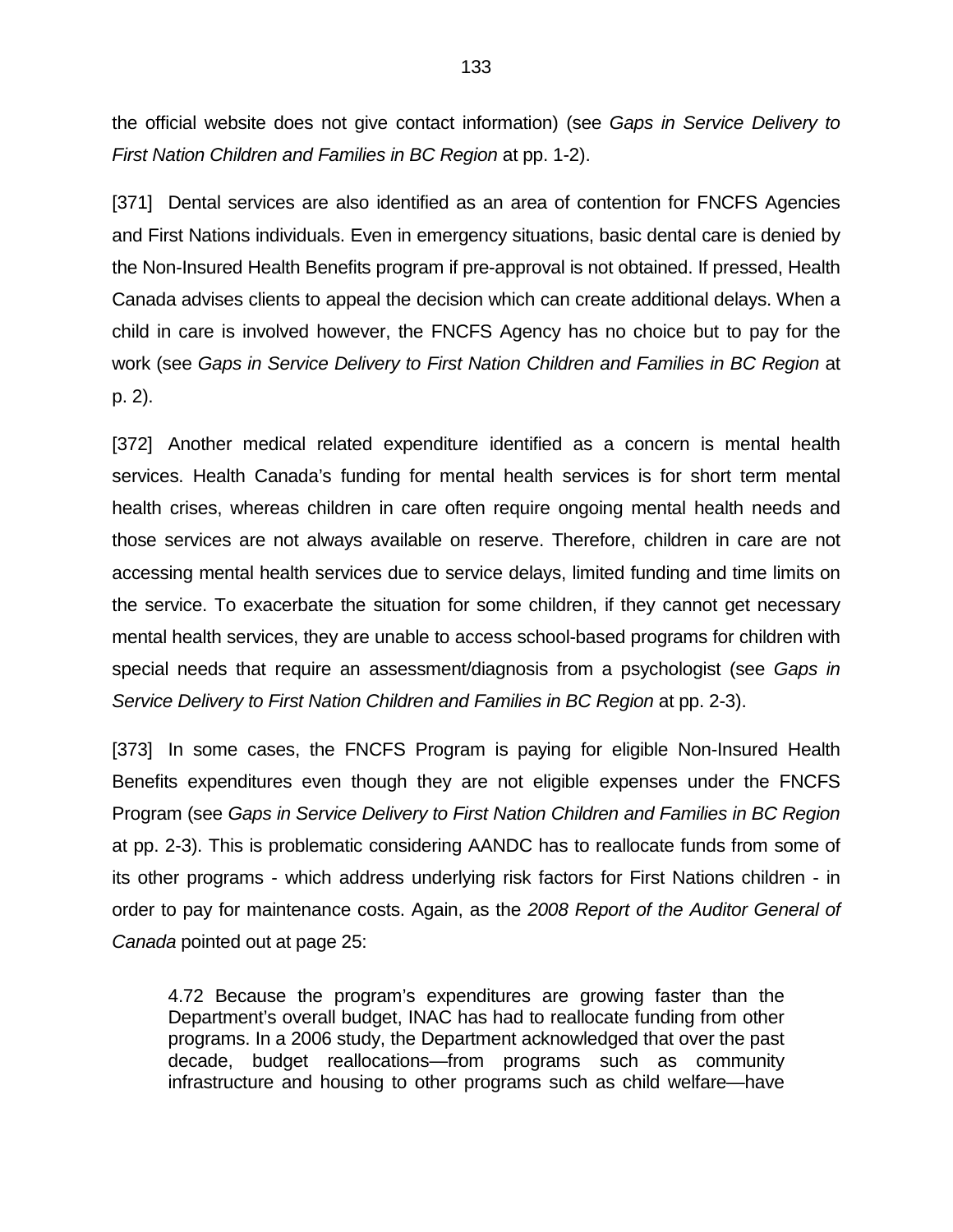meant that spending on housing has not kept pace with growth in population and community infrastructure has deteriorated at a faster rate.

4.73 In our view, the budgeting approach INAC currently uses for this type of program is not sustainable. Program budgeting needs to meet government policy and allow all parties to fulfill their obligations under the program and provincial legislation, while minimizing the impact on other important departmental programs. The Department has taken steps in Alberta to deal with these issues and is committed to doing the same in other provinces by 2012.

[374] As mentioned above, AANDC's own evaluations of the FNCFS Program have also identified this issue. The *2007 Evaluation of the FNCFS Program* identified the FNCFS Program as one of five AANDC programs that have the potential to improve the well-being of children, families and communities. The other four are the Family Violence Prevention Program, the Assisted Living Program, the National Child Benefit Reinvestment Program and the Income Assistance Program. According to the evaluation, "[i]t is possible that, with better coordination, these programs could be used more strategically to support families and help them address the issues most often associated with child maltreatment" (*2007 Evaluation of the FNCFS Program* at p. 38). In addition, the evaluation identifies other federal programs for First Nations who live on reserve offered by Human Resources and Social Development Canada, Justice Canada and Public Safety and Emergency Preparedness Canada, along with Health Canada, that also directly contribute to healthy families and communities (see *2007 Evaluation of the FNCFS Program* at pp. 39-45). On this basis, the *2007 Evaluation of the FNCFS Program*, at pages 47-48, proposes three approaches to FNCFS Program improvement:

**Approach A**: Resolve weaknesses in the current FNCFS funding formula, Program Directive 20-1, because in its current form, it discourages agencies from a differential response approach and encourages out-of-home child placements.

**Approach B**: Besides resolving weaknesses in Program Directive 20-1, encourage First Nations communities to develop comprehensive community plans for involving other INAC social programs in child maltreatment prevention. The five INAC programs (the FNCFS Program, the Assisted Living Program, the National Child Benefit Reinvestment Program, the Family Violence Prevention Program, and the Income Assistance Program) all target the same First Nations communities, and they all have a role to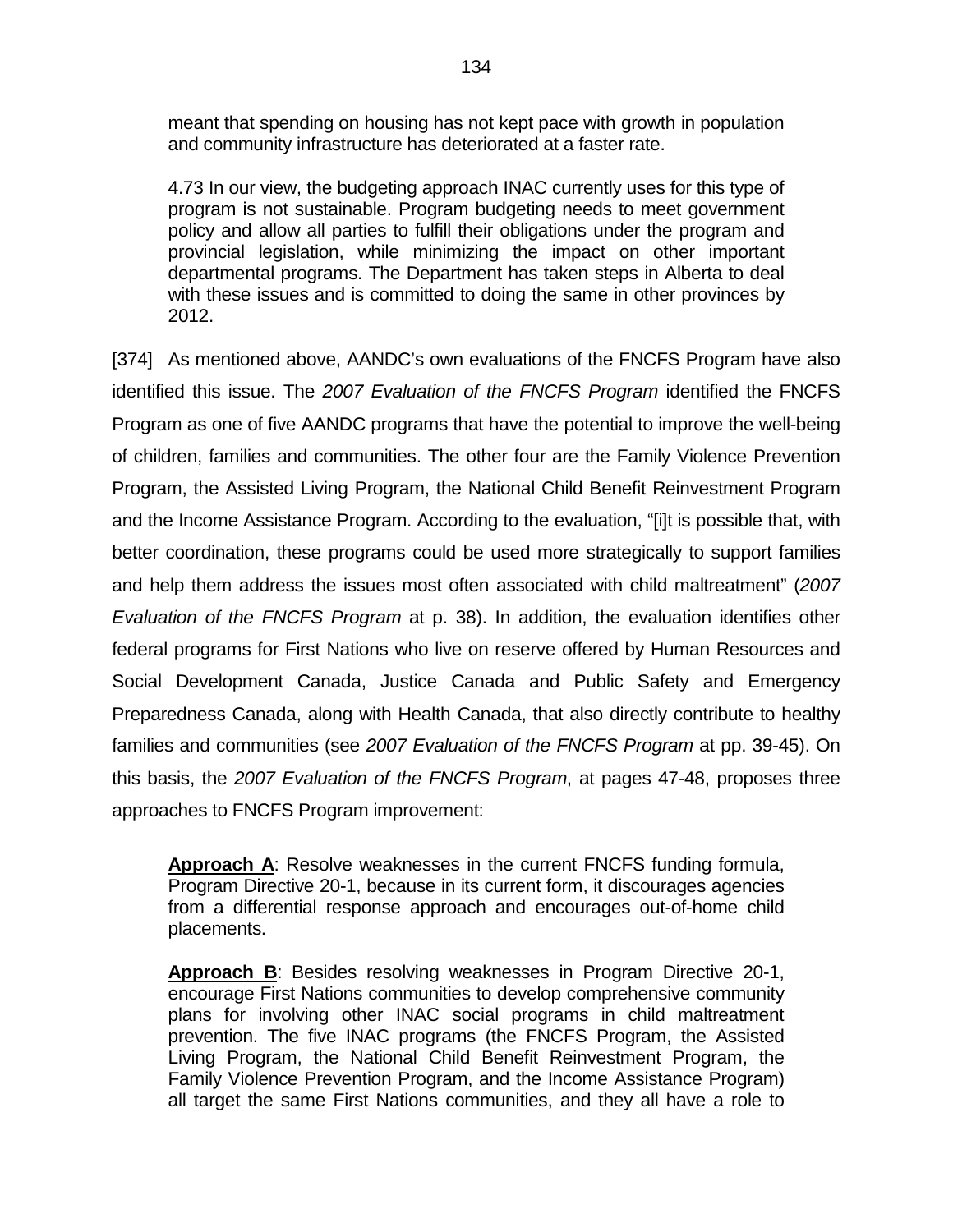play in improving outcomes for children and families, so their efforts should be coordinated and a performance indicator for all of them under INAC's new performance framework for social programs should be the rate of child maltreatment in on-reserve First Nation communities.

Approach C: In addition to approaches A and B, improve coordination of INAC social programs with those of other federal departments that are directed to First Nations on reserve, for example health and early childhood development programs. With greater coordination and a stronger focus on the needs of individual communities, these programs could make a greater contribution to child maltreatment prevention, and could be part of a broader healthy community initiative.

[375] Similarly, the 2010 *AANDC Evaluation of the Implementation of the EPFA in Alberta* found several jurisdictional issues as challenging the effectiveness of service delivery, notably the availability and access to supportive services for prevention. In 2012, the *AANDC Evaluation of the Implementation of the EPFA in Saskatchewan and Nova Scotia* found that "[t]here is a need to better coordinate federal programming that affects children and parents requiring child and family services" (at p. 49). The *AANDC Evaluation of the Implementation of the EPFA in Saskatchewan and Nova Scotia*, at page 49, goes on to state:

It is clear that the FNCFS Program does not and cannot work in isolation from other programming. Too many factors affect the overall need for child and family services programming, and it would be unrealistic to assume that agencies can fully deliver services related to all of them. AANDC could improve its efficiency by having a better understanding of other AANDC or federal programming that affect children and parents requiring child and family services and facilitating the coordination of these programs. Economic development, health promotion, education and cultural integrity are key areas where an integration of programming and services has been noted as potentially addressing community well-being in a way that is both effective and necessary for positive long-term outcomes, and ultimately a sustained reduction in the number of children coming into care.

[376] Jordan's Principle was also considered by the Federal Court in *Pictou Landing Band Council v. Canada (Attorney General)*, 2013 FC 342. The Pictou Landing Band Council (the PLBC) applied for judicial review of an AANDC decision not to reimburse them for in-home health care to one of its members. The PLBC indicated that Jordan's Principle was at issue. However, after case conferencing with the provincial government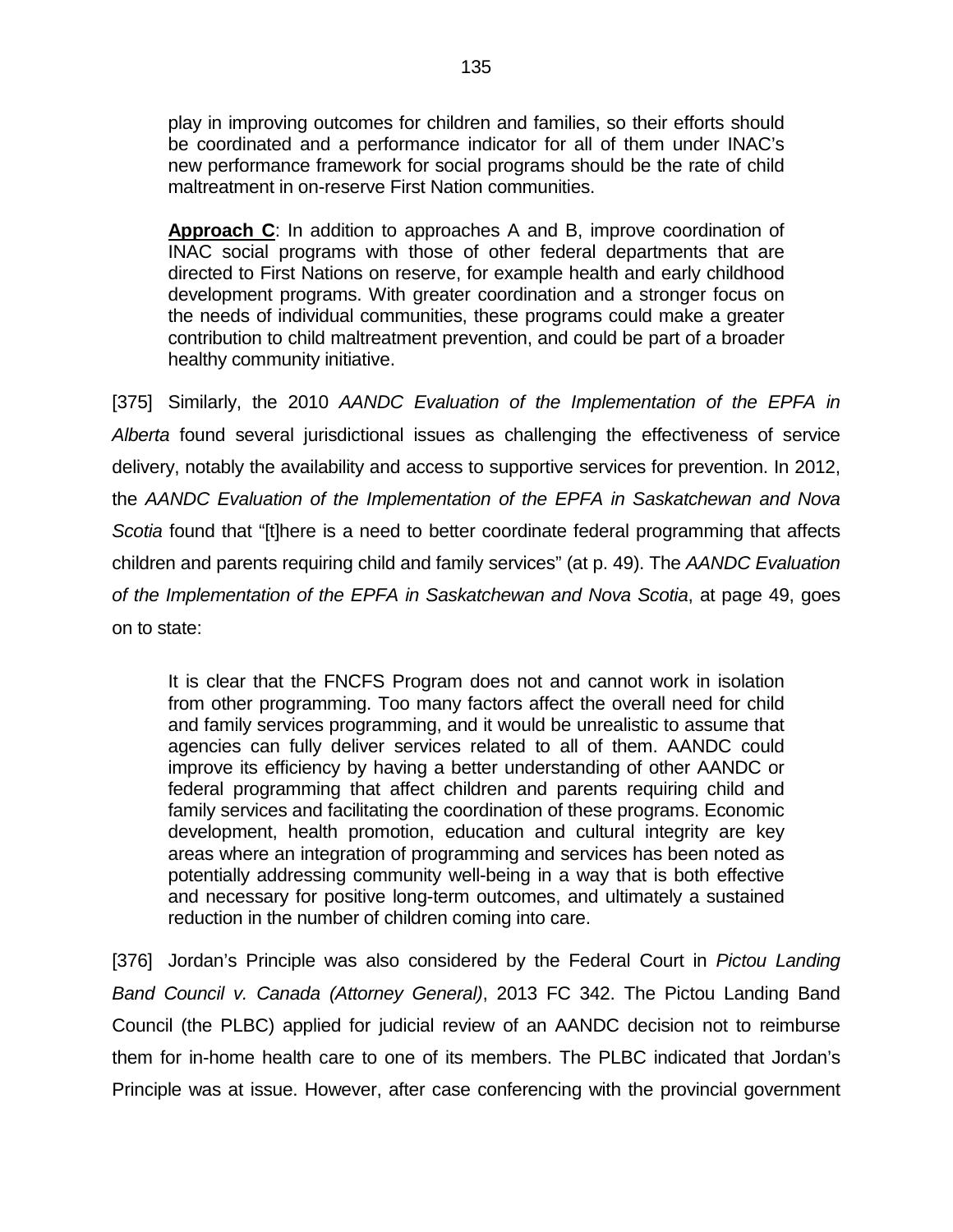and officials from the PLBC, AANDC and Health Canada determined there was no jurisdictional dispute in the matter as both levels of government agreed that the funding requested was above what would be provided to a child living off reserve.

[377] The Federal Court found AANDC's interpretation of Jordan's Principle to be narrow and the finding that it was not engaged to be unreasonable:

[96] In this case, there is a legislatively mandated provincial assistance policy regarding provision of home care services for exceptional cases concerning persons with multiple handicaps which is not available on reserve.

[97] The Nova Scotia Court held an off reserve person with multiple handicaps is entitled to receive home care services according to his needs. His needs were exceptional and the [*Social Assistance Act*] and its *Regulations* provide for exceptional cases. Yet a severely handicapped teenager on a First Nation reserve is not eligible, under express provincial policy, to be considered despite being in similar dire straits. This, in my view, engages consideration under Jordan's Principle which exists precisely to address situations such as Jeremy's.

[378] In determining that AANDC and Health Canada did not properly assess the PLBC

request for funding to meet its member's needs, the Federal Court concluded that:

[111] I am satisfied that the federal government took on the obligation espoused in Jordan's Principle. As result, I come to much the same conclusions as the Court in *Boudreau*. The federal government contribution agreements required the PLBC to deliver programs and services in accordance with the same standards of provincial legislation and policy. The [*Social Assistance Act*] and *Regulations* require the providing provincial department to provide assistance, home services, in accordance with the needs of the person who requires those services. PLBC did. Jeremy does. As a consequence, I conclude AANDC and Health Canada must provide reimbursement to the PLBC.

 $\left[\ldots\right]$ 

[116] Jordan's Principle is not an open ended principle. It requires complimentary social or health services be legally available to persons off reserve. It also requires assessment of the services and costs that meet the needs of the on reserve First Nation child.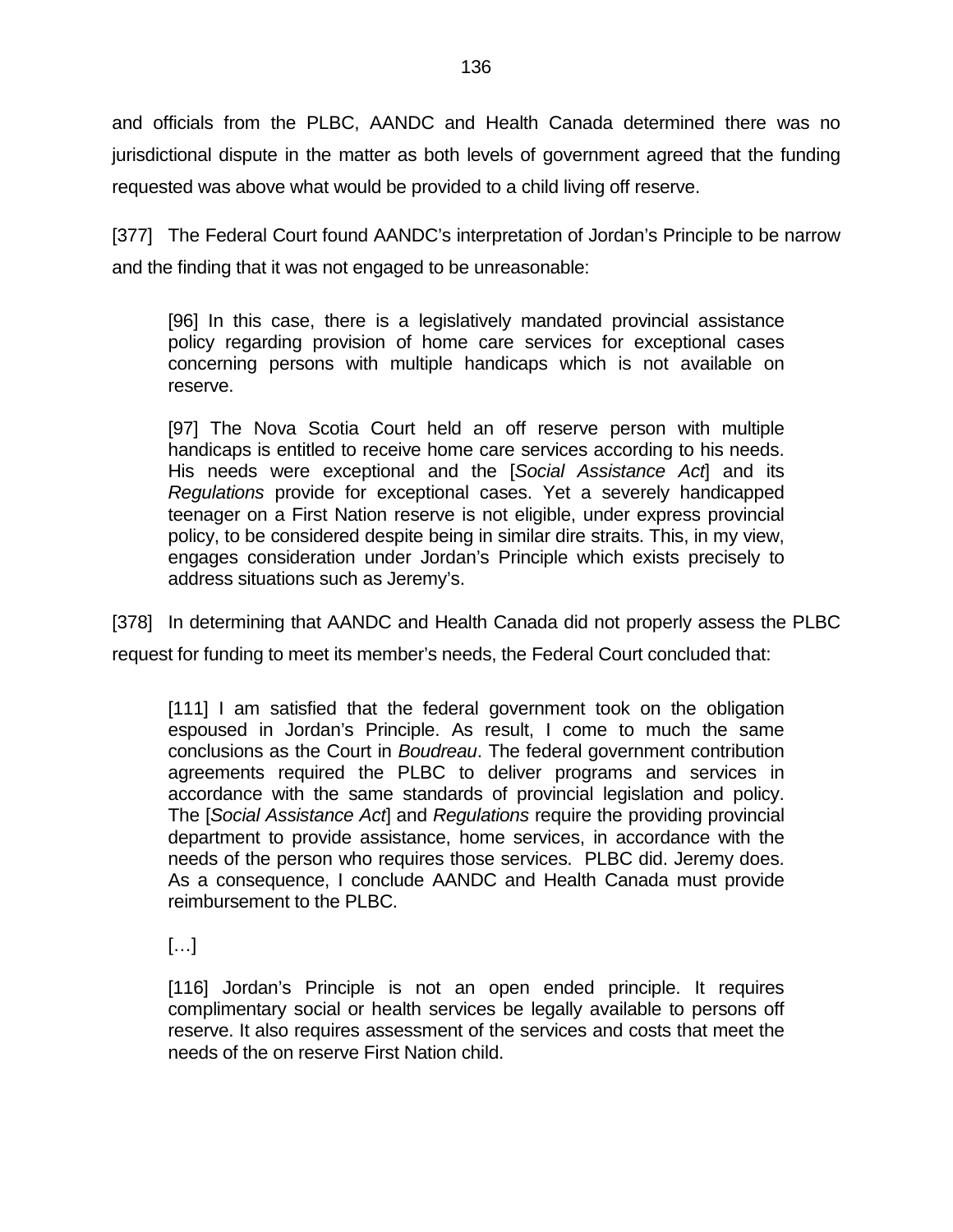[379] Jordan's Principle is designed to address issues of jurisdiction which can result in delay, disruption and/or denial of a good or service for First Nations children on reserve. The 2009 and 2013 Memorandums of Understanding have delays inherently built into them by including a review of policy and programs, case conferencing and approvals from the Assistant Deputy Minister, before interim funding is even provided. It should be noted that the case conferencing approach was what was used in Jordan's case, sadly, without success (see testimony of Dr. Cindy Blackstock, *Transcript* Vol. 48 at p. 104).

[380] It also unclear why AANDC's position focuses mainly on inter-governmental disputes in situations where a child has multiple disabilities requiring services from multiple service providers. The evidence above indicates that a large number of jurisdictional disputes occur between federal departments, such as AANDC, Health Canada and others. Tellingly, the \$11 million Health Canada fund to address Jordan's Principle cases was never accessed. According to Ms. Baggley, the reasons for this were that the cases coming forward did not meet the criteria for the application of Jordan's Principle; or, were resolved before having to access the fund (see *Transcript* Vol. 57 at pp. 123-125).

[381] In the Panel's view, it is Health Canada's and AANDC's narrow interpretation of Jordan's Principle that results in there being no cases meeting the criteria for Jordan's Principle. This interpretation does not cover the extent to which jurisdictional gaps may occur in the provision of many federal services that support the health, safety and wellbeing of First Nations children and families. Such an approach defeats the purpose of Jordan's Principle and results in service gaps, delays and denials for First Nations children on reserve. Coordination amongst all federal departments and programs, especially AANDC and Health Canada programs, would help avoid these gaps in services to First Nations children in need.

[382] More importantly, Jordan's Principle is meant to apply to all First Nations children. There are many other First Nations children without multiple disabilities who require services, including child and family services. Having to put a child in care in order to access those services, when those services are available to all other Canadians is one of the main reasons this Complaint was made.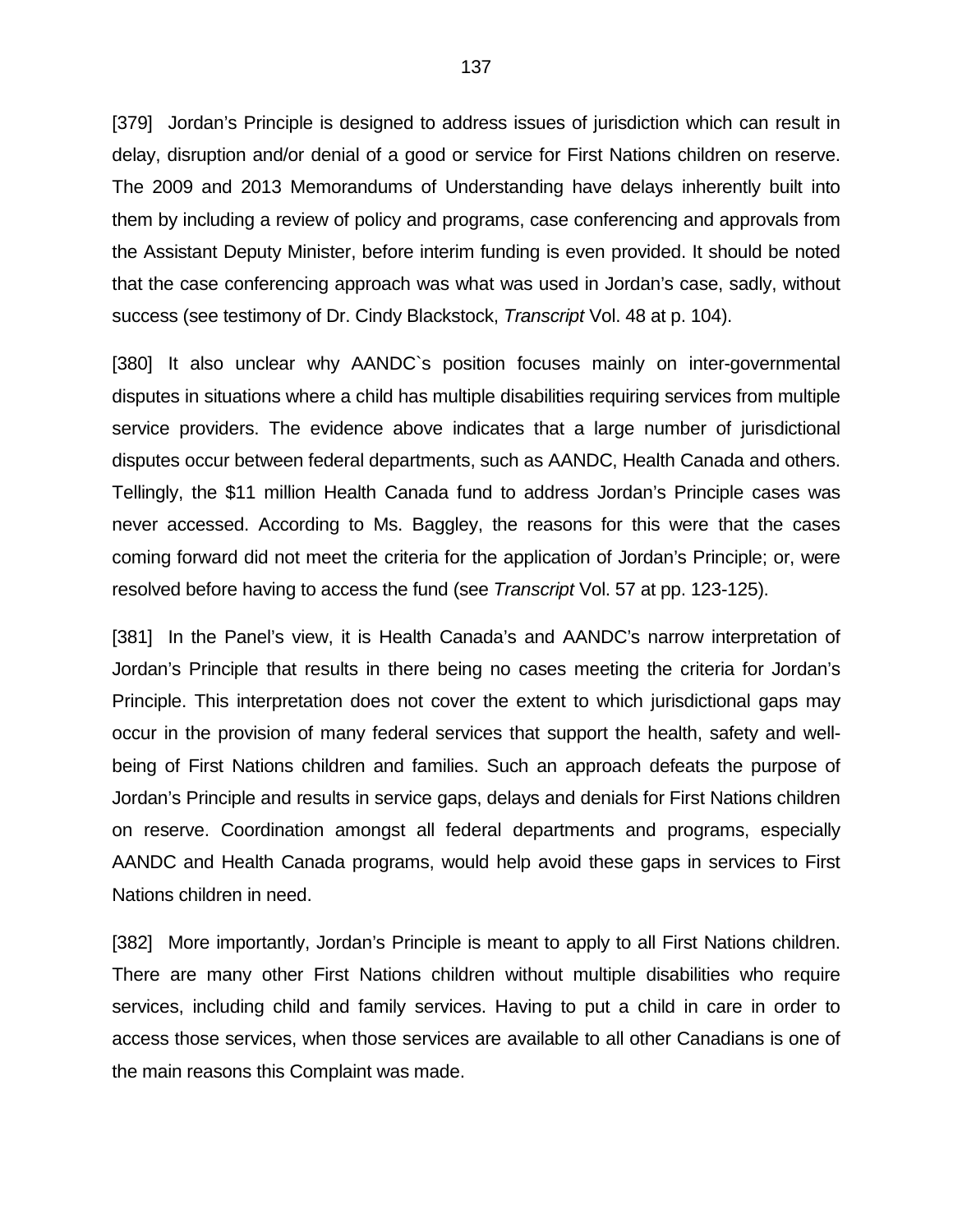#### **v. Summary of findings**

[383] The FNCFS Program, corresponding funding formulas and other related provincial/territorial agreements intend to provide funding to ensure the safety and wellbeing of First Nations children on reserve by supporting culturally appropriate child and family services that are meant to be in accordance with provincial/territorial legislation and standards and be provided in a reasonably comparable manner to those provided offreserve in similar circumstances. However, the evidence above indicates that AANDC is far from meeting these intended goals and, in fact, that First Nations are adversely impacted and, in some cases, denied adequate child welfare services by the application of the FNCFS Program and other funding methods.

[384] Under the FNCFS Program, Directive 20-1 has a number of shortcomings and creates incentives to remove children from their homes and communities. Mainly, Directive 20-1 makes assumptions based on population thresholds and children in care to fund the operations budgets of FNCFS Agencies. These assumptions ignore the real child welfare situation in many First Nations' communities on reserve. Whereas operations budgets are fixed, maintenance budgets for taking children into care are reimbursable at cost. If an FNCFS Agency does not have the funds to provide services through its operations budget, often times the only way to provide the necessary child and family services is to bring the child into care. For small and remote agencies, the population thresholds of Directive 20-1 significantly reduce their operations budgets, affecting their ability to provide effective programming, respond to emergencies and, for some, put them in jeopardy of closing.

[385] Directive 20-1 has not been significantly updated since the mid-1990's resulting in underfunding for FNCFS agencies and inequities for First Nations children and families on reserves and in the Yukon. In addition, Directive 20-1 is not in line with current provincial child welfare legislation and standards promoting prevention and least disruptive measures for children and families. As a result, many First Nations children and their families are denied an equitable opportunity to remain with their families or to be reunited in a timely manner. In 2008, at the time of the Complaint, the vast majority of FNCFS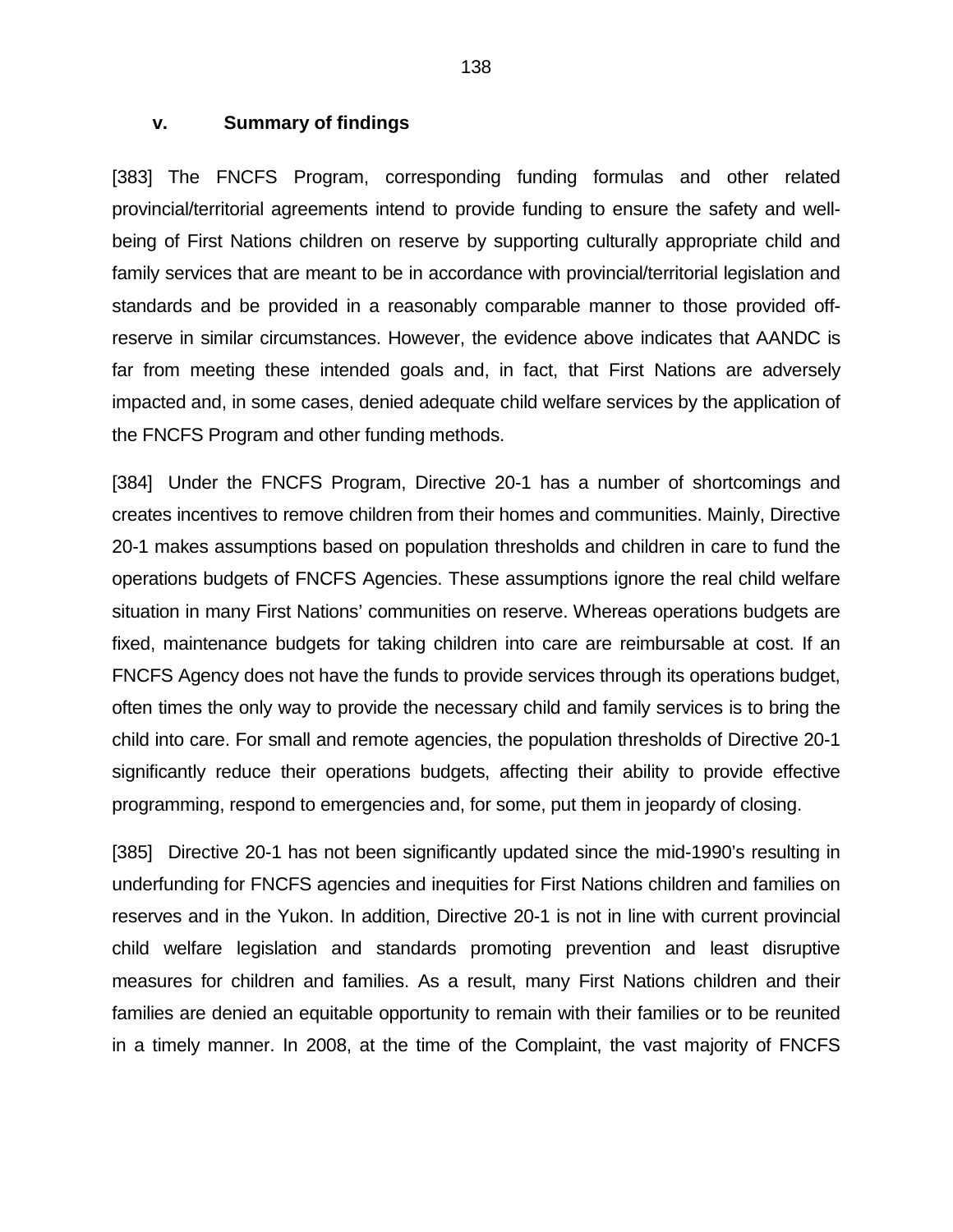Agencies across Canada functioned under Directive 20-1. At the conclusion of the hearing in 2014, Directive 20-1 was still applicable in three provinces and in the Yukon Territory.

[386] AANDC incorporated some of the same shortcomings of Directive 20-1 into the EPFA, such as the assumptions about children in care and population levels, along with the fixed streams of funding for operations and prevention. Despite being aware of these shortcomings in Directive 20-1 based on numerous reports, AANDC has not followed the recommendations in those reports and has perpetuated the main shortcoming of the FNCFS Program: the incentive to take children into care - to remove them from their families.

[387] Furthermore, like Directive 20-1, the EPFA has not been consistently updated in an effort to keep it current with the child welfare legislation and practices of the applicable provinces. Once EPFA is implemented, no adjustments to funding for inflation/cost of living or for changing service standards are applied to help address increased costs over time and to ensure that prevention-based investments more closely match the full continuum of child welfare services provided off reserve. In contrast, when AANDC funds the provinces directly, things such as inflation and other general costs increases are reimbursed, providing a closer link to the service standards of the applicable province/territory.

[388] In terms of ensuring reasonably comparable child and family services on reserve to the services provided off reserve, the FNCFS Program has a glaring flaw. While FNCFS Agencies are required to comply with provincial/territorial legislation and standards, the FNCFS Program funding authorities are not based on provincial/territorial legislation or service standards. Instead, they are based on funding levels and formulas that can be inconsistent with the applicable legislation and standards. They also fail to consider the actual service needs of First Nations children and families, which are often higher than those off reserve. Moreover, the way in which the funding formulas and the program authorities function prevents an effective comparison with the provincial systems. The provinces/territory often do not use funding formulas and the way they manage cost variables is often very different. Instead of modifying its system to effectively adapt it to the provincial/territorial systems in order to achieve reasonable comparability; AANDC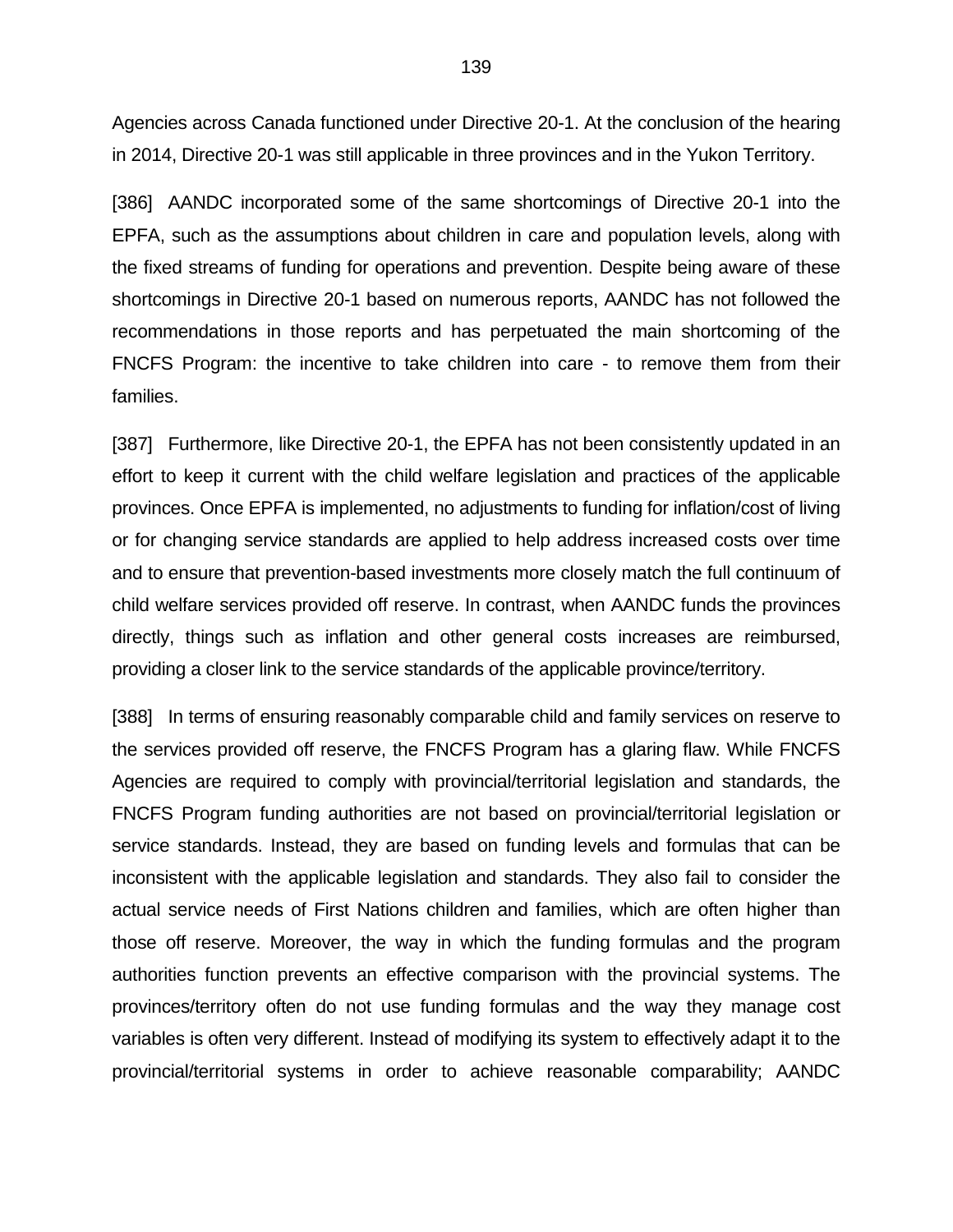maintains its funding formulas and incorporates the few variables it has managed to obtain from the provinces/territory, such as salaries, into those formulas.

[389] Given the current funding structure for the FNCFS Program is not adapted to provincial/territorial legislation and standards, it often creates funding deficiencies for such items as salaries and benefits, training, cost of living, legal costs, insurance premiums, travel, remoteness, multiple offices, capital infrastructure, culturally appropriate programs and services, band representatives, and least disruptive measures. It is difficult, if not impossible, for many FNCFS Agencies to comply with provincial/territorial child and family services legislation and standards without appropriate funding for these items; or, in the case of many small and remote agencies, to even provide child and family services. Effectively, the FNCFS funding formulas provide insufficient funding to many FNCFS Agencies to address the needs of their clientele. AANDC's funding methodology controls their ability to improve outcomes for children and families and to ensure reasonably comparable child and family services on and off reserve. Despite various reports and evaluations of the FNCFS Program identifying AANDC's "reasonable comparability" standard as being inadequately defined and measured, it still remains an unresolved issue for the program.

[390] Notwithstanding budget surpluses for some agencies, additional funding or reallocations from other programs, the evidence still indicates funding is insufficient. The Panel finds AANDC's argument suggesting otherwise is unreasonable given the preponderance of evidence outlined above. In addition, the reallocation of funds from other AANDC programs, such as housing and infrastructure, to meet the maintenance costs of the FNCFS Program has been described by the Auditor General of Canada as being unsustainable and as also negatively impacting other important social programs for First Nations on reserve. Again, recommendations by the Auditor General and Standing Committee on Public Accounts on this point have largely gone unanswered by AANDC.

[391] Furthermore, in areas where the FNCFS Program is complemented by other federal programs aimed at addressing the needs of children and families on reserve, there is also a lack of coordination between the different programs. The evidence indicates that federal government departments often work in silos. This practice results in service gaps,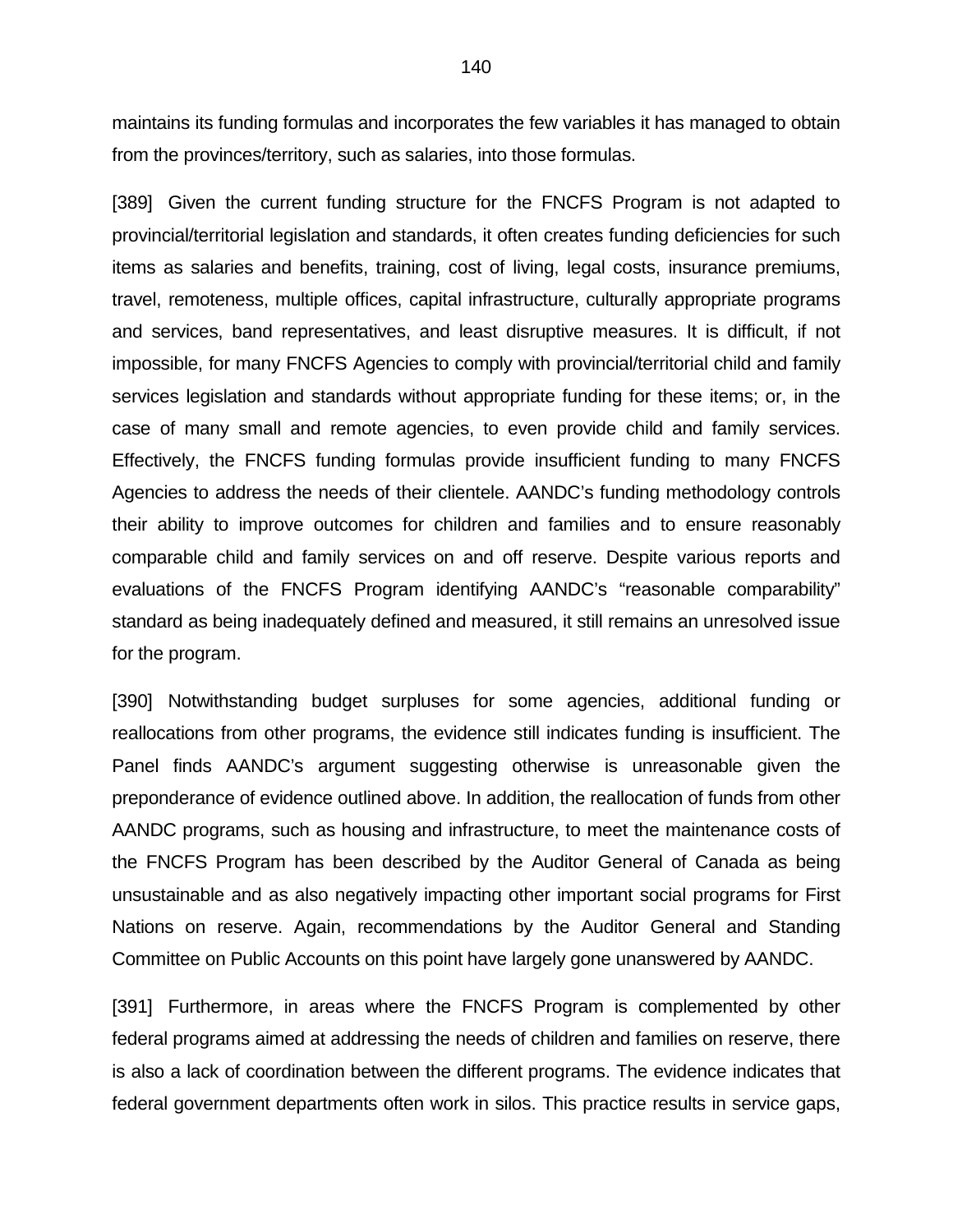delays or denials and, overall, adverse impacts on First Nations children and families on reserves. Jordan's Principle was meant to address this issue; however, its narrow interpretation by AANDC and Health Canada ignores a large number of disputes that can arise and need to be addressed under this Principle.

[392] While seemingly an improvement on Directive 20-1 and more advantageous than the EPFA, the application of the *1965 Agreement* in Ontario also results in denials of services and adverse effects for First Nations children and families. For instance, given the agreement has not been updated for quite some time, it does not account for changes made over the years to provincial legislation for such things as mental health and other prevention services. This is further compounded by a lack of coordination amongst federal programs in dealing with health and social services that affect children and families in need, despite those types of programs being synchronized under Ontario's *Child and Family Services Act*. The lack of surrounding services to support the delivery of child and family services on-reserve, especially in remote and isolated communities, exacerbates the gap further. There is also discordance between Ontario's legislation and standards for providing culturally appropriate services to First Nations children and families through the appointment of a Band Representative and AANDC's lack of funding thereof. Tellingly, AANDC's position is that it is not required to cost-share services that are not included in the *1965 Agreement*.

[393] Overall, AANDC's method of providing funding to ensure the safety and well-being of First Nations children on reserve and in the Yukon, by supporting the delivery of culturally appropriate child and family services that are in accordance with provincial/territorial legislation and standards and provided in a reasonably comparable manner to those provided off reserve in similar circumstances, falls far short of its objective. In fact, the evidence demonstrates adverse effects for many First Nations children and families living on reserve and in the Yukon, including a denial of adequate child and family services, by the application of AANDC's FNCFS Program, funding formulas and other related provincial/territorial agreements. These findings are consistent with those of the *NPR,* Wen:De reports, Auditor General of Canada reports and Standing Committee on Public Accounts reports. Again, the Panel accepts the findings in those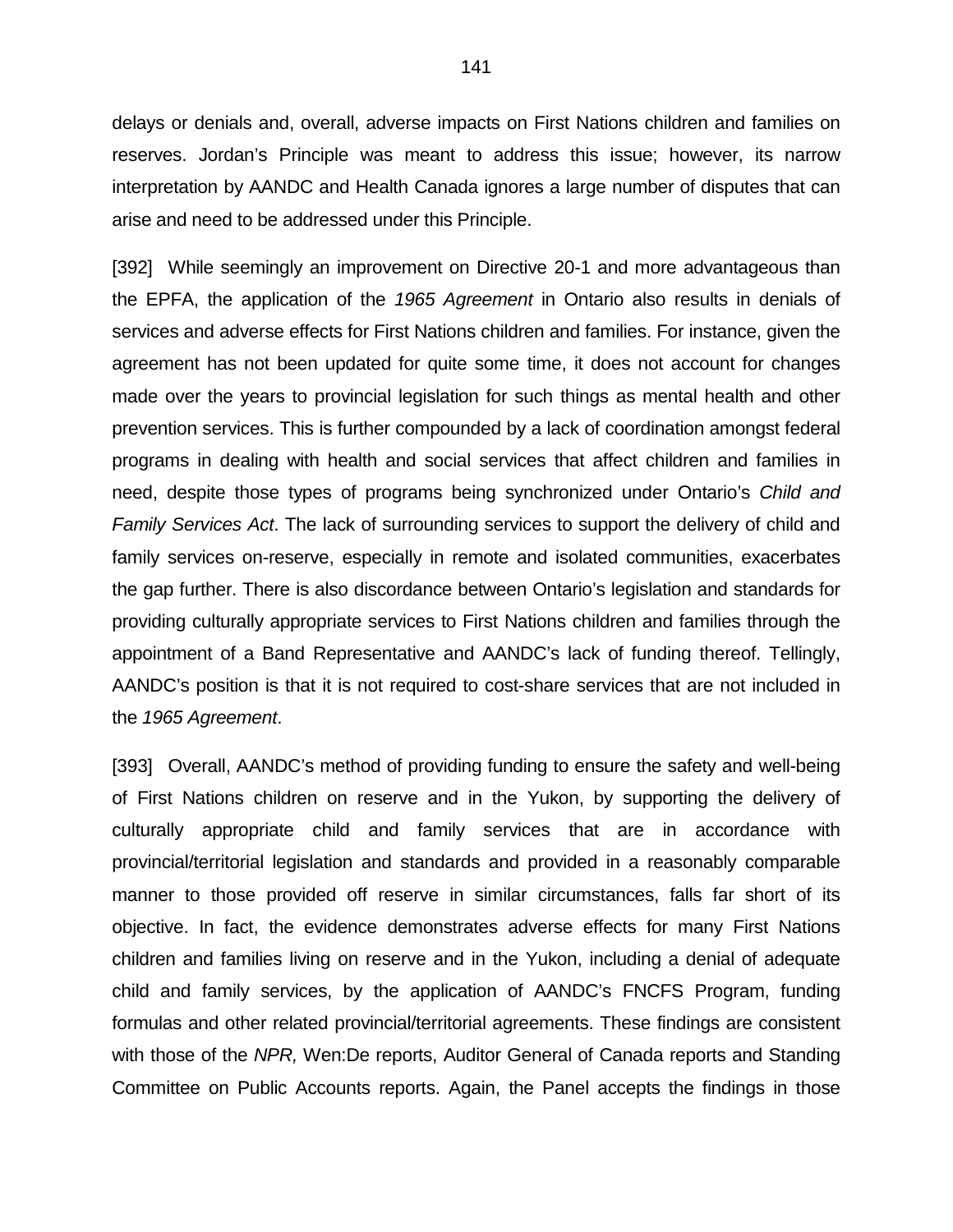reports and has relied on them to make its own findings. Those findings are also corroborated by the other testimonial and documentary evidence outlined above, including the internal documents emanating from AANDC.

[394] As will be seen in the next section, the adverse effects generated by the FNCFS Program, corresponding funding formulas and other related provincial/territorial agreements perpetuate disadvantages historically suffered by First Nations people.

## **C. Race and/or national or ethnic origin is a factor in the adverse impacts or denials**

[395] As mentioned above, there is no dispute in this case that First Nations possess the characteristics of race and/or national or ethnic origin. Discrimination claims regarding Aboriginal peoples have been founded on both grounds (see for example *The Queen v. Drybones*, [1970] SCR 282; *Bear v. Canada (Attorney General)*, 2003 FCA 40; *Bignell-Malcolm v. Ebb and Flow Indian Band*, 2008 CHRT 3; and *Commission des droits de la personne et des droits de la jeunesse c. Blais*, 2007 QCTDP 11).

[396] The provision of child and family services under the FNCFS Program and the other provincial agreements are specifically aimed at First Nations living on reserve. Under the *Yukon Agreement*, the services are aimed at all First Nations living in the territory. That is, the determination of the public to which the services are offered is based uniquely on the race and/or ethnic origin of the service recipients. Pursuant to the application of the FNCFS Program, corresponding funding formulas and the other provincial/territorial agreements, First Nations people living on reserve and in the Yukon are *prima facie* adversely differentiated and/or denied services because of their race and/or national or ethnic origin in the provision of child and family services.

[397] AANDC argues there is no evidence that any changes to the FNCFS Program and corresponding funding formulas or the other related provincial/territorial agreements would lead to better outcomes for First Nations children and families. Therefore, it argues the Complainants have failed to establish a *prima facie* case of discrimination. In any event,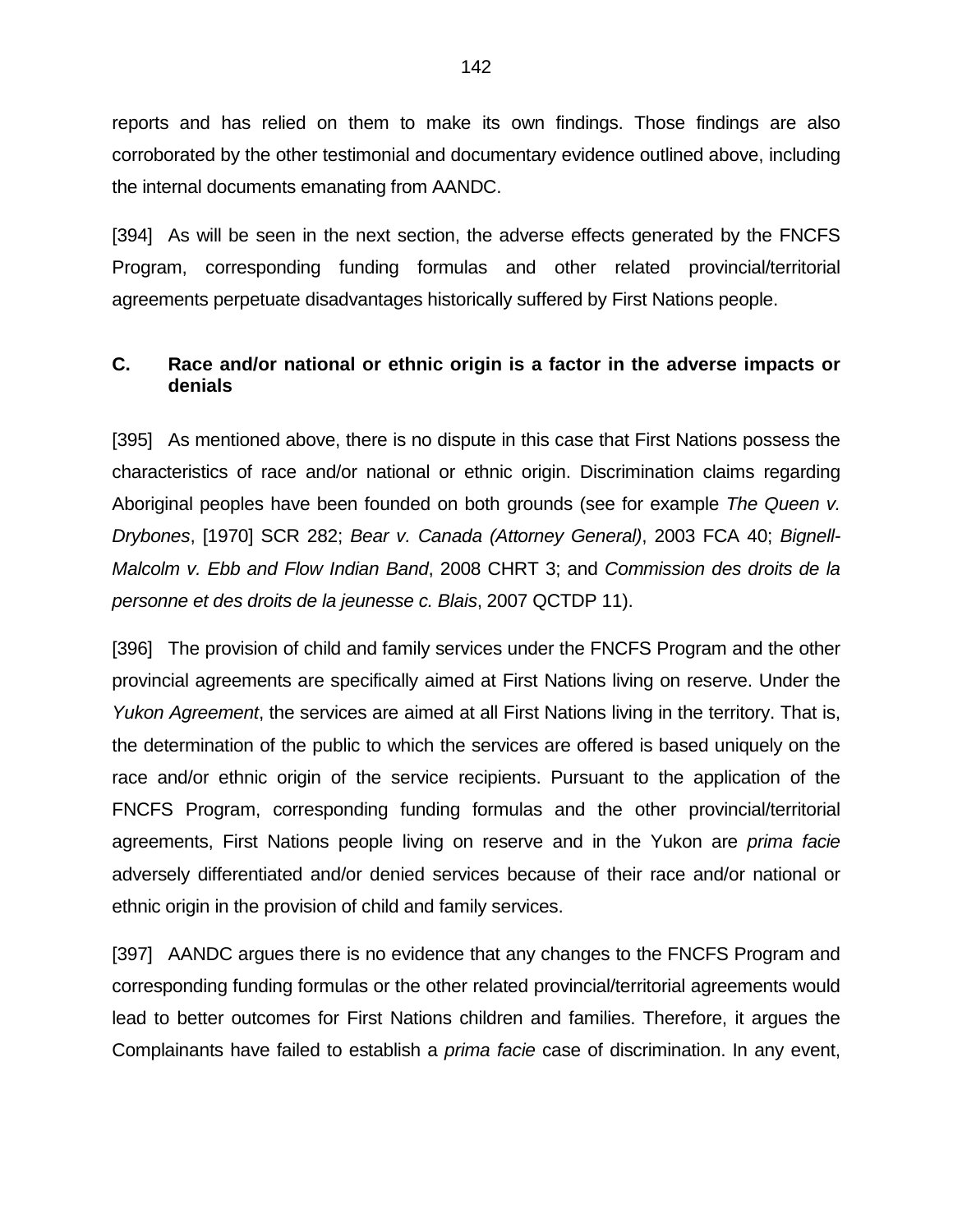the question of whether federal funding is sufficient to meet a perceived need is beyond the scope of an investigation into discrimination under section 5 of the *CHRA*.

[398] The *prima facie* discrimination analysis is not concerned with proposed outcomes. It is concerned with adverse impacts and whether a prohibited ground is a factor in any adverse impacts. Proposed outcomes only come into play if the complaint is substantiated and an order from the Tribunal is required to rectify the discrimination under section 53(2) of the *CHRA*. The Panel also disagrees that the question of whether funding is sufficient to meet a perceived need is beyond the scope of an investigation into discrimination under the *CHRA*. That question and evidence related thereto informs the ultimate determination to be made in this case: whether First Nations children and families residing on-reserve have an opportunity equal with other individuals in accessing child and family services. That is, it addresses the issue of substantive equality.

#### **i. Substantive equality**

[399] The purpose of the *CHRA* is to give effect to the principle of equality. That "all individuals should have **an opportunity equal with other individuals** to make for themselves the lives that they are able and wish to have and to have their needs accommodated, consistent with their duties and obligations as members of society" (*CHRA* at s. 2, **emphasis added**). The equality jurisprudence under section 15 of the *Charter* informs the content of the *CHRA*'s equality statement (see *Caring Society FCA* at para. 19). In this regard, the Supreme Court has consistently held that equality is not necessarily about treating everyone the same. As mentioned above, "identical treatment may frequently produce serious inequality" (*Andrews* at p. 164).

[400] As articulated in *Vriend v. Alberta*, [1998] 1 SCR 493 at para. 69, "[i]t is easy to say that everyone who is just like "us" is entitled to equality […] it is more difficult to say that those who are "different" from us in some way should have the same equality rights that we enjoy". In other words, true equality and the accommodation of differences, what is termed 'substantive equality', will frequently require the making of distinctions (see *Andrews* at pp. 168-169). That is, in some cases "discrimination can accrue from a failure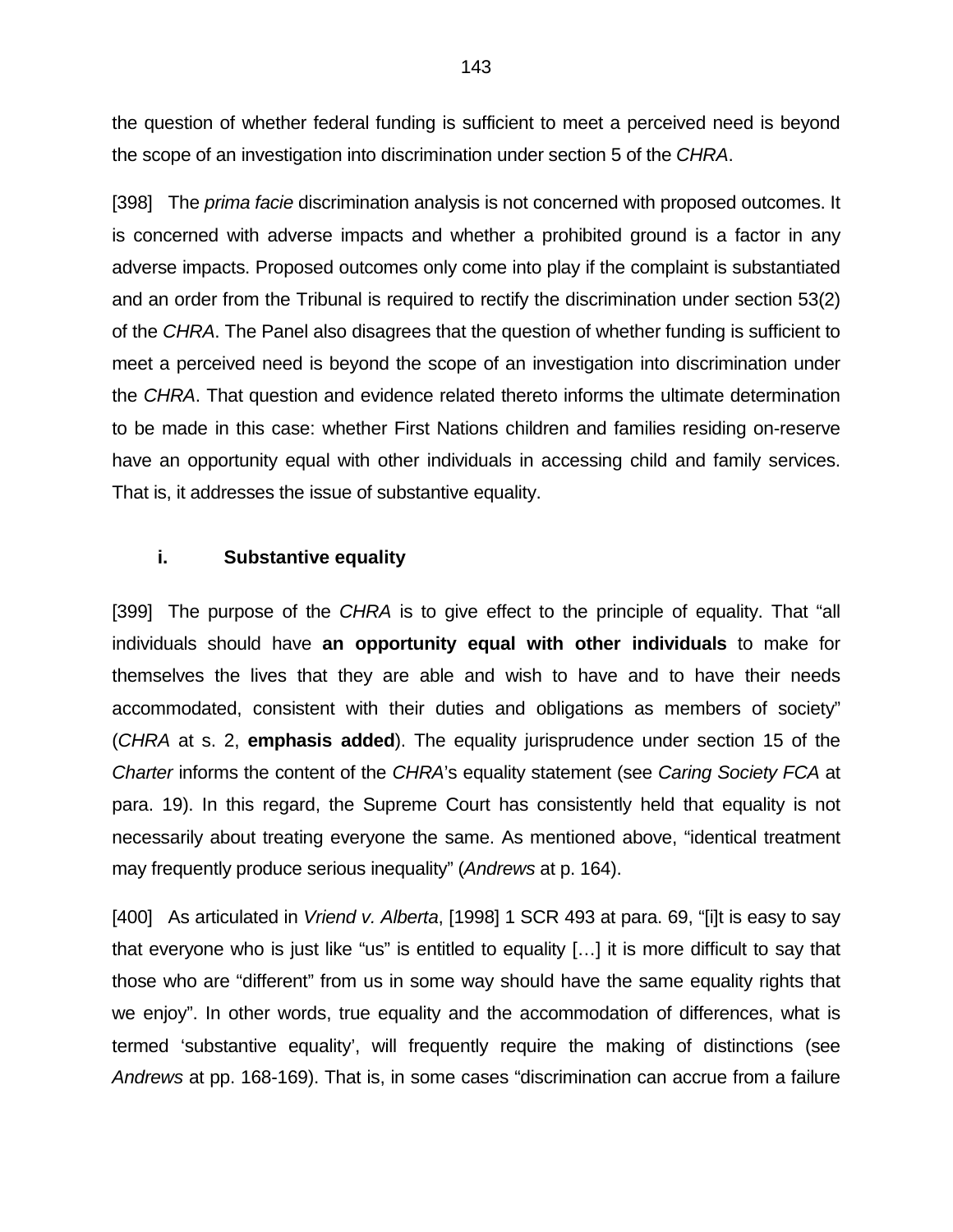to take positive steps to ensure that disadvantaged groups benefit equally from services offered to the general public" (see *Eldridge* at para. 78).

[401] In *Eldridge*, the issue was whether the failure to provide sign language interpreters for hearing impaired persons as part of a publicly funded scheme for the provision of medical care was in violation of section 15 of the *Charter*. The Supreme Court held that discrimination stemmed from the actions of subordinate authorities, such as hospitals, who acted as agents of the government in providing the medical services set out in legislation. However, the Legislature, in defining its objective as guaranteeing access to a range of medical services, could not evade its obligations under section 15 of the *Charter* to provide those services without discrimination by appointing hospitals to carry out that objective. The medical care system applied equally to the entire population of the province, but the lack of interpreters prevented hearing impaired persons from benefitting from the system to the same extent as hearing persons. The legislation was discriminatory because it had the effect of denying someone the equal protection or benefit of the law.

[402] In determining whether there has been discrimination in a substantive sense, the analysis must also be undertaken in a purposive manner "…taking into account the full social, political and legal context of the claim" (see *Law v. Canada (Minister of Employment and Immigration)*, [1999] 1 SCR 497 at para. 30). For Aboriginal peoples in Canada, this context includes a legacy of stereotyping and prejudice through colonialism, displacement and residential schools (see *R. v. Turpin*, [1989] 1 SCR 1296 at p. 1332; *Corbiere v. Canada (Minister of Indian and Northern Affairs)*, [1999] 2 SCR 203 at para. 66; *Lovelace v. Ontario*, [2000] 1 SCR 950 at para. 69; *R. v. Kapp*, [2008] 2 S.C.R. 483 at para. 59; and, *R. v. Ipeelee*, [2012] 1 S.C.R. 433 at para. 60).

[403] In providing the benefit of the FNCFS Program and the other related provincial/territorial agreements, AANDC is obliged to ensure that its involvement in the provision of child and family services does not perpetuate the historical disadvantages endured by Aboriginal peoples. If AANDC's conduct widens the gap between First Nations and the rest of Canadian society rather than narrowing it, then it is discriminatory (see *A* at para. 332; and, *Eldridge* at para. 73).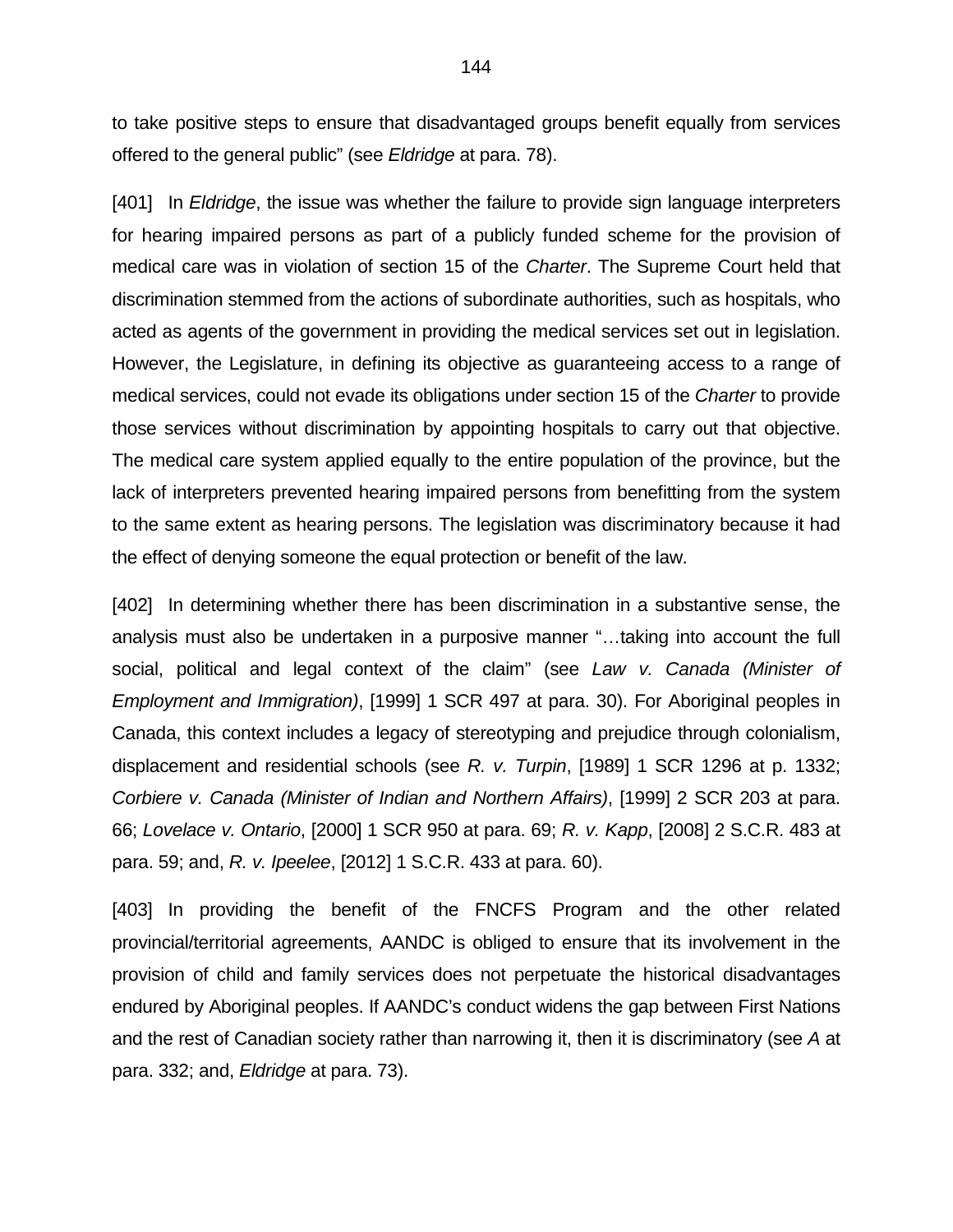[404] The evidence in this case not only indicates various adverse effects on First Nations children and families by the application of AANDC's FNCFS Program, corresponding funding formulas and other related provincial/territorial agreements, but also that these adverse effects perpetuate historical disadvantages suffered by Aboriginal peoples, mainly as a result of the Residential Schools system.

#### **ii. Impact of the Residential Schools system**

[405] **Please note** that the information below contains graphic facts about Residential Schools. If this information causes distress, especially for survivors and their families, a 24-hour Indian Residential Schools Crisis Line has been set up to provide support, including emotional and crisis referral services:

#### **1-866-925-4419**

#### **a. History of Residential Schools**

[406] Dr. John Milloy, a historian and author of *A National Crime, The Canadian Government and the Residential School System, 1879 to 1986* (Winnipeg: University of Manitoba Press, 2006) [*A National Crime*]), was qualified as an expert on the history of Residential Schools before the Tribunal. His evidence was uncontroverted and supported by official archives and other documents referenced in his book. As such, the Panel accepts Dr. Milloy's evidence as fact.

[407] During the Residential Schools era, Aboriginal children were removed from their homes, often forcibly, and brought to residential schools to be "civilized". Living conditions in many cases were appalling, giving place to disease, hunger, stress, and despair. Children were often cold, overworked, shamed and could not speak their native language for fear of severe punishment, including some students who had needles inserted into their tongues. Many children were verbally, sexually and/or physically abused. There were instances where students were forced to eat their own vomit. Some children were locked in closets, cages, and basements. Others managed to run away, but some of those who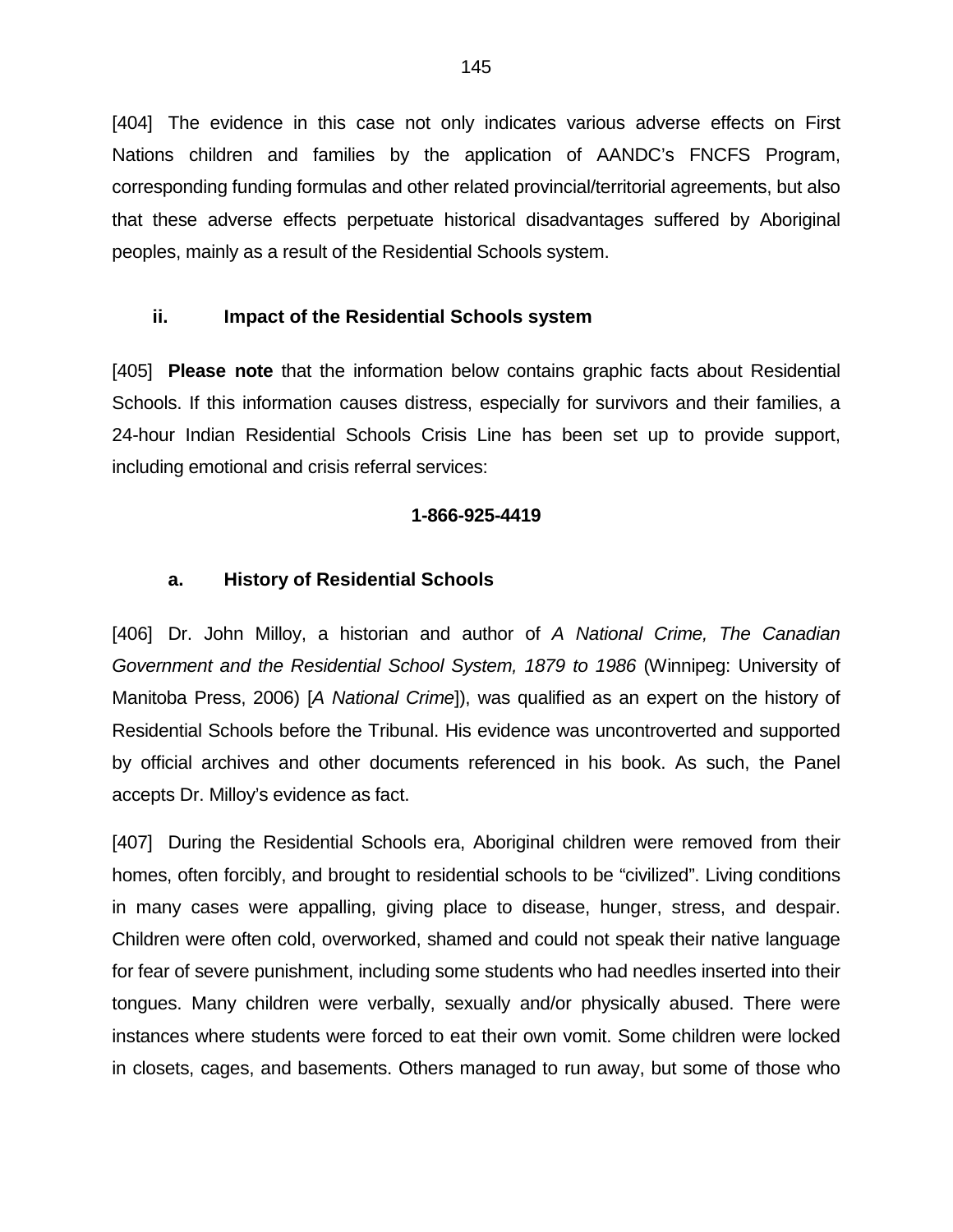did so during the winter months died in the cold weather. Many children committed suicide as a result of attending a Residential School.

[408] Overall, a large number of Aboriginal children under the supervision of the Residential Schools system died while "in-care" (see *A National Crime* at p. 51). Many of those who managed to survive the ordeal are psychologically scarred as a result. In addition to the impacts on individuals, Dr. Milloy also explained how the Residential Schools affected First Nations communities as a whole. In losing future generations to the Residential Schools, the culture, language and the very survival of many First Nations communities was put in jeopardy.

[409] Elder Robert Joseph, from the Kwakwaka'wakw community, gave a very moving and detailed account of his personal experience in the Residential Schools system. According to Elder Joseph, abuse, strip searches, withholding gifts and visits from family members, and public shaming were very commonplace. In his view, some of the strip searches were actually veiled instances of sexual assault. In one instance, as a form of punishment, he recounted being stripped naked in front of the boys' division of the school and told to bend over. He also spoke of children being locked in closets and cages and the prevalence of racist remarks.

[410] Elder Joseph's experience gave him a deep sense of loneliness and he turned to alcohol to cope with the despair. He has since turned his life around and is now an advocate for reconciliation and healing for Aboriginal people.

[411] The Government of Canada has recognized the impacts and consequences of the Residential Schools system. In a 2008 Statement of Apology to former students of Residential Schools (see Annex, ex. 52), former Prime Minister Stephen Harper stated:

The treatment of children in Indian Residential Schools is a sad chapter in our history.

For more than a century, Indian Residential Schools separated over 150,000 Aboriginal children from their families and communities. In the 1870's, the federal government, partly in order to meet its obligation to educate Aboriginal children, began to play a role in the development and administration of these schools. Two primary objectives of the Residential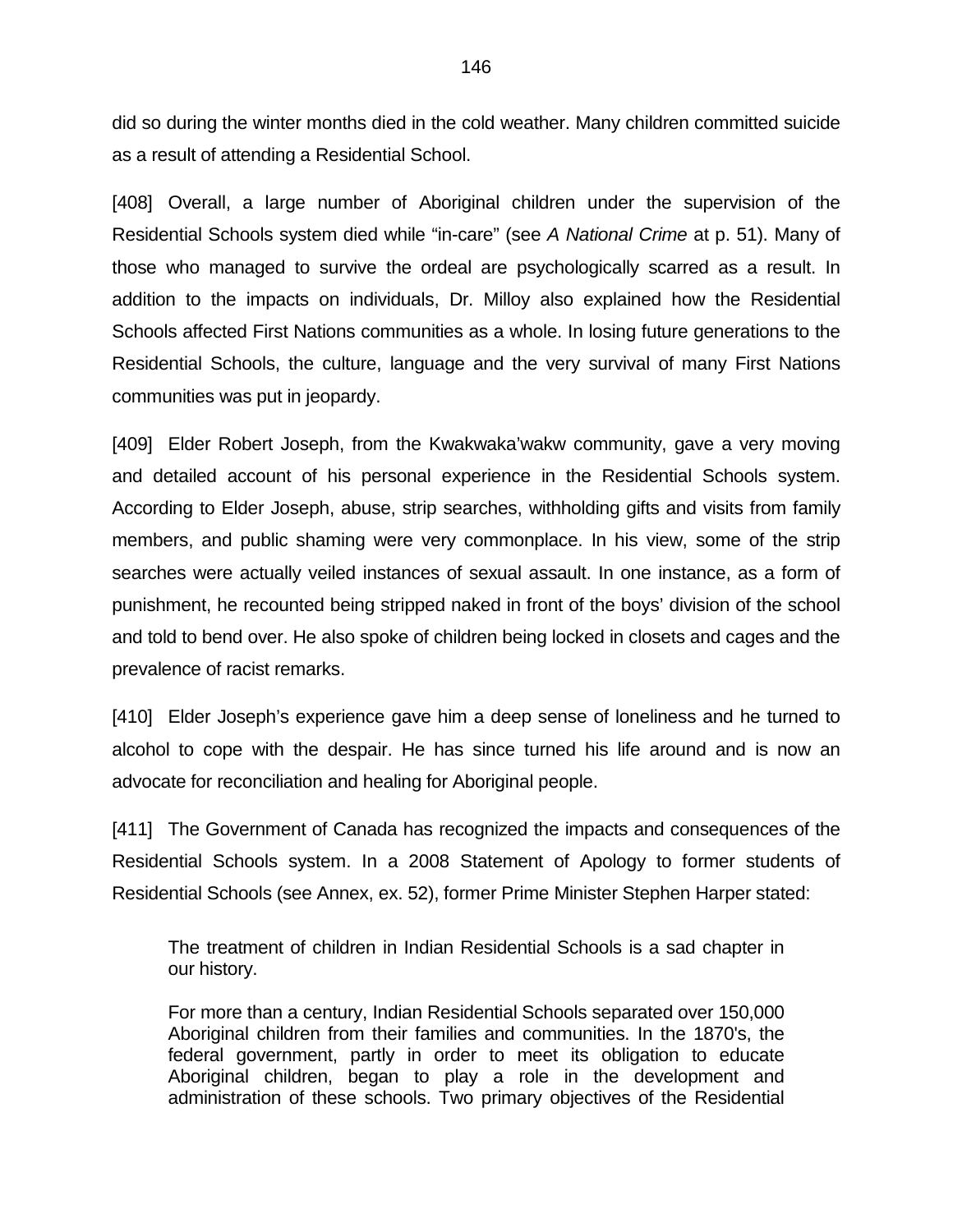Schools system were to remove and isolate children from the influence of their homes, families, traditions and cultures, and to assimilate them into the dominant culture. These objectives were based on the assumption Aboriginal cultures and spiritual beliefs were inferior and unequal. Indeed, some sought, as it was infamously said, "to kill the Indian in the child". Today, we recognize that this policy of assimilation was wrong, has caused great harm, and has no place in our country.

## $[\ldots]$

The government now recognizes that the consequences of the Indian Residential Schools policy were profoundly negative and that this policy has had a lasting and damaging impact on Aboriginal culture, heritage and language. While some former students have spoken positively about their experiences at residential schools, these stories are far overshadowed by tragic accounts of the emotional, physical and sexual abuse and neglect of helpless children, and their separation from powerless families and communities.

The legacy of Indian Residential Schools has contributed to social problems that continue to exist in many communities today.

## […]

To the approximately 80,000 living former students, and all family members and communities, the Government of Canada now recognizes that it was wrong to forcibly remove children from their homes and we apologize for having done this. We now recognize that it was wrong to separate children from rich and vibrant cultures and traditions that it created a void in many lives and communities, and we apologize for having done this. We now recognize that, in separating children from their families, we undermined the ability of many to adequately parent their own children and sowed the seeds for generations to follow, and we apologize for having done this. We now recognize that, far too often, these institutions gave rise to abuse or neglect and were inadequately controlled, and we apologize for failing to protect you. Not only did you suffer these abuses as children, but as you became parents, you were powerless to protect your own children from suffering the same experience, and for this we are sorry.

The burden of this experience has been on your shoulders for far too long. The burden is properly ours as a Government, and as a country. There is no place in Canada for the attitudes that inspired the Indian Residential Schools system to ever prevail again. You have been working on recovering from this experience for a long time and in a very real sense, we are now joining you on this journey. The Government of Canada sincerely apologizes and asks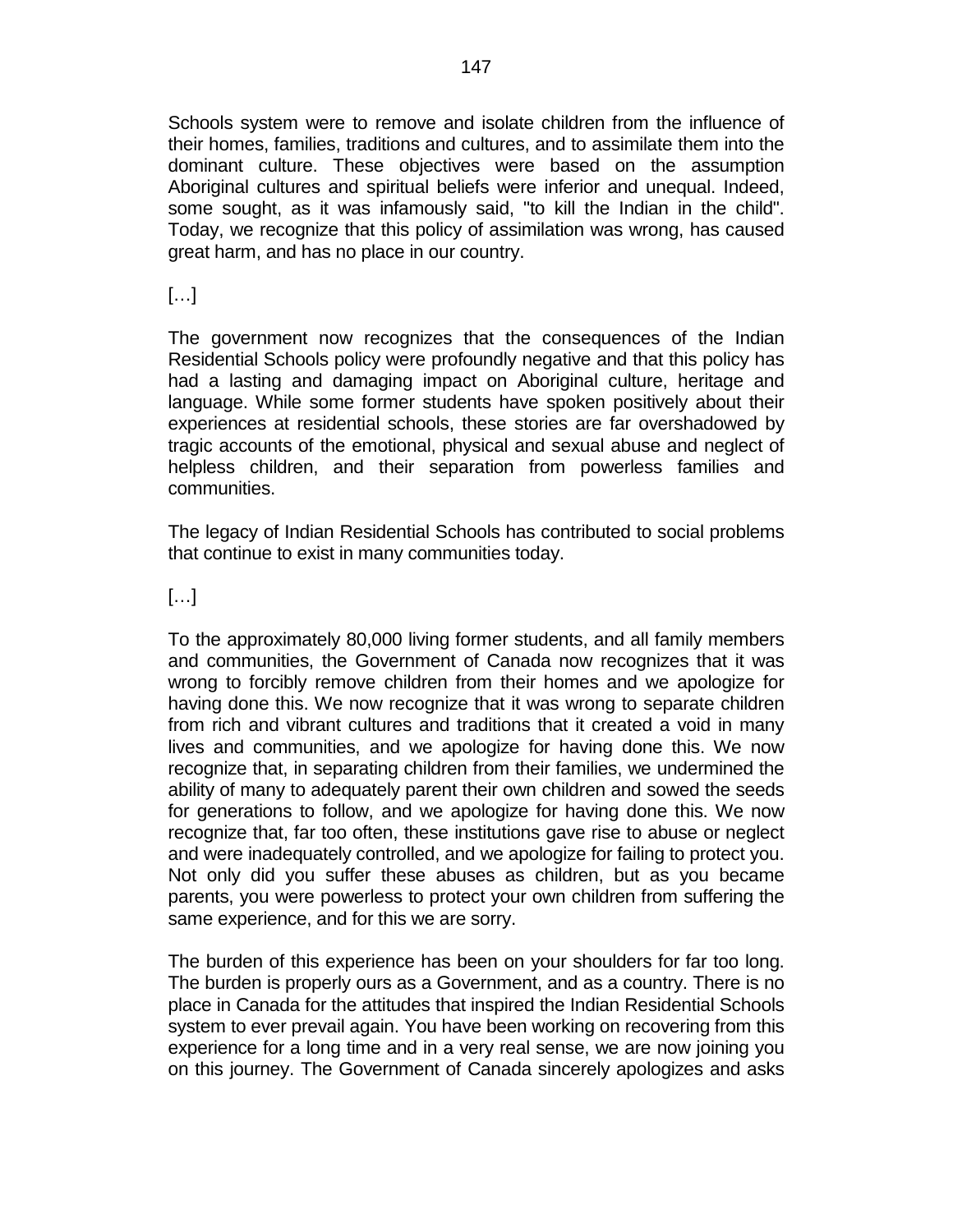the forgiveness of the Aboriginal peoples of this country for failing them so profoundly.

[412] In the spirit of reconciliation, the Panel also acknowledges the suffering caused by Residential Schools. Rooted in racist and neocolonialist attitudes, the individual and collective trauma imposed on Aboriginal people by the Resident Schools system is one of the darkest aspects of Canadian history. As will be explained in the following section, the effects of Residential Schools continue to impact First Nations children, families and communities to this day.

## **b. Transformation of Residential Schools into an aspect of the child welfare system**

[413] Residential Schools operated as a "school system" from the 1880's until the 1960's, when it became a marked component of the child welfare system. In about 1969, the Church's involvement in the Residential Schools system ceased, and the federal government took over sole management of the institutions. At around the same time, new regulations came into effect outlining who could attend Residential Schools, placing an emphasis on orphans and "neglected" children. The primary role of many Residential Schools changed from a focus on "education" to a focus on "child welfare". Despite this, many children were not sent home, because their parents were assessed as not being able to assume the responsibility for the care of their children (see *A National Crime* at pp. 211-212; and, testimony of Dr. Milloy, *Transcript* Vol. 34 at pp. 19-20).

[414] Over a 50-year period, between the 1930's to the 1980's, the number of schools declined steadily from 78 schools in 1930 down to 12 schools in 1980. The last school closed in 1986. The FNCFS Program is then implemented in 1990.

## **c. Intergenerational trauma of Residential Schools**

[415] Dr. Amy Bombay, Ph.D. in neuroscience and M.Sc. in psychology, was qualified as an expert on the psychological effects and transmission of stress and trauma on wellbeing. She spoke about the intergenerational transmission of trauma among the offspring of Residential School survivors. The Panel finds Dr. Bombay's evidence reliable and helpful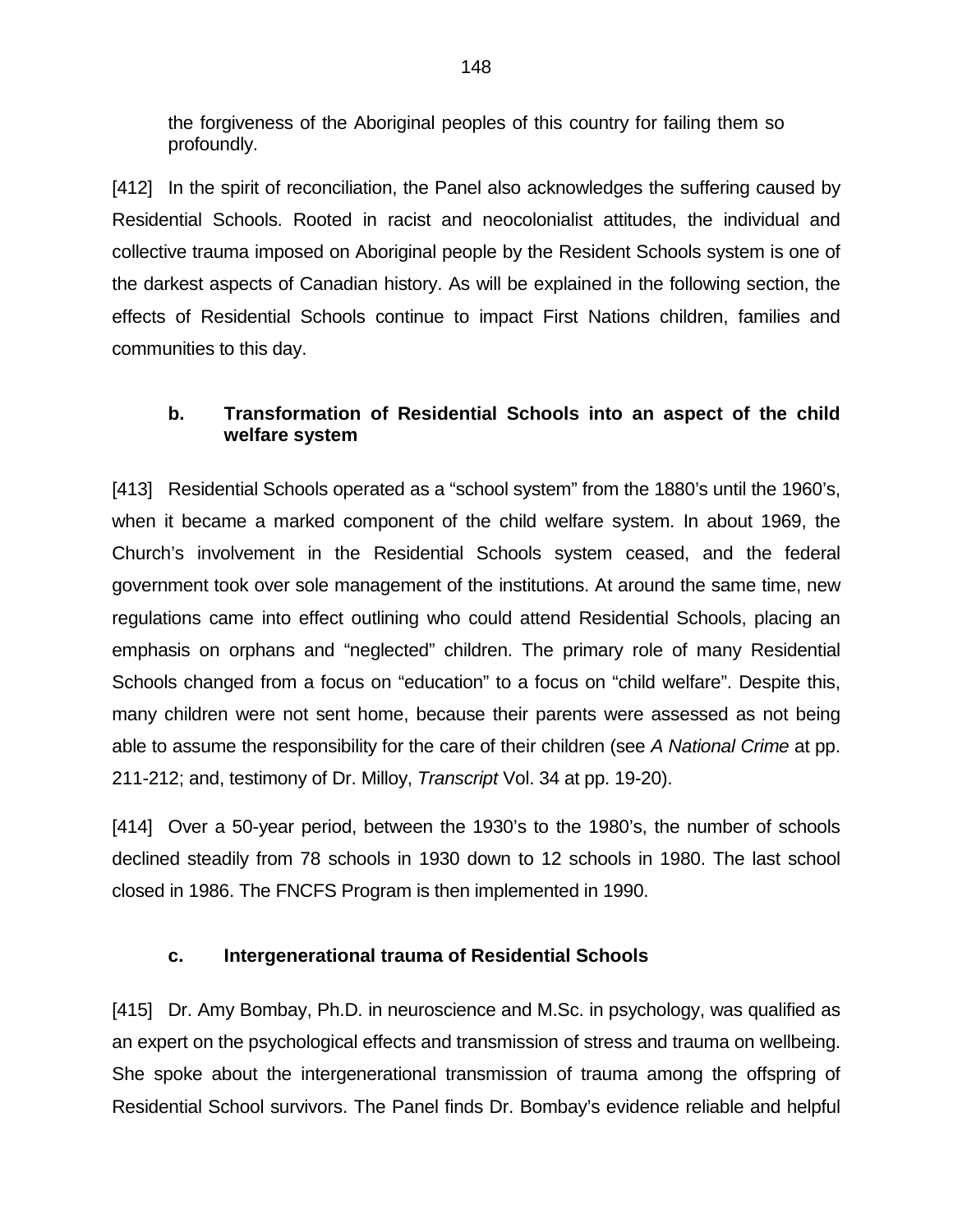in understanding the impacts of the individual and collective trauma experienced by Aboriginal peoples and finds her evidence highly relevant to the case at hand.

[416] Dr. Bombay explained how Residential Schools fits into the larger traumatic history that Aboriginal peoples have been exposed to:

…for indigenous groups in Canada and worldwide, colonialism has comprised multiple collective traumas […] these include things like military conquest, epidemic diseases and forced relocation.

So Indian residential schools is really just one example of one collective trauma which is part of a larger traumatic history that aboriginal peoples have already been exposed to.

(*Transcript* Vol. 40 at p. 94)

[417] According to Dr. Bombay, these collective traumas have had a cumulative effect over time, namely on individual and community health (see *Transcript* Vol. 40 at p. 83). In her words: "these collective effects are greater than the sum of the individual effects" (*Transcript* Vol. 40 at p. 82). Similar effects have been shown in other populations and in other groups who have undergone similar collective traumas, such as Holocaust survivors, Japanese Americans subjected to internment during World War II, and survivors of the Turkish genocide of Armenians (see *Transcript* Vol. 40 at pp. 111-112). To measure and describe the fact that some groups have undergone this chronic exposure to collective traumas, Dr. Maria Yellow Horse Brave Heart of the University of New Mexico coined the term "historical trauma", which is defined as "…the cumulative emotional and psychological wounding over the lifespan across generations emanating from massive group trauma" (see testimony of Dr. Bombay, *Transcript* Vol. 40 at pp. 94-95).

[418] For Residential School survivors, Dr. Bombay indicated that they are more likely to suffer from various physical and mental health problems compared to Aboriginal adults who did not attend. For example, Residential School survivors report higher levels of psychological distress compared to those who did not attend, and they are also more likely to be diagnosed with a chronic physical health condition (see *Transcript* Vol. 40 at pp. 109- 110).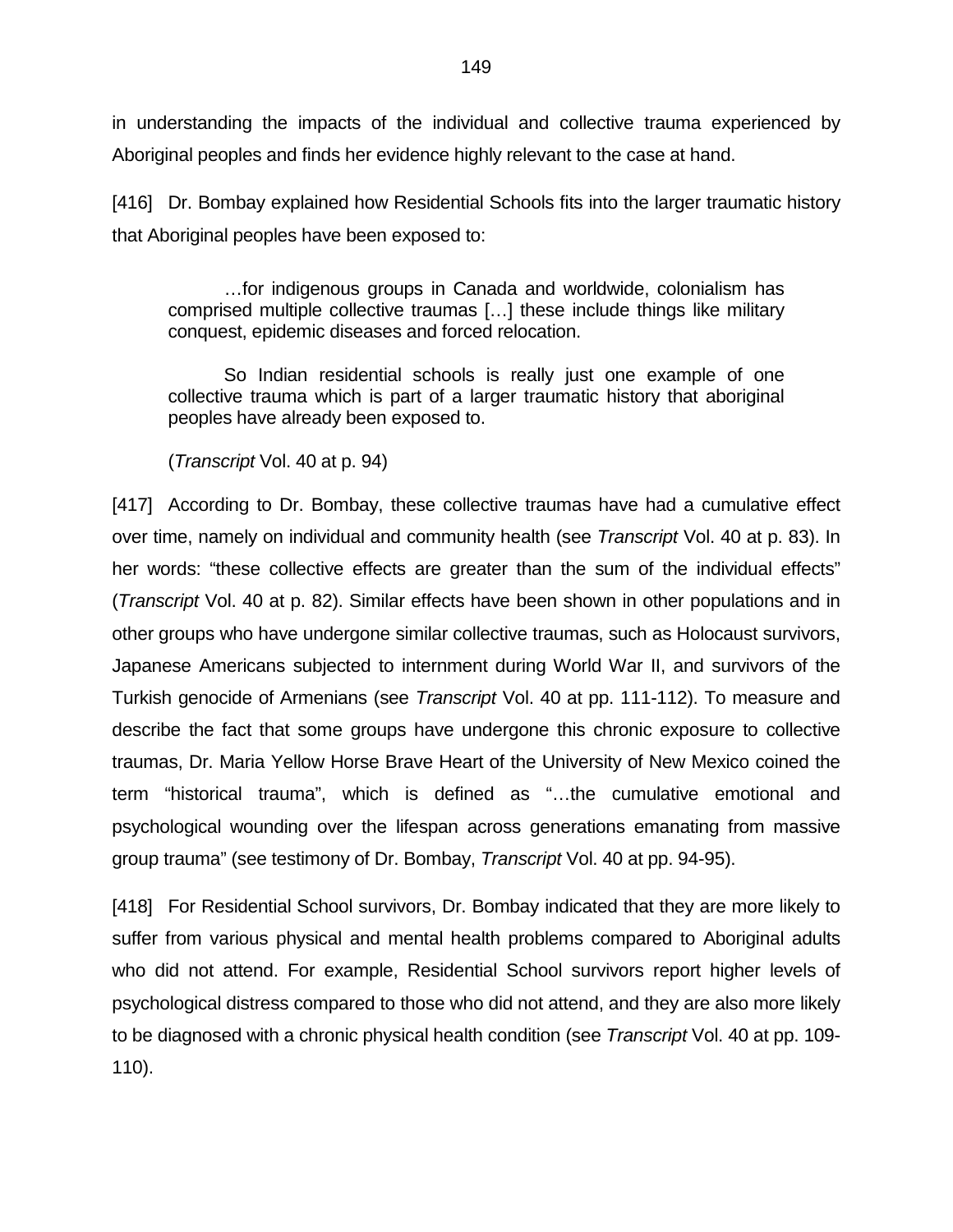[419] With respect to social outcomes, Dr. Bombay explained some of the intergenerational impacts of Residential Schools as follows:

…numerous qualitative research studies have shown that the lack of traditional parental role models in residential schools impeded the transmission of traditional positive childrearing practices that they otherwise would have learned from their parents, and that seeing -- being exposed to the neglect and abuse and the poor treatment that a lot of the caregivers in residential schools -- how they treated the children, actually instilled negative -- a lot of negative parenting practices, as this was the only models of parenting that they were exposed to.

(*Transcript* Vol. 40 at p. 110)

[420] Generationally, the above noted impacts could descend from the Residential School survivor, to their children and then to their grandchildren. In this regard, Dr. Bombay indicated, relying on the 2002-2003 Regional Health Survey, that 43% of First Nations adults on-reserve perceived that their parents' attendance at Residential School negatively affected the parenting that they received while growing up; 73.4% believed that their grandparents' attendance at Residential School negatively affected the parenting that their parents received; 37.2% of First Nations adults whose parents attended Residential School had contemplated suicide in their life versus 25.7% whose parents did not; and, the grandchildren of survivors were also at an increased risk for suicide as 28.4% had attempted suicide versus only 13.1% of those whose grandparents did not attend Residential School (see *Transcript* at Vol. 40 pp. 110-11, 114-115).

[421] In her own recent comprehensive research assessing the health and well-being of First Nations people living on reserve, Dr. Bombay found that children of Residential School survivors reported greater adverse childhood experiences and greater traumas in adulthood, all of which appeared to contribute to greater depressive symptoms in Residential School offspring (see Annex, ex. 53 at p. 373; see also *Transcript* Vol. 40 at pp. 69, 71).

[422] Dr. Bombay's evidence helps inform the child and family services needs of Aboriginal peoples. Generally, it reinforces the higher level of need for those services onreserves. By focusing on bringing children into care, the FNCFS Program, corresponding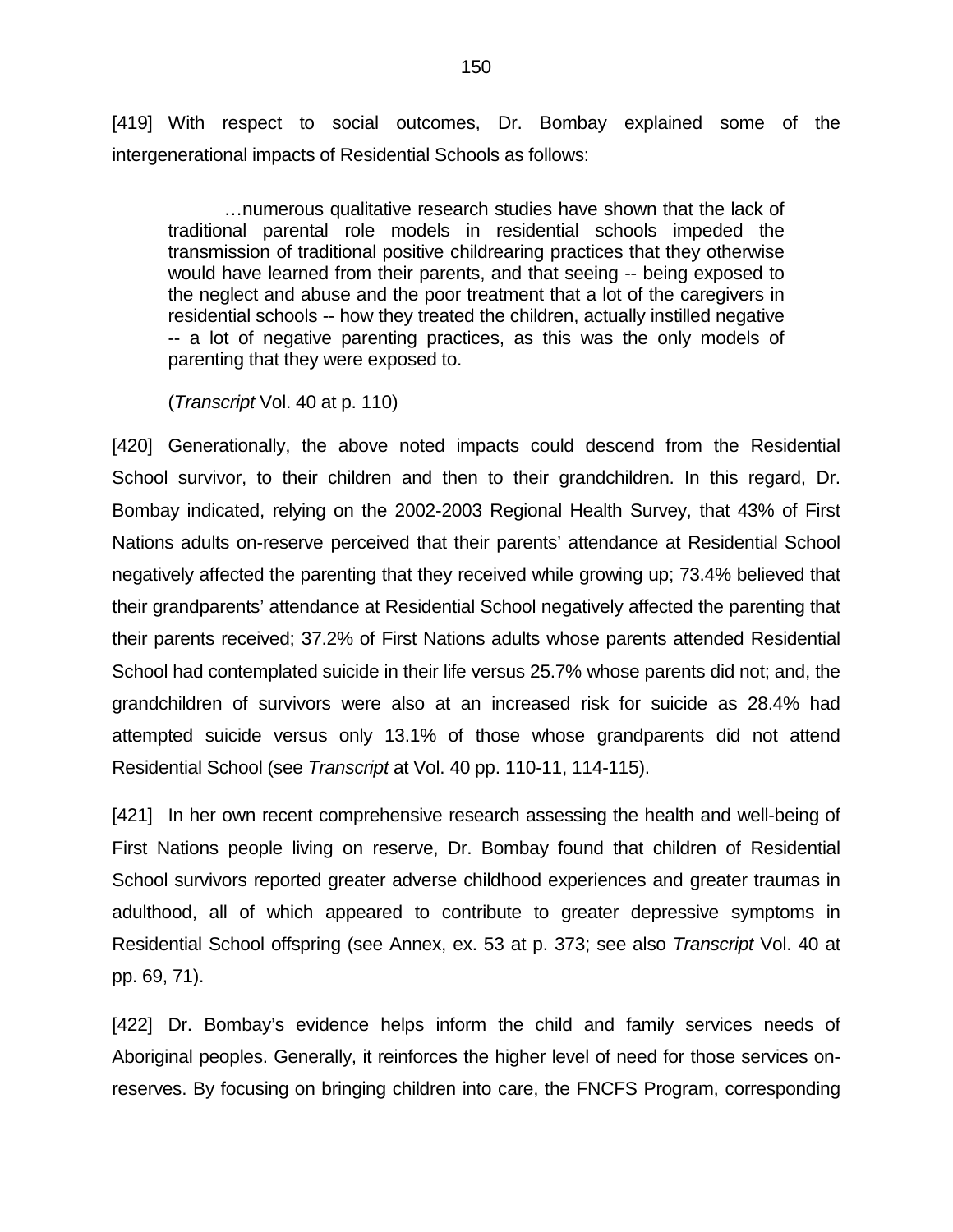funding formulas and other related provincial/territorial agreements perpetuate the damage done by Residential Schools rather than attempting to address past harms. The history of Residential Schools and the intergenerational trauma it has caused is another reason - on top of some of the other underlying risk factors affecting Aboriginal children and families such as poverty and poor infrastructure - that exemplify the additional need of First Nations people to receive adequate child and family services, including least disruptive measures and, especially, services that are culturally appropriate.

[423] AANDC submits that in determining what services to provide and how to deliver them, the FNCFS Agencies decide what is "culturally appropriate" for their community. The definition of what is culturally appropriate depends on the specific culture of each First Nation community. According to AANDC, this is best left to the discretion of the FNCFS Agencies or First Nations leadership.

[424] However, in the *2008 Report of the Auditor General of Canada*, the Auditor General indicated that "[t]o deliver this program as the policy requires, we expected that the Department would, at a minimum know what "culturally appropriate services" means" (at s. 4.18, p. 12). That is, AANDC had no assurances that the FNCFS Program funds child welfare services that are culturally appropriate. In response, AANDC developed a guiding principle for what it understands culturally appropriate services to be:

the Government of Canada provides funding, as a matter of social policy, to **support the delivery of culturally appropriate services** among First Nation communities that **acknowledge and respect values, beliefs and unique circumstances** being served. As such, culturally appropriate services encourage activities such as kinship care options where a child is placed with an extended family member so that cultural identity and traditions may be maintained.

## (see *AANDC's Response to the 2009 Report of the Standing Committee on Public Accounts*, **emphasis added**)

[425] Even with this guiding principle, if funding is restricted to provide such services, then the principle is rendered meaningless. A glaring example of this is the denial of funding for Band Representatives under the *1965 Agreement* in Ontario. Another is the assumptions built into Directive 20-1 and the EPFA. If funding does not correspond to the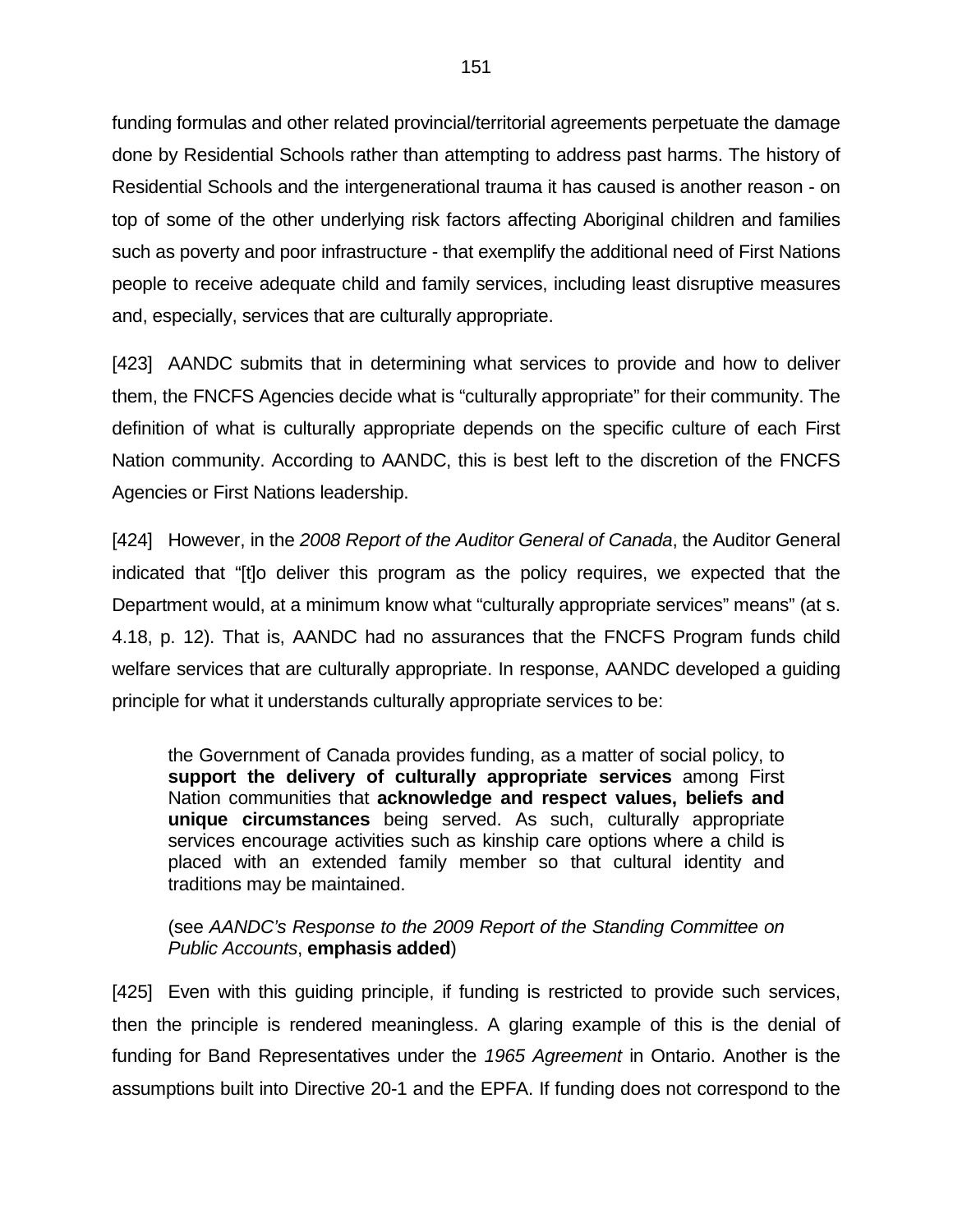actual child welfare needs of a specific First Nation community, then how is it expected to provide services that are culturally appropriate? With unrealistic funding, how are some First Nations communities expected to address the effects of Residential Schools? It will be difficult if not impossible to do, resulting in more kids ending up in care and perpetuating the cycle of control that outside forces have exerted over Aboriginal culture and identity.

[426] Similar to the Residential Schools era, today, the fate and future of many First Nations children is still being determined by the government, whether it is through the application of restrictive and inadequate funding formulas or through bilateral agreements with the provinces. The purpose of having a First Nation community deliver child and family services, and to be involved through a Band Representative, is to ensure services are culturally appropriate and reflect the needs of the community. This in turn may help legitimize the child and family services in the eyes of the community, increasing their effectiveness, and ultimately help rebuild individuals, families and communities that have been heavily affected by the Residential Schools system and other historical trauma.

[427] In this regard, it should be noted again that the federal government is in a fiduciary relationship with Aboriginal peoples and has undertaken to improve outcomes for First Nations children and families in the provision of child and family services. On this basis, more has to be done to ensure that the provision of child and family services on First Nations reserves is meeting the best interest of those communities and, in the particular context of this case, the best interest of First Nations children. This also corresponds to Canada's international commitments recognizing the special status of children and Indigenous peoples.

## **iii. Canada's international commitments to children and Indigenous peoples**

[428] As stated earlier, Amnesty International was granted "Interested Party" status to assist the Tribunal in understanding the relevance of Canada's international human rights obligations to the Complaint. Amnesty International argues that the interpretation and application of the *CHRA*, and in particular of section 5, must respect Canada's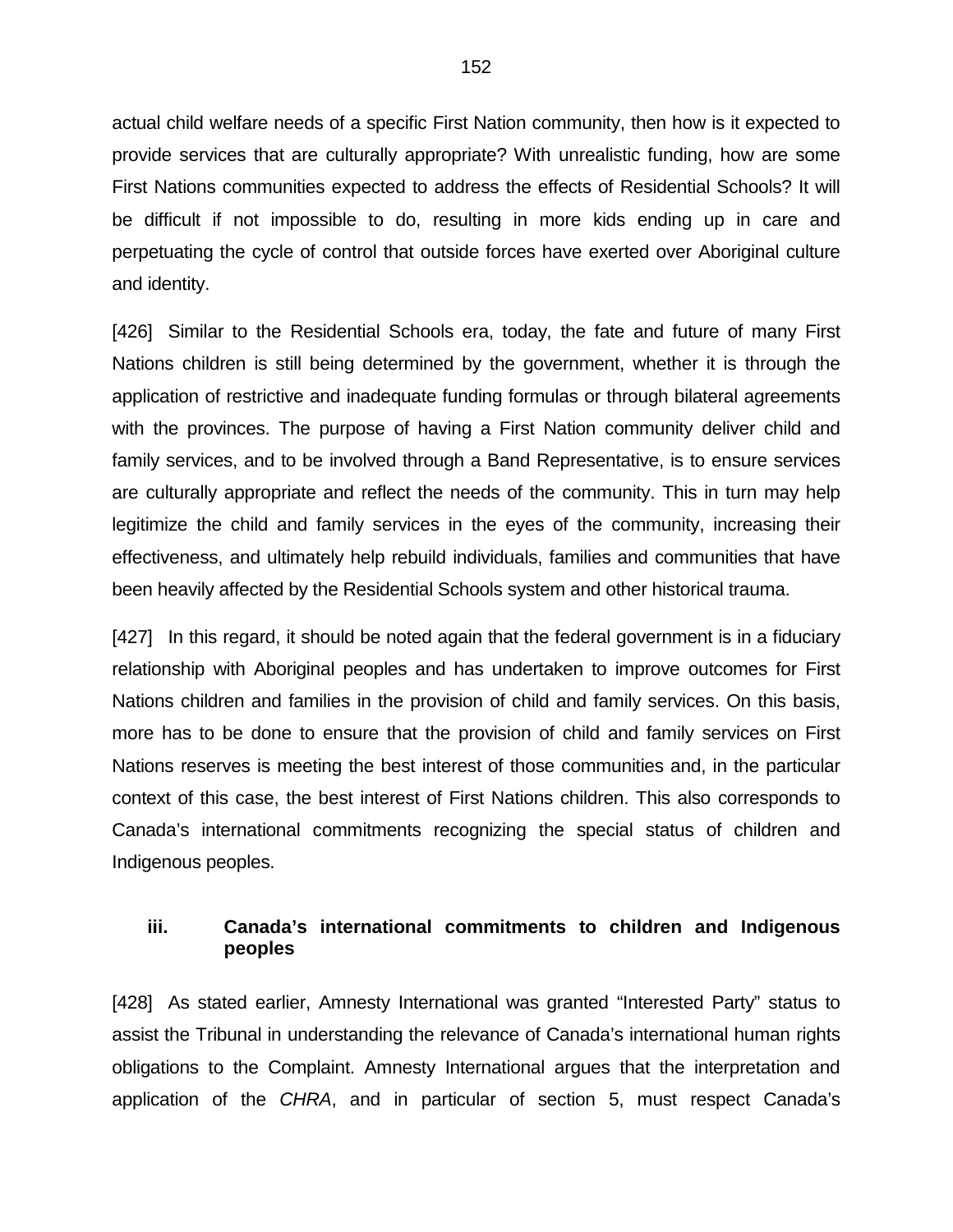international obligations as enunciated in various international United Nations instruments, such as the *Convention on the Rights of the Child*, the *International Covenant on Civil and Political Rights*, the *International Covenant on Economic, Social and Cultural Rights*, the *Convention on Elimination of all Forms of Discrimination*, the *Universal Declaration on Human Rights* and the *Declaration on the Rights of Indigenous Peoples.*

[429] Amnesty International also refers to the views of treaty bodies, such as the United Nations Human Rights Committee (UNHRC), the Committee on Economic, Social and Cultural Rights (CESCR), the Committee on the Elimination of Racial Discrimination (CERD) and the Committee on the Rights of the Child (CRC) in support of its argument that when a treatment discriminates both on the basis of First Nations identity and because of residency, it constitutes multiple violations of the prohibition of discrimination, which is a peremptory norm of international law. Specifically, Amnesty International points to these bodies' recommendations that special attention must be given to the prohibition of discrimination against children.

[430] In AANDC's view, the international law concepts and arguments advanced by Amnesty International do not assist the Tribunal in interpreting and applying the *CHRA* to the facts of this Complaint. Rather, they see Amnesty International's arguments as a claim that the Government of Canada is in violation of its international obligations, which is beyond the purview of the Complaint.

[431] In order to form part of Canadian law, international treaties need national legislative implementation, unless they codify norms of customary international law that are already found in Canadian domestic law. However, when a country becomes party to a treaty or a covenant, it clearly indicates its adherence to the contents of such a treaty or covenant and therefore makes a commitment to implement its principles in its national legislation. This public engagement is solemn and binding in international law. It is a declaration from the country that its national legislation will reflect its international commitments. Therefore, international law remains relevant in interpreting the scope and content of human rights in Canadian law, as was underlined by the Supreme Court on numerous occasions since Chief Justice Dickson's dissent in *Reference Re Public Service Employee Relations Act (Alta.)*, [1987] 1 SCR 313.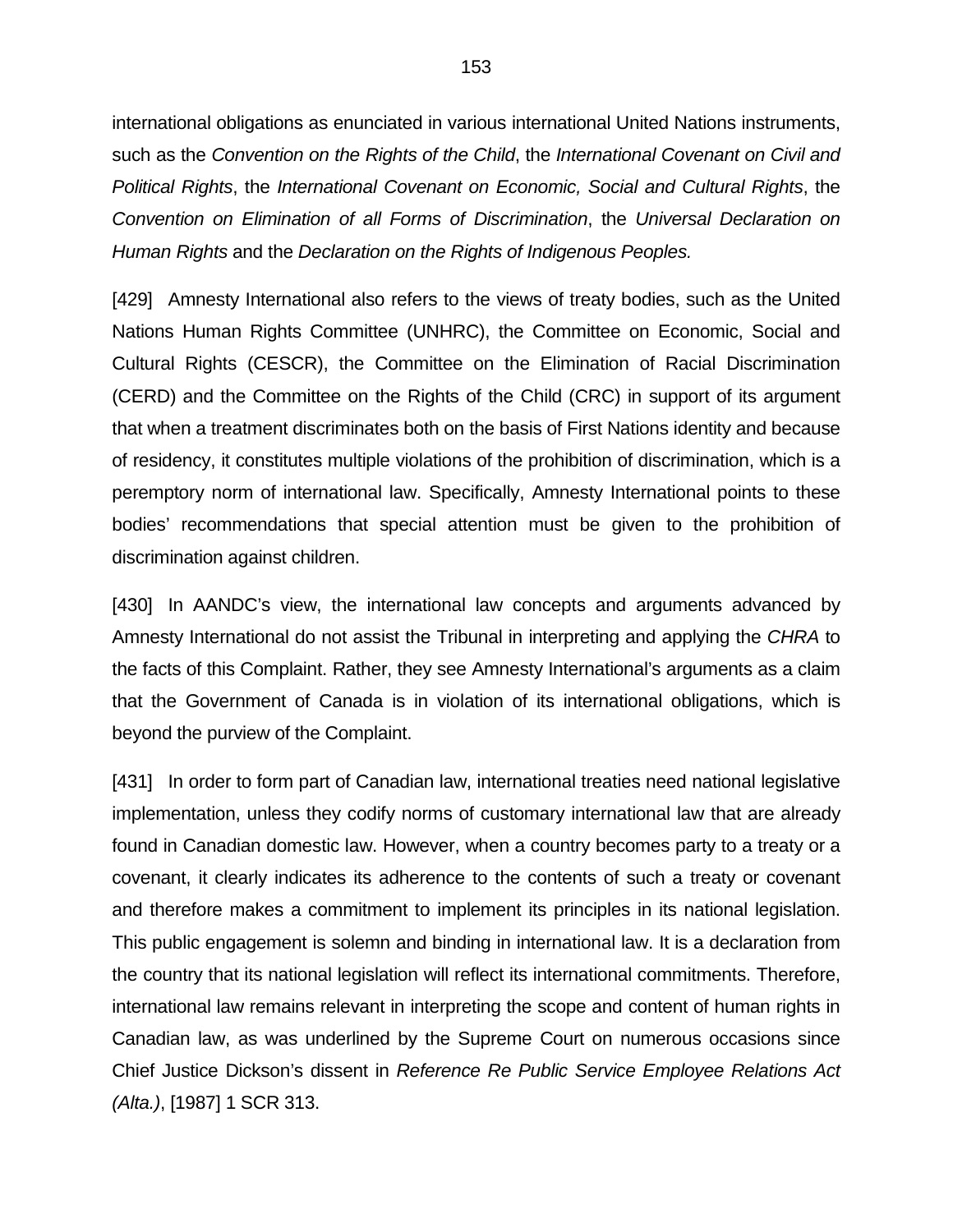[432] The basic principle, which is not limited to *Charter* interpretation, is that "the Charter should generally be presumed to provide protection at least as great as that afforded by similar provisions in international human rights documents which Canada has ratified" (*Slaight Communications Inc. v. Davidson*, [1989] 1 SCR 1038 at p. 1056). That is so because Parliament and the provincial legislatures are presumed to respect the principles of international law (see *Baker* at para. 81).

[433] This approach often leads the Supreme Court to look at decisions and recommendations of human right bodies to interpret the scope and content of domestic law provisions in the light of international law (see for example *Canada (Human Rights Commission) v. Taylor*, [1990] 3 SCR 892 at p. 920; *B. (R.) v. Children's Aid Society of Metropolitan Toronto*, [1995] 1 SCR 315 at pp. 149-150; *Divito v. Canada (Public Safety and Emergency Preparedness)*, 2013 SCC 47 at paras 26-27; and, *Saskatchewan Federation of Labour v. Saskatchewan*, 2015 SCC 4 at paras 154-160).

[434] In recent years, the Supreme Court has been willing to expand the relevance of international law and to give effect to Canada's role and actions in the development of norms of international law, particularly in the area of human rights (see *United States v. Burns*, 2001 SCC 7 at para. 81 [*Burns*]; and, *Canada (Justice) v. Khadr*, 2008 SCC 28 at paras. 2-3). In *Burns*, the Supreme Court found that Canada's advocacy for the abolition of the death penalty, and efforts to bring about change in extradition arrangements when a fugitive faces the death penalty, prevented it from extraditing someone to the United States facing the same sentence without obtaining assurance that it would not be carried out. The same reasoning applies to the case at hand as Canada has expressed its views internationally on the importance of human rights on numerous occasions.

[435] Indeed, since the foundation of the United Nations (the UN), Canada has been actively involved in the promotion of human rights on the international scene. This began with the participation of the Canadian Director of the UN Secretariat's Division for Human Rights, Mr. John Humphrey, in writing the preliminary draft of the *Universal Declaration of Human Rights* (the *Universal Declaration*), in 1947. Today, Canada still voices itself as a strong supporter of human rights at the international level.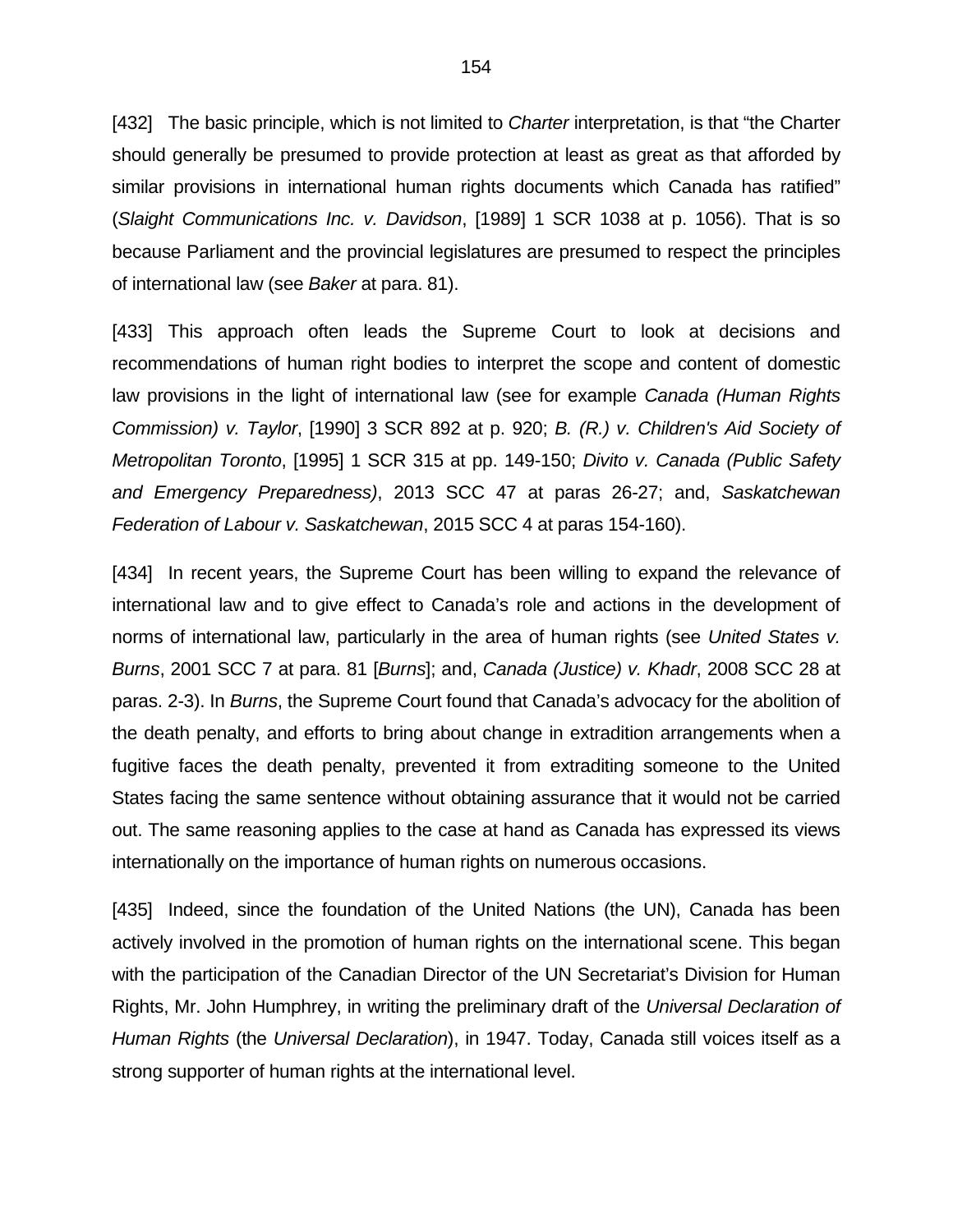[436] Canada's international human rights obligations with respect to equality and nondiscrimination stem from various legal instruments. Similarities can be seen in the wording of both domestic and international human rights instruments and in the scope and content of their provisions. The close relationship between Canadian and international human rights law can also be seen both in the periodic reports submitted by Canada to various international treaty monitoring bodies on the steps taken domestically to give effect to the obligations flowing from the treaties and in the monitoring bodies' recommendations to Canada.

[437] Developments in human rights at the national level followed the *Universal Declaration* at the international level. Adopted by the United Nations General Assembly by resolution 217A at its 3rd session in Paris on 10 December 1948, article 2 of the *Universal Declaration* sets out the principle of equality and non-discrimination in the enjoyment of human rights. Article 7 proclaims equality before the law and equal protection of the law. As indicated above, these equality principles are now ingrained in section 15 of the *Charter* and in the purpose of the *CHRA*.

[438] Initially, the *Universal Declaration* was intended as a guide for governments in their efforts to guarantee human rights domestically. It was also meant to enunciate human rights principles that would be further developed into a legally binding convention. This eventually led to the adoption of two covenants and two optional protocols that, along with the *Universal Declaration*, are considered to form the International Bill of Rights.

[439] The first of those two covenants was the *International Covenant on Civil and Political Rights*, 999 U.N.T.S. 171 (the *ICCPR*), entered into force by Canada on August 19, 1976. At the same time, Canada recognized the jurisdiction of the UNHRC to hear individual complaints by ratifying the *Optional Protocol to the International Covenant on Civil and Political Rights*, 999 U.N.T.S. 302. Articles 2 and 26 of the *ICCPR* guarantee equality and prohibit discrimination in terms that are similar to those of the *Universal Declaration*.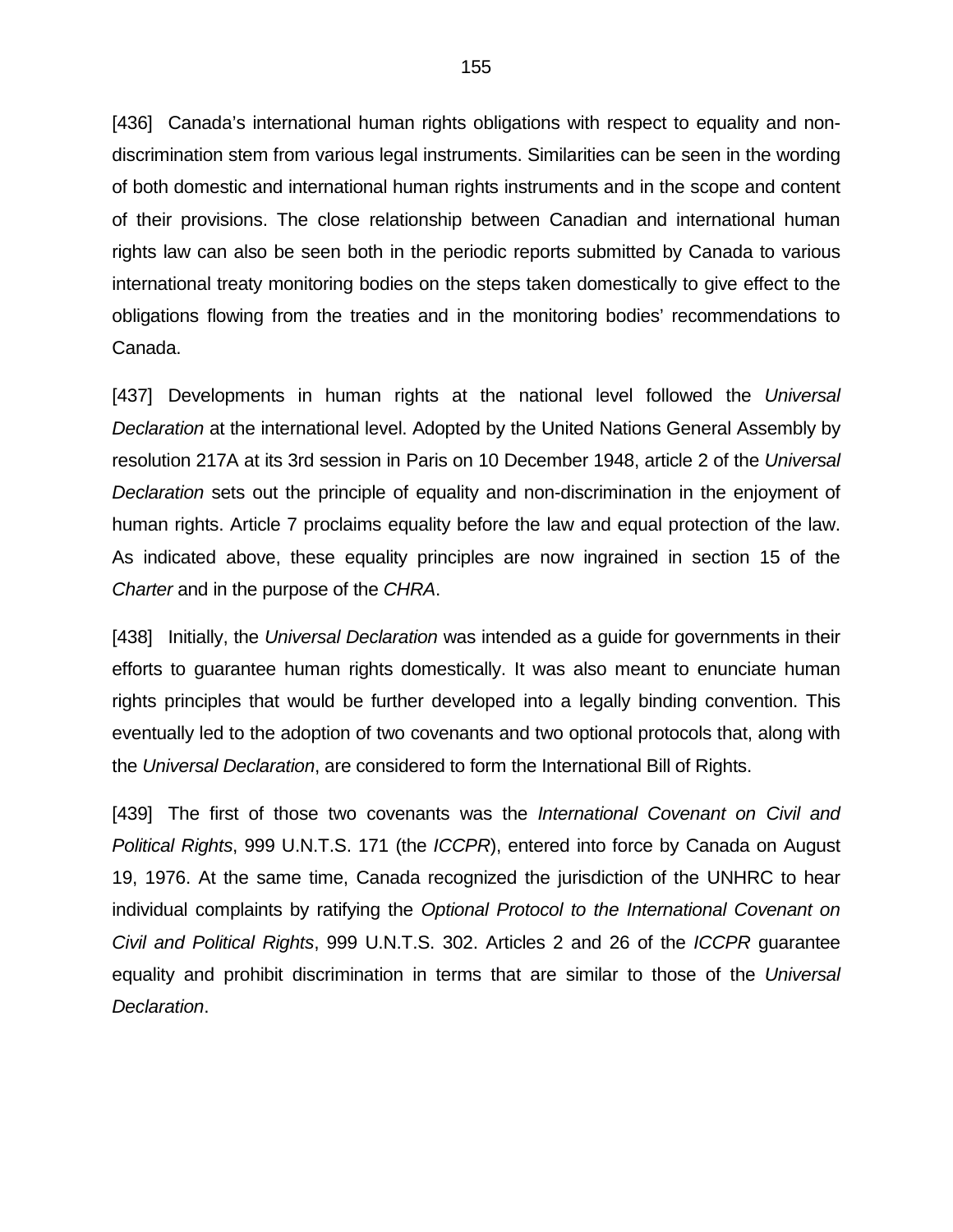[440] In General Comment 18, thirty-seventh session, 10 November 1989 at paragraph 7, the UNHRC stated that the term "discrimination" as used in the *ICCPR* should be understood to imply:

any distinction, exclusion, restriction or preference which is based on any ground such as race, colour, sex, language, religion, political or other opinion, national or social origin, property, birth or other status, and which has the purpose or effect of nullifying or impairing the recognition, enjoyment or exercise by all persons, on an equal footing, of all rights and freedoms.

The UNHRC went on to state that the aim of the protection is substantive equality, and to achieve this aim States may be required to take specific measures (see at paras. 5, 8, and 12-13).

[441] The second of the two covenants that stem directly from the *Universal Declaration* is the *International Covenant on Economic, Social and Cultural Rights*, 993 U.N.T.S. 3 (the *ICESCR*), which Canada entered into force on August 19, 1976. Article 2(2) guarantees the exercise of the rights protected without discrimination. Article 10 provides that special measures of protection and assistance should be taken on behalf of all children and young persons without any discrimination for reasons of parentage or other conditions.

[442] The *ICESCR* is considered to be of progressive application. However, in General Comment No. 20, 2 July 2009 (E/C.12/GC/20), the CESCR stated that, given their importance, the principles of equality and non-discrimination are of immediate application, notwithstanding the provisions of article 2 of the ICESR (see paras. 5 and 7). The CESCR also affirmed that the aim of the *ICESCR* is to achieve substantive equality by "…paying sufficient attention to groups of individuals which suffer historical or persistent prejudice instead of merely comparing the formal treatment of individuals in similar situations" (at paras. 8; see also paras. 9 and 10). It added that the exercise of covenant rights should not be conditional on a person's place of residence (see at para. 34).

[443] In a report to the CESCR outlining key measures it adopted for the period of January 2005 to December 2009 to enhance its implementation of the *ICESCR*, Canada reported on the FNCFS Program and declared that "[t]he anticipated result is a more secure and stable family environment and improved outcomes for Indian children ordinarily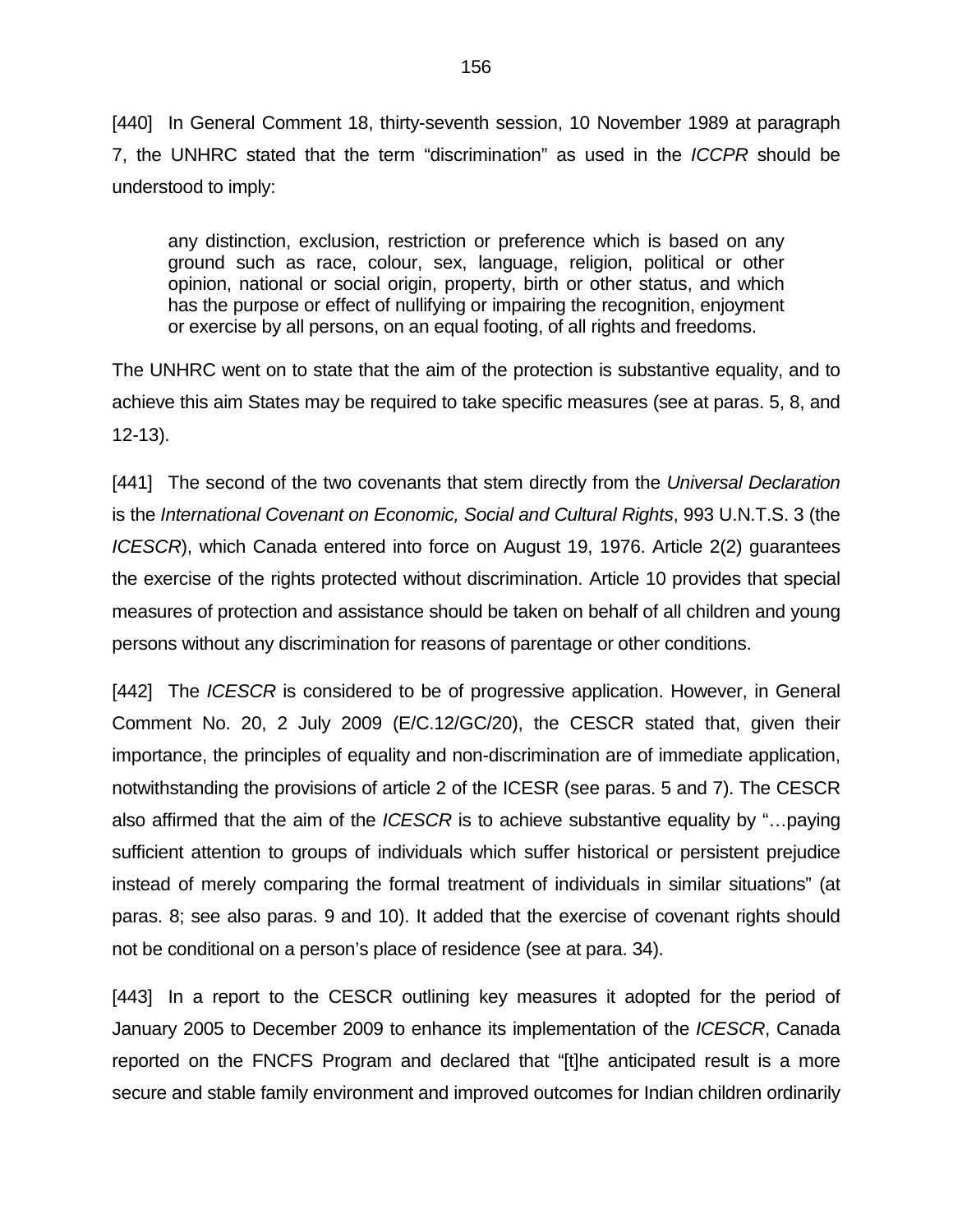resident on reserve" (see *Canada's Sixth Report on the United Nations' International Covenant on Economic, Social and Cultural Rights* (Minister of Public Works and Government Services, 2013) at para. 103). Canada also reported that it had begun transitioning the FNCFS Program to a more prevention based model, the EPFA, "…on a jurisdiction-by-jurisdiction basis with ready and willing First Nations and provincial/territorial partners […] with the goal to have all jurisdictions on board by 2013" (at paras. 105-106). While the Government of Canada made this undertaking, the evidence is clear that this goal was not met.

[444] In addition to the covenants that protect human rights in general, Canada is a party to legal instruments that focus on specific issues or aim to protect specific groups of persons. Canada is a party to the *International Convention for the Elimination of all Forms of Racial Discrimination*, 660 U.N.T.S. 195 (the *ICERD*), ratified in 1970. The *ICERD* clarifies the prohibition of discrimination found in the *Universal Declaration*, to which it refers to in its preamble. Articles 1 and 2 define racial discrimination and direct States to take all necessary measures to ensure the adequate development and protection of certain racial groups or individuals belonging to them. The purpose is to guarantee them the full and equal enjoyment of human rights and fundamental freedoms, including special measures whenever warranted. Article 5 further highlights rights whose enjoyment must be free of discrimination, including the right to social services, which includes public health, medical care and social security.

[445] The monitoring body of the *ICERD*, the CERD, has discussed the meaning and scope of special measures in the *ICERD*. It has expressed a similar understanding of substantive equality as Canadian courts (see CERD, General Recommendation No. 32, September 24, 2009 (CERD/C/GC/32) at para. 8). In addition, it recognized that "special measures" that may be called for in order to achieve effective equality "…include the full span of legislative, executive, administrative, budgetary and regulatory instruments, at every level in the State apparatus…" (at para. 13).

[446] In 2011, Canada reported to the CERD on the measures taken domestically to implement the *ICERD*. The CERD made several recommendations, including: "[d]iscontinuing the removal of Aboriginal children from their families and providing family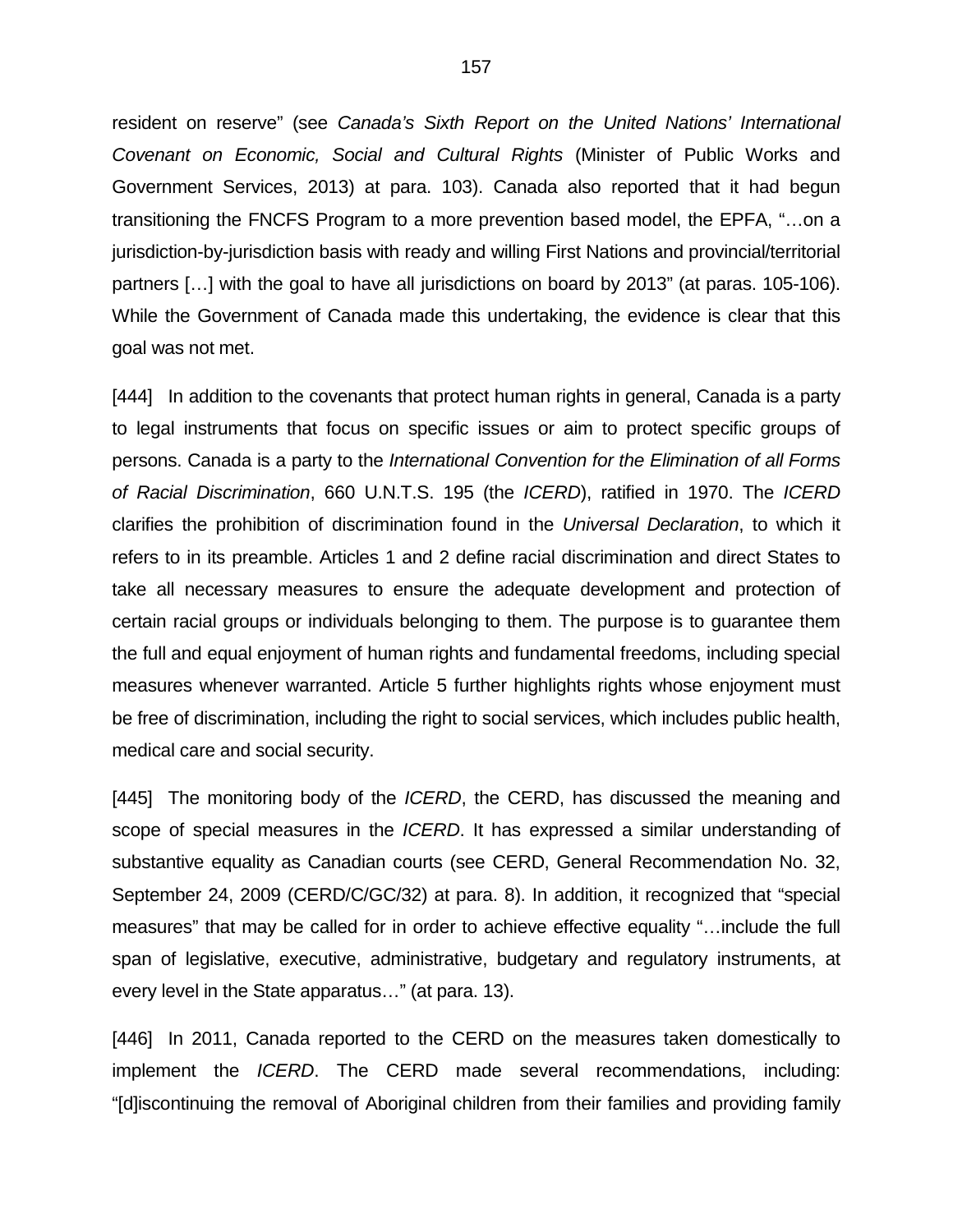and child care services on reserves with sufficient funding" [see *Consideration of reports submitted by States parties under article 9 of the convention, Concluding observations of the CERD*, 9 March 2012 (CERD/C/CAN/CO/19-20) at para. 19(f)].

[447] Although AANDC argues that the federal government is merely funding child welfare services on-reserve as a matter of social policy, budgetary measures in and of themselves are an important component of the steps to be taken in order to achieve substantive equality for First Nations children. The recommendation of the CERD, read with the views it expressed in General Recommendation No. 32, indicate that the CERD sees insufficient funding of child care services on reserve as inhibiting substantive equality for First Nations in the provision of child and family services.

[448] Another important international instrument aiming at the protection of a specific group of persons that is relevant to the present case is the *Convention on the Rights of the Child*, Can. T.S. 1992 No. 3 (the *CRC*), entered into force by Canada on January 12, 1992. Children have the same human rights as adults. However, they are more vulnerable and in need of protection that addresses their special needs. Consequently, the *CRC* focuses on giving them the special care, assistance and legal protection that they need (see in particular articles 2, 3, 5, 7.1, 8.1, 9, 9.1, 18.1, 20, 25 and 30). Furthermore, when it ratified the *CRC*, Canada made a Statement of Understanding expressing its view that, in assessing what measures are appropriate to implementing the rights recognized in the *CRC*, the rights of Aboriginal children to enjoy their own culture, to profess and practice their own religion and to use their own language must not be denied (Convention on the Rights of the Child, Declarations and Reservations, Canada, online: United Nations [<http://www.treaties.un.org>](http://www.treaties.un.org/)).

[449] The *CRC*'s monitoring body, the CRC Committee, stressed the importance of culturally appropriate social services for indigenous children (see General Comment No. 11, February 12, 2009 (CRC/C/GC/11) at para. 25). With respect to childcare and support services, Canada reported that "[t]he Government of Canada plays a supporting role by providing a range of child and family benefits and transferring funds to other governments in Canada based on shared goals and objectives" (*Canada's Third and Fourth Reports on the Convention on the Rights of the Child*, 20 November 2009 at para. 49). Canada also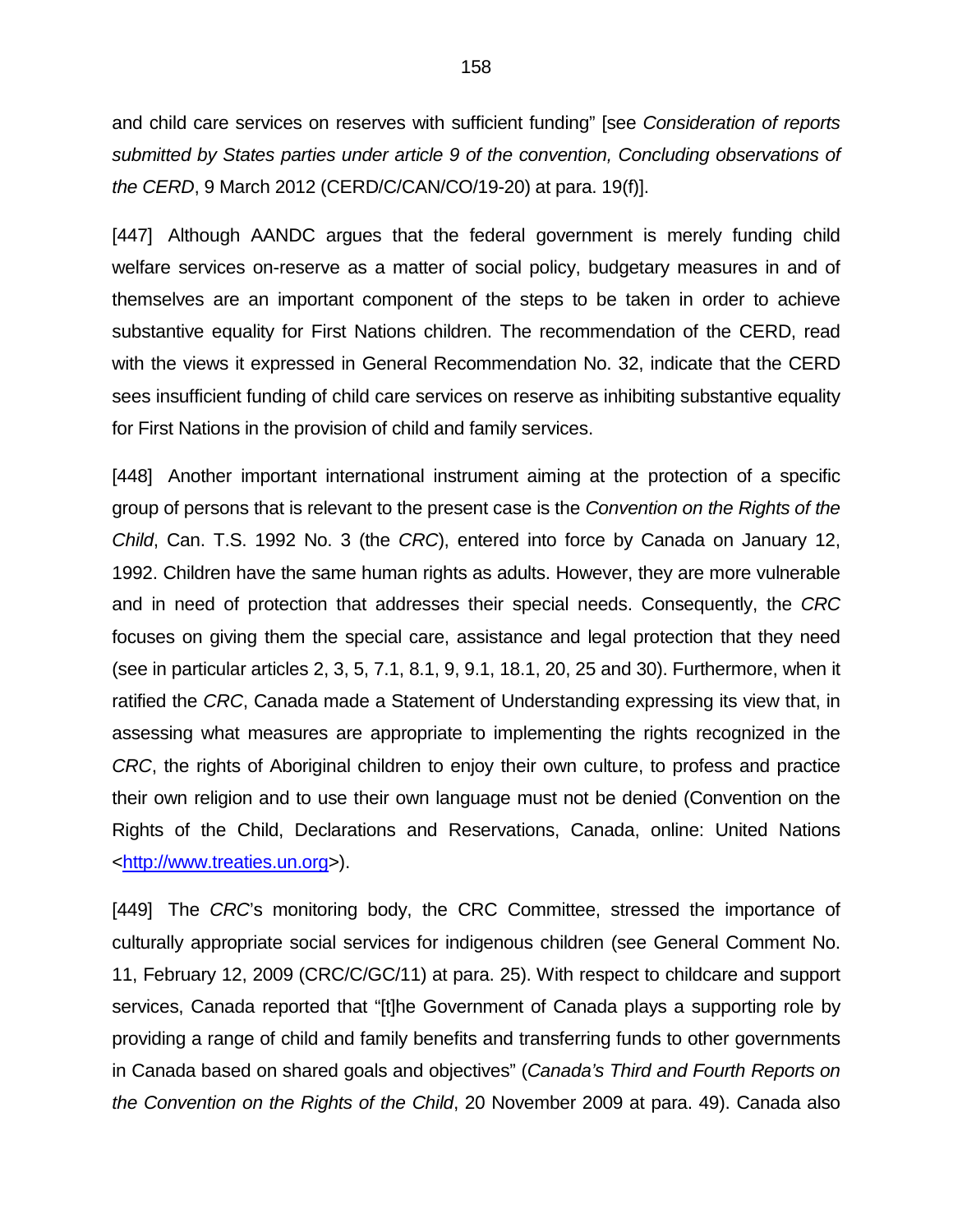reported, as it did to the CESCR, that it is incrementally shifting its child welfare programs for Aboriginal children to a prevention-focused approach and that it expected that all agencies would be using the prevention-focused approach by 2013 (see at para. 98).

[450] In response to Canada, the CRC Committee expressed deep concern "…at the high number of children in alternative care and at the frequent removal of children from their families as a first resort in cases of neglect or financial hardship or disability" (*Concluding observations on the combined third and fourth periodic report of Canada, adopted by the Committee at its sixty-first session (17 September – 5 October 2012)*, 6 December 2012 (CRC/C/CAN/CO/3-4) at para. 55). Among other things, the CRC Committee recommended that Canada intensify cooperation with communities and community leaders to find suitable alternative care solutions for children in these communities [see at para. 56(f)]. It further recommended that Canada "[e]nsure that funding and other support, including welfare services, provided to Aboriginal, African-Canadian, and other minority children, including welfare services, is comparable in quality and accessibility to services provided to other children in the State party and is adequate to meet their needs" [see at para. 68(c)].

[451] Again, the recommendations of the CRC Committee reinforce the need for adequate funding, linked to the needs of First Nations children and families, in order to achieve substantive equality in the provision of child and family services on-reserve.

[452] Finally, the *United Nations Declaration on the Rights of Indigenous Peoples*, GA Res. 61/295, UN GAOR, 61st Sess., Supp. No 49 Vol III, UN Doc A/61/49 (2007) (the *UNDRIP*), which was adopted by the United Nations General Assembly on September 13, 2007, was endorsed by Canada on November 12, 2010. Article 2 provides that Indigenous peoples and individuals are free and equal to all other peoples and individuals and have the right to be free from any kind of discrimination, in the exercise of their rights, in particular rights based on their indigenous origin or identity. Although this international instrument is, at the time being, a declaration and not a treaty or a covenant, and is not legally binding except to the extent that some of its provisions reflect customary international law, when Canada endorsed it, it reaffirmed its commitment to "…improve the well-being of Aboriginal Canadians"(*Canada's Statement of Support on the United Nations*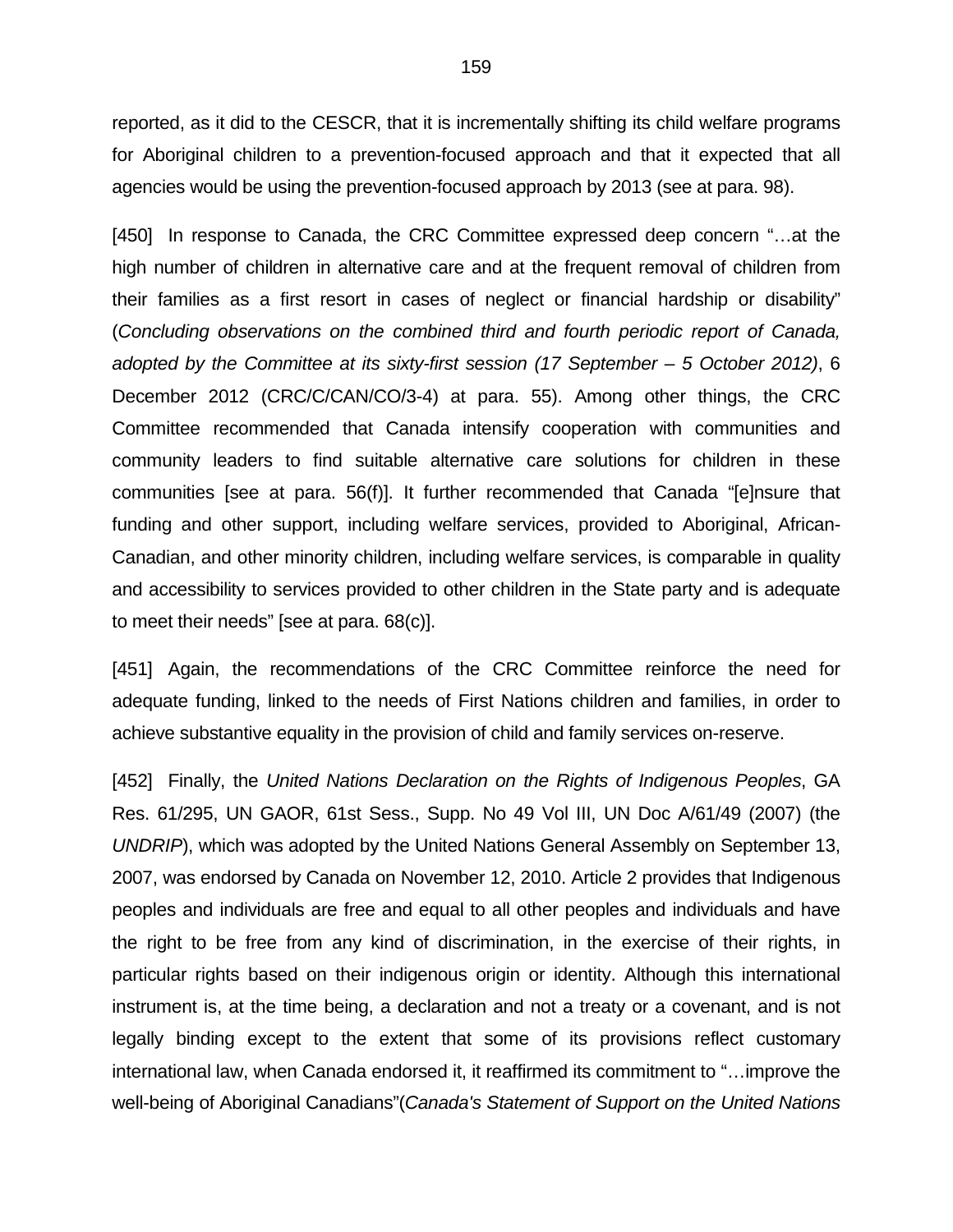*Declaration on the Rights of Indigenous Peoples*, November 12, 2010, online: Indigenous and Northern Affairs Canada [<http://www.aadnc-aandc.gc.ca>](http://www.aadnc-aandc.gc.ca/)).

[453] The international instruments and treaty monitoring bodies referred to above view equality to be substantive and not merely formal. Consequently, they consider that specific measures, including of a budgetary nature, are often required in order to achieve substantive equality. These international legal instruments also reinforce the need for due attention to be paid to the unique situation and needs of children and First Nations people, especially the combination of those two vulnerable groups: First Nations children.

[454] The concerns expressed by international monitoring bodies mirror many of the issues raised in this Complaint. The declarations made by Canada in its periodic reports to the various monitoring bodies clearly show that the federal government is aware of the steps to be taken domestically to address these issues. Canada's statements and commitments, whether expressed on the international scene or at the national level, should not be allowed to remain empty rhetoric.

[455] Substantive equality and Canada's international obligations require that First Nations children on-reserve be provided child and family services of comparable quality and accessibility as those provided to all Canadians off-reserve, including that they be sufficiently funded to meet the real needs of First Nations children and families and do not perpetuate historical disadvantage.

#### **VI. Complaint substantiated**

[456] In light of the above, the Panel finds the Complainants have presented sufficient evidence to establish a *prima facie* case of discrimination under section 5 of the *CHRA*. Specifically, they *prima facie* established that First Nations children and families living on reserve and in the Yukon are denied [s. 5(a)] equal child and family services and/or differentiated adversely [s. 5(b)] in the provision of child and family services.

[457] Through the FNCFS Program and other related provincial/territorial agreements, AANDC provides a service intended to "ensure", "arrange", "support" and/or "make available" child and family services to First Nations on reserve. With specific regard to the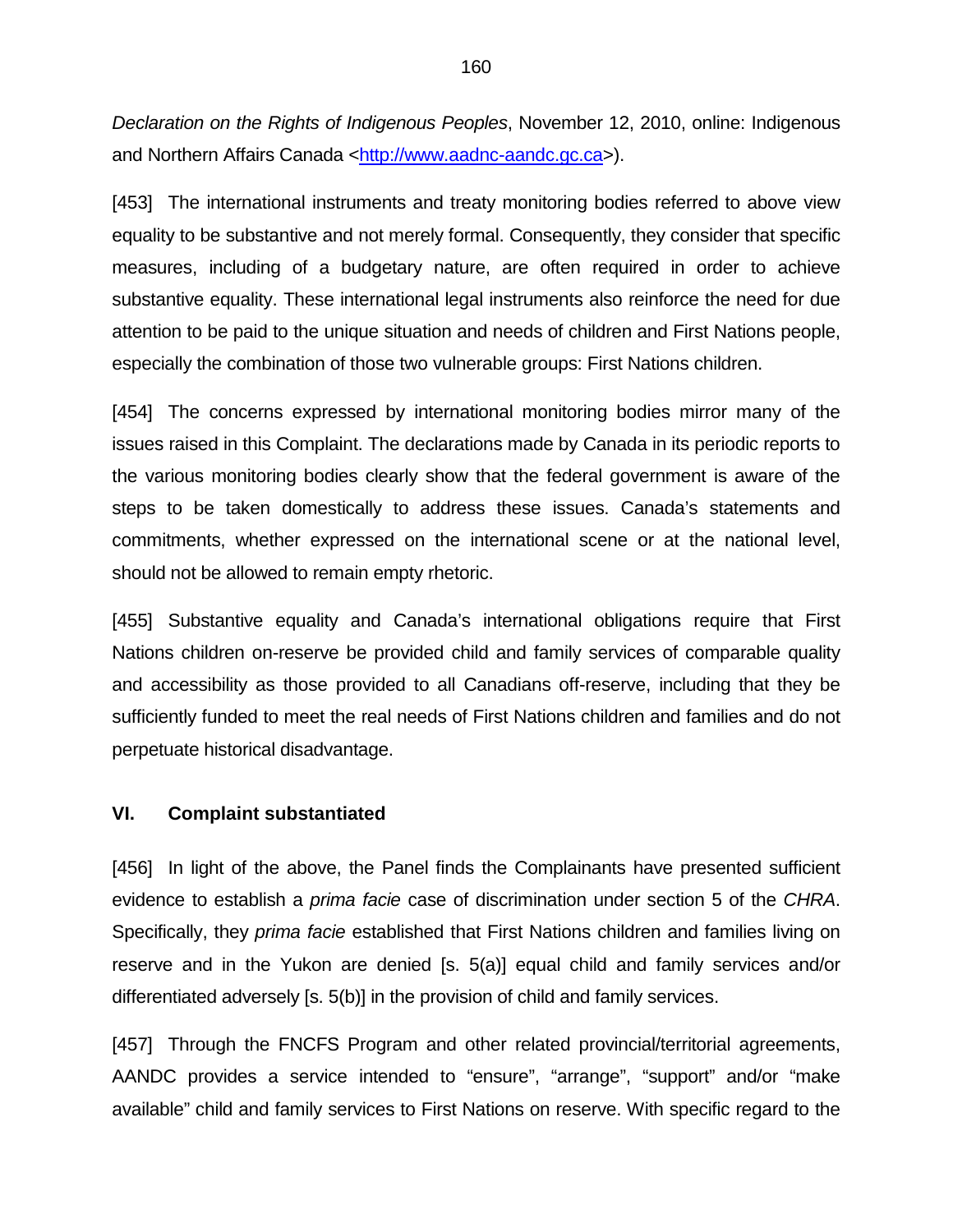FNCFS Program, the objective is to ensure culturally appropriate child and family services to First Nations children and families on reserve and in the Yukon that are intended to be in accordance with provincial/territorial legislation and standards and provided in a reasonably comparable manner to those provided off reserve in similar circumstances. However, the evidence in this case demonstrates that AANDC does more than just ensure the provision of child and family services to First Nations, it controls the provision of those services through its funding mechanisms to the point where it negatively impacts children and families on reserve.

[458] AANDC's design, management and control of the FNCFS Program, along with its corresponding funding formulas and the other related provincial/territorial agreements have resulted in denials of services and created various adverse impacts for many First Nations children and families living on reserves. Non-exhaustively, the main adverse impacts found by the Panel are:

- The design and application of the Directive 20-1 funding formula, which provides funding based on flawed assumptions about children in care and population thresholds that do not accurately reflect the service needs of many on-reserve communities. This results in inadequate fixed funding for operation (capital costs, multiple offices, cost of living adjustment, staff salaries and benefits, training, legal, remoteness and travel) and prevention costs (primary, secondary and tertiary services to maintain children safely in their family homes), hindering the ability of FNCFS Agencies to provide provincially/territorially mandated child welfare services, let alone culturally appropriate services to First Nations children and families and, providing an incentive to bring children into care because eligible maintenance expenditures are reimbursable at cost.
- The current structure and implementation of the EPFA funding formula, which perpetuates the incentives to remove children from their homes and incorporates the flawed assumptions of Directive 20-1 in determining funding for operations and prevention, and perpetuating the adverse impacts of Directive 20-1 in many onreserve communities.
- The failure to adjust Directive 20-1 funding levels, since 1995; along with funding levels under the EPFA, since its implementation, to account for inflation/cost of living;
- The application of the *1965 Agreement* in Ontario that has not been updated to ensure on-reserve communities can comply fully with Ontario's *Child and Family Services Act*.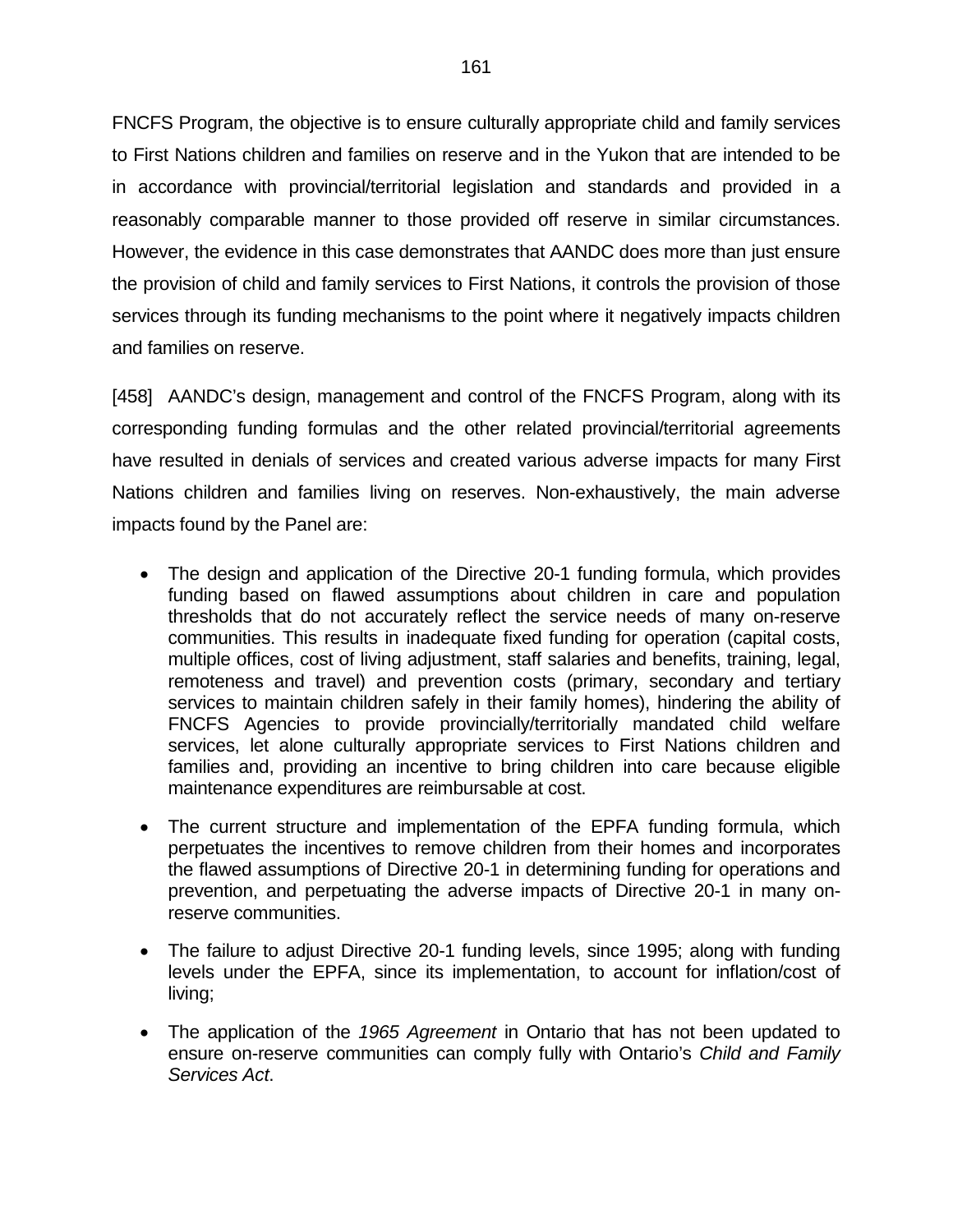- The failure to coordinate the FNCFS Program and other related provincial/territorial agreements with other federal departments and government programs and services for First Nations on reserve, resulting in service gaps, delays and denials for First Nations children and families.
- The narrow definition and inadequate implementation of Jordan's Principle, resulting in service gaps, delays and denials for First Nations children.

[459] The FNCFS Program, corresponding funding formulas and other related provincial/territorial agreements only apply to First Nations people living on-reserve and in the Yukon. It is only because of their race and/or national or ethnic origin that they suffer the adverse impacts outlined above in the provision of child and family services. Furthermore, these adverse impacts perpetuate the historical disadvantage and trauma suffered by Aboriginal people, in particular as a result of the Residential Schools system.

[460] AANDC's evidence and arguments challenging the Complainants' allegations of discrimination have been addressed throughout this decision. Overall, the Panel finds AANDC's position unreasonable, unconvincing and not supported by the preponderance of evidence in this case. Otherwise, as mentioned earlier, AANDC did not raise a statutory exception under sections 15 or 16 of the *CHRA*.

[461] Despite being aware of the adverse impacts resulting from the FNCFS Program for many years, AANDC has not significantly modified the program since its inception in 1990. Nor have the schedules of the *1965 Agreement* in Ontario been updated since 1998. Notwithstanding numerous reports and recommendations to address the adverse impacts outlined above, including its own internal analysis and evaluations, AANDC has sparingly implemented the findings of those reports. While efforts have been made to improve the FNCFS Program, including through the EPFA and other additional funding, those improvements still fall short of addressing the service gaps, denials and adverse impacts outlined above and, ultimately, fail to meet the goal of providing culturally appropriate child and family services to First Nations children and families living on-reserve that are reasonably comparable to those provided off-reserve.

[462] This concept of reasonable comparability is one of the issues at the heart of the problem. AANDC has difficulty defining what it means and putting it into practice, mainly because its funding authorities and interpretation thereof are not in line with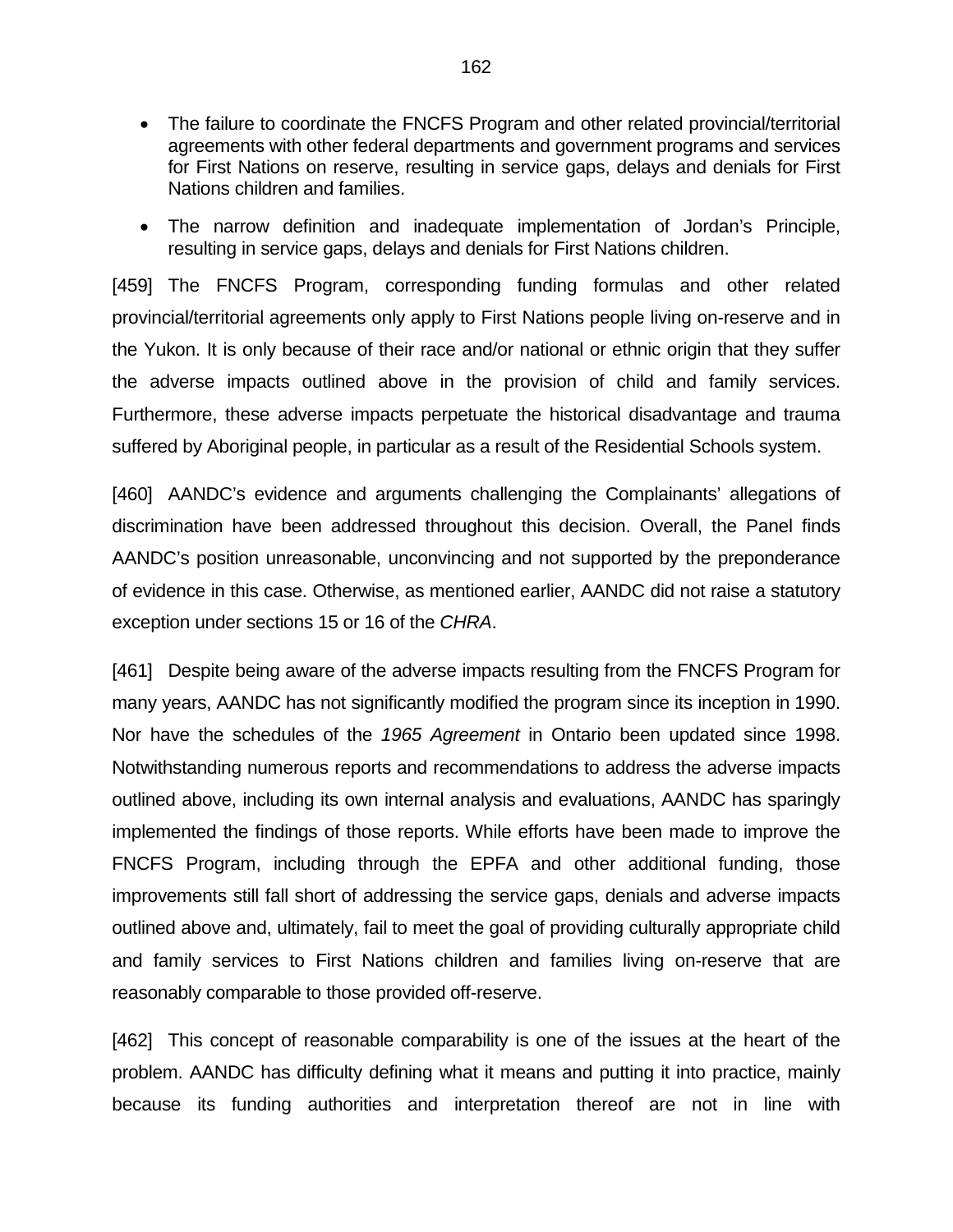provincial/territorial legislation and standards. Despite not being experts in the area of child welfare and knowing that funding according to its authorities is often insufficient to meet provincial/territorial legislation and standards, AANDC insists that FNCFS Agencies somehow abide by those standards and provide reasonably comparable child and family services. Instead of assessing the needs of First Nations children and families and using provincial legislation and standards as a reference to design an adequate program to address those needs, AANDC adopts an *ad hoc* approach to addressing needed changes to its program.

[463] This is exemplified by the implementation of the EPFA. AANDC makes improvements to its program and funding methodology, however, in doing so, also incorporates a cost-model it knows is flawed. AANDC tries to obtain comparable variables from the provinces to fit them into this cost-model, however, they are unable to obtain all the relevant variables given the provinces often do not calculate things in the same fashion or use a funding formula. By analogy, it is like adding support pillars to a house that has a weak foundation in an attempt to straighten and support the house. At some point, the foundation needs to be fixed or, ultimately, the house will fall down. Similarly, a REFORM of the FNCFS Program is needed in order to build a solid foundation for the program to address the real needs of First Nations children and families living on reserve.

[464] Not being experts in child welfare, AANDC's authorities are concerned with comparable funding levels; whereas provincial/territorial child and family services legislation and standards are concerned with ensuring service levels that are in line with sound social work practice and that meet the best interest of children. It is difficult, if not impossible, to ensure reasonably comparable child and family services where there is this dichotomy between comparable funding and comparable services. Namely, this methodology does not account for the higher service needs of many First Nations children and families living on reserve, along with the higher costs to deliver those services in many situations, and it highlights the inherent problem with the assumptions and population levels built into the FNCFS Program.

[465] AANDC's reasonable comparability standard does not ensure substantive equality in the provision of child and family services for First Nations people living on reserve. In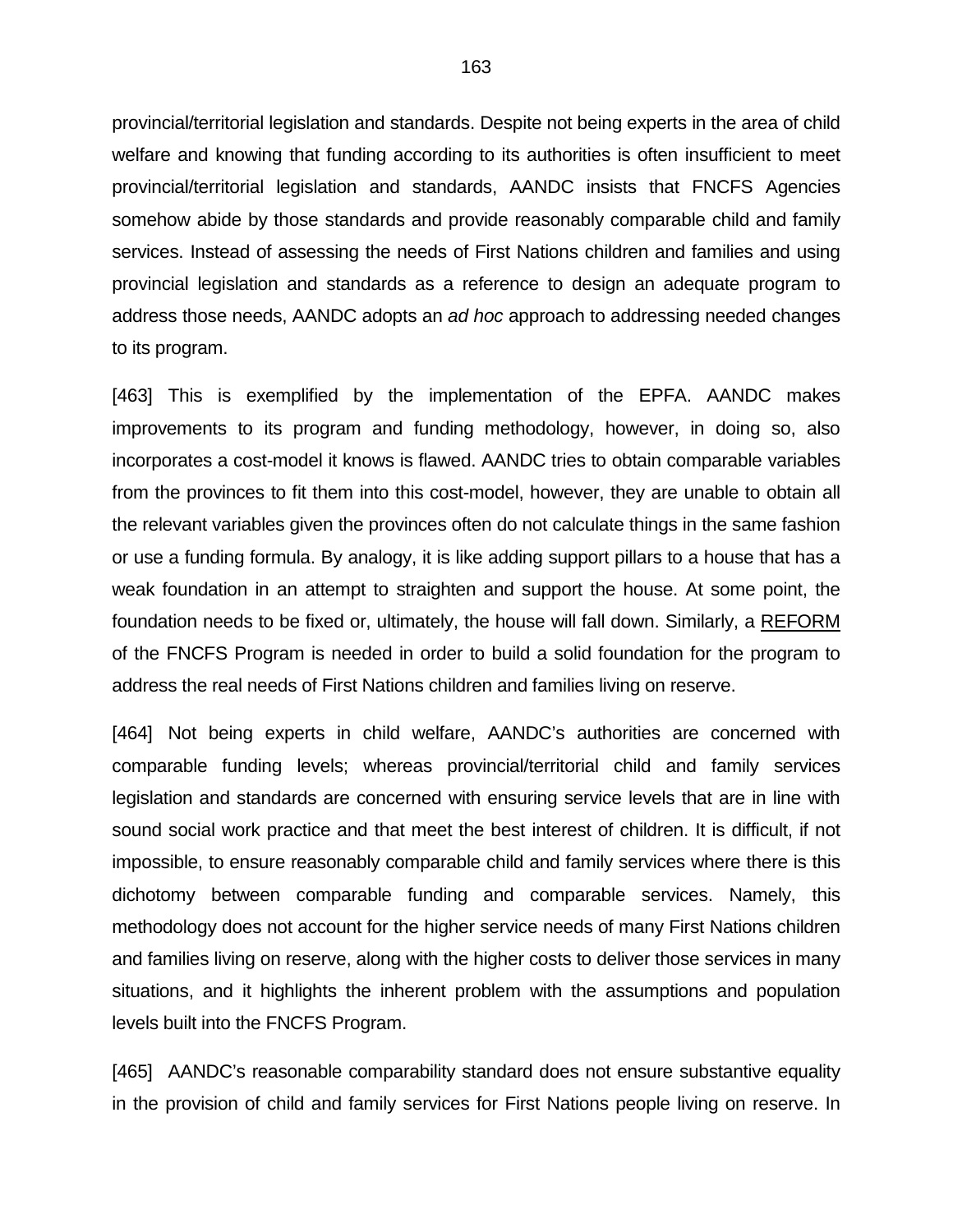this regard, it is worth repeating the Supreme Court's statement in *Withler*, at paragraph 59, that "finding a mirror group may be impossible, as the essence of an individual's or group's equality claim may be that, in light of their distinct needs and circumstances, no one is like them for the purposes of comparison". This statement fits the context of this complaint quite appropriately. That is, human rights principles, both domestically and internationally, require AANDC to consider the distinct needs and circumstances of First Nations children and families living on-reserve - including their cultural, historical and geographical needs and circumstances – in order to ensure equality in the provision of child and family services to them. A strategy premised on comparable funding levels, based on the application of standard funding formulas, is not sufficient to ensure substantive equality in the provision of child and family services to First Nations children and families living on-reserve.

[466] As a result, and having weighed all the evidence and argument in this case on a balance of probabilities, the Panel finds the Complaint substantiated.

[467] The Panel acknowledges the suffering of those First Nations children and families who are or have been denied an equitable opportunity to remain together or to be reunited in a timely manner. We also recognize those First Nations children and families who are or have been adversely impacted by the Government of Canada's past and current child welfare practices on reserves.

#### **VII. Order**

[468] As the Complaint has been substantiated, the Panel may make an order against AANDC pursuant to section 53(2) of the *CHRA*. The aim in making an order under section 53(2) is not to punish AANDC, but to eliminate discrimination (see *Robichaud* at para. 13). To accomplish this, the Tribunal's remedial discretion must be exercised on a principled basis, considering the link between the discriminatory practice and the loss claimed (see *Chopra v. Canada (Attorney General)*, 2007 FCA 268 at para. 37). In other words, the Tribunal's remedial discretion must be exercised reasonably, in consideration of the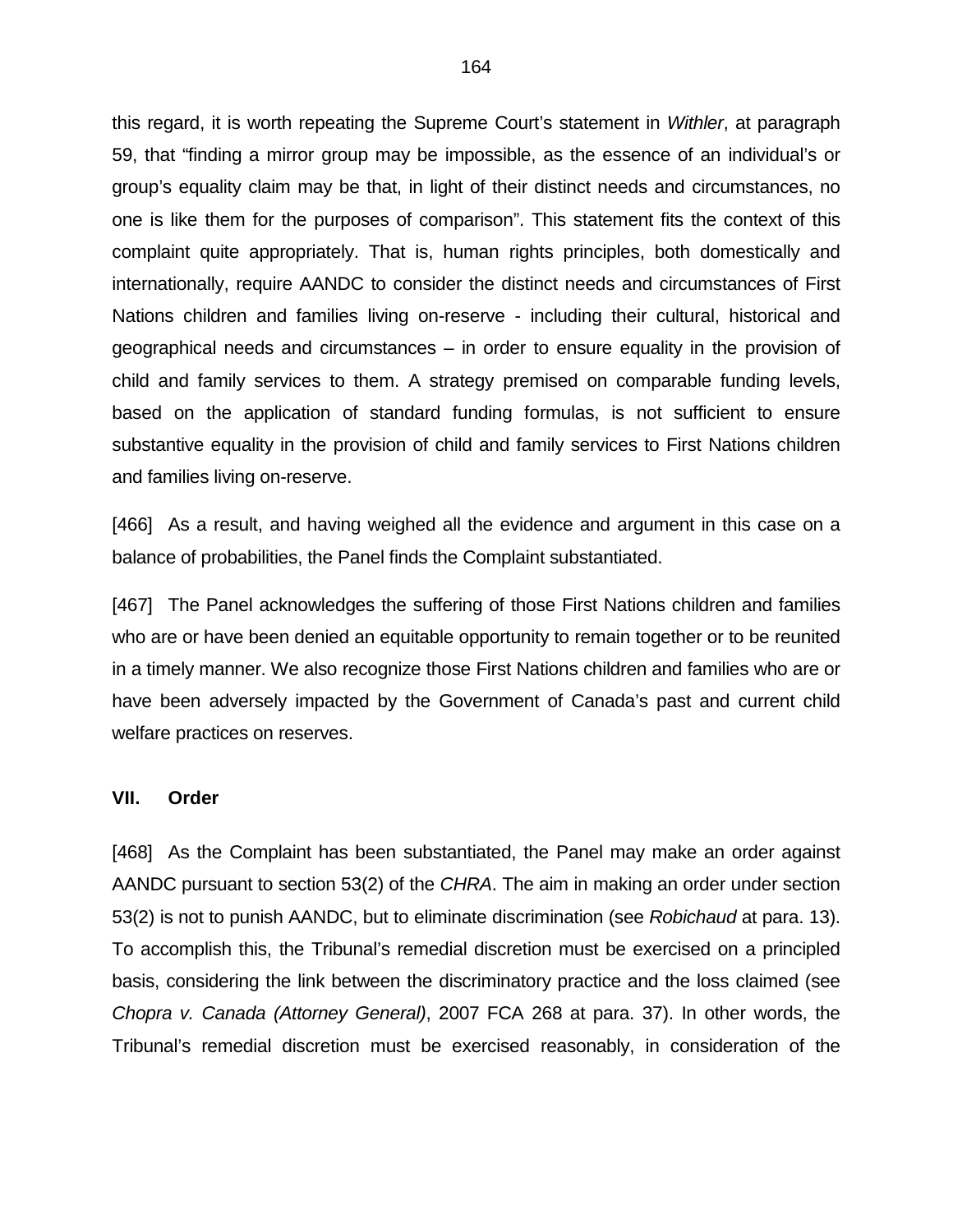particular circumstances of the case and the evidence presented (*Hughes v. Elections Canada*, 2010 CHRT 4 at para. 50).

[469] It is also important to reiterate that the *CHRA* gives rise to rights of vital importance. Those rights must be given full recognition and effect through the Act. In crafting remedies under the *CHRA*, the Tribunal's powers under section 53(2) must be given such fair, large and liberal interpretation as will best ensure the objects of the Act are obtained. Applying a purposive approach, remedies under the *CHRA* should be effective in promoting the right being protected and meaningful in vindicating the rights and freedoms of the victim of discrimination (see *CN v. Canada (Canadian Human Rights Commission)*, [1987] 1 SCR 1114 at p. 1134; and, *Doucet-Boudreau* at paras. 25 and 55).

[470] The Complainants, Commission and Interested Parties request a variety of remedies to address the findings in this Complaint, including declaratory orders; orders to cease the discriminatory practice and take measures to redress or prevent it from reoccurring; and, compensation under sections 53(2)(e) and 53(3) of the *CHRA*.

[471] Furthermore, unrelated to the remedies requested under section 53(2), the Panel is also seized of a previous motion from the Complainants for costs related to the allegation that AANDC abused the Tribunal's process through its late disclosure of documents.

## **A. Findings of discrimination**

[472] The Caring Society requests several declarations be made by the Tribunal in order to clarify which aspects of the FNCFS Program, corresponding funding formulas and other related provincial/territorial agreements are discriminatory. According to the Caring Society, this Tribunal routinely provides declaratory relief in the form of findings of discrimination.

[473] Indeed, throughout this decision, and generally at paragraph 458 above, the Panel has outlined the main adverse impacts it has found in relation to the FNCFS Program and other related provincial/territorial agreements. As race and/or national or ethnic origin is a factor in those adverse impacts, the Panel concluded First Nations children and families living on reserve and in the Yukon are discriminated against in the provision of child and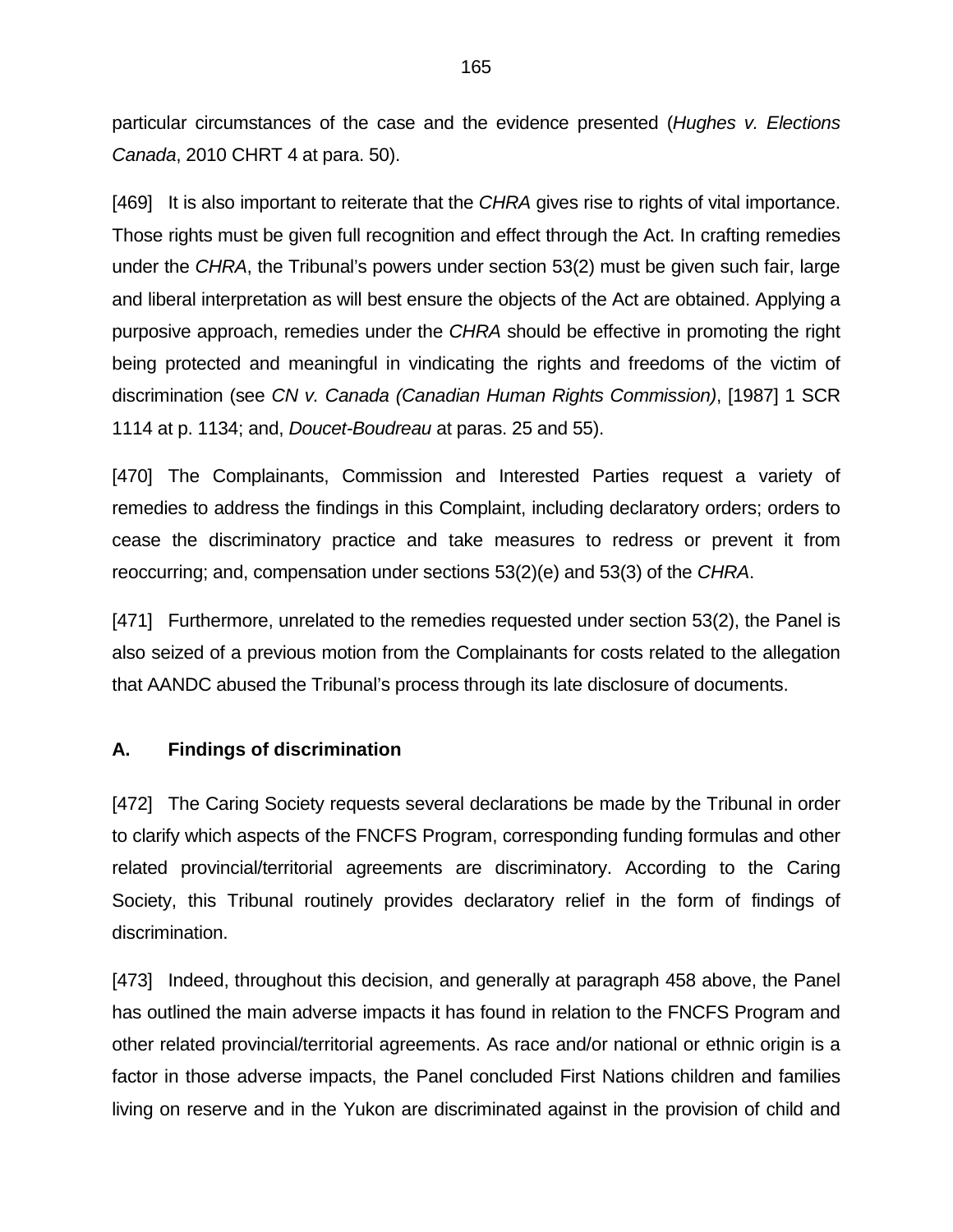family services by AANDC. The Panel believes these findings address the Caring Society's request for declaratory relief.

## **B. Cease the discriminatory practice and take measures to redress and prevent it**

[474] Section 53(2)(a) of the *CHRA* allows the Tribunal to order that the person found to be engaging in the discriminatory practice "cease the discriminatory practice and take measures, in consultation with the Commission on the general purposes of the measures, to redress the practice or to prevent the same or a similar practice from occurring in future". Furthermore, section 53(2)(b) allows the Tribunal to order that the person "…make available to the victim of the discriminatory practice, on the first reasonable occasion, the rights, opportunities or privileges that are being or were denied the victim as a result of the practice".

[475] Pursuant to these sections of the *CHRA*, the Complainants and Commission request immediate relief for First Nations children. In their view, this can be accomplished by ordering AANDC to remove the most discriminatory aspects of the funding schemes it uses to fund FNCFS Agencies under the FNCFS Program and child and family services in Ontario under the *1965 Agreement*; and, requiring AANDC to properly implement Jordan's Principle. Moving forward in the long term, the Complainants and Commission request other orders that AANDC reform the FNCFS Program and the *1965 Agreement* to ensure equitable levels of service, including funding thereof, for First Nations child and family services on-reserve.

[476] The Caring Society has provided a detailed methodology of how this reform can be achieved. It proposes a three-step process to redesign the FNCFS Program: (1) reconvene the National Advisory Committee to identify discriminatory elements in the provision of funding to FNCFS Agencies and make recommendations thereon; (2) fund tripartite regional tables to negotiate the implementation of equitable and culturally based funding mechanisms and policies for each region; and, (3) develop an independent expert structure with the authority and mandate to ensure AANDC maintains non-discriminatory and culturally appropriate First Nations child and family services.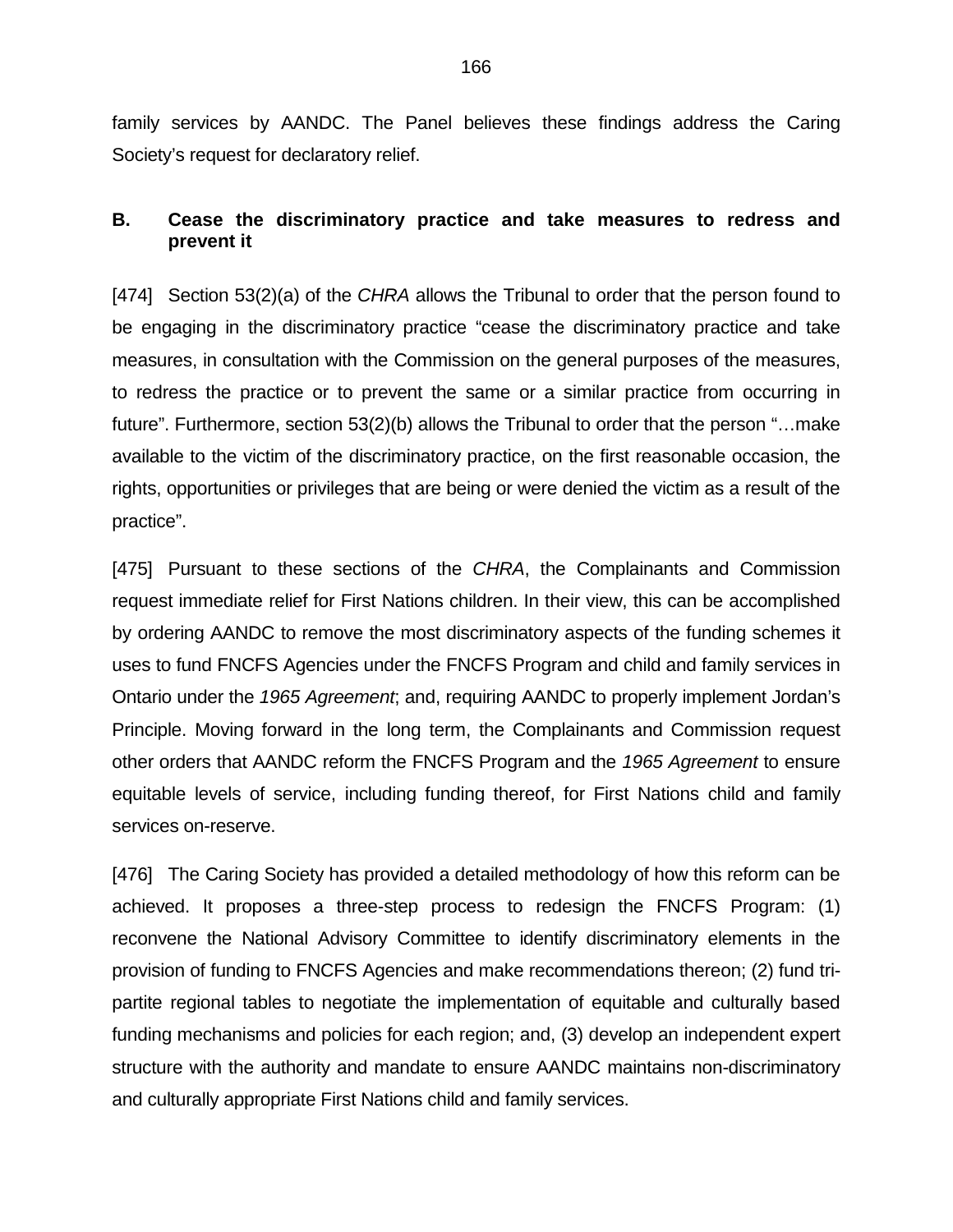[477] Relatedly, the Caring Society also requests the public posting of information regarding the FNCFS Program, Jordan's Principle and children in care to educate FNCFS Agencies and the public about AANDC's child welfare policies, practices and directives and to help prevent future discrimination. Furthermore, it asks that AANDC staff be trained on First Nations culture, historic disadvantage, human rights and social work.

[478] The AFN requests similar reform, including commissioning a study to determine the most effective means of providing care for First Nations children and families and greater performance measurements and evaluations of AANDC employees related to the provision of First Nations child and family services. Similarly, in Ontario, the COO requests that an independent study of funding and service levels for First Nations child welfare in Ontario based on the *1965 Agreement* be conducted.

[479] Consistent with Canada's international obligations, Amnesty International stresses the need for a timely and effective remedy to achieve substantive equality for First Nations children and families on reserve, including increased funding, systemic structural changes to the way AANDC provides funding and a comprehensive and systematic monitoring mechanism for assuring non-repetition of breaches of the rights of First Nations children.

[480] AANDC submits that, while the Tribunal may order amendments to policy and provide guidance on the shape of amendments, it cannot prescribe the specific policy that must be adopted. According to AANDC, this is particularly appropriate in this case where the policy at issue is a complex scheme that takes into account competing priorities and must fit within broader governmental policy approaches. Such decisions are entitled to some considerable degree of deference and margin of reasonableness. Furthermore, AANDC argues the proposed remedy would intrude into the executive branch of government's role to establish public policy and direct the spending of public funds in accordance with fiscal priorities. AANDC is also concerned that some of the proposed reform measures are over-broad and beyond the scope of the Complaint. As such, it views aspects of the methodology proposed by the Complainants to be beyond the power of the Tribunal or any other court to order.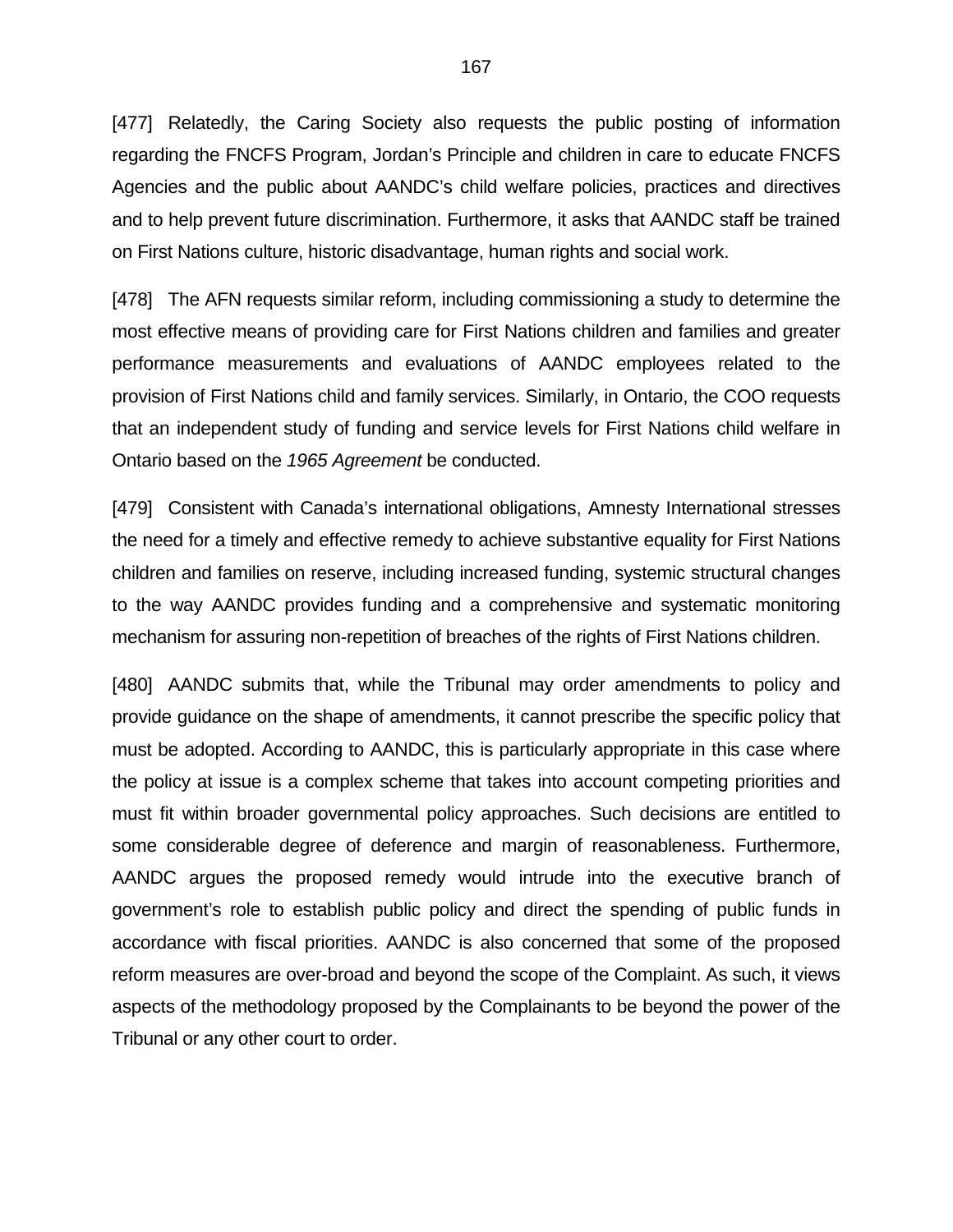[481] The Panel is generally supportive of the requests for immediate relief and the methodologies for reforming the provision of child and family services to First Nations living on reserve, but also recognizes the need for balance espoused by AANDC. AANDC is ordered to cease its discriminatory practices and reform the FNCFS Program and *1965 Agreement* to reflect the findings in this decision. AANDC is also ordered to cease applying its narrow definition of Jordan's Principle and to take measures to immediately implement the full meaning and scope of Jordan's principle.

[482] More than just funding, there is a need to refocus the policy of the program to respect human rights principles and sound social work practice. In the best interest of the child, all First Nations children and families living on-reserve should have an opportunity "…equal with other individuals to make for themselves the lives that they are able and wish to have and to have their needs accommodated, consistent with their duties and obligations as members of society" (*CHRA* at s. 2).

[483] That said, given the complexity and far-reaching effects of the relief sought, the Panel wants to ensure that any additional orders it makes are appropriate and fair, both in the short and long-term. Throughout these proceedings, the Panel reserved the right to ask clarification questions of the parties while it reviewed the evidence. While a discriminatory practice has occurred and is ongoing, the Panel is left with outstanding questions about how best to remedy that discrimination. The Panel requires further clarification from the parties on the actual relief sought, including how the requested immediate and long-term reforms can best be implemented on a practical, meaningful and effective basis.

[484] Within three weeks of the date of this decision, the Panel will contact the parties to determine a process for having its outstanding questions on remedy answered on an expeditious basis.

## **C. Compensation**

[485] Under section 53(2)(e), the Tribunal can order compensation to the victim of discrimination for any pain and suffering that the victim experienced as a result of the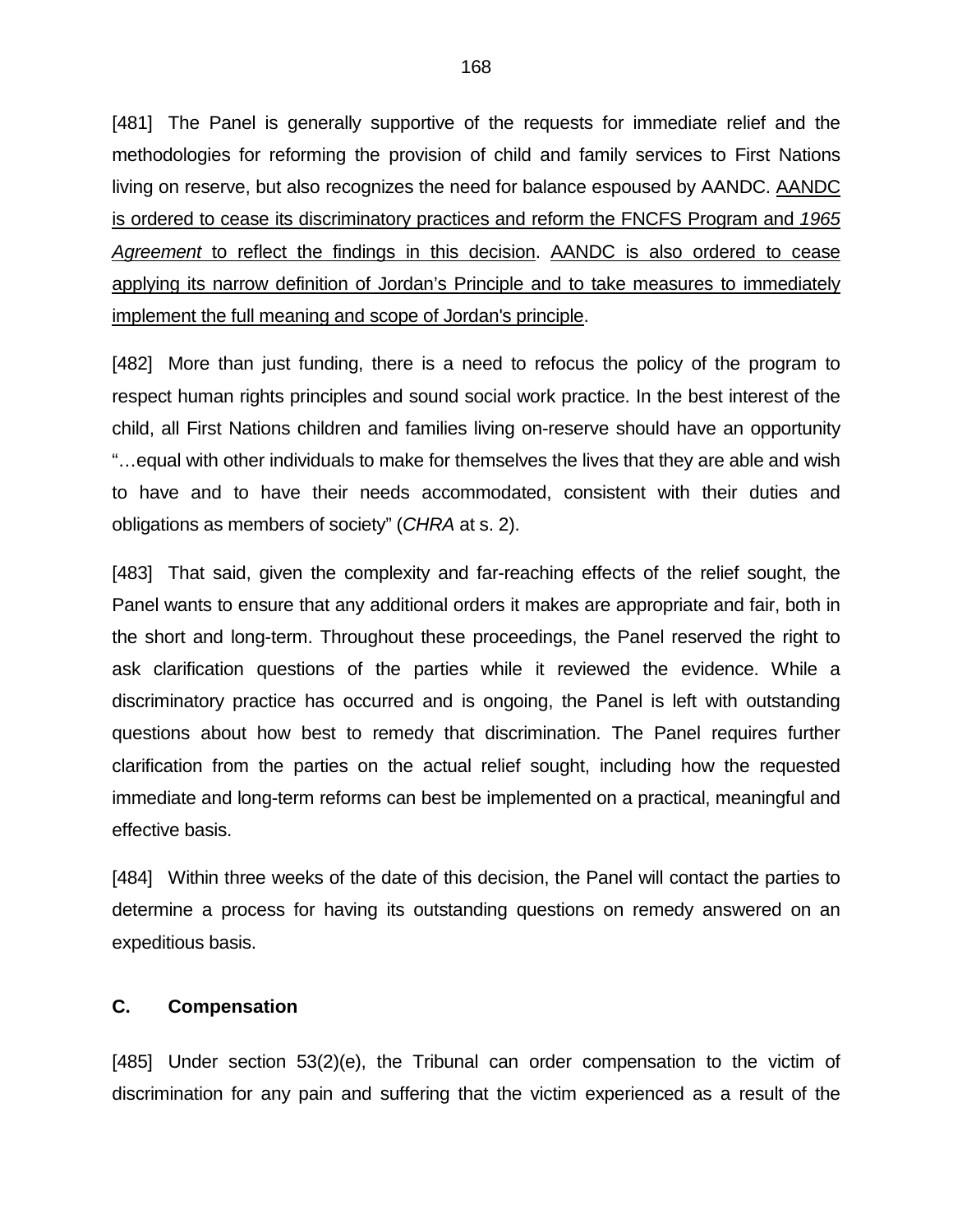discriminatory practice. In addition, section 53(3) provides for the Tribunal to order compensation to the victim if the discriminatory practice was engaged in wilfully or recklessly. Awards of compensation under each of those sections cannot exceed \$20,000.

[486] The Caring Society asks the Panel to award compensation under section 53(3) for AANDC's wilful and reckless discriminatory conduct with respect to each First Nations child taken into care since February 2006 to the date of the award. In the Caring Society's view, as early as the 2000 findings of the *NPR*, AANDC voluntarily and egregiously omitted to rectify discrimination against First Nations children. It also notes that the federal government benefited for many years from the money it failed to devote to the provision of equal child and family services for First Nations children. As a result, it believes the maximum amount of \$20,000 should be awarded per child. The Caring Society requests the compensation be placed in an independent trust to fund healing activities for the benefit of First Nations children who have suffered discrimination in the provision of child and family services.

[487] The AFN also requests compensation. It asks for an order that it, AANDC, the Caring Society and the Commission form an expert panel to establish appropriate individual compensation for children, parents and siblings impacted by the child welfare practices on reserve between 2006 and the date of the Tribunal's order.

[488] Amnesty International submits any compensation should address both physical and psychological damages, including the emotional harm and inherent indignity suffered as a result of the breach.

[489] AANDC submits there is insufficient evidence before the Tribunal to award the requested compensation. It argues the Caring Society's request is fundamentally flawed as it depends on the unproven premise that all these children were removed from their homes because of AANDC's funding practices. According to AANDC, the Caring Society's assertions overlook the complex nature of factors that lead to a child being removed from his or her home and, given the absence of individual evidence thereon, it is impossible for the Tribunal to assess compensation on an individual basis. Furthermore, AANDC submits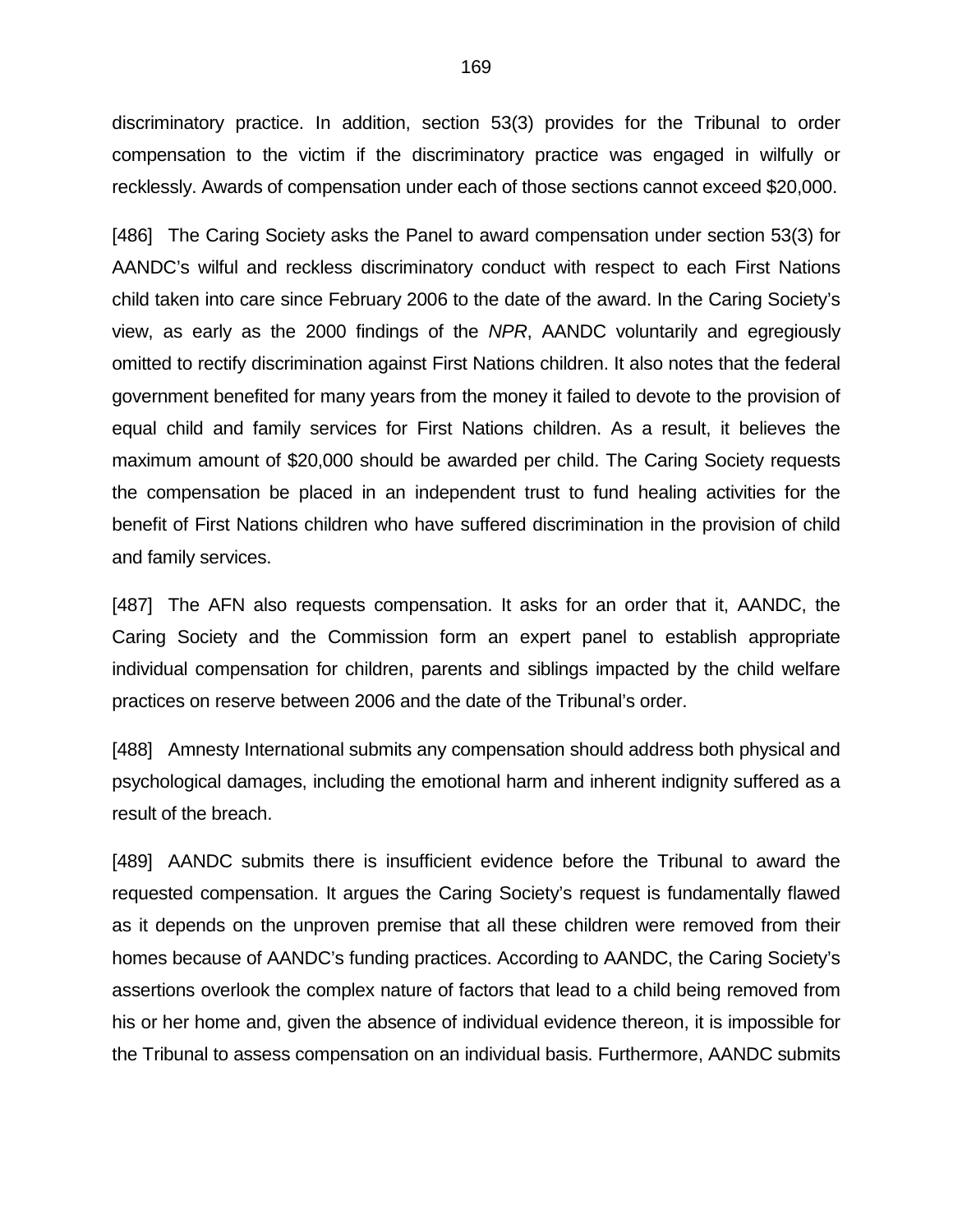the Complainants' authority to receive and distribute funds on behalf of "victims" has not been established.

[490] Similar to its comments above, the Panel has outstanding questions regarding the Complainants' request for compensation under sections 53(2)(e) and 53(3) of the *CHRA*. Again, within three weeks of the date of this decision, the Panel will contact the parties to determine a process for having its outstanding questions on remedy answered.

## **D. Costs for obstruction of process**

[491] As part of a motion for disclosure decided in ruling 2013 CHRT 16, the Complainants requested costs from AANDC with respect to its alleged obstruction of the Tribunal's process. At that time, the Panel took the costs request under reserve and indicated the issue would be the subject of a subsequent ruling. The Complainants have reiterated their request for costs as part of their closing submissions on this Complaint. In response, AANDC reaffirmed its assertion that the Tribunal does not have the authority to award such costs.

[492] The Panel continues to reserve its ruling on the Complainants' request for costs in relation to the motion for disclosure decided in ruling 2013 CHRT 16. A ruling on the issue will be provided in due course.

## **E. Retention of jurisdiction**

[493] The Complainants, Commission and Interested Parties request the Panel retain jurisdiction over this matter until any orders are fully implemented.

[494] As indicated above, the Panel has outstanding questions on the remedies being sought by the Complainants and Commission. A determination on those remedies is still to be made. As such, the Panel will maintain jurisdiction over this matter pending the determination of those outstanding remedies. Any further retention of jurisdiction will be reevaluated when those determinations are made.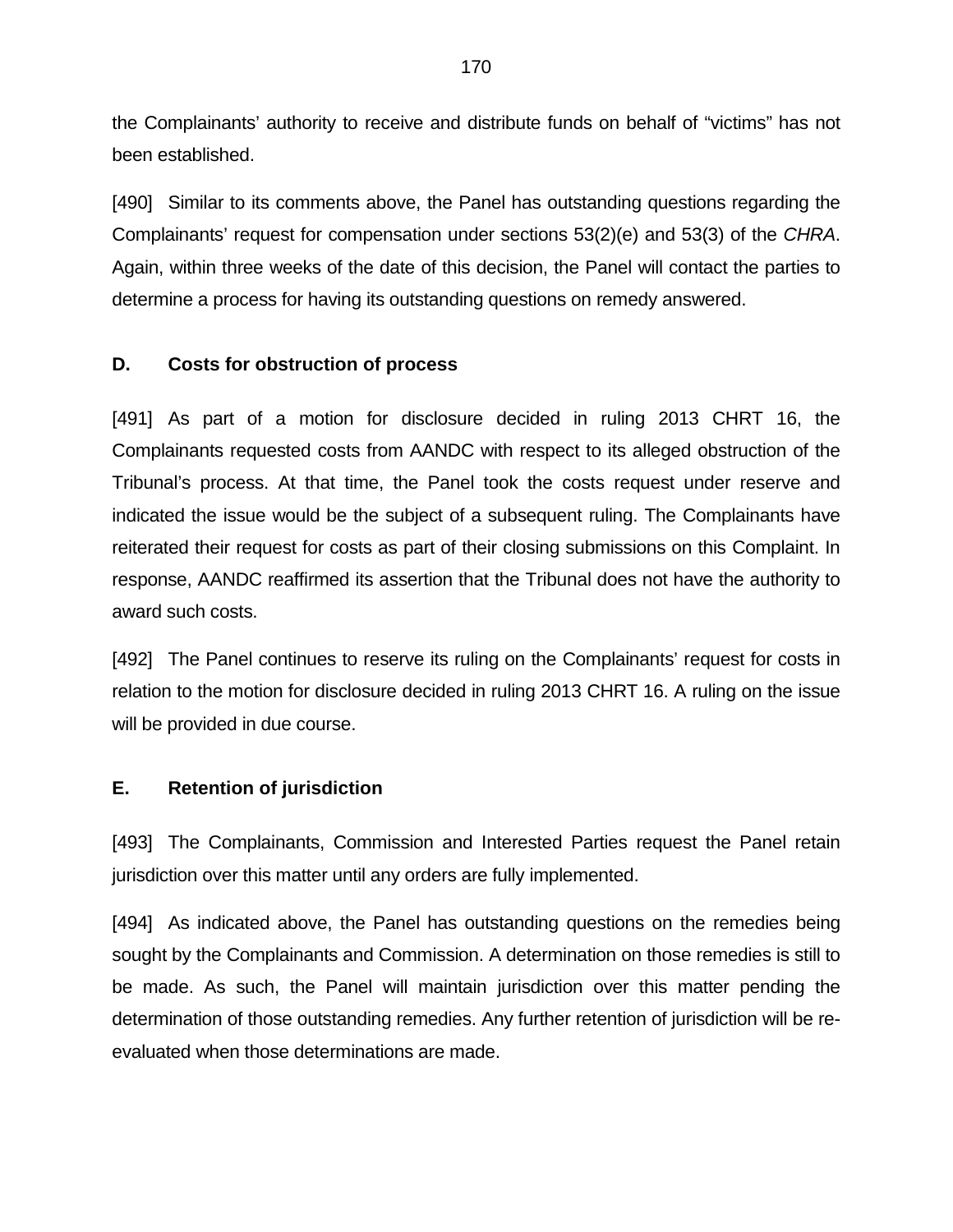*Signed by*

# **Sophie Marchildon**

Panel Chairperson

## **Edward P. Lustig**

Tribunal Member

Ottawa, Ontario January 26, 2016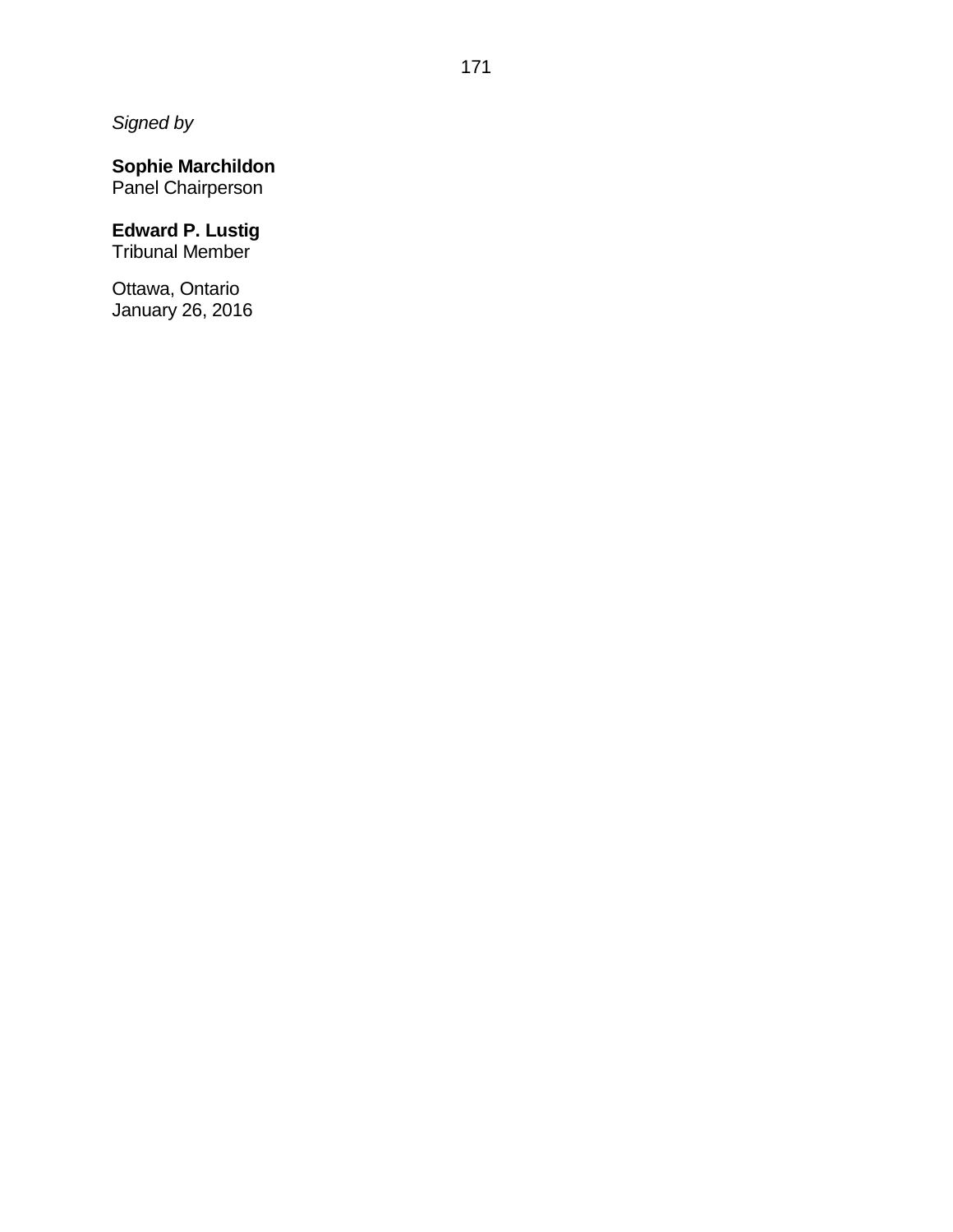## **VIII. Annex: exhibit references**

- 1. **Exhibit HR-6, Tab 74**: *Glossary of Social Work Terms*, prepared for the Canadian Human Rights Commission by Michelle Sturtridge (February 2013)
- 2. **Exhibit HR-1, Tab 3**: Dr. Rose-Alma J. MacDonald & Dr. Peter Ladd et al., *First Nations Child and Family Services Joint National Policy Review Final Report* (Ottawa: Assembly of First Nations and Department of Indian Affairs and Northern Development, 2000)
- 3. **Exhibit HR-3, Tab 29**: Department of Indian and Northern Affairs Canada, *First Nations Child and Family Services National Program Manual* (Ottawa: Social Policy and Programs Branch, 2004)
- 4. **Exhibit HR-13, Tab 272**: Indian and Northern Affairs Canada, *National Social Programs Manual* (January 31, 2012)
- 5. **Exhibit HR-11, Tab 214**: *Memorandum of Agreement Respecting Welfare Programs for Indians*, between the Government of Canada and the Government of the Province of Ontario (19 May, 1966)
- 6. **Exhibit HR-13, Tab 270**: *Arrangement for the Funding and Administration of Social Services*, between Her Majesty the Queen in right of Canada and Her Majesty the Queen in right of Alberta (23 January, 1992)
- 7. **Exhibit HR-13, Tab 275**: *Service Agreement Regarding the Funding of Child Protection Services of First Nations Children Ordinarily Resident on Reserve*, between the Province of British Columbia and Her Majesty the Queen in right of Canada (March 30, 2012)
- 8. **Exhibit HR-13, Tab 274**: *Memorandum of Understanding for the Funding of Child Protection Services for Indian Children*, between Her Majesty the Queen in right of Canada and Her Majesty the Queen in right of the province of British Columbia (28 March, 1996)
- 9. **Exhibit HR-13, Tab 305**: *Funding Agreement*, between Her Majesty the Queen in Right of Canada and the Government of Yukon (March 23, 2012)
- 10.**Exhibit HR-4, Tab 38**: *Fact Sheet – First Nations Child and Family Services* (October 2006), previously online: Indian and Northern Affairs Canada [<http://www.ainc-inac.gc.ca/pr/info/fnsocec/fncfs\\_e.html>](http://www.ainc-inac.gc.ca/pr/info/fnsocec/fncfs_e.html)
- 11.**Exhibit HR-13, Tab 285**: Indian and Northern Affairs Canada, *First Nations Child and Family Services British Columbia Transition Plan (Decision by Assistant Deputy Minister – ESDPP)* by Megan Reiter, Barbara D'Amico & Steven Singer (March 16, 2011)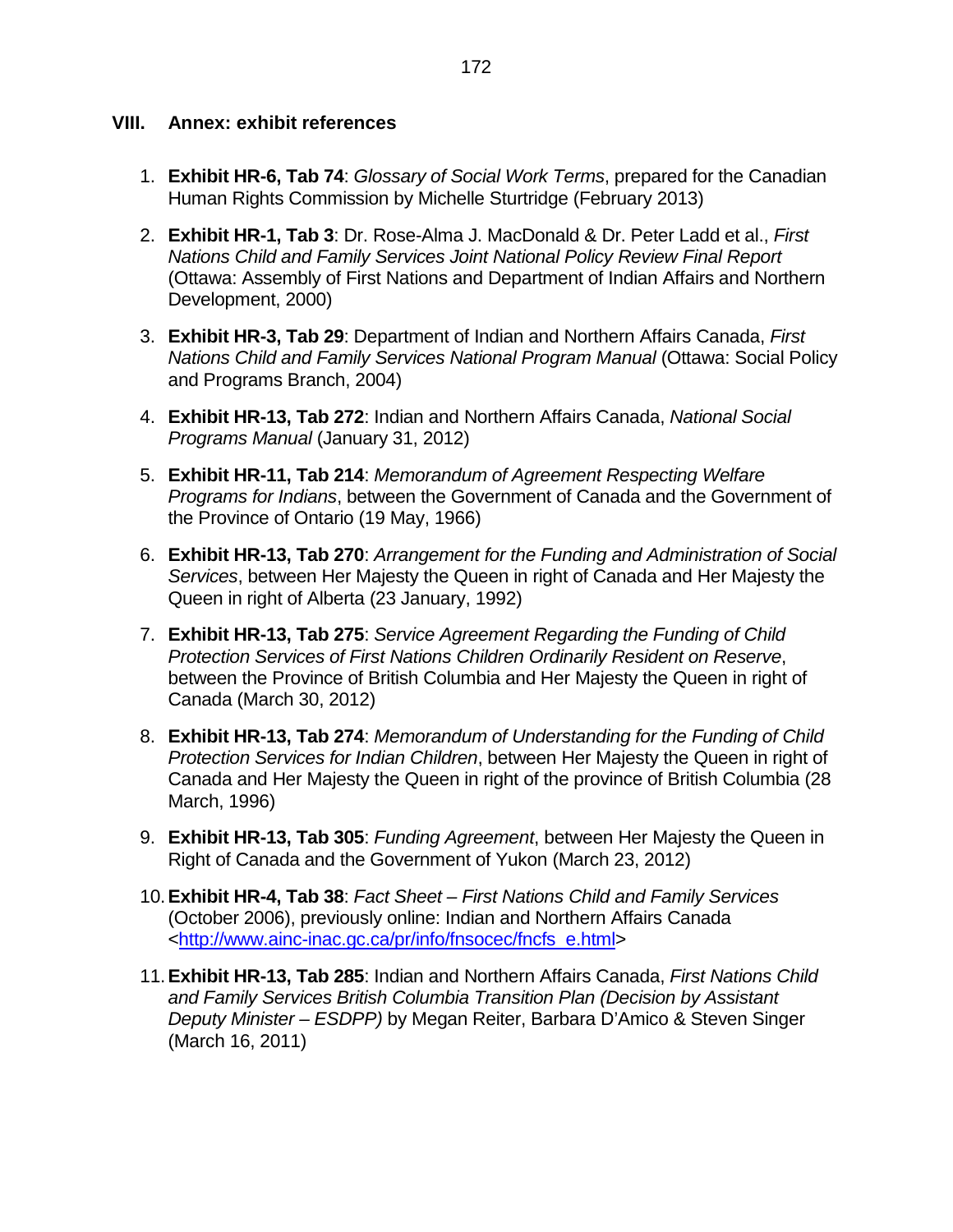- 12.**Exhibit HR-15, Tab 404**: Indian and Northern Affairs Canada, *Reform of the FNCFS Program in Quebec (Information for the Deputy Minister)* by Rosalee LaPlante & Catherine Hudon (July 7, 2008)
- 13.**Exhibit HR-1, Tab 4**: John Loxley, Fred Wien and Cindy Blackstock, *Bridging Econometrics and First Nations Child and Family Service Agency Funding: Phase One Report, a summary of research needed to explore three funding models for First Nations child welfare agencies* (Vancouver: First Nations Child and Family Caring Society of Canada, 2004)
- 14.**Exhibit HR-4, Tab 32**: Indian and Northern Affairs Canada, *Evaluation of the First Nations Child and Family Services Program* (Departmental Audit and Evaluation Branch, March 2007)
- 15.**Exhibit HR-1, Tab 5**: Dr. Cindy Blackstock et al., *Wen:De We Are Coming to the Light of Day* (Ottawa: First Nations Child and Family Caring Society, 2005)
- 16.**Exhibit HR-1, Tab 6**: John Loxley et al., *Wen:De The Journey Continues* (Ottawa: First Nations Child and Family Caring Society, 2005)
- 17.**Exhibit HR-3, Tab 11**: Auditor General of Canada, *May 2008 Report of the Auditor General of Canada to the House of Commons, Chapter 4, First Nations Child and Family Services Program – Indian and Northern Affairs Canada* (Ottawa: Minister of Public Works and Government Services Canada, 2008)
- 18.**Exhibit HR-3, Tab 15**: House of Commons Report of the Standing Committee on Public Accounts, *Chapter 4, First Nations Child and Family Services Program – Indian and Northern Affairs Canada of the May 2008 Report of the Auditor General* (Ottawa: Communication Canada-Publishing, March 2009,  $40<sup>th</sup>$  Parliament,  $2<sup>nd</sup>$ session)
- 19.**Exhibit HR-3, Tab 16**: *Government of Canada Response to the Report of the Standing Committee on Public Accounts on Chapter 4, First Nations Child and Family Services Program – Indian and Northern Affairs Canada of the May 2008 Report of the Auditor General* (Presented to the House of Commons on August 19, 2009) online: Parliament of Canada [<http://www.parl.gc.ca/CommitteeBusiness/ReportsResponses.aspx>](http://www.parl.gc.ca/CommitteeBusiness/ReportsResponses.aspx)

- 20.**Exhibit HR-5, Tab 53**: Auditor General of Canada, *2011 Status Report of the Auditor General of Canada to the House of Commons, Chapter 4, Programs for First Nations on Reserves* (Ottawa: Minister of Public Works and Government Services Canada, 2011)
- 21.**Exhibit HR-4, Tab 45**: House of Commons Report of the Standing Committee on Public Accounts, *Chapter 4, Programs for First Nations on Reserves, of the 2011 Status Report of the Auditor General of Canada* (Ottawa: Public Works and Government Services Canada, February 2012, 41<sup>st</sup> Parliament, 1<sup>st</sup> session)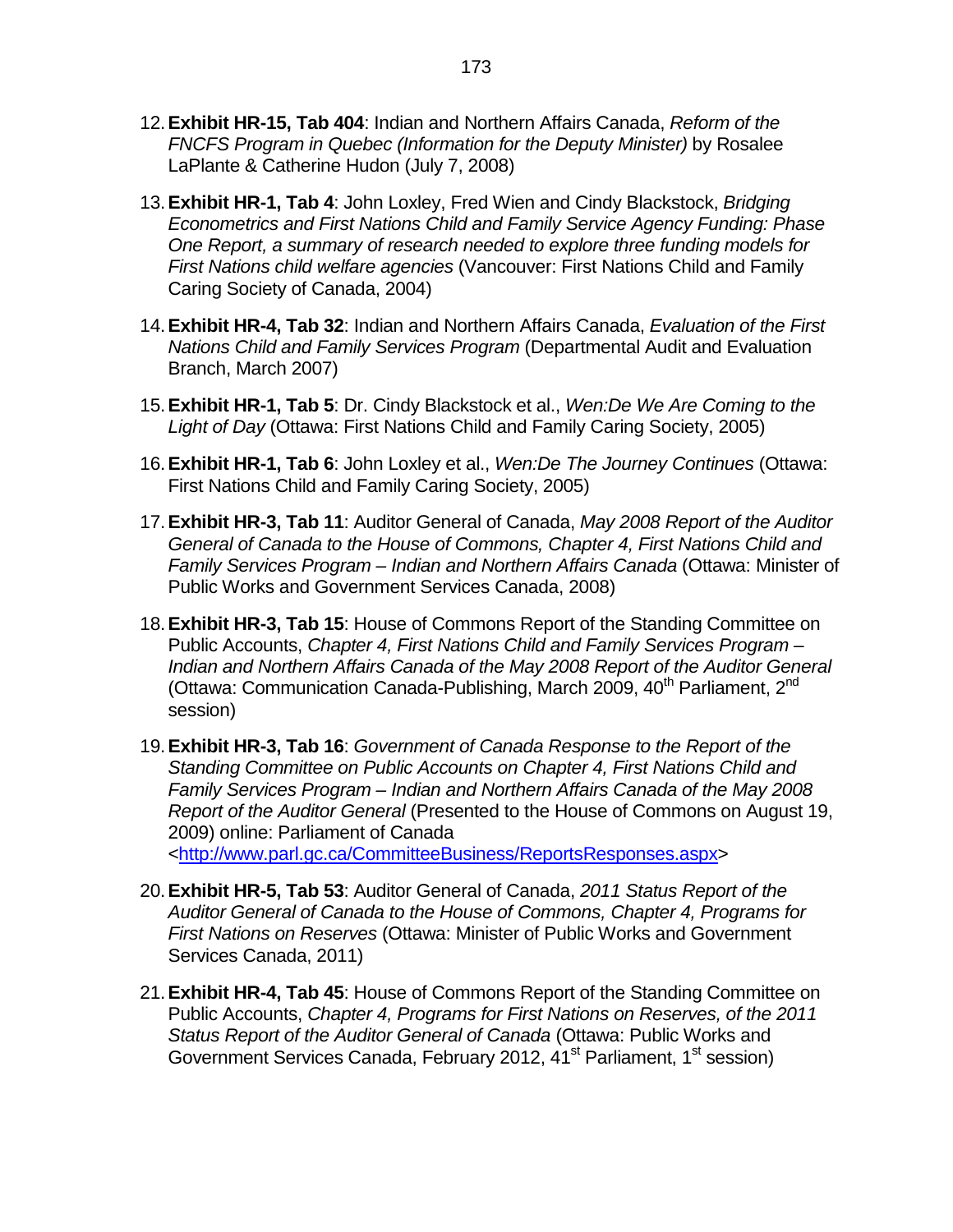- 22.**Exhibit HR-5, Tab 54**: *Government Response to the Report of the Standing Committee on Public Accounts on Chapter 4, Programs for First Nations on Reserves, of the 2011 Status Report of the Auditor General of Canada* (Presented to the House of Commons on June 5, 2012) online: Parliament of Canada [<http://www.parl.gc.ca/CommitteeBusiness/ReportsResponses.aspx>](http://www.parl.gc.ca/CommitteeBusiness/ReportsResponses.aspx)
- 23.**Exhibit HR-11, Tab 239**: Indian and Northern Affairs Canada, Strategic Direction and Policy Directorate, Ontario Region, Discussion Paper: *1965 Agreement Overview* (November 2007)
- 24.**Exhibit HR-11, Tab 21**: Commission to Promote Sustainable Child Welfare, Discussion Paper: *Aboriginal Child Welfare in Ontario* (July 2011)
- 25.**Exhibit HR-14, Tab 362**: Letter from Mary Anne Chambers, Minster of Children and Youth Services, to John Duncan, Minister of Indian and Norther Affairs Canada (February 23, 2007)
- 26.**Exhibit HR-11, Tab 222**: Letter from Laurel Broten, Minster of Children and Youth, and Grand Chief Phillips, Chiefs of Ontario, to John Duncan, Minister of Indian and Norther Affairs Canada (March 25, 2011)
- 27.**Exhibit HR-11, Tab 223**: Letter from John Duncan, Minister of Indian and Norther Affairs Canada, to Laurel Broten, Minster of Children and Youth, and Grand Chief Phillips, Chiefs of Ontario (n.d. July 7, 2011?)
- 28.**Exhibit HR-11, Tab 224**: Department of Indian Affairs and Northern Development Canada, *Abinoojii Mental Health Services Mandate*, Information for Regional Director General and Assistant Reginal Directors General prepared by Nicole Anthony (April 1, 2011)
- 29.**Exhibit HR-11, Tab 209**: Ontario Association of Children's Aid Societies, *Child Welfare Report* (2012)
- 30.**Exhibit HR-13, Tab 281**: Letter from Glen Foulger, Revenue Manager, and Robert Parenteau, Director of Operations for Aboriginal Regional Support Services, Ministry of Children and Family Development, British Columbia, to Linda Stiller, Manager of Inter-Governmental Affairs, Indian and Northern Affairs Canada (June 22, 2007)
- 31.**Exhibit HR-14, Tab 353**: Indian and Northern Affairs Canada, *First Nations Child and Family Services (FNCFS)*, presentation to Policy Committee (April 12, 2005)
- 32.**Exhibit HR-6, Tab 64**: Indian and Northern Affairs Canada, *First Nations Child and Family Services (FNCFS) Q's and A's* (n.d.)
- 33.**Exhibit HR-13, Tab 330**: Indian and Northern Affairs Canada, *Explanations on Expenditures of Social Development Programs* (n.d.)
- 34.**Exhibit HR-14, Tab 354**: Indian and Northern Affairs Canada, *Social Programs*, presentation (February 7, 2006)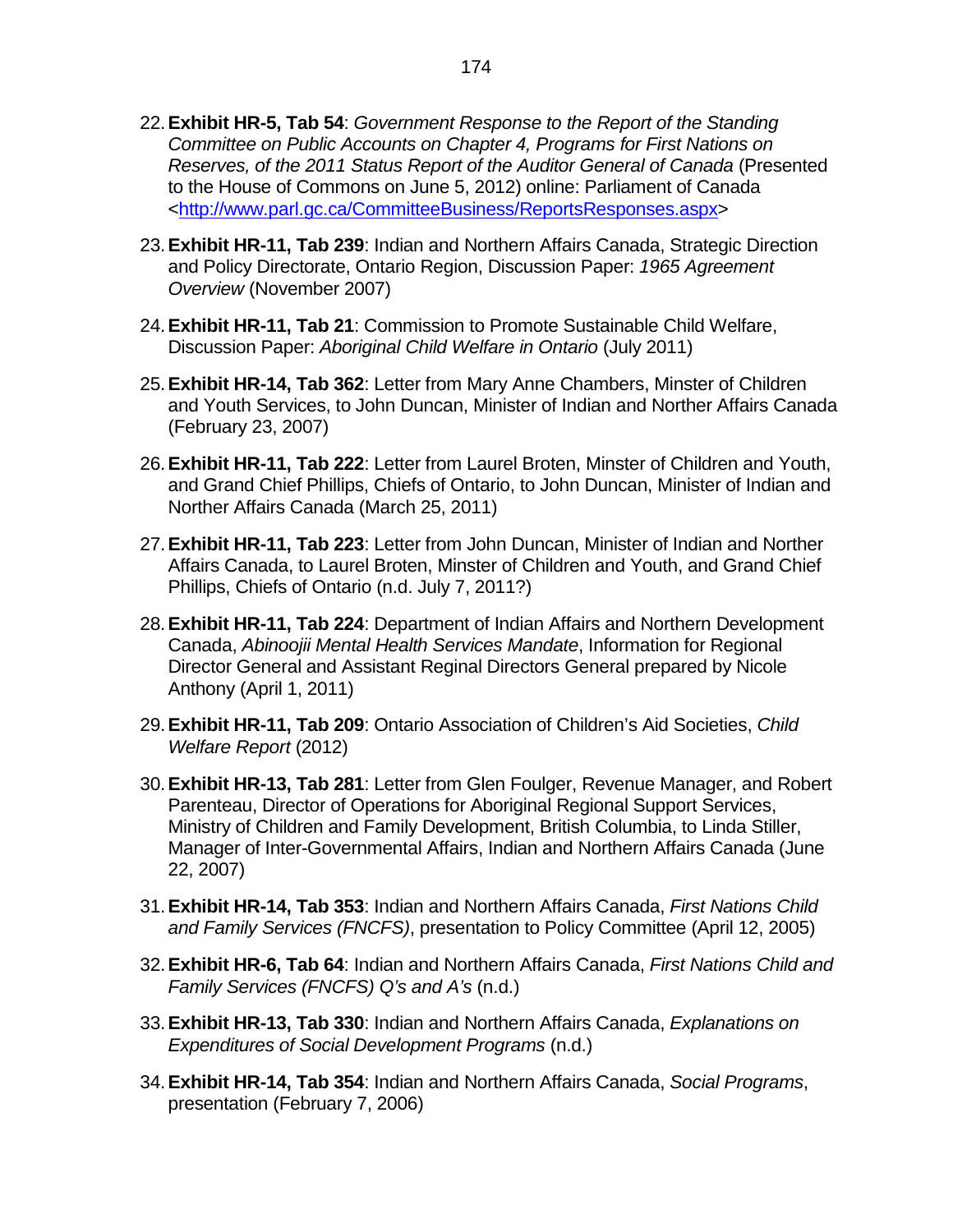- 35.**Exhibit HR-6, Tab 81**: Indian and Northern Affairs Canada, *First Nation Child and Family Services: Putting Children and Families First in Alberta*, presentation [n.d.]
- 36.**Exhibit HR-3, Tab 17**: Letter from Micheal Wernick, Deputy Minister, Indian and Northern Affairs Canada, to Bruce Stanton, Chair of the Standing Committee on Aboriginal Affairs and Northern Development (11 September 2009)
- 37.**Exhibit HR-5, Tab 48**: Indian and Northern Affairs Canada, *Final Report:*  **Implementation Evaluation of the Enhanced Prevention Focused Approach in** *Alberta for the First Nations Child and Family Services Program* (Evaluation, Performance Measurement and Review Branch, September 2010)
- 38.**Exhibit HR-12, Tab 247**: Aboriginal Affairs and Northern Development Canada, *Final Report: Implementation Evaluation of the Enhanced Focused Approach in Saskatchewan and Nova Scotia for the First Nations Child and Family Services Program* (Evaluation, Performance Measurement and Review Branch, November 23, 2012)
- 39.**Exhibit HR-9, Tab 146**: Aboriginal Affairs and Northern Development Canada, *Key Findings: Implementation Evaluation of the Enhanced Prevention Focused Approach in Saskatchewan and Nova Scotia*, presentation (April 27, 2012)
- 40.**Exhibit HR-12, Tab 248**: Aboriginal Affairs and Northern Development Canada, *First Nations Child and Family Services Program (FNCFS) The Way Forward*, presentation by Odette Johnson, Director of the Children and Family Services Directorate of AANDC to Françoise Ducros, Assistant Deputy Minister, ESDPPS (August 29, 2012)
- 41.**Exhibit HR-13, Tab 288**: Aboriginal Affairs and Northern Development Canada, *Renewal of the First Nations Child and Family Services Program*, presentation by Sheilagh Murphy, Director General, Social Policy and Programs Branch, to DGPRC (October 31, 2012)
- 42.**Exhibit HR-13, Tab 289**: Aboriginal Affairs and Northern Development Canada, *Renewal of the First Nations Child and Family Services Program*, presentation by Sheilagh Murphy, Director General, Social Policy and Programs Branch, to DGPRC (November 2, 2012)
- 43.**Exhibit R-14, Tab 85**: Aboriginal Affairs and Northern Development Canada, *British Columbia First Nations Enhanced Prevention Services Model and Accountability Framework*, working draft (December 19, 2013)
- 44.**Exhibit HR-14, Tab 351**: Indian and Northern Affairs Canada, *Comparability of Provincial and INAC Social Programs Funding*, attachment to an email sent by Serge Menard, Policy Analyst, Social Policy and Programs Branch (October 16, 2008)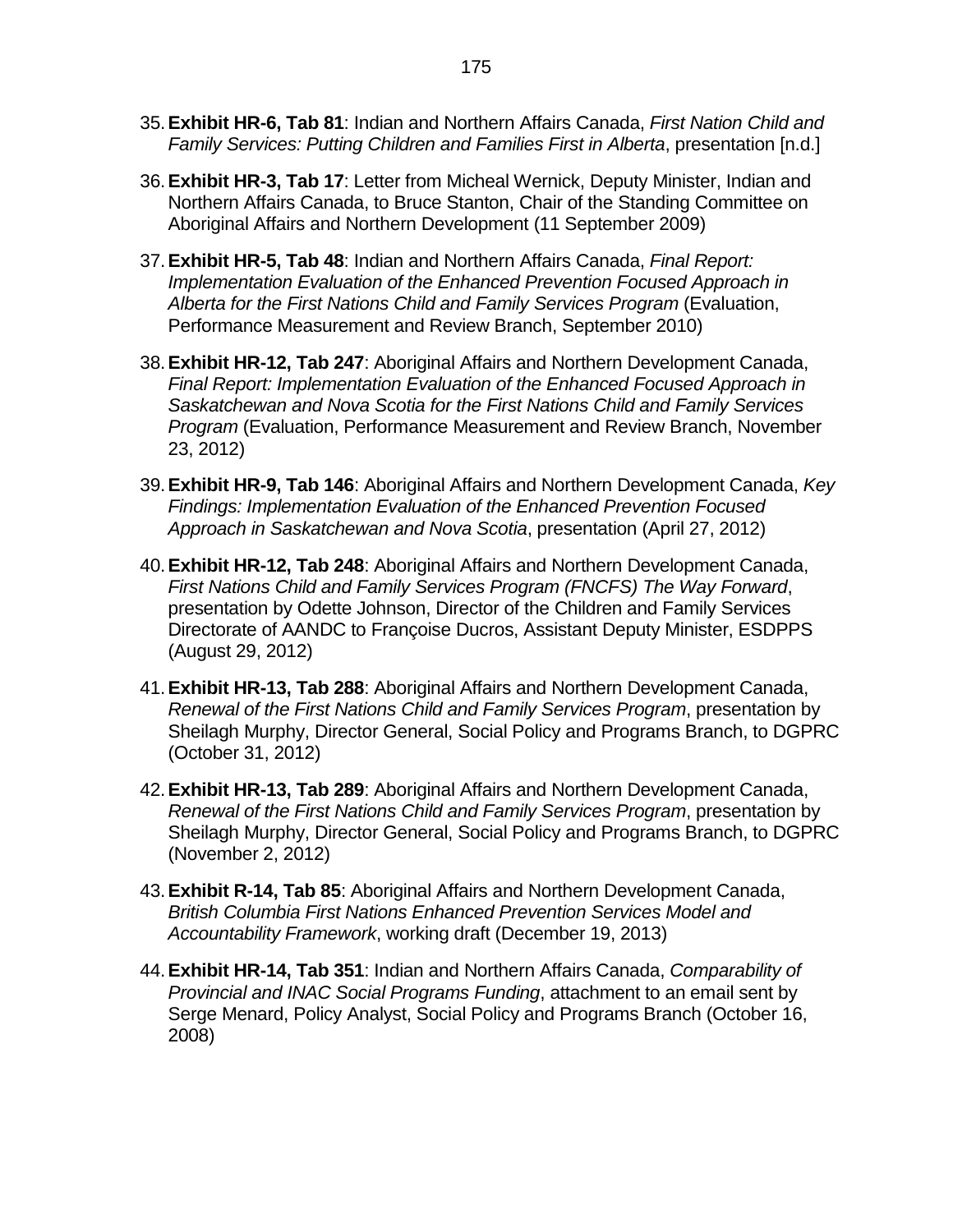- 45.**Exhibit HR-3, Tab 20**: *Private Members' Business*, 39th Parliament, 2nd Session, *Hansard*, 012 (October 31, 2007); and, *Vote No. 27*, 39<sup>th</sup> Parliament, 2<sup>nd</sup> Session, Sitting No. 36 (December 12, 2007)
- 46.**Exhibit R-14, Tab 41**: Memorandum of Understanding on the Federal Response to Jordan's Principle, between Indian and Northern Affairs Canada and Health Canada (June 24, 2009)
- 47.**Exhibit HR-11, Tab 235**: Memorandum of Understanding on the Federal Response to Jordan's Principle, between Aboriginal Affairs and Northern Development Canada and Health Canada (January 2013)
- 48.**Exhibit R-14, Tab 39**: Health Canada, *Update on Jordan's Principle: The Federal Government Response*, presentation (June 2011)
- 49.**Exhibit HR-15, Tab 420**: *Jordan's Principle Case Conferencing to Case Resolution Federal/Provincial Intake Form* (November 21, 2012)
- 50.**Exhibit R-14, Tab 54**: *Federal Focal Points Tracking Tool Reference Chart – Manitoba Region* (January 2013)
- 51.**Exhibit HR-6, Tab 78**: Indian and Northern Affairs Canada, *INAC and Health Canada First Nation Programs: Gaps in Service Delivery to First Nation Children and Families in BC Region*, attachment to an email sent by Bill Zaharoff, Director of Intergovernmental Affairs, British Columbia Region (June 3, 2009)
- 52.**Exhibit HR-3, Tab 10**: Government of Canada, *Statement of Apology - to former students of Indian Residential Schools* (June 11, 2008)
- 53.**Exhibit HR-14, Tab 340**: Amy Bombay, Kim Matheson and Hymie Anisman, "The Impact of Stressors on Second Generation Indian Residential Schools Survivors" (2011), 48(4) Transcultural Psychiatry 367